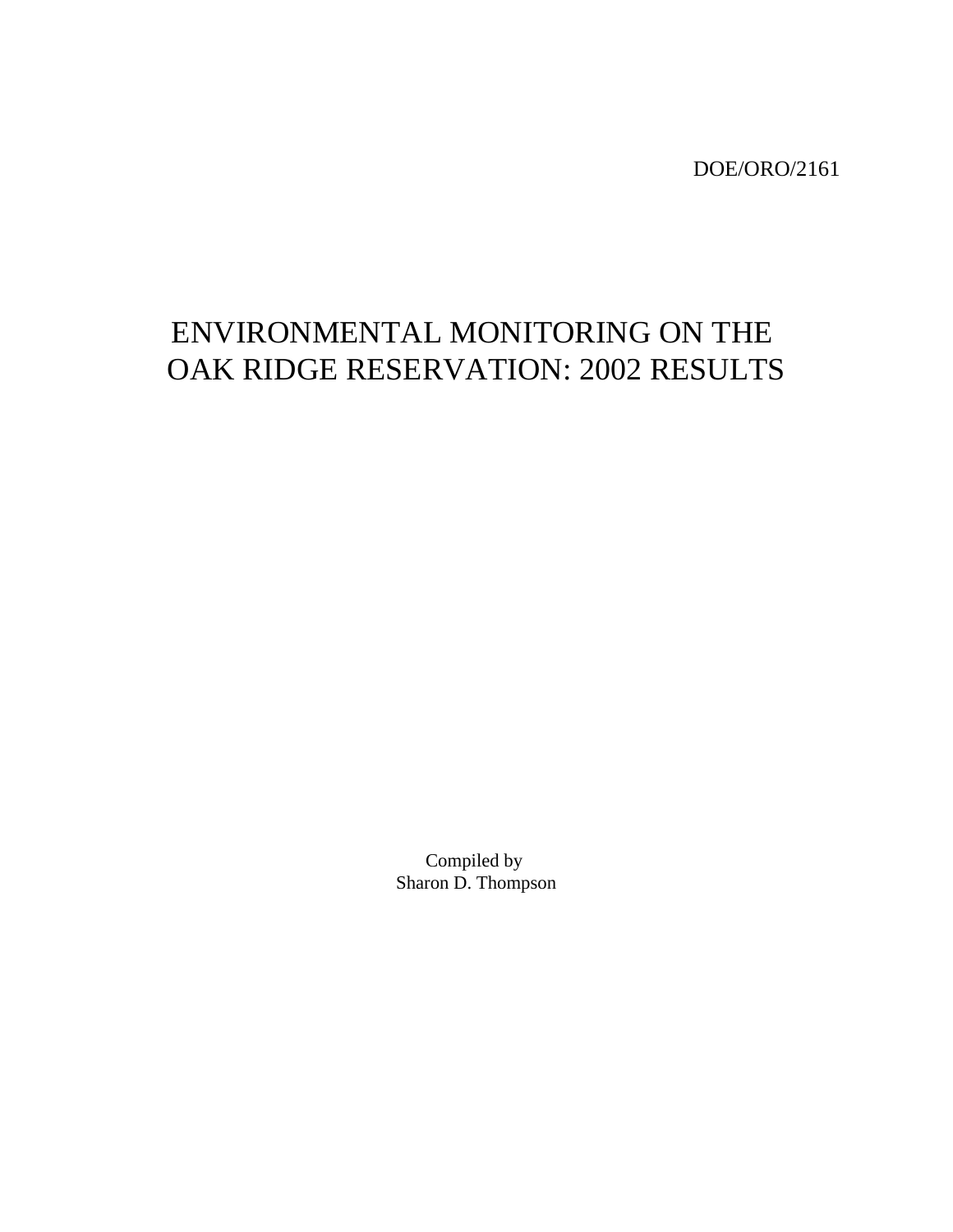## **List of Tables**

## **East Tennessee Technology Park**

#### **Table Page**

| 1.1<br>1.2   | 2002 NPDES Permit Number TN 0002950 ETTP Storm Drain Discharge Points  1.1<br>2002 NPDES Permit Number TN 0002950 Discharge Point 005, Sewage Treatment Plant 1.12 |  |
|--------------|--------------------------------------------------------------------------------------------------------------------------------------------------------------------|--|
| 1.3          | 2002 NPDES Permit Number TN 0002950 Discharge Point 014, Central Neutralization                                                                                    |  |
| 1.4          | Radionuclide concentrations at ETTP discharges and surface water monitoring locations,                                                                             |  |
|              |                                                                                                                                                                    |  |
| 1.5          | Radionuclide concentrations at ETTP discharges and surface water monitoring locations,                                                                             |  |
|              |                                                                                                                                                                    |  |
| 1.6          | Radionuclide concentrations at ETTP discharges and surface water monitoring locations,                                                                             |  |
|              | K-901-A (settling basin for surface water runoff) (all contains and the settling basin for surface water runoff)                                                   |  |
| 1.7          | Radionuclide concentrations at ETTP discharges and surface water monitoring locations,                                                                             |  |
|              |                                                                                                                                                                    |  |
| 1.8          | Radionuclide concentrations at ETTP discharges and surface water monitoring locations,                                                                             |  |
|              | K-1407-J (treated effluents from Central Neutralization Facility and TSCA Incinerator)  1.18                                                                       |  |
| 1.9          | Radionuclide concentrations at ETTP discharges and surface water monitoring locations,                                                                             |  |
|              |                                                                                                                                                                    |  |
| 1.10         | Radionuclide concentrations at ETTP discharges and surface water monitoring locations,                                                                             |  |
|              |                                                                                                                                                                    |  |
| 1.11         | Radionuclide concentrations at ETTP discharges and surface water monitoring locations,                                                                             |  |
|              |                                                                                                                                                                    |  |
| 1.12         | Radionuclide concentrations at ETTP discharges and surface water monitoring locations,                                                                             |  |
|              |                                                                                                                                                                    |  |
| 1.13         |                                                                                                                                                                    |  |
| 1.14         |                                                                                                                                                                    |  |
| 1.15         |                                                                                                                                                                    |  |
| 1.16         |                                                                                                                                                                    |  |
| 1.17         |                                                                                                                                                                    |  |
| 1.18         |                                                                                                                                                                    |  |
| 1.19<br>1.20 |                                                                                                                                                                    |  |
| 1.21         |                                                                                                                                                                    |  |
| 1.22         |                                                                                                                                                                    |  |
| 1.23         |                                                                                                                                                                    |  |
| 1.24         |                                                                                                                                                                    |  |
| 1.25         |                                                                                                                                                                    |  |
| 1.26         |                                                                                                                                                                    |  |
|              |                                                                                                                                                                    |  |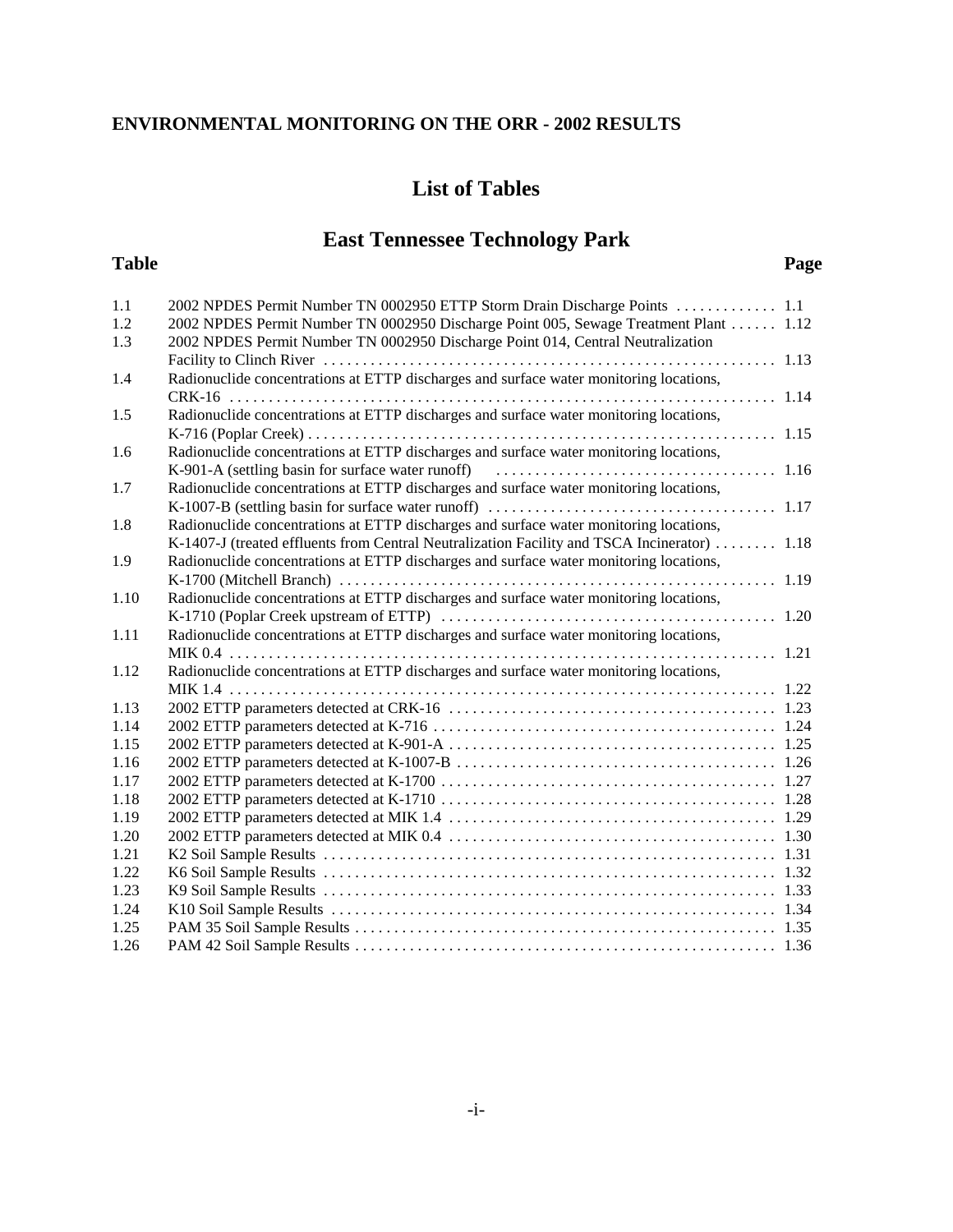#### **List of Tables (continued)**

#### **Oak Ridge National Laboratory**

| 2.1  |                                                                                                |  |
|------|------------------------------------------------------------------------------------------------|--|
| 2.2  | Constituents in Waste Area Grouping (WAG) 1 groundwater at ORNL, June and August, 2002 2.2     |  |
| 2.3  | Constituents in Waste Area Grouping (WAG) 2 groundwater at ORNL, June 13 - July 19, 2002 . 2.3 |  |
| 2.4  | Constituents in Waste Area Grouping (WAG) 8 groundwater at ORNL, May 31 - June 10, 2002 2.5    |  |
| 2.5  | Constituents in Waste Area Grouping (WAG) 17 groundwater at ORNL, May 9 - June 10, 2002. 2.6   |  |
| 2.6  |                                                                                                |  |
| 2.7  |                                                                                                |  |
| 2.8  |                                                                                                |  |
| 2.9  |                                                                                                |  |
| 2.10 |                                                                                                |  |
| 2.11 |                                                                                                |  |

#### **ORR Surveillance**

| 3.2 |  |
|-----|--|
| 3.3 |  |
|     |  |

#### **Y-12 National Security Complex**

| 4.1  |                                                                            |      |
|------|----------------------------------------------------------------------------|------|
| 4.2  |                                                                            |      |
| 4.3  | Y-12 Complex Discharge Point 051, Outfall 051                              |      |
| 4.4  | Y-12 Complex Discharge Point 055, Outfall 055                              |      |
| 4.5  | Y-12 Complex Discharge Point 077, Outfall 077                              |      |
| 4.6  | Y-12 Complex Discharge Point 125, Outfall 125                              |      |
| 4.7  |                                                                            |      |
| 4.8  | Y-12 Complex Discharge Point 200, Outfall 200                              |      |
| 4.9  |                                                                            |      |
| 4.10 |                                                                            |      |
| 4.11 |                                                                            |      |
| 4.12 | Y-12 Complex Discharge Point 501, Central Pollution Control Facility  4.12 |      |
| 4.13 | Y-12 Complex Discharge Point 501, Central Pollution Control Facility  4.13 |      |
| 4.14 | Y-12 Complex Discharge Point 502, West End Treatment Facility              | 4.14 |
| 4.15 |                                                                            |      |
| 4.16 |                                                                            |      |
| 4.17 |                                                                            |      |
| 4.18 |                                                                            |      |
| 4.19 |                                                                            |      |
| 4.20 | Y-12 Complex Discharge Point 551, Central Mercury Treatment Unit           | 4.20 |
| 4.21 | Y-12 Complex Discharge Point 551, Central Mercury Treatment Unit 4.21      |      |
| 4.22 | Y-12 Complex Discharge Point 94221, SWHISS Station 9422-1                  | 4.22 |
| 4.23 |                                                                            |      |
|      |                                                                            |      |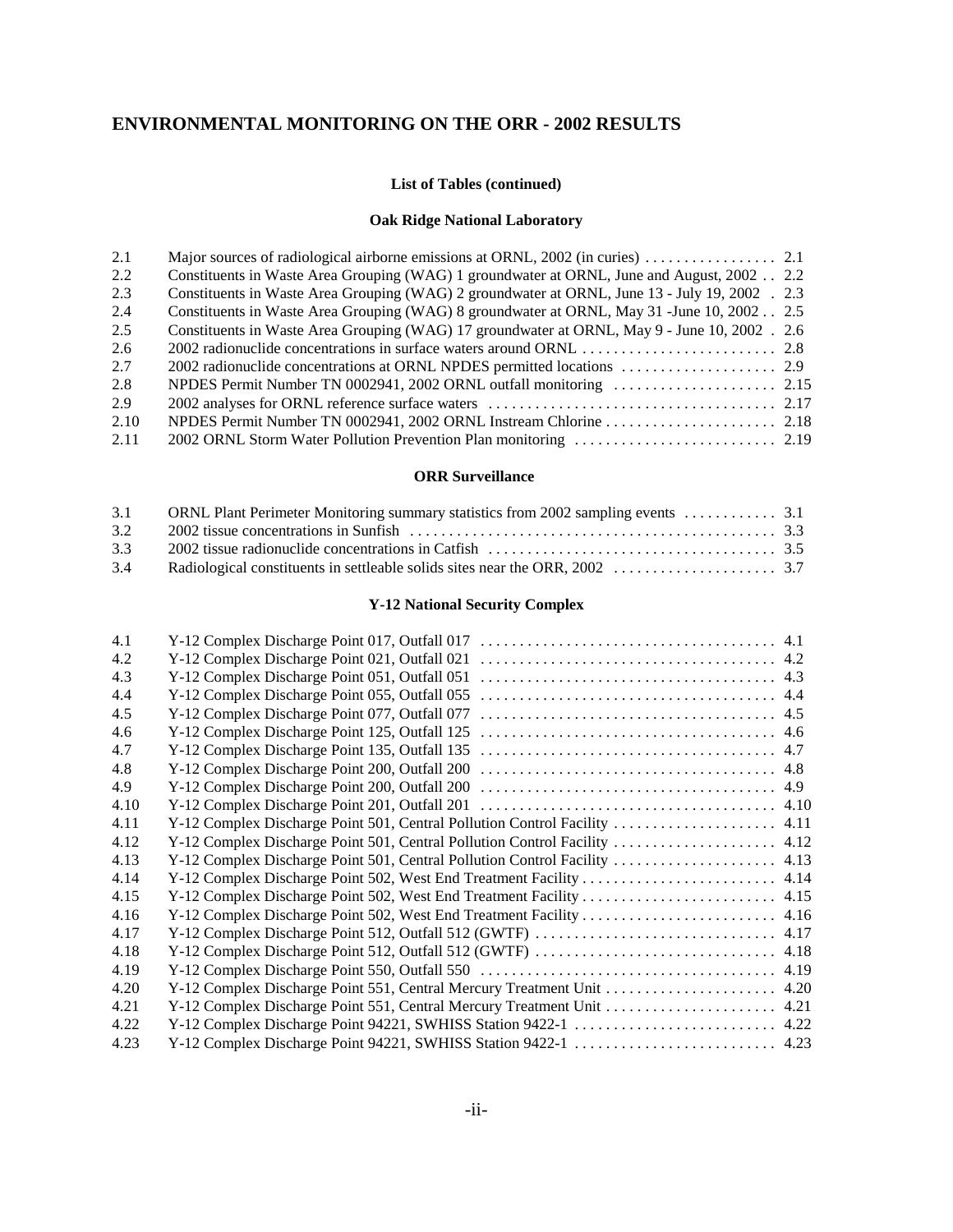#### **List of Tables (continued)**

| 4.24 |  |
|------|--|
| 4.25 |  |
| 4.26 |  |
| 4.27 |  |
| 4.28 |  |
| 4.29 |  |
| 4.30 |  |
| 4.31 |  |
| 4.32 |  |
| 4.33 |  |
| 4.34 |  |
| 4.35 |  |
| 4.36 |  |
| 4.37 |  |

#### **Constituents Detected in Groundwater at the Y-12 Complex Site for 2002**

#### **Regime = Bear Creek**

| 4.38 |  |
|------|--|
| 4.39 |  |
| 4.40 |  |
| 4.41 |  |
| 4.42 |  |
| 4.43 |  |
| 4.44 |  |
| 4.45 |  |
| 4.46 |  |
| 4.47 |  |
| 4.48 |  |

#### **Regime = Chestnut Ridge**

| 4.49 |                                                                                                                                                                                                                                                                                                                                 |  |
|------|---------------------------------------------------------------------------------------------------------------------------------------------------------------------------------------------------------------------------------------------------------------------------------------------------------------------------------|--|
| 4.50 |                                                                                                                                                                                                                                                                                                                                 |  |
| 4.51 |                                                                                                                                                                                                                                                                                                                                 |  |
| 4.52 |                                                                                                                                                                                                                                                                                                                                 |  |
| 4.53 |                                                                                                                                                                                                                                                                                                                                 |  |
| 4.54 |                                                                                                                                                                                                                                                                                                                                 |  |
| 4.55 |                                                                                                                                                                                                                                                                                                                                 |  |
| 4.56 | Industrial Landfill IV $\ldots$ $\ldots$ $\ldots$ $\ldots$ $\ldots$ $\ldots$ $\ldots$ $\ldots$ $\ldots$ $\ldots$ $\ldots$ $\ldots$ $\ldots$ $\ldots$ $\ldots$ $\ldots$ $\ldots$ $\ldots$ $\ldots$ $\ldots$ $\ldots$ $\ldots$ $\ldots$ $\ldots$ $\ldots$ $\ldots$ $\ldots$ $\ldots$ $\ldots$ $\ldots$ $\ldots$ $\ldots$ $\ldots$ |  |
| 4.57 |                                                                                                                                                                                                                                                                                                                                 |  |
| 4.58 |                                                                                                                                                                                                                                                                                                                                 |  |
| 4.59 |                                                                                                                                                                                                                                                                                                                                 |  |
|      |                                                                                                                                                                                                                                                                                                                                 |  |

#### **Regime = Upper East Fork Poplar Creek**

| 4.60 |  |
|------|--|
| 4.61 |  |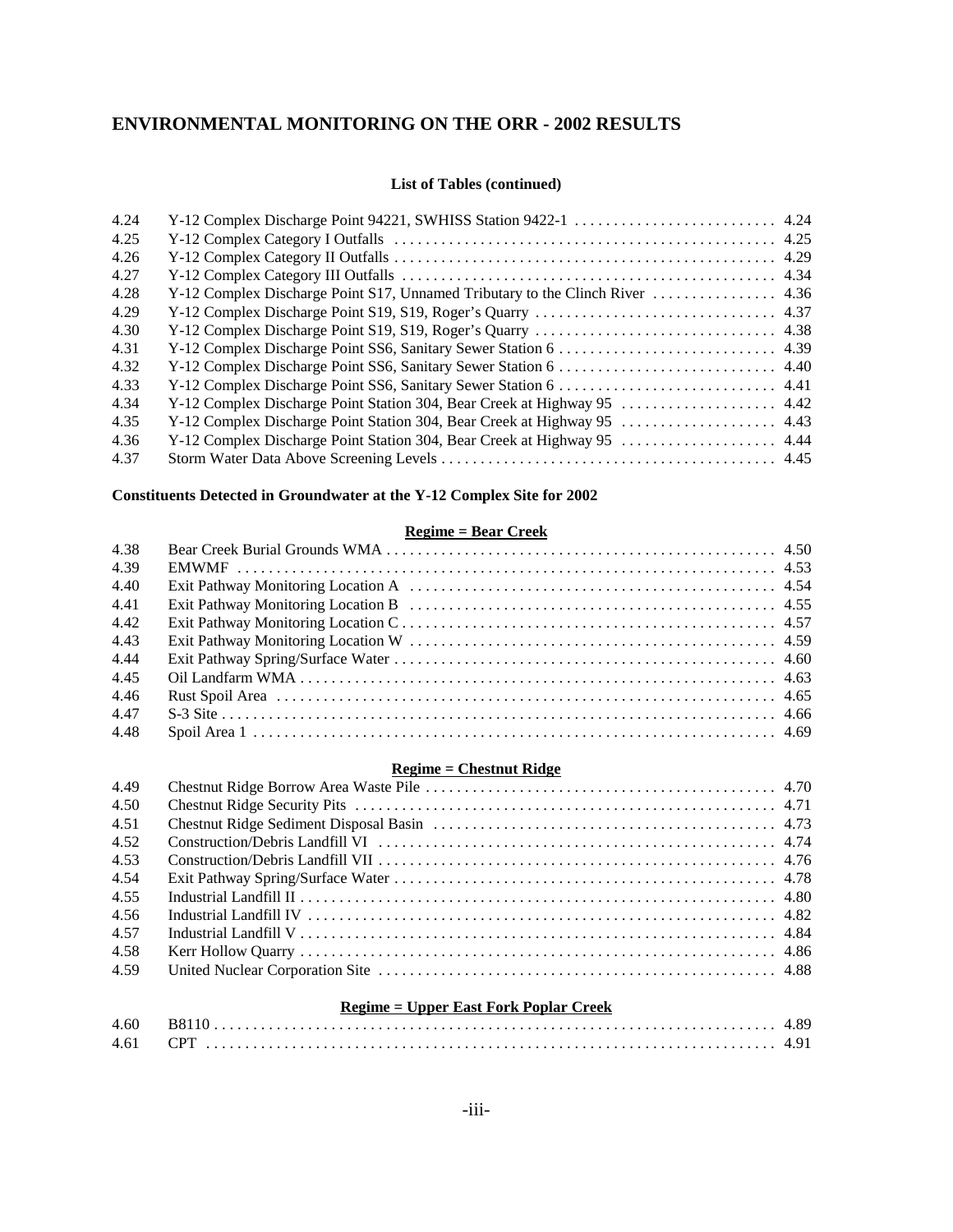#### **List of Tables (continued)**

| 4.62 |                       |  |
|------|-----------------------|--|
| 4.63 |                       |  |
| 4.64 |                       |  |
| 4.65 |                       |  |
| 4.66 |                       |  |
| 4.67 |                       |  |
| 4.68 |                       |  |
| 4.69 |                       |  |
| 4.70 |                       |  |
| 4.71 |                       |  |
| 4.72 |                       |  |
| 4.73 |                       |  |
| 4.74 |                       |  |
| 4.75 |                       |  |
| 4.76 |                       |  |
| 4.77 |                       |  |
| 4.78 |                       |  |
| 4.79 |                       |  |
| 4.80 |                       |  |
| 4.81 |                       |  |
| 4.82 |                       |  |
| 4.83 |                       |  |
| 4.84 |                       |  |
| 4.85 |                       |  |
|      | $Regime = Pine Ridge$ |  |
| 4.86 |                       |  |
| 4.87 |                       |  |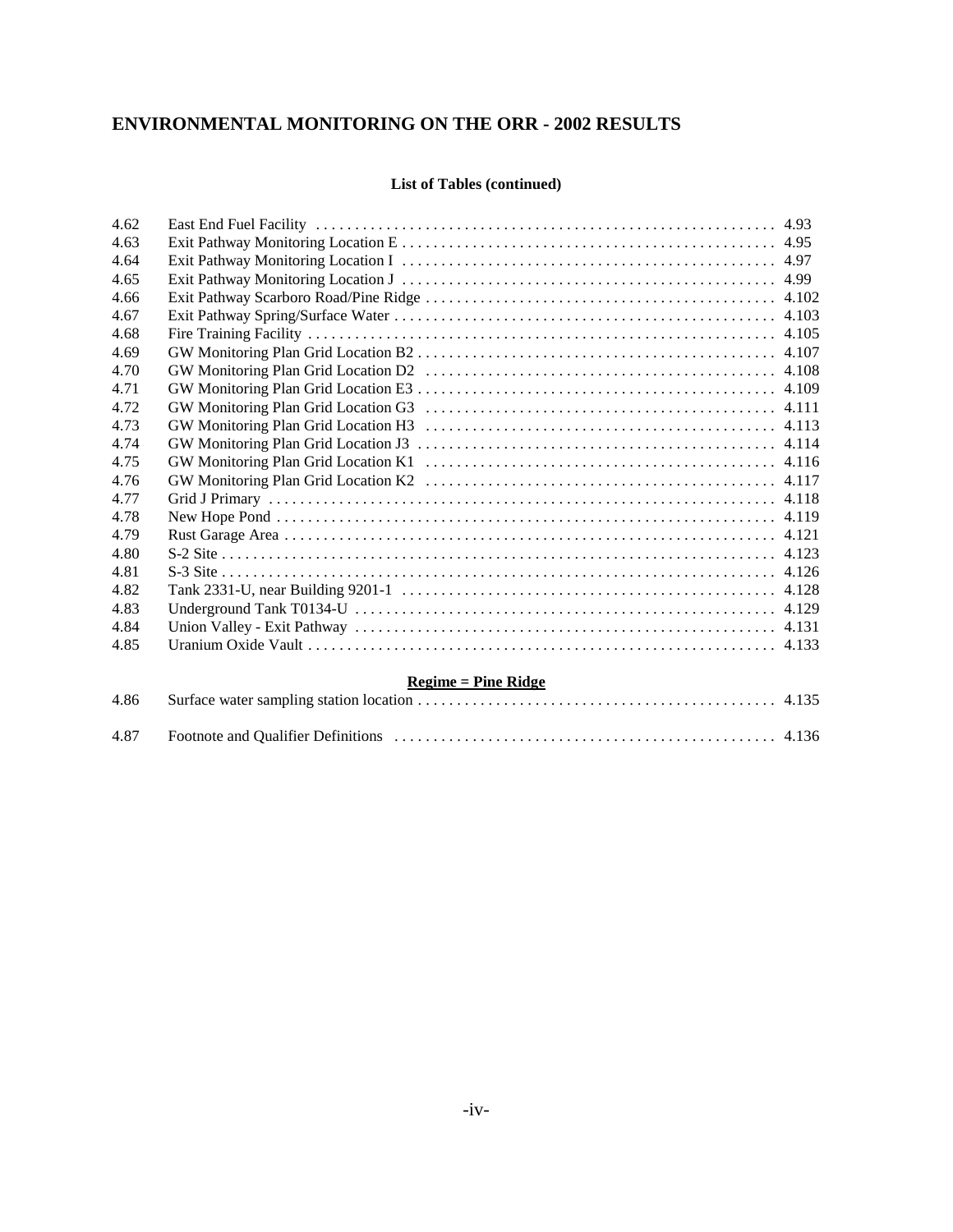|                              |                | <b>Concentration</b> <sup>a</sup> |                               |         |                           | No. of values    |  |
|------------------------------|----------------|-----------------------------------|-------------------------------|---------|---------------------------|------------------|--|
| Parameter                    | Number of      |                                   |                               |         | Reference                 | exceeding        |  |
|                              | samples        | Max                               | Min                           | Avg     | <b>Value</b> <sup>b</sup> | reference        |  |
|                              |                |                                   |                               |         |                           |                  |  |
|                              |                |                                   | <b>Discharge Point SD 05A</b> |         |                           |                  |  |
| Flow, GPD                    | 12             | 147500                            | 1400                          | 28740   |                           |                  |  |
| Total Suspended Solids, mg/L | 12             | 16.4                              | < 1.0                         | < 4.1   |                           |                  |  |
| pH, Standard Units           | 12             | 7.6                               | 6.9                           | 7.3     | $4.0 - 9.0$               | $\boldsymbol{0}$ |  |
|                              |                |                                   | <b>Discharge Point SD 100</b> |         |                           |                  |  |
| Flow, GPD                    | 52             | 6572800                           | 439400                        | 1195380 |                           |                  |  |
| Total Suspended Solids, mg/L | 52             | 16.0                              | < 1.0                         | < 2.3   |                           |                  |  |
| pH, Standard Units           | 52             | 8.0                               | 6.7                           | 7.2     | $6.0 - 9.0$               | $\boldsymbol{0}$ |  |
| Oil & Grease                 | 52             | 6.6                               | < 5.0                         | < 5.1   |                           |                  |  |
|                              |                |                                   | <b>Discharge Point SD 120</b> |         |                           |                  |  |
| Flow, GPD                    | 3              | 840100                            | $\mathbf{0}$                  | 476170  |                           |                  |  |
| Total Suspended Solids, mg/L | 3              | 16                                | < 1.0                         | < 10.3  |                           |                  |  |
| pH, Standard Units           | 3              | 6.9                               | 6.7                           | 6.8     | $4.0 - 9.0$               | $\boldsymbol{0}$ |  |
|                              |                |                                   | <b>Discharge Point SD 124</b> |         |                           |                  |  |
| Flow, GPD                    | 48             | 812800                            | $\Omega$                      | 155160  |                           |                  |  |
| Total Suspended Solids, mg/L | 48             | 22.5                              | < 1.0                         | < 3.9   |                           |                  |  |
| pH, Standard Units           | 48             | 8.2                               | 6.7                           | 7.5     | $6.0 - 9.0$               | $\boldsymbol{0}$ |  |
| Oil & Grease                 | 48             | < 5.3                             | < 5.0                         | < 5.0   |                           |                  |  |
|                              |                |                                   | <b>Discharge Point SD 130</b> |         |                           |                  |  |
| Flow, GPD                    | 52             | 12667800                          | 112700                        | 1199630 |                           |                  |  |
| Total Suspended Solids, mg/L | 52             | 18.2                              | < 1.0                         | < 9.0   |                           |                  |  |
| pH, Standard Units           | 52             | 7.9                               | 6.6                           | 7.1     | $6.0 - 9.0$               | $\boldsymbol{0}$ |  |
| Oil & Grease                 | 52             | 13.3                              | < 5.0                         | < 5.7   |                           |                  |  |
|                              |                |                                   | <b>Discharge Point SD 140</b> |         |                           |                  |  |
| Flow, GPD                    | $\overline{4}$ | 131600                            | 44900                         | 87800   |                           |                  |  |
| ph, Standard Units           | 4              | 7.5                               | 6.9                           | 7.2     | $4.0 - 9.0$               | $\boldsymbol{0}$ |  |
|                              |                |                                   | <b>Discharge Point SD 142</b> |         |                           |                  |  |
| Flow, GPD                    | 10             | 202200                            | $\overline{0}$                | 93220   |                           |                  |  |
| pH, Standard Units           | 10             | 8.3                               | 6.8                           | 7.6     | $4.0 - 9.0$               | $\boldsymbol{0}$ |  |
|                              |                |                                   |                               |         |                           |                  |  |
|                              |                |                                   | <b>Discharge Point SD 144</b> |         |                           |                  |  |
| Flow, GPD                    | $\tau$         | 480200                            | $\overline{0}$                | 183100  |                           | $\boldsymbol{0}$ |  |
| pH, Standard Units           | 7              | 7.9                               | 6.6                           | 7.1     | $4.0 - 9.0$               |                  |  |
| Total Suspended Solids,      | $\tau$         | 14.0                              | < 1.0                         | <3.7    |                           |                  |  |
| Oil & Grease                 | $\overline{7}$ | 7.0                               | < 5.0                         | < 5.3   |                           |                  |  |

#### **Table 1.1. 2002 NPDES Permit Number TN 0002950 ETTP Storm Drain Discharge Points**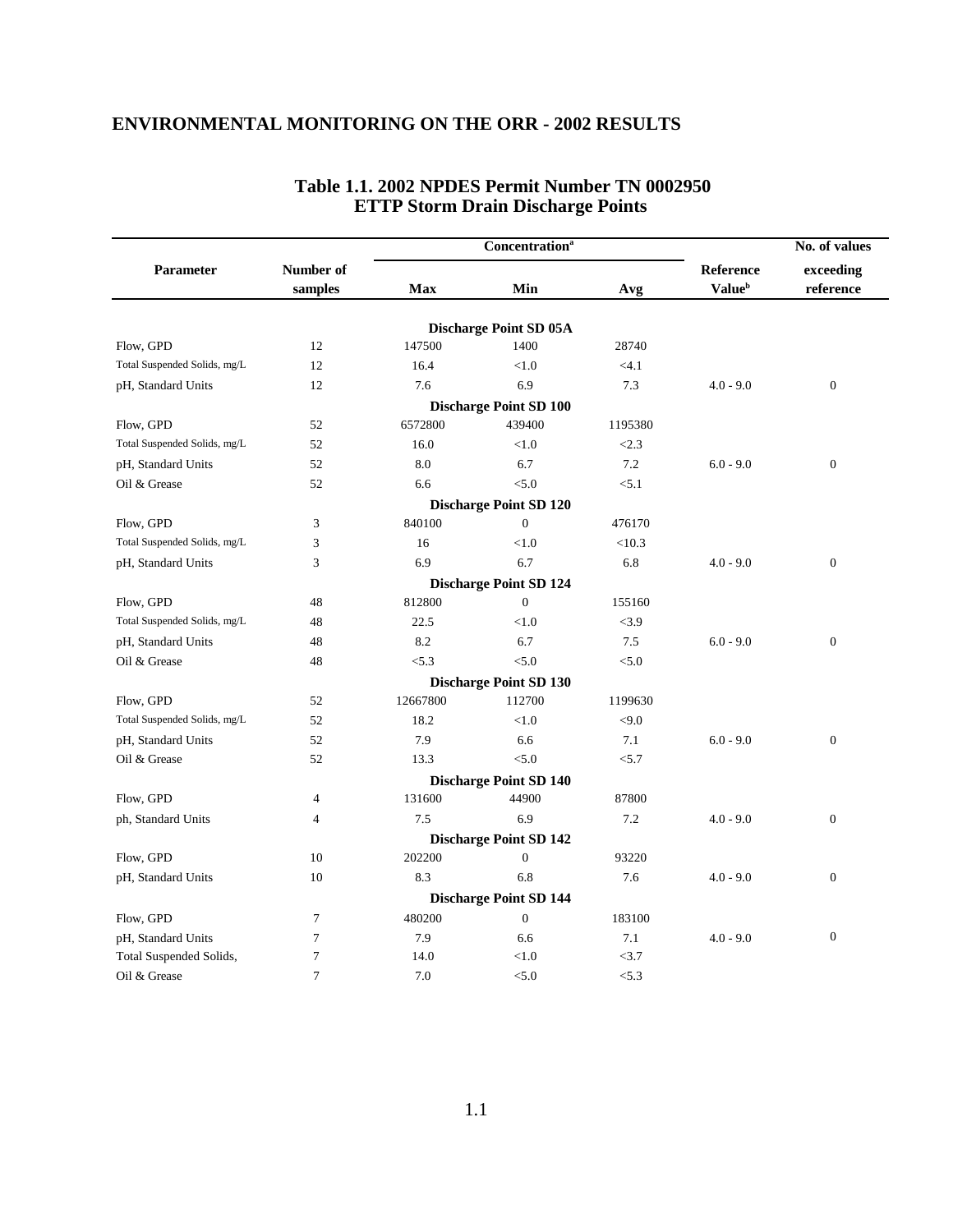|                              |                      |         |                               | No. of values |                                        |                        |
|------------------------------|----------------------|---------|-------------------------------|---------------|----------------------------------------|------------------------|
| Parameter                    | Number of<br>samples | Max     | Min                           | Avg           | Reference<br><b>Value</b> <sup>b</sup> | exceeding<br>reference |
|                              |                      |         | <b>Discharge Point SD 146</b> |               |                                        |                        |
| Flow, GPD                    | 6                    | 41062   | $\mathbf{0}$                  | 17780         |                                        |                        |
| Total Suspended Solids, mg/L | 6                    | 7.2     | < 1.0                         | < 2.0         |                                        |                        |
| pH, Standard Units           | 6                    | 7.6     | 6.4                           | 6.9           | $4.0 - 9.0$                            | $\mathbf{0}$           |
| Oil & Grease                 | 6                    | 6.6     | < 5.0                         | < 5.3         |                                        |                        |
|                              |                      |         | <b>Discharge Point SD 148</b> |               |                                        |                        |
| Flow, GPD                    | 6                    | 25089   | $\boldsymbol{0}$              | 9500          |                                        |                        |
| pH, Standard Units           | 6                    | 7.4     | 6.5                           | 7.0           | $4.0 - 9.0$                            | $\mathbf{0}$           |
|                              |                      |         | <b>Discharge Point SD 150</b> |               |                                        |                        |
| Flow, GPD                    | 4                    | 705100  | $\boldsymbol{0}$              | 354725        |                                        |                        |
| pH, Standard Units           | 4                    | 7.6     | 6.5                           | 7.2           | $4.0 - 9.0$                            | $\boldsymbol{0}$       |
| Total Suspended Solids, mg/L | $\overline{4}$       | 7.6     | $<1.0$                        | < 2.7         |                                        |                        |
|                              |                      |         | <b>Discharge Point SD 154</b> |               |                                        |                        |
| Flow, GPD                    | 5                    | 294700  | $\mathbf{0}$                  | 145540        |                                        |                        |
| pH, Standard Units           | 5                    | 7.1     | 6.6                           | 6.9           | $4.0 - 9.0$                            | $\boldsymbol{0}$       |
|                              |                      |         | <b>Discharge Point SD 156</b> |               |                                        |                        |
| Flow, GPD                    | $\mathbf{1}$         | 4177700 | $\boldsymbol{0}$              | 4177700       |                                        |                        |
| pH, Standard Units           | 1                    | 6.7     | 6.7                           | 6.7           | $4.0 - 9.0$                            |                        |
|                              |                      |         | <b>Discharge Point SD 158</b> |               |                                        |                        |
| Flow, GPD                    | $\overline{c}$       | 82550   | $\boldsymbol{0}$              | 58900         |                                        |                        |
| pH, Standard Units           | $\mathfrak{2}$       | 6.8     | 6.5                           | 6.7           | $4.0 - 9.0$                            | $\mathbf{0}$           |
|                              |                      |         | <b>Discharge Point SD 160</b> |               |                                        |                        |
| Flow, GPD                    | 3                    | 253500  | $\mathbf{0}$                  | 201030        |                                        |                        |
| pH, Standard Units           | 3                    | 7.4     | 7.0                           | 7.2           | $4.0 - 9.0$                            | $\mathbf{0}$           |
| Total suspended solids, mg/L | 3                    | 4.4     | $<1.0$                        | < 2.1         |                                        |                        |
|                              |                      |         | <b>Discharge Point SD 162</b> |               |                                        |                        |
| Flow, GPD                    | 4                    | 277900  | $\boldsymbol{0}$              | 143490        |                                        |                        |
| Oil & Grease                 | 4                    | 8.1     | < 5.0                         | < 5.8         |                                        |                        |
| pH, Standard Units           | $\overline{4}$       | 6.9     | 6.7                           | 6.8           | $4.0 - 9.0$                            | $\boldsymbol{0}$       |
|                              |                      |         | <b>Discharge Point SD 170</b> |               |                                        |                        |
| Flow, GPD                    | 52                   | 2394500 | 20700                         | 305275        |                                        |                        |
| Total Suspended Solids, mg/L | 52                   | 19.0    | < 1.0                         | < 3.6         |                                        |                        |
| pH, Standard Units           | 52                   | 8.4     | 6.8                           | $7.5\,$       | $6.0 - 9.0$                            | $\boldsymbol{0}$       |
| Oil & Grease                 | 52                   | $7.2\,$ | < 5.0                         | < 5.2         |                                        |                        |
|                              |                      |         | <b>Discharge Point SD 180</b> |               |                                        |                        |
| Flow, GPD                    | 52                   | 2132600 | 21700                         | 286850        |                                        |                        |
| Total Suspended Solids, mg/L | 52                   | 22.4    | $<1.0$                        | $<9.8$        |                                        |                        |
| pH, Standard Units           | 52                   | 8.2     | 6.8                           | 7.6           | $6.0 - 9.0$                            | $\boldsymbol{0}$       |
| Oil & Grease                 | $52\,$               | 6.1     | < 5.0                         | < 5.1         |                                        |                        |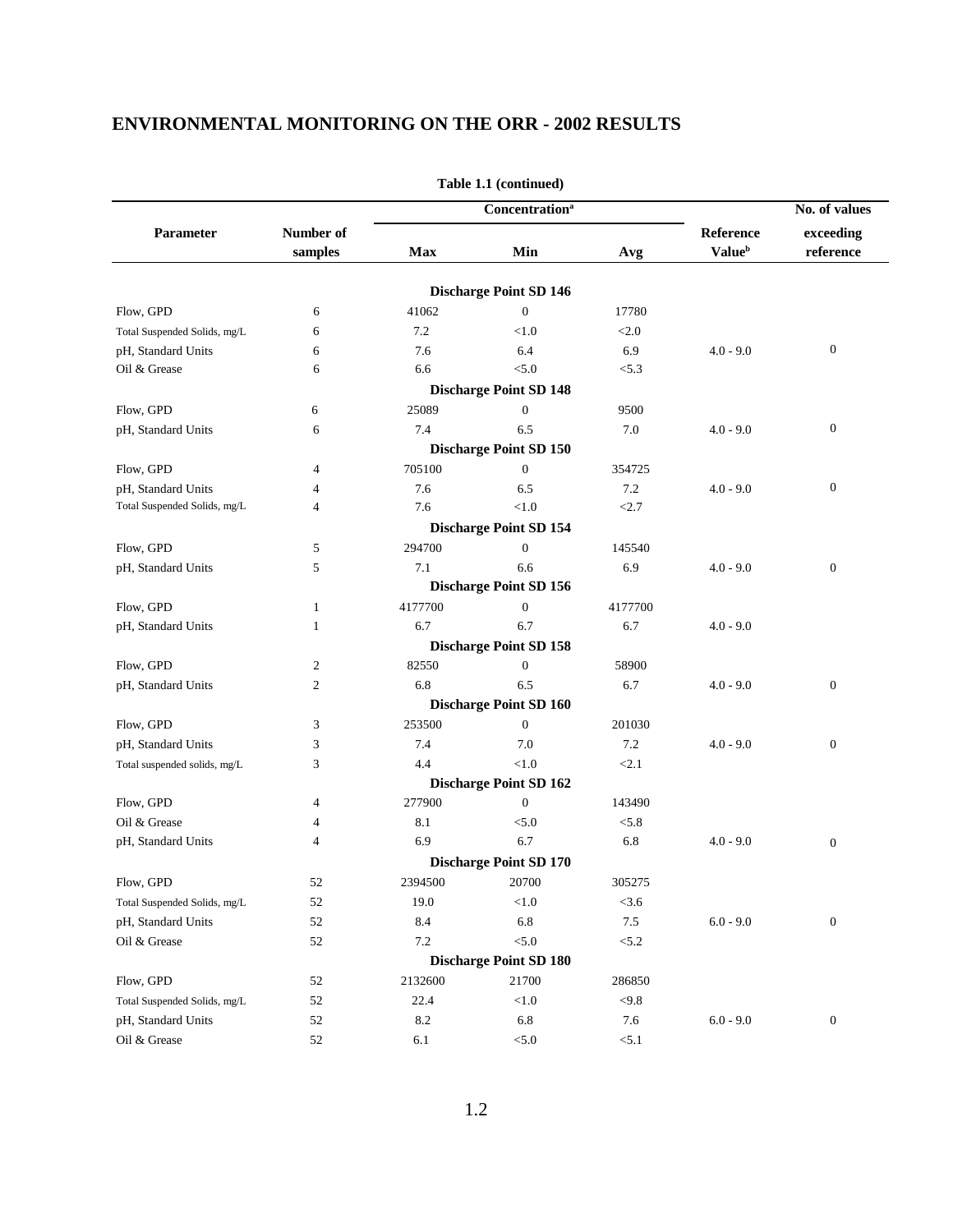|                              |                         | <b>Concentration</b> <sup>a</sup> |                                      |        | No. of values             |                  |
|------------------------------|-------------------------|-----------------------------------|--------------------------------------|--------|---------------------------|------------------|
| Parameter                    | Number of               |                                   |                                      |        | Reference                 | exceeding        |
|                              | samples                 | <b>Max</b>                        | Min                                  | Avg    | <b>Value</b> <sup>b</sup> | reference        |
|                              |                         |                                   | <b>Discharge Point SD 190</b>        |        |                           |                  |
| Flow, GPD                    | 52                      | 2572900                           | 60400                                | 432040 |                           |                  |
| Total Suspended Solids, mg/L | 52                      | 13.6                              | < 1.0                                | < 4.8  |                           |                  |
| pH, Standard Units           | 52                      | 7.6                               | 6.8                                  | 7.2    | $6.0 - 9.0$               | $\boldsymbol{0}$ |
| Oil & Grease                 | 52                      | 6.2                               | < 5.0                                | < 5.1  |                           |                  |
|                              |                         |                                   | <b>Discharge Point SD 192</b>        |        |                           |                  |
| Flow, GPD                    | 1                       | 76830                             | $\mathbf{0}$                         | 76830  |                           |                  |
| pH, Standard Units           | 1                       | 7.4                               | 7.4                                  | 7.4    | $4.0 - 9.0$               | $\boldsymbol{0}$ |
|                              |                         |                                   | <b>Discharge Point SD 194</b>        |        |                           |                  |
| Flow, GPD                    | $\overline{c}$          | 123200                            | 76832                                | 100015 |                           |                  |
| pH, Standard Units           | $\mathfrak{2}$          | 7.5                               | 7.1                                  | 7.3    | $4.0 - 9.0$               | $\boldsymbol{0}$ |
|                              |                         |                                   | <b>Discharge Point SD 195</b>        |        |                           |                  |
| Flow, GPD                    | $\mathbf{1}$            | 86440                             | $\mathbf{0}$                         | 86440  |                           |                  |
| pH, Standard Units           | 1                       | 7.0                               | 7.0                                  | 7.0    | $4.0 - 9.0$               | $\boldsymbol{0}$ |
|                              |                         |                                   | <b>Discharge Point SD 196</b>        |        |                           |                  |
| Flow, GPD                    | 1                       | 75775                             | 75775                                | 75775  |                           |                  |
| pH, Standard Units           | 1                       | 6.9                               | 6.9                                  | 6.9    | $4.0 - 9.0$               | $\boldsymbol{0}$ |
|                              |                         |                                   | <b>Discharge Point SD 197</b>        |        |                           |                  |
| Flow, GPD                    | 5                       | 97591                             | $\mathbf{0}$                         | 40490  |                           |                  |
| pH, Standard Units           | 5                       | 7.3                               | 6.3                                  | 6.8    | $4.0 - 9.0$               | $\boldsymbol{0}$ |
| Oil & Grease                 | 5                       | 13.0                              | < 5.0                                | < 6.6  |                           |                  |
|                              |                         |                                   | <b>Discharge Point SD 198</b>        |        |                           |                  |
| Flow, GPD                    | $\overline{c}$          | 403700                            | $\mathbf{0}$                         | 288300 |                           |                  |
| pH, Standard Units           | $\overline{c}$          | 7.2                               | 6.4                                  | 6.8    | $4.0 - 9.0$               | $\boldsymbol{0}$ |
|                              |                         |                                   | <b>Discharge Point SD 200</b>        |        |                           |                  |
| Flow, GPD                    | 5                       | 367400                            | $\mathbf{0}$                         | 265840 |                           |                  |
| pH, Standard Units           | 5                       | 7.7                               | 6.4                                  | 7.2    | $4.0 - 9.0$               | $\boldsymbol{0}$ |
| Total Suspended Solids, mg/L | 5                       | 8.0                               | < 1.0                                | < 2.6  |                           |                  |
|                              |                         |                                   | <b>Discharge Point SD 210</b>        |        |                           |                  |
| Flow, GPD                    | $\overline{c}$          | 1388400                           | $\mathbf{0}$                         | 988100 |                           |                  |
|                              |                         |                                   |                                      |        | $4.0 - 9.0$               |                  |
| pH, Standard Units           | $\overline{\mathbf{c}}$ | 6.7                               | 6.3<br><b>Discharge Point SD 220</b> | 6.5    |                           | $\boldsymbol{0}$ |
| Flow, GPD                    |                         | 128700                            | $\overline{0}$                       | 51570  |                           |                  |
| Total Suspended Solids, mg/L | 6                       | 26.2                              | $<1.0$                               | < 11.4 |                           |                  |
|                              | 6                       |                                   |                                      |        |                           |                  |
| pH, Standard Units           | 6                       | 7.7                               | 6.5                                  | 7.1    | $4.0 - 9.0$               | $\boldsymbol{0}$ |
|                              |                         |                                   | <b>Discharge Point SD 230</b>        |        |                           |                  |
| Flow, GPD                    | 11                      | 1662700                           | $\boldsymbol{0}$                     | 625390 |                           |                  |
| pH, Standard Units           | 11                      | 8.5                               | 7.3                                  | 7.8    | $4.0 - 9.0$               | $\boldsymbol{0}$ |
| Total Suspended Solids, mg/L | 11                      | $4.5\,$                           | $<\!\!1.0$                           | < 1.3  |                           |                  |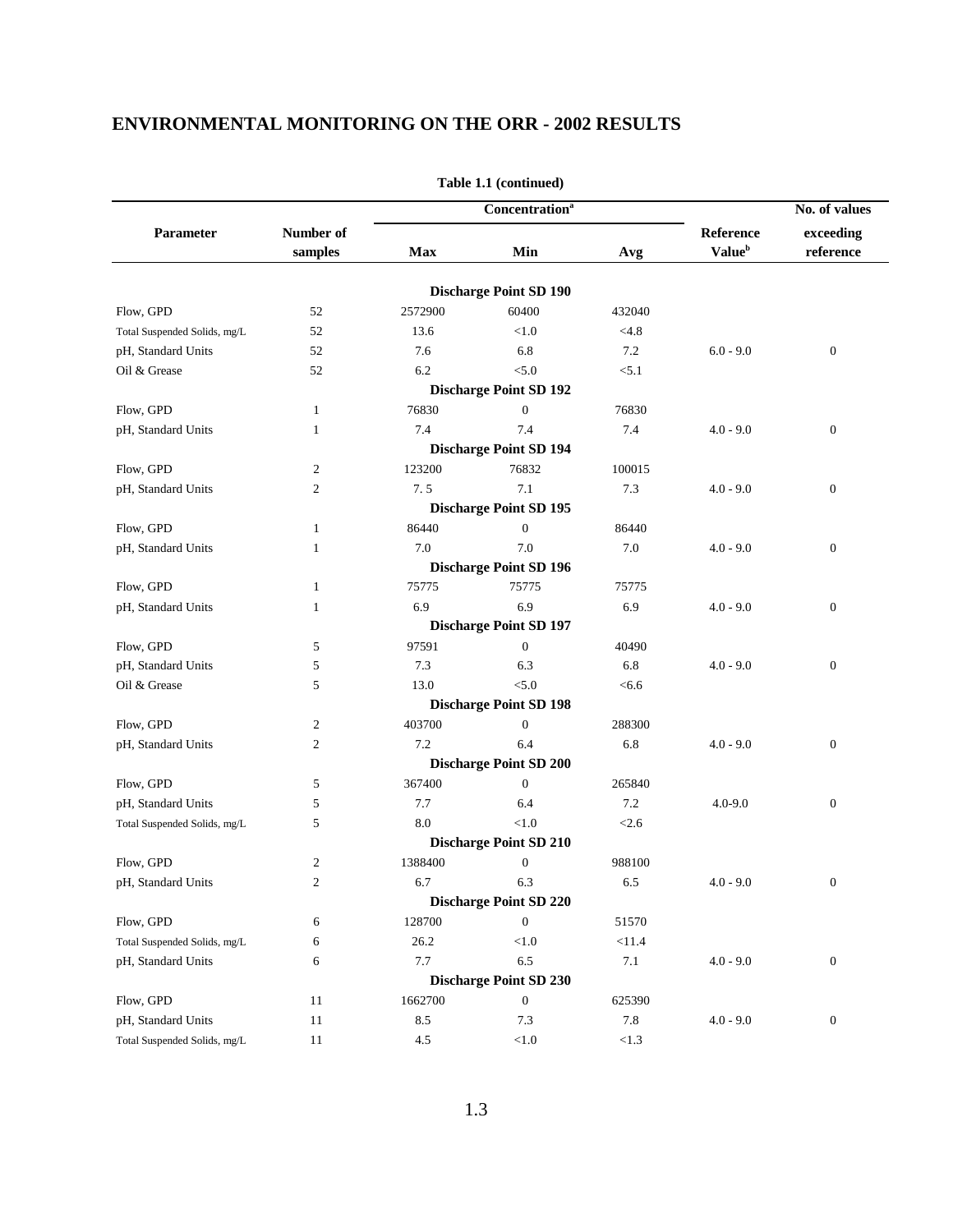|                              |                      |         | <b>Concentration</b> <sup>a</sup> |          | No. of values                          |                        |  |
|------------------------------|----------------------|---------|-----------------------------------|----------|----------------------------------------|------------------------|--|
| Parameter                    | Number of<br>samples | Max     | Min                               | Avg      | Reference<br><b>Value</b> <sup>b</sup> | exceeding<br>reference |  |
|                              |                      |         |                                   |          |                                        |                        |  |
|                              |                      |         | <b>Discharge Point SD 238</b>     |          |                                        |                        |  |
| Flow, GPD                    | $\mathbf{1}$         | 7230    | $\boldsymbol{0}$                  | 7230     |                                        |                        |  |
| pH, Standard Units           | 1                    | 7.0     | 7.0                               | 7.0      |                                        |                        |  |
|                              |                      |         | <b>Discharge Point SD 240</b>     |          |                                        |                        |  |
| Flow, GPD                    | 6                    | 1178300 | $\overline{0}$                    | 612300   |                                        |                        |  |
| Total Suspended Solids, mg/L | 6                    | $2.0\,$ | < 1.0                             | ${<}1.2$ |                                        |                        |  |
| pH, Standard Units           | 6                    | 7.6     | 6.4                               | 7.1      | $4.0 - 9.0$                            | $\mathbf{0}$           |  |
|                              |                      |         | <b>Discharge Point SD 250</b>     |          |                                        |                        |  |
| Flow, GPD                    | $\mathbf{1}$         | 86773   | $\mathbf{0}$                      | 86773    |                                        |                        |  |
| Total Suspended Solids, mg/L | $\mathbf{1}$         | 22.0    | 22.0                              | 22.0     |                                        |                        |  |
| pH, Standard Units           | 1                    | 6.1     | 6.1                               | 6.1      |                                        |                        |  |
|                              |                      |         | <b>Discharge Point SD 270</b>     |          |                                        |                        |  |
| Flow, GPD                    | 1                    | 22570   | $\mathbf{0}$                      | 22570    |                                        |                        |  |
| pH, Standard Units           | 1                    | 6.7     | 6.7                               | 6.7      |                                        |                        |  |
|                              |                      |         | <b>Discharge Point SD 280</b>     |          |                                        |                        |  |
| Flow, GPD                    | $\overline{c}$       | 98570   | $\overline{0}$                    | 82910    |                                        |                        |  |
| pH, Standard Units           | $\overline{c}$       | 7.3     | 6.6                               | 7.0      |                                        |                        |  |
|                              |                      |         | <b>Discharge Point SD 292</b>     |          |                                        |                        |  |
| Flow, GPD                    | $\overline{c}$       | 94380   | 61310                             | 77845    |                                        |                        |  |
| pH, Standard Units           | $\mathfrak{2}$       | $7.0\,$ | 6.8                               | 6.9      | $4.0 - 9.0$                            | $\mathbf{0}$           |  |
|                              |                      |         | <b>Discharge Point SD 294</b>     |          |                                        |                        |  |
| Flow, GPD                    | 3                    | 173600  | 109500                            | 149000   |                                        |                        |  |
| pH, Standard Units           | 3                    | 7.0     | 6.9                               | 6.9      | $4.0 - 9.0$                            | $\mathbf{0}$           |  |
|                              |                      |         | <b>Discharge Point SD 296</b>     |          |                                        |                        |  |
| Flow, GPD                    | 3                    | 32980   | 21225                             | 28465    |                                        |                        |  |
| pH, Standard Units           | 3                    | 7.1     | 6.7                               | 6.9      |                                        |                        |  |
|                              |                      |         | <b>Discharge Point SD 297</b>     |          |                                        |                        |  |
| Flow, GPD                    | 3                    | 76600   | 47790                             | 63535    |                                        |                        |  |
| pH, Standard Units           | 3                    | 6.9     | 6.8                               | 6.9      | $4.0 - 9.0$                            | $\boldsymbol{0}$       |  |
|                              |                      |         | <b>Discharge Point SD 300</b>     |          |                                        |                        |  |
| Flow, GPD                    | 3                    | 731100  | 59360                             | 292885   |                                        |                        |  |
| pH, Standard Units           | 3                    | 7.0     | 6.5                               | 6.8      |                                        |                        |  |
|                              |                      |         | <b>Discharge Point SD 310</b>     |          |                                        |                        |  |
| Flow, GPD                    | $\overline{c}$       | 84682   | $\boldsymbol{0}$                  | 73400    |                                        |                        |  |
| pH, Standard Units           | $\overline{c}$       | 7.2     | 6.7                               | $7.0\,$  |                                        |                        |  |
|                              |                      |         | <b>Discharge Point SD 320</b>     |          |                                        |                        |  |
| Flow, GPD                    | 3                    | 388900  | 247200                            | 334430   |                                        |                        |  |
| pH, Standard Units           | 3                    | 6.9     | 6.6                               | 6.7      |                                        |                        |  |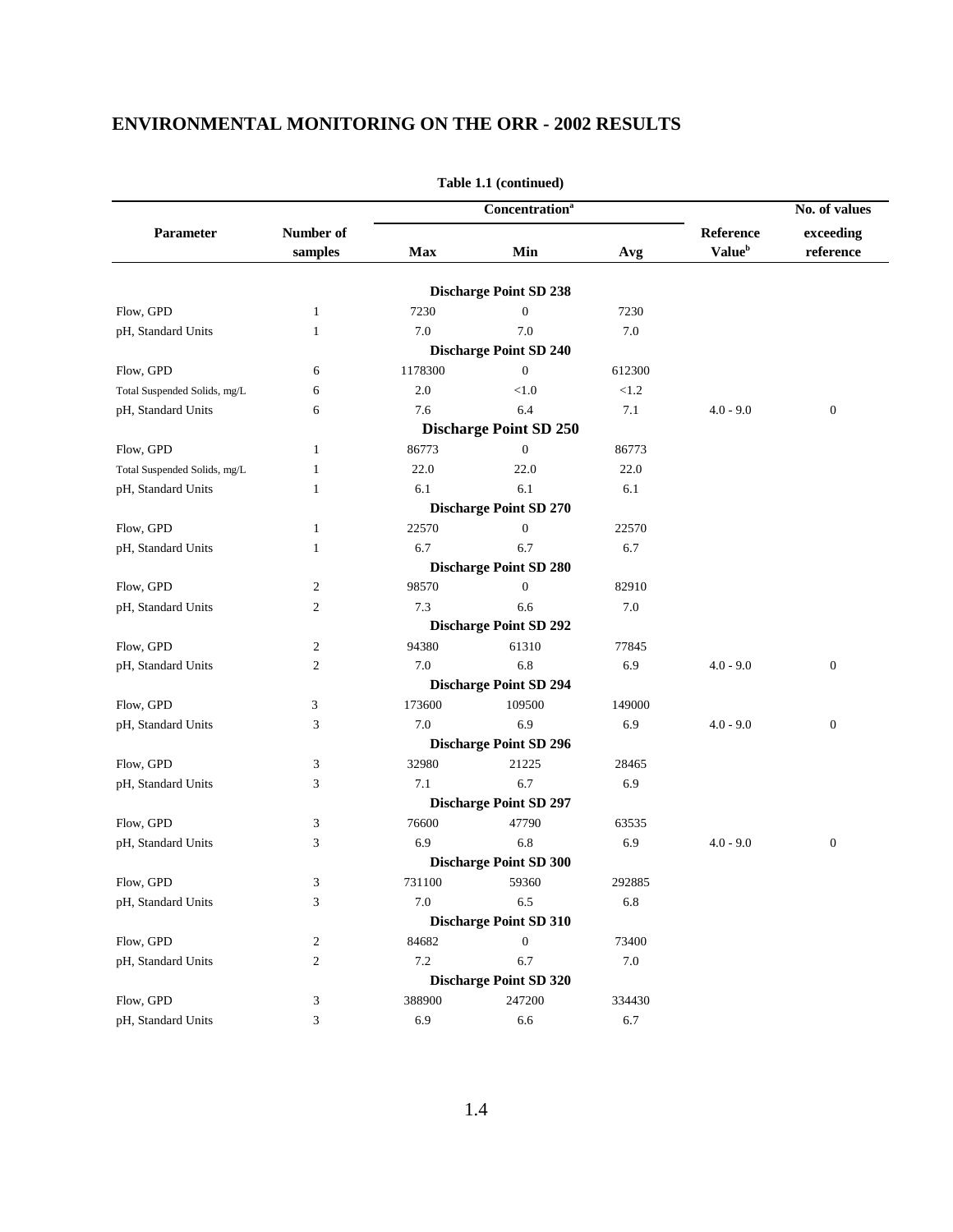|                              |                  |              | <b>Concentration</b> <sup>a</sup>      |            |                           | No. of values    |
|------------------------------|------------------|--------------|----------------------------------------|------------|---------------------------|------------------|
| Parameter                    | Number of        |              |                                        |            | Reference                 | exceeding        |
|                              | samples          | Max          | Min                                    | Avg        | <b>Value</b> <sup>b</sup> | reference        |
|                              |                  |              |                                        |            |                           |                  |
|                              |                  |              | <b>Discharge Point SD 322</b><br>30940 |            |                           |                  |
| Flow, GPD                    | $\overline{c}$   | 52540<br>7.0 |                                        | 41740      |                           |                  |
| pH, Standard Units           | $\mathfrak{2}$   |              | 6.5                                    | 6.8        | $4.0 - 9.0$               | $\boldsymbol{0}$ |
| Flow, GPD                    |                  |              | <b>Discharge Point SD 326</b>          |            |                           |                  |
|                              | 3                | 31870<br>7.0 | 18770                                  | 26830      |                           |                  |
| pH, Standard Units           | 3                |              | 6.6                                    | 6.8        |                           |                  |
|                              |                  |              | <b>Discharge Point SD 330</b>          |            |                           |                  |
| Flow, GPD                    | $\overline{c}$   | 700100       | $\mathbf{0}$                           | 485150     |                           |                  |
| pH, Standard Units           | $\overline{c}$   | 7.3          | 6.9                                    | 7.1        | $4.0 - 9.0$               | $\boldsymbol{0}$ |
| Total Suspended Solids, mg/L | $\overline{2}$   | 10.0         | < 1.0                                  | < 5.5      |                           |                  |
|                              |                  |              | <b>Discharge Point SD 332</b>          |            |                           |                  |
| Flow, GPD                    | 3                | 38350        | 22580                                  | 32280      |                           |                  |
| pH, Standard Units           | 3                | 7.0          | 6.2                                    | 6.7        |                           |                  |
|                              |                  |              | <b>Discharge Point SD 334</b>          |            |                           |                  |
| Flow, GPD                    | 3                | 52590        | 30970                                  | 44270      |                           |                  |
| pH, Standard Units           | 3                | 6.9          | 6.2                                    | 6.6        |                           |                  |
|                              |                  |              | <b>Discharge Point SD 340</b>          |            |                           |                  |
| Flow, GPD                    | 2                | 717400       | 532100                                 | 624750     |                           |                  |
| pH, Standard Units           | $\mathfrak{2}$   | 7.3          | 7.1                                    | 7.2        | $4.0 - 9.0$               | $\boldsymbol{0}$ |
|                              |                  |              | <b>Discharge Point SD 350</b>          |            |                           |                  |
| Flow, GPD                    | $\overline{c}$   | 82905        | 53115                                  | 68010      |                           |                  |
| pH, Standard Units           | $\mathfrak{2}$   | 7.2          | 7.0                                    | 7.1        | $4.0 - 9.0$               | $\boldsymbol{0}$ |
|                              |                  |              | <b>Discharge Point SD 352</b>          |            |                           |                  |
| Flow, GPD                    | $\mathfrak{2}$   | 454          | $\mathbf{0}$                           | 327        |                           |                  |
| pH, Standard Units           | $\boldsymbol{2}$ | 7.0          | 6.8                                    | 6.9        |                           |                  |
|                              |                  |              | <b>Discharge Point SD 360</b>          |            |                           |                  |
| Flow, GPD                    | 3                | 44310        | 30985                                  | 39200      |                           |                  |
| pH, Standard Units           | 3                | 7.0          | 6.9                                    | 6.9        |                           |                  |
|                              |                  |              | <b>Discharge Point SD 362</b>          |            |                           |                  |
| Flow, GPD                    | $\boldsymbol{2}$ | 202700       | $\mathbf{0}$                           | 173900     |                           |                  |
| pH, Standard Units           | $\overline{2}$   | 7.3          | 7.0                                    | 7.2        |                           |                  |
|                              |                  |              | <b>Discharge Point SD 370</b>          |            |                           |                  |
| Flow, GPD                    | 1                | 760          | $\mathbf{0}$                           | 760        |                           |                  |
| pH, Standard Units           | $\mathbf{1}$     | 7.7          | 7.7                                    | 7.7        |                           |                  |
|                              |                  |              | <b>Discharge Point SD 380</b>          |            |                           |                  |
| Flow, GPD                    | 9                | 1395600      | $\boldsymbol{0}$                       | 655555     |                           |                  |
| pH, Standard Units           | 9                | 8.3          | 6.5                                    | $7.3\,$    | $4.0 - 9.0$               | $\boldsymbol{0}$ |
| Oil & Grease                 | 9                | 10.0         | $< 5.0$                                | < 5.6      |                           |                  |
|                              | 9                |              |                                        |            |                           |                  |
| Total Suspended Solids, mg/L |                  | $2.6\,$      | $<\!\!1.0$                             | $<\!\!1.2$ |                           |                  |

**Table 1.1 (continued)**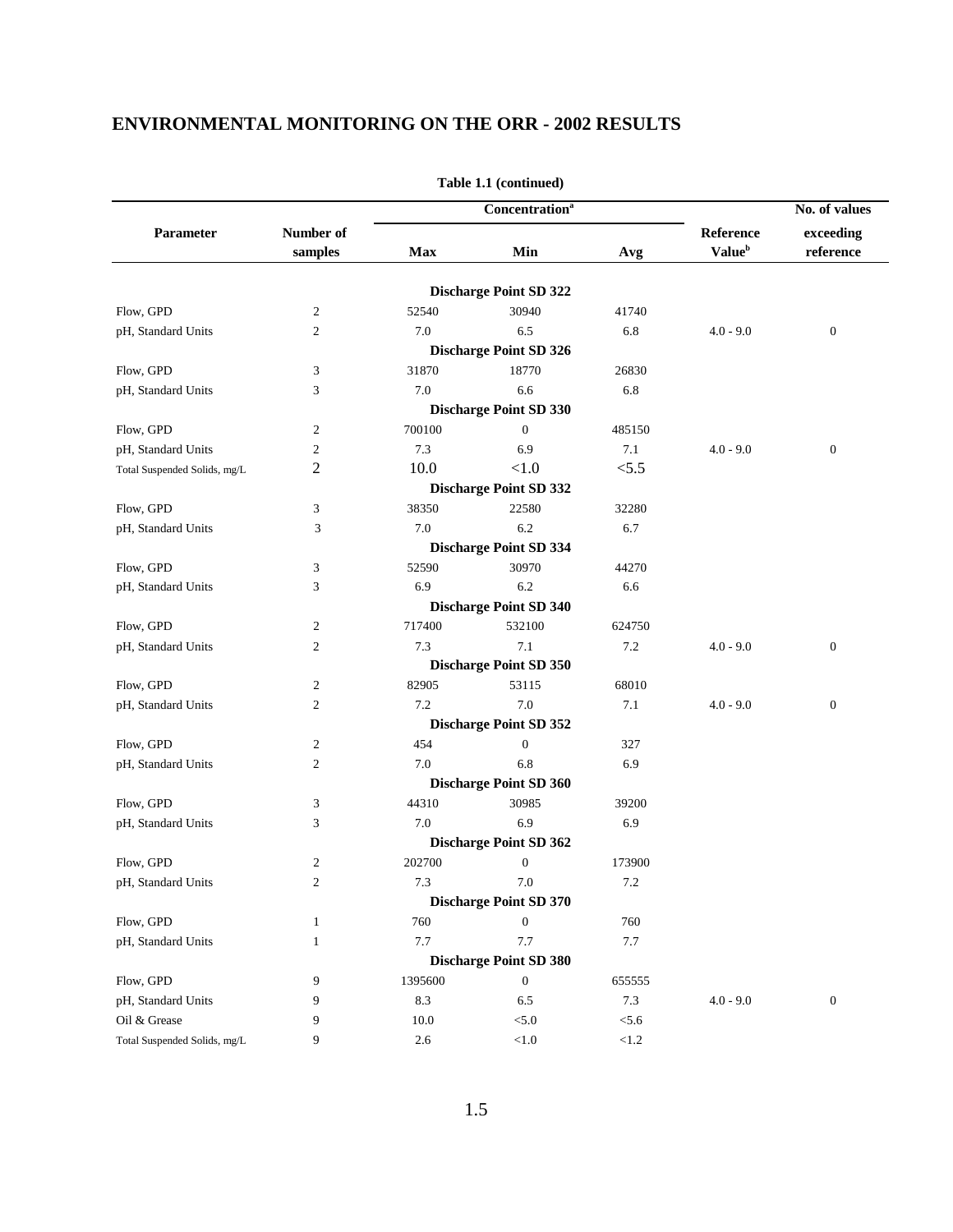|                              |                |         | <b>Concentration</b> <sup>a</sup>       |         |                           | No. of values    |
|------------------------------|----------------|---------|-----------------------------------------|---------|---------------------------|------------------|
| Parameter                    | Number of      |         |                                         |         | Reference                 | exceeding        |
|                              | samples        | Max     | Min                                     | Avg     | <b>Value</b> <sup>b</sup> | reference        |
|                              |                |         |                                         |         |                           |                  |
| Flow, GPD                    | $\overline{c}$ | 167700  | <b>Discharge Point SD 382</b><br>121900 | 144800  |                           |                  |
| pH, Standard Units           | $\mathbf{2}$   | 7.4     | 7.3                                     | 7.4     | $4.0 - 9.0$               | $\boldsymbol{0}$ |
|                              |                |         | <b>Discharge Point SD 390</b>           |         |                           |                  |
| Flow, GPD                    | 3              | 522500  | $\boldsymbol{0}$                        | 280830  |                           |                  |
| pH, Standard Units           | 3              | 7.1     | 6.7                                     | 6.9     | $4.0 - 9.0$               | $\mathbf{0}$     |
| Total Suspended Solids, mg/L | 3              | 3.6     | < 1.0                                   | < 1.9   |                           |                  |
|                              |                |         | <b>Discharge Point SD 400</b>           |         |                           |                  |
| Flow, GPD                    | $\mathbf{1}$   | 495     | $\boldsymbol{0}$                        | 495     |                           |                  |
| pH, Standard Units           | 1              | 7.6     | 7.6                                     | 7.6     | $4.0 - 9.0$               | $\mathbf{0}$     |
|                              |                |         | <b>Discharge Point SD 410</b>           |         |                           |                  |
| Flow, GPD                    | 1              | 49420   | $\boldsymbol{0}$                        | 49420   |                           |                  |
| pH, Standard Units           | 1              | 7.1     | 7.1                                     | 7.1     | $4.0 - 9.0$               | $\mathbf{0}$     |
|                              |                |         | <b>Discharge Point SD 420</b>           |         |                           |                  |
| Flow, GPD                    | $\mathbf{1}$   | 181500  | $\boldsymbol{0}$                        | 181500  |                           |                  |
| pH, Standard Units           | 1              | 7.4     | 7.4                                     | 7.4     | $4.0 - 9.0$               | $\boldsymbol{0}$ |
|                              |                |         | <b>Discharge Point SD 430</b>           |         |                           |                  |
| Flow, GPD                    | 11             | 1367800 | $\mathbf{0}$                            | 502960  |                           |                  |
| pH, Standard Units           | 11             | 7.7     | 6.9                                     | 7.4     | $4.0 - 9.0$               | $\boldsymbol{0}$ |
| Oil & Grease                 | 11             | 5.8     | < 5.0                                   | < 5.1   |                           |                  |
|                              |                |         | <b>Discharge Point SD 440</b>           |         |                           |                  |
| Flow, GPD                    | 8              | 899500  | $\mathbf{0}$                            | 409200  |                           |                  |
| pH, Standard Units           | 8              | 7.3     | 6.7                                     | 7.1     | $4.0 - 9.0$               | $\mathbf{0}$     |
|                              |                |         | <b>Discharge Point SD 450</b>           |         |                           |                  |
| Flow, GPD                    | $\mathbf{1}$   | 50415   | $\boldsymbol{0}$                        | 50415   |                           |                  |
| pH, Standard Units           | 1              | 7.5     | 7.5                                     | 7.5     | $4.0 - 9.0$               | $\mathbf{0}$     |
|                              |                |         | <b>Discharge Point SD 460</b>           |         |                           |                  |
| Flow, GPD                    | 1              | 13510   | $\boldsymbol{0}$                        | 13510   |                           |                  |
| pH, Standard Units           | 1              | 7.4     | 7.4                                     | 7.4     |                           |                  |
|                              |                |         | <b>Discharge Point SD 470</b>           |         |                           |                  |
| Flow, GPD                    | $\mathbf{1}$   | 33390   | $\boldsymbol{0}$                        | 33390   |                           |                  |
| pH, Standard Units           | $\mathbf{1}$   | 7.4     | $7.4\,$                                 | 7.4     | $4.0 - 9.0$               | $\boldsymbol{0}$ |
|                              |                |         | <b>Discharge Point SD 490</b>           |         |                           |                  |
| Flow, GPD                    | 11             | 6074400 | $\boldsymbol{0}$                        | 2148000 |                           |                  |
| pH, Standard Units           | 11             | 7.6     | 7.0                                     | 7.3     | $4.0 - 9.0$               | $\mathbf{0}$     |
| Oil & Grease                 | 11             | 5.7     | $< 5.0$                                 | < 5.1   |                           |                  |
|                              |                |         | <b>Discharge Point SD 500</b>           |         |                           |                  |
| Flow, GPD                    | $\mathbf{1}$   | 34420   | $\boldsymbol{0}$                        | 34420   |                           |                  |
| pH, Standard Units           | $\mathbf{1}$   | $7.5\,$ | $7.5\,$                                 | $7.5\,$ | $4.0 - 9.0$               | $\boldsymbol{0}$ |
|                              |                |         |                                         |         |                           |                  |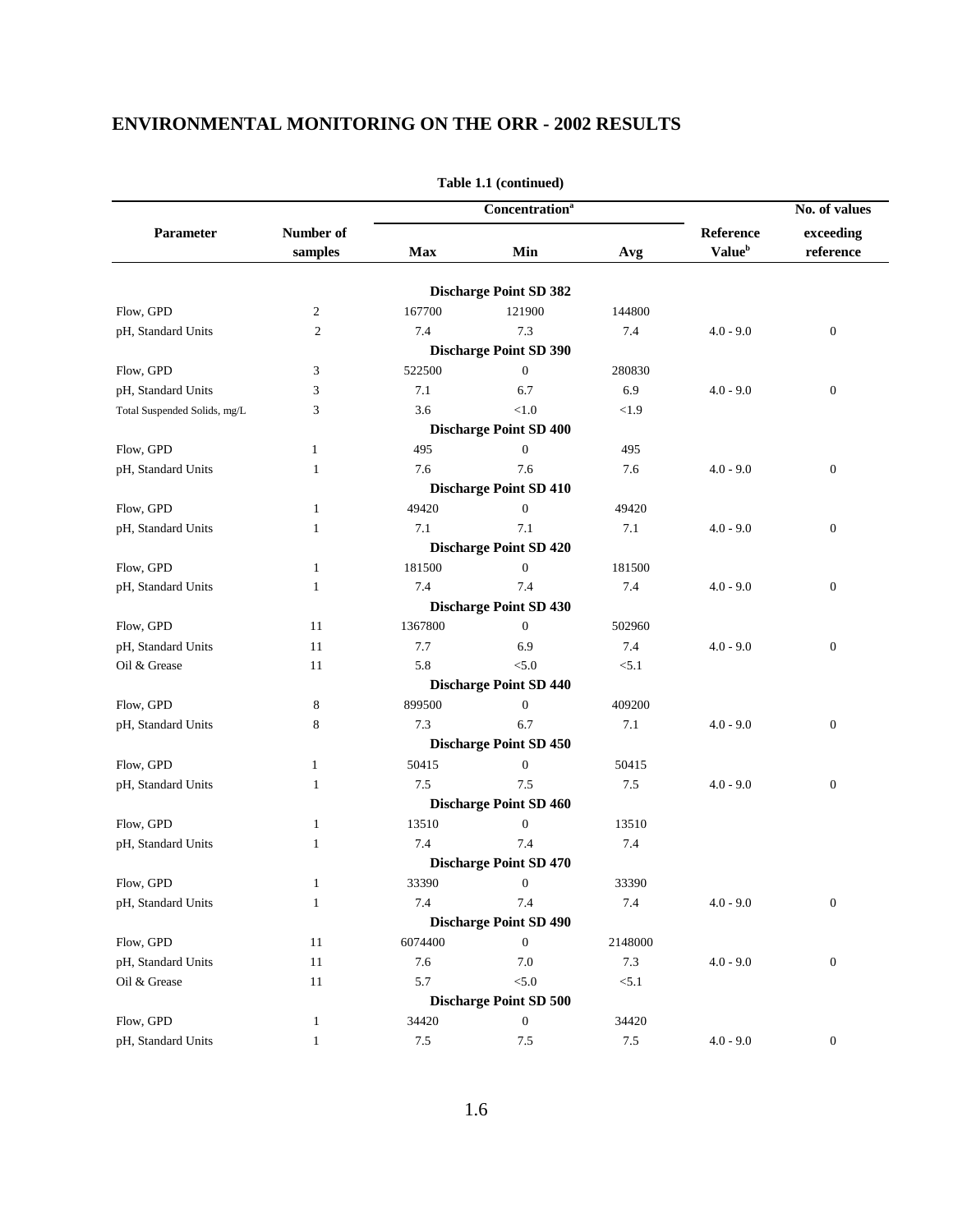|                              |                |         | <b>Concentration</b> <sup>a</sup> |         |                           | No. of values    |
|------------------------------|----------------|---------|-----------------------------------|---------|---------------------------|------------------|
| Parameter                    | Number of      |         |                                   |         | Reference                 | exceeding        |
|                              | samples        | Max     | Min                               | Avg     | <b>Value</b> <sup>b</sup> | $\rm reference$  |
|                              |                |         |                                   |         |                           |                  |
|                              |                |         | <b>Discharge Point SD 510</b>     |         |                           |                  |
| Flow, GPD                    | 12             | 1062600 | 30600                             | 451730  |                           |                  |
| Total Suspended Solids, mg/L | 12             | 28.0    | < 1.0                             | $<7.4$  |                           |                  |
| pH, Standard Units           | 12             | 7.5     | 6.3                               | 6.9     | $4.0 - 9.0$               | $\mathbf{0}$     |
|                              |                |         | <b>Discharge Point SD 520</b>     |         |                           |                  |
| Flow, GPD                    | $\mathbf{1}$   | 45690   | $\mathbf{0}$                      | 45690   |                           |                  |
| pH, Standard Units           | $\mathbf{1}$   | 6.9     | 6.9                               | 6.9     | $4.0 - 9.0$               | $\boldsymbol{0}$ |
|                              |                |         | <b>Discharge Point SD 522</b>     |         |                           |                  |
| Flow, GPD                    | $\mathbf{1}$   | 99230   | $\boldsymbol{0}$                  | 99230   |                           |                  |
| pH, Standard Units           | $\mathbf{1}$   | 7.1     | 7.1                               | 7.1     | $4.0 - 9.0$               | $\boldsymbol{0}$ |
|                              |                |         | <b>Discharge Point SD 530</b>     |         |                           |                  |
| Flow, GPD                    | $\mathfrak{2}$ | 838100  | $\mathbf{0}$                      | 571900  |                           |                  |
| Total Suspended Solids, md/L | $\mathfrak{2}$ | 13.6    | < 1.0                             | < 7.3   |                           |                  |
| pH, Stnadard Units           | $\overline{c}$ | 6.3     | 5.8                               | 6.1     |                           |                  |
|                              |                |         | <b>Discharge Point SD 532</b>     |         |                           |                  |
| Flow, GPD                    | 3              | 43910   | 28450                             | 37975   |                           |                  |
| pH, Standard Units           | 3              | 7.0     | 6.2                               | 6.6     |                           |                  |
|                              |                |         | <b>Discharge Point SD 540</b>     |         |                           |                  |
| Flow, GPD                    | 3              | 71145   | 45030                             | 61110   |                           |                  |
| pH, Standard Units           | 3              | 6.8     | 6.2                               | 6.5     |                           |                  |
|                              |                |         | <b>Discharge Point SD 550</b>     |         |                           |                  |
| Flow, GPD                    | 3              | 78115   | 47625                             | 66385   |                           |                  |
| pH, Standard Units           | 3              | 6.9     | 6.3                               | 6.6     |                           |                  |
|                              |                |         | <b>Discharge Point SD 560</b>     |         |                           |                  |
| Flow, GPD                    | $\overline{4}$ | 346900  | $\overline{0}$                    | 168500  |                           |                  |
| Total Suspended Solids, mg/L | $\overline{4}$ | 12.6    | < 1.0                             | < 5.6   |                           |                  |
| pH, Standard Units           | $\overline{4}$ | 7.2     | 6.2                               | 6.6     | $4.0 - 9.0$               | $\boldsymbol{0}$ |
|                              |                |         | <b>Discharge Point SD 570</b>     |         |                           |                  |
| Flow, GPD                    | 3              | 203500  | 130900                            | 175600  |                           |                  |
| pH, Standard Units           | 3              | 7.0     | 6.6                               | 6.8     |                           |                  |
|                              |                |         | <b>Discharge Point SD 580</b>     |         |                           |                  |
| Flow, GPD                    | 3              | 175600  | 107600                            | 149430  |                           |                  |
| pH, Standard Units           | 3              | 7.1     | 6.4                               | 6.8     |                           |                  |
|                              |                |         | <b>Discharge Point SD 590</b>     |         |                           |                  |
| Flow, GPD                    | $\overline{c}$ | 65600   | $\boldsymbol{0}$                  | 49410   |                           |                  |
| pH, Standard Units           | $\overline{c}$ | 7.4     | 7.4                               | 7.4     | $4.0 - 9.0$               | $\boldsymbol{0}$ |
|                              |                |         | <b>Discharge Point SD 600</b>     |         |                           |                  |
| Flow, GPD                    | $\mathbf{1}$   | 843500  | $\boldsymbol{0}$                  | 843500  |                           |                  |
| Total Suspended Solids, mg/L | $\mathbf{1}$   | 85.2    | 85.2                              | 85.2    |                           |                  |
|                              |                |         |                                   |         |                           |                  |
| pH, Standard Units           | $\mathbf{1}$   | $7.0\,$ | 7.0                               | $7.0\,$ |                           |                  |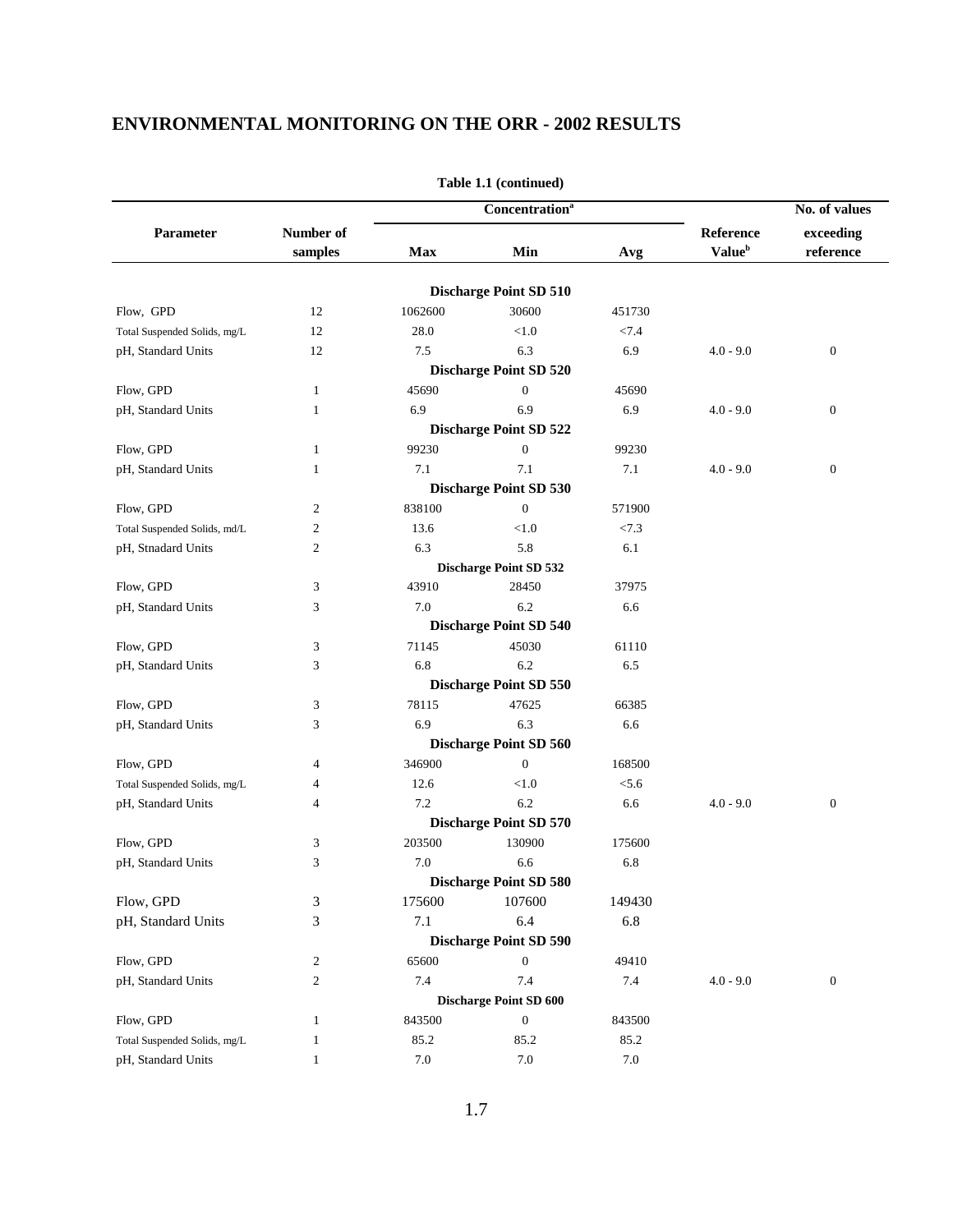|                              |                      |            |                                   | No. of values |                                        |                        |
|------------------------------|----------------------|------------|-----------------------------------|---------------|----------------------------------------|------------------------|
|                              |                      |            | <b>Concentration</b> <sup>a</sup> |               |                                        |                        |
| Parameter                    | Number of<br>samples | <b>Max</b> | Min                               | Avg           | Reference<br><b>Value</b> <sup>b</sup> | exceeding<br>reference |
|                              |                      |            | <b>Discharge Point SD 610</b>     |               |                                        |                        |
| Flow, GPD                    | 3                    | 622000     | $\boldsymbol{0}$                  | 297500        |                                        |                        |
| Total Suspended Solids, mg/L | 3                    | 13.4       | < 1.0                             | < 8.5         |                                        |                        |
| Oil & Grease                 | 3                    | < 7.1      | < 5.0                             | < 5.7         |                                        |                        |
| pH, Standard Units           | 3                    | 7.4        | 6.5                               | 7.1           |                                        |                        |
|                              |                      |            | <b>Discharge Point SD 620</b>     |               |                                        |                        |
| Flow, GPD                    | 3                    | 94260      | 57160                             | 79990         |                                        |                        |
| pH, Standard Units           | 3                    | 7.2        | 6.5                               | 6.8           |                                        |                        |
|                              |                      |            | <b>Discharge Point SD 640</b>     |               |                                        |                        |
| Flow, GPD                    | 3                    | 107000     | $\boldsymbol{0}$                  | 56530         |                                        |                        |
| Total Suspended Solids, mg/L | 3                    | 9.8        | 6.6                               | 8.7           |                                        |                        |
| pH, Standard Units           | 3                    | 7.6        | 7.0                               | 7.4           | $4.0 - 9.0$                            | $\mathbf{0}$           |
|                              |                      |            | <b>Discharge Point SD 650</b>     |               |                                        |                        |
| Flow, GPD                    | 1                    | 24910      | $\boldsymbol{0}$                  | 24910         |                                        |                        |
| pH, Standard Units           | 1                    | 7.1        | 7.1                               | 7.1           |                                        |                        |
|                              |                      |            | <b>Discharge Point SD 660</b>     |               |                                        |                        |
| Flow, GPD                    | $\overline{c}$       | 29520      | $\overline{0}$                    | 15460         |                                        |                        |
| pH, Standard Units           | 2                    | 7.5        | 7.5                               | 7.5           | $4.0 - 9.0$                            | $\boldsymbol{0}$       |
| Total Suspended Solids, mg/L | 2                    | 16.5       | < 1.0                             | < 8.8         |                                        |                        |
|                              |                      |            | <b>Discharge Point SD 680</b>     |               |                                        |                        |
| Flow, GPD                    | 2                    | 124900     | $\boldsymbol{0}$                  | 85360         |                                        |                        |
| pH, Standard Units           | 2                    | 7.8        | 7.5                               | 7.7           | $4.0 - 9.0$                            | $\mathbf{0}$           |
|                              |                      |            | <b>Discharge Point SD 690</b>     |               |                                        |                        |
| Flow, GPD                    | 5                    | 2551900    | $\mathbf{0}$                      | 1495580       |                                        |                        |
| Total Suspended Solids, mg/L | 5                    | 2.0        | < 1.0                             | < 1.2         |                                        |                        |
| pH, Standard Units           | 5                    | 7.4        | 6.5                               | $7.2\,$       | $4.0 - 9.0$                            | $\boldsymbol{0}$       |
|                              |                      |            | <b>Discharge Point SD 692</b>     |               |                                        |                        |
| Flow, GPD                    | 2                    | 39830      | 26407                             | 33120         |                                        |                        |
| pH, Standard Units           | 2                    | 7.1        | 6.7                               | 6.9           | $4.0 - 9.0$                            | $\boldsymbol{0}$       |
|                              |                      |            | <b>Discharge Point SD 694</b>     |               |                                        |                        |
| Flow, GPD                    | 1                    | 52390      | $\boldsymbol{0}$                  | 52390         |                                        | $\boldsymbol{0}$       |
| pH, Standard Units           | $\mathbf{1}$         | 7.2        | $7.2\,$                           | $7.2\,$       | $4.0 - 9.0$                            | $\mathbf{0}$           |
|                              |                      |            | <b>Discharge Point SD 696</b>     |               |                                        |                        |
| Flow, GPD                    | $\overline{c}$       | 85370      | $\boldsymbol{0}$                  | 72890         |                                        |                        |
| pH, Standard Units           | $\overline{c}$       | $7.5$      | 7.2                               | 7.4           |                                        |                        |
|                              |                      |            | <b>Discharge Point SD 700</b>     |               |                                        |                        |
| Flow, GPD                    | 5                    | 2012000    | $\boldsymbol{0}$                  | 1144800       |                                        |                        |
| Total Suspended Solids, mg/L | 5                    | $\ \, 8.0$ | < 1.0                             | < 2.7         |                                        |                        |
| pH, Standard Units           | 5                    | $7.2\,$    | 6.7                               | 6.9           | $4.0 - 9.0$                            | $\boldsymbol{0}$       |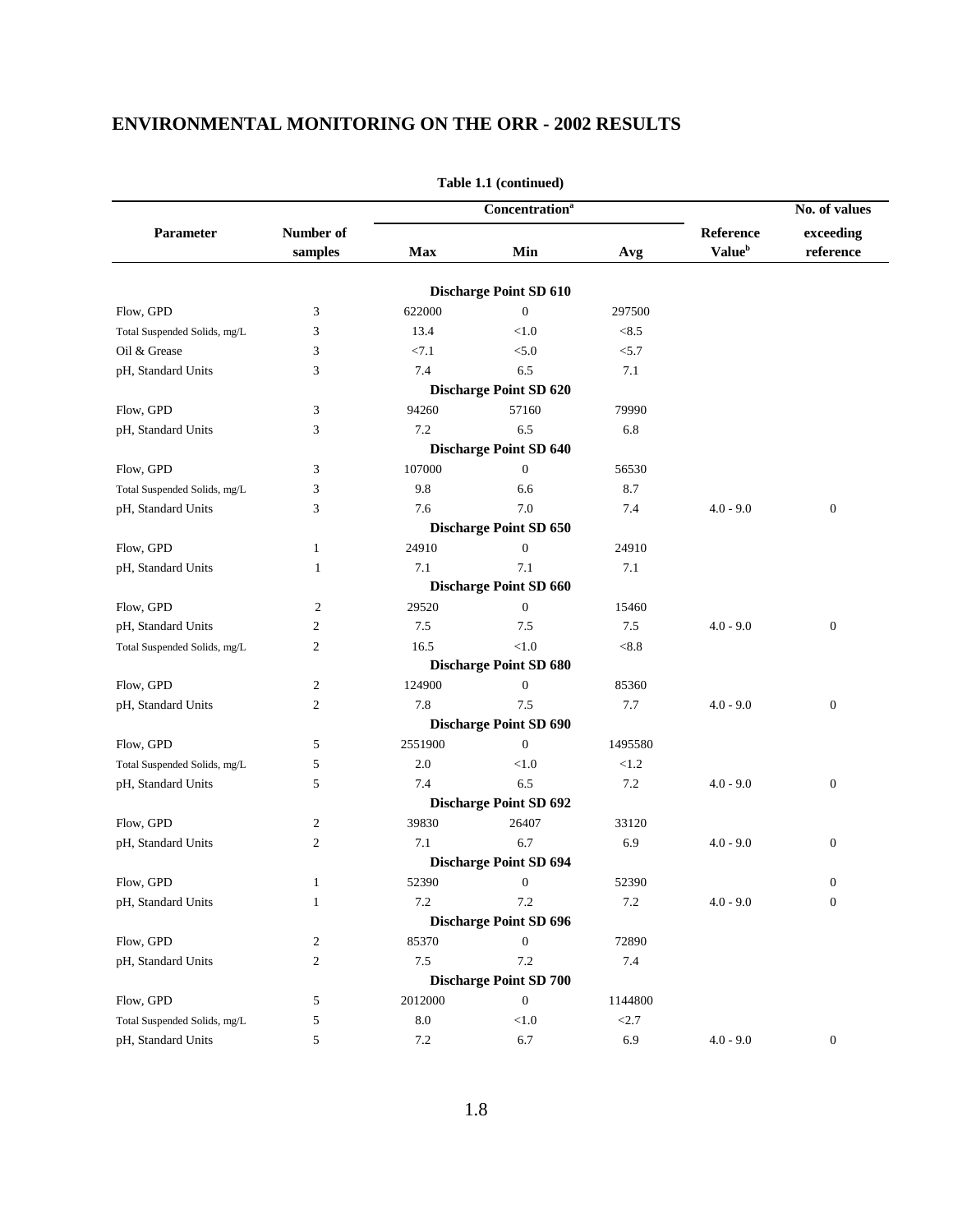|                              |                      |         | <b>Concentration</b> <sup>a</sup>             |         | No. of values                          |                              |  |
|------------------------------|----------------------|---------|-----------------------------------------------|---------|----------------------------------------|------------------------------|--|
| Parameter                    | Number of<br>samples | Max     | Min                                           | Avg     | Reference<br><b>Value</b> <sup>b</sup> | exceeding<br>$\rm reference$ |  |
|                              |                      |         |                                               |         |                                        |                              |  |
|                              |                      |         | <b>Discharge Point SD 710</b>                 |         |                                        |                              |  |
| Flow, GPD                    | 12                   | 3031100 | 84600                                         | 1265450 |                                        |                              |  |
| Total Suspended Solids, mg/L | 12                   | 4.8     | < 1.0                                         | < 1.3   |                                        |                              |  |
| pH, Standard Units           | 12                   | 7.9     | 6.7                                           | 7.3     | $4.0 - 9.0$                            | $\boldsymbol{0}$             |  |
|                              |                      |         | <b>Discharge Point SD 720</b><br>$\mathbf{0}$ |         |                                        |                              |  |
| Flow, GPD                    | 3                    | 562700  |                                               | 278230  |                                        |                              |  |
| pH, Standard Units           | 3                    | 6.9     | 6.6                                           | 6.7     | $4.0 - 9.0$                            | $\boldsymbol{0}$             |  |
| Total Suspended Solids, mg/L | 3                    | 8.4     | < 1.0                                         | < 5.1   |                                        |                              |  |
|                              |                      |         | <b>Discharge Point SD 724</b>                 |         |                                        |                              |  |
| Flow, GPD                    | $\mathbf{1}$         | 1096300 | $\boldsymbol{0}$                              | 1096300 |                                        |                              |  |
| pH, Standard Units           | 1                    | 6.8     | 6.8                                           | 6.8     |                                        |                              |  |
|                              |                      |         | <b>Discharge Point SD 730</b>                 |         |                                        |                              |  |
| Flow, GPD                    | $\mathbf{1}$         | 60980   | $\boldsymbol{0}$                              | 60980   |                                        |                              |  |
| pH, Standard Units           | 1                    | 7.2     | 7.2                                           | 7.2     |                                        |                              |  |
|                              |                      |         | <b>Discharge Point SD 740</b>                 |         |                                        |                              |  |
| Flow, GPD                    | $\mathbf{1}$         | 32950   | $\mathbf{0}$                                  | 32950   |                                        |                              |  |
| pH, Standard Units           | 1                    | 7.3     | 7.3                                           | $7.3\,$ | $4.0 - 9.0$                            |                              |  |
|                              |                      |         | <b>Discharge Point SD 750</b>                 |         |                                        |                              |  |
| Flow, GPD                    | 2                    | 14910   | $\boldsymbol{0}$                              | 9970    |                                        |                              |  |
| pH, Standard Units           | $\mathfrak{2}$       | 7.4     | 7.3                                           | 7.4     | $4.0 - 9.0$                            | $\boldsymbol{0}$             |  |
|                              |                      |         | <b>Discharge Point SD 760</b>                 |         |                                        |                              |  |
| Flow, GPD                    | 1                    | 13570   | $\boldsymbol{0}$                              | 13570   |                                        |                              |  |
| pH, Standard Units           | 1                    | 7.4     | 7.4                                           | 7.4     | $4.0 - 9.0$                            | $\boldsymbol{0}$             |  |
|                              |                      |         | <b>Discharge Point SD 770</b>                 |         |                                        |                              |  |
| Flow, GPD                    | 2                    | 5863    | $\boldsymbol{0}$                              | 3920    |                                        |                              |  |
| pH, Standard Units           | $\overline{c}$       | 7.6     | 7.3                                           | $7.5\,$ | $4.0 - 9.0$                            | $\boldsymbol{0}$             |  |
|                              |                      |         | <b>Discharge Point SD 780</b>                 |         |                                        |                              |  |
| Flow, GPD                    | $\mathfrak{2}$       | 581900  | $\boldsymbol{0}$                              | 381450  |                                        |                              |  |
| pH, Standard Units           | $\mathfrak{2}$       | 7.1     | 7.1                                           | 7.1     | $4.0 - 9.0$                            | $\boldsymbol{0}$             |  |
|                              |                      |         | <b>Discharge Point SD 810</b>                 |         |                                        |                              |  |
| Flow, GPD                    | $\overline{2}$       | 11520   | $\boldsymbol{0}$                              | 8800    |                                        |                              |  |
| Total Suspended Solids, mg/L | $\overline{c}$       | 19.0    | 7.6                                           | 13.3    |                                        |                              |  |
| pH, Standard Units           | $\mathbf{2}$         | 7.3     | 6.9                                           | $7.1\,$ | $4.0 - 9.0$                            | $\boldsymbol{0}$             |  |
|                              |                      |         | <b>Discharge Point SD 820</b>                 |         |                                        |                              |  |
| Flow, GPD                    | $\mathbf{1}$         | 71480   | $\boldsymbol{0}$                              | 71480   |                                        |                              |  |
| pH, Standard Units           | $\mathbf{1}$         | 7.1     | 7.1                                           | 7.1     | $4.0 - 9.0$                            | $\boldsymbol{0}$             |  |
|                              |                      |         | <b>Discharge Point SD 830</b>                 |         |                                        |                              |  |
| Flow, GPD                    | $\mathbf{1}$         | 371400  | $\boldsymbol{0}$                              | 371400  |                                        |                              |  |
| pH, Standard Units           | $\mathbf{1}$         | $7.5\,$ | $7.5\,$                                       | $7.5\,$ | $4.0 - 9.0$                            | $\boldsymbol{0}$             |  |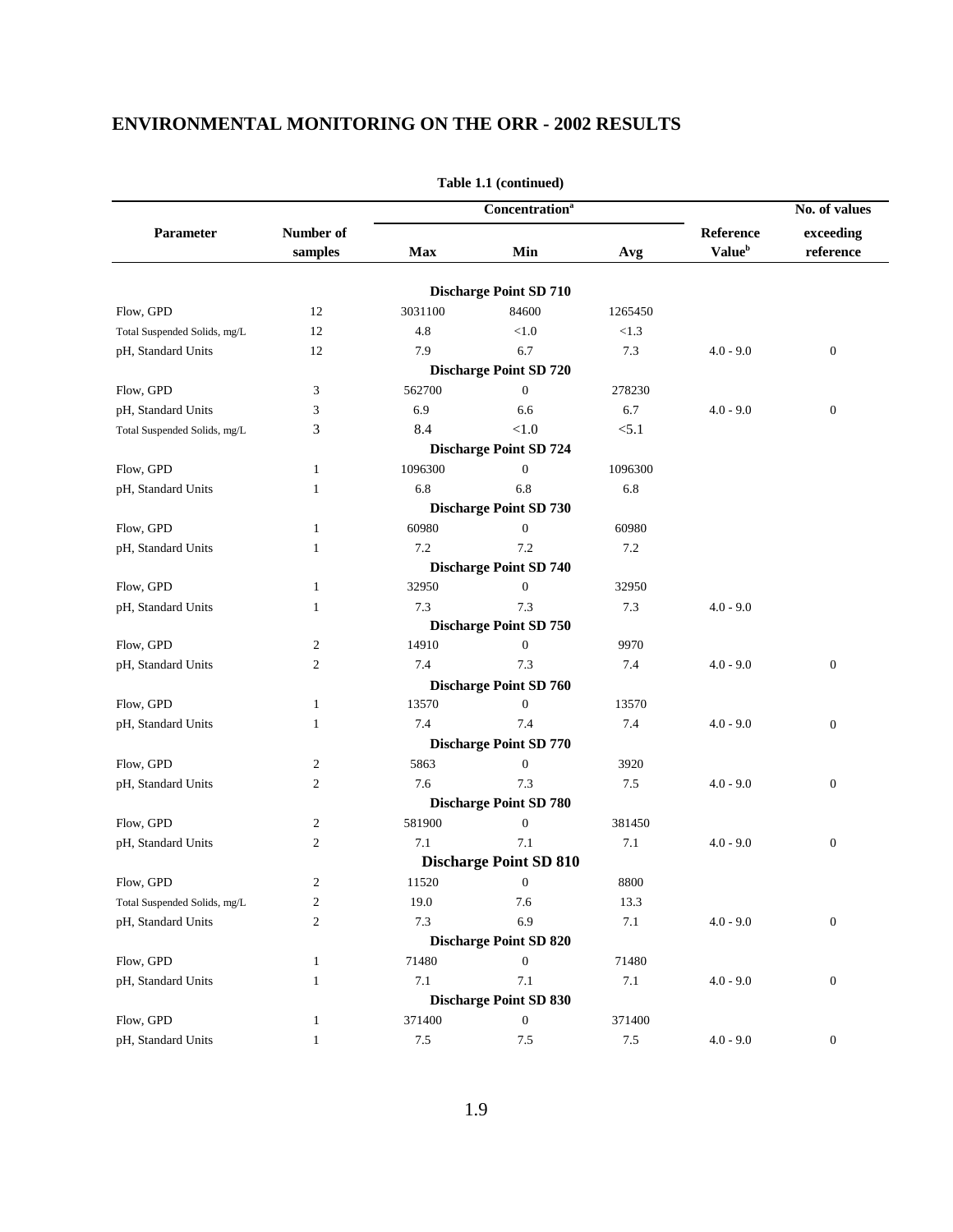| Number of<br>Reference<br>exceeding<br>Parameter<br><b>Value</b> <sup>b</sup><br>Max<br>Min<br>reference<br>samples<br>Avg<br><b>Discharge Point SD 850</b><br>Flow, GPD<br>$\boldsymbol{0}$<br>$\overline{c}$<br>1440<br>800<br>7.3<br>7.0<br>7.2<br>pH, Standard Units<br>$\mathfrak{2}$<br>$4.0 - 9.0$<br><b>Discharge Point SD 870</b><br>183800<br>Flow, GPD<br>$\mathbf{0}$<br>183800<br>1<br>5.6<br>5.6<br>5.6<br>Total Suspended Solids, mg/L<br>1<br>8.0<br>8.0<br>8.0<br>$\boldsymbol{0}$<br>pH, Standard Units<br>$4.0 - 9.0$<br>1<br><b>Discharge Point SD 880</b><br>$\mathbf{0}$<br>Flow, GPD<br>$\mathfrak{2}$<br>122300<br>83320<br>$\mathfrak{2}$<br>589.0<br>20.0<br>305<br>Total Suspended Solids, mg/L<br>7.7<br>6.9<br>7.3<br>$\boldsymbol{0}$<br>pH, Standard Units<br>$\mathfrak{2}$<br>$4.0 - 9.0$<br><b>Discharge Point SD 890</b><br>Flow, GPD<br>432200<br>$\mathbf{0}$<br>432200<br>$\mathbf{1}$<br>13.4<br>$\mathbf{1}$<br>13.4<br>13.4<br>Total Suspended Solids, mg/L<br>7.6<br>$\boldsymbol{0}$<br>pH, Standard Units<br>7.6<br>7.6<br>$4.0 - 9.0$<br>1<br><b>Discharge Point SD 892</b><br>8010<br>$\boldsymbol{0}$<br>8010<br>Flow, GPD<br>$\mathbf{1}$<br>7.3<br>7.3<br>7.3<br>pH, Standard Units<br>1<br><b>Discharge Point SD 900</b><br>31460<br>$\boldsymbol{0}$<br>Flow, GPD<br>31460<br>$\mathbf{1}$<br>6.9<br>6.9<br>pH, Standard Units<br>6.9<br>$4.0 - 9.0$<br>$\boldsymbol{0}$<br>1<br><b>Discharge Point SD 910</b><br>184400<br>Flow, GPD<br>$\mathbf{0}$<br>184400<br>1<br>7.0<br>7.0<br>7.0<br>$\boldsymbol{0}$<br>pH, Standard Units<br>$4.0 - 9.0$<br>1<br><b>Discharge Point SD 920</b><br>232200<br>$\boldsymbol{0}$<br>Flow, GPD<br>192950<br>2<br>7.4<br>6.3<br>6.9<br>pH, Standard Units<br>$\mathfrak{2}$<br><b>Discharge Point SD 929</b><br>$\boldsymbol{0}$<br>Flow, GPD<br>$\mathbf{1}$<br>710<br>710<br>pH, Standard Units<br>7.5<br>7.5<br>7.5<br>$4.0 - 9.0$<br>$\boldsymbol{0}$<br>1<br><b>Discharge Point SD 930</b><br>Flow, GPD<br>$\overline{c}$<br>130100<br>91180<br>110640<br>7.8<br>7.3<br>$7.6\,$<br>$\boldsymbol{0}$<br>pH, Standard Units<br>$\overline{c}$<br>$4.0 - 9.0$<br><b>Discharge Point SD 934</b><br>Flow, GPD<br>41450<br>25140<br>2<br>33290<br>7.6<br>7.1<br>pH, Standard Units<br>$\overline{c}$<br>7.4<br>$4.0 - 9.0$<br>$\boldsymbol{0}$ |  | <b>Concentration</b> <sup>a</sup> |  | No. of values |
|--------------------------------------------------------------------------------------------------------------------------------------------------------------------------------------------------------------------------------------------------------------------------------------------------------------------------------------------------------------------------------------------------------------------------------------------------------------------------------------------------------------------------------------------------------------------------------------------------------------------------------------------------------------------------------------------------------------------------------------------------------------------------------------------------------------------------------------------------------------------------------------------------------------------------------------------------------------------------------------------------------------------------------------------------------------------------------------------------------------------------------------------------------------------------------------------------------------------------------------------------------------------------------------------------------------------------------------------------------------------------------------------------------------------------------------------------------------------------------------------------------------------------------------------------------------------------------------------------------------------------------------------------------------------------------------------------------------------------------------------------------------------------------------------------------------------------------------------------------------------------------------------------------------------------------------------------------------------------------------------------------------------------------------------------------------------------------------------------------------------------------------------------------------------------------------------------------------------------------------------------------------------------------------------------------------------------------------|--|-----------------------------------|--|---------------|
|                                                                                                                                                                                                                                                                                                                                                                                                                                                                                                                                                                                                                                                                                                                                                                                                                                                                                                                                                                                                                                                                                                                                                                                                                                                                                                                                                                                                                                                                                                                                                                                                                                                                                                                                                                                                                                                                                                                                                                                                                                                                                                                                                                                                                                                                                                                                      |  |                                   |  |               |
|                                                                                                                                                                                                                                                                                                                                                                                                                                                                                                                                                                                                                                                                                                                                                                                                                                                                                                                                                                                                                                                                                                                                                                                                                                                                                                                                                                                                                                                                                                                                                                                                                                                                                                                                                                                                                                                                                                                                                                                                                                                                                                                                                                                                                                                                                                                                      |  |                                   |  |               |
|                                                                                                                                                                                                                                                                                                                                                                                                                                                                                                                                                                                                                                                                                                                                                                                                                                                                                                                                                                                                                                                                                                                                                                                                                                                                                                                                                                                                                                                                                                                                                                                                                                                                                                                                                                                                                                                                                                                                                                                                                                                                                                                                                                                                                                                                                                                                      |  |                                   |  |               |
|                                                                                                                                                                                                                                                                                                                                                                                                                                                                                                                                                                                                                                                                                                                                                                                                                                                                                                                                                                                                                                                                                                                                                                                                                                                                                                                                                                                                                                                                                                                                                                                                                                                                                                                                                                                                                                                                                                                                                                                                                                                                                                                                                                                                                                                                                                                                      |  |                                   |  |               |
|                                                                                                                                                                                                                                                                                                                                                                                                                                                                                                                                                                                                                                                                                                                                                                                                                                                                                                                                                                                                                                                                                                                                                                                                                                                                                                                                                                                                                                                                                                                                                                                                                                                                                                                                                                                                                                                                                                                                                                                                                                                                                                                                                                                                                                                                                                                                      |  |                                   |  |               |
|                                                                                                                                                                                                                                                                                                                                                                                                                                                                                                                                                                                                                                                                                                                                                                                                                                                                                                                                                                                                                                                                                                                                                                                                                                                                                                                                                                                                                                                                                                                                                                                                                                                                                                                                                                                                                                                                                                                                                                                                                                                                                                                                                                                                                                                                                                                                      |  |                                   |  |               |
|                                                                                                                                                                                                                                                                                                                                                                                                                                                                                                                                                                                                                                                                                                                                                                                                                                                                                                                                                                                                                                                                                                                                                                                                                                                                                                                                                                                                                                                                                                                                                                                                                                                                                                                                                                                                                                                                                                                                                                                                                                                                                                                                                                                                                                                                                                                                      |  |                                   |  |               |
|                                                                                                                                                                                                                                                                                                                                                                                                                                                                                                                                                                                                                                                                                                                                                                                                                                                                                                                                                                                                                                                                                                                                                                                                                                                                                                                                                                                                                                                                                                                                                                                                                                                                                                                                                                                                                                                                                                                                                                                                                                                                                                                                                                                                                                                                                                                                      |  |                                   |  |               |
|                                                                                                                                                                                                                                                                                                                                                                                                                                                                                                                                                                                                                                                                                                                                                                                                                                                                                                                                                                                                                                                                                                                                                                                                                                                                                                                                                                                                                                                                                                                                                                                                                                                                                                                                                                                                                                                                                                                                                                                                                                                                                                                                                                                                                                                                                                                                      |  |                                   |  |               |
|                                                                                                                                                                                                                                                                                                                                                                                                                                                                                                                                                                                                                                                                                                                                                                                                                                                                                                                                                                                                                                                                                                                                                                                                                                                                                                                                                                                                                                                                                                                                                                                                                                                                                                                                                                                                                                                                                                                                                                                                                                                                                                                                                                                                                                                                                                                                      |  |                                   |  |               |
|                                                                                                                                                                                                                                                                                                                                                                                                                                                                                                                                                                                                                                                                                                                                                                                                                                                                                                                                                                                                                                                                                                                                                                                                                                                                                                                                                                                                                                                                                                                                                                                                                                                                                                                                                                                                                                                                                                                                                                                                                                                                                                                                                                                                                                                                                                                                      |  |                                   |  |               |
|                                                                                                                                                                                                                                                                                                                                                                                                                                                                                                                                                                                                                                                                                                                                                                                                                                                                                                                                                                                                                                                                                                                                                                                                                                                                                                                                                                                                                                                                                                                                                                                                                                                                                                                                                                                                                                                                                                                                                                                                                                                                                                                                                                                                                                                                                                                                      |  |                                   |  |               |
|                                                                                                                                                                                                                                                                                                                                                                                                                                                                                                                                                                                                                                                                                                                                                                                                                                                                                                                                                                                                                                                                                                                                                                                                                                                                                                                                                                                                                                                                                                                                                                                                                                                                                                                                                                                                                                                                                                                                                                                                                                                                                                                                                                                                                                                                                                                                      |  |                                   |  |               |
|                                                                                                                                                                                                                                                                                                                                                                                                                                                                                                                                                                                                                                                                                                                                                                                                                                                                                                                                                                                                                                                                                                                                                                                                                                                                                                                                                                                                                                                                                                                                                                                                                                                                                                                                                                                                                                                                                                                                                                                                                                                                                                                                                                                                                                                                                                                                      |  |                                   |  |               |
|                                                                                                                                                                                                                                                                                                                                                                                                                                                                                                                                                                                                                                                                                                                                                                                                                                                                                                                                                                                                                                                                                                                                                                                                                                                                                                                                                                                                                                                                                                                                                                                                                                                                                                                                                                                                                                                                                                                                                                                                                                                                                                                                                                                                                                                                                                                                      |  |                                   |  |               |
|                                                                                                                                                                                                                                                                                                                                                                                                                                                                                                                                                                                                                                                                                                                                                                                                                                                                                                                                                                                                                                                                                                                                                                                                                                                                                                                                                                                                                                                                                                                                                                                                                                                                                                                                                                                                                                                                                                                                                                                                                                                                                                                                                                                                                                                                                                                                      |  |                                   |  |               |
|                                                                                                                                                                                                                                                                                                                                                                                                                                                                                                                                                                                                                                                                                                                                                                                                                                                                                                                                                                                                                                                                                                                                                                                                                                                                                                                                                                                                                                                                                                                                                                                                                                                                                                                                                                                                                                                                                                                                                                                                                                                                                                                                                                                                                                                                                                                                      |  |                                   |  |               |
|                                                                                                                                                                                                                                                                                                                                                                                                                                                                                                                                                                                                                                                                                                                                                                                                                                                                                                                                                                                                                                                                                                                                                                                                                                                                                                                                                                                                                                                                                                                                                                                                                                                                                                                                                                                                                                                                                                                                                                                                                                                                                                                                                                                                                                                                                                                                      |  |                                   |  |               |
|                                                                                                                                                                                                                                                                                                                                                                                                                                                                                                                                                                                                                                                                                                                                                                                                                                                                                                                                                                                                                                                                                                                                                                                                                                                                                                                                                                                                                                                                                                                                                                                                                                                                                                                                                                                                                                                                                                                                                                                                                                                                                                                                                                                                                                                                                                                                      |  |                                   |  |               |
|                                                                                                                                                                                                                                                                                                                                                                                                                                                                                                                                                                                                                                                                                                                                                                                                                                                                                                                                                                                                                                                                                                                                                                                                                                                                                                                                                                                                                                                                                                                                                                                                                                                                                                                                                                                                                                                                                                                                                                                                                                                                                                                                                                                                                                                                                                                                      |  |                                   |  |               |
|                                                                                                                                                                                                                                                                                                                                                                                                                                                                                                                                                                                                                                                                                                                                                                                                                                                                                                                                                                                                                                                                                                                                                                                                                                                                                                                                                                                                                                                                                                                                                                                                                                                                                                                                                                                                                                                                                                                                                                                                                                                                                                                                                                                                                                                                                                                                      |  |                                   |  |               |
|                                                                                                                                                                                                                                                                                                                                                                                                                                                                                                                                                                                                                                                                                                                                                                                                                                                                                                                                                                                                                                                                                                                                                                                                                                                                                                                                                                                                                                                                                                                                                                                                                                                                                                                                                                                                                                                                                                                                                                                                                                                                                                                                                                                                                                                                                                                                      |  |                                   |  |               |
|                                                                                                                                                                                                                                                                                                                                                                                                                                                                                                                                                                                                                                                                                                                                                                                                                                                                                                                                                                                                                                                                                                                                                                                                                                                                                                                                                                                                                                                                                                                                                                                                                                                                                                                                                                                                                                                                                                                                                                                                                                                                                                                                                                                                                                                                                                                                      |  |                                   |  |               |
|                                                                                                                                                                                                                                                                                                                                                                                                                                                                                                                                                                                                                                                                                                                                                                                                                                                                                                                                                                                                                                                                                                                                                                                                                                                                                                                                                                                                                                                                                                                                                                                                                                                                                                                                                                                                                                                                                                                                                                                                                                                                                                                                                                                                                                                                                                                                      |  |                                   |  |               |
|                                                                                                                                                                                                                                                                                                                                                                                                                                                                                                                                                                                                                                                                                                                                                                                                                                                                                                                                                                                                                                                                                                                                                                                                                                                                                                                                                                                                                                                                                                                                                                                                                                                                                                                                                                                                                                                                                                                                                                                                                                                                                                                                                                                                                                                                                                                                      |  |                                   |  |               |
|                                                                                                                                                                                                                                                                                                                                                                                                                                                                                                                                                                                                                                                                                                                                                                                                                                                                                                                                                                                                                                                                                                                                                                                                                                                                                                                                                                                                                                                                                                                                                                                                                                                                                                                                                                                                                                                                                                                                                                                                                                                                                                                                                                                                                                                                                                                                      |  |                                   |  |               |
|                                                                                                                                                                                                                                                                                                                                                                                                                                                                                                                                                                                                                                                                                                                                                                                                                                                                                                                                                                                                                                                                                                                                                                                                                                                                                                                                                                                                                                                                                                                                                                                                                                                                                                                                                                                                                                                                                                                                                                                                                                                                                                                                                                                                                                                                                                                                      |  |                                   |  |               |
|                                                                                                                                                                                                                                                                                                                                                                                                                                                                                                                                                                                                                                                                                                                                                                                                                                                                                                                                                                                                                                                                                                                                                                                                                                                                                                                                                                                                                                                                                                                                                                                                                                                                                                                                                                                                                                                                                                                                                                                                                                                                                                                                                                                                                                                                                                                                      |  |                                   |  |               |
|                                                                                                                                                                                                                                                                                                                                                                                                                                                                                                                                                                                                                                                                                                                                                                                                                                                                                                                                                                                                                                                                                                                                                                                                                                                                                                                                                                                                                                                                                                                                                                                                                                                                                                                                                                                                                                                                                                                                                                                                                                                                                                                                                                                                                                                                                                                                      |  |                                   |  |               |
|                                                                                                                                                                                                                                                                                                                                                                                                                                                                                                                                                                                                                                                                                                                                                                                                                                                                                                                                                                                                                                                                                                                                                                                                                                                                                                                                                                                                                                                                                                                                                                                                                                                                                                                                                                                                                                                                                                                                                                                                                                                                                                                                                                                                                                                                                                                                      |  |                                   |  |               |
|                                                                                                                                                                                                                                                                                                                                                                                                                                                                                                                                                                                                                                                                                                                                                                                                                                                                                                                                                                                                                                                                                                                                                                                                                                                                                                                                                                                                                                                                                                                                                                                                                                                                                                                                                                                                                                                                                                                                                                                                                                                                                                                                                                                                                                                                                                                                      |  |                                   |  |               |
|                                                                                                                                                                                                                                                                                                                                                                                                                                                                                                                                                                                                                                                                                                                                                                                                                                                                                                                                                                                                                                                                                                                                                                                                                                                                                                                                                                                                                                                                                                                                                                                                                                                                                                                                                                                                                                                                                                                                                                                                                                                                                                                                                                                                                                                                                                                                      |  |                                   |  |               |
|                                                                                                                                                                                                                                                                                                                                                                                                                                                                                                                                                                                                                                                                                                                                                                                                                                                                                                                                                                                                                                                                                                                                                                                                                                                                                                                                                                                                                                                                                                                                                                                                                                                                                                                                                                                                                                                                                                                                                                                                                                                                                                                                                                                                                                                                                                                                      |  |                                   |  |               |
|                                                                                                                                                                                                                                                                                                                                                                                                                                                                                                                                                                                                                                                                                                                                                                                                                                                                                                                                                                                                                                                                                                                                                                                                                                                                                                                                                                                                                                                                                                                                                                                                                                                                                                                                                                                                                                                                                                                                                                                                                                                                                                                                                                                                                                                                                                                                      |  |                                   |  |               |
|                                                                                                                                                                                                                                                                                                                                                                                                                                                                                                                                                                                                                                                                                                                                                                                                                                                                                                                                                                                                                                                                                                                                                                                                                                                                                                                                                                                                                                                                                                                                                                                                                                                                                                                                                                                                                                                                                                                                                                                                                                                                                                                                                                                                                                                                                                                                      |  |                                   |  |               |
|                                                                                                                                                                                                                                                                                                                                                                                                                                                                                                                                                                                                                                                                                                                                                                                                                                                                                                                                                                                                                                                                                                                                                                                                                                                                                                                                                                                                                                                                                                                                                                                                                                                                                                                                                                                                                                                                                                                                                                                                                                                                                                                                                                                                                                                                                                                                      |  |                                   |  |               |
|                                                                                                                                                                                                                                                                                                                                                                                                                                                                                                                                                                                                                                                                                                                                                                                                                                                                                                                                                                                                                                                                                                                                                                                                                                                                                                                                                                                                                                                                                                                                                                                                                                                                                                                                                                                                                                                                                                                                                                                                                                                                                                                                                                                                                                                                                                                                      |  |                                   |  |               |
|                                                                                                                                                                                                                                                                                                                                                                                                                                                                                                                                                                                                                                                                                                                                                                                                                                                                                                                                                                                                                                                                                                                                                                                                                                                                                                                                                                                                                                                                                                                                                                                                                                                                                                                                                                                                                                                                                                                                                                                                                                                                                                                                                                                                                                                                                                                                      |  |                                   |  |               |
| <b>Discharge Point SD 940</b>                                                                                                                                                                                                                                                                                                                                                                                                                                                                                                                                                                                                                                                                                                                                                                                                                                                                                                                                                                                                                                                                                                                                                                                                                                                                                                                                                                                                                                                                                                                                                                                                                                                                                                                                                                                                                                                                                                                                                                                                                                                                                                                                                                                                                                                                                                        |  |                                   |  |               |
| Flow, GPD<br>$\overline{c}$<br>2360<br>1760<br>2060                                                                                                                                                                                                                                                                                                                                                                                                                                                                                                                                                                                                                                                                                                                                                                                                                                                                                                                                                                                                                                                                                                                                                                                                                                                                                                                                                                                                                                                                                                                                                                                                                                                                                                                                                                                                                                                                                                                                                                                                                                                                                                                                                                                                                                                                                  |  |                                   |  |               |
| $\mathfrak{2}$<br>6.8<br>pH, Standard Units<br>$7.2\,$<br>$7.0\,$                                                                                                                                                                                                                                                                                                                                                                                                                                                                                                                                                                                                                                                                                                                                                                                                                                                                                                                                                                                                                                                                                                                                                                                                                                                                                                                                                                                                                                                                                                                                                                                                                                                                                                                                                                                                                                                                                                                                                                                                                                                                                                                                                                                                                                                                    |  |                                   |  |               |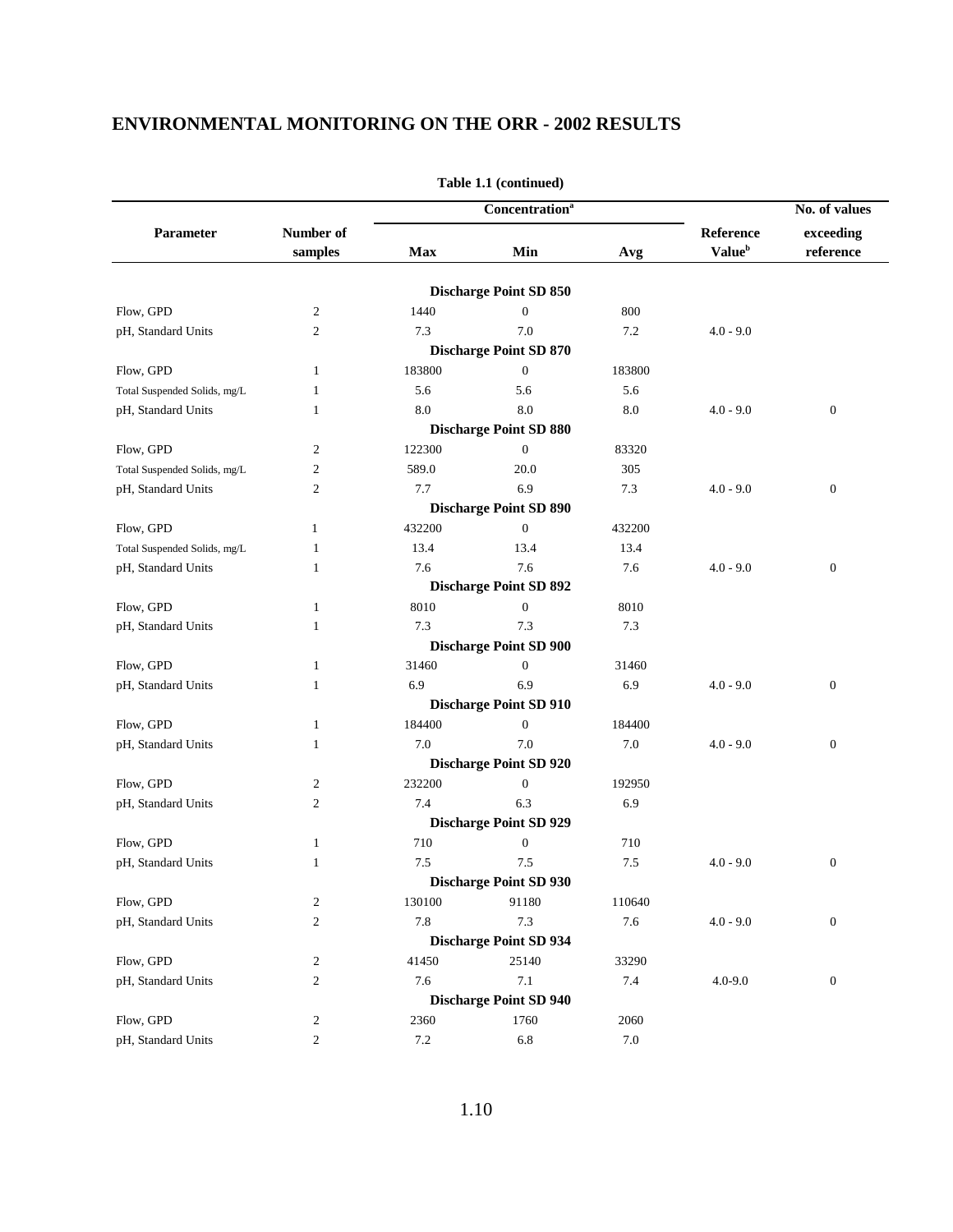|                               |                      |            | <b>Concentration</b> <sup>a</sup> |        |                                               | No. of values                |
|-------------------------------|----------------------|------------|-----------------------------------|--------|-----------------------------------------------|------------------------------|
| Parameter                     | Number of<br>samples | <b>Max</b> | Min                               | Avg    | <b>Reference</b><br><b>Value</b> <sup>b</sup> | exceeding<br>$\rm reference$ |
|                               |                      |            | <b>Discharge Point SD 950</b>     |        |                                               |                              |
| Flow, GPD                     | $\overline{c}$       | 1135       | $\Omega$                          | 1010   |                                               |                              |
| pH, Standard Units            | $\overline{c}$       | 6.9        | 6.8                               | 6.9    |                                               |                              |
|                               |                      |            | <b>Discharge Point SD 960</b>     |        |                                               |                              |
| Flow, GPD                     | 2                    | 3010       | 1770                              | 2390   |                                               |                              |
| pH, Standard Units            | $\mathfrak{2}$       | 7.5        | 7.0                               | 7.3    | $4.0 - 9.0$                                   | $\boldsymbol{0}$             |
|                               |                      |            | <b>Discharge Point SD 970</b>     |        |                                               |                              |
| Flow, GPD                     | 1                    | 366800     | $\Omega$                          | 366800 |                                               |                              |
| pH, Standard Units            | 1                    | 6.9        | 6.9                               | 6.9    |                                               |                              |
|                               |                      |            | <b>Discharge Point SD 980</b>     |        |                                               |                              |
| Flow, GPD                     | $\mathbf{1}$         | 521900     | $\Omega$                          | 521900 |                                               |                              |
| pH, Standard Units            | $\mathbf{1}$         | 6.9        | 6.9                               | 6.9    |                                               |                              |
|                               |                      |            | <b>Discharge Point SD 990</b>     |        |                                               |                              |
| Flow, GPD                     | 1                    | 53170      | $\Omega$                          | 53170  |                                               |                              |
| pH, Standard Units            | 1                    | 7.0        | 7.0                               | 7.0    |                                               |                              |
|                               |                      |            | <b>Discharge Point SD 992</b>     |        |                                               |                              |
| Flow, GPD                     | 4                    | 1445000    | $\Omega$                          | 525225 |                                               |                              |
| <b>Total Suspended Solids</b> | 4                    | 33.6       | 14.8                              | 20.9   |                                               |                              |
| pH, Standard Units            | $\overline{4}$       | 6.7        | 6.1                               | 6.4    | $4.0 - 9.0$                                   | $\theta$                     |
|                               |                      |            | <b>Discharge Point SD 996</b>     |        |                                               |                              |
| Flow, GPD                     | -1                   | 181600     | $\Omega$                          | 181600 |                                               |                              |
| pH, Standard Units            |                      | 7.1        | 7.1                               | 7.1    |                                               |                              |

**Table 1.1 (continued)**

*a* - Units are mg/L unless otherwise noted

*b* - NPDES permit limit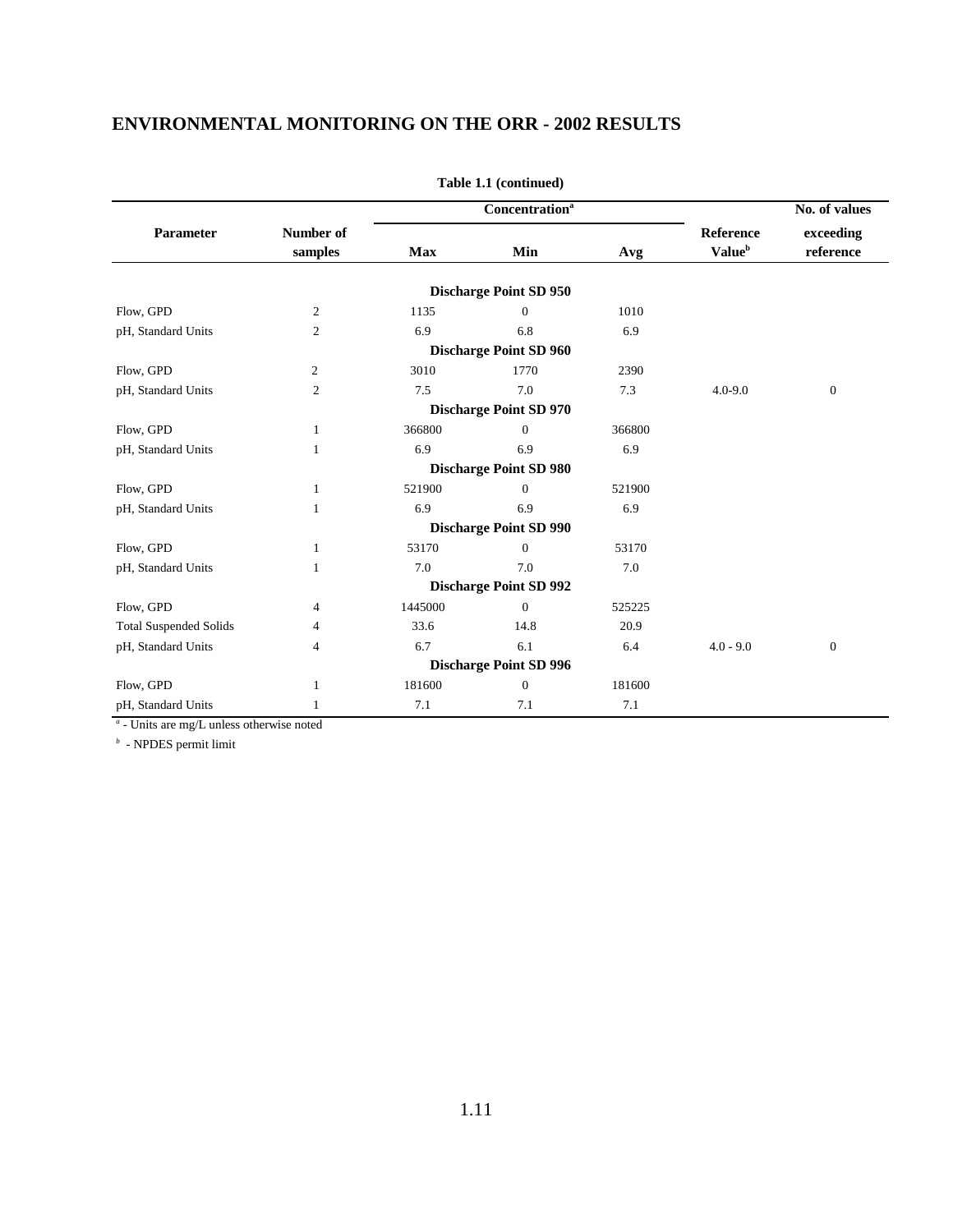#### **Table 1.2. 2002 NPDES Permit Number TN 0002950**

#### **Discharge Point 005, Sewage Treatment Plant, ETTP**

|                                 |                      |            | <b>Concentration</b> <sup>a</sup> |        | No. of values                                 |                        |
|---------------------------------|----------------------|------------|-----------------------------------|--------|-----------------------------------------------|------------------------|
| <b>Parameter</b>                | Number of<br>samples | <b>Max</b> | Min                               | Avg    | <b>Reference</b><br><b>Value</b> <sup>b</sup> | exceeding<br>reference |
|                                 |                      |            | $K-1203$                          |        |                                               |                        |
| <b>Biological Oxygen Demand</b> | 156                  | 10.0       | < 5.0                             | < 5.1  |                                               |                        |
| Ammonia Nitrogen                | 156                  | 4.0        | < 0.1                             | < 0.14 | $\mathcal{I}$                                 | $\Omega$               |
| Dissolved Oxygen, mg/L          | 365                  | 9.0        | 5.0                               | 6.4    | $5.0 \text{ min}^{\circ}$                     | $\mathbf{0}$           |
| Fecal Coliform, col/100ml       | 156                  | 72         | <2.0                              | < 2.8  | 400                                           | $\mathbf{0}$           |
| Flow Total (GPD)                | 365                  | 918200     | 234300                            | 269860 |                                               |                        |
| Suspended Solids, mg/L          | 156                  | 44.0       | 7.8                               | 13.4   | 45                                            | $\mathbf{0}$           |
| pH, Standard Units              | 365                  | 9.0        | 6.3                               | 7.7    | $6.0 - 9.0$                                   | $\mathbf{0}$           |

*a* - Units are mg/L unless otherwise noted

*b* - NPDES permit limit

*c* - Daily minimum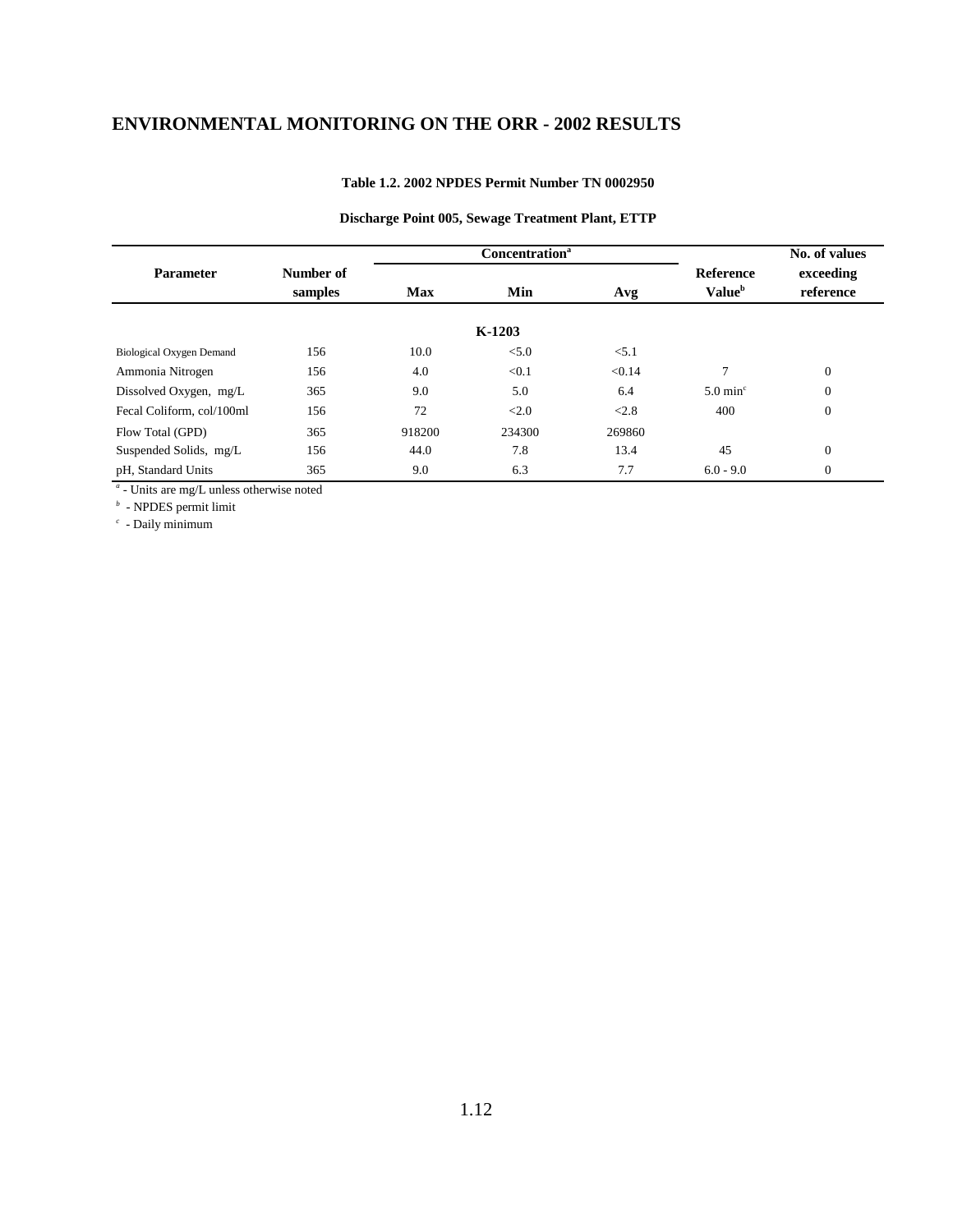|                                     |                |            | <b>Concentration</b> <sup>a</sup> |          |                           | No. of values    |
|-------------------------------------|----------------|------------|-----------------------------------|----------|---------------------------|------------------|
| Parameter                           | Number of      |            |                                   |          | <b>Reference</b>          | exceeding        |
|                                     | samples        | <b>Max</b> | Min                               | Avg      | <b>Value</b> <sup>b</sup> | reference        |
|                                     |                |            | K-1407J                           |          |                           |                  |
|                                     |                |            |                                   |          |                           |                  |
| Oil & Grease                        | 104            | 3.80       | < 1.0                             | < 1.3    |                           |                  |
| Cadmium, mg/L                       | $\overline{4}$ | 0.002      | 0.001                             | 0.001    | 0.069                     | $\boldsymbol{0}$ |
| Chemical Oxygen Demand, mg/L        | 52             | 18         | 12                                | 15       |                           |                  |
| Chloride, mg/L                      | 208            | 493        | 165                               | 239      | 70000                     | $\boldsymbol{0}$ |
| Chromium, mg/L                      | $\overline{4}$ | 0.045      | 0.022                             | 0.031    | 2.8                       | $\boldsymbol{0}$ |
| Copper                              | 4              | 0.006      | < 0.001                           | < 0.0035 | 2.15                      |                  |
| Flow, GPD                           | 365            | 177800     | 62200                             | 91020    |                           |                  |
| Lead, mg/L                          | $\overline{4}$ | 0.006      | < 0.0005                          | < 0.002  | 0.69                      | $\boldsymbol{0}$ |
| Methylene chloride                  | 24             | 0.02       | < 0.01                            | < 0.01   |                           |                  |
| Nickel, mg/L                        | $\overline{4}$ | 0.009      | 0.002                             | < 0.005  | 4.0                       | $\boldsymbol{0}$ |
| pH, Standard Units                  | 365            | 8.9        | 6.0                               | 6.9      | $6.0 - 9.0$               | $\mathbf{0}$     |
| Suspended Solids, mg/L              | 208            | 43.0       | 5.0                               | 13.6     | 40                        |                  |
| <b>Total Petroleum Hydrocarbons</b> | 12             | < 1.8      | < 0.1                             | < 0.24   |                           |                  |
| Uranium, mg/L                       | 12             | 0.3080     | 0.0384                            | 0.1177   |                           |                  |
| Zinc, $mg/L$                        | $\overline{4}$ | 0.031      | 0.011                             | 0.020    | 2.6                       |                  |
| Silver                              | 4              | 0.001      | < 0.0005                          | < 0.0006 | 0.43                      |                  |

#### **Table 1.3. 2002 NPDES Permit Number TN 0002950**

#### **Discharge Point 014, Central Neutralization Facility to Clinch River, ETTP**

*a* - Units are mg/L unless otherwise noted

*b* - NPDES permit limit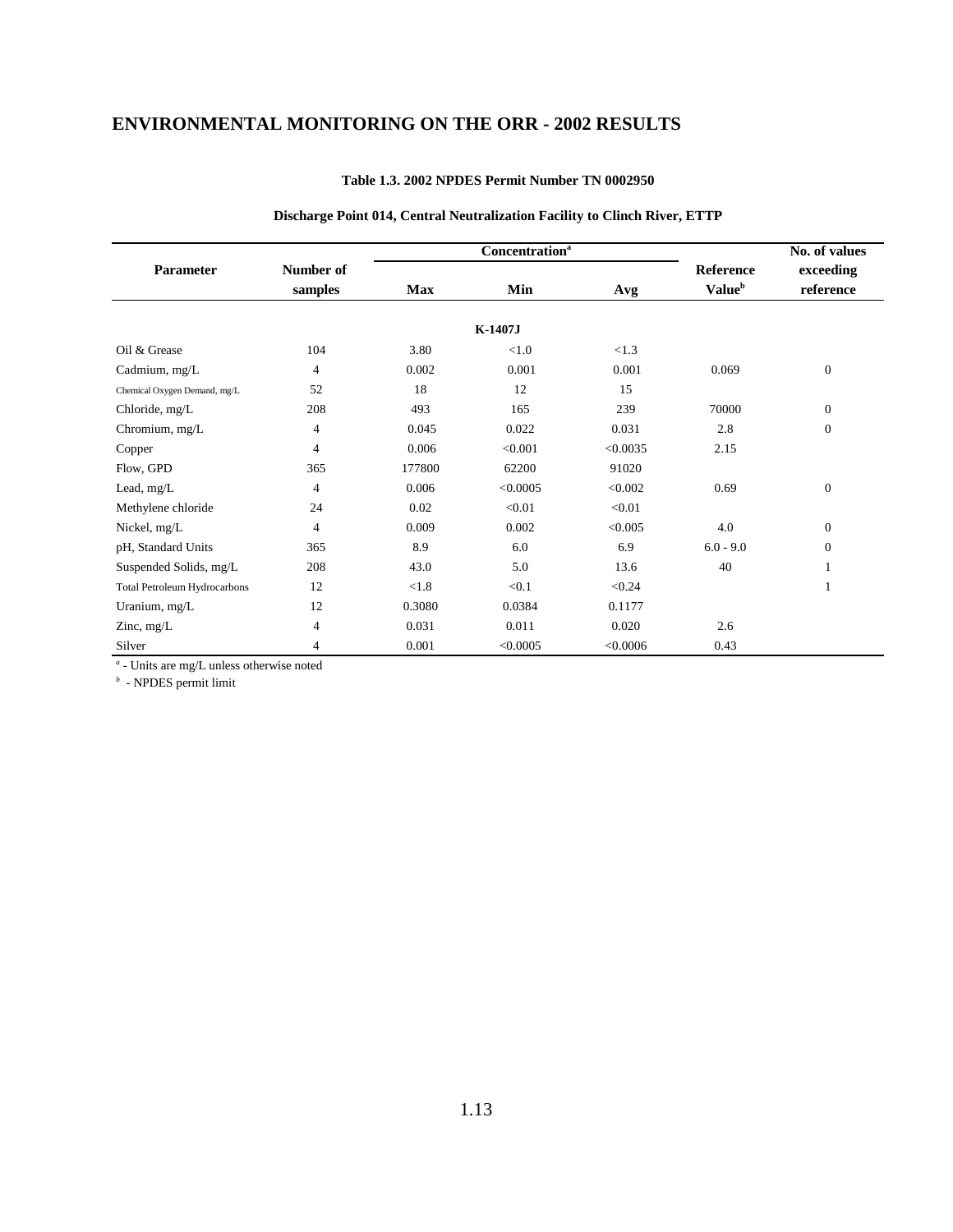|                | No. of  |             |             | Concentration (pCi/L) |                      |              | Percent     | Sum of the   |
|----------------|---------|-------------|-------------|-----------------------|----------------------|--------------|-------------|--------------|
| Radionuclide   | samples | <b>Max</b>  | Min         | Median <sup>b</sup>   | Average <sup>b</sup> | <b>DCG</b>   | of DCG      | fractions of |
|                |         |             |             |                       |                      |              |             | the DCGs     |
|                |         |             |             |                       |                      |              |             |              |
|                |         |             |             | <b>CRK-16</b>         |                      |              |             |              |
| $Bi-214$       | 1       | $1.3e+02$   | $1.3e + 02$ | $1.3e+02$             | $1.3e+02$            | $6.0e + 0.5$ | 1.9e-03     | $1.9e-0.5$   |
| $Cs-137$       | 5       | 3.6e-01     | $-7.5e+00$  | $0.00 + 00$           | $-1.0e-01$           | $3.0e + 03$  | $-3.3e-02$  | $-3.3e-04$   |
| $Co-60$        | 3       | $1.6e + 01$ | $-4.4e+00$  | $0.0e + 00$           | $1.0e + 00$          | $5.0e + 03$  | 2.0e-02     | $2.0e-04$    |
| Potassium-40   | 6       | $1.3e+03$   | $1.9e + 02$ | $0.0e + 00$           | $1.4e + 02$          | $7.0e + 03$  | $1.9e + 00$ | 1.9e-02      |
| Tc-99          | 12      | $1.3e + 01$ | $-6.3e+00$  | $1.8e + 00$           | $2.6e + 00$          | $1.0e + 0.5$ | $2.6e-03$   | 2.6e-05      |
| $U-234$        | 12      | 7.8e-01     | $-4.1e-02$  | $2.1e-01$             | 2.5e-01              | $5.0e + 02$  | $4.9e-02$   | 4.9e-04      |
| $U-235$        | 12      | 8.7e-02     | $-2.2e-02$  | 9.8e-03               | 1.4e-02              | 1.4e-02      | $2.4e-03$   | $2.4e-0.5$   |
| $U-236$        | 9       | 3.9e-02     | $-7.8e-02$  | $0.0e + 00$           | $-3.9e-02$           | $5.0e + 02$  | $-7.7e-04$  | $-7.7e-06$   |
| $U-238$        | 12      | 2.1e-01     | $0.0e + 00$ | $1.2e-01$             | $1.2e-01$            | $6.0e + 02$  | 2.0e-02     | 2.0e-04      |
| Alpha activity | 12      | $1.3e + 00$ | $4.0e-01$   | $1.0e + 00$           | $1.0e + 00$          | a            | $\rm{a}$    | $\mathbf{a}$ |
| Beta activity  | 12      | $9.8e + 00$ | $-3.4e+00$  | $5.5e+00$             | $5.5e+00$            | a            | $\mathbf a$ | $\rm{a}$     |
| All listed     |         |             |             |                       |                      |              |             | $2.0e-02$    |
| isotopes       |         |             |             |                       |                      |              |             |              |

**Table 1.4. Radionuclide concentrations at ETTP discharges and surface water monitoring locations**

a Not applicable b This calculated value includes sampling results that are at or below the detection limits and/or below background activities.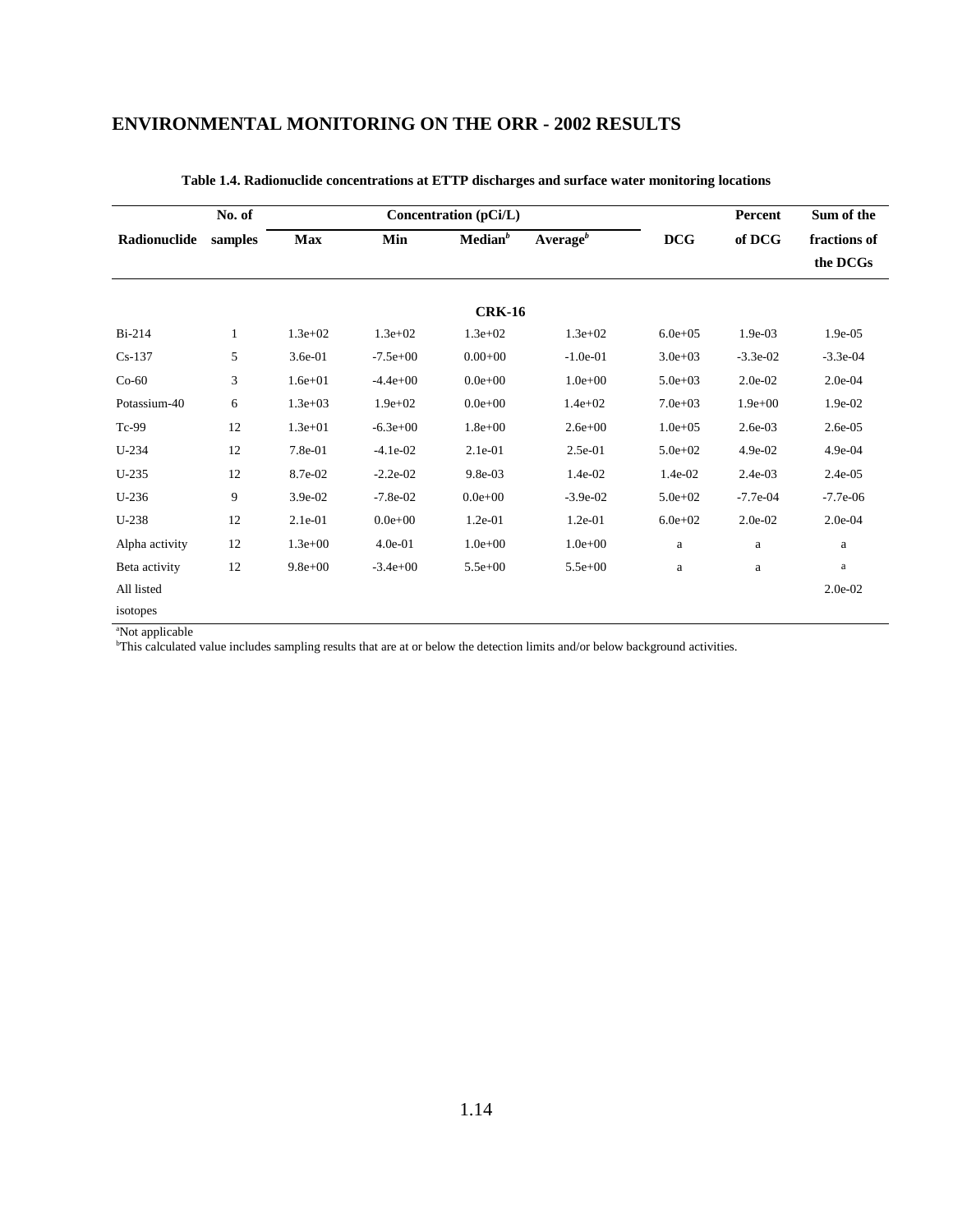|              | No. of  | Concentration (pCi/L) |              |                      |                      |              | Percent   | Sum of the               |  |
|--------------|---------|-----------------------|--------------|----------------------|----------------------|--------------|-----------|--------------------------|--|
| Radionuclide | samples | <b>Max</b>            | Min          | Median <sup>b</sup>  | Average <sup>b</sup> | <b>DCG</b>   | of DCG    | fractions of<br>the DCGs |  |
|              |         |                       |              | K-716 (Poplar Creek) |                      |              |           |                          |  |
| $Tc-99$      | 2       | $2.2e+01$             | $-5.1e+00$   | $8.4e+00$            | $8.4e + 00$          | $1.0e + 0.5$ | 8.4e-03   | 8.4e-05                  |  |
| $U-234$      | 2       | $3.1e-01$             | $1.0e-01$    | $2.0e-01$            | $2.0e-01$            | $5.0e + 02$  | $4.1e-02$ | $4.1e-04$                |  |
| $U-235$      | 2       | $5.0e-02$             | $0.0e + 0.0$ | $2.5e-02$            | $2.5e-02$            | $6.0e + 02$  | $4.2e-03$ | $4.2e-0.5$               |  |
| $U-238$      | 2       | $1.7e-01$             | $1.6e-01$    | $1.6e-01$            | $1.6e-01$            | $6.0e + 02$  | $2.7e-02$ | $2.7e-04$                |  |
| All listed   |         |                       |              |                      |                      |              |           | 8.0e-04                  |  |
| isotopes     |         |                       |              |                      |                      |              |           |                          |  |

#### **Table 1.5. Radionuclide concentrations at ETTP discharges and surface water monitoring locations**

a Not applicable b This calculated value includes sampling results that are at or below the detection limits and/or below background activities.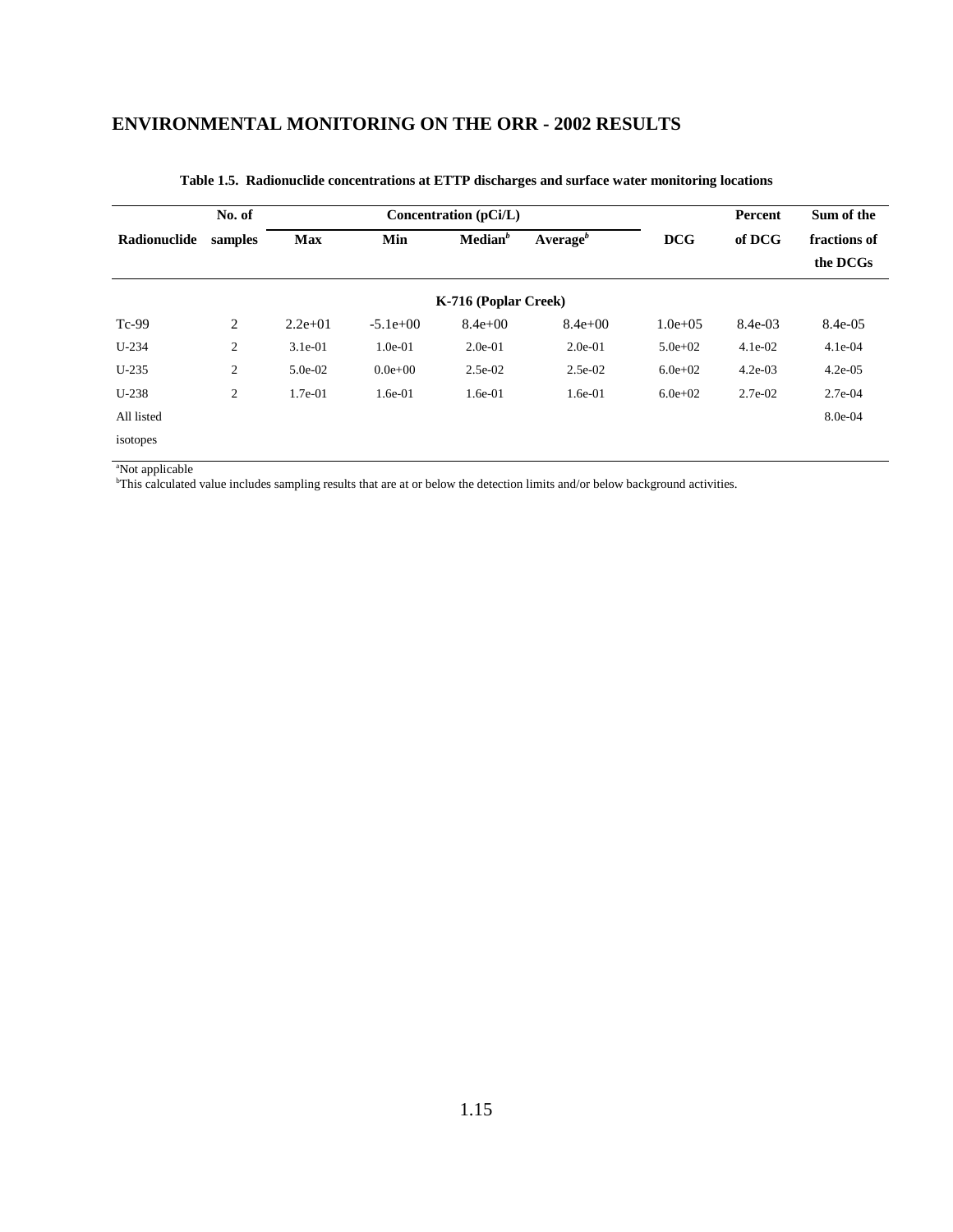|              | No. of  |             |             | Concentration $(pCi/L)$ |                                                   |                  | Percent          | Sum of the               |
|--------------|---------|-------------|-------------|-------------------------|---------------------------------------------------|------------------|------------------|--------------------------|
| Radionuclide | samples | <b>Max</b>  | Min         | Median <sup>b</sup>     | Average <sup>b</sup>                              | <b>DCG</b>       | of DCG           | fractions of<br>the DCGs |
|              |         |             |             |                         | K-901-A (settling basin for surface water runoff) |                  |                  |                          |
| $U-234$      | 2       | $1.3e+00$   | 7.7e-01     | $1.0e + 00$             | $1.0e + 00$                                       | $5.0e + 02$      | $2.0e-01$        | $2.0e-03$                |
| $U-235$      | 2       | $4.8e-02$   | $0.0e + 00$ | $2.4e-02$               | $2.4e-02$                                         | $6.0e + 02$      | $4.0e-03$        | $4.0e-05$                |
| $U-236$      |         | $-1.1e-01$  | $-1.1e-01$  | $-1.1e-01$              | $-1.1e-01$                                        | $5.0e + 02$      | $-1.1e-02$       | $-1.1e-04$               |
| $U-238$      | 2       | $9.5e-01$   | $9.4e-01$   | $9.5e-01$               | $9.5e-01$                                         | $6.0e + 02$      | $1.6e-01$        | $1.6e-03$                |
| Tc-99        | 2       | $3.2e+01$   | $6.2e+00$   | $1.9e + 01$             | $1.9e + 01$                                       | $1.0e + 0.5$     | 1.9e-02          | 1.9e-04                  |
| Gross Beta   | 4       | $1.6e + 01$ | $1.4e + 01$ | $1.5e + 01$             | $1.5e + 01$                                       | $\boldsymbol{a}$ | $\boldsymbol{a}$ | $\boldsymbol{a}$         |
| All listed   |         |             |             |                         |                                                   |                  |                  | $3.7e-03$                |
| isotopes     |         |             |             |                         |                                                   |                  |                  |                          |

#### **Table 1.6. Radionuclide concentrations at ETTP discharges and surface water monitoring locations**

a Not applicable.

b This calculated value includes sampling results that are at or below the detection limits and/or below background activities.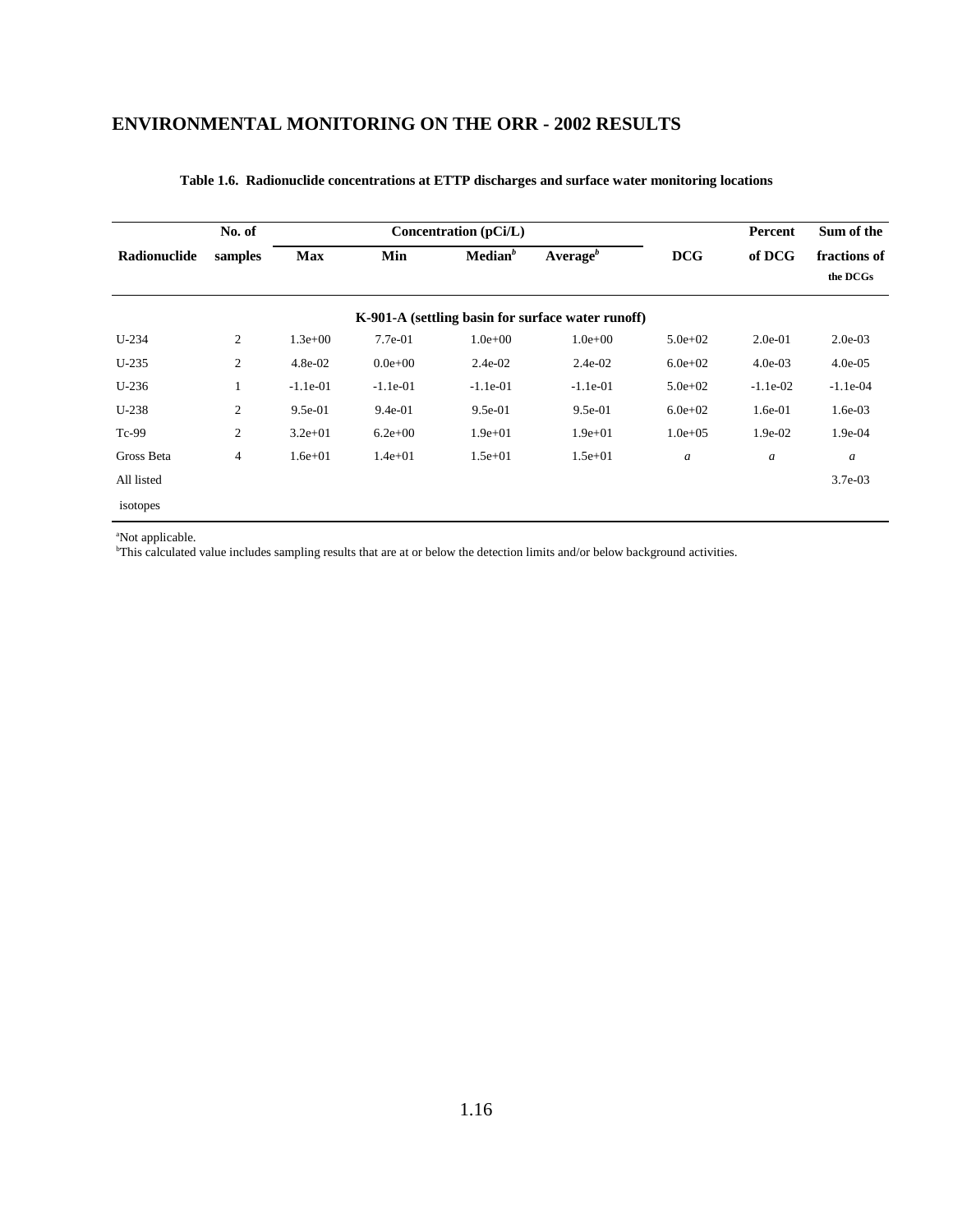|                     | No. of         |             |            | Concentration (pCi/L) |                                                    |              | Percent   | Sum of the               |
|---------------------|----------------|-------------|------------|-----------------------|----------------------------------------------------|--------------|-----------|--------------------------|
| <b>Radionuclide</b> | samples        | <b>Max</b>  | Min        | $\mathbf{Median}^b$   | Average $^b$                                       | <b>DCG</b>   | of DCG    | fractions of<br>the DCGs |
|                     |                |             |            |                       | K-1007-B (settling basin for surface water runoff) |              |           |                          |
| $U-234$             | $\overline{c}$ | 8.0e-01     | 5.7e-01    | $6.8e-01$             | $6.8e-01$                                          | $5.0e + 02$  | $1.4e-01$ | $1.4e-03$                |
| $U-235$             | 2              | $4.7e-02$   | $-2.1e-02$ | $1.3e-02$             | $1.3e-02$                                          | $6.0e + 02$  | $2.2e-03$ | $2.2e-0.5$               |
| $U-236$             | $\perp$        | $1.9e-02$   | $1.9e-02$  | $1.9e-02$             | $1.9e-02$                                          | $5.0e + 02$  | $1.9e-03$ | $1.9e-0.5$               |
| $U-238$             | $\overline{c}$ | 1.9e-01     | $1.9e-02$  | $1.0e-01$             | $1.0e-01$                                          | $6.0e + 02$  | $1.7e-02$ | 1.7e-04                  |
| Tc-99               | $\overline{c}$ | $1.8e + 01$ | $3.5e-01$  | $8.9e+00$             | $8.9e + 00$                                        | $1.0e + 0.5$ | $8.9e-03$ | 8.9e-05                  |
| All listed          |                |             |            |                       |                                                    |              |           | 1.7e-03                  |
| isotopes            |                |             |            |                       |                                                    |              |           |                          |

#### **Table 1.7. Radionuclide concentrations at ETTP discharges and surface water monitoring locations**

a Not applicable b This calculated value includes sampling results that are at or below the detection limits and/or below background activities.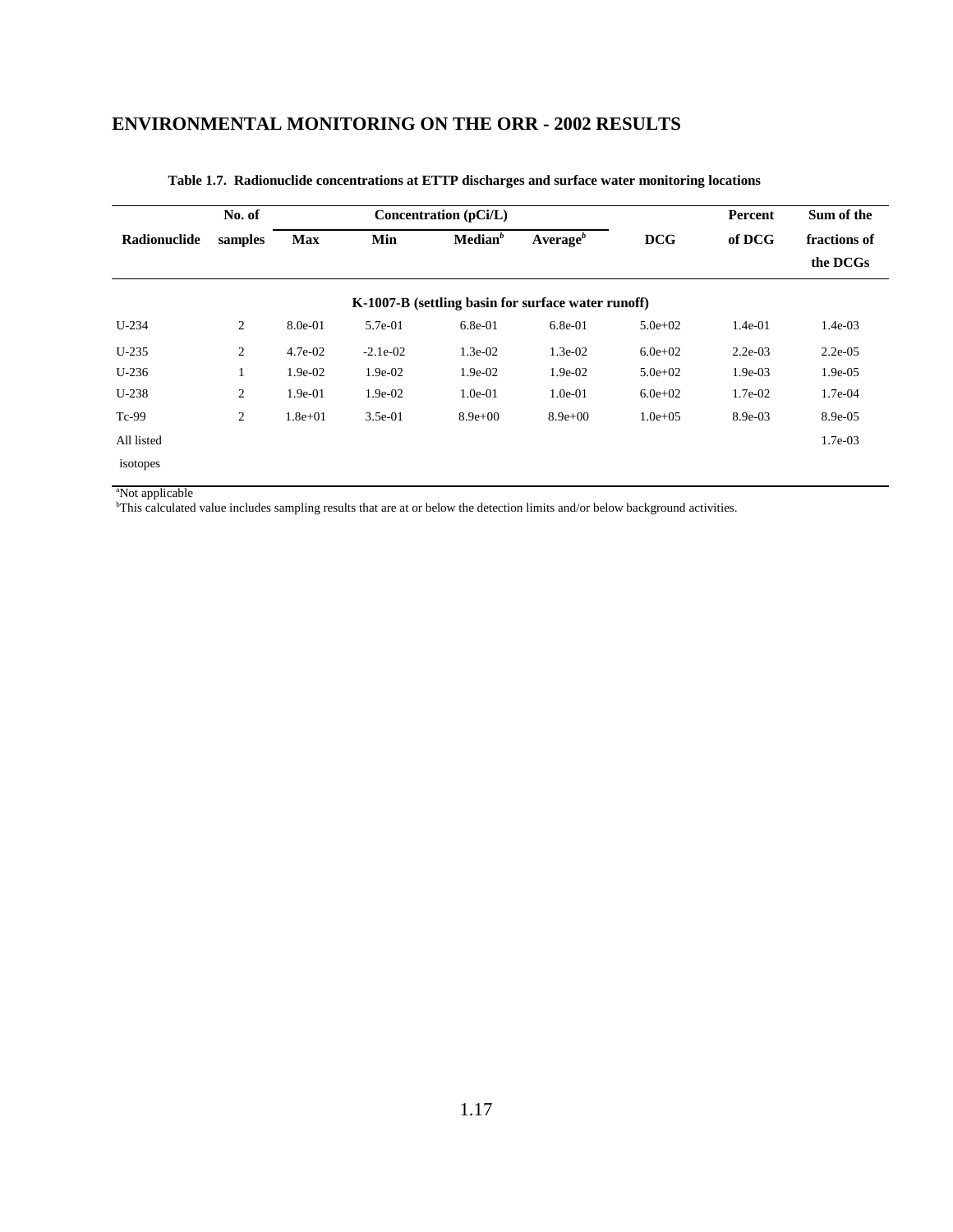|              | No. of         |             | Concentration (pCi/L)                                                                  |                     |                      |              | Percent          | Sum of the       |
|--------------|----------------|-------------|----------------------------------------------------------------------------------------|---------------------|----------------------|--------------|------------------|------------------|
| Radionuclide | samples        | Max         | Min                                                                                    | Median <sup>b</sup> | Average <sup>b</sup> | <b>DCG</b>   | of DCG           | fractions of     |
|              |                |             |                                                                                        |                     |                      |              |                  | the DCGs         |
|              |                |             | K-1407-J (treated effluents from Central Neutralization Facility and TSCA Incinerator) |                     |                      |              |                  |                  |
| Am-241       | 12             | 7.6e-01     | $0.0e + 00$                                                                            | 1.3e-01             | 1.6e-01              | $3.0e + 01$  | 5.4e-01          | 5.4e-03          |
| $C-14$       | 11             | $1.2e + 03$ | $0.0e + 00$                                                                            | $1.6e + 02$         | $3.0e + 02$          | $7.0e + 04$  | 4.3e-01          | 4.3e-03          |
| $Co-60$      | 6              | $3.1e + 00$ | $0.0e + 00$                                                                            | $0.0e + 00$         | $3.4e + 01$          | $5.0e + 03$  | 6.9e-03          | 6.9e-05          |
| $Cs-137$     | 12             | $5.5e + 01$ | $-8.9e-01$                                                                             | $1.8e + 00$         | $8.5e + 00$          | $3.0e + 03$  | 2.8e-01          | 2.8e-03          |
| $H-3$        | 11             | $5.3e + 03$ | $0.0e + 00$                                                                            | $2.7e+02$           | $6.4e + 02$          | $2.0e + 06$  | 3.2e-02          | 3.2e-04          |
| $I-131$      | 5              | $2.6e + 00$ | $0.0e + 00$                                                                            | $0.0e + 00$         | 5.4e-01              | $3.0e + 03$  | 1.8e-02          | 1.8e-04          |
| $K-40$       | 6              | $2.6e + 01$ | $-2.2e+01$                                                                             | $0.0e + 00$         | $4.9e + 00$          | $7.0e + 03$  | 7.0e-02          | 7.0e-04          |
| $Np-237$     | 12             | 5.4e-01     | $0.0e + 00$                                                                            | $5.0e-02$           | 1.4e-01              | $3.0e + 01$  | $4.6e-01$        | 4.6e-03          |
| Pb-210       | 5              | $2.3e + 01$ | $0.0e + 00$                                                                            | $0.0e + 00$         | $1.9e + 00$          | $3.0e + 01$  | $6.3e + 00$      | 6.3e-02          |
| Pu-238       | 12             | 9.0e-02     | $0.0e + 00$                                                                            | 2.5e-02             | 3.5e-02              | $4.0e + 01$  | 8.8e-02          | 8.8e-04          |
| Pu-239       | 12             | 1.1e-01     | $0.0e + 00$                                                                            | $4.0e-02$           | 5.4e-02              | $3.0e + 01$  | 1.8e-01          | 1.8e-03          |
| $Sr-90$      | $\overline{4}$ | $3.5e + 00$ | $0.0e + 00$                                                                            | $0.0e + 00$         | 3.8e-01              | $1.0e + 03$  | $3.8e-02$        | 3.8e-04          |
| Tc-99        | 12             | $7.6e + 02$ | 1.8e-01                                                                                | $9.9e + 01$         | $1.8e + 02$          | $1.0e + 0.5$ | 1.8e-01          | 1.8e-03          |
| $Th-228$     | 5              | 2.6e-01     | $0.0e + 00$                                                                            | $0.0e + 00$         | 2.8e-02              | $4.0e + 02$  | 7.1e-03          | 7.1e-05          |
| $Th-230$     | 6              | $4.5e + 00$ | $0.0e + 00$                                                                            | 8.5e-02             | 5.3e-01              | $3.0e + 02$  | 1.8e-01          | 1.8e-03          |
| Th-234       | 6              | $4.4e + 01$ | $-1.3e-01$                                                                             | $0.0e + 00$         | $5.8e + 00$          | $1.0e + 04$  | 5.8e-02          | 5.8e-04          |
| $U-234$      | 12             | $4.9e + 01$ | $6.4e + 00$                                                                            | $1.6e + 01$         | $2.0e + 01$          | $5.0e + 02$  | $3.9e + 00$      | 3.9e-02          |
| $U-235$      | 12             | $3.8e + 00$ | 2.3e-01                                                                                | $1.1e+00$           | $1.5e+ -00$          | $6.0e + 02$  | 2.5e-01          | 2.5e-03          |
| $U-236$      | 12             | $2.5e+00$   | 2.5e-01                                                                                | 5.9e-01             | 9.0e-01              | $5.0e + 02$  | 1.8e-01          | 1.8e-03          |
| U-238        | 12             | $9.4e + 01$ | $9.2e + 00$                                                                            | $2.5e + 01$         | $3.4e + 01$          | $6.0e + 02$  | $5.6e + 00$      | 5.5e-02          |
| Gross Alpha  | 12             | $1.1e+02$   | $1.4e + 01$                                                                            | $3.6e + 01$         | $4.0e + 01$          | a            | $\boldsymbol{a}$ | $\boldsymbol{a}$ |
| Gross Beta   | 12             | $7.6e + 02$ | $2.6e + 01$                                                                            | $1.0e + 02$         | $1.9e + 02$          | a            | $\boldsymbol{a}$ | $\boldsymbol{a}$ |
| All listed   |                |             |                                                                                        |                     |                      |              |                  | 1.9e-01          |
| isotopes     |                |             |                                                                                        |                     |                      |              |                  |                  |

#### **Table 1.8. Radionuclide concentrations at ETTP discharges and surface water monitoring locations**

a Not applicable

b This calculated value includes sampling results that are at or below the detection limits and/or below background activities.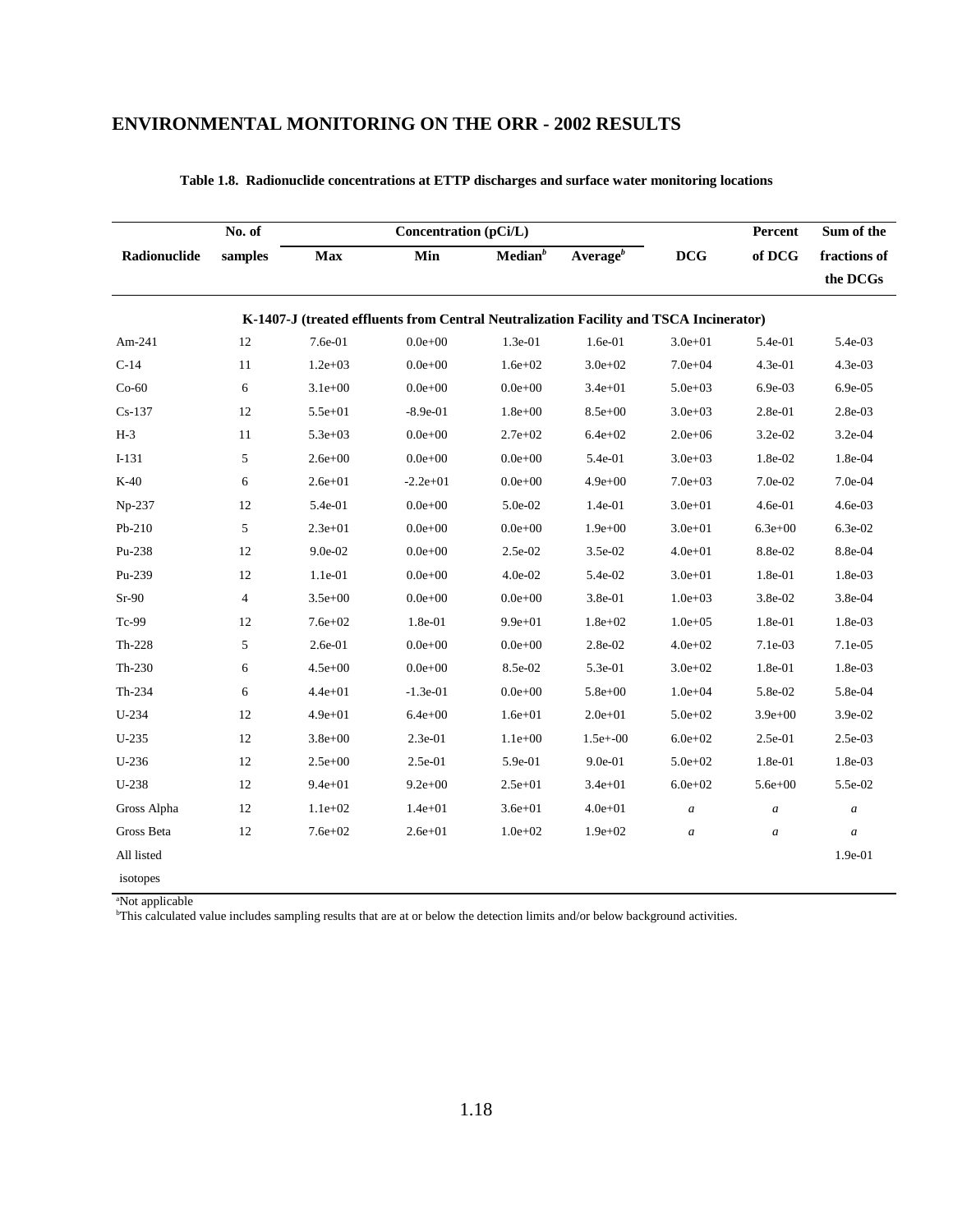|              | No. of  |             |                                                    | Concentration (pCi/L)    |             |                  | Percent                  | Sum of the |
|--------------|---------|-------------|----------------------------------------------------|--------------------------|-------------|------------------|--------------------------|------------|
| Radionuclide | samples | <b>Max</b>  | Median <sup>b</sup><br>Min<br>Average <sup>b</sup> |                          | <b>DCG</b>  | of DCG           | fractions of<br>the DCGs |            |
|              |         |             |                                                    | K-1700 (Mitchell Branch) |             |                  |                          |            |
| $U-234$      | 4       | $2.7e+01$   | $1.9e-01$                                          | $5.1e+00$                | $9.5e+00$   | $5.0e + 02$      | $1.9e + 00$              | $1.9e-02$  |
| $U-235$      | 4       | 8.6e-01     | $-1.9e-02$                                         | $2.8e-01$                | $3.5e-01$   | $6.0e + 02$      | 5.8e-02                  | 5.8e-04    |
| $U-236$      | 3       | $1.3e-01$   | $0.0e + 00$                                        | $3.5e-02$                | $4.9e-02$   | $5.0e + 02$      | $9.7e-03$                | $9.7e-0.5$ |
| $U-238$      | 4       | $3.4e + 00$ | $-4.7e-02$                                         | $2.6e + 00$              | $2.1e+00$   | $6.0e + 02$      | $3.5e-01$                | $3.5e-03$  |
| $Tc-99$      | 4       | $3.6e + 01$ | $2.8e+00$                                          | $1.2e + 01$              | $1.6e + 01$ | $1.0e + 0.5$     | $1.6e-02$                | $1.6e-04$  |
| Gross Alpha  | 4       | $1.9e + 01$ | $9.3e+00$                                          | $1.4e + 00$              | $1.4e + 01$ | $\boldsymbol{a}$ | $\boldsymbol{a}$         | a          |
| Gross Beta   | 2       | $5.3e + 01$ | $8.1e+00$                                          | $2.1e+01$                | $2.1e+01$   | $\boldsymbol{a}$ | $\boldsymbol{a}$         | a          |
| All listed   |         |             |                                                    |                          |             |                  |                          | $2.3e-02$  |
| isotopes     |         |             |                                                    |                          |             |                  |                          |            |

#### **Table 1.9. Radionuclide concentrations at ETTP discharges and surface water monitoring locations**

a Not applicable

b This calculated value includes sampling results that are at or below the detection limits and/or below background activities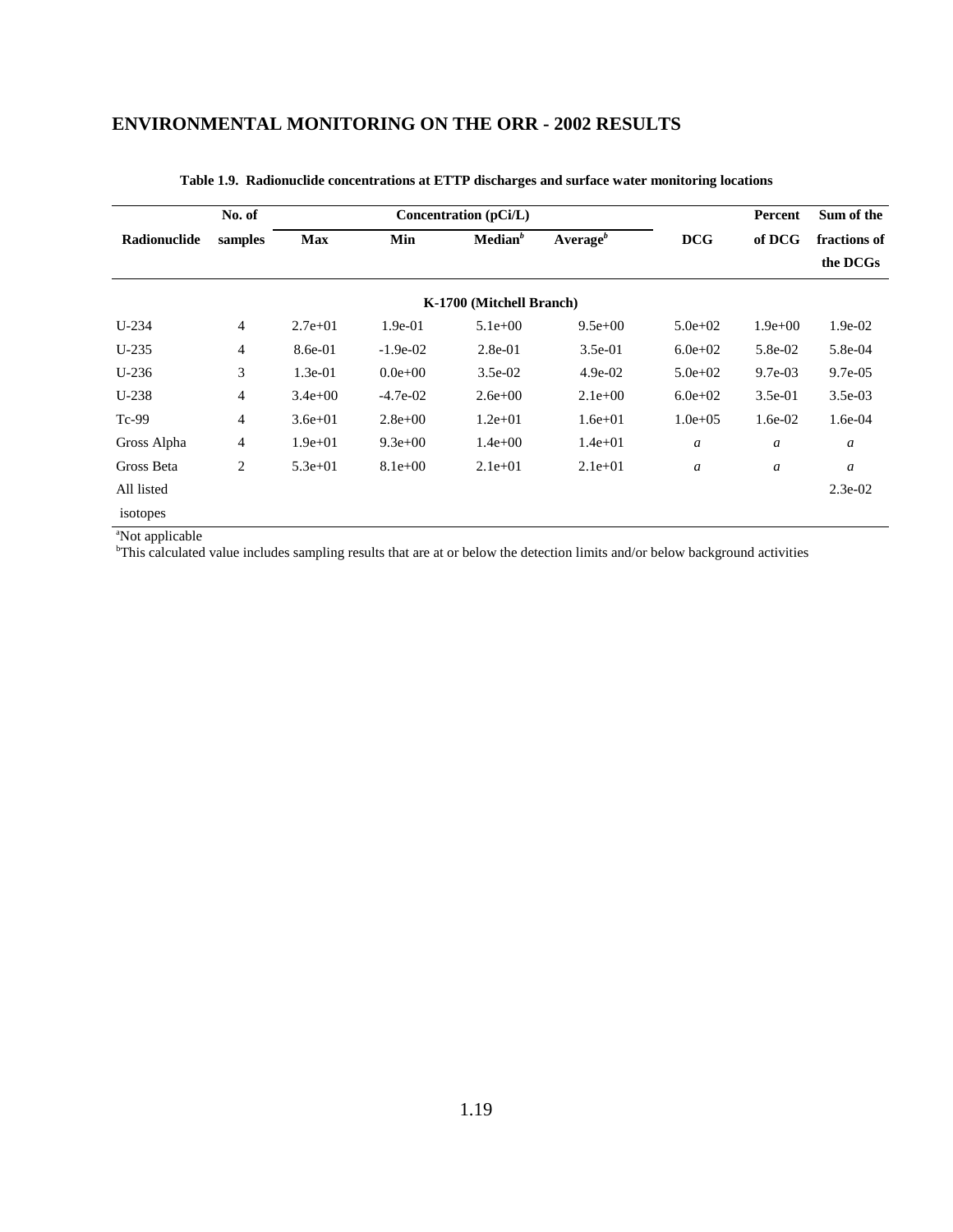|              | No. of  |             |            | Concentration (pCi/L) |                                            |              | Percent    | Sum of the   |
|--------------|---------|-------------|------------|-----------------------|--------------------------------------------|--------------|------------|--------------|
| Radionuclide | samples | <b>Max</b>  | Min        | Median <sup>b</sup>   | Average <sup>b</sup>                       | <b>DCG</b>   | of DCG     | fractions of |
|              |         |             |            |                       |                                            |              |            | the DCGs     |
|              |         |             |            |                       | K-1710 (Poplar Creek upstream of the ETTP) |              |            |              |
| $Tc-99$      | 2       | $1.6e + 01$ | $-5.6e+00$ | $5.2e + 00$           | $5.2e + 00$                                | $1.0e + 0.5$ | $5.2e-03$  | $5.2e-05$    |
| $U-234$      | 2       | $1.1e+00$   | $1.8e-01$  | $6.3e-01$             | $6.3e-01$                                  | $5.0e + 02$  | $1.3e-01$  | $1.3e-03$    |
| $U-235$      | 2       | $2.5e-02$   | $2.1e-02$  | $2.3e-02$             | $2.3e-02$                                  | $6.0e + 02$  | $3.8e-03$  | $3.8e-0.5$   |
| $U-236$      | л.      | $-4.5e-02$  | $-4.5e-02$ | $-4.5e-02$            | $-4.5e-02$                                 | $5.0e + 02$  | $-4.5e-03$ | $-4.5e-0.5$  |
| $U-238$      | 2       | $2.4e-01$   | $1.0e-02$  | $1.7e-01$             | $1.7e-01$                                  | $6.0e + 02$  | $2.8e-02$  | $2.8e-04$    |
| All listed   |         |             |            |                       |                                            |              |            | $1.6e-03$    |
| isotones     |         |             |            |                       |                                            |              |            |              |

**Table 1.10. Radionuclide concentrations at ETTP discharges and surface water monitoring locations**

isotopes a Not applicable

b This calculated value includes sampling results that are at or below the detection limits and/or below background activities.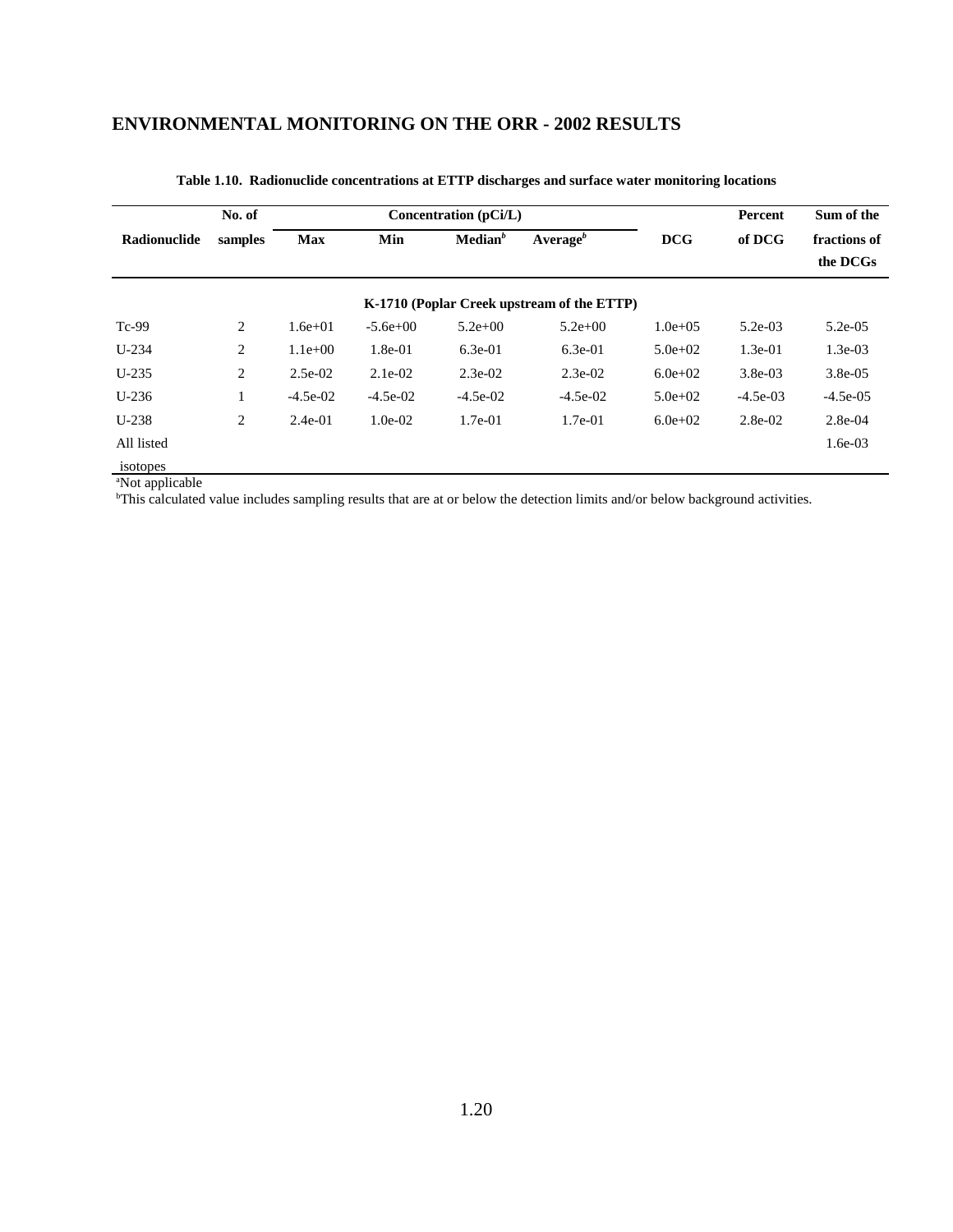|              | No. of         |             |            | Concentration (pCi/L) |                      |              | Percent   | Sum of the               |
|--------------|----------------|-------------|------------|-----------------------|----------------------|--------------|-----------|--------------------------|
| Radionuclide | samples        | <b>Max</b>  | Min        | Median <sup>b</sup>   | Average <sup>b</sup> | <b>DCG</b>   | of DCG    | fractions of<br>the DCGs |
|              |                |             |            | <b>MIK 0.4</b>        |                      |              |           |                          |
| $Tc-99$      | 2              | $1.5e+01$   | $-2.5e+00$ | $6.1e+00$             | $6.1e+00$            | $1.0e + 0.5$ | $6.1e-03$ | $6.1e-0.5$               |
| $U-234$      | 2              | $2.6e + 00$ | $1.2e+00$  | $1.9e + 00$           | $1.9e + 00$          | $5.0e + 02$  | $3.9e-01$ | $3.9e-03$                |
| $U-235$      | $\overline{c}$ | 6.7e-02     | $5.1e-06$  | $3.4e-02$             | $3.4e-02$            | $6.0e + 02$  | 5.6e-03   | 5.6e-05                  |
| $U-236$      | $\mathbf{1}$   | $4.2e-02$   | $4.2e-02$  | $4.2e-02$             | $4.2e-02$            | $5.0e + 02$  | $4.2e-03$ | $4.2e-05$                |
| $U-238$      | 2              | $1.6e + 00$ | $4.9e-01$  | $1.0e+00$             | $1.0e + 00$          | $6.0e + 02$  | $1.7e-01$ | $1.7e-03$                |
| All listed   |                |             |            |                       |                      |              |           | 5.7e-03                  |
| isotopes     |                |             |            |                       |                      |              |           |                          |

#### **Table 1.11. Radionuclide concentrations at ETTP discharges and surface water monitoring locations**

a Not applicable b This calculated value includes sampling results that are at or below the detection limits and/or below background activities.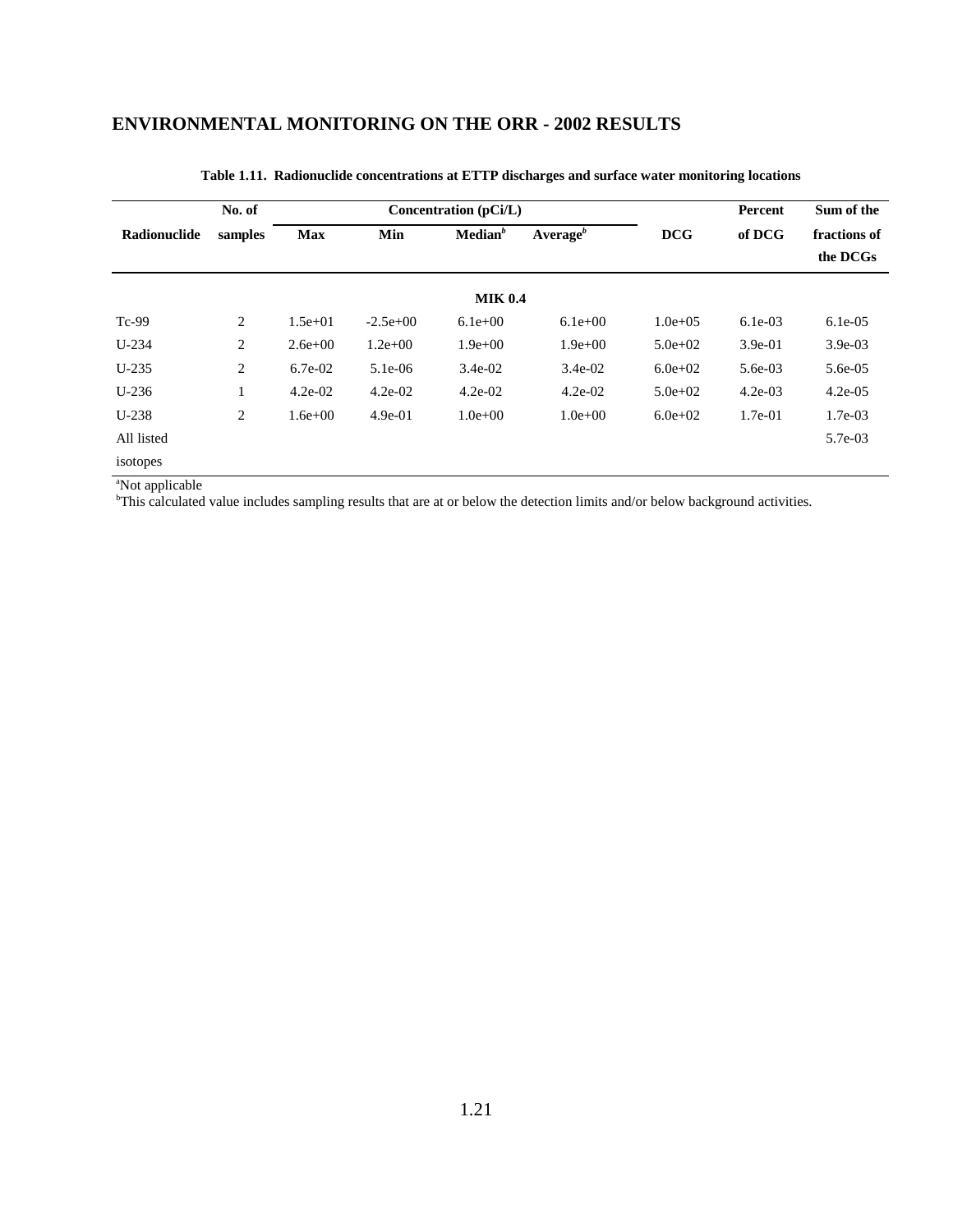|              | No. of         |             |             | Concentration (pCi/L) |              |              | Percent   | Sum of the               |
|--------------|----------------|-------------|-------------|-----------------------|--------------|--------------|-----------|--------------------------|
| Radionuclide | samples        | <b>Max</b>  | Min         | Median <sup>b</sup>   | Average $^b$ | <b>DCG</b>   | of DCG    | fractions of<br>the DCGs |
|              |                |             |             | <b>MIK 1.4</b>        |              |              |           |                          |
| $Tc-99$      | $\overline{4}$ | $1.8e + 01$ | $-9.2e+00$  | $1.2e+00$             | $2.9e+00$    | $1.0e + 0.5$ | $2.9e-03$ | $2.9e-0.5$               |
| $U-234$      | $\overline{4}$ | $9.4e + 00$ | 1.6e-02     | $4.1e+00$             | $4.4e + 00$  | $5.0e + 02$  | 8.9e-01   | 8.9e-03                  |
| $U-235$      | 4              | $4.6e-01$   | $0.0e + 00$ | $7.6e-02$             | $1.5e-01$    | $6.0e + 02$  | $2.5e-02$ | $2.5e-04$                |
| $U-236$      | 3              | $1.9e-01$   | $-4.0e-02$  | $0.0e + 00$           | $3.7e-02$    | $5.0e + 02$  | $7.3e-03$ | $7.3e-0.5$               |
| $U-238$      | 4              | $3.9e + 00$ | $1.6e-02$   | $1.5e-01$             | $1.1e+00$    | $6.0e + 02$  | 1.8e-01   | $1.8e-03$                |
| Gross Beta   | 4              | $6.8e + 00$ | $6.4e-01$   | $3.5e+00$             | $3.5e+00$    | a            | a         | a                        |
| All listed   |                |             |             |                       |              |              |           | $1.1e-02$                |
| isotopes     |                |             |             |                       |              |              |           |                          |

#### **Table 1.12. Radionuclide concentrations at ETTP discharges and surface water monitoring locations**

a Not applicable b This calculated value includes sampling results that are at or below the detection limits and/or below background activities.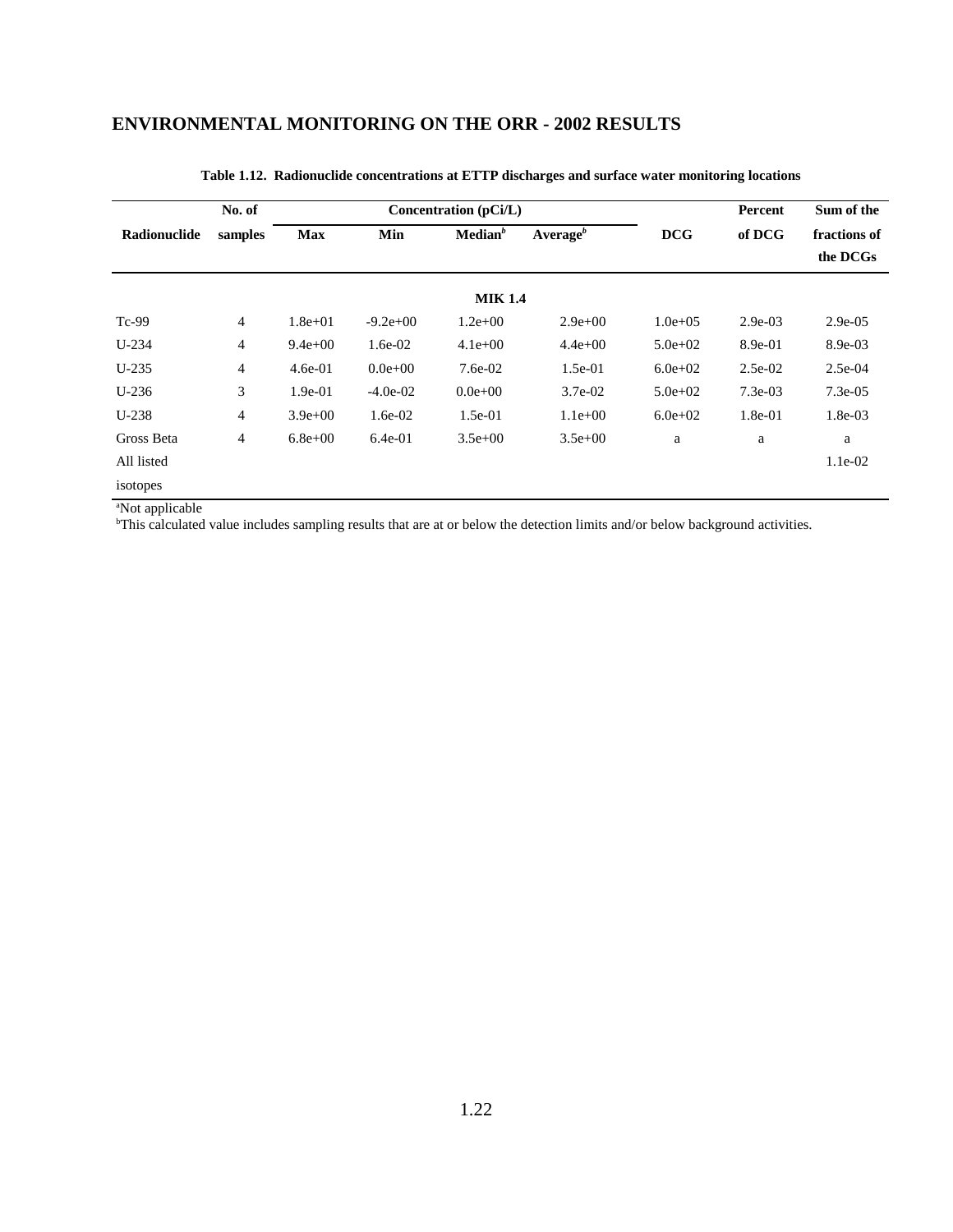|                         | Number detected/ |            | <b>Detected results</b> |       |                    | <b>Number of values</b> |
|-------------------------|------------------|------------|-------------------------|-------|--------------------|-------------------------|
| <b>Parameter</b>        | number of        |            |                         |       | Reference          | exceeding               |
|                         | samples          | <b>Max</b> | Min                     | Avg   | Value <sup>a</sup> | reference               |
| Acetone $(mg/L)$        | 2/12             | 0.06       | 0.05                    | 0.06  |                    |                         |
| Barium $(mg/L)$         | 12/12            | 0.039      | 0.030                   | 0.033 |                    |                         |
| Calcium $(mg/L)$        | 12/12            | 38         | 30                      | 35    |                    |                         |
| Chloroethane $(mg/L)$   | 6/24             | 0.010      | 0.005                   | 0.005 |                    |                         |
| Dissolved oxygen (mg/L) | 12/12            | 12         | 7.4                     | 9.3   | $5.0 \text{ min}$  | $\boldsymbol{0}$        |
| Iron $(mg/L)$           | 12/12            | 0.42       | 0.046                   | 0.13  |                    |                         |
| Magnesium $(mg/L)$      | 12/12            | 12         | 8.9                     | 9.7   |                    |                         |
| Manganese $(mg/L)$      | 12/12            | 0.072      | 0.029                   | 0.042 |                    |                         |
| Nickel                  | 1/4              | 0.064      | 0.064                   | 0.064 |                    |                         |
| pH (standard units)     | 12/12            | 7.9        | 7.0                     | 7.5   | $6.5 - 8.5$        | $\boldsymbol{0}$        |
| Sodium $(mg/L)$         | 10/12            | 8.6        | 5.7                     | 6.8   |                    |                         |
| Temperature $(Co)$      | 12/12            | 27         | 8.0                     | 16    |                    |                         |

#### **Table 1.13. 2002 ETTP parameters detected at CRK-16**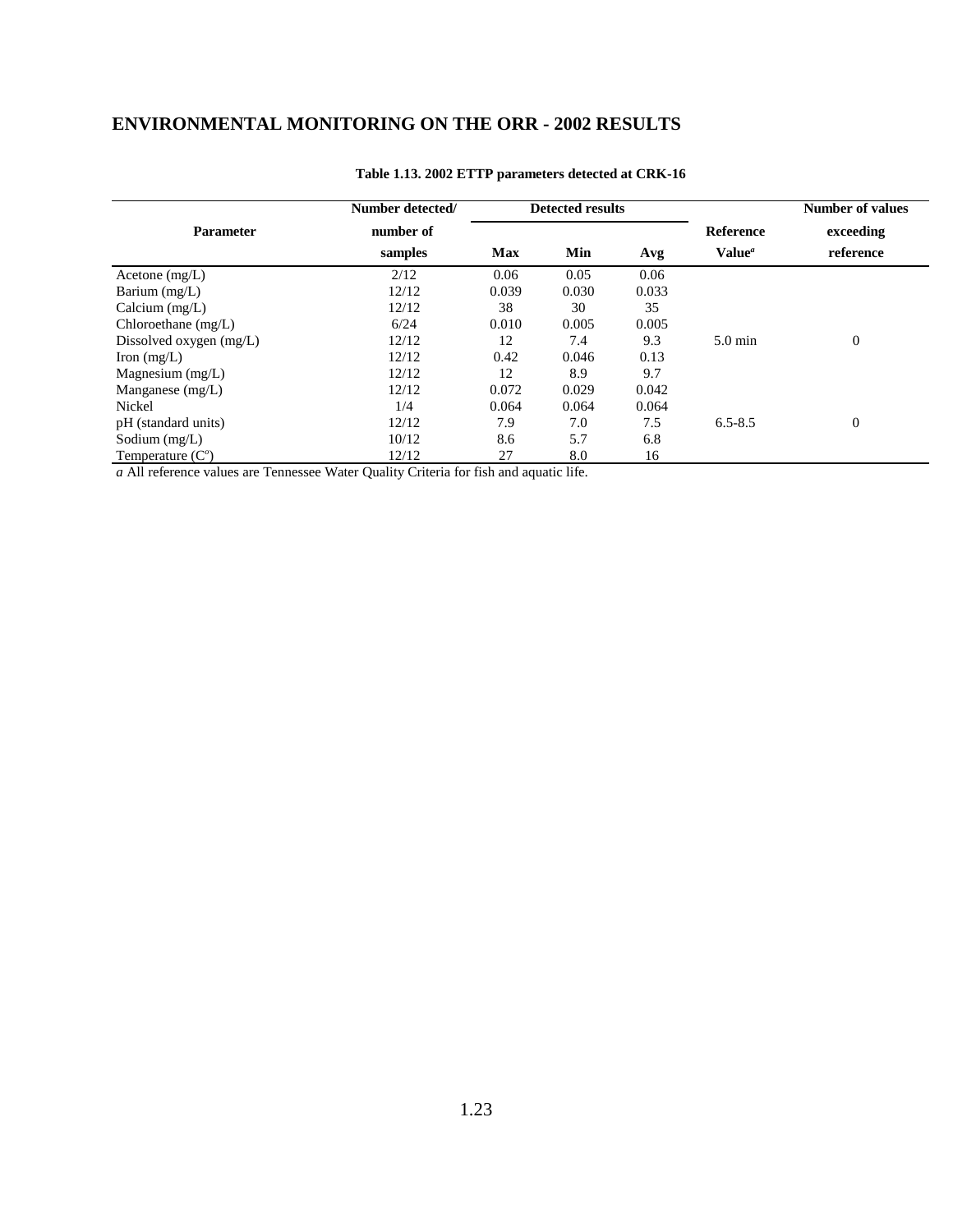|                         | Number detected/ |     | <b>Detected results</b> |     |                    | <b>Number of values</b> |
|-------------------------|------------------|-----|-------------------------|-----|--------------------|-------------------------|
| <b>Parameter</b>        | number of        |     |                         |     | <b>Reference</b>   | exceeding               |
|                         | samples          | Max | Min                     | Avg | Value <sup>a</sup> | reference               |
| Dissolved Oxygen (mg/L) | 2/2              | 8.3 | 7.9                     | 8.1 | $5.0 \text{ min}$  |                         |
| pH (standard units)     | 2/2              | 7.8 | 7.4                     | 7.6 | $6.5 - 8.5$        |                         |
| Temperature $(Co)$      | 2/2              | 19  |                         | 17  |                    |                         |

#### **Table 1. 14. 2002 ETTP parameters detected at K-716**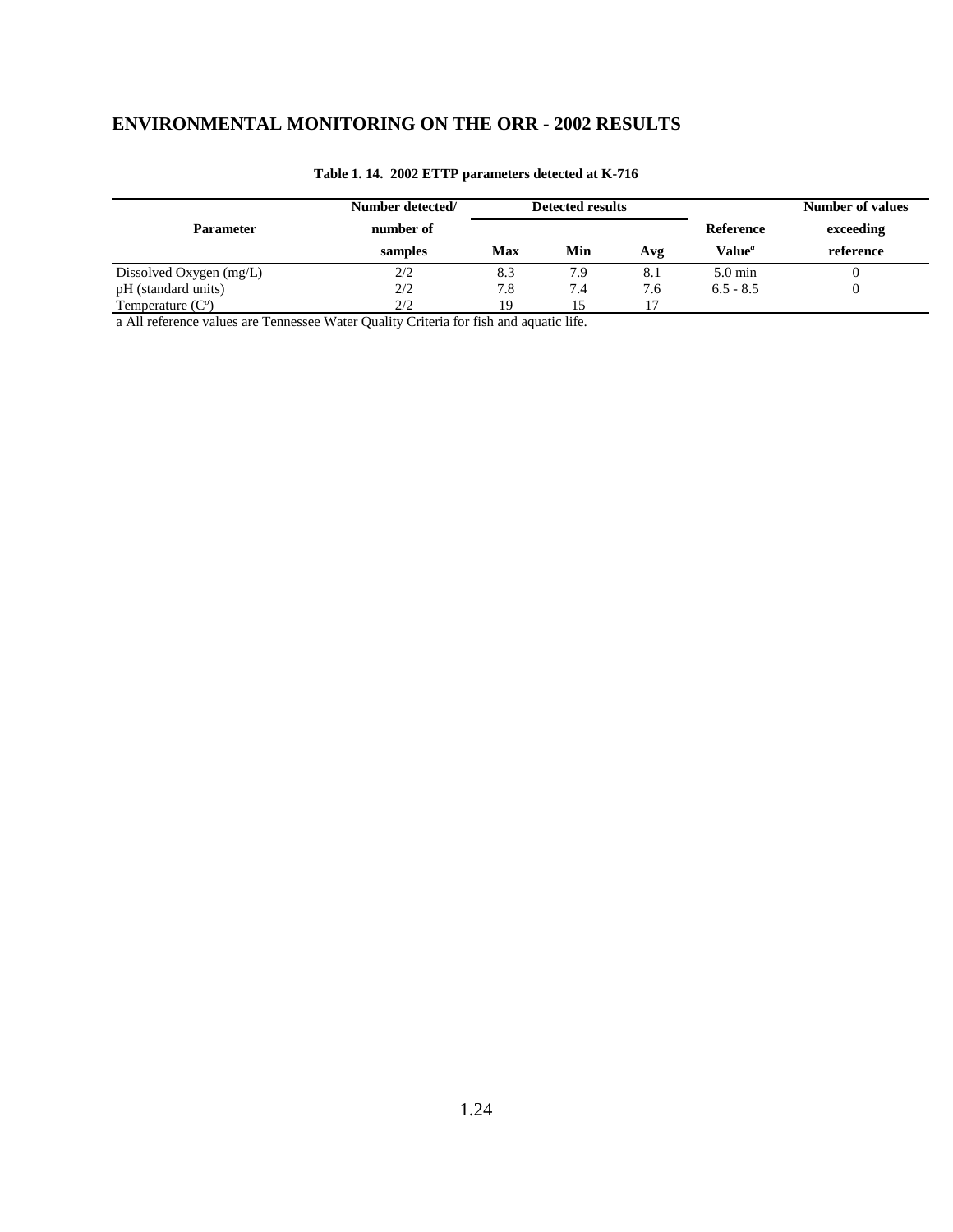|                         | Number detected/ |            | <b>Detected Results</b> |       |                           | <b>Number of values</b> |
|-------------------------|------------------|------------|-------------------------|-------|---------------------------|-------------------------|
| <b>Parameter</b>        | number of        |            |                         |       | Reference                 | exceeding               |
|                         | samples          | <b>Max</b> | Min                     | Avg   | Value <sup><i>a</i></sup> | reference               |
| Barium (mg/L)           | 2/2              | 0.047      | 0.038                   | 0.042 |                           |                         |
| Calcium $(mg/L)$        | 2/2              | 38         | 35                      | 37    |                           |                         |
| Dissolved Oxygen (mg/L) | 5/5              | 7.1        | 4.7                     | 6     | $5.0 \text{ min}$         | 1                       |
| Iron $(mg/L)$           | 2/2              | 0.44       | 0.30                    | 0.37  |                           |                         |
| Magnesium $(mg/L)$      | 2/2              | 10         | 9.6                     | 9.8   |                           |                         |
| Manganese $(mg/L)$      | 2/2              | 0.055      | 0.028                   | 0.42  |                           |                         |
| pH (standard units)     | 4/4              | 7.3        | 6.5                     | 6.9   | $6.5 - 8.5$               | $\boldsymbol{0}$        |
| Sodium $(mg/L)$         | 2/2              | 0.88       | 0.82                    | 0.85  |                           |                         |
| Temperature $(Co)$      | 4/4              | 23         | 13                      | 18    |                           |                         |
| $\text{Zinc}$ (mg/L)    | 1/2              | 0.015      | 0.015                   | 0.015 |                           |                         |

#### **Table 1.15. 2002 ETTP parameters detected at K-901-A**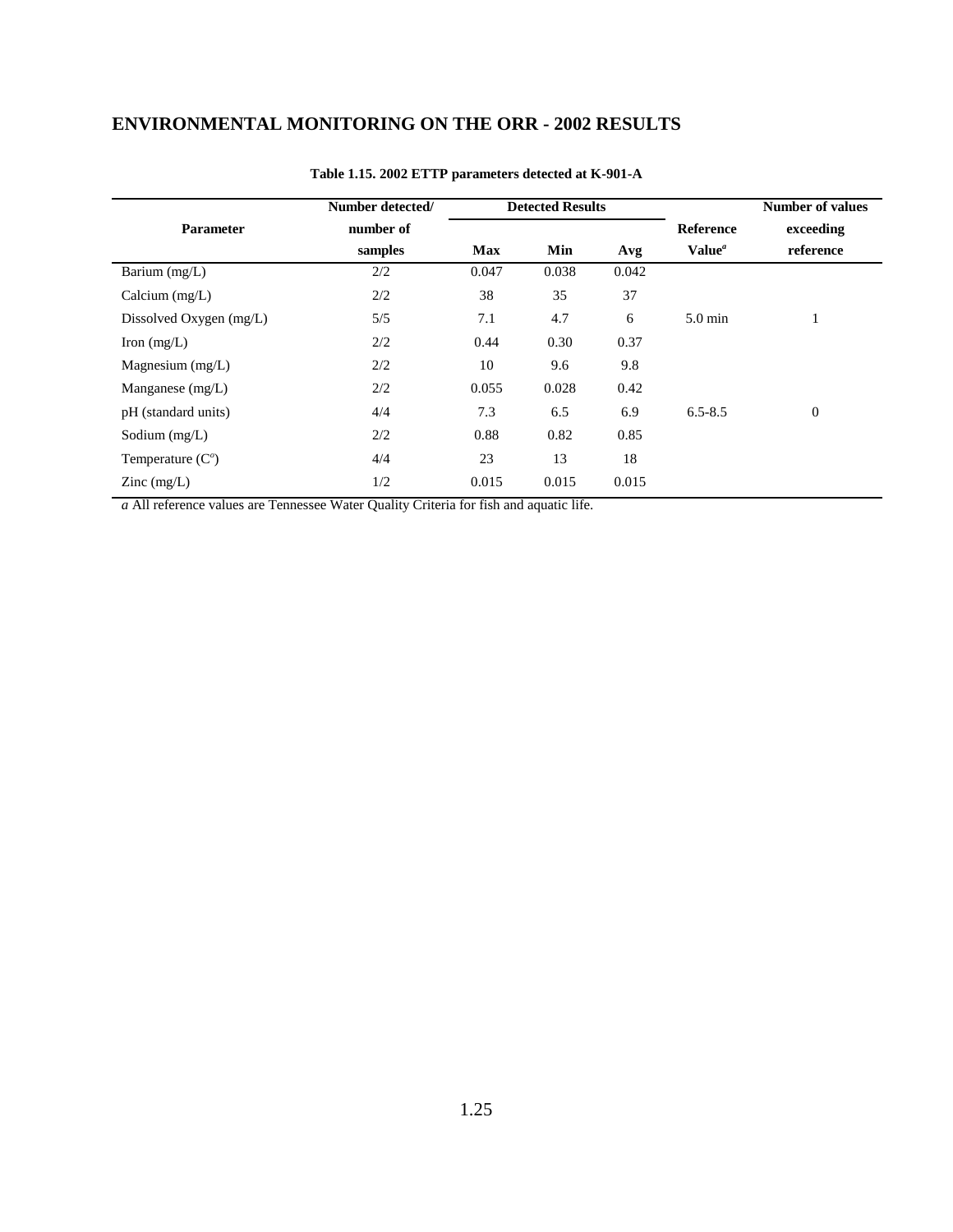|                     | Number detected/ |            | <b>Detected results</b> |       |                           | Number of        |
|---------------------|------------------|------------|-------------------------|-------|---------------------------|------------------|
| <b>Parameter</b>    | number of        |            |                         |       | <b>Reference</b>          | exceeding        |
|                     | samples          | <b>Max</b> | Min                     | Avg   | <b>Value</b> <sup>a</sup> | reference        |
| Barium              | 2/2              | 0.034      | 0.032                   | 0.033 |                           |                  |
| Calcium             | 2/2              | 35         | 33                      | 34    |                           |                  |
| Dissolved Oxygen    | 4/4              | 11         | 6.2                     | 8.3   | $5.0 \text{ min}$         | $\boldsymbol{0}$ |
| Iron                | 2/2              | 0.62       | 0.36                    | 0.49  |                           |                  |
| Magnesium           | 2/2              | 8.6        | 7.8                     | 8.4   |                           |                  |
| Manganese           | 2/2              | 0.13       | 0.063                   | 0.094 |                           |                  |
| pH (standard units) | 4/4              | 8.1        | 7.3                     | 7.7   | $6.5 - 8.5$               | $\boldsymbol{0}$ |
| Sodium              | 2/2              | 2.2        | 2.1                     | 2.1   |                           |                  |
| Temperature $(Co)$  | 4/4              | 25         | 15                      | 20    |                           |                  |

#### **Table 1.16. 2002 ETTP parameters detected at K-1007-B**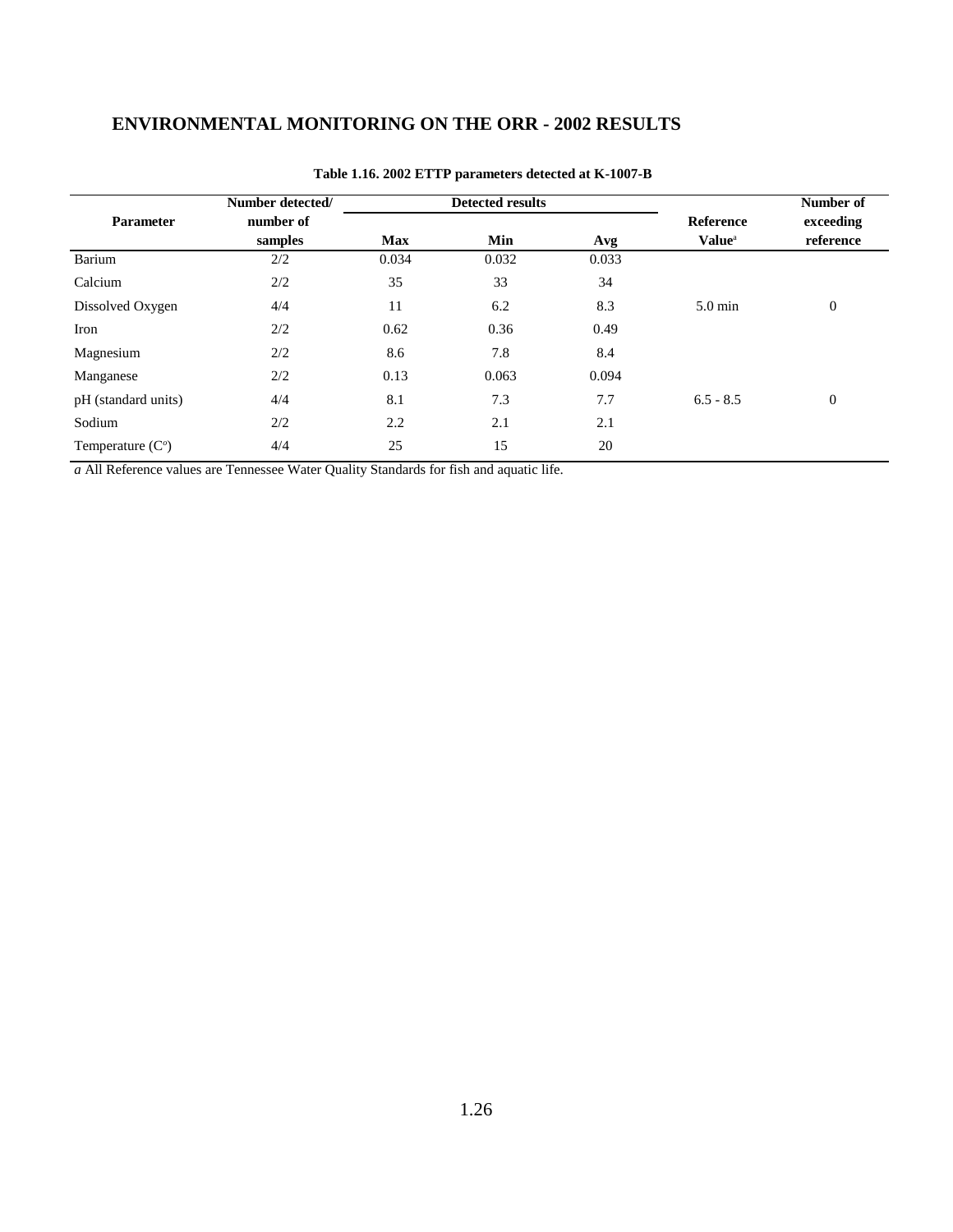|                             | Number detected/ |            | <b>Detected results</b> |        |                           | <b>Number of values</b> |
|-----------------------------|------------------|------------|-------------------------|--------|---------------------------|-------------------------|
| <b>Parameter</b>            | number of        |            |                         |        | <b>Reference</b>          | exceeding               |
|                             | samples          | <b>Max</b> | Min                     | Avg    | <b>Value</b> <sup>a</sup> | reference               |
| 1,2 Dichloroethene $(mg/L)$ | 3/8              | 0.018      | 0.015                   | 0.016  | 140                       | $\mathbf 0$             |
| Acetone $(mg/L)$            | 1/8              | 0.068      | 0.068                   | 0.068  |                           |                         |
| Barium                      | 4/4              | 0.061      | 0.048                   | 0.053  |                           |                         |
| Calcium                     | 4/4              | 67         | 50                      | 58     |                           |                         |
| Carbontetrachloride (mg/L)  | 1/8              | 0.003      | 0.003                   | 0.003  | 0.044                     | $\boldsymbol{0}$        |
| Chloroform $(mg/L)$         | 1/4              | 0.002      | 0.002                   | 0.002  | 4.7                       | $\overline{0}$          |
| Chloroethane (mg/L)         | 2/8              | 0.006      | 0.0058                  | 0.0059 |                           |                         |
| Dissolved Oxygen (mg/L)     | 8/8              | 12         | 6.1                     | 9.2    | $5.0 \text{ min}$         | $\boldsymbol{0}$        |
| Iron $(mg/L)$               | 4/4              | 0.27       | 0.18                    | 0.22   |                           |                         |
| Magnesium $(mg/L)$          | 4/4              | 12         | 11                      | 12     |                           |                         |
| Manganese $(mg/L)$          | 4/4              | 0.019      | 0.012                   | 0.15   |                           |                         |
| Sodium $(mg/L)$             | 3/4              | 12         | 4.9                     | 7.4    |                           |                         |
| Temperature $(Co)$          | 8/8              | 20         | 7.3                     | 15     |                           |                         |
| Trichloroethene $(mg/L)$    | 4/8              | 0.040      | 0.002                   | 0.014  | 0.810                     | $\Omega$                |
| Vinyl Chloride (mg/L)       | 4/8              | 0.006      | 0.001                   | 0.0028 | 5.3                       |                         |
| pH (standard units)         | 8/8              | 7.3        | 6.8                     | 7.1    | $6.5 - 8.5$               | $\theta$                |
| $\text{Zinc}$ (mg/L)        | 1/4              | 0.015      | 0.015                   | 0.015  |                           |                         |

#### **Table 1.17. 2002 ETTP parameters detected at K-1700**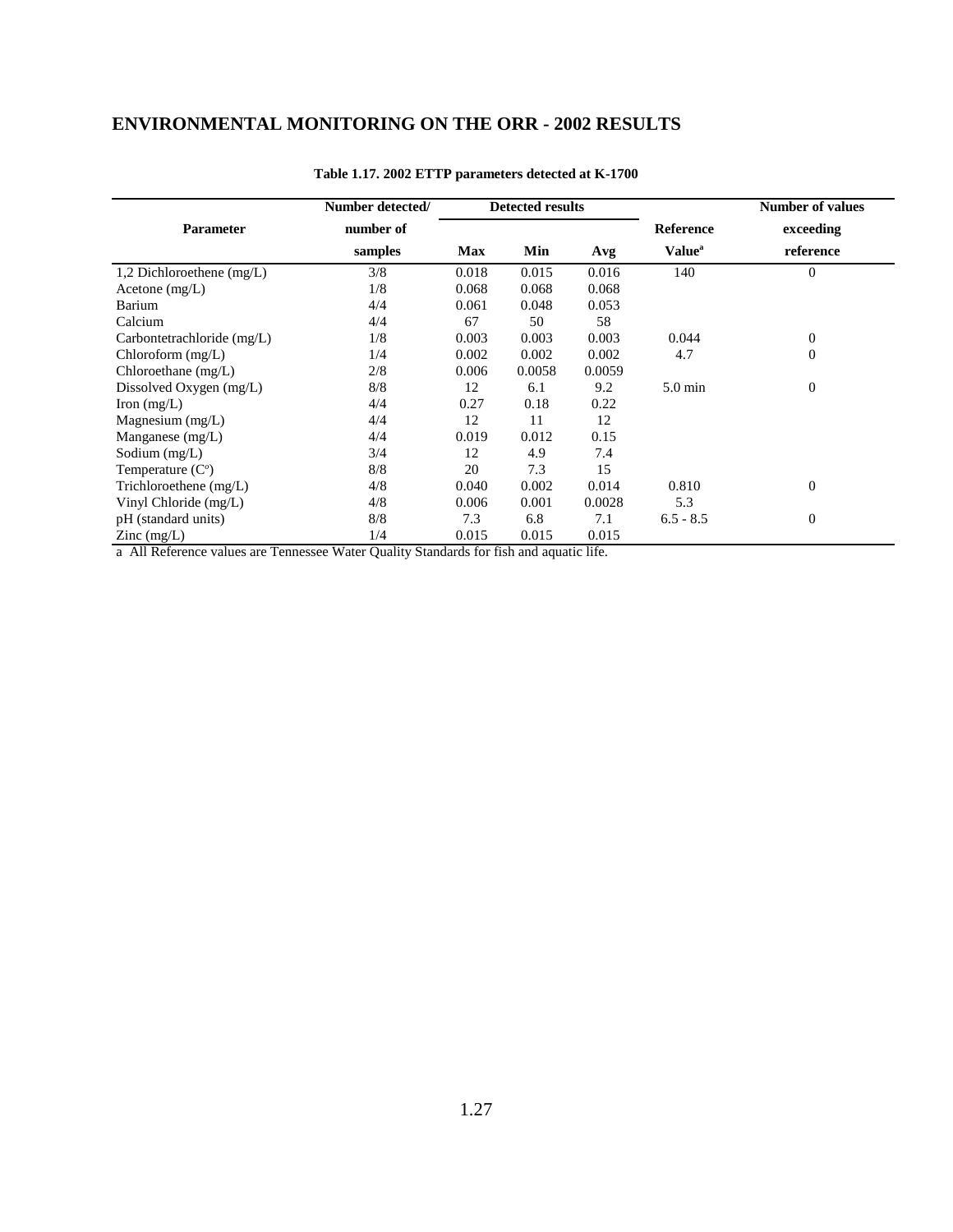|                         | Number detected/ | <b>Detected results</b> |     |     |                    | <b>Number of values</b> |
|-------------------------|------------------|-------------------------|-----|-----|--------------------|-------------------------|
| <b>Parameter</b>        | number of        |                         |     |     | Reference          | exceeding               |
|                         | samples          | Max                     | Min | Avg | Value <sup>a</sup> | reference               |
| Dissolved Oxygen (mg/L) | 2/2              | 8.8                     | 7.4 | 8.1 | $5.0 \text{ min}$  |                         |
| pH (standard units)     | 2/2              | 7.1                     | 6.8 | 7.0 | $6.5 - 8.5$        |                         |
| Temperature $(Co)$      | フ/フ              | 6                       | 12  |     |                    |                         |

#### **Table 1.18. 2002 ETTP parameters detected at K-1710**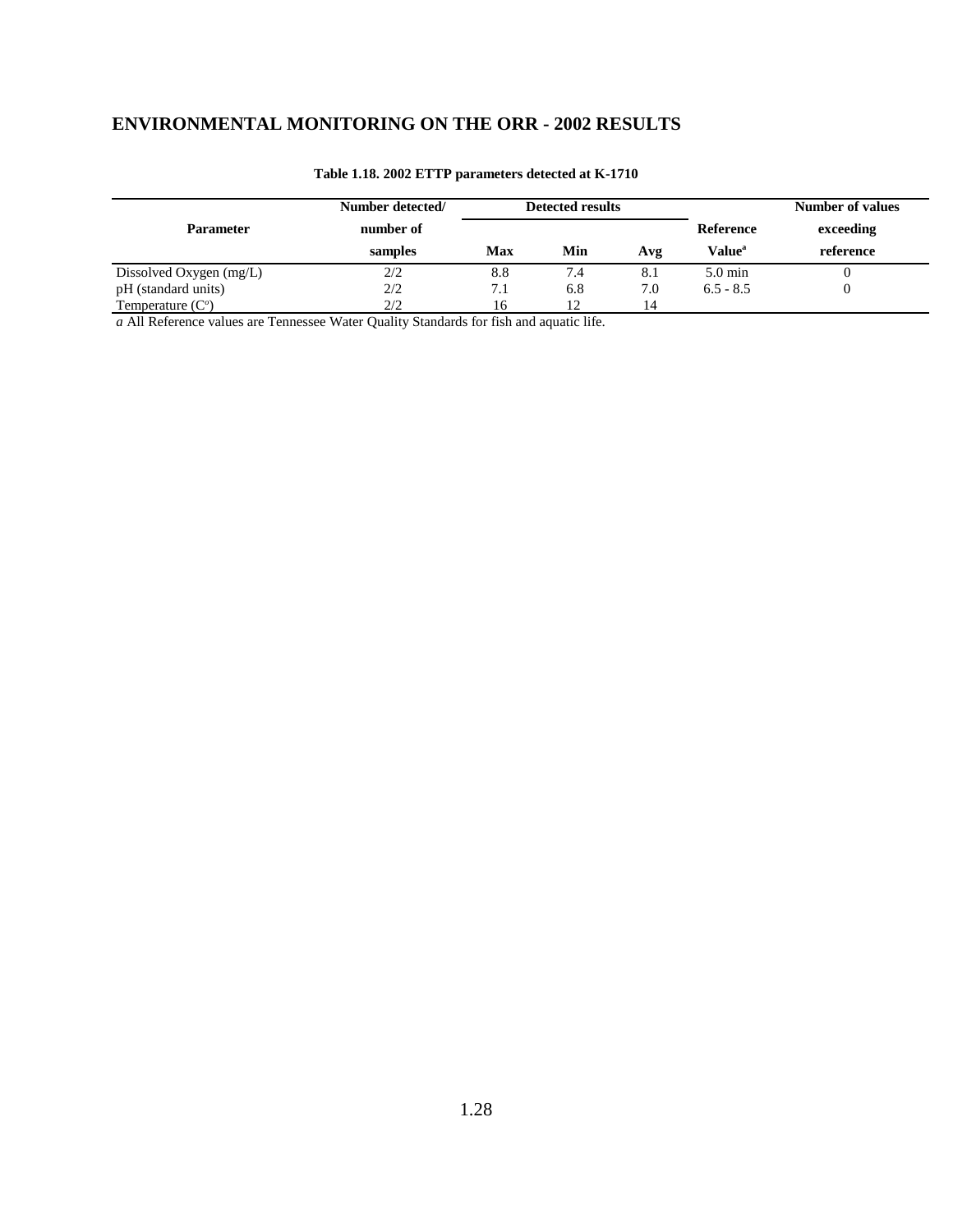|                         | Number detected/ |       | Detected results |       |                    | Number of values |
|-------------------------|------------------|-------|------------------|-------|--------------------|------------------|
| Parameter               | number of        |       |                  |       | Reference          | exceeding        |
|                         | samples          | Max   | Min              | Avg   | Value <sup>a</sup> | reference        |
| Chloroethene $(mg/L)$   | 1/4              | 0.005 | 0.005            | 0.005 |                    |                  |
| Dissolved Oxygen (mg/L) | 5/5              | 9.9   | 6.7              | 8.3   | $5.0$ min.         |                  |
| pH (standard units)     | 5/5              | 7.3   | 6.5              | 6.9   | $6.5 - 8.5$        |                  |
| Temperature $(Co)$      | 5/5              | 18    | 5.4              | 14    |                    |                  |

#### **Table 1.19. 2002 ETTP parameters detected at MIK 1.4**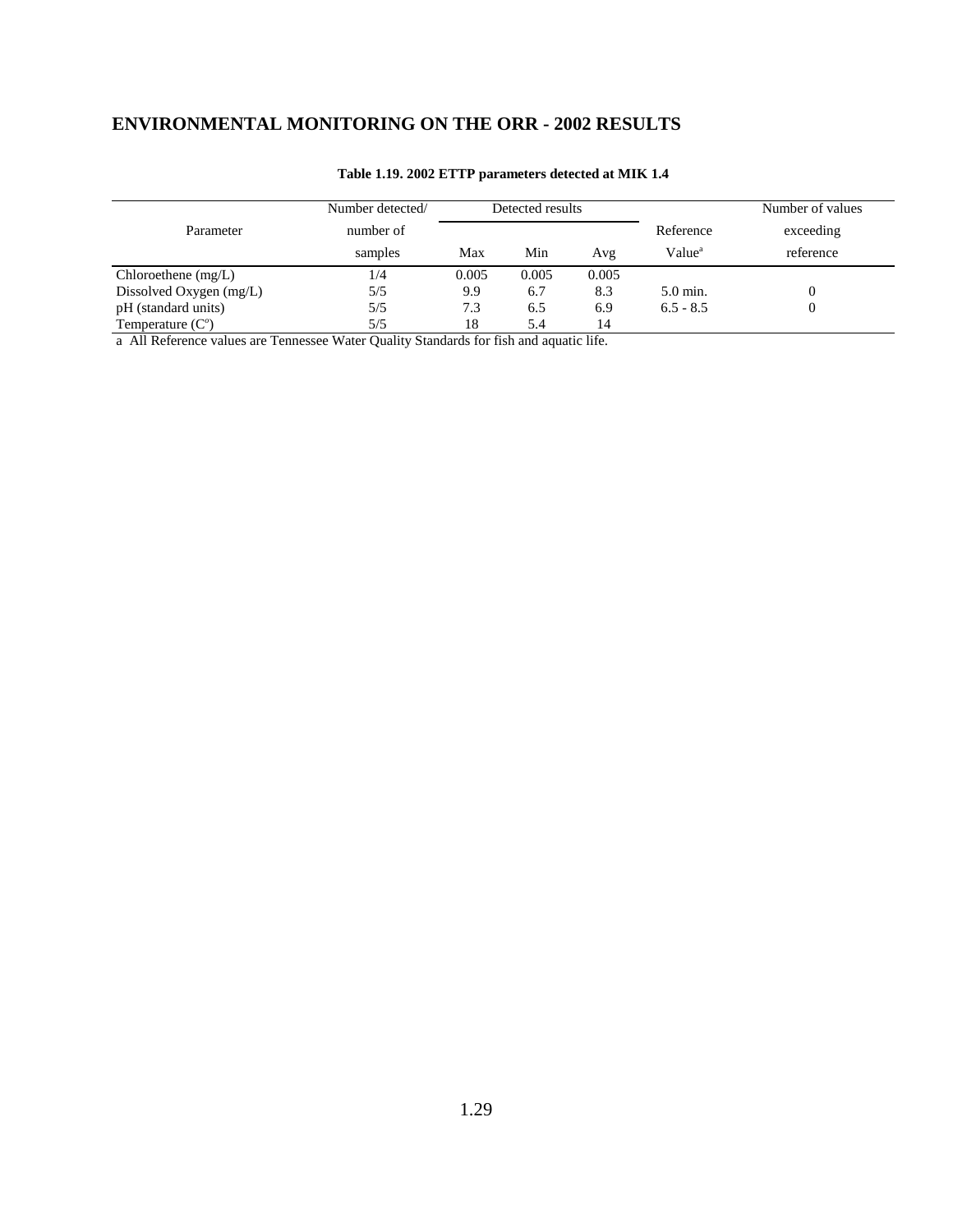|                             | Number detected/ | Detected results |       |       |                    | Number of values |
|-----------------------------|------------------|------------------|-------|-------|--------------------|------------------|
| Parameter                   | number of        |                  |       |       | Reference          | exceeding        |
|                             | samples          | Max              | Min   | Avg   | Value <sup>a</sup> | reference        |
| 1,1 Dichloroethane $(mg/L)$ | 3/3              | 0.007            | 0.006 | 0.007 |                    |                  |
| 1,1 Dichloroethene $(mg/L)$ | 3/3              | 0.003            | 0.003 | 0.003 |                    |                  |
| 1,2-Dichlorothene $(mg/L)$  | 3/3              | 0.39             | 0.33  | 0.35  | 140                | $\mathbf{0}$     |
| Barium (mg/L)               | 2/2              | 0.089            | 0.082 | 0.083 |                    |                  |
| Calcium $(mg/L)$            | 2/2              | 120              | 120   | 120   |                    |                  |
| Dissolved Oxygen (mg/L)     | 2/2              | 1.9              | 1.7   | 1.8   | $5.0 \text{ min}$  | 2                |
| Iron $(mg/L)$               | 2/2              | 1.0              | 0.16  | 0.58  |                    |                  |
| Magnesium $(mg/L)$          | 2/2              | 12               | 12    | 12    |                    |                  |
| Manganese $(mg/L)$          | 2/2              | 1.8              | 1.6   | 1.7   |                    |                  |
| pH (standard units)         | 2/2              | 6.9              | 6.5   | 6.7   | $6.5 - 8.5$        | $\overline{0}$   |
| Sodium $(mg/L)$             | 2/2              | 8.0              | 7.8   | 7.9   |                    |                  |
| Temperature $(Co)$          | 2/2              | 18               | 18    | 18    |                    |                  |
| Trichloroethene $(mg/L)$    | 3/3              | 0.16             | 0.13  | 0.14  | 0.810              | $\boldsymbol{0}$ |
| Vinyl chloride (mg/L)       | 3/3              | 0.083            | 0.081 | 0.082 | 5.3                | $\mathbf{0}$     |

#### **Table 1.20. 2002 ETTP parameters detected at MIK 0.4**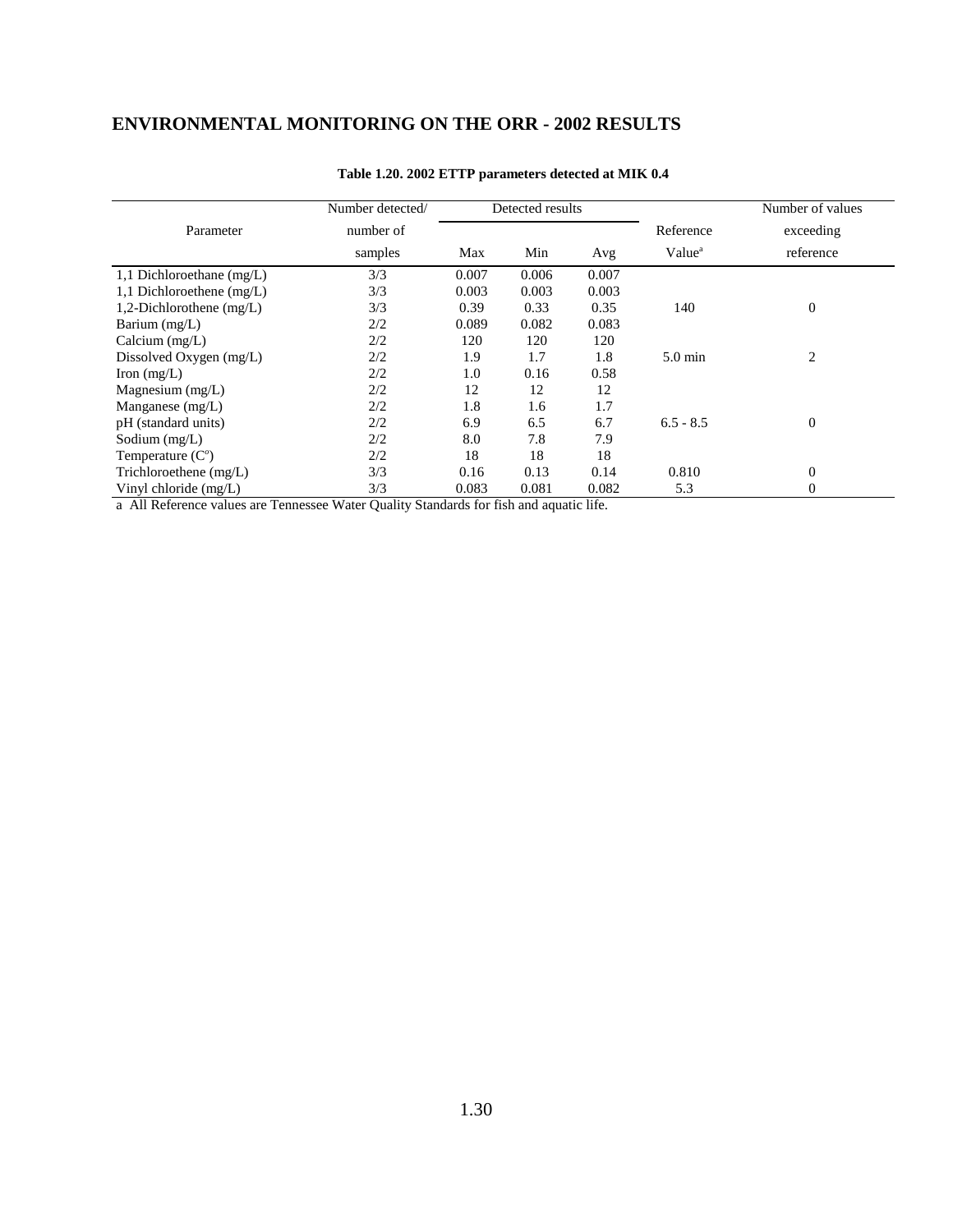|                   | <b>Detected Results</b> |             |             |  |  |
|-------------------|-------------------------|-------------|-------------|--|--|
| Parameter         | Max                     | Min         | Avg         |  |  |
| Aluminum (mg/Kg)  | $1.1e + 04$             | $8.2e + 03$ | $9.4e + 03$ |  |  |
| Arsenic           | $1.3e + 01$             | $1.3e + 01$ | $1.3e + 01$ |  |  |
| Barium            | $5.3e + 01$             | $5.1e + 01$ | $5.2e + 01$ |  |  |
| Beryllium         | 3.6e-01                 | 3.3e-01     | 3.5e-01     |  |  |
| Chromium          | $1.9e + 01$             | $1.6e + 01$ | $1.8e + 01$ |  |  |
| Cobalt            | $9.2e + 00$             | $8.9e + 00$ | $9.1e+00$   |  |  |
| Copper            | $1.6e + 01$             | $1.5e + 01$ | $1.6e + 01$ |  |  |
| Lead              | $3.7e + 01$             | $3.5e + 01$ | $3.6e + 01$ |  |  |
| Lithium           | $5.0e + 00$             | $2.5e+00$   | $3.8e + 00$ |  |  |
| Magnanese         | $2.1e+03$               | $2.0e + 03$ | $2.1e+03$   |  |  |
| Nickel            | $2.5e+01$               | $2.2e+01$   | $2.4e + 01$ |  |  |
| Vanadium          | $3.9e + 01$             | $3.8e + 01$ | $3.9e + 01$ |  |  |
| U-233 ( $pCi/g$ ) | $1.0e+00$               | $1.0e + 00$ | $1.0e + 00$ |  |  |
| U-235 $(pCi/g)$   | $6.5e-02$               | $6.5e-02$   | $6.5e-02$   |  |  |
| U-238 $(pCi/g)$   | $1.0e + 00$             | $1.0e + 00$ | $1.0e + 00$ |  |  |

#### **Table 1.21. K2 Soil Sample Results**

a Units are mg/Kg unless otherwise noted.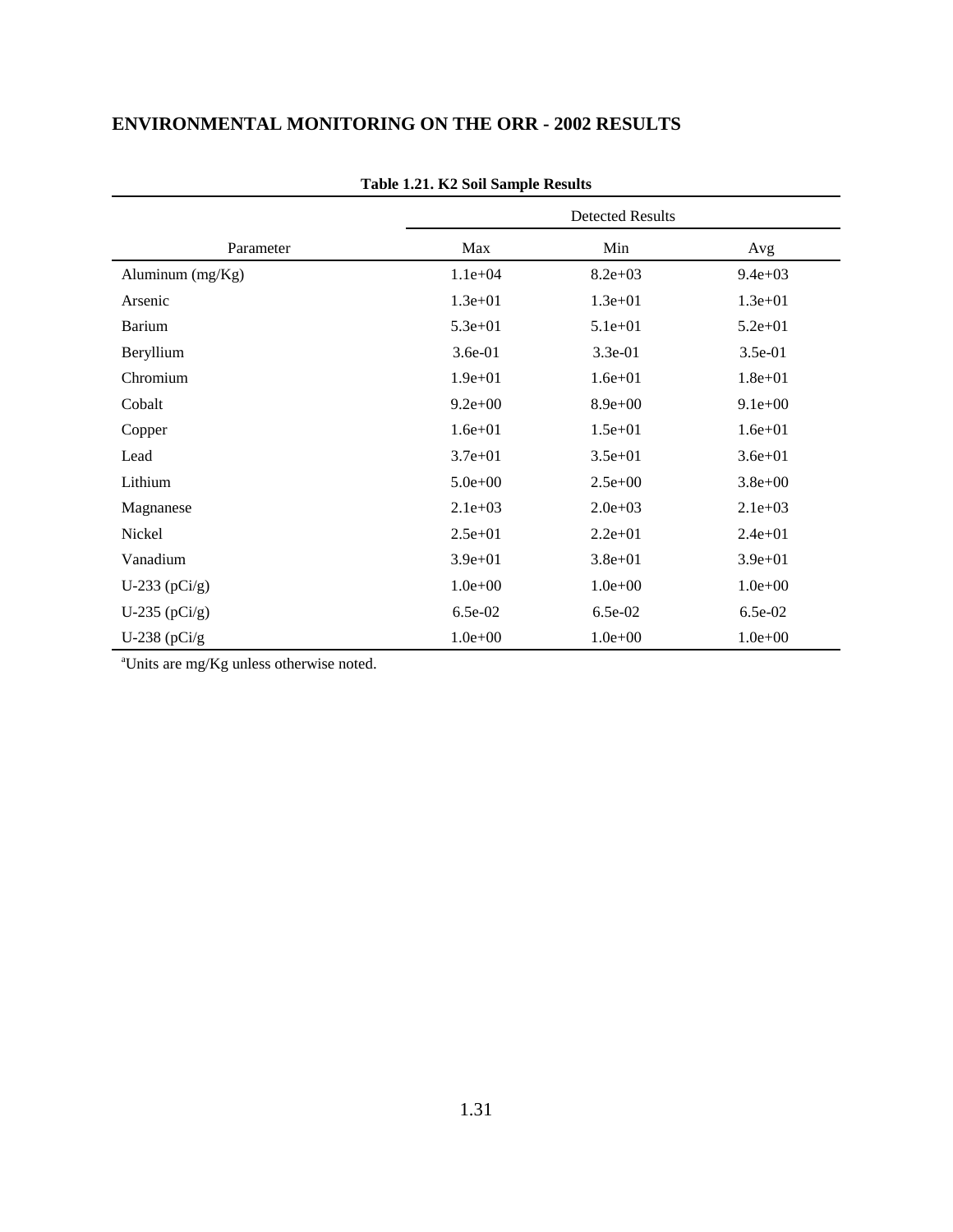| Parameter         | Concentration <sup>a</sup> (mg/Kg) |
|-------------------|------------------------------------|
| Aluminum          | $3.5e + 03$                        |
| <b>Barium</b>     | $3.0e + 01$                        |
| Beryllium         | 4.7e-01                            |
| Chromium          | $1.4e + 01$                        |
| Cobalt            | $8.0e + 00$                        |
| Copper            | $7.7e + 00$                        |
| Lithium           | $1.4e + 00$                        |
| Manganese         | $8.4e + 02$                        |
| Vanadium          | $1.8e + 01$                        |
| Tc-99 $(pCi/g)$   | 2.5e-01                            |
| U-233 ( $pCi/g$ ) | 9.1e-01                            |
| U-235 ( $pCi/g$ ) | 5.4e-02                            |
| U-238 ( $pCi/g$ ) | 7.3e-01                            |

**Table 1.22. K6 Soil Sample Results**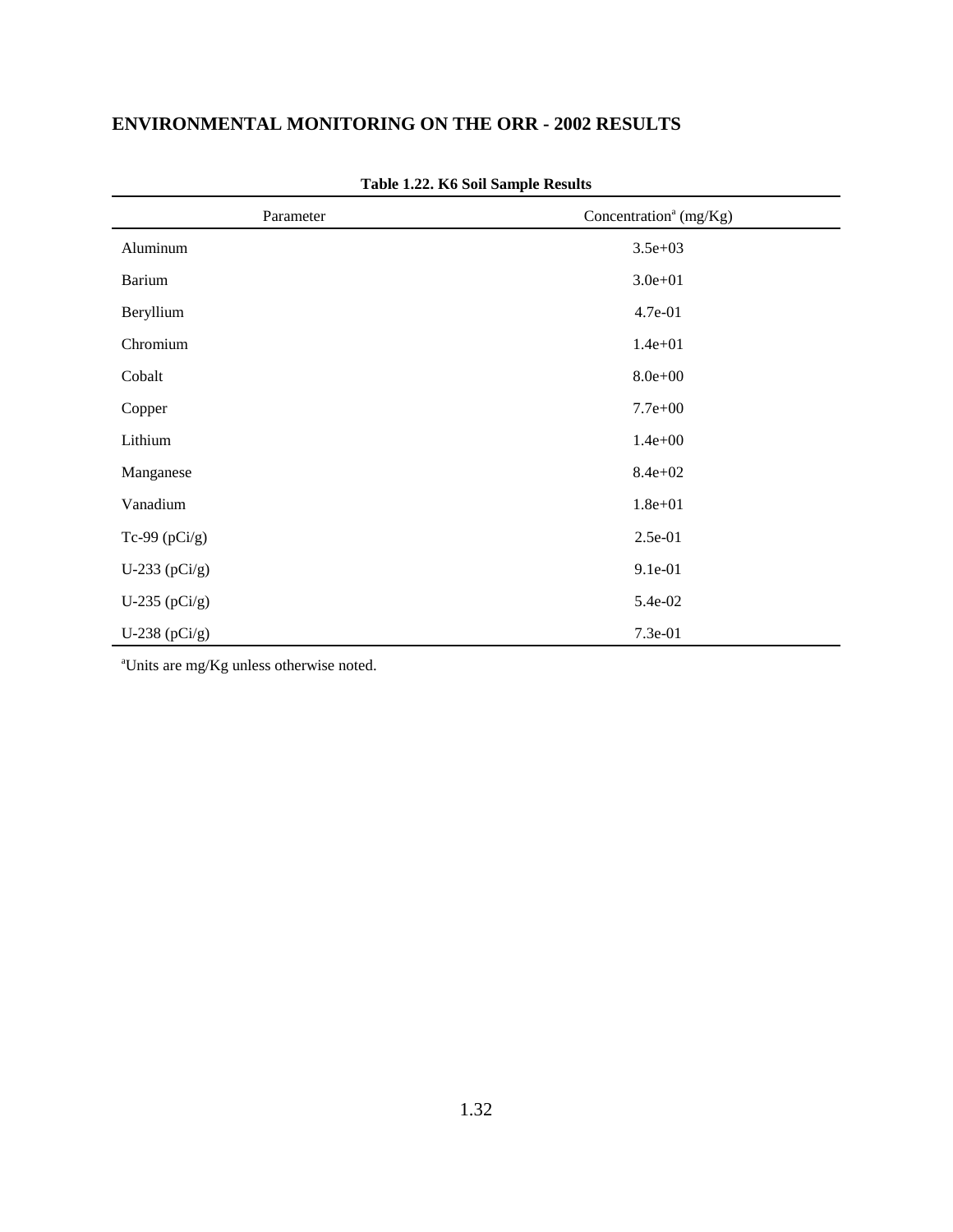| Parameter         | Concentration <sup>a</sup> |
|-------------------|----------------------------|
| Aluminum          | $2.8e + 03$                |
| <b>Barium</b>     | $2.7e+01$                  |
| Copper            | $4.9e + 01$                |
| Magnesium         | $3.8e + 04$                |
| Manganese         | $1.6e + 02$                |
| U-233 ( $pCi/g$ ) | 2.7e-01                    |
| U-238 ( $pCi/g$ ) | $2.0e-01$                  |

|  |  |  |  | Table 1.23. K9 Soil Sample Results |  |
|--|--|--|--|------------------------------------|--|
|--|--|--|--|------------------------------------|--|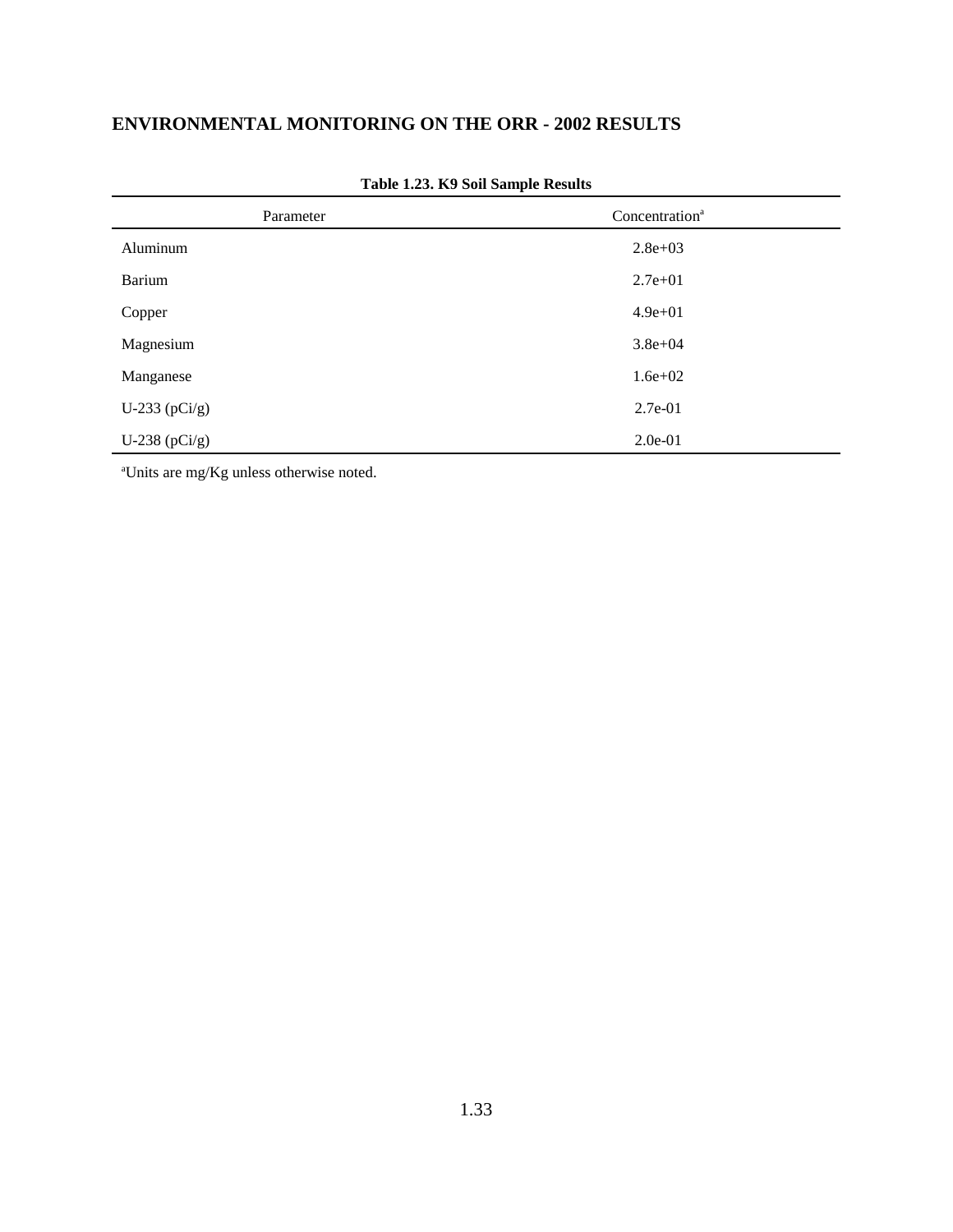| Parameter       | Concentration <sup>a</sup> |
|-----------------|----------------------------|
| Alumium         | $1.1e + 04$                |
| <b>Barium</b>   | $7.4e + 01$                |
| Beryllium       | 7.7e-01                    |
| Boron           | $4.4e + 00$                |
| Chromium        | $2.8e + 01$                |
| Cobalt          | $1.4e + 01$                |
| Copper          | $2.1e+01$                  |
| Lithium         | $1.3e + 01$                |
| Magnesium       | $4.0e + 03$                |
| Manganese       | $5.0e + 02$                |
| Nickel          | $3.1e + 01$                |
| Potassium       | $2.7e+03$                  |
| Vanadium        | $2.7e + 01$                |
| U-234 $(pCi/g)$ | 7.7e-01                    |
| U-238 $(pCi/g)$ | 7.2e-01                    |

**Table 1.24. K10 Soil Sample Results**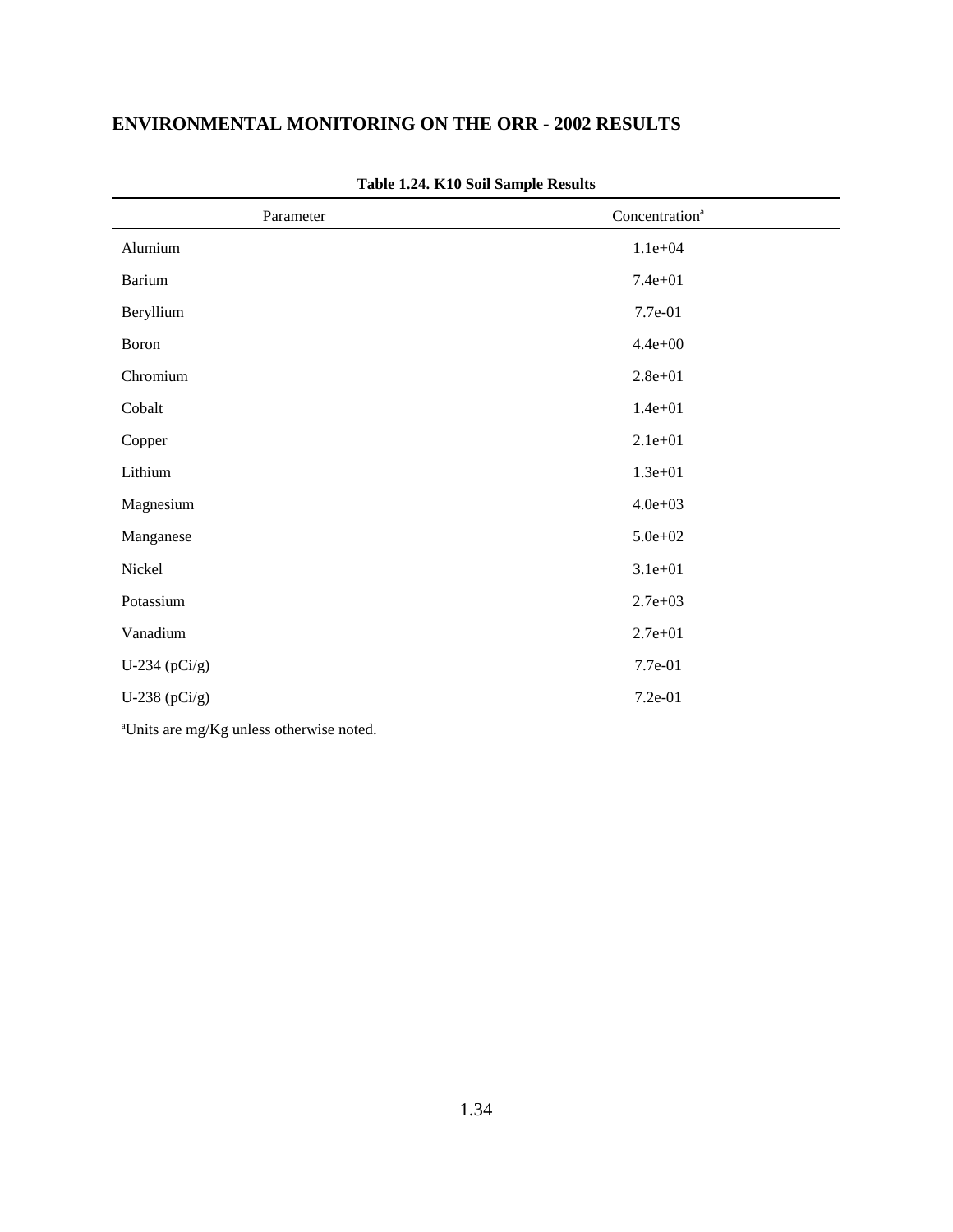| Parameter         | Concentration <sup>a</sup> |
|-------------------|----------------------------|
| Aluminum          | $4.0e + 03$                |
| Barium            | $1.1e+02$                  |
| Calcium           | $1.1e+05$                  |
| Copper            | $7.3e + 01$                |
| Iron              | $1.0e + 04$                |
| Magnesium         | $4.4e + 04$                |
| Manganese         | $3.6e + 02$                |
| Sodium            | $1.0e + 02$                |
| U-233 ( $pCi/g()$ | 3.1e-01                    |
| U-238 $(pCi/g)$   | 2.5e-01                    |
| Vanadium          | $1.8e + 01$                |
| Zinc              | $1.4e + 02$                |

**Table 1.25. PAM 35 Soil Sample Results**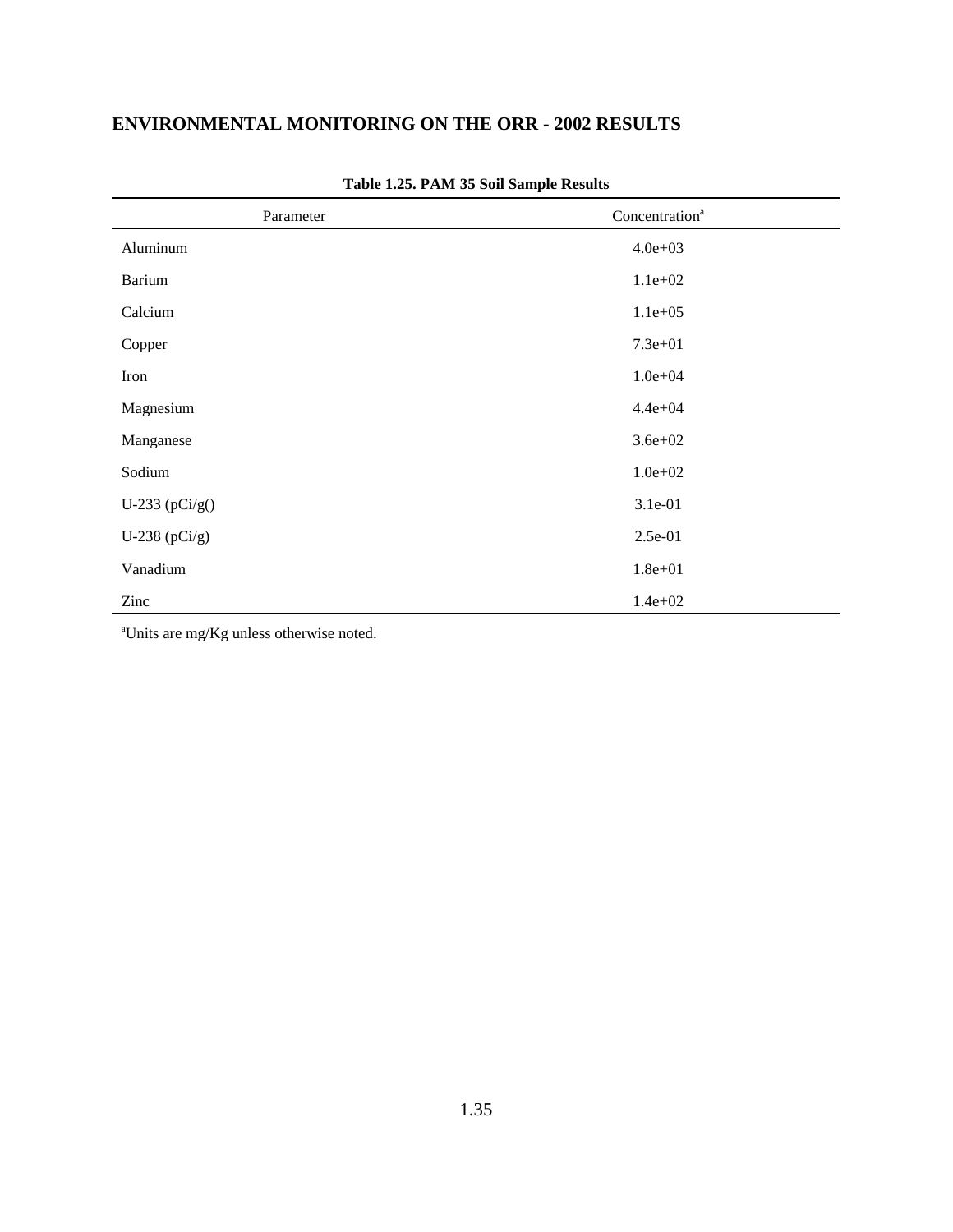| Parameter         | Concentration <sup>a</sup> |
|-------------------|----------------------------|
| Aluminum          | $7.8e + 03$                |
| Barium            | $1.6e + 02$                |
| Beryllium         | 7.1e-01                    |
| Chromium          | $1.9e + 01$                |
| Cobalt            | $1.6e + 01$                |
| Copper            | $1.6e + 01$                |
| Lithium           | $6.2e + 00$                |
| Magnesium         | $7.4e + 02$                |
| Manganese         | $1.1e+03$                  |
| Potassium         | $9.8e + 02$                |
| Vanadium          | $2.3e+01$                  |
| U-233/234 (pCi/g) | 4.5e-01                    |
| U-238 $(pCi/g)$   | 5.0e-01                    |

**Table 1.26. PAM 42 Soil Sample Results**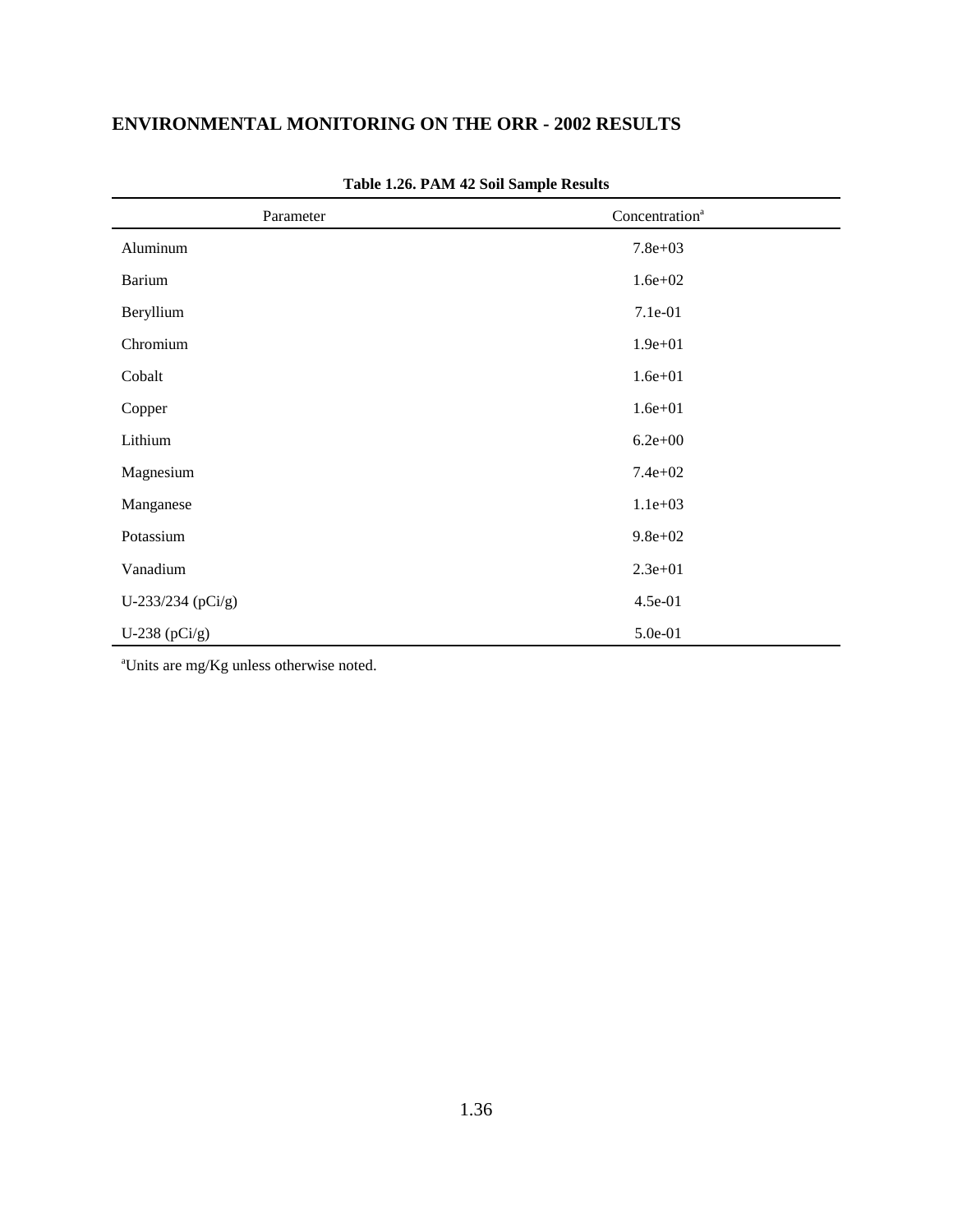|                              |                    | Oak Ridge National Laboratory, 2002 (Ci) <sup>a</sup> |              |              |              |
|------------------------------|--------------------|-------------------------------------------------------|--------------|--------------|--------------|
| Isotope                      |                    |                                                       | Stack        |              |              |
|                              | $X - 2026$         | $X - 3020$                                            | $X - 3039$   | $X - 7503^b$ | $X - 7911$   |
| $241$ Am                     | $1.60E-07$         | $1.26E-06$                                            | $4.45E-07$   | $5.37E-10$   | $4.28E-09$   |
| 41AT                         |                    |                                                       |              |              | $1.49E + 03$ |
| 139Ba                        |                    |                                                       | $3.14E-03$   |              | $3.38E-01$   |
| $140$ Ba                     |                    |                                                       |              |              | $8.95E - 05$ |
| 7Be                          | 7.18E-07           | 7.86E-07                                              | $2.11E-05$   | $1.25E-07$   |              |
| $^{252}\mathrm{Cf}$          |                    |                                                       |              |              | $1.25E-08$   |
| $^{244}\mathrm{Cm}$          | $1.47E-06$         | $3.32E-08$                                            | $1.20E-07$   | $5.60E-09$   | $7.02E - 08$ |
| 60 <sub>CO</sub>             |                    |                                                       | $3.18E-05$   |              |              |
| 137 <sub>Cs</sub>            | $6.72E-06$         | $1.77E-06$                                            | $8.43E - 05$ | $2.40E-06$   | 4.18E-06     |
| $^{138}Cs$                   |                    |                                                       |              |              | $1.59E + 03$ |
| $152$ Eu                     |                    |                                                       | $1.50E-06$   |              |              |
| $\rm{^{3}H}$                 | $3.48E-01$         |                                                       | $1.93E + 01$ | $2.48E + 00$ | $6.16E + 01$ |
| $131$ $\mathbf{I}$           |                    |                                                       | $3.76E-04$   |              | $8.96E-02$   |
| $132$ $\mathsf{I}$           |                    |                                                       |              |              | $9.10E-01$   |
| $133$ $\mathbf{I}$           |                    |                                                       | $1.26E-03$   |              | $4.68E-01$   |
| $134$ $\overline{1}$         |                    |                                                       |              |              | $1.53E + 00$ |
| $135$ $\mathsf{T}$           |                    |                                                       | $4.21E-04$   |              | $1.31E + 00$ |
| $85$ Kr                      |                    |                                                       |              |              | $3.14E + 02$ |
| $85m$ Kr                     |                    |                                                       |              |              | $2.55E + 01$ |
| $87$ Kr                      |                    |                                                       |              |              | 1.28E+02     |
| $88$ Kr                      |                    |                                                       |              |              | $1.07E + 02$ |
| $89$ Kr                      |                    |                                                       |              |              | $5.55E + 01$ |
| $140$ La                     |                    |                                                       | $1.28E-05$   |              | $2.92E-04$   |
| $191$ OS                     |                    |                                                       | $3.48E - 01$ |              | $3.80E-03$   |
| 212Pb                        | $1.93E-01$         |                                                       | $1.15E + 00$ | $1.08E-01$   | 1.19E-01     |
| <sup>238</sup> Pu            | $5.15E-08$         | $1.46E-06$                                            | $2.63E-08$   |              | $1.53E-09$   |
| $^{239}\mathrm{Pu}$          | $1.70E-07$         | $1.30E-06$                                            | $9.69E-07$   | $4.42E - 10$ | $3.46E-09$   |
| $\rm ^{90}Sr$                | $8.25E-07$         | $1.87E-06$                                            | $1.48E-03$   | $1.23E-08$   | $9.28E - 06$ |
| $^{\mathrm{228}}\mathrm{Th}$ | $3.29E-08$         | $1.49E-08$                                            | $1.23E-08$   | 7.77E-10     | $9.69E-09$   |
| $230$ Th                     | $2.64E-09$         | $4.26E-09$                                            | $2.40E-08$   | $5.75E-10$   | $6.09E-09$   |
| $\mathrm{^{232}Th}$          | $1.57E-09$         | $2.09E-09$                                            | $6.67E-09$   | $5.36E-10$   | $8.54E-09$   |
| $234$ U                      | $3.03E-07$         | 4.77E-07                                              | $4.63E-07$   | $1.99E-09$   | 2.21E-08     |
| $235$ U                      | $6.15E-09$         | $1.28E-08$                                            | $3.92E-08$   | $5.62E-11$   | $5.06E-09$   |
| $238$ U                      | $4.47E-09$         | $1.12E-08$                                            | $5.87E-08$   | $1.13E-09$   | $1.36E-08$   |
| $131m$ Xe                    |                    |                                                       |              |              | $1.47E + 02$ |
| $133$ Xe                     |                    |                                                       | $3.09E - 09$ |              | $5.88E+00$   |
| 133mXe                       |                    |                                                       |              |              | 1.22E+01     |
| 135Xe                        |                    |                                                       | $2.09E-03$   |              | $1.01E + 02$ |
| 135mXe                       |                    |                                                       |              |              | $7.04E + 02$ |
| 137Xe                        |                    |                                                       |              |              | $1.34E + 02$ |
| 138Xe                        |                    |                                                       |              |              | 2.91E+02     |
| 90Y                          | $8.25E-07$         | $1.87E-06$                                            | $1.48E-03$   | $1.23E-08$   | $9.28E - 06$ |
| $a_1$                        | $Ci = 3.7E+10 Bq.$ |                                                       |              |              |              |

**Table 2.1. Major sources of radiological airborne emissions at**

**ENVIRONMENTAL MONITORING ON THE ORR - 2002 RESULTS**

*b*Formerly 7512.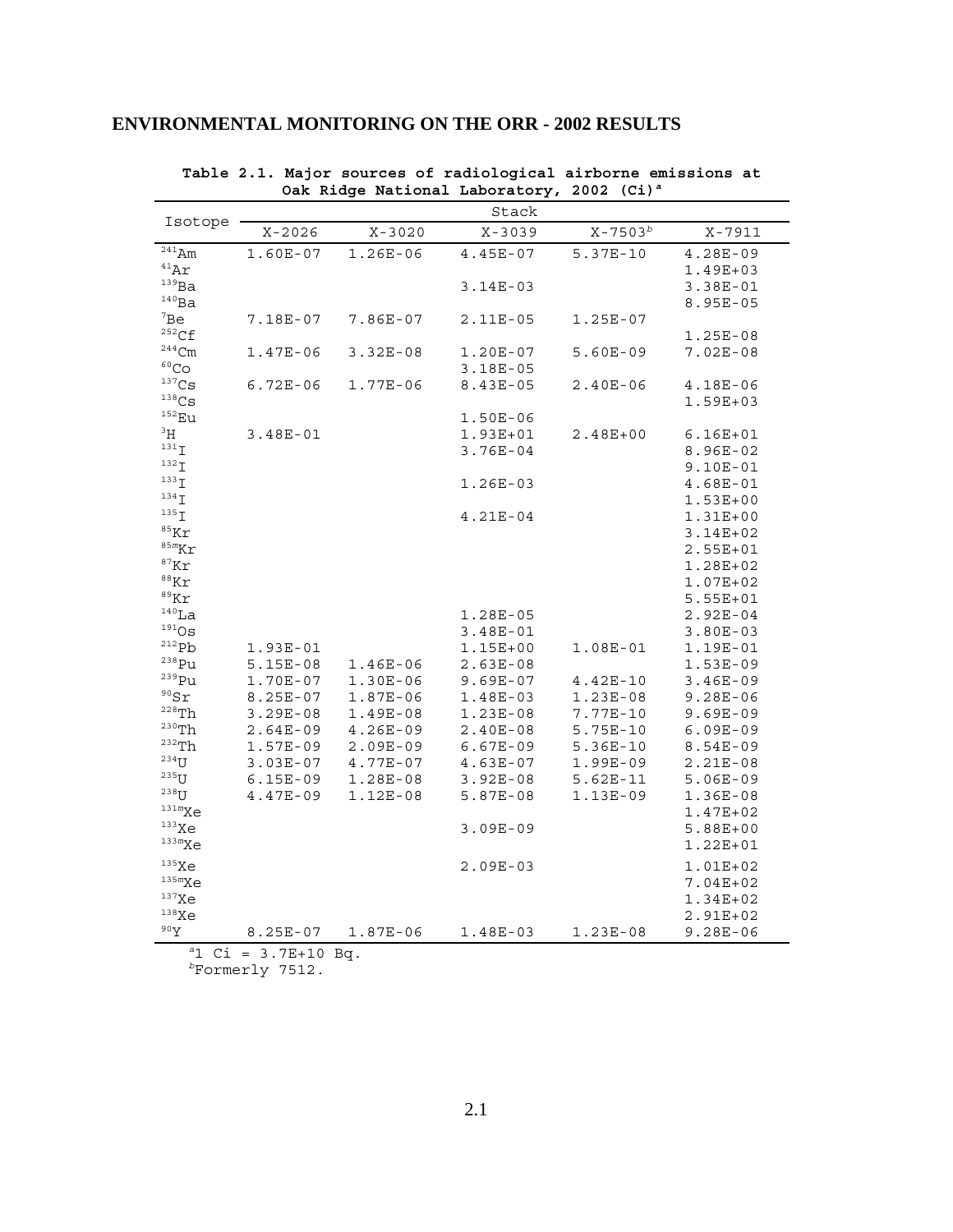| Table 2.2. Constituents in Waste Area Grouping (WAG) 1 groundwater at ORNL, |  |                       |  |  |  |
|-----------------------------------------------------------------------------|--|-----------------------|--|--|--|
|                                                                             |  | June and August, 2002 |  |  |  |

|                                                                               |                    |                                                    |                     |          |                    | Number of values                                                           |  |  |  |  |  |
|-------------------------------------------------------------------------------|--------------------|----------------------------------------------------|---------------------|----------|--------------------|----------------------------------------------------------------------------|--|--|--|--|--|
|                                                                               | N det/             |                                                    |                     |          | Reference          | exceeding                                                                  |  |  |  |  |  |
| Parameter                                                                     | N total Max        |                                                    | Min                 | Av       | value              | reference [ref] <sup>a</sup>                                               |  |  |  |  |  |
|                                                                               |                    |                                                    |                     |          |                    |                                                                            |  |  |  |  |  |
|                                                                               | Downgradient Wells |                                                    |                     |          |                    |                                                                            |  |  |  |  |  |
| Field measurements, unfiltered                                                |                    |                                                    |                     |          |                    |                                                                            |  |  |  |  |  |
| Conductivity (mS/cm)                                                          | 4/4                |                                                    | $1.0$ $0.62$ $0.84$ |          | b                  | [b]                                                                        |  |  |  |  |  |
| Dissolved oxygen $(mg/L)$ 4/4 2.4 1.2 1.6                                     |                    |                                                    |                     |          | b                  | [b]                                                                        |  |  |  |  |  |
| $4/4$ 300 140 230<br>Redox (mV)                                               |                    |                                                    |                     |          | $\mathbf b$        | [b]                                                                        |  |  |  |  |  |
| Temperature (°C)                                                              |                    |                                                    | $4/4$ 17 14 15      |          | 30.5               | 0[1]                                                                       |  |  |  |  |  |
| Turbidity (JTU)                                                               | 4/4                | $\begin{array}{ccc} & & & 0 & \quad & \end{array}$ |                     | $\Omega$ | $\mathbf{1}$       | 0 <sub>[2]</sub>                                                           |  |  |  |  |  |
| pH (SU)                                                                       | 4/4                |                                                    | 8.5 6.8             |          | $7.3$ $(6.0, 9.0)$ | 0 <sub>1</sub>                                                             |  |  |  |  |  |
| Radionuclides, unfiltered $(pCi/L)^c$                                         |                    |                                                    |                     |          |                    |                                                                            |  |  |  |  |  |
| $Cs - 137$                                                                    | 1/2                |                                                    | $6.9*$ 2.6 4.8      |          | 120                | 0 <sub>14</sub>                                                            |  |  |  |  |  |
| <sup>a</sup> If a reference limit exists, the source is coded as:             |                    |                                                    |                     |          |                    |                                                                            |  |  |  |  |  |
| 1 Rules of Tennessee Department of Environment and Conservation, Division     |                    |                                                    |                     |          |                    |                                                                            |  |  |  |  |  |
| of Water Pollution Control, Chapter 1200-4-3, General Water Quality Criteria, |                    |                                                    |                     |          |                    |                                                                            |  |  |  |  |  |
| Domestic Water Supply, as amended.                                            |                    |                                                    |                     |          |                    |                                                                            |  |  |  |  |  |
|                                                                               |                    |                                                    |                     |          |                    | 2 40 CFR Part 141--National Primary Drinking Water Regulations, Subparts B |  |  |  |  |  |
| and G, as amended.                                                            |                    |                                                    |                     |          |                    |                                                                            |  |  |  |  |  |
| 3 40 CFR Part 143--National Secondary Drinking Water Regulations, as          |                    |                                                    |                     |          |                    |                                                                            |  |  |  |  |  |
| amended.                                                                      |                    |                                                    |                     |          |                    |                                                                            |  |  |  |  |  |
| 4 DOE Order 5400.5, Chapter III, Derived Concentration Guides for Air and     |                    |                                                    |                     |          |                    |                                                                            |  |  |  |  |  |
| Water.                                                                        |                    |                                                    |                     |          |                    |                                                                            |  |  |  |  |  |
| $b$ Not applicable.                                                           |                    |                                                    |                     |          |                    |                                                                            |  |  |  |  |  |

 $\hbox{``Individual and average radion}$  radionuclide concentrations significantly greater than zero are identified by an \*. Detected radionuclides are those whose values are above MDA.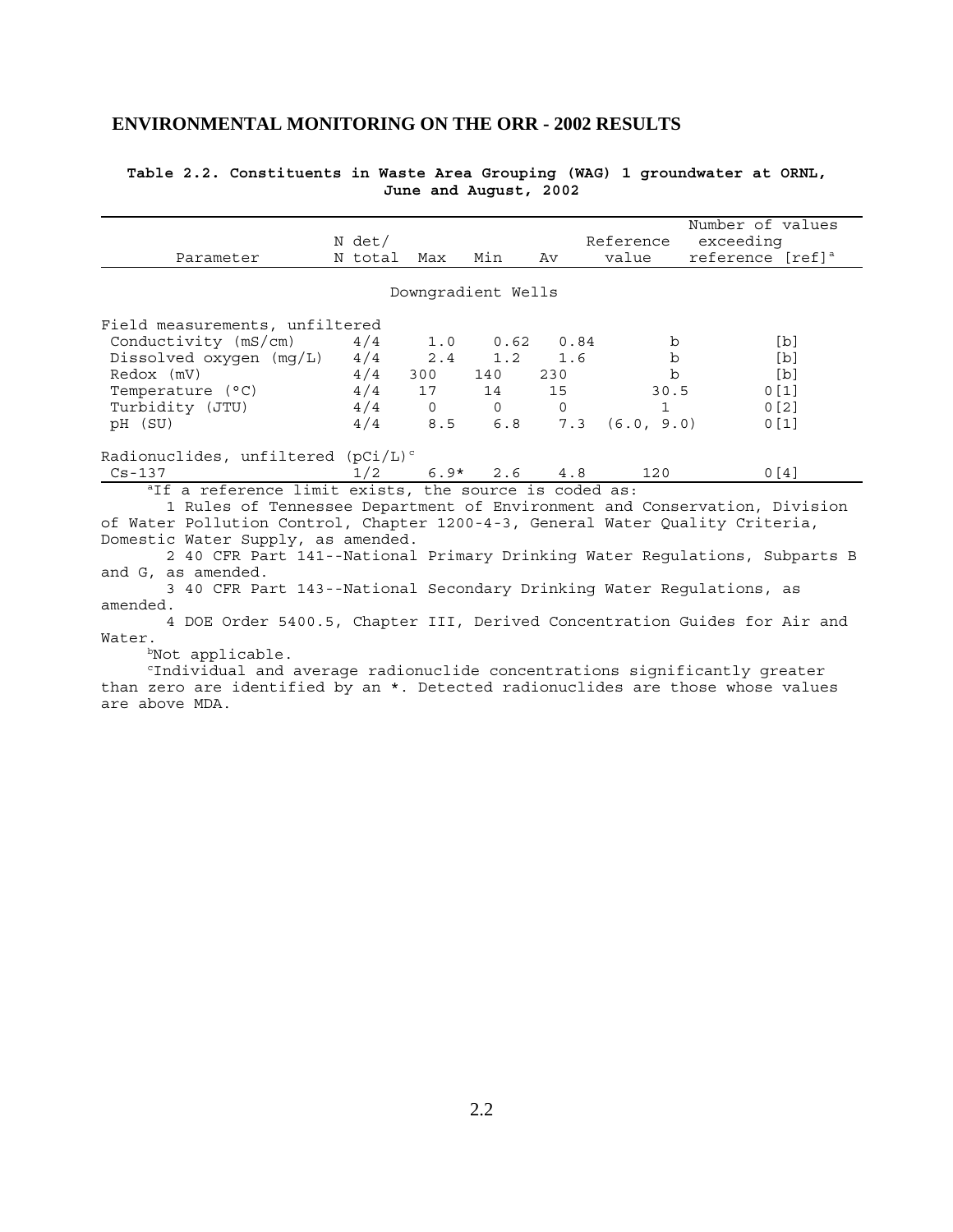| Parameter                                      | N det/<br>N total | Max <sup>a</sup> | Min <sup>a</sup>   | $Av^b$   | Reference<br>value | Number of values<br>exceeding<br>reference [ref] <sup>c</sup> |
|------------------------------------------------|-------------------|------------------|--------------------|----------|--------------------|---------------------------------------------------------------|
|                                                |                   |                  | Downgradient Wells |          |                    |                                                               |
|                                                |                   |                  |                    |          |                    |                                                               |
| Field measurements, unfiltered                 |                   |                  |                    |          |                    |                                                               |
| Conductivity (mS/cm)                           | 8/8               | 0.83             | 0.22               | 0.54     | d                  | [d]                                                           |
| Dissolved oxygen $(mq/L)$                      | 8/8               | 7.5              | 1.0                | 2.7      | d                  | [d]                                                           |
| Redox (mV)                                     | 8/8               | 270              | 150                | 190      | d                  | [d]                                                           |
| Temperature (°C)                               | 8/8               | 20               | 16                 | 18       | 30.5               | 0[1]                                                          |
| Turbidity (JTU)                                | 8/8               | 84               | 1.0                | 13       | $\mathbf{1}$       | 4 [2]                                                         |
| pH (SU)                                        | 8/8               | 9.8              | $6.8$              | 7.6      | (6.0, 9.0)         | 2[1]                                                          |
| Metals, unfiltered (mq/L)                      |                   |                  |                    |          |                    |                                                               |
| Antimony, total                                | 4/4               | 9.7              | 0.40               | 3.1      | 0.006              | 4 [1]                                                         |
| Barium, total                                  | 4/4               | 1.0              | 0.13               | 0.37     | 2                  | 0[1]                                                          |
| Beryllium, total                               | 1/4               | 0.0030           | < 0.0010           | ~0.0015  | 0.004              | 0[1]                                                          |
| Calcium, total                                 | 4/4               | 140              | 59                 | 99       | d                  | [d]                                                           |
| Iron, total                                    | 4/4               | 11               | 0.33               | 3.6      | 0.3                | 4 [3]                                                         |
| Lead, total                                    | 1/4               | 0.0022           | < 0.0020           | ~10.0021 | 0.005              | 0[1]                                                          |
| Magnesium, total                               | 4/4               | 22               | 4.4                | 14       | d                  | [d]                                                           |
| Manganese, total                               | 2/4               | 0.23             | < 0.0020           | ~10.088  | 0.05               | 2[3]                                                          |
| Potassium, total                               | 3/4               | 3.4              | < 0.79             | ~2.4     | d                  | [d]                                                           |
| Sodium, total                                  | 4/4               | 15               | 12                 | 13       | d                  | [d]                                                           |
| Radionuclides, unfiltered (pCi/L) <sup>e</sup> |                   |                  |                    |          |                    |                                                               |
| Gross alpha                                    | 1/8               | $6.1*$           | $-1.6$             | 0.41     | 15                 | 0[2]                                                          |
| Gross beta                                     | 1/8               | $430*$           | 0.90               | 58       | 50                 | 1 <sub>[2]</sub>                                              |
| $H - 3$                                        | 5/8               | 86,000*          | 0                  | 21,000   | 20,000             | 3[2]                                                          |
| Total rad Sr                                   | 1/8               | 180*             | $-0.50$            | 23       | 8                  | 1[2]                                                          |
|                                                |                   |                  |                    |          |                    |                                                               |
|                                                |                   |                  | Upgradient Wells   |          |                    |                                                               |
| Field measurements, unfiltered                 |                   |                  |                    |          |                    |                                                               |
| Conductivity (mS/cm)                           | 12/12             | 0.71             | 0.25               | 0.51     | d                  | [d]                                                           |
| Dissolved oxygen (mg/L)                        | 12/12             | 11               | $1.5$              | 3.8      | d                  | [d]                                                           |
| Redox (mV)                                     | 12/12             | 360              | 230                | 280      | d                  | [d]                                                           |
| Temperature (°C)                               | 12/12             | 18               | 15                 | 16       | 30.5               | 0[1]                                                          |
| Turbidity (JTU)                                | 12/12             | 97               | 0                  | 9.4      | 1                  | 4 [2]                                                         |
| pH (SU)                                        | 12/12             | 9.2              | 6.6                | 7.5      | (6.0, 9.0)         | 1[1]                                                          |

### **Table 2.3. Constituents in Waste Area Grouping (WAG) 2 groundwater at ORNL, June 13 - July 19, 2002**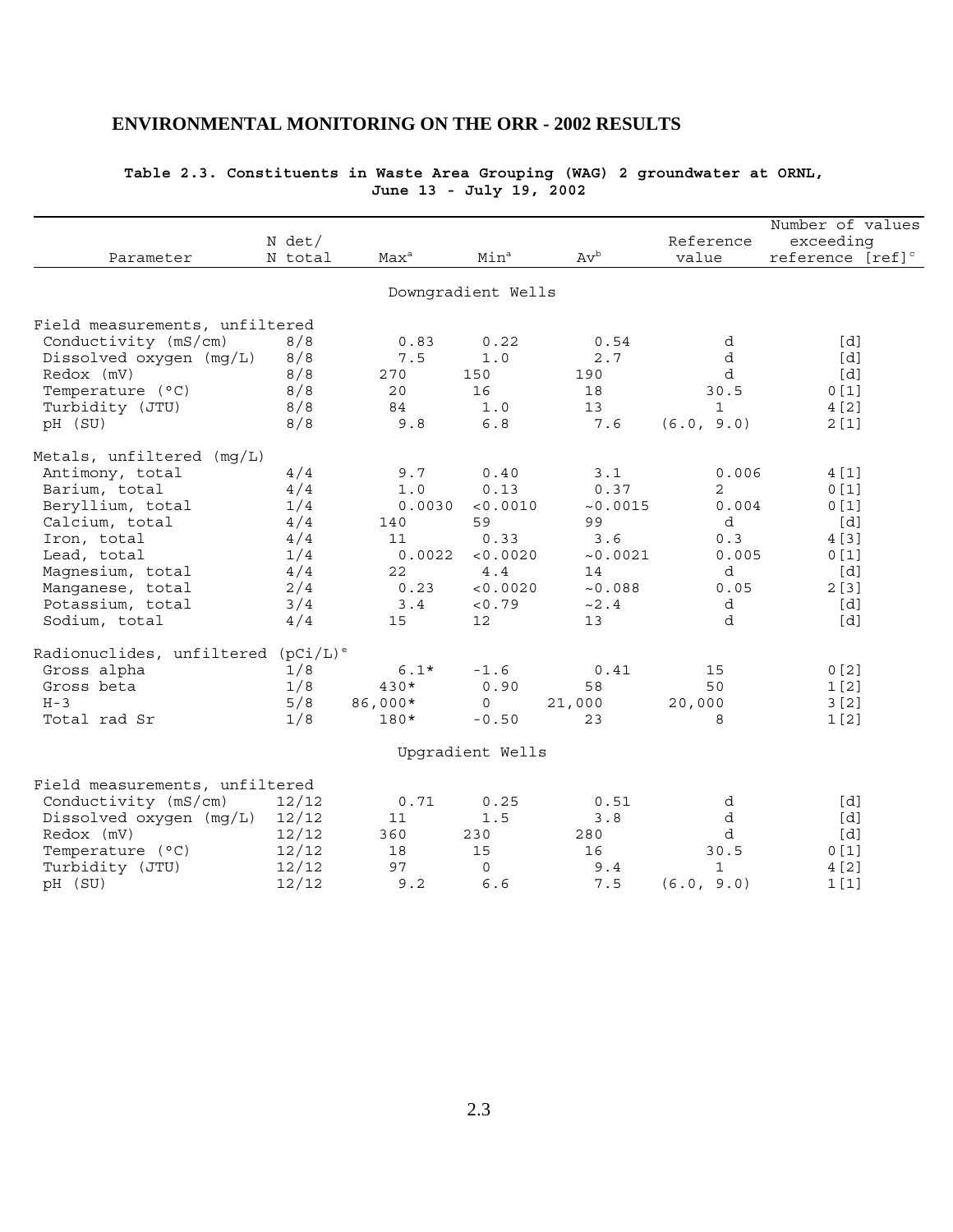| Parameter                                                                              | N det/<br>N total      | Max <sup>a</sup> | Min <sup>a</sup> | $Av^b$ | Reference<br>value | Number of values<br>exceeding<br>reference [ref] <sup>c</sup> |
|----------------------------------------------------------------------------------------|------------------------|------------------|------------------|--------|--------------------|---------------------------------------------------------------|
| Radionuclides, unfiltered                                                              | $(pCi/L)$ <sup>e</sup> |                  |                  |        |                    |                                                               |
| $Co-60$                                                                                | 1/2                    | $28*$            | 3.8              | 16     | 200                | 0[4]                                                          |
| Gross beta                                                                             | 1/12                   | $220*$           | $-3.0$           | 22     | 50                 | 1 <sub>[2]</sub>                                              |
| $H - 3$                                                                                | 9/12                   | $570.000*$       |                  | 49,000 | 20,000             | 1[2]                                                          |
| aprefix "<" indicates the value for a parameter was not quantifiable at the analytical |                        |                  |                  |        |                    |                                                               |

#### **Table 2.3 (continued)**

 aPrefix "<" indicates the value for a parameter was not quantifiable at the analytical detection limit.

 $b$ A tilde (~) indicates that estimated and/or undetected values were used in the calculation.

<sup>c</sup>If a reference limit exists, the source is coded as:

 1 Rules of Tennessee Department of Environment and Conservation, Division of Water Pollution Control, Chapter 1200-4-3, General Water Quality Criteria, Domestic Water Supply, as amended.

 2 40 CFR Part 141--National Primary Drinking Water Regulations, Subparts B and G, as amended.

3 40 CFR Part 143--National Secondary Drinking Water Regulations, as amended.

 4 DOE Order 5400.5, Chapter III, Derived Concentration Guides for Air and Water. dNot applicable.

eIndividual and average radionuclide concentrations significantly greater than zero are identified by an \*. Detected radionuclides are those whose values are above MDA.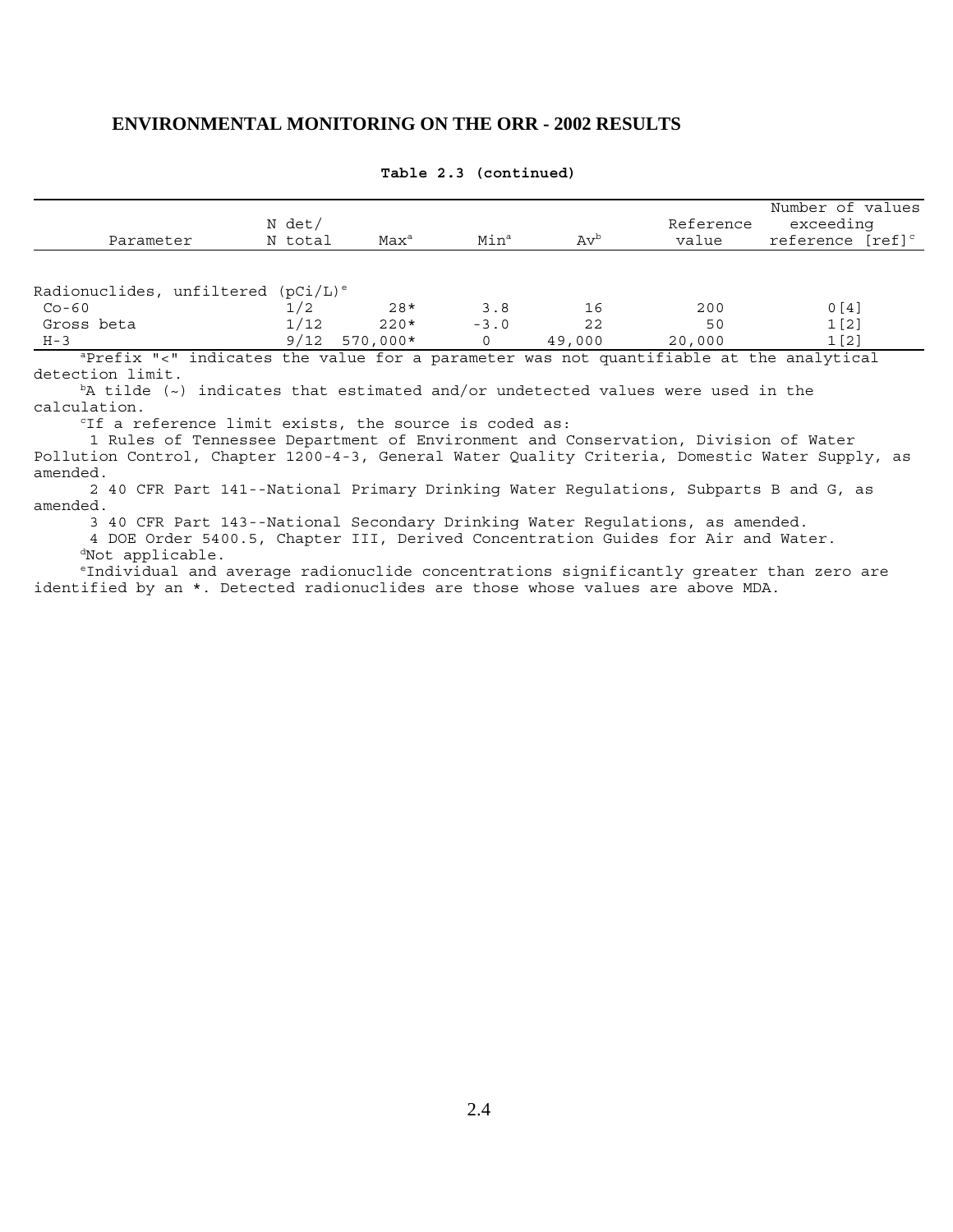| Table 2.4. Constituents in Waste Area Grouping (WAG) 8 groundwater at ORNL, |  |                        |  |  |  |
|-----------------------------------------------------------------------------|--|------------------------|--|--|--|
|                                                                             |  | May 31 - June 10, 2002 |  |  |  |

|                                                       |             |                    |                  |        |              | Number of values             |  |
|-------------------------------------------------------|-------------|--------------------|------------------|--------|--------------|------------------------------|--|
|                                                       | N det/      |                    |                  |        | Reference    | exceeding                    |  |
| Parameter                                             | N total     | $Max^a$            | Min <sup>a</sup> | $Av^b$ | value        | reference [ref] <sup>c</sup> |  |
|                                                       |             | Downgradient Wells |                  |        |              |                              |  |
| Field measurements, unfiltered                        |             |                    |                  |        |              |                              |  |
| Conductivity (mS/cm)                                  | 9/9         | 0.88               | 0.25             | 0.48   | b            | [b]                          |  |
| Dissolved oxygen (mg/L)                               | 9/9         | 4.4                | 1.4              | 3.2    | $\mathbf b$  | [b]                          |  |
| Redox (mV)                                            | 9/9         | 270                | 160              | 220    | b            | [b]                          |  |
| Temperature (°C)                                      | 9/9         | 18                 | 14               | 16     | 30.5         | 0[1]                         |  |
| Turbidity (JTU)                                       | 9/9         | 7.0                | $\Omega$         | 1.1    | 1            | 1 <sub>[2]</sub>             |  |
| pH (SU)                                               | 9/9         | 9.8                | 6.4              | 7.6    | (6.0, 9.0)   | 1[1]                         |  |
| Radionuclides, unfiltered                             | $(pCi/L)^c$ |                    |                  |        |              |                              |  |
| Gross alpha                                           | 1/9         | $7.1*$             | $-0.60$          | 1.3    | 15           | 0 <sub>2</sub>               |  |
| Gross beta                                            | 3/9         | $2,300*$           | $-1.3$           | 500    | 50           | 3 <sup>2</sup>               |  |
| $H - 3$                                               | 3/9         | 38,000*            | $\overline{0}$   | 4,400  | 20,000       | 1 <sub>[2]</sub>             |  |
| $K-40$                                                | 1/9         | $200*$             | 9.0              | 66*    | 280          | 0[4]                         |  |
| Total rad Sr                                          | 3/9         | $1,200*$           | $-0.40$          | 250    | 8            | 3[2]                         |  |
|                                                       |             | Upgradient Wells   |                  |        |              |                              |  |
| Field measurements, unfiltered                        |             |                    |                  |        |              |                              |  |
| Conductivity (mS/cm)                                  | 2/2         | 0.33               | 0.33             | 0.33   | b            | [b]                          |  |
| Dissolved oxygen (mg/L)                               | 2/2         | 3.4                | 1.3              | 2.4    | b            | [b]                          |  |
| Redox (mV)                                            | 2/2         | 260                | 180              | 220    | $\mathbf b$  | [b]                          |  |
| Temperature (°C)                                      | 2/2         | 17                 | 16               | 17     | 30.5         | 0[1]                         |  |
| Turbidity (JTU)                                       | 2/2         | 7.0                | $\mathbf 0$      | 3.5    | $\mathbf{1}$ | 1 <sub>[2]</sub>             |  |
| pH (SU)                                               | 2/2         | 9.0                | 6.4              | 7.7    | (6.0, 9.0)   | 0[1]                         |  |
| alf a reference limit exists, the source is coded as: |             |                    |                  |        |              |                              |  |

 1 Rules of Tennessee Department of Environment and Conservation, Division of Water Pollution Control, Chapter 1200-4-3, General Water Quality Criteria, Domestic Water Supply, as amended.

 2 40 CFR Part 141--National Primary Drinking Water Regulations, Subparts B and G, as amended.

 3 40 CFR Part 143--National Secondary Drinking Water Regulations, as amended. 4 DOE Order 5400.5, Chapter III, Derived Concentration Guides for Air and Water.

bNot applicable.

 cIndividual and average radionuclide concentrations significantly greater than zero are identified by an \*. Detected radionuclides are those whose values are above MDA.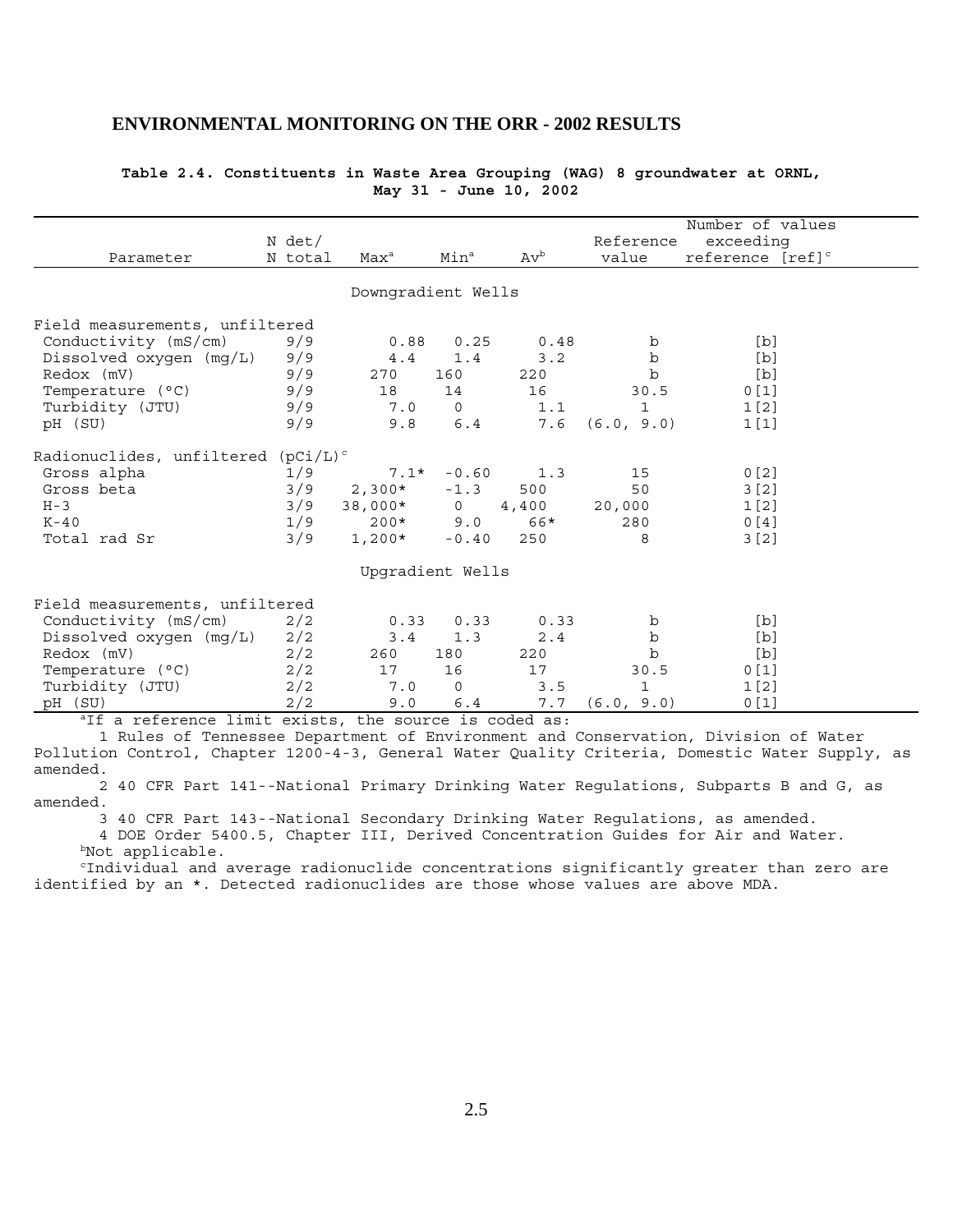| Parameter                                      | N det/<br>N total | Max <sup>a</sup>    | Min <sup>a</sup> | $Av^b$      | Reference<br>value | Number of values<br>exceeding<br>reference [ref] <sup>c</sup> |
|------------------------------------------------|-------------------|---------------------|------------------|-------------|--------------------|---------------------------------------------------------------|
|                                                |                   | Downgradient Wells  |                  |             |                    |                                                               |
| Field measurements, unfiltered                 |                   |                     |                  |             |                    |                                                               |
| Conductivity $(mS/cm)$                         | 4/4               | 0.75                | 0.40             | 0.60        | d                  | [d]                                                           |
| Dissolved oxygen (mg/L)                        | 4/4               | 2.5                 | 0.83             | 1.7         | d                  | [d]                                                           |
| Redox (mV)                                     | 4/4               | 230                 | 160              | 200         | d                  | [d]                                                           |
| Temperature (°C)                               | 4/4               | 20                  | 15               | 18          | 30.5               | 0[1]                                                          |
| Turbidity (JTU)                                | 4/4               | 5.0                 | $\mathbf 0$      | 1.8         | $\mathbf{1}$       | 2[2]                                                          |
| pH (SU)                                        | 4/4               | 7.2                 | 6.9              | 7.1         | (6.0, 9.0)         | 0[1]                                                          |
| Radionuclides, unfiltered (pCi/L) <sup>e</sup> |                   |                     |                  |             |                    |                                                               |
| $H - 3$                                        | 3/4               | $2,800*$            | 340              | $1,300*$    | 20,000             | 0 <sub>[2]</sub>                                              |
| $K-40$                                         | 1/4               | $290*$              | 21               | 110         | 280                | 1[4]                                                          |
| Volatile organics, unfiltered (µg/L)           |                   |                     |                  |             |                    |                                                               |
| 1, 1, 1-Trichloroethane                        | 1/4               | U5.0                | J2.0             | ~14.3       | 200                | 0[1]                                                          |
| 1,1-Dichloroethene                             | 1/4               | 21                  | U5.0             | ~10.0       | 7                  | 1[1]                                                          |
| Benzene                                        | 1/4               | 10                  | U5.0             | ~10.3       | 5                  | 1[1]                                                          |
| Tetrachloroethene                              | 1/4               | 23                  | U5.0             | ~10.5       | 5                  | 1[1]                                                          |
| Trichloroethene                                | 2/4               | D13,000             | U5.0             | ~2,300      | 5                  | 2[1]                                                          |
| Vinyl chloride                                 | 1/4               | 89                  | U2.0             | ~24         | $\overline{a}$     | 1[1]                                                          |
| cis-1,2-Dichloroethene                         | 2/4               | D <sub>2</sub> ,600 | U5.0             | ~100        | d                  | [d]                                                           |
| trans-1,2-Dichloroethene                       | 1/4               | 17                  | U5.0             | ~10.8       | d                  | [d]                                                           |
|                                                |                   | Upgradient Wells    |                  |             |                    |                                                               |
| Field measurements, unfiltered                 |                   |                     |                  |             |                    |                                                               |
| Conductivity $(mS/cm)$                         | 4/4               | 0.61                | 0.39             | 0.52        | d                  | [d]                                                           |
| Dissolved oxygen (mg/L)                        | 4/4               | 4.8                 | 2.8              | 4.0         | d                  | [d]                                                           |
| $Redox$ (mV)                                   | 4/4               | 260                 | 200              | 230         | d                  | [d]                                                           |
| Temperature (°C)                               | 4/4               | 18                  | 15               | 16          | 30.5               | 0[1]                                                          |
| Turbidity (JTU)                                | 4/4               | $\mathbf 0$         | $\mathsf{O}$     | $\mathbf 0$ | $\mathbf{1}$       | 0[2]                                                          |
| pH (SU)                                        | 4/4               | 7.7                 | 6.7              | 7.2         | (6.0, 9.0)         | 0[1]                                                          |

### **Table 2.5. Constituents in Waste Area Grouping (WAG) 17 groundwater at ORNL, May 9 - June 10, 2002**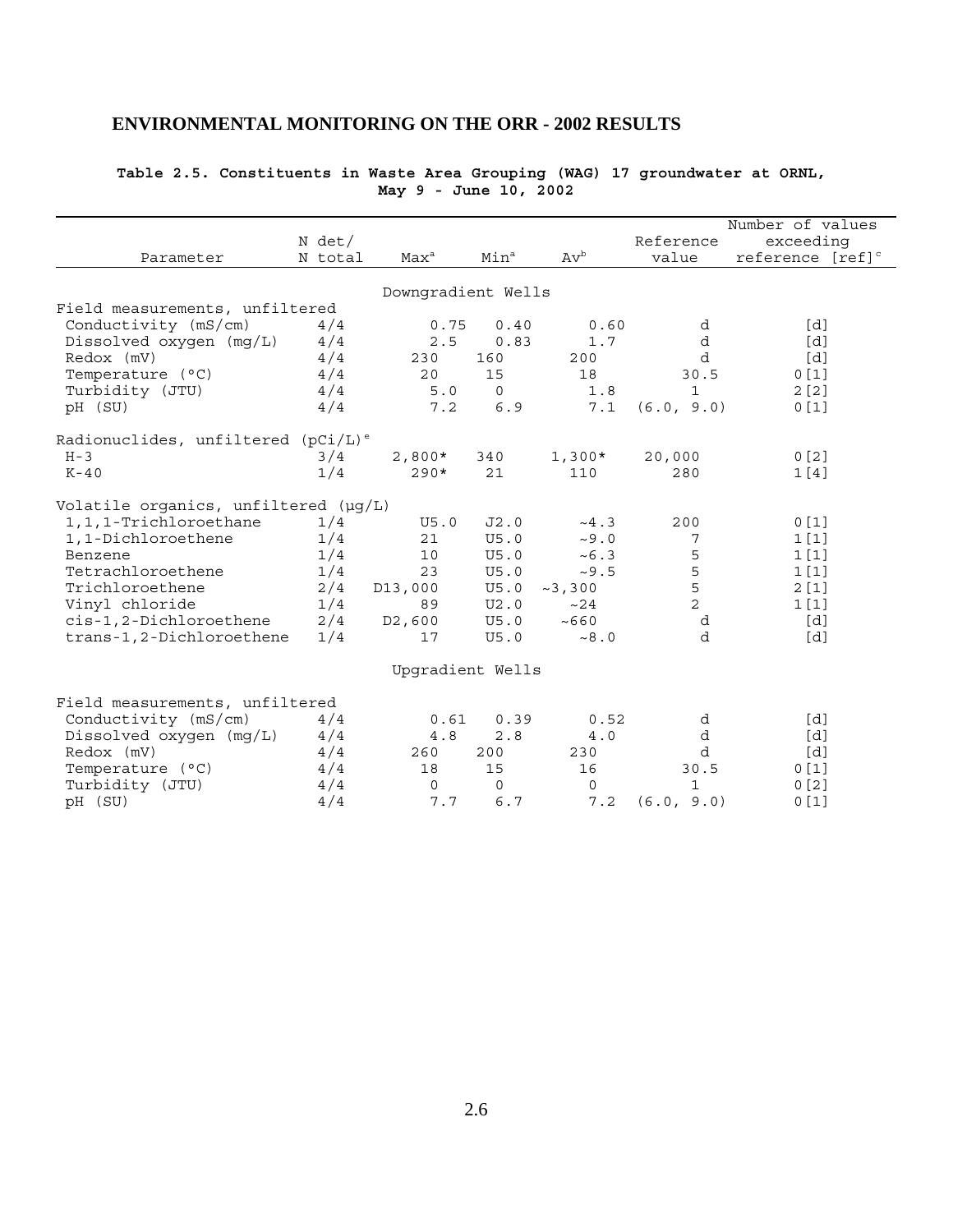| Parameter Mitotal Max <sup>a</sup> Min <sup>a</sup> Av <sup>b</sup>                    | N det/                               |  |  | Number of values<br>Reference exceeding<br>value reference [ref] <sup>c</sup>      |
|----------------------------------------------------------------------------------------|--------------------------------------|--|--|------------------------------------------------------------------------------------|
|                                                                                        |                                      |  |  |                                                                                    |
| Radionuclides, unfiltered (pCi/L) <sup>e</sup>                                         |                                      |  |  |                                                                                    |
| $H - 3$                                                                                | $4/4$ 3,500* 640* 2,000* 20,000 0[2] |  |  |                                                                                    |
| a"J" indicates the value was estimated at or below the analytical detection limit by   |                                      |  |  |                                                                                    |
| the laboratory; "U" indicates the value for an organic parameter was undetected at the |                                      |  |  |                                                                                    |
| analyticaldetection limit; and "D" indicates the sample was diluted.                   |                                      |  |  |                                                                                    |
| $bA$ tilde (~) indicates that estimated and/or undetected values were used in the      |                                      |  |  |                                                                                    |
| calculation.                                                                           |                                      |  |  |                                                                                    |
| "If a reference limit exists, the source is coded as:                                  |                                      |  |  |                                                                                    |
|                                                                                        |                                      |  |  |                                                                                    |
|                                                                                        |                                      |  |  | 1 Rules of Tennessee Department of Environment and Conservation, Division of Water |
| Pollution Control, Chapter 1200-4-3, General Water Quality Criteria, Domestic Water    |                                      |  |  |                                                                                    |
| Supply, as amended.                                                                    |                                      |  |  |                                                                                    |
|                                                                                        |                                      |  |  | 2 40 CFR Part 141--National Primary Drinking Water Regulations, Subparts B and G,  |
| as amended.                                                                            |                                      |  |  |                                                                                    |
| 3 40 CFR Part 143--National Secondary Drinking Water Requlations, as amended.          |                                      |  |  |                                                                                    |
| 4 DOE Order 5400.5, Chapter III, Derived Concentration Guides for Air and Water.       |                                      |  |  |                                                                                    |
| "Not applicable.                                                                       |                                      |  |  |                                                                                    |
| "Individual and average radionuclide concentrations significantly greater than zero    |                                      |  |  |                                                                                    |
| are identified by an *. Detected radionuclides are those whose values are above MDA.   |                                      |  |  |                                                                                    |
|                                                                                        |                                      |  |  |                                                                                    |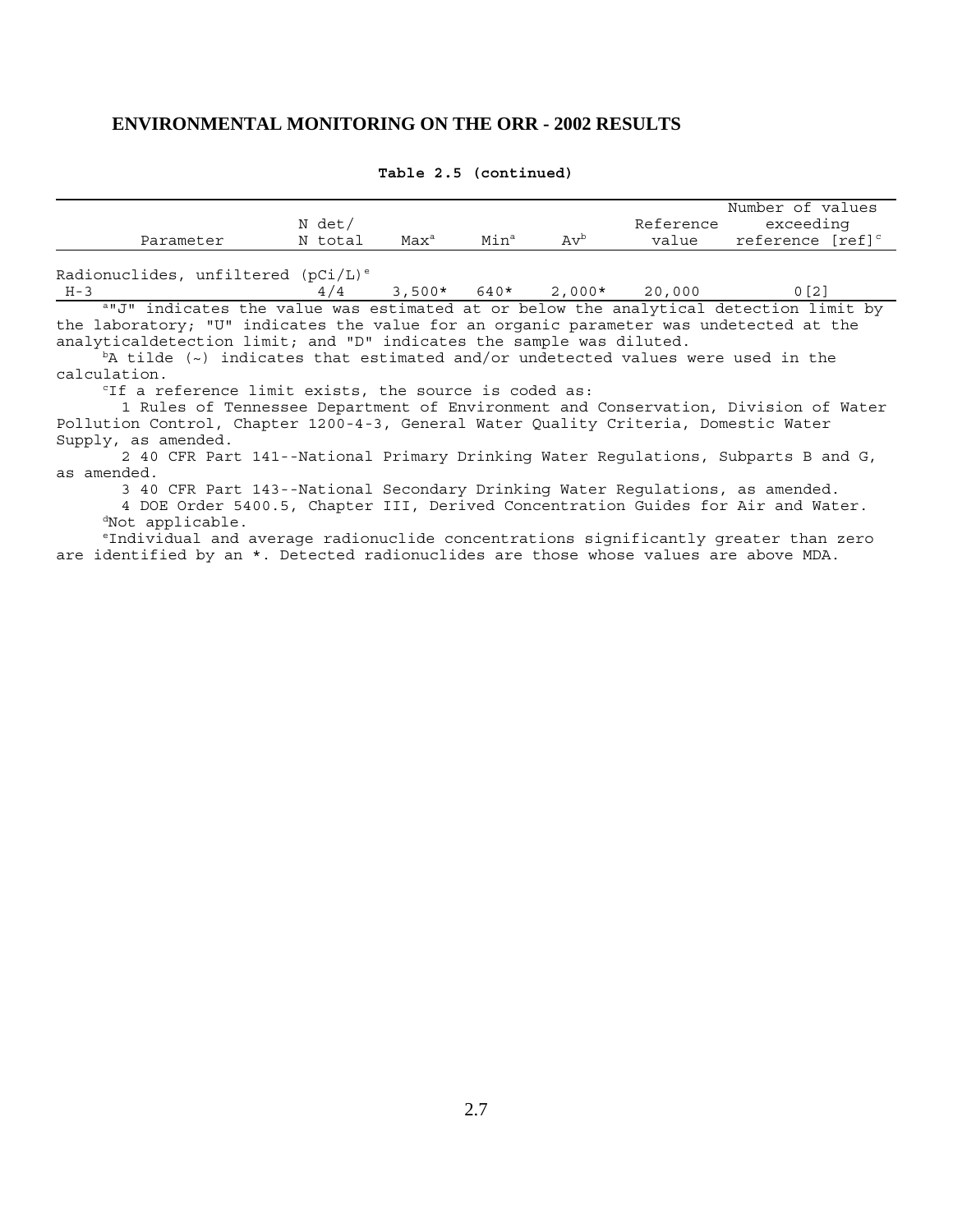|                          |                   |                  |                            | Concentration (pCi/L) |                                |                  |                                |
|--------------------------|-------------------|------------------|----------------------------|-----------------------|--------------------------------|------------------|--------------------------------|
| Radionuclide             | N det/<br>N total | Max <sup>a</sup> | Min <sup>a</sup>           | $Av^b$                | Standard<br>error <sup>c</sup> | DCG <sup>d</sup> | Percent<br>of DCG <sup>e</sup> |
|                          |                   |                  | White Oak Creek Headwaters |                       |                                |                  |                                |
| $Am-241$                 | 1/2               | $0.35*$          | 0.00060                    | 0.18                  | 0.17                           | 30               | $\frac{\text{f}}{\text{f}}$    |
| $C-14$<br>$Cm - 243/244$ | 0/12<br>1/2       | 170<br>$0.62*$   | $-290$<br>$-0.019$         | $-77$<br>0.30         | 39<br>0.32                     | f<br>$\mathbf f$ | $\mathbf f$                    |
| $Co-60$                  | 0/12              | 2.4              | $-0.75$                    | $0.53*$               | 0.25                           | 5,000            | 0.011                          |
| $Cs - 137$               | 0/12              |                  | $2.2 - 1.5$                | 0.42                  | 0.35                           | 3,000            | f                              |
| Gross alpha              | 6/12              |                  | $4.9* -0.59$               | $2.4*$                | 0.46                           | f                | $\mathbf f$                    |
| Gross beta               | 1/12              | $6.8*$           | $-0.72$                    | $3.8*$                | 0.66                           |                  | $\mathbf f$                    |
| $H - 3$                  | 0/12              | 440              | $-330$                     | 96                    | 63                             | 2,000,000        | $\frac{\text{f}}{\text{f}}$    |
| Pu-238                   | 0/1               | $-0.23$          | $-0.23$                    | $-0.23$               | $\mathbf f$                    | 40               |                                |
| $Pu - 239/240$           | 0/1               | $-0.044$         | $-0.044$                   | $-0.044$              | $\mathbf f$                    | f                | $\mathbf f$                    |
| Total uranium            | 0/2               | 0.42             | 0.21                       | 0.32                  | 0.11                           | 500              | $\mathbf f$                    |
| U-234                    | 1/2               | $0.29*$          | 0.11                       | 0.20                  | 0.090                          | 500              | $\mathbf f$                    |
| $U - 235$                | 0/2               | 0.095            | $-0.032$                   | 0.032                 | 0.064                          | 600              | $\mathbf f$                    |
| $U-236$                  | 0/0               | f                | f                          | f                     | f                              | 500              | $\mathbf f$                    |
| $U-238$                  | 0/2               | 0.13             | $-0.0085$                  | 0.061                 | 0.069                          | 600              | $\mathbf f$                    |

#### **Table 2.6. 2002 radionuclide concentrations in surface waters around ORNL**

aIndividual radionuclide concentrations significantly greater than zero are identified by an \*.

 bAverage radionuclide concentrations significantly greater than zero are identified by an \*.

<sup>c</sup>Standard error of the mean.

dDerived concentration guide for ingestion of water. From DOE Order 5400.5.

 eAverage concentration as a percentage of the derived concentration guide (DCG), calculated only when a DCG exists and the average concentration is significantly greater than zero.

fNot applicable.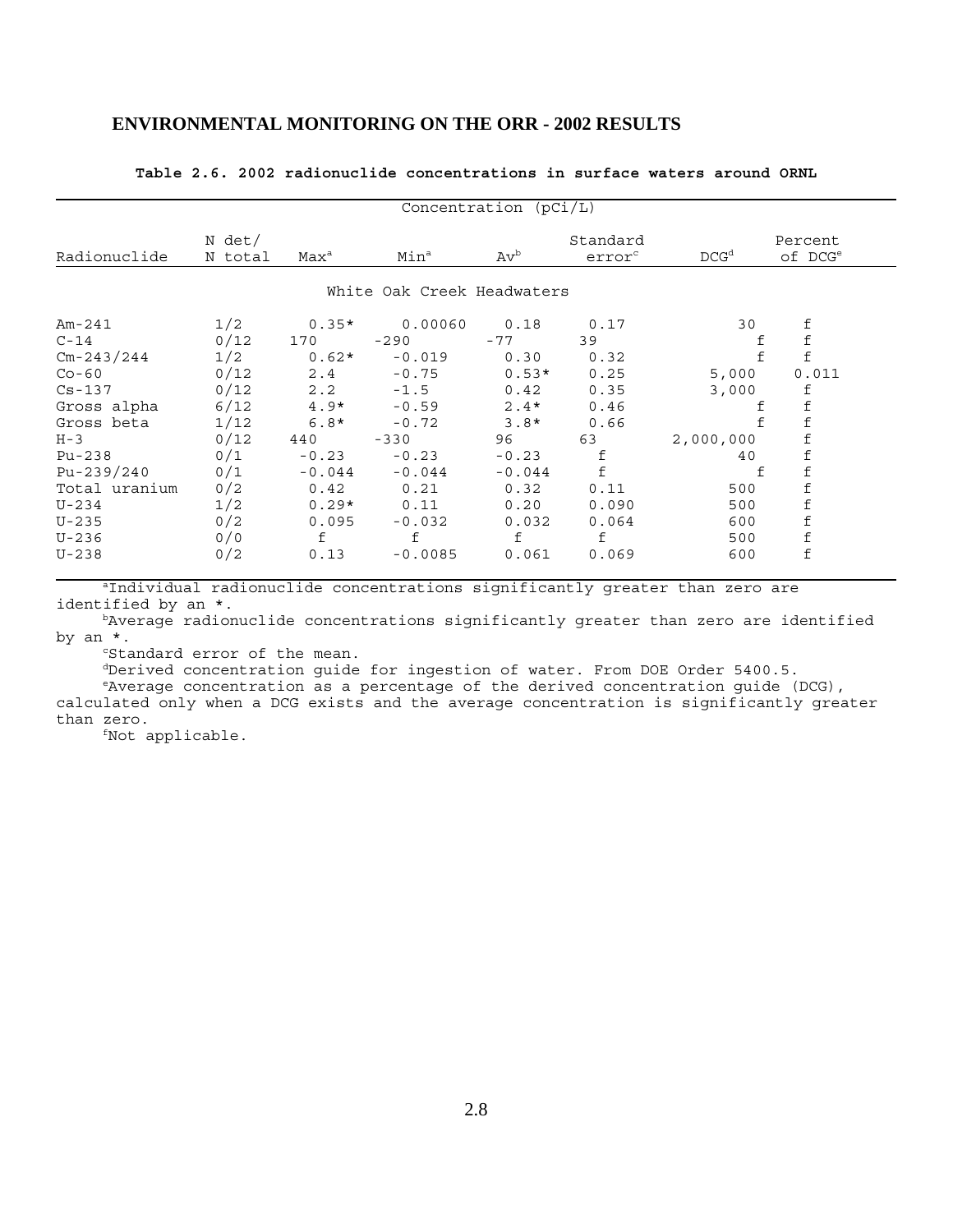# **Table 2.7. 2002 radionuclide concentrations at ORNL NPDES permitted locations**

|                                                                    |                                      | Concentration (pCi/L)                               |                                           |                                           |                                                                                                                                                                                                            |                                             |                                                                                                                                               |  |  |  |  |
|--------------------------------------------------------------------|--------------------------------------|-----------------------------------------------------|-------------------------------------------|-------------------------------------------|------------------------------------------------------------------------------------------------------------------------------------------------------------------------------------------------------------|---------------------------------------------|-----------------------------------------------------------------------------------------------------------------------------------------------|--|--|--|--|
| Radionuclide                                                       | N det/<br>N total                    | Max <sup>a</sup>                                    | Min <sup>a</sup>                          | $Av^b$                                    | Standard<br>error <sup>c</sup>                                                                                                                                                                             | DCG <sup>d</sup>                            | Percent<br>of DCG <sup>e</sup>                                                                                                                |  |  |  |  |
|                                                                    |                                      |                                                     |                                           | Sewage Treatment Plant (X01)              |                                                                                                                                                                                                            |                                             |                                                                                                                                               |  |  |  |  |
| $Co-60$<br>$Cs - 137$<br>Gross alpha<br>Gross beta<br>Total rad Sr | 0/1<br>1/1<br>0/12<br>12/12<br>12/12 | 2.5<br>$8.9*$<br>2.5<br>$410*$<br>$210*$            | 2.5<br>$8.9*$<br>$-0.58$<br>$160*$<br>63* | 2.5<br>8.9<br>$1.0*$<br>$270*$<br>$120*$  | $\mathbf f$<br>$\mathbf f$<br>0.27<br>22<br>13                                                                                                                                                             | 5,000<br>3,000<br>f<br>$\mathbf f$<br>1,000 | $\mathbf f$<br>$\mathbf f$<br>$\mathbf f$<br>$\mathbf f$<br>12                                                                                |  |  |  |  |
|                                                                    |                                      |                                                     |                                           | Coal Yard Runoff Treatment Facility (X02) |                                                                                                                                                                                                            |                                             |                                                                                                                                               |  |  |  |  |
| Gross alpha<br>Gross beta                                          | 0/12<br>12/12                        | 15<br>$350*$                                        | $-13$<br>$14*$                            | 3.1<br>160*                               | 2.1<br>26                                                                                                                                                                                                  | f<br>f                                      | f<br>$\mathbf f$                                                                                                                              |  |  |  |  |
|                                                                    |                                      | Nonradiological Wastewater Treatment Facility (X12) |                                           |                                           |                                                                                                                                                                                                            |                                             |                                                                                                                                               |  |  |  |  |
| $Am-241$<br>$Cm - 243/244$                                         | 1/1<br>1/1                           | $0.35*$<br>$0.62*$                                  | $0.35*$<br>$0.62*$                        | 0.35<br>0.62                              | f<br>$\mathbf f$                                                                                                                                                                                           | 30<br>f                                     | f<br>f                                                                                                                                        |  |  |  |  |
| $Co-60$<br>$Cs - 134$<br>$Cs - 137$                                | 1/12<br>5/5<br>12/12                 | $3.6*$<br>$36*$<br>$4,500*$                         | $-1.9$<br>$11*$<br>$520*$                 | $1.5*$<br>$17*$<br>$1,300*$               | 0.47<br>4.8<br>320                                                                                                                                                                                         | 5,000<br>2,000<br>3,000                     | 0.030<br>0.86<br>43                                                                                                                           |  |  |  |  |
| Gross alpha<br>Gross beta<br>$H - 3$                               | 12/12<br>12/12<br>12/12              | $25*$<br>$5,200*$<br>$240,000*$                     | $5.3*$<br>$770*$<br>$35,000*$             | $13*$<br>1,600*<br>120,000*               | 1.9<br>350<br>21,000                                                                                                                                                                                       | f<br>f<br>2,000,000                         | f<br>f<br>6.2                                                                                                                                 |  |  |  |  |
| $I - 124$<br>$Pu-238$<br>$Pu - 239/240$                            | 2/2<br>0/1<br>0/1                    | $510*$<br>$-0.039$<br>$-0.030$                      | $110*$<br>$-0.039$<br>$-0.030$            | 310<br>$-0.039$<br>$-0.030$               | 200<br>f<br>f                                                                                                                                                                                              | f<br>40<br>f                                | f<br>$\mathbf f$<br>f                                                                                                                         |  |  |  |  |
| $Th-228$<br>$Th-230$<br>Th-232                                     | 0/1<br>1/1<br>0/1                    | $-0.010$<br>$0.19*$                                 | $-0.010$<br>$0.19*$                       | $-0.010$<br>0.19                          | $\mathbf f$<br>$\mathsf{f}% _{0}\!\left( \mathcal{A}_{0}\right) ^{T\!\left( 1\right) }=\mathsf{f}_{0}\!\left( \mathcal{A}_{0}\right) ^{T\!\left( T\right) }$<br>$\mathsf{f}% _{0}\left( \mathsf{f}\right)$ | 400<br>300<br>50                            | $\mathbf f$<br>$\mathbf f$<br>f                                                                                                               |  |  |  |  |
| $Th-234$<br>Total rad Sr                                           | 1/1<br>12/12                         | $-0.018$<br>$0.29*$<br>$160*$                       | $-0.018$<br>$0.29*$<br>$53*$              | $-0.018$<br>0.29<br>100*                  | $\mathbf f$<br>8.3                                                                                                                                                                                         | f<br>1,000                                  | £<br>10                                                                                                                                       |  |  |  |  |
| Total uranium<br>$U - 233/234$<br>$U - 234$                        | 12/12<br>12/12<br>0/0                | $18*$<br>$16*$<br>f                                 | $4.0*$<br>$3.8*$<br>f                     | $8.2*$<br>$7.7*$<br>f                     | 1.2<br>1.0<br>f                                                                                                                                                                                            | 500<br>f<br>500                             | 1.6<br>$\mathsf{f}% _{0}\left( \mathsf{f}\right)$<br>$\mathsf{f}% _{0}\left( \mathsf{f}\right)$<br>$\mathsf{f}% _{0}\left( \mathsf{f}\right)$ |  |  |  |  |
| $U - 235$<br>$U - 236$<br>$U - 238$                                | 0/12<br>0/12<br>11/12                | 0.078<br>0.068<br>$1.7*$                            | $-0.054$<br>$-0.055$<br>0.074             | 0.011<br>0.016<br>$0.38*$                 | 0.013<br>0.0091<br>0.12                                                                                                                                                                                    | 600<br>500<br>600                           | f<br>0.063                                                                                                                                    |  |  |  |  |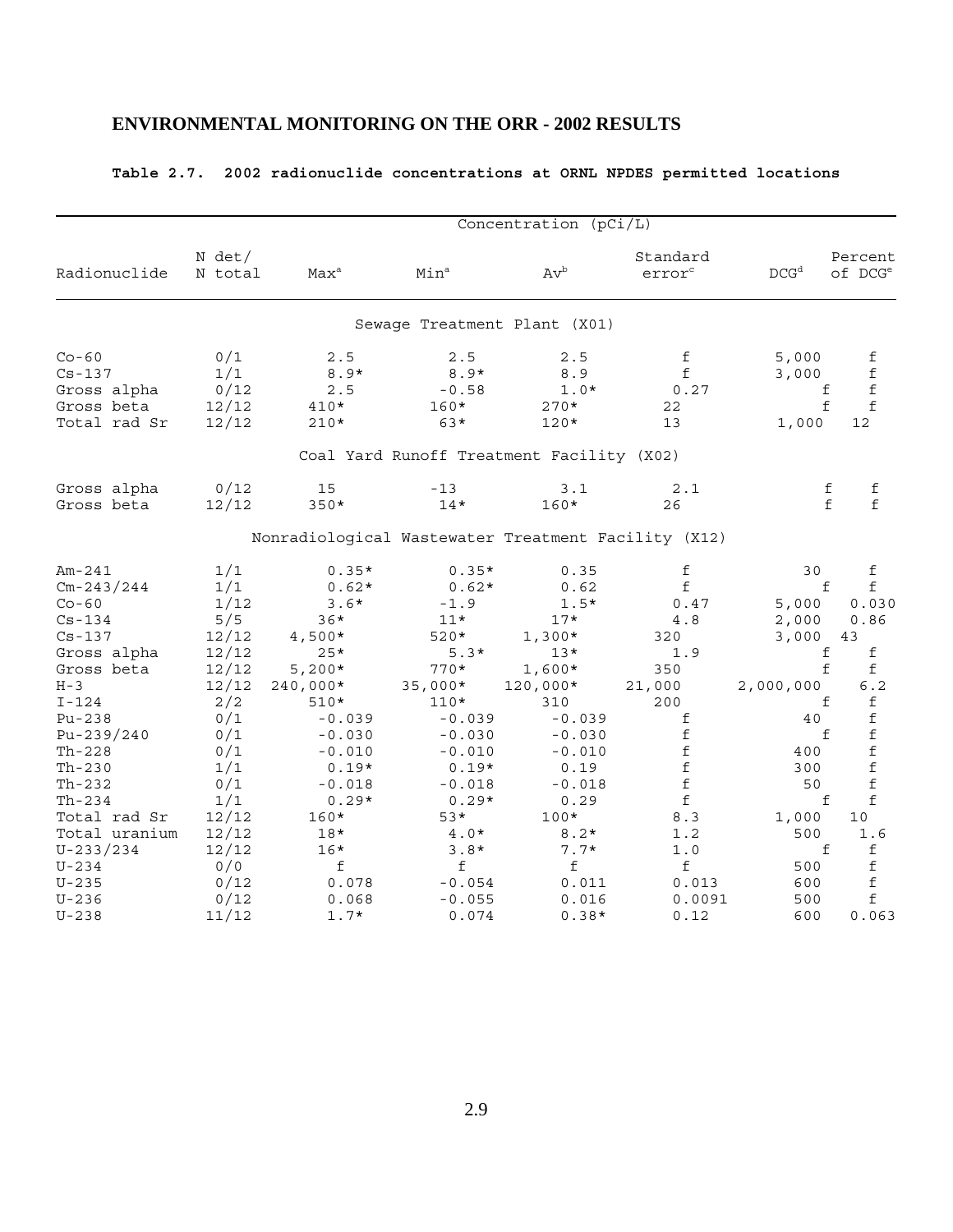|                 |                   |                  |                       | Concentration (pCi/L)    |                                |                  |                                |
|-----------------|-------------------|------------------|-----------------------|--------------------------|--------------------------------|------------------|--------------------------------|
| Radionuclide    | N det/<br>N total | Max <sup>a</sup> | Min <sup>a</sup>      | $\mathrm{Av}^\mathrm{b}$ | Standard<br>error <sup>c</sup> | DCG <sup>d</sup> | Percent<br>of DCG <sup>e</sup> |
|                 |                   |                  | Melton Branch 1 (X13) |                          |                                |                  |                                |
| $Co-60$         | 1/12              | $3.5*$           | $-2.2$                | $0.83*$                  | 0.41                           | 5,000            | 0.017                          |
| $Cs - 137$      | 0/12              | 3.2              | $-0.53$               | $1.1*$                   | 0.31                           | 3,000            | 0.035                          |
| Gross alpha     | 6/12              | $6.8*$           | $-0.26$               | $3.5*$                   | 0.65                           |                  | f                              |
| Gross beta      | 12/12             | $970*$           | $310*$                | 540*                     | 51                             | $$\frac{f}{f}$$  | f                              |
| $H - 3$         | 12/12             | 490,000*         | 70,000*               | 290,000*                 | 35,000                         | 2,000,000        | 15                             |
| Total rad Sr    | 12/12             | $460*$           | $140*$                | $240*$                   | 24                             | 1,000            | 24                             |
|                 |                   |                  | White Oak Creek (X14) |                          |                                |                  |                                |
| $Co-60$         | 0/12              | 3.2              | $-1.1$                | $1.2*$                   | 0.33                           | 5,000            | 0.023                          |
| $Cs - 137$      | 12/12             | 230*             | $17*$                 | $73*$                    | 18                             | 3,000            | 2.4                            |
| Gross alpha     | 8/12              | $9.6*$           | $\mathsf{O}$          | $4.4*$                   | 0.89                           | f                | f                              |
| Gross beta      | 12/12             | $340*$           | $110*$                | $210*$                   | 19                             | f                | f                              |
| $H - 3$         | 12/12             | $52,000*$        | 17,000*               | $32,000*$                | 2,600                          | 2,000,000        | 1.6                            |
| Total rad Sr    | 12/12             | $95*$            | $32*$                 | $63*$                    | 6.2                            | 1,000            | 6.3                            |
| Total uranium   | 2/2               | $3.1*$           | $3.0*$                | $3.1*$                   | 0.050                          | 500              | 0.61                           |
| $U - 233 / 234$ | 2/2               | $2.8*$           | $2.0*$                | 2.4                      | 0.40                           | f                | $\verb f $                     |
| $U - 234$       | 0/0               | f                | f                     | f                        | f                              | 500              | $\mathbf f$                    |
| $U - 235$       | 1/2               | $0.10*$          | 0.011                 | 0.056                    | 0.045                          | 600              | $\mathbf f$                    |
| $U - 236$       | 0/2               | 0.0064           | 0                     | 0.0032                   | 0.0032                         | 500              | f                              |
| $U - 238$       | 2/2               | $1.1*$           | $0.95*$               | $1.0*$                   | 0.075                          | 600              | 0.17                           |
|                 |                   |                  | White Oak Dam (X15)   |                          |                                |                  |                                |
| $Co-60$         | 1/12              | $4.2*$           | $-1.4$                | $1.6*$                   | 0.44                           | 5,000            | 0.031                          |
| $Cs - 137$      | 12/12             | $260*$           | $6.0*$                | 88*                      | 22                             | 3,000            | 2.9                            |
| Gross alpha     | 10/12             | $10*$            | 1.9                   | $7.0*$                   | 0.78                           | f                | f                              |
| Gross beta      | 12/12             | 580*             | $190*$                | $350*$                   | 29                             | f                | f                              |
| $H - 3$         | 12/12             | $120,000*$       | $30,000*$             | 75,000*                  | 7,600                          | 2,000,000        | 3.7                            |
| Total rad Sr    | 12/12             | $140*$           | 64*                   | $120*$                   | 7.4                            | 1,000            | 12 <sub>2</sub>                |
|                 |                   |                  | Outfall 001           |                          |                                |                  |                                |
| Gross alpha     | 0/1               | 1.1              | 1.1                   | 1.1                      | f                              | f                | f                              |
| Gross beta      | 1/1               | $7.1*$           | $7.1*$                | 7.1                      | f                              | f                | f                              |
|                 |                   |                  | Outfall 081           |                          |                                |                  |                                |
| Gross alpha     | 0/1               | $-0.23$          | $-0.23$               | $-0.23$                  | f                              | f                | f                              |
| Gross beta      | 1/1               | $47*$            | $47*$                 | 47                       | $\mathbf f$                    | f                | $\mathbf f$                    |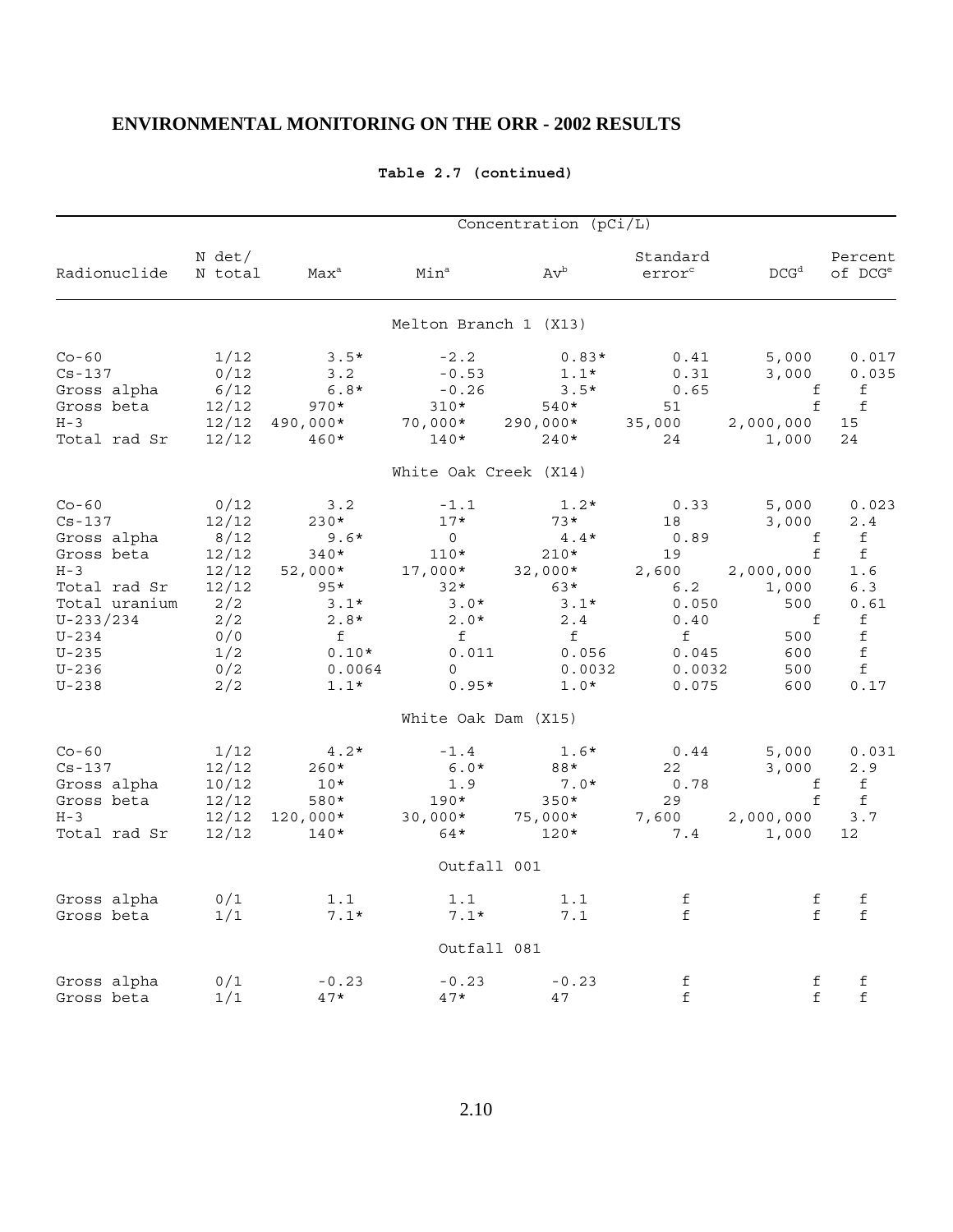|                |                   |                  |                  | Concentration (pCi/L)    |                                                                                          |                  |                                            |
|----------------|-------------------|------------------|------------------|--------------------------|------------------------------------------------------------------------------------------|------------------|--------------------------------------------|
| Radionuclide   | N det/<br>N total | Max <sup>a</sup> | Min <sup>a</sup> | $\mathrm{Av}^\mathrm{b}$ | Standard<br>error <sup>c</sup>                                                           | DCG <sup>d</sup> | Percent<br>of DCG <sup>e</sup>             |
|                |                   |                  | Outfall 085      |                          |                                                                                          |                  |                                            |
| $Am-241$       | 0/1               | $-0.24$          | $-0.24$          | $-0.24$                  | f                                                                                        | 30               | f                                          |
| $Cm - 243/244$ | 0/1               | 0.14             | 0.14             | 0.14                     | $\mathbf f$                                                                              | f                | f                                          |
| $Co-60$        | 1/2               | $25*$            | 2.6              | 14                       | 11                                                                                       | 5,000            | $\mathbf f$                                |
| $Cs - 137$     | 0/2               | 0.88             | $-1.5$           | $-0.31$                  | 1.2                                                                                      | 3,000            | f                                          |
| Gross alpha    | 3/4               | $73*$            | 2.3              | $44*$                    | 15                                                                                       | f                | $\mathbf f$                                |
| Gross beta     | 4/4               | $4,200*$         | $110*$           | 2,000                    | 910                                                                                      | f                | f                                          |
| $H - 3$        | 0/1               | 800              | 800              | 800                      | f                                                                                        | 2,000,000        | $\mathbf f$                                |
| $Pu-238$       | 0/1               | $-0.054$         | $-0.054$         | $-0.054$                 | $\mathbf f$                                                                              | 40               | f                                          |
| Pu-239/240     | 0/1               | $-0.039$         | $-0.039$         | $-0.039$                 | f                                                                                        | f                | $\mathbf f$                                |
| Total rad Sr   | 3/3               | $1,800*$         | $390*$           | 1,200                    | 420                                                                                      | 1,000            | $\mathsf{f}% _{0}\left( \mathsf{f}\right)$ |
|                |                   | $50*$            | $43*$            | 48*                      |                                                                                          | 500              | 9.5                                        |
| Total uranium  | 3/3               |                  |                  |                          | 2.3                                                                                      |                  |                                            |
| $U - 233/234$  | 3/3               | $42*$            | $36*$            | $40*$                    | 2.0                                                                                      | f                | f                                          |
| $U - 234$      | 0/0               | f                | f                | f                        | f                                                                                        | 500              | f                                          |
| $U - 235$      | 2/2               | $0.50*$          | $0.43*$          | $0.47*$                  | 0.035                                                                                    | 600              | 0.078                                      |
| $U - 236$      | 0/3               | 0.071            | 0.021            | 0.039                    | 0.016                                                                                    | 500              | f                                          |
| $U - 238$      | 3/3               | $7.1*$           | $6.7*$           | $7.0*$                   | 0.13                                                                                     | 600              | 1.2                                        |
|                |                   |                  | Outfall 086      |                          |                                                                                          |                  |                                            |
| Gross alpha    | 0/2               | $-0.79$          | $-0.96$          | $-0.88$                  | 0.085                                                                                    | f                | f                                          |
| Gross beta     | 0/2               | 7.3              | $-8.6$           | $-0.65$                  | 8.0                                                                                      | f                | $\mathbf f$                                |
| $H - 3$        | 2/2               | 150,000*         | 140,000*         | 150,000*                 | 5,000                                                                                    | 2,000,000        | 7.3                                        |
|                |                   |                  | Outfall 087      |                          |                                                                                          |                  |                                            |
| $Co-60$        | 0/1               | 1.1              | 1.1              | 1.1                      | f                                                                                        | 5,000            | f                                          |
| $Cs - 137$     | 0/1               | 1.1              | 1.1              | 1.1                      | f                                                                                        | 3,000            | $\mathbf f$                                |
| Gross alpha    | 1/1               | $3.0*$           | $3.0*$           | 3.0                      | $\mathbf f$                                                                              | f                | f                                          |
| Gross beta     | 1/1               | 440*             | 440*             | 440                      | f                                                                                        | f                | f                                          |
|                |                   |                  | Outfall 203      |                          |                                                                                          |                  |                                            |
|                |                   |                  |                  |                          |                                                                                          |                  |                                            |
| Gross alpha    | 1/1               | $11*$            | $11*$            | 11                       | $\mathsf{f}% _{0}\left( \mathsf{f}\right)$<br>$\mathsf{f}% _{0}\left( \mathsf{f}\right)$ | f<br>f           | f                                          |
| Gross beta     | 1/1               | $120*$           | $120*$           | 120                      |                                                                                          |                  | $\mathbf f$                                |
|                |                   |                  | Outfall 204      |                          |                                                                                          |                  |                                            |
| Gross alpha    | 4/4               | $19*$            | $8.3*$           | $14*$                    | 2.2                                                                                      | f                | f                                          |
| Gross beta     | 4/4               | $330*$           | $99*$            | $210*$                   | 54                                                                                       | f                | f                                          |
| Total rad Sr   | 4/4               | $140*$           | $35*$            | 86*                      | 22                                                                                       | 1,000            | 8.6                                        |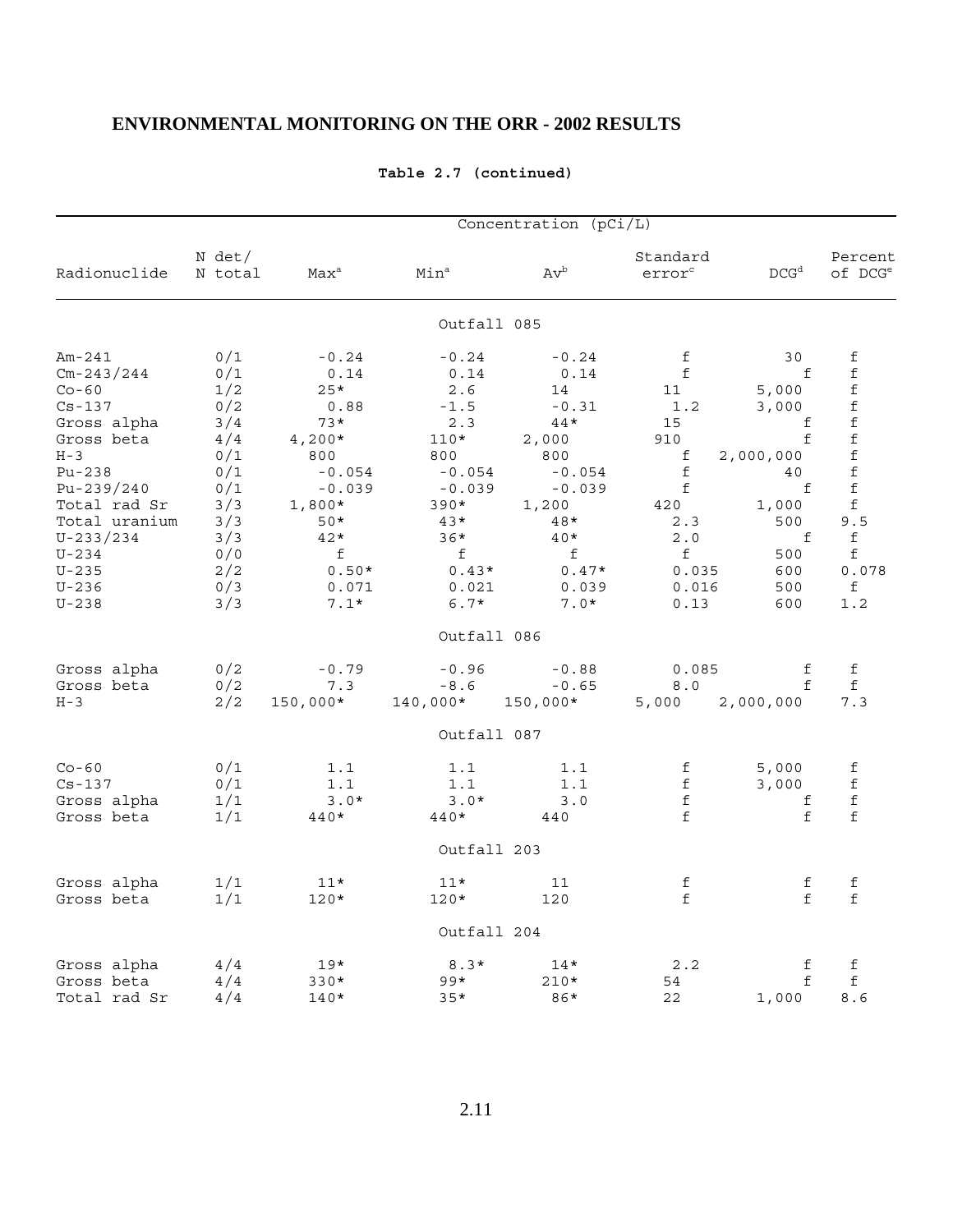|              | Concentration (pCi/L) |                  |                  |         |                                |                  |                                |  |  |  |
|--------------|-----------------------|------------------|------------------|---------|--------------------------------|------------------|--------------------------------|--|--|--|
| Radionuclide | N det/<br>N total     | Max <sup>a</sup> | Min <sup>a</sup> | $Av^b$  | Standard<br>error <sup>c</sup> | DCG <sup>d</sup> | Percent<br>of DCG <sup>e</sup> |  |  |  |
|              |                       |                  | Outfall 205      |         |                                |                  |                                |  |  |  |
| Gross alpha  | 0/1                   | 0.92             | 0.92             | 0.92    | f                              | f                | f                              |  |  |  |
| Gross beta   | 1/1                   | $21*$            | $21*$            | 21      | f                              | f                | f                              |  |  |  |
|              |                       |                  | Outfall 207      |         |                                |                  |                                |  |  |  |
| $Co-60$      | 0/4                   | 1.3              | $-0.69$          | 0.30    | 0.47                           | 5,000            | f                              |  |  |  |
| $Cs - 137$   | 3/4                   | $6.3*$           | 3.7              | $5.5*$  | 0.60                           | 3,000            | 0.18                           |  |  |  |
| Gross alpha  | 3/4                   | $20*$            | 2.5              | 8.3     | 4.0                            | f                | f                              |  |  |  |
| Gross beta   | 4/4                   | 820*             | $130*$           | $430*$  | 150                            | f                | $\mathbf f$                    |  |  |  |
| Total rad Sr | 4/4                   | $360*$           | $55*$            | $200*$  | 66                             | 1,000            | 20                             |  |  |  |
|              |                       |                  | Outfall 211      |         |                                |                  |                                |  |  |  |
| Gross alpha  | 1/4                   | $5.2*$           | $-0.45$          | 1.7     | 1.2                            | f                | f                              |  |  |  |
| Gross beta   | 1/4                   | $15*$            | $-0.97$          | 6.1     | 3.3                            | f                | $\mathbf f$                    |  |  |  |
| Total rad Sr | 0/4                   | 3.4              | $-1.2$           | 1.2     | 1.0                            | 1,000            | f                              |  |  |  |
|              |                       |                  | Outfall 217      |         |                                |                  |                                |  |  |  |
| Gross alpha  | 1/1                   | $3.0*$           | $3.0*$           | 3.0     | f                              | f                | f                              |  |  |  |
| Gross beta   | 0/1                   | 2.3              | 2.3              | 2.3     | $\mathbf f$                    | f                | $\mathbf f$                    |  |  |  |
|              |                       |                  | Outfall 234      |         |                                |                  |                                |  |  |  |
| Gross alpha  | 0/1                   | 0.39             | 0.39             | 0.39    | f                              | f                | f                              |  |  |  |
| Gross beta   | 0/1                   | $5.8$            | 5.8              | 5.8     | f                              | f                | f                              |  |  |  |
|              |                       |                  | Outfall 281      |         |                                |                  |                                |  |  |  |
| $Co-60$      | 0/4                   | 0.75             | $-1.3$           | $-0.14$ | 0.44                           | 5,000            | f                              |  |  |  |
| $Cs - 137$   | 0/4                   | 0.78             | $-1.1$           | $-0.13$ | 0.38                           | 3,000            | $\mathbf f$                    |  |  |  |
| Gross alpha  | 0/4                   | 0.059            | $-2.6$           | $-0.78$ | 0.62                           | f                | $\mathbf f$                    |  |  |  |
| Gross beta   | 2/4                   | $24*$            | 0.36             | 9.2     | 5.2                            | f                | $\mathbf f$                    |  |  |  |
| $H - 3$      | 4/4                   | $33,000*$        | $4,300*$         | 13,000  | 6,800                          | 2,000,000        | $\mathbf f$                    |  |  |  |
|              |                       |                  | Outfall 282      |         |                                |                  |                                |  |  |  |
| Gross alpha  | 0/4                   | 0.33             | $-0.91$          | $-0.34$ | 0.30                           | f                | f                              |  |  |  |
| Gross beta   | 1/4                   | $8.8*$           | $-1.3$           | 5.4     | 2.3                            | $\mathbf f$      | $\mathbf f$                    |  |  |  |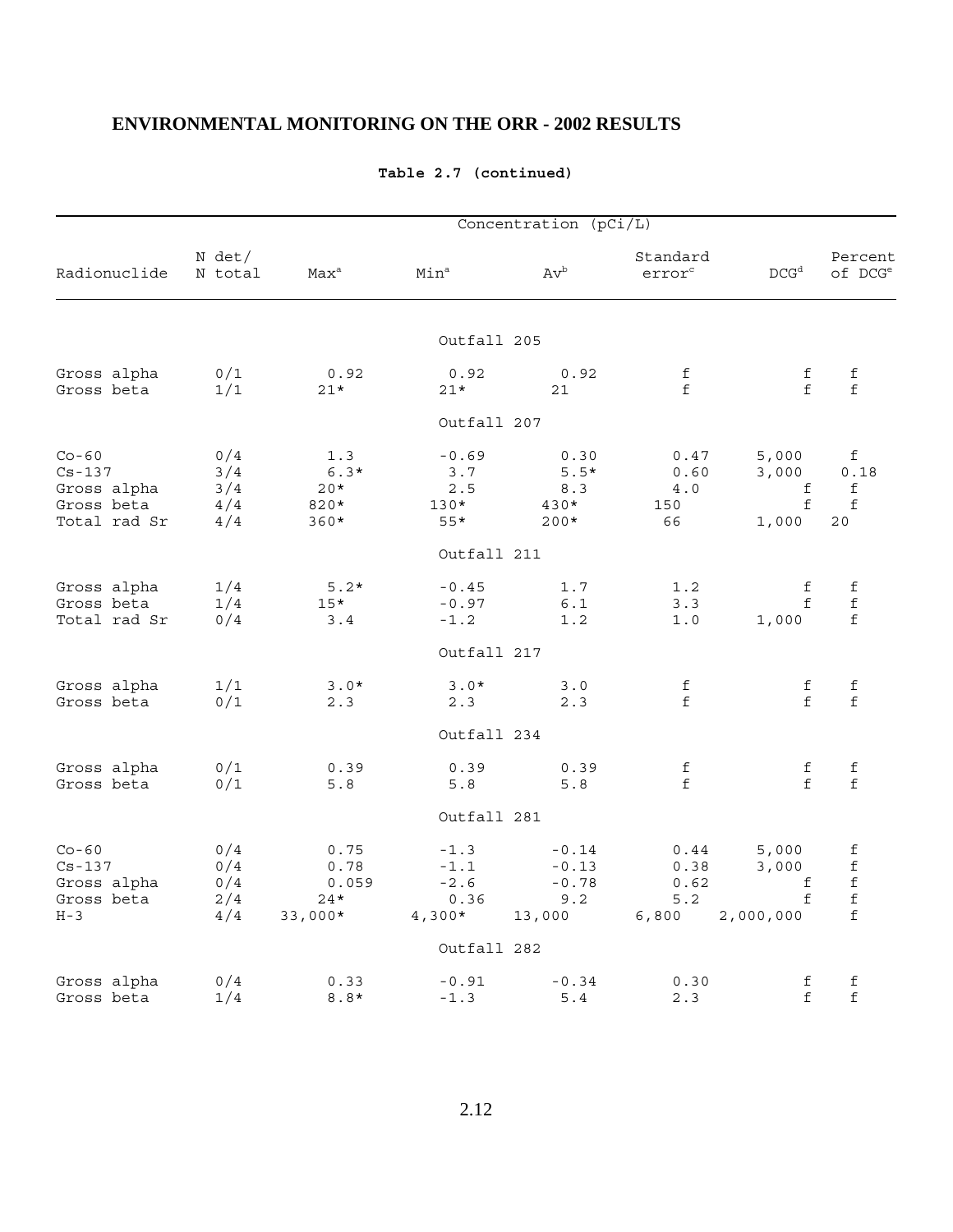|                                                                                                                                                          | Concentration (pCi/L)                                                             |                                                                                       |                                                                                             |                                                                                       |                                                                                                      |                                                                                 |                                                                                                       |  |  |  |
|----------------------------------------------------------------------------------------------------------------------------------------------------------|-----------------------------------------------------------------------------------|---------------------------------------------------------------------------------------|---------------------------------------------------------------------------------------------|---------------------------------------------------------------------------------------|------------------------------------------------------------------------------------------------------|---------------------------------------------------------------------------------|-------------------------------------------------------------------------------------------------------|--|--|--|
| Radionuclide                                                                                                                                             | N det/<br>N total                                                                 | $Max^a$                                                                               | Min <sup>a</sup>                                                                            | $Av^b$                                                                                | Standard<br>error <sup>c</sup>                                                                       | DCG <sup>d</sup>                                                                | Percent<br>of DCG <sup>e</sup>                                                                        |  |  |  |
|                                                                                                                                                          |                                                                                   |                                                                                       | Outfall 290                                                                                 |                                                                                       |                                                                                                      |                                                                                 |                                                                                                       |  |  |  |
| $Co-60$<br>$Cs - 137$                                                                                                                                    | 0/1<br>0/1                                                                        | 1.3<br>0.39                                                                           | 1.3<br>0.39                                                                                 | 1.3<br>0.39                                                                           | f<br>f                                                                                               | 5,000<br>3,000                                                                  | $\mathbf f$<br>f                                                                                      |  |  |  |
|                                                                                                                                                          |                                                                                   |                                                                                       | Outfall 302                                                                                 |                                                                                       |                                                                                                      |                                                                                 |                                                                                                       |  |  |  |
| $Co-60$<br>$Cs - 137$<br>Gross alpha<br>Gross beta<br>$H - 3$<br>Total rad Sr                                                                            | 0/12<br>0/12<br>4/12<br>12/12<br>9/12<br>12/12                                    | 2.3<br>3.5<br>$5.7*$<br>680*<br>$3,100*$<br>$330*$                                    | $-2.3$<br>0.24<br>$-0.27$<br>$150*$<br>650<br>68*                                           | 0.39<br>$1.2*$<br>$3.0*$<br>$320*$<br>$1,500*$<br>$150*$                              | 0.40<br>0.29<br>0.51<br>48<br>230<br>24                                                              | 5,000<br>3,000<br>f<br>f<br>2,000,000<br>1,000                                  | f<br>0.041<br>f<br>f<br>0.073<br>15                                                                   |  |  |  |
|                                                                                                                                                          |                                                                                   |                                                                                       | Outfall 304                                                                                 |                                                                                       |                                                                                                      |                                                                                 |                                                                                                       |  |  |  |
| $Co-60$<br>$Cs - 137$<br>Gross alpha<br>Gross beta<br>$H - 3$<br>Total rad Sr<br>Total uranium<br>$U - 233 / 234$<br>$U - 234$<br>$U - 236$<br>$U - 238$ | 0/12<br>8/12<br>7/12<br>12/12<br>0/12<br>12/12<br>1/1<br>1/1<br>0/0<br>0/1<br>1/1 | 2.2<br>180*<br>$25*$<br>$1,100*$<br>710<br>440*<br>$17*$<br>$13*$<br>f<br>0<br>$3.8*$ | $-0.41$<br>0.41<br>$-1.4$<br>$62*$<br>$-260$<br>$21*$<br>$17*$<br>$13*$<br>f<br>0<br>$3.8*$ | $0.74*$<br>$37*$<br>$3.9*$<br>$260*$<br>$210*$<br>$110*$<br>17<br>13<br>f<br>0<br>3.8 | 0.22<br>15<br>2.0<br>83<br>87<br>33<br>$\mathbf f$<br>$\mathbf f$<br>$\mathbf f$<br>$\mathbf f$<br>f | 5,000<br>3,000<br>f<br>f<br>2,000,000<br>1,000<br>500<br>f<br>500<br>500<br>600 | 0.015<br>1.2<br>$\verb f $<br>f<br>0.010<br>11<br>$\mathbf f$<br>$\mathbf f$<br>$\mathbf f$<br>f<br>f |  |  |  |
|                                                                                                                                                          |                                                                                   |                                                                                       | Outfall 365                                                                                 |                                                                                       |                                                                                                      |                                                                                 |                                                                                                       |  |  |  |
| Gross alpha<br>Gross beta                                                                                                                                | 2/4<br>4/4                                                                        | $9.2*$<br>$93*$                                                                       | 0.81<br>$52*$                                                                               | $4.7*$<br>$67*$                                                                       | 1.8<br>9.4                                                                                           | f<br>$\mathsf{f}$                                                               | f<br>f                                                                                                |  |  |  |
|                                                                                                                                                          |                                                                                   |                                                                                       | Outfall 368                                                                                 |                                                                                       |                                                                                                      |                                                                                 |                                                                                                       |  |  |  |
| $Co-60$<br>$Cs - 137$<br>Gross alpha<br>Gross beta                                                                                                       | 0/4<br>0/4<br>2/4<br>4/4                                                          | 1.6<br>0.97<br>$5.5*$<br>$25*$                                                        | $-0.75$<br>$-0.88$<br>0<br>$9.7*$                                                           | 0.32<br>0.17<br>2.6<br>$15*$                                                          | 0.56<br>0.46<br>1.3<br>3.4                                                                           | 5,000<br>3,000<br>f<br>$\mathsf{f}% _{0}\left( \mathsf{f}\right)$               | $\verb f $<br>$\mathbf f$<br>$\mathbf f$<br>$\mathbf f$                                               |  |  |  |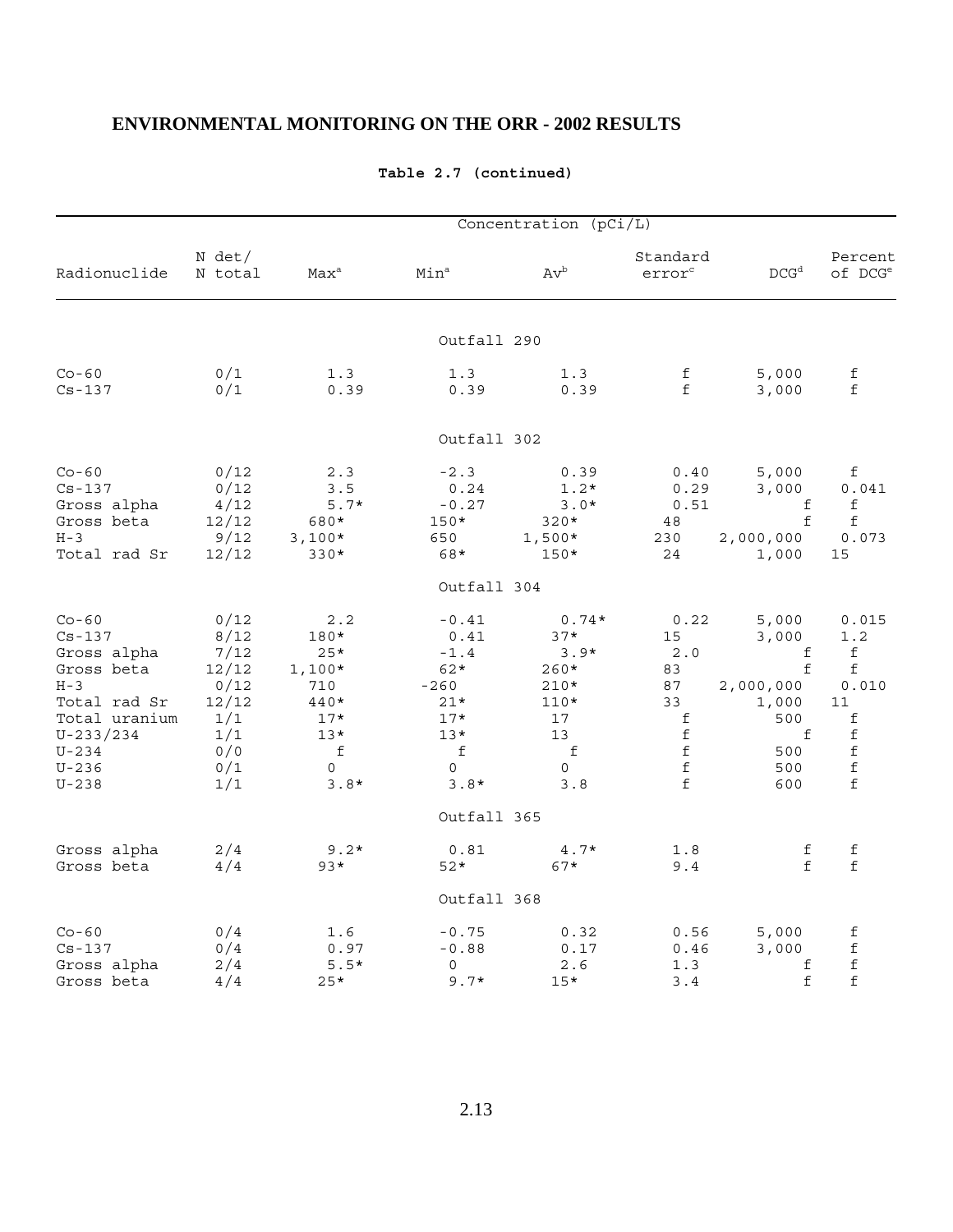|                                      | Concentration (pCi/L) |                                |                                  |                             |                                |                                 |                                |  |  |  |
|--------------------------------------|-----------------------|--------------------------------|----------------------------------|-----------------------------|--------------------------------|---------------------------------|--------------------------------|--|--|--|
| Radionuclide                         | $N$ det/<br>N total   | Max <sup>a</sup>               | Min <sup>a</sup>                 | $Av^b$                      | Standard<br>error <sup>c</sup> | DCG <sup>d</sup>                | Percent<br>of DCG <sup>e</sup> |  |  |  |
|                                      |                       |                                | Outfall 381                      |                             |                                |                                 |                                |  |  |  |
| $Co-60$<br>$Cs - 137$                | 4/4<br>0/4            | $120*$<br>1.1                  | $96*$<br>$-0.45$                 | $110*$<br>0.50              | 4.9<br>0.36                    | 5,000<br>3,000                  | 2.2<br>$^{\rm f}$              |  |  |  |
| Gross alpha<br>Gross beta<br>$H - 3$ | 1/4<br>4/4<br>4/4     | $4.7*$<br>$120*$<br>$150,000*$ | $\mathbf 0$<br>$100*$<br>62,000* | 1.5<br>$110*$<br>$120,000*$ | 1.1<br>4.1<br>19,000           | f<br>2,000,000                  | $\mathbf f$<br>5.8             |  |  |  |
|                                      |                       |                                | Outfall 383                      |                             |                                |                                 |                                |  |  |  |
| Gross alpha<br>Gross beta<br>$H - 3$ | 0/1<br>0/1<br>1/1     | 1.3<br>3.4<br>$15,000*$        | 1.3<br>3.4<br>$15,000*$          | 1.3<br>3.4<br>15,000        | $^{\rm f}$<br>$\mathbf f$      | $^{\rm f}_{\rm f}$<br>2,000,000 | f f<br>$\mathbf f$             |  |  |  |

#### **Table 2.7 (continued)**

aIndividual radionuclide concentrations significantly greater than zero are identified by an \*.

bAverage radionuclide concentrations significantly greater than zero are identified by an \*.

<sup>c</sup>Standard error of the mean.

dDerived concentration guide for ingestion of water. From DOE Order 5400.5.

 eAverage concentration as a percentage of the derived concentration guide (DCG), calculated only when a DCG exists and the average concentration is significantly greater than zero.

fNot applicable.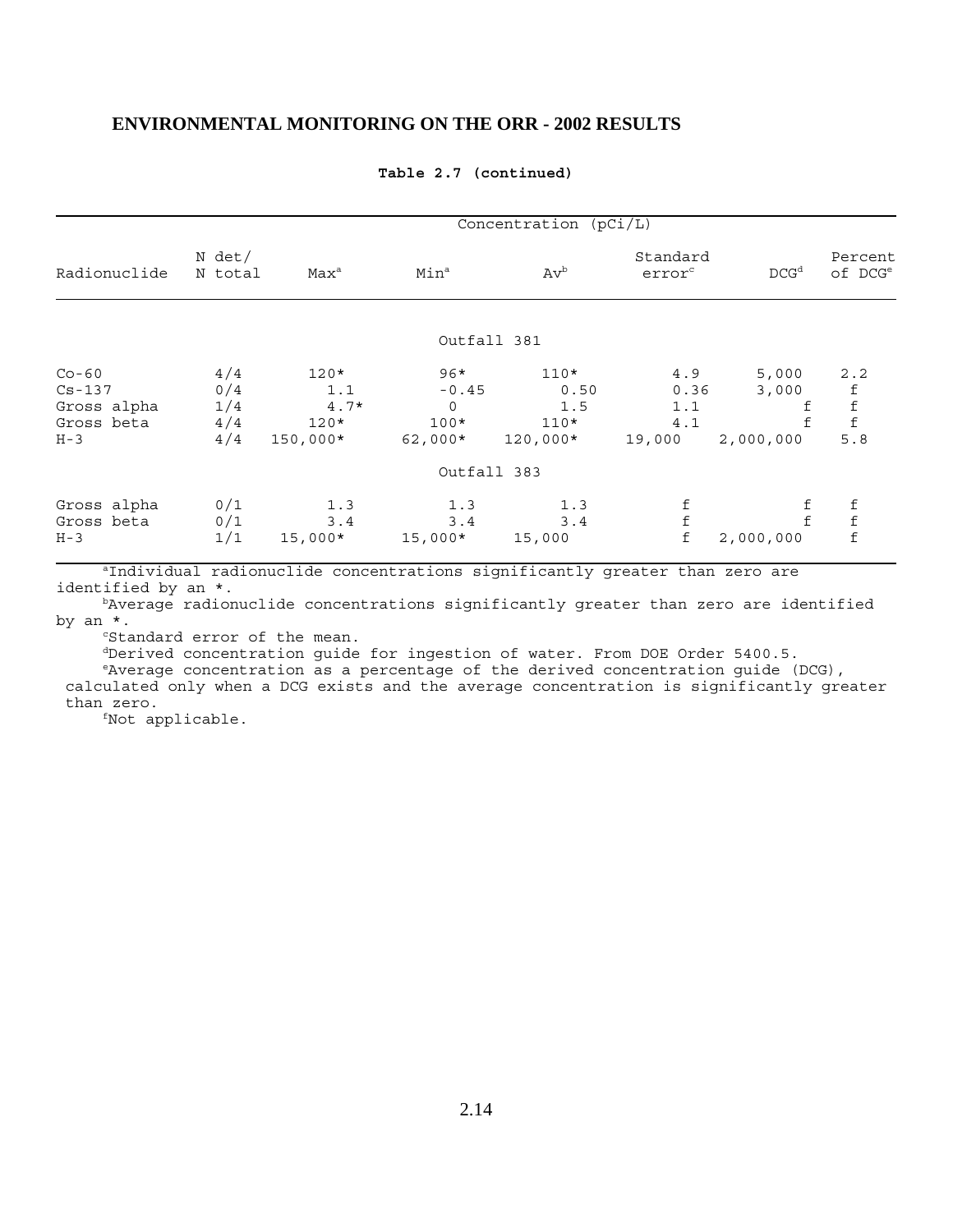|                                                                                                       |                                               |                    |                                    | Concentration              |                                 |  |
|-------------------------------------------------------------------------------------------------------|-----------------------------------------------|--------------------|------------------------------------|----------------------------|---------------------------------|--|
| Parameter                                                                                             | N det/<br>N total Max <sup>a</sup>            |                    | Min <sup>a</sup>                   | $Av^b$                     | Standard<br>error <sup>c</sup>  |  |
|                                                                                                       | Category 1 outfalls                           |                    |                                    |                            |                                 |  |
| Field Measurements<br>Flow (gpm)<br>pH (Std Unit)                                                     | 19/19<br>19/19                                | 25<br>8.2          | 0.10<br>7.5                        | 5.7<br>7.8                 | 1.8<br>0.046                    |  |
|                                                                                                       | Category 2 outfalls                           |                    |                                    |                            |                                 |  |
| Field Measurements<br>Flow (gpm)<br>pH (Std Unit)                                                     | 22/22<br>22/22                                | 280<br>8.0         | 0.10<br>7.0                        | 29<br>7.7                  | 16<br>0.047                     |  |
|                                                                                                       | Category 3 outfalls                           |                    |                                    |                            |                                 |  |
| Field Measurements<br>Flow (gpm)<br>pH (Std Unit)                                                     | 48/48<br>48/48                                | 40<br>$8.1\,$      | 0.25<br>7.1                        | 8.7<br>7.7                 | 1.6<br>0.034                    |  |
|                                                                                                       | Category 4 outfalls                           |                    |                                    |                            |                                 |  |
| Field Measurements<br>Flow (gpm)<br>Temperature (C)<br>pH (Std Unit)                                  | 312/312 220<br>312/312<br>312/312             | 31<br>$9.4$        | 0.10<br>4.3<br>6.9                 | 47<br>18<br>7.8            | 3.1<br>0.33<br>0.019            |  |
|                                                                                                       | Cooling Tower Blowdown outfalls               |                    |                                    |                            |                                 |  |
| Field Measurements<br>Flow (gpm)<br>Temperature (C)<br>Total residual oxidant (mg/L)<br>pH (Std Unit) | 4/4<br>4/4<br>0/4<br>4/4                      | 47<br>27<br>8.4    | 14<br>22<br>< 0.050 < 0.050<br>8.4 | 29<br>24<br>~10.050<br>8.4 | 7.4<br>1.1<br>0<br>$\mathsf{O}$ |  |
| Physical<br>Total suspended solids (mg/L)                                                             | 3/4                                           | 290                | <1.0                               | ~176                       | 71                              |  |
|                                                                                                       | Cooling Tower Blowdown/Cooling Water outfalls |                    |                                    |                            |                                 |  |
|                                                                                                       |                                               |                    |                                    |                            |                                 |  |
| Field Measurements<br>Flow (gpm)<br>Total residual oxidant (mg/L)<br>pH (Std Unit)                    | 48/48<br>1/48<br>48/48                        | 120<br>0.18<br>8.1 | 22<br>< 0.050<br>7.0               | 45<br>~10.053<br>7.6       | 3.2<br>0.0027<br>0.043          |  |

### **Table 2.8. NPDES Permit Number TN 0002941, 2002 ORNL outfall monitoring**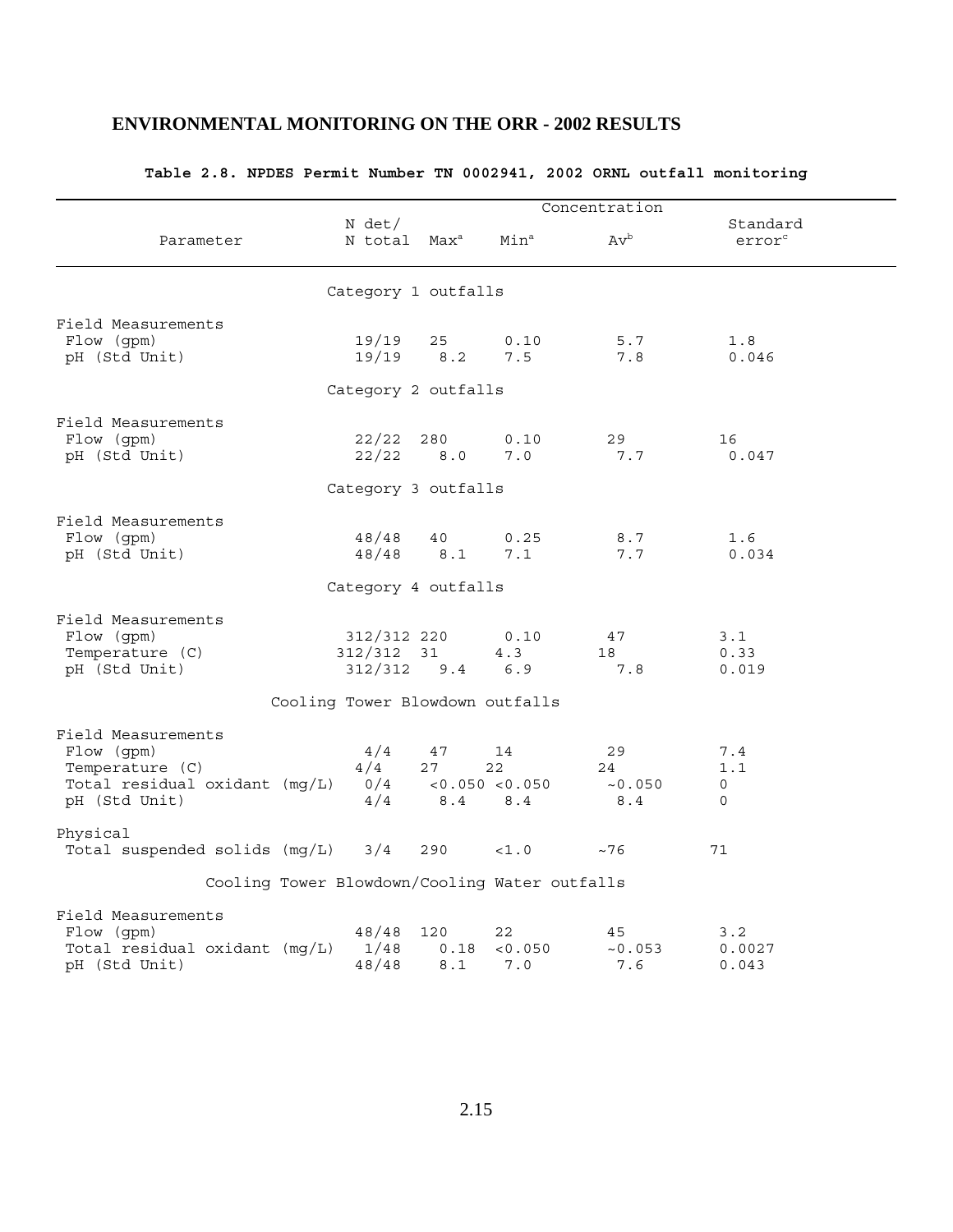|                                                                                                            | Concentration                  |  |                                           |                          |                                |  |  |
|------------------------------------------------------------------------------------------------------------|--------------------------------|--|-------------------------------------------|--------------------------|--------------------------------|--|--|
| Parameter                                                                                                  | N det/                         |  | N total Max <sup>a</sup> Min <sup>a</sup> | $\mathrm{Av}^\mathrm{b}$ | Standard<br>error <sup>c</sup> |  |  |
|                                                                                                            |                                |  |                                           |                          |                                |  |  |
|                                                                                                            | Groundwater/Pumpwater outfalls |  |                                           |                          |                                |  |  |
| Field Measurements                                                                                         |                                |  |                                           |                          |                                |  |  |
| Flow (qpm)                                                                                                 |                                |  |                                           | $4/4$ 0.10 0.10 0.10     | $\Omega$                       |  |  |
| pH (Std Unit)                                                                                              | 4/4                            |  | 8.0 7.6                                   | 7.8                      | 0.085                          |  |  |
|                                                                                                            | Steam Condensate outfalls      |  |                                           |                          |                                |  |  |
| Field Measurements                                                                                         |                                |  |                                           |                          |                                |  |  |
| Flow (qpm)                                                                                                 |                                |  | 11/11   0.25   0.10                       | $0.12$ $0.014$           |                                |  |  |
| Temperature (C)                                                                                            | $11/11$ 43 34                  |  |                                           | 37                       | 0.82                           |  |  |
| pH (Std Unit)                                                                                              |                                |  | $11/11$ 8.2 7.6                           | 7.9                      | 0.056                          |  |  |
| aPrefix "<" indicates the value for a parameter was not quantifiable at the<br>analytical detection limit. |                                |  |                                           |                          |                                |  |  |
| $^{\text{b}}$ A tilde (~) indicates that estimated values and/or detection limits were used in the         |                                |  |                                           |                          |                                |  |  |
| calculation.                                                                                               |                                |  |                                           |                          |                                |  |  |

#### **Table 2.8 (continued)**

<sup>c</sup>Standard error of the mean.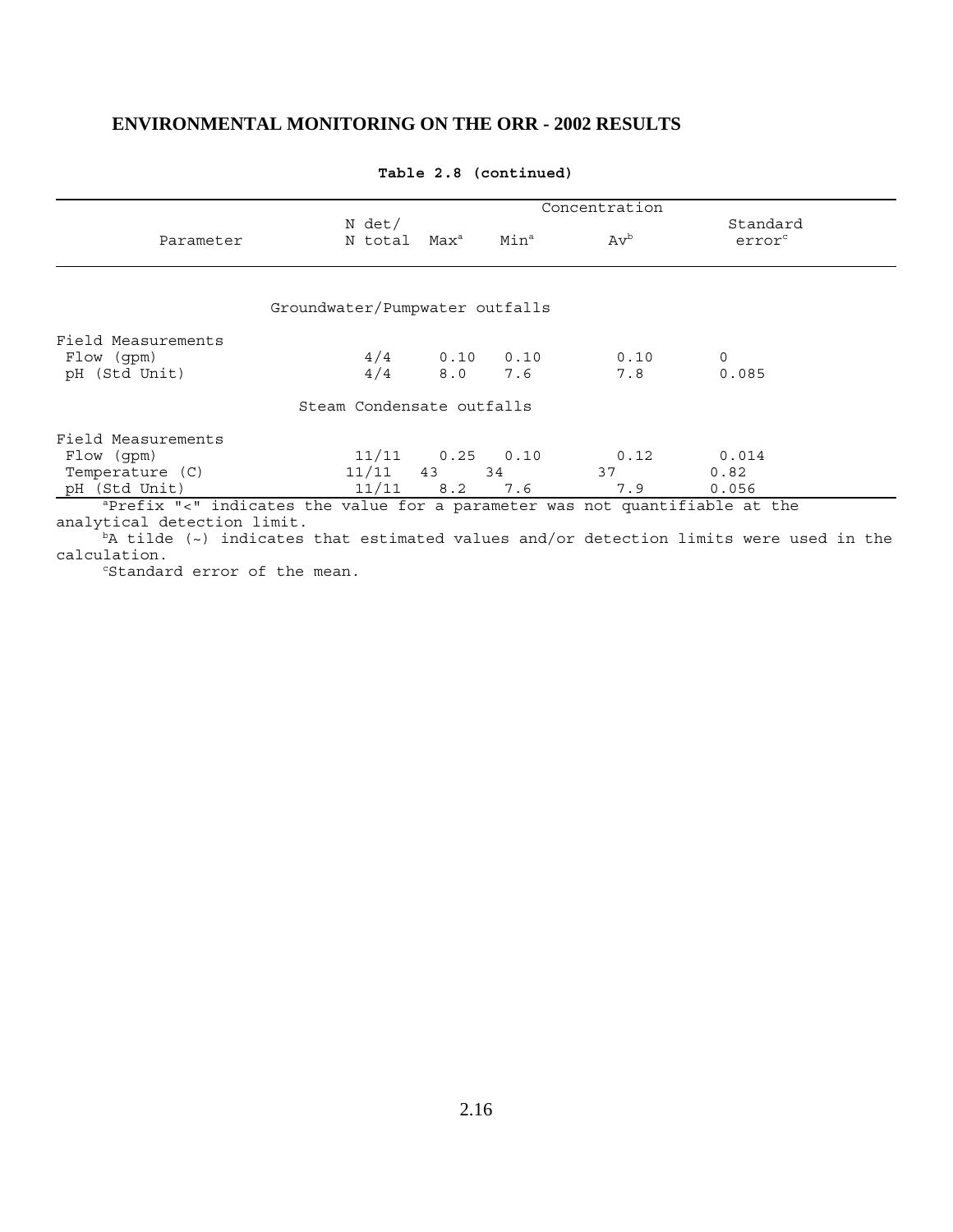|                           |                   |           |                            | Concentration |                                |                            |                              |
|---------------------------|-------------------|-----------|----------------------------|---------------|--------------------------------|----------------------------|------------------------------|
| Parameter                 | N det/<br>N total | $Max^a$   | Min <sup>a</sup>           | $Av^b$        | Standard<br>error <sup>c</sup> | Ref.<br>Value <sup>d</sup> | Percent<br>of Ref.<br>Value® |
|                           |                   |           | White Oak Creek Headwaters |               |                                |                            |                              |
| Field Measurements        |                   |           |                            |               |                                |                            |                              |
| Conductivity (mS/cm)      | 52/52             | 0.28      | 0.082                      | 0.21          | 0.0064                         | f                          | f                            |
| Dissolved oxygen $(mq/L)$ | 52/52             | 11        | 7.5                        | 9.3           | 0.11                           | $\mathbf f$                | $\pmb{\mathsf{f}}$           |
| pH (SU)                   | 52/52             | 8.8       | 7.0                        | 8.0           | 0.041                          | $\mathbf f$                | $\mathbf f$                  |
| Temperature (C)           | 52/52             | 19        | 4.4                        | 13            | 0.55                           | $\mathbf f$                | $\dot{f}$                    |
| Turbidity (NTU)           | 52/52             | 500       | 1.0                        | 26            | 9.9                            | $\mathbf f$                | f                            |
| Metals $(mg/L)$           |                   |           |                            |               |                                |                            |                              |
| Antimony, total           | 0/12              | < 0.00050 | < 0.00050                  | ~10.00050     | $\Omega$                       | f                          | f                            |
| Arsenic, total            | 3/12              | 0.0032    | < 0.0010                   | ~10.0013      | 0.00019                        | $\mathbf f$                | $\pmb{\mathrm{f}}$           |
| Beryllium, total          | 1/12              | 0.00019   | < 0.00010                  | ~10.00011     | 0.0000078                      | f                          |                              |
| Cadmium, total            | 0/12              | < 0.00050 | < 0.00050                  | ~10.00050     | $\Omega$                       | 0.0039                     | $f_f$                        |
| Chromium, total           | 4/12              | 0.0071    | < 0.0020                   | ~10.0025      | 0.00042                        | f                          | $\mathbf f$                  |
| Cobalt, total             | 12/12             | 0.0028    | 0.00012                    | 0.00075       | 0.00022                        | $\mathbf f$                | f                            |
| Copper, total             | 10/12             | 0.0049    | < 0.0010                   | ~10.0020      | 0.00033                        | 0.0177                     | 11                           |
| Iron, total               | 10/12             | 7.3       | < 0.25                     | ~1.3          | 0.58                           | f                          | f                            |
| Lead, total               | 12/12             | 0.0091    | 0.00030                    | 0.0019        | 0.00071                        | 0.0817                     | 2.4                          |
| Manganese, total          | 12/12             | 0.16      | 0.0077                     | 0.060         | 0.016                          | f                          | f                            |
| Nickel, total             | 3/12              | 0.0066    | < 0.0010                   | ~10.0017      | 0.00047                        | 1.418                      | 0.12                         |
| Selenium, total           | 0/12              | < 0.0020  | < 0.0020                   | ~10.0020      | $\mathbf 0$                    | 0.02                       | f                            |
| Silver, total             | 0/12              | < 0.00020 | < 0.00020                  | ~10.00020     | 0                              | 0.0041                     | f                            |
| Strontium, total          | 12/12             | 0.054     | 0.026                      | 0.040         | 0.0026                         | $\mathbf f$                | $\mathbf f$                  |
| Thallium, total           | 0/1               | < 0.00010 | < 0.00010                  | ~0.00010      | f                              | $\mathbf f$                | $\mathbf f$                  |
| Uranium, total            | 12/12             | 0.00067   | 0.00013                    | 0.00032       | 0.000043                       | f                          | $\mathbf f$                  |
| Zinc, total               | 12/12             | 0.063     | 0.0098                     | 0.027         | 0.0049                         | 0.117                      | 23                           |

#### **Table 2.9 2002 analyses for ORNL reference surface waters**

aPrefix "<" indicates the value of a parameter was not quantifiable at the analytical detection limit.

 $b$ A tilde (~) indicates that estimated values and/or detection limits were used in the calculation.

cStandard error of the mean.

dTennessee General Water Quality Criteria for Fish and Aquatic Life is used as a reference value for White Oak Creek headwaters.

 eAverage concentration as a percentage of the reference value, calculated when a reference exists, the parameter is a contaminant, and the parameter is detected.

fNot applicable.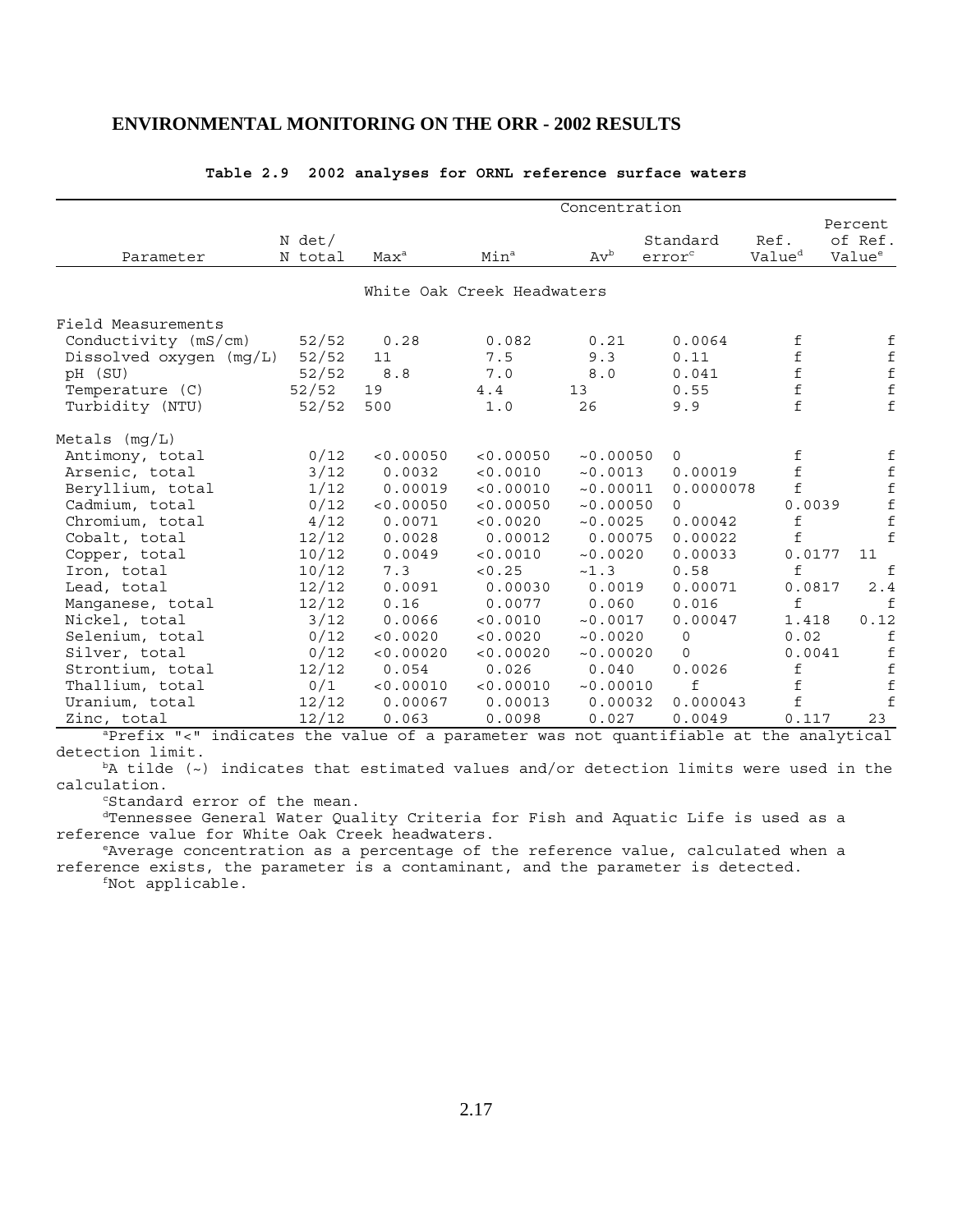### **Table 2.10. NPDES Permit Number TN 0002941, 2002 ORNL Instream Chlorine monitoring**

|                                                                                                                                        |        |                                                           | Concentration |                                             |                                |  |
|----------------------------------------------------------------------------------------------------------------------------------------|--------|-----------------------------------------------------------|---------------|---------------------------------------------|--------------------------------|--|
| Parameter                                                                                                                              | N det/ | N total Max <sup>a</sup> Min <sup>a</sup> Av <sup>b</sup> |               |                                             | Standard<br>error <sup>c</sup> |  |
|                                                                                                                                        |        | Fifth Creek                                               |               |                                             |                                |  |
| Field Measurements<br>Temperature (C)<br>Total residual oxidant $(mg/L)$ 0/72 <0.050 <0.050 ~0.050<br>pH (Std Unit)                    |        |                                                           |               | $72/72$ 24 8.8 16 0.47<br>72/72 8.3 7.5 7.9 | $\Omega$<br>0.017              |  |
|                                                                                                                                        |        | First Creek                                               |               |                                             |                                |  |
| Field Measurements<br>Temperature (C) 48/48 21 7.0 14<br>Total residual oxidant $(mg/L)$ 0/48 <0.050 <0.050 ~0.050<br>pH (Std Unit)    |        |                                                           |               | 48/48 8.4 7.5 7.9                           | 0.67<br>$\Omega$<br>0.028      |  |
|                                                                                                                                        |        | White Oak Creek                                           |               |                                             |                                |  |
| Field Measurements<br>Temperature (C) 144/144 24 7.9 16<br>Total residual oxidant (mg/L) $0/144$ <0.050 <0.050 ~0.050<br>pH (Std Unit) |        | $144/144$ 8.2                                             | 7.2           | 7.8                                         | 0.41<br>$\Omega$<br>0.014      |  |
| aPrefix "<" indicates the value for a parameter was not quantifiable at the<br>analytical detection limit.                             |        |                                                           |               |                                             |                                |  |

bA tilde (~) indicates that estimated values and/or detection limits were used in the calculation.

<sup>c</sup>Standard error of the mean.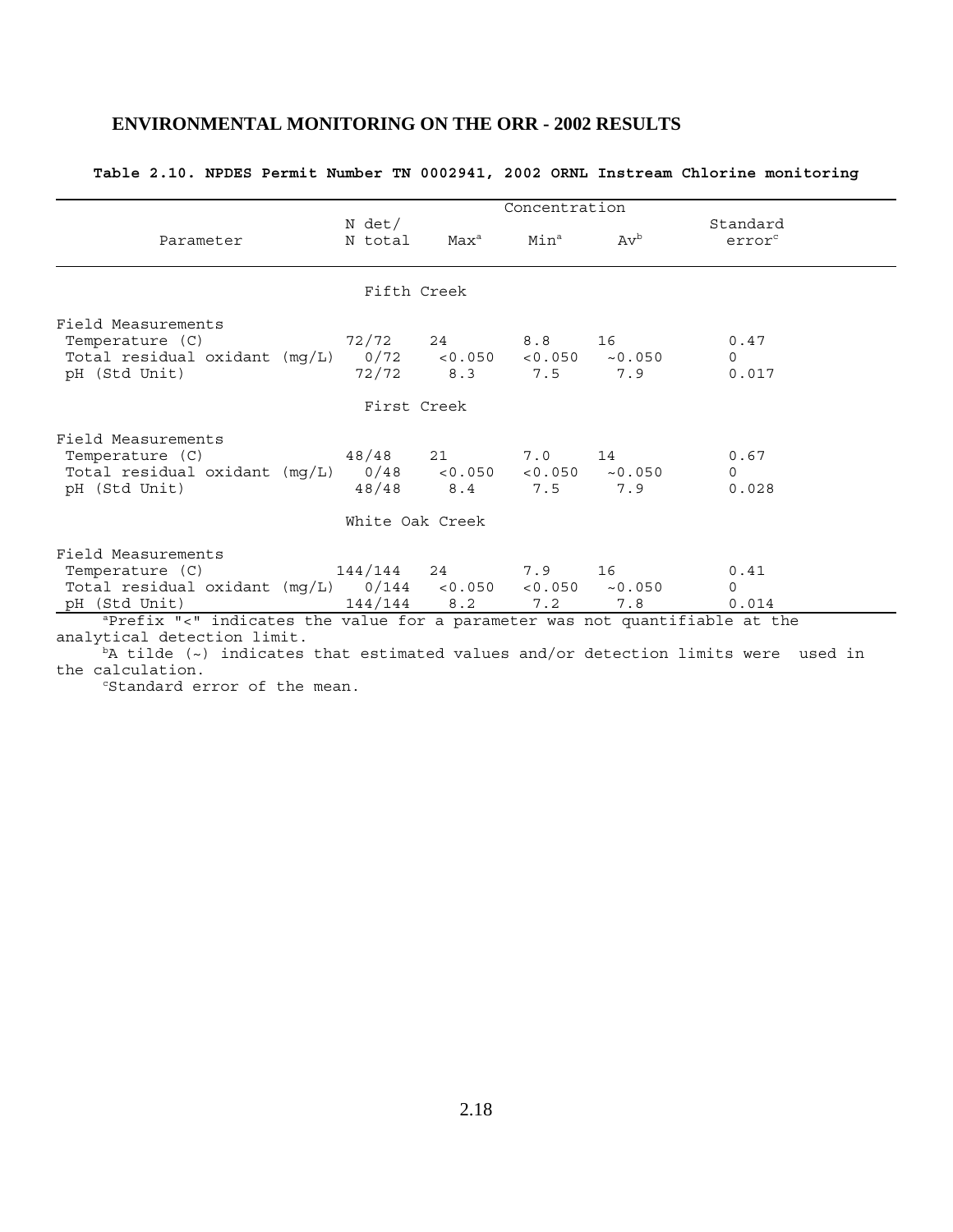| Parameter                                                                                                    | Sample Type            | Value <sup>a</sup> |  |  |  |  |  |
|--------------------------------------------------------------------------------------------------------------|------------------------|--------------------|--|--|--|--|--|
|                                                                                                              | Category 2 Outfall 216 |                    |  |  |  |  |  |
| Field Measurements<br>b<br>0.25<br>Flow (qpm)<br>pH (Std Unit)<br>7.6<br>b<br>Temperature (oC)<br>b<br>18    |                        |                    |  |  |  |  |  |
| Others $(mq/L)$<br>Biochemical oxygen demand<br>Grab<br>< 5.0<br>Biochemical oxygen demand<br>Composite <5.0 |                        |                    |  |  |  |  |  |
| aPrefix "<" indicates the value for a parameter was not<br>quantifiable at the analytical detection limit    |                        |                    |  |  |  |  |  |

**Table 2.11. 2002 ORNL Storm Water Pollution Prevention Plan monitoring**

bNot applicable.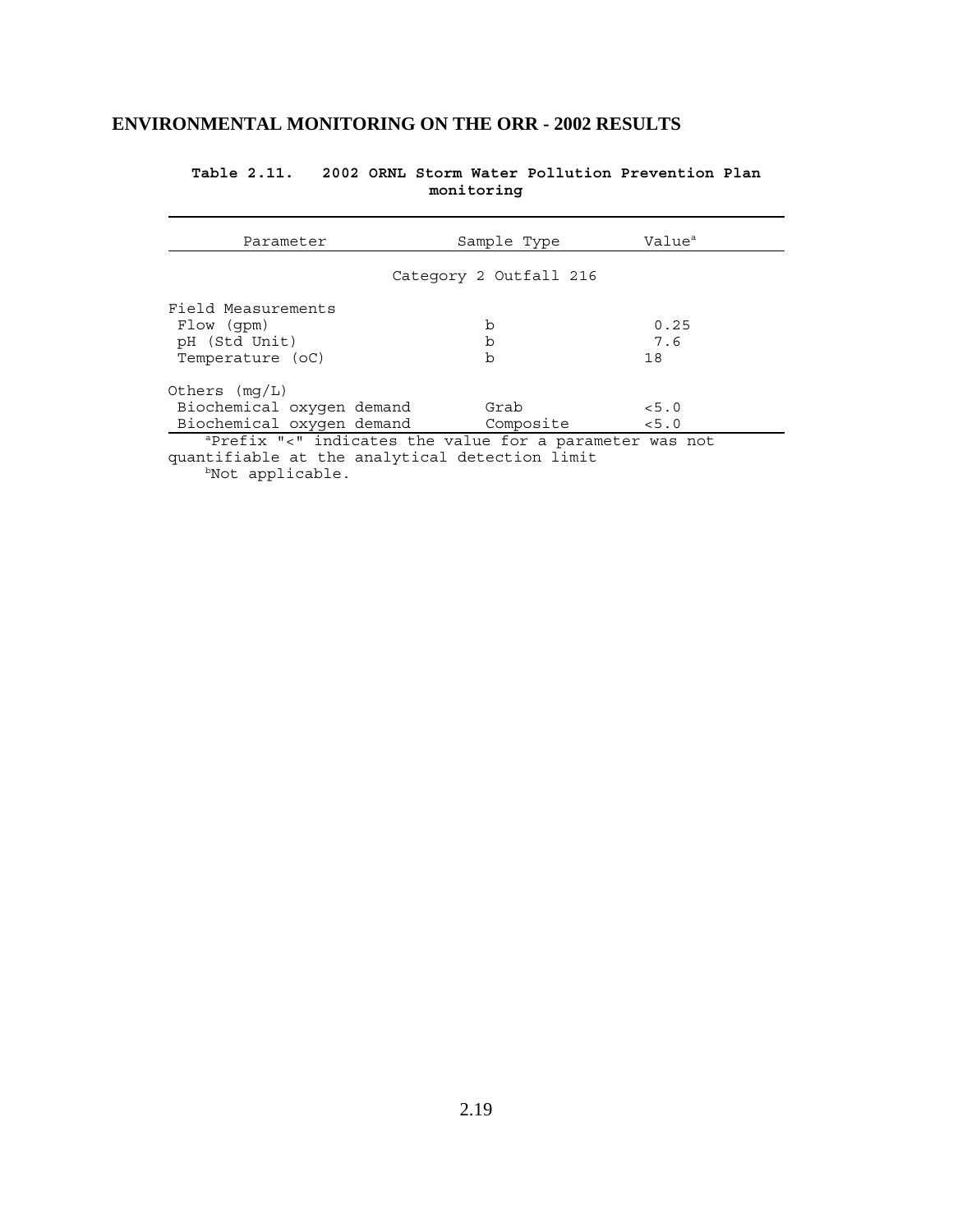|                                                  |                    |                  | Concentration              |                |                    |                                                               |
|--------------------------------------------------|--------------------|------------------|----------------------------|----------------|--------------------|---------------------------------------------------------------|
| Parameter                                        | N det /<br>N total | Max <sup>a</sup> | Min <sup>a</sup>           | $Av^b$         | Reference<br>value | Number of values<br>exceeding<br>reference [ref] <sup>c</sup> |
|                                                  |                    |                  |                            |                |                    |                                                               |
|                                                  |                    |                  | Melton Valley Exit Pathway |                |                    |                                                               |
| Field Measurements -- Unfiltered                 |                    |                  |                            |                |                    |                                                               |
| Conductivity (mS/cm)                             | 11/11              | 0.80             | 0.030                      | 0.37           | d                  | [d]                                                           |
| Dissolved oxygen (ppm)                           | 11/11              | 7.5              | 1.5                        | 4.4            | d                  | [d]                                                           |
| Temperature (°C)                                 | 11/11              | 21               | 16                         | 18             | 30.5               | 0[2]                                                          |
| pH (SU)                                          | 11/11              | 9.5              | 4.7                        | 7.1            | (6.0, 9.0)         | 4[2]                                                          |
| Metals (mq/L) -- Unfiltered                      |                    |                  |                            |                |                    |                                                               |
| Aluminum                                         | 2/10               | < 0.93           | < 0.050                    | ~0.16          | (0.05, 0.20)       | 6[4]                                                          |
| Antimony                                         | 4/10               | 9.7              | < 0.00025                  | ~1.3           | 0.006              | 4 [2]                                                         |
| Barium                                           | 9/10               | 1.0              | < 0.0020                   | ~0.19          | 2                  | 0[2]                                                          |
| Beryllium                                        | 1/10               | 0.0030           | < 0.00025                  | $\sim 0.00075$ | 0.004              | 0[2]                                                          |
| Boron                                            | 2/10               | < 0.51           | < 0.033                    | ~10.094        | d                  | $\lceil d \rceil$                                             |
| Calcium                                          | 10/10              | 140              | < 0.76                     | ~18            | d                  | $\lceil d \rceil$                                             |
| Chromium                                         | 3/10               | < 0.021          | < 0.00025                  | ~10.0095       | 0.1                | 0[2]                                                          |
| Cobalt                                           | 1/10               | < 0.10           | < 0.00025                  | ~0.040         | d                  | [d]                                                           |
| Copper                                           | 5/10               | < 0.0070         | < 0.00025                  | ~10.0036       | 1.3                | 0 <sub>131</sub>                                              |
| Iron                                             | 5/10               | 11               | < 0.11                     | ~1.6           | 0.3                | 7[4]                                                          |
| Lead                                             | 2/10               | < 0.0085         | < 0.00050                  | ~10.0019       | 0.005              | 1 <sub>[2]</sub>                                              |
| Magnesium                                        | 10/10              | 22               | & 0.33                     | ~1.2           | d                  | [d]                                                           |
| Manqanese                                        | 8/10               | 0.23             | < 0.00034                  | ~10.037        | 0.05               | 2[4]                                                          |
| Nickel                                           | 3/10               | < 0.050          | < 0.00025                  | ~0.021         | 0.1                | 0 <sub>12</sub>                                               |
| Potassium                                        | 9/10               | < 5.0            | < 0.57                     | ~2.1           | d                  | [d]                                                           |
| Sodium                                           | 10/10              | < 220            | < 1.2                      | ~24            | d                  | [d]                                                           |
| Vanadium                                         | 1/10               | < 0.062          | < 0.00025                  | ~0.025         | d                  | [d]                                                           |
| Zinc                                             | 2/10               | < 0.58           | < 0.0050                   | ~ 0.23         | 5                  | 0[4]                                                          |
| Radionuclides (pCi/L) -- Filtered <sup>e</sup>   |                    |                  |                            |                |                    |                                                               |
| $Cs - 137$                                       | 1/1                | $11*$            | $11*$                      | 11             | 120                | 0 <sub>[1]</sub>                                              |
| Gross beta                                       | 1/1                | $260*$           | $260*$                     | 260            | 50                 | 1[3]                                                          |
| $H-3$                                            | 1/1                | 56,000*          | $56,000*$                  | 56,000         | 80,000             | 0[1]                                                          |
| $I-131$                                          | 1/1                | $19*$            | $19*$                      | 19             | 120                | 0[1]                                                          |
| Total rad Sr                                     | 1/1                | $100*$           | $100*$                     | 100            | 40                 | 1[1]                                                          |
|                                                  |                    |                  |                            |                |                    |                                                               |
| Radionuclides (pCi/L) -- Unfiltered <sup>e</sup> |                    |                  |                            |                |                    |                                                               |
| $Cs - 137$                                       | 1/2                | $11*$            | 0.20                       | 5.6            | 120                | 0[1]                                                          |
| Gross beta                                       | 2/11               | 430*             | $-0.90$                    | 64             | 50                 | 2[3]                                                          |
| $H - 3$                                          | 7/11               | 86,000*          | 0                          | 17,000*        | 80,000             | 1[1]                                                          |
| $I-131$                                          | 1/1                | $14*$            | $14*$                      | 14             | 120                | 0 <sub>[1]</sub>                                              |
| Total rad Sr                                     | 2/11               | 180*             | $-1.2$                     | 25             | 40                 | 2[1]                                                          |

### **Table 3.1. ORNL Plant Perimeter Monitoring summary statistics from 2002 sampling events**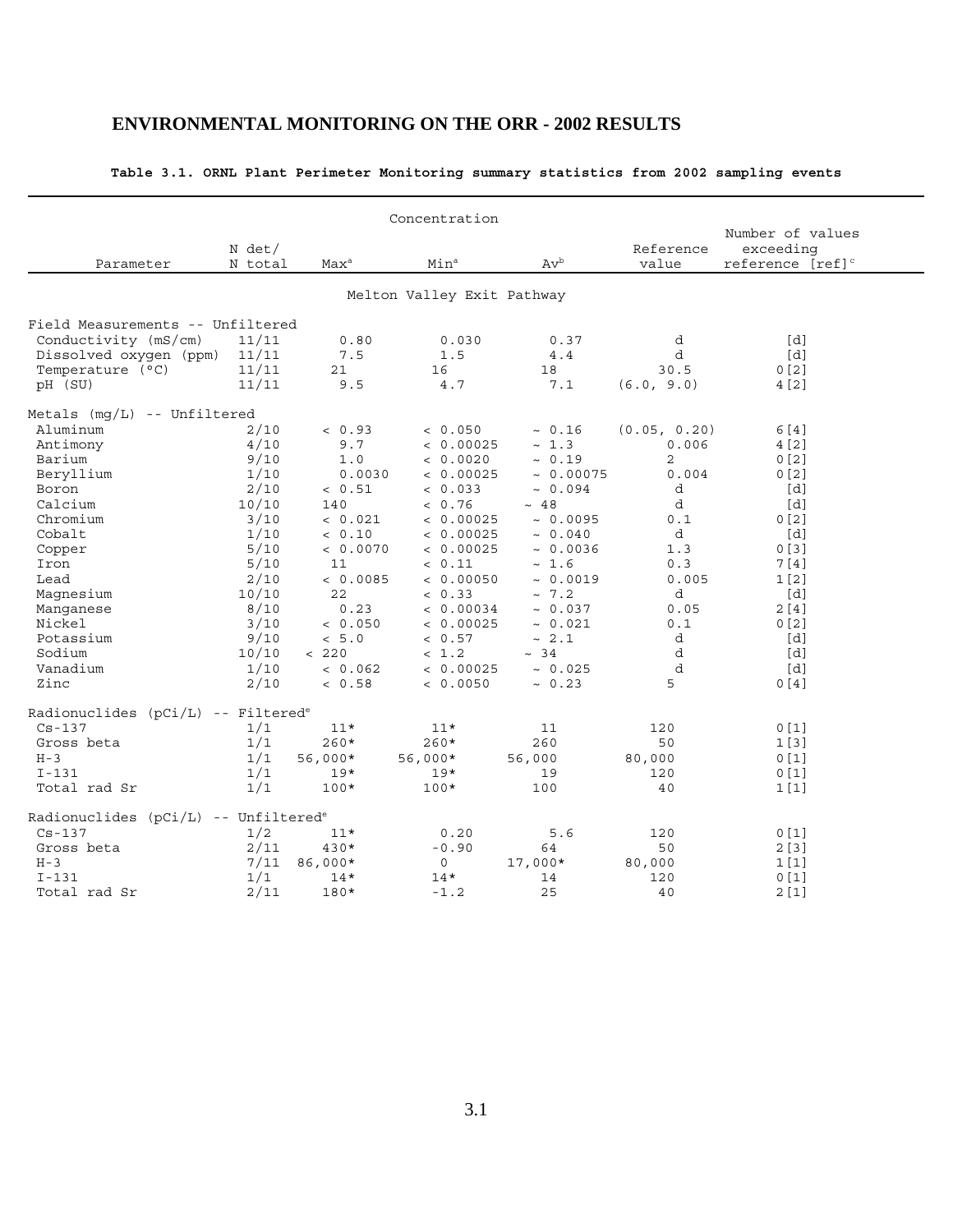|                                          |                   |                  | Concentration    |            |                    |                                                                                                                                                                                                            |
|------------------------------------------|-------------------|------------------|------------------|------------|--------------------|------------------------------------------------------------------------------------------------------------------------------------------------------------------------------------------------------------|
| Parameter                                | N det/<br>N total | Max <sup>a</sup> | Min <sup>a</sup> | $Av^b$     | Reference<br>value | Number of values<br>exceeding<br>reference [ref] <sup>c</sup>                                                                                                                                              |
| Volatile Organics $(uq/L)$ -- Unfiltered |                   |                  |                  |            |                    |                                                                                                                                                                                                            |
| Benzene                                  | 1/11              | $U$ 5.0          | J2.0             | $\sim 4.7$ |                    | 0 <sub>121</sub>                                                                                                                                                                                           |
|                                          |                   |                  |                  |            |                    | aprefix "<" indicates the value for a parameter (excluding organics) was not quantifiable at the<br>analytical detection limit: "J" indicates the value was estimated at or below the analytical detection |

**Table 3.1 (continued)**

analytical detection limit; "J" indicates the value was estimated at or below the analytical detection limit by the laboratory; and "U" indicates the value for an organic parameter was undetected at the analytical detection limit.

 $b_A$  tilde ( $\sim$ ) indicates that estimated and/or undetected values were used in the calculation.

<sup>c</sup>If a reference limit exists, the source is coded as:

1 DOE Order 5400.5, Chapter III, Derived Concentration Guides for Air and Water.

2 Rules of Tennessee Department of Environment and Conservation, Division of Water Pollution

Control, Chapter 1200-4-3, General Water Quality Criteria, Domestic Water Supply, as amended.

 3 40 CFR Part 141--National Primary Drinking Water Regulations, Subparts B and G, as amended. 4 40 CFR Part 143--National Secondary Drinking Water Regulations, as amended.

dNot applicable.

 eIndividual and average radionuclide concentrations significantly greater than zero are identified by an \*. Detected radionuclides are those whose values are above MDA.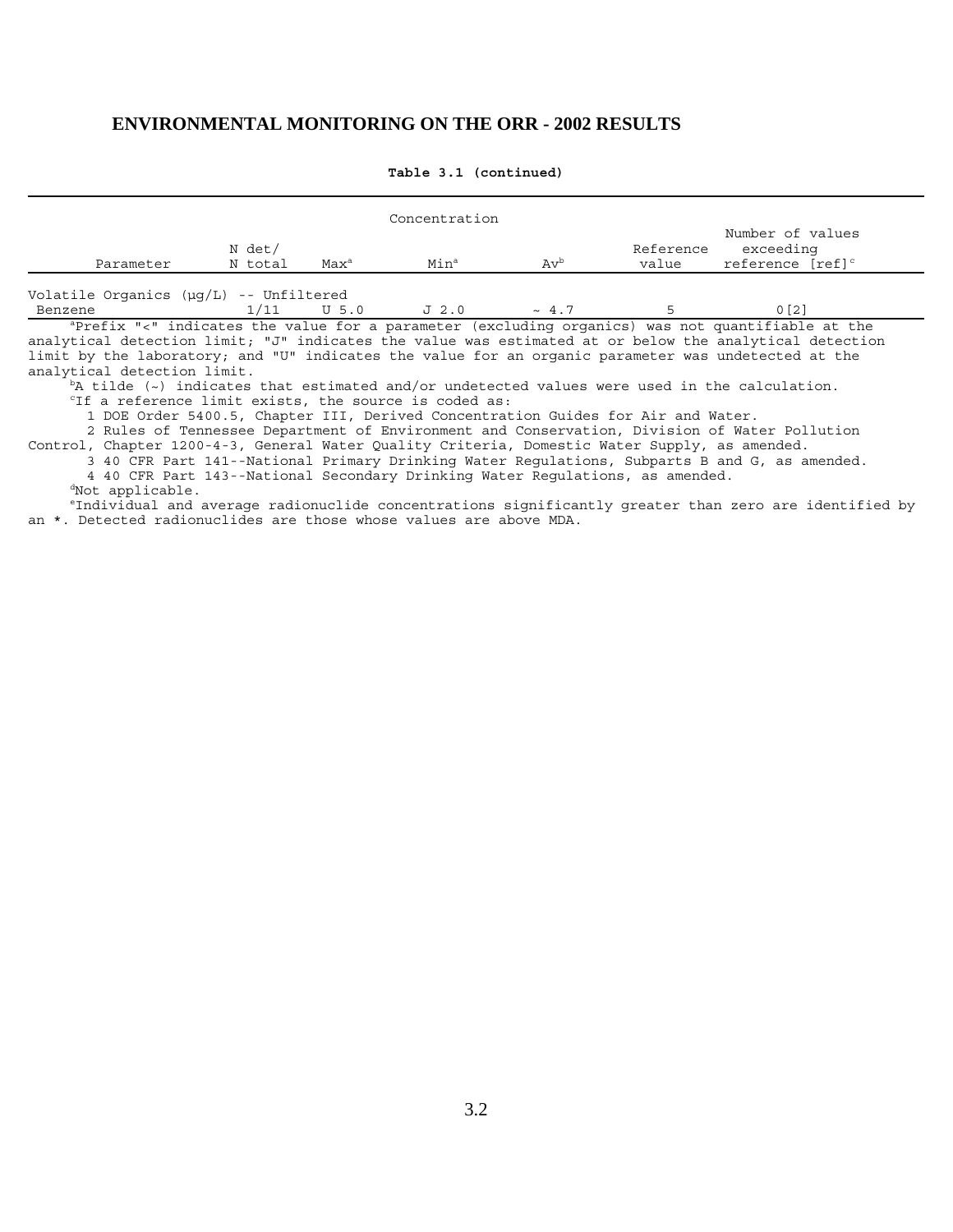|                                                                                                    |                          |                                         | Concentration                                                   |                                      |                                    |
|----------------------------------------------------------------------------------------------------|--------------------------|-----------------------------------------|-----------------------------------------------------------------|--------------------------------------|------------------------------------|
| Parameter                                                                                          | N det/                   | First                                   | Second<br>N total Composite <sup>b</sup> Composite <sup>b</sup> | $\operatorname{Av}^{\text{\rm c}}$   | Standard<br>error <sup>d</sup>     |
|                                                                                                    |                          |                                         | Clinch River downstream from all DOE inputs (CRK 16)            |                                      |                                    |
| Metals (mg/kg wet wt)<br>Mercury, total<br>Zinc, total                                             | 2/2<br>2/2               | 0.069<br>9.2                            | 0.16<br>11                                                      | 0.11<br>10                           | 0.045<br>0.79                      |
| PCBs $(\mu g/kg$ wet wt)<br>Aroclor-1260                                                           | 2/2                      | J44                                     | 77                                                              | ~1                                   | 17                                 |
| Radionuclides (pCi/g ash wt) <sup>e</sup><br>$Cs - 137$<br>Gross beta<br>$K-40$                    | 2/2<br>2/2<br>2/2        | $0.39*$<br>180*<br>190*                 | $0.82*$<br>$170*$<br>$200*$                                     | 0.61<br>180*<br>$200*$               | 0.22<br>5.0<br>5.0                 |
| Radionuclides ( $pCi/g$ wet wt) <sup>e</sup><br>$Cs - 137$<br>Gross beta<br>$K-40$                 | 2/2<br>2/2<br>2/2        | $0.0065*$<br>$3.0*$<br>$3.2*$           | $0.015*$<br>$3 \cdot 1*$<br>$3.6*$                              | 0.011<br>$3.0*$<br>$3.4*$            | 0.0041<br>0.029<br>0.22            |
|                                                                                                    |                          |                                         | Clinch River downstream from ORNL (CRK 32)                      |                                      |                                    |
| Metals $(mq/kg$ wet wt)<br>Mercury, total<br>Zinc, total                                           | 2/2<br>2/2               | 0.025<br>10                             | 0.053<br>8.6                                                    | 0.039<br>9.3                         | 0.014<br>0.77                      |
| Pesticides (µg/kg wet wt)<br>$4, 4 - DDE$                                                          | 1/2                      | U47                                     | J4.2                                                            | ~26                                  | 21                                 |
| $PCBs$ ( $\mu$ g/kg wet wt)<br>Aroclor-1260                                                        | 2/2                      | J51                                     | 54                                                              | $~1 - 53$                            | 1.5                                |
| Radionuclides (pCi/g ash wt) <sup>e</sup><br>$Cs - 137$<br>Gross beta<br>$K-40$<br>Total rad Sr    | 2/2<br>2/2<br>2/2<br>2/2 | $14*$<br>$160*$<br>140*<br>$1.2*$       | $5.6*$<br>180*<br>$160*$<br>$1.4*$                              | 9.8<br>$170*$<br>$150*$<br>$1.3*$    | 4.2<br>10<br>10<br>0.10            |
| Radionuclides ( $pCi/g$ wet wt) <sup>e</sup><br>$Cs - 137$<br>Gross beta<br>$K-40$<br>Total rad Sr | 2/2<br>2/2<br>2/2<br>2/2 | $0.30*$<br>$3.4*$<br>$3.0*$<br>$0.025*$ | $0.11*$<br>$3.5*$<br>$3.1*$<br>$0.027*$                         | 0.20<br>$3.4*$<br>$3.0*$<br>$0.026*$ | 0.094<br>0.051<br>0.069<br>0.00087 |

## **Table 3.2. 2002 tissue concentrations in Sunfisha**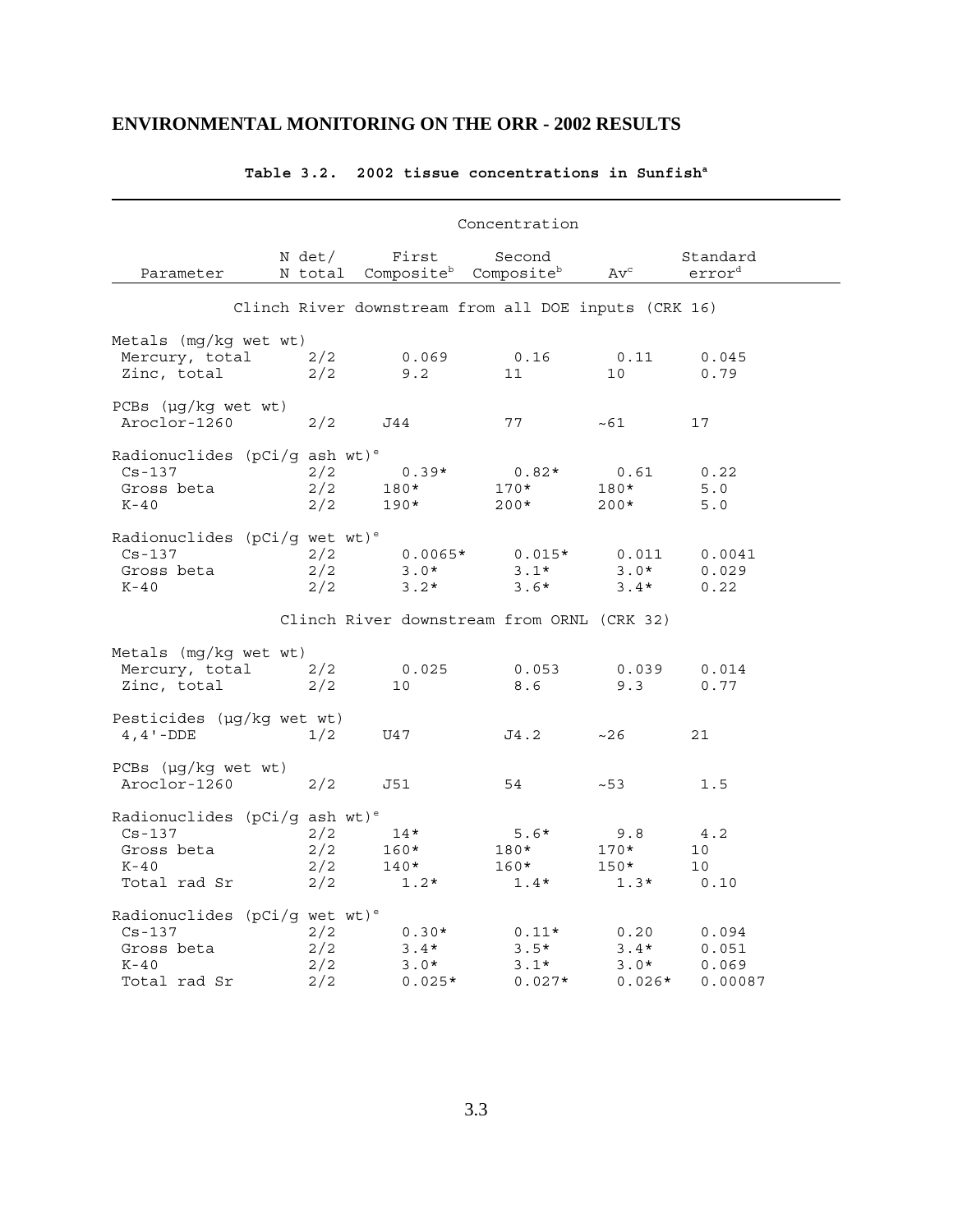|                                                                    |            |                  | Concentration                                                      |                              |                                |
|--------------------------------------------------------------------|------------|------------------|--------------------------------------------------------------------|------------------------------|--------------------------------|
| Parameter                                                          | N total    | N det/ First     | Second<br>Composite <sup>b</sup> Composite <sup>b</sup>            | $\operatorname{Av}^\text{c}$ | Standard<br>error <sup>d</sup> |
|                                                                    |            |                  | Clinch River (Solway Bridge) upstream from all DOE inputs (CRK 70) |                              |                                |
| Metals $(mq/kg$ wet wt)<br>Mercury, total 2/2<br>Zinc, total       | 2/2        | 0.037<br>8.5     | 0.031<br>8.8                                                       | 0.034<br>8.6                 | 0.0028<br>0.13                 |
| PCBs $(\mu q / kq$ wet wt)<br>Aroclor-1260                         | 2/2        | J39              | J22                                                                | ~1                           | 8.5                            |
| Radionuclides (pCi/q ash wt) <sup>e</sup><br>Gross beta<br>K-40    | 2/2<br>2/2 | $200*$<br>$180*$ | $210*$<br>$200*$                                                   | $210*$<br>$190*$             | 5.0<br>10                      |
| Radionuclides ( $pCi/g$ wet wt) <sup>e</sup><br>Gross beta<br>K-40 | 2/2<br>2/2 | $3.0*$<br>$2.7*$ | $2.9*$<br>$2.8*$                                                   | $3.0*$<br>$2.7*$             | 0.031<br>0.048                 |

#### **Table 3.2 (continued)**

<sup>a</sup>All values were included in the calculations. Only parameters that have detections in one or more samples are listed in the table. The sampling and analysis plan contains a complete list of analyses performed.

 $b$ Prefix "J" indicates the value was estimated at or below the analytical detection limit by the laboratory; and "U" indicates that the value was undetected at the analytical detection limit.

 $c_A$  tilde ( $\sim$ ) indicates that estimated values and/or detection limits were used in the calculation.

<sup>d</sup>Standard error of the mean.

 eIndividual and average radionuclide concentrations significantly greater than zero are identified by an \*. Detected radionuclides are those detected above MDA.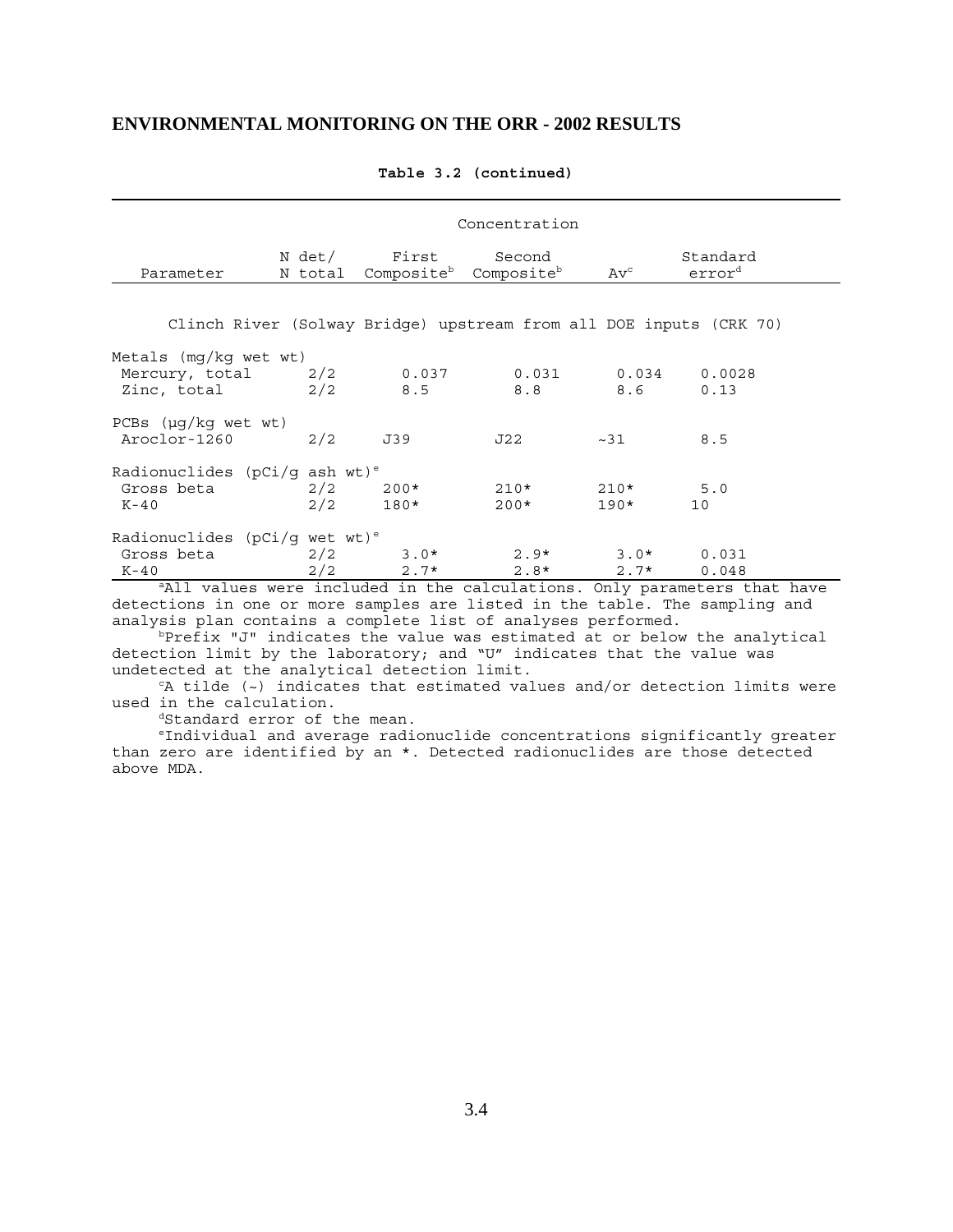|                                                                                    |                                       |                              | Concentration                                                   |                              |                                |  |
|------------------------------------------------------------------------------------|---------------------------------------|------------------------------|-----------------------------------------------------------------|------------------------------|--------------------------------|--|
| Parameter                                                                          | N det/                                | First                        | Second<br>N total Composite <sup>b</sup> Composite <sup>b</sup> | $\operatorname{Av}^\circ$    | Standard<br>error <sup>d</sup> |  |
|                                                                                    |                                       |                              | Clinch River downstream from all DOE inputs (CRK 16)            |                              |                                |  |
| Metals (mg/kg wet wt)<br>Mercury, total                                            | 2/2                                   | 0.36                         | 0.20                                                            | 0.28                         | 0.081                          |  |
| Zinc, total<br>Pesticides (µg/kg wet wt)                                           | 2/2                                   | 11                           | 5.8                                                             | 8.6                          | 2.8                            |  |
| Aldrin                                                                             | 2/2                                   | JB6.9                        | JB6.9                                                           | $\sim$ 8.0                   | 1.1                            |  |
| PCBs $(\mu g/kg$ wet wt)<br>Aroclor-1260                                           | 2/2                                   | 830                          | 630                                                             | 730                          | 100                            |  |
| Radionuclides (pCi/g ash wt) <sup>e</sup><br>$Cs - 137$<br>Gross beta<br>$K-40$    | 2/2<br>$\frac{2}{2}$<br>$\frac{2}{2}$ | $1.5*$<br>$260*$<br>280*     | $1.4*$<br>$260*$<br>$270*$                                      | $1.5*$<br>260<br>280*        | 0.050<br>$\circ$<br>5.0        |  |
| Radionuclides ( $pCi/g$ wet wt) <sup>e</sup><br>$Cs - 137$<br>Gross beta<br>$K-40$ | 2/2<br>2/2                            | $3.0*$<br>$3.2*$             | $2/2$ 0.017* 0.017*<br>$3.0*$<br>$3.2*$                         | $0.017*$<br>$3.1*$<br>$3.2*$ | 0.00015<br>0.078<br>0.024      |  |
|                                                                                    |                                       |                              | Clinch River downstream from ORNL (CRK 32)                      |                              |                                |  |
| Metals (mg/kg wet wt)<br>Mercury, total<br>Zinc, total                             | 2/2<br>2/2                            | 0.054<br>11                  | 0.054<br>6.4                                                    | 0.058<br>8.7                 | 0.0039<br>2.2                  |  |
| $PCBs$ ( $\mu g/kg$ wet wt)<br>Aroclor-1260                                        | 2/2                                   | 130                          | 130                                                             | 170                          | 35                             |  |
| Radionuclides (pCi/g ash wt) <sup>e</sup><br>$Cs - 137$<br>Gross beta<br>K-40      | 2/2<br>2/2<br>2/2                     | $1.3*$<br>$240*$<br>$240*$   | $1.3*$<br>$240*$<br>$240*$                                      | 1.6<br>260*<br>$250*$        | 0.25<br>20<br>10               |  |
| Radionuclides ( $pCi/g$ wet wt) <sup>e</sup><br>$Cs - 137$<br>Gross beta<br>$K-40$ | 2/2<br>2/2<br>2/2                     | $0.016*$<br>$3.0*$<br>$3.0*$ | $0.016*$<br>$3.0*$<br>$3.0*$                                    | 0.019<br>$3.3*$<br>$3.1*$    | 0.0034<br>0.29<br>0.17         |  |

### Table 3.3. 2002 tissue concentrations in Catfish<sup>a</sup>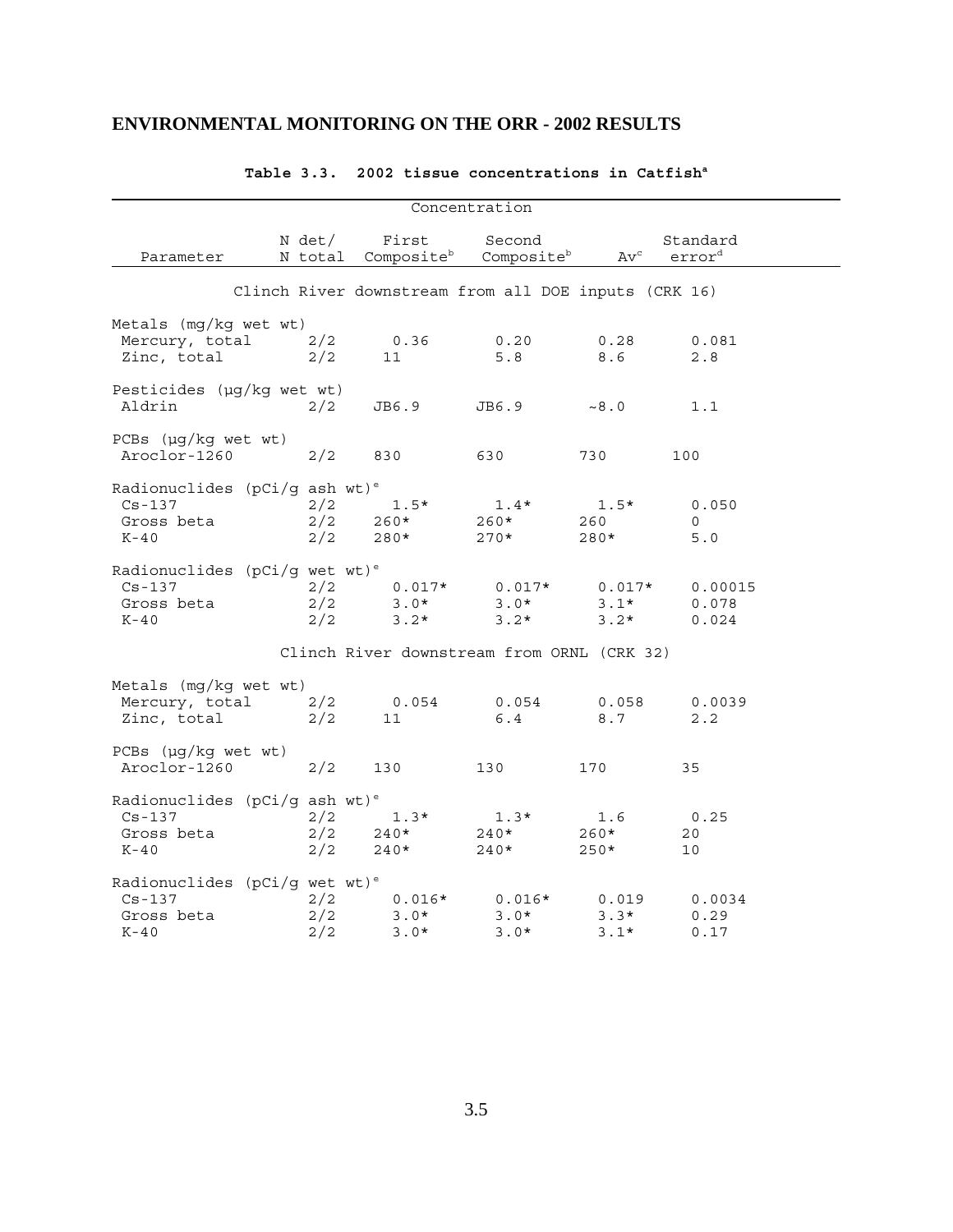|                                              |                   |                                 | Concentration                    |                                        |                                                                    |
|----------------------------------------------|-------------------|---------------------------------|----------------------------------|----------------------------------------|--------------------------------------------------------------------|
| Parameter                                    | N det/<br>N total | First<br>Composite <sup>b</sup> | Second<br>Composite <sup>b</sup> | $\operatorname{Av}^{\operatorname{c}}$ | Standard<br>error <sup>d</sup>                                     |
|                                              |                   |                                 |                                  |                                        |                                                                    |
|                                              |                   |                                 |                                  |                                        | Clinch River (Solway Bridge) upstream from all DOE inputs (CRK 70) |
| Metals $(mq/kg$ wet wt)                      |                   |                                 |                                  |                                        |                                                                    |
| Mercury, total 2/2                           |                   | 0.091                           | 0.091                            | 0.11                                   | 0.020                                                              |
| Zinc, total                                  | 2/2               | 3.0                             | 3.0                              | 4.3                                    | 1.3                                                                |
| PCBs $(\mu g/kg$ wet wt)                     |                   |                                 |                                  |                                        |                                                                    |
| Aroclor-1260                                 | 2/2               | 730                             | 440                              | 590                                    | 150                                                                |
| Radionuclides (pCi/q ash wt) <sup>e</sup>    |                   |                                 |                                  |                                        |                                                                    |
| Gross beta                                   | 2/2               | $110*$                          | $110*$                           | 180                                    | 65                                                                 |
| K-40                                         | 2/2               | $92*$                           | $92*$                            | 210                                    | 120                                                                |
| Radionuclides ( $pCi/g$ wet wt) <sup>e</sup> |                   |                                 |                                  |                                        |                                                                    |
| Gross beta                                   | 2/2               | $3.5*$                          | $2.9*$                           | $3.2*$                                 | 0.33                                                               |
| K-40                                         | 2/2               | $2.9*$                          | $2.9*$                           | $3.4*$                                 | 0.50                                                               |

**Table 3.3 (continued)**

<sup>a</sup>All values were included in the calculations. Only parameters that have detections in one or more samples are listed in the table. The sampling and analysis plan contains a complete list of analyses performed.

 $b$ Prefix "BJ" indicates the value was detected in the laboratory blank and was estimated at or below the analytical detection limit by the laboratory.

 $c$  A tilde ( $\sim$ ) indicates that estimated values and/or detection limits were used in the calculation.

d Standard error of the mean.

 e Individual and average radionuclide concentrations significantly greater than zero are identified by an \*. Detected radionuclides are those detected above MDA.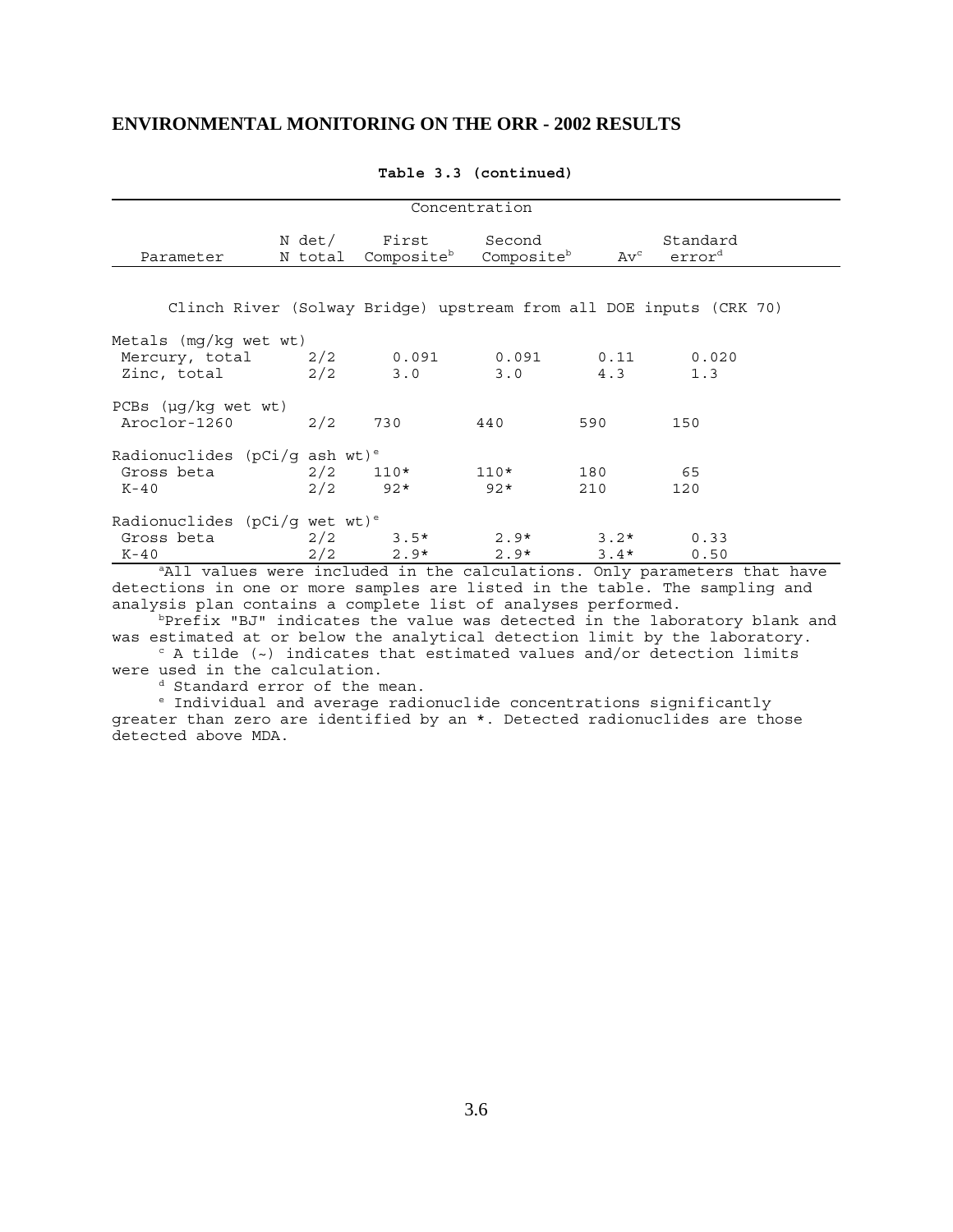| Event            | $Co-60$          | Cs-137                                    | Gross alpha                                                                      | Gross beta         |  |
|------------------|------------------|-------------------------------------------|----------------------------------------------------------------------------------|--------------------|--|
|                  |                  |                                           | Melton Branch upstream from ORNL (MEK 2.1)                                       |                    |  |
| January<br>March | b<br>h           | b<br>$\mathbf b$                          | 12,000<br>b                                                                      | b<br>b             |  |
|                  |                  |                                           | White Oak Lake at White Oak Dam (WCK 1.0)                                        |                    |  |
| January<br>March | b<br>$\mathbf b$ | 810,000<br>220,000                        | 21,000<br>14,000                                                                 | 980,000<br>290,000 |  |
|                  |                  |                                           | White Oak Creek downstream from ORNL (WCK 2.6)                                   |                    |  |
| January<br>March | b<br>b           | 550,000<br>210,000                        | 22,000<br>14,000                                                                 | 480,000<br>250,000 |  |
|                  |                  | <sup>b</sup> No value detected above MDA. | <sup>a</sup> All data are given in picocuries per kilogram (1 pCi = 3.7E-02 Bq). |                    |  |

#### **Table 3.4. Radiological constituents in settleable solids sites near the ORR, 2002a**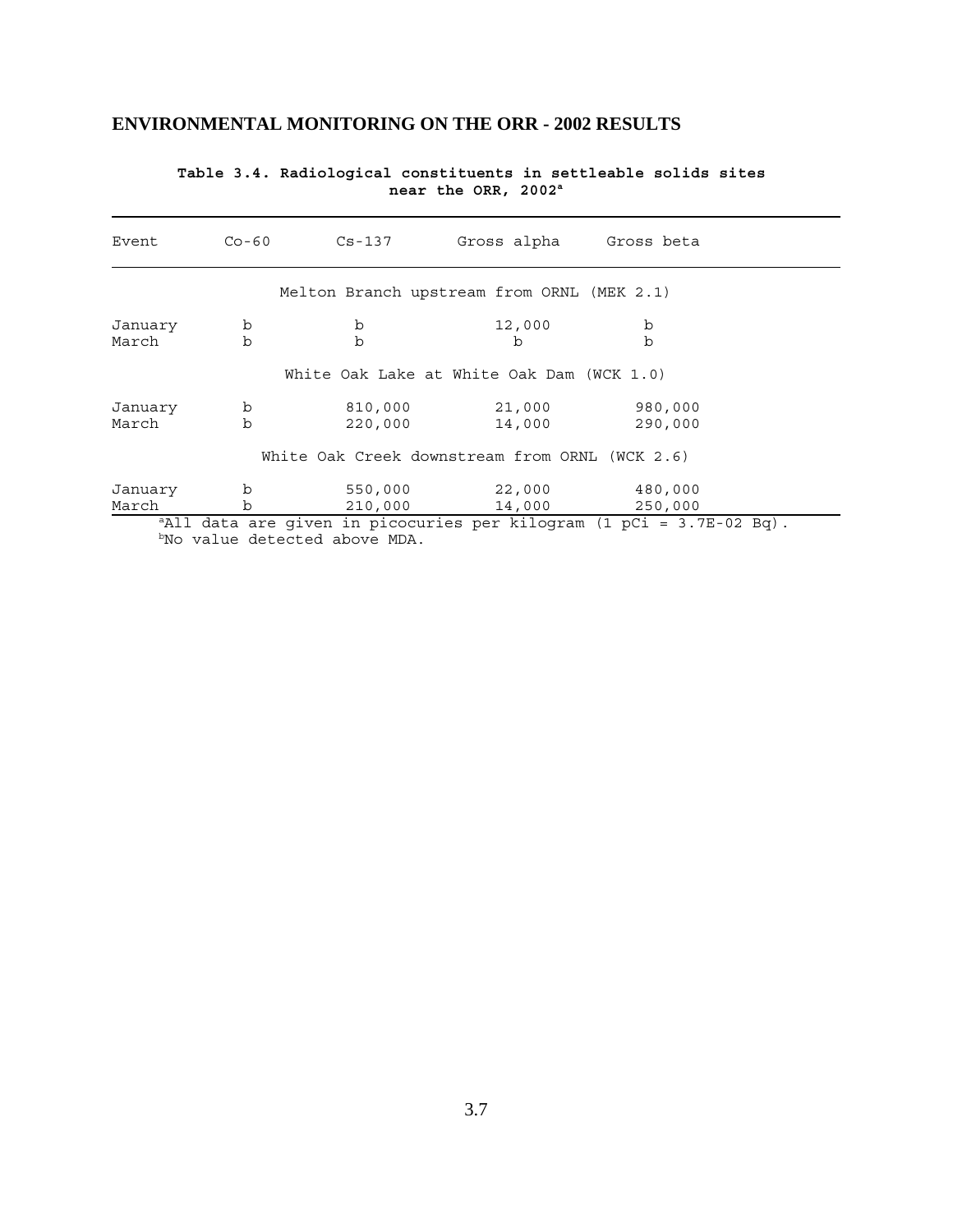**Table 4.1. Y-12 Complex Discharge Point 017, OUTFALL 017** From: 2002/01/01 To: 2002/12/31

|                     | Number of |       | Concentration(a) |          | <b>Reference</b> | Number of Values             |
|---------------------|-----------|-------|------------------|----------|------------------|------------------------------|
| Parameter           | Samples   | Max   | Min              | Ava      |                  | Value(b) Exceeding Reference |
| Flow, mgd           | 358       | 0.893 | 0.002            | 0.07     |                  |                              |
| pH, Standard Unit   | 53        | 7.3   | 6.6              |          | 9/6(e)           |                              |
| Kjeldahl Nitrogen   | 53        | 16.8  | 0.581            | $<$ 3.54 |                  |                              |
| Ammonia as Nitrogen | 53        | 15.9  | 0.438            | 2.93     | 64.8             |                              |

(a) Units in mg/L unless otherwise indicated.

(b) NPDES permit limits.

(c) Flow during operations and/or discharging.

(d) Not applicable.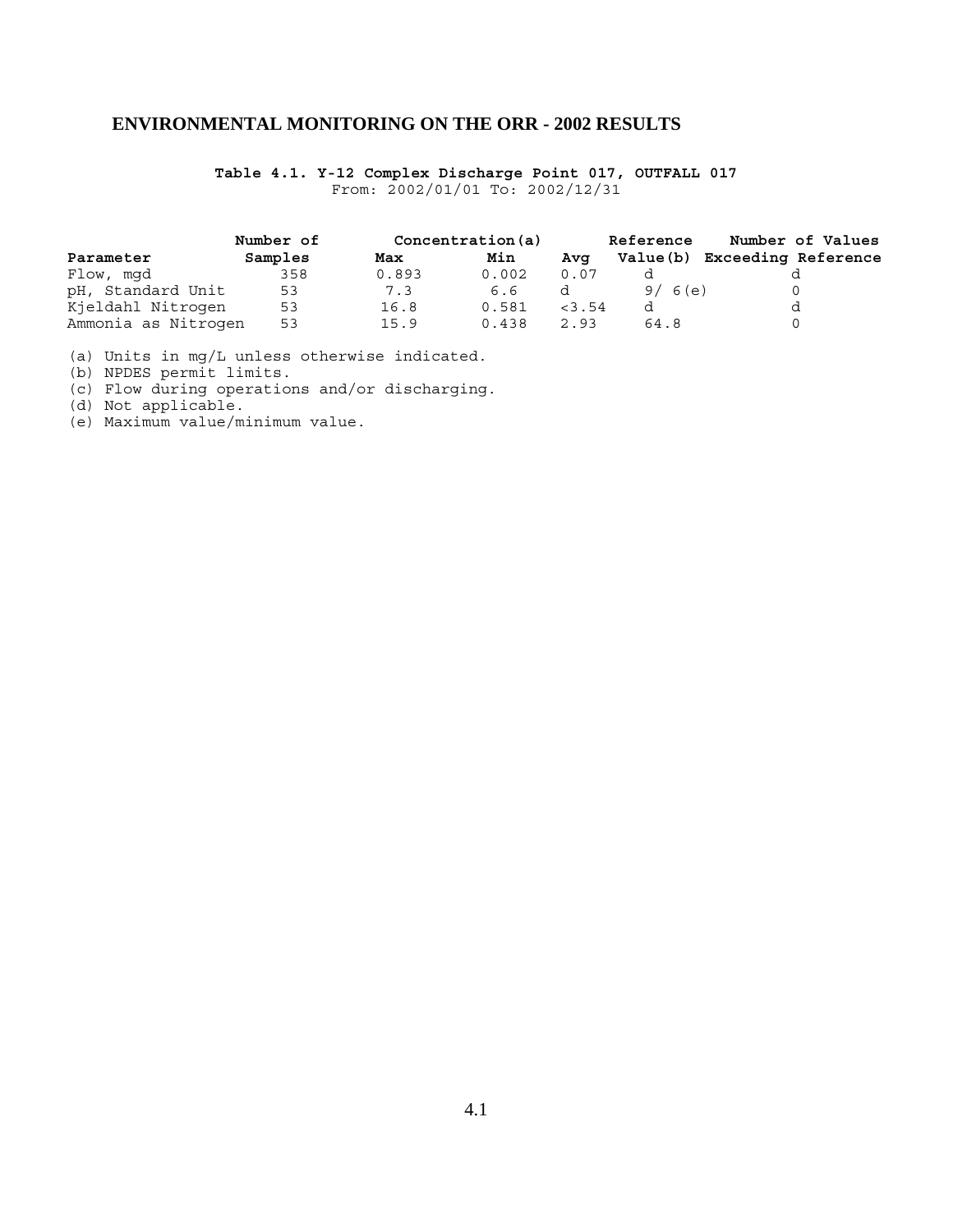**Table 4.2. Y-12 Complex Discharge Point 021, OUTFALL 021** From: 2002/01/01 To: 2002/12/31

|                             | Number of |        | Concentration(a) |        | <b>Reference</b> | Number of Values           |
|-----------------------------|-----------|--------|------------------|--------|------------------|----------------------------|
| Parameter                   | Samples   | Max    | Min              | Ava    | Value(b)         | <b>Exceeding Reference</b> |
| Flow, mgd                   | 330       | 3.713  | 0.088            | 0.29   |                  |                            |
| pH, Standard Unit           | 158       | 8.1    | 6.5              |        | 9/6(e)           |                            |
| Temperature, deg C          | 158       | 23.6   | 8.0              | 18     | 30.5             |                            |
| Total Residual Chlorine 157 |           | < 0.05 | < 0.05           | < 0.05 | 0.188            |                            |

(a) Units in mg/L unless otherwise indicated.

(b) NPDES permit limits.

(c) Flow during operations and/or discharging.

(d) Not applicable.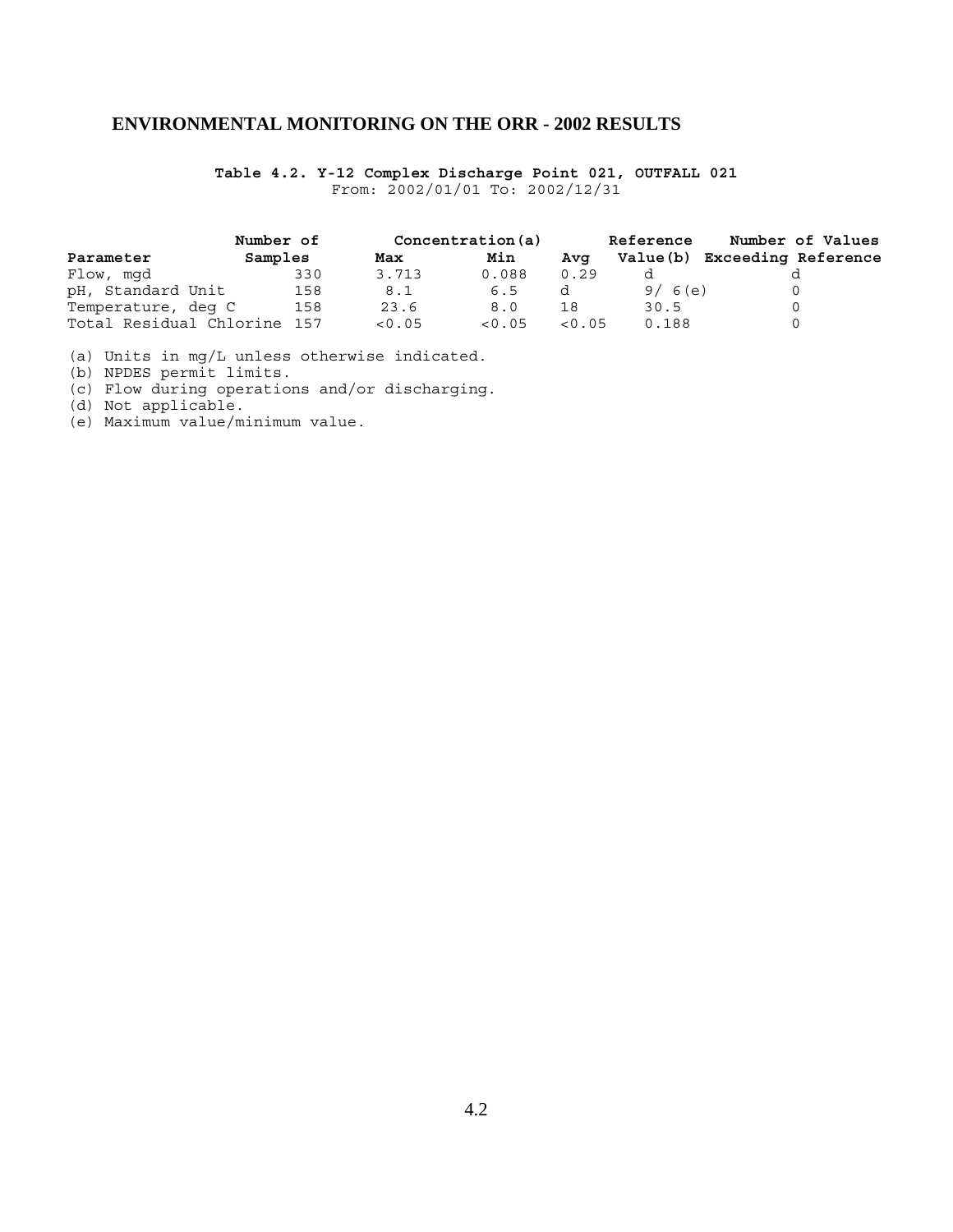**Table 4.3. Y-12 Complex Discharge Point 051, OUTFALL 051**  From: 2002/01/01 To: 2002/12/31

|              | Number of | Concentration(a) |           |          | <b>Reference</b> | Number of Values           |  |
|--------------|-----------|------------------|-----------|----------|------------------|----------------------------|--|
| Parameter    | Samples   | Max              | Min       | Ava      | Value (b)        | <b>Exceeding Reference</b> |  |
| Flow, mgd    | 348       | 1.055            | 0.09      | 0.3      |                  |                            |  |
| pH, Std Unit | 108       | 8.31             | 6.7       | d        | 9/6(e)           |                            |  |
| Mercury      | 53        | 0.0173           | < 0.00021 | < 0.0024 |                  |                            |  |

(a) Units in mg/L unless otherwise indicated.

(b) NPDES permit limits.

(c) Flow during operations and/or discharging.

(d) Not applicable.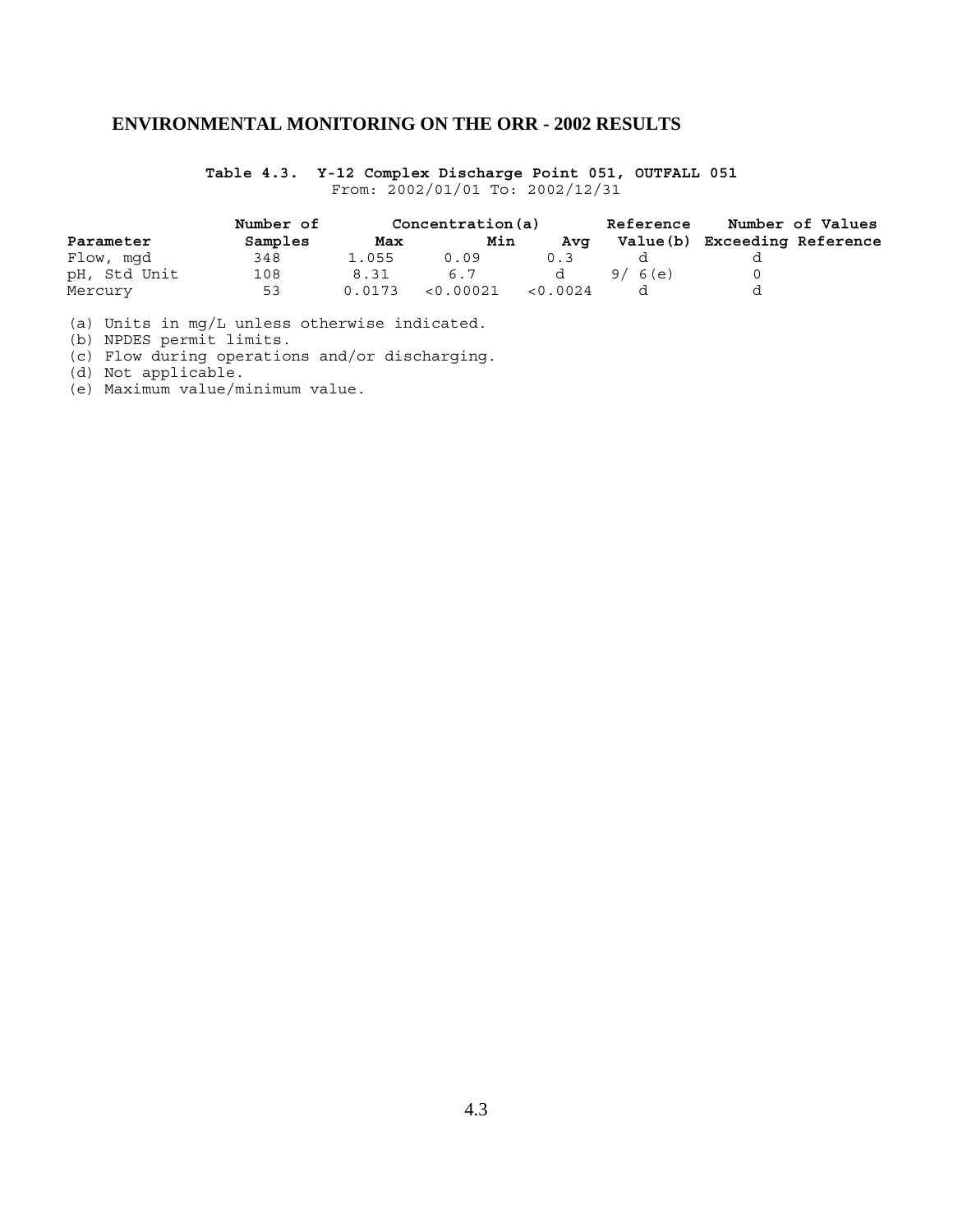### **Table 4.4. Y-12 Complex Discharge Point 055, OUTFALL 055**  From: 2002/01/01 To: 2002/12/31

| Parameter      | Number of |         | Concentration (a) |                     | <b>Reference</b> | Number of Values             |  |
|----------------|-----------|---------|-------------------|---------------------|------------------|------------------------------|--|
|                | Samples   | Max     | Min               | Ava                 |                  | Value(b) Exceeding Reference |  |
| Flow, mgd      | 365       | 0.127   | 0.009             | 0.03                |                  |                              |  |
| pH, Std Unit   | 106       | 7.7     | 6.9               | d                   | 9/6(e)           |                              |  |
| Total Residual |           |         |                   |                     |                  |                              |  |
| Chlorine       | 106       | < 0.05  | < 0.05            | < 0.05              | 0.5              |                              |  |
| Mercury        | 106       | 0.00502 |                   | < 0.00021 < 0.00035 | 0.004            |                              |  |

(a) Units in mg/L unless otherwise indicated.

(b) NPDES permit limits.

(c) Flow during operations and/or discharging.

(d) Not applicable.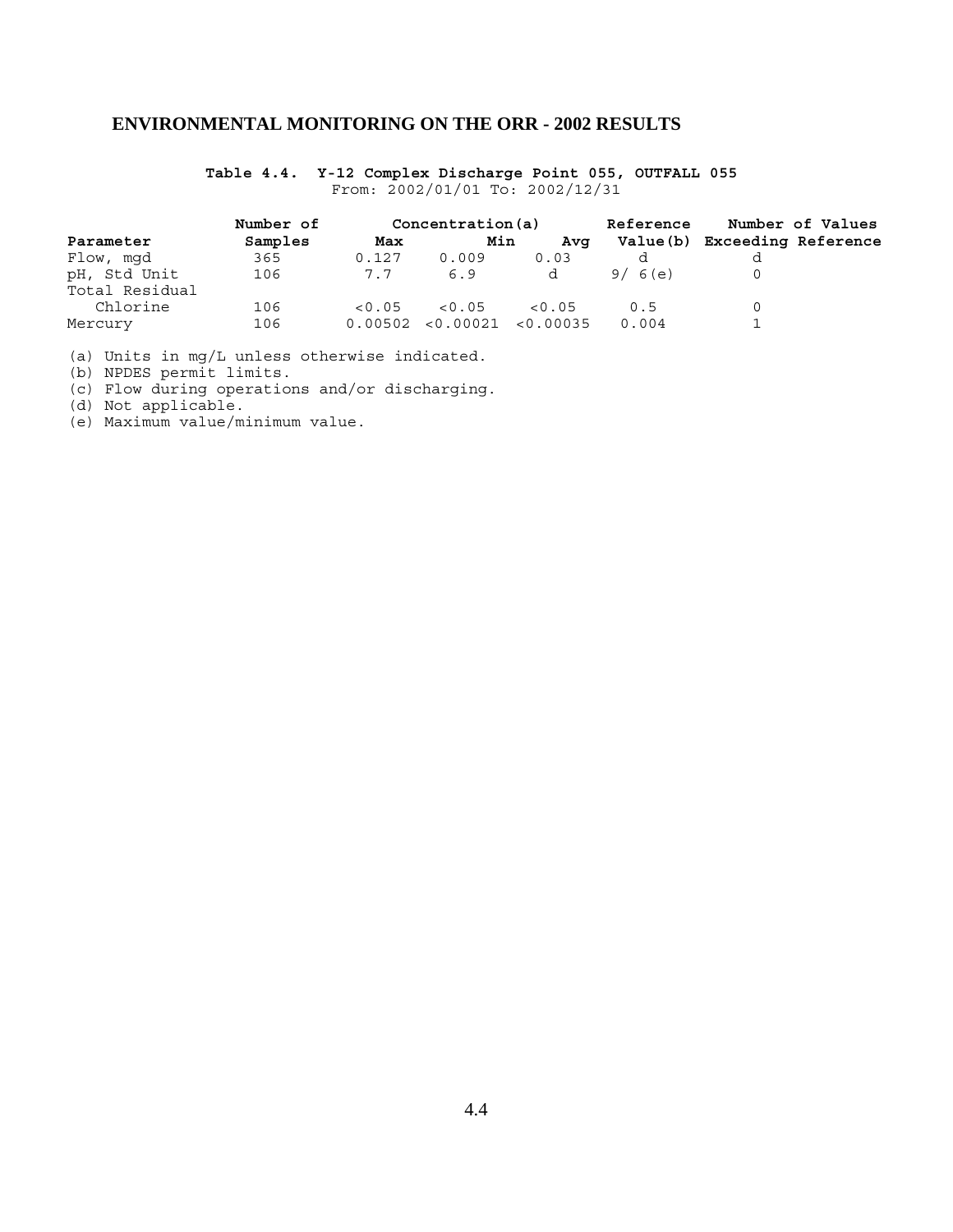**Table 4.5. Y-12 Complex Discharge Point 077, OUTFALL 077** From: 2002/01/01 To: 2002/12/31

|                                     | Number of |        | Concentration(a) |        | Reference | Number of Values           |  |
|-------------------------------------|-----------|--------|------------------|--------|-----------|----------------------------|--|
| Parameter                           | Samples   | Max    | Min              | Avq    | Value(b)  | <b>Exceeding Reference</b> |  |
| Flow, mgd                           | 12        | 0.0114 | 0.0114           | 0.0114 |           |                            |  |
| pH, Standard Unit<br>Total Residual | 12        | 8.0    | 7.3              | d      | 9/6(e)    |                            |  |
| Chlorine                            | 12        | < 0.05 | < 0.05           | < 0.05 | 0.5       |                            |  |

(a) Units in mg/L unless otherwise indicated.

(b) NPDES permit limits.

(c) Flow during operations and/or discharging.

(d) Not applicable.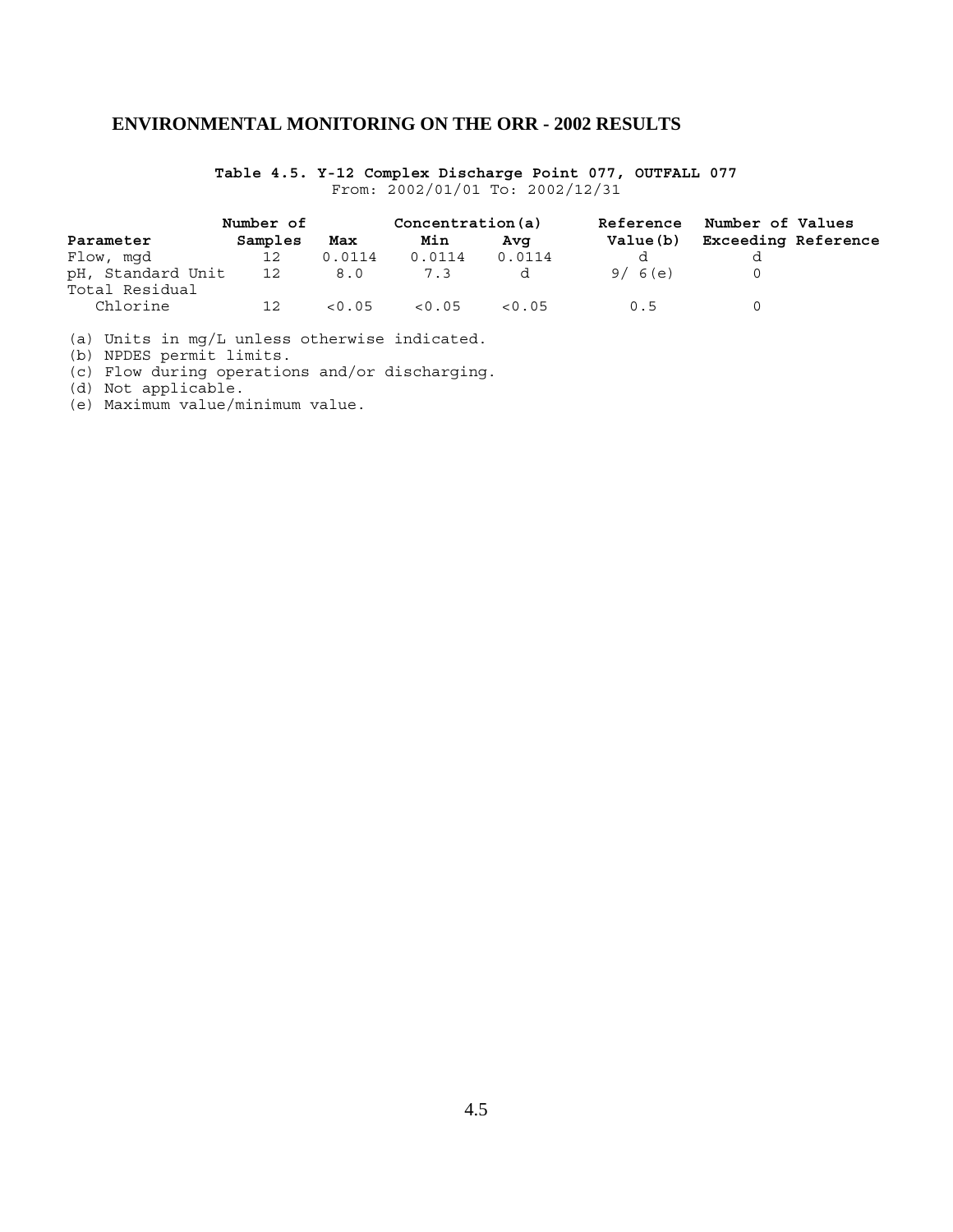**Table 4.6. Y-12 Complex Discharge Point 125, OUTFALL 125** From: 2002/01/01 To: 2002/12/31

|                   | Number of |        | Concentration(a) |          |                              | Reference Number of Values |  |
|-------------------|-----------|--------|------------------|----------|------------------------------|----------------------------|--|
| Parameter         | Samples   | Max    | Min              | Avq      | Value (b)Exceeding Reference |                            |  |
| Flow, mgd         | 14        | 1.38   | 0.288            | 0.641    |                              |                            |  |
| pH, Standard Unit | 14        | 7.8    | 6.8              | d        | 9/6(e)                       |                            |  |
| Total Residual    |           |        |                  |          |                              |                            |  |
| Chlorine          | 13        | 1.54   | < 0.05           | < 0.2    | 0.5                          |                            |  |
| Mercury           |           | 0.0003 | < 0.0002         | < 0.0002 | d                            | d                          |  |
| Lead              | 6         | < 0.1  | < 0.0005         | < 0.0337 |                              | d                          |  |

(a) Units in mg/L unless otherwise indicated.

(b) NPDES permit limits.

(c) Flow during operations and/or discharging.

(d) Not applicable.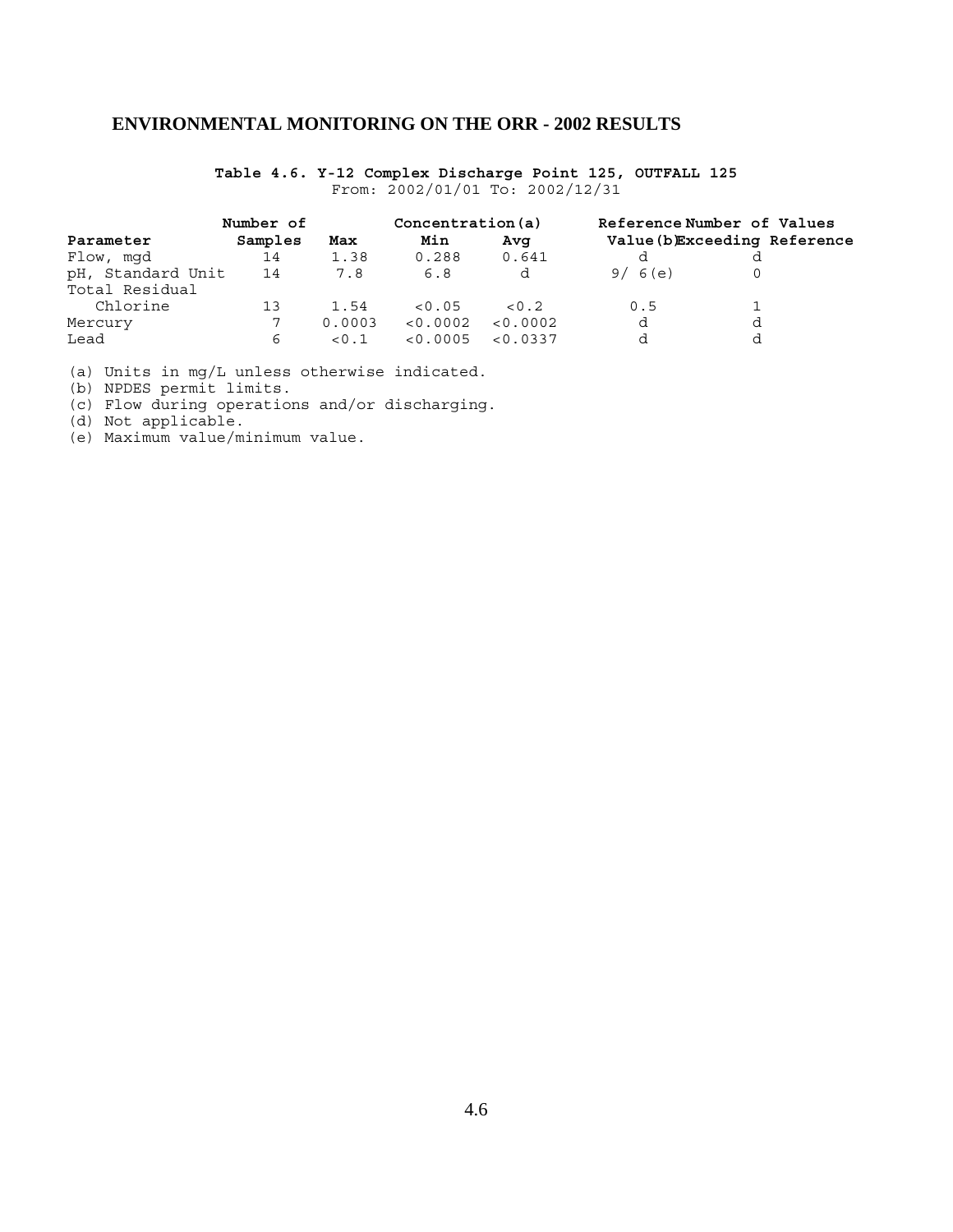**Table 4.7. Y-12 Complex Discharge Point 135, OUTFALL 135** From: 2002/01/01 To: 2002/12/31

|           | Number of |       | Concentration(a) |       | Reference Number of Values   |  |
|-----------|-----------|-------|------------------|-------|------------------------------|--|
| Parameter | Samples   | Max   | Min              | Ava   | Value(b) Exceeding Reference |  |
| Flow, mqd | 359       | 0.496 | 0.168            | 0.246 |                              |  |

(a) Units in mg/L unless otherwise indicated.

(b) NPDES permit limits.

(c) Flow during operations and/or discharging.

(d) Not applicable.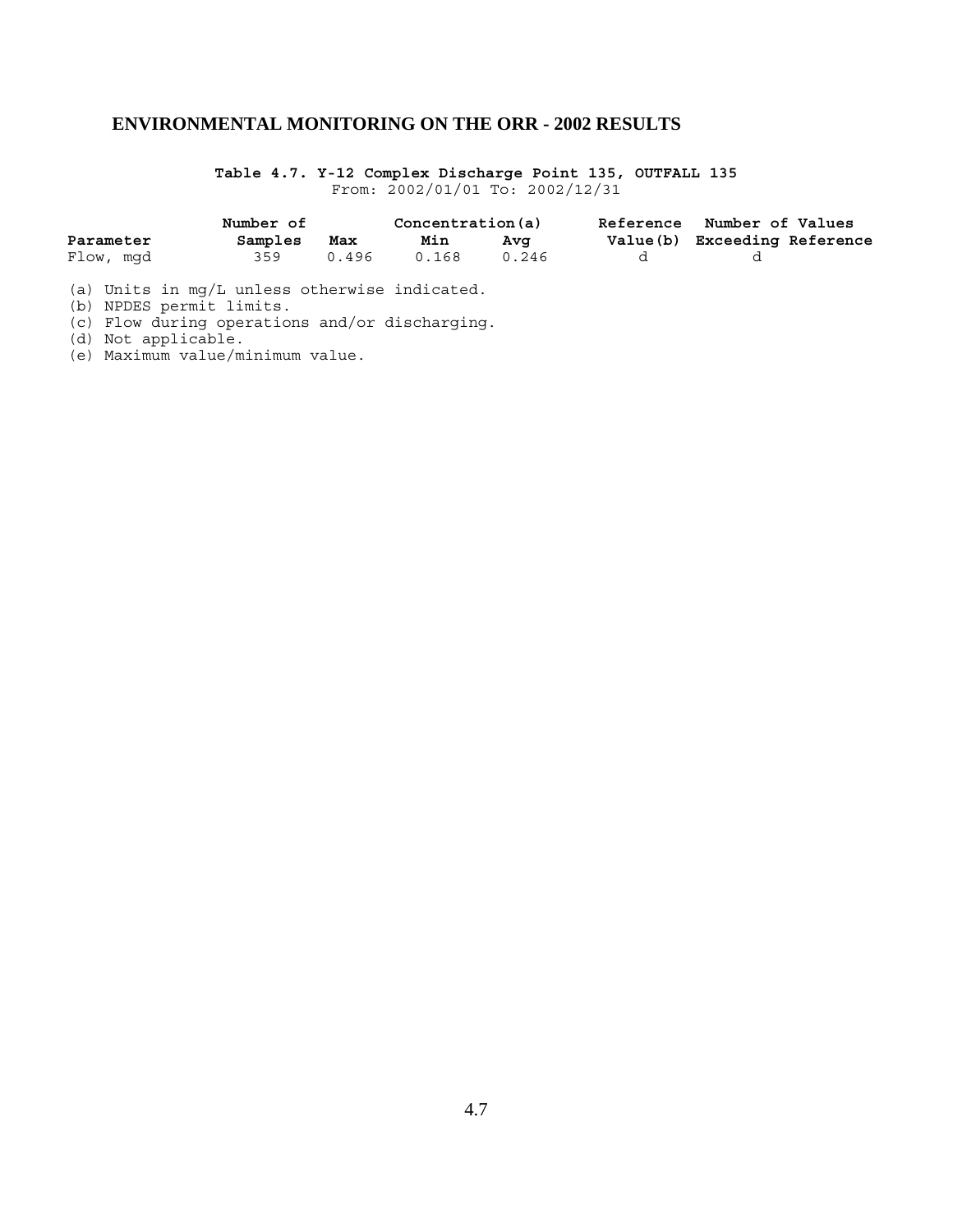|                    | Number of |          | Concentration(a) |          | <b>Reference</b> | Number of Values             |  |  |
|--------------------|-----------|----------|------------------|----------|------------------|------------------------------|--|--|
| Parameter          | Samples   | Max      | Min              | Avq      |                  | Value(b) Exceeding Reference |  |  |
| Flow, mqd          | 159       | 15.46    | 1.06             | 2.31     | d                | d                            |  |  |
| Beryllium          | 14        | < 0.0005 | < 0.0005         | < 0.0005 | d                |                              |  |  |
| Cadmium            | 14        | < 0.01   | < 0.01           | < 0.01   | d                | d                            |  |  |
| Copper             | 14        | 0.0364   | < 0.02           | < 0.02   | d                | d                            |  |  |
| Iron               | 14        | 8.11     | < 0.05           | < 0.8    | d                | d                            |  |  |
| Fluoride           | 12        | 1.12     | 0.197            | 0.800    | d                | d                            |  |  |
| Mercury            | 55        | 0.00104  | 0.000296         | 0.000657 | d                | d                            |  |  |
| Nitrate/Nitrite as |           |          |                  |          |                  |                              |  |  |
| Nitrogen           | 12        | 6.27     | 2.72             | 4.61     | d                | d                            |  |  |
| Oil and Grease     | 159       | < 6.7    | < 5.6            | < 6.2    | 15               |                              |  |  |
| Lead               | 14        | < 0.1    | < 0.1            | < 0.1    | d                | d                            |  |  |
| Phosphate as       |           |          |                  |          |                  |                              |  |  |
| Phosphorus         | 13        | 0.988    | 0.353            | 0.623    | d                | d                            |  |  |
| Sulfate            | 55        | 384.0    | 1.26             | 44.4     | d                | d                            |  |  |
| Zinc               | 14        | 0.315    | < 0.05           | < 0.08   | d                | d                            |  |  |
|                    |           |          |                  |          |                  |                              |  |  |

### **Table 4.8. Y-12 Complex Discharge Point 200, OUTFALL 200** From: 2002/01/01 To: 2002/12/31

(a) Units in mg/L unless otherwise indicated.

(b) NPDES permit limits.

(c) Flow during operations and/or discharging.

(d) Not applicable.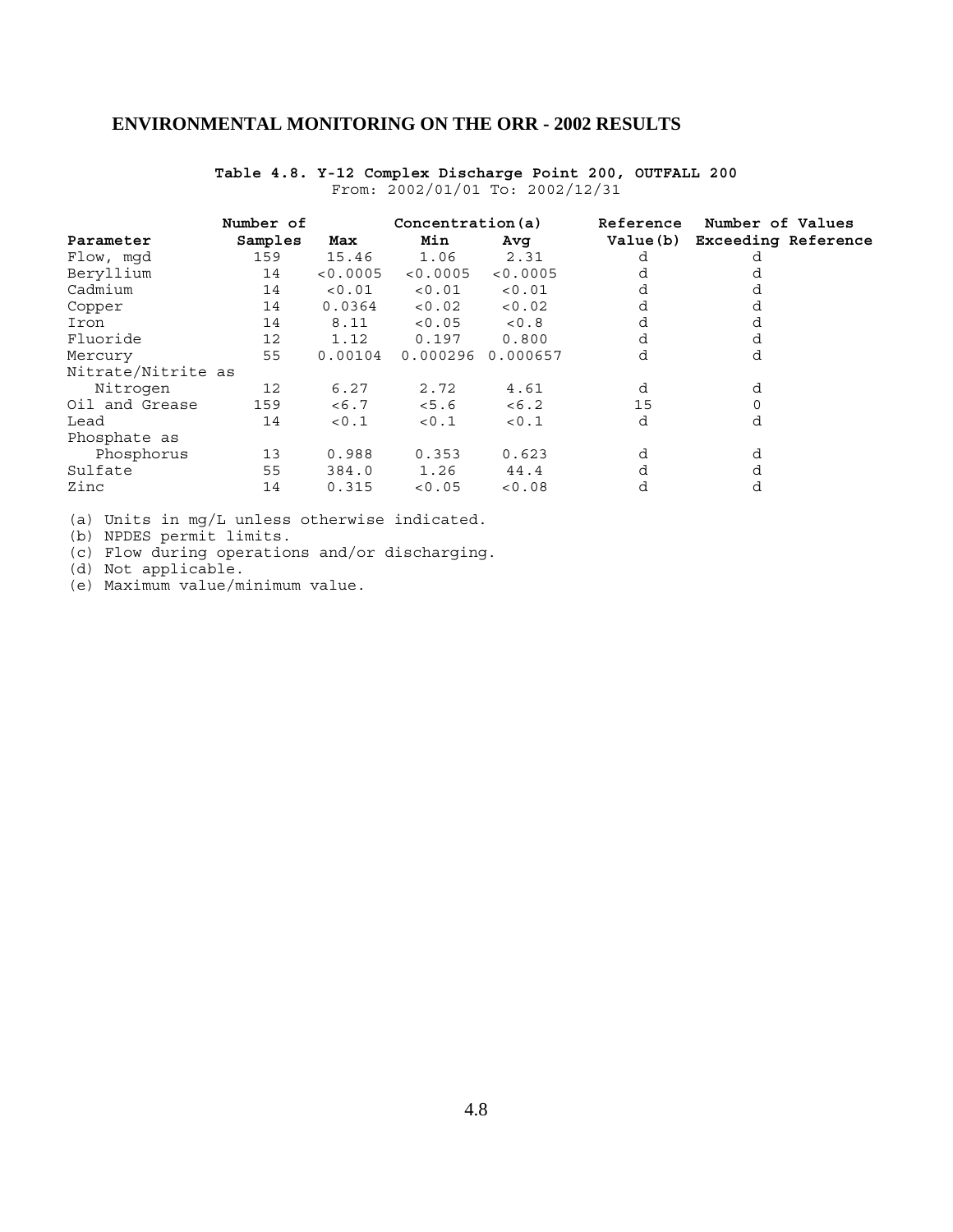### **Table 4.9. Y-12 Complex Discharge Point 200, OUTFALL 200**

From: 2002/01/01 To: 2002/12/31

|                             | Number of |         | Concentration |                         |               |          | Percentage of  |            |              |  |
|-----------------------------|-----------|---------|---------------|-------------------------|---------------|----------|----------------|------------|--------------|--|
| Parameter                   | Samples   | Max     | $+/-$         | Min                     | $+/-$         | Average  | Standard Error | <b>DCG</b> | Total Curies |  |
| Alpha activity (pCi/L)      | 53        | 55.0    |               | $+/-8.4$ 0.84* $+/-2.3$ |               | 17       | 1.9            | e          | $5.4E-02$    |  |
| Americium-241 (pCi/L)       | 53        | $0.48*$ |               | $+/-.58 - 0.21* +/-.11$ |               | 0.056    | 0.016          | 0.19       | $1.8E-04$    |  |
| Beta activity $(pCi/L)$     | 53        | 120.0   | $+/-58$       |                         | $2.3*$ +/-5.9 | 17       | 2.3            | e          | $5.5E-02$    |  |
| $Cobalt-60$ $(pCi/L)$       | 53        | $3.5*$  |               | $+/-2.3 -1.7* +/-2.2$   |               | 0.72     | 0.13           | 0.014      | $2.3E-03$    |  |
| $Cesium-137$ ( $pCi/L$ )    | 53        | $3.4*$  |               | $+/-2.3 -2.0* +/-2.1$   |               | 0.46     | 0.16           | 0.016      | $1.5E-03$    |  |
| Gamma Activity (pCi/L)      | 53        | $17.0*$ |               | $+/-15 -13.0* +/-17$    |               | 2.06     | 1.04           | e          | $6.58E-03$   |  |
| Neptunium-237 $(pCi/L)$     | 53        | 0.27    |               | $+/-.21 -0.27* +/-.16$  |               | 0.022    | 0.012          | 0.073      | $7.0E-05$    |  |
| Plutonium-238 $(pCi/L)$     | 53        | 0.72    |               | $+/-.27 -0.73* +/-.15$  |               | 0.019    | 0.027          | 0.048      | $6.1E-05$    |  |
| Plutonium-239/240 $(pCi/L)$ | 53        | 0.092   |               | $+/-.1 -0.72*+/-.086$   |               | $-0.013$ | 0.015          | $-0.043$   | $-4.1E-05$   |  |
| Radium-226 (pCi/L)          | 53        | 0.81    |               | $+/-.87 -0.45* +/-.73$  |               | 0.25     | 0.039          | 0.25       | $7.9E-04$    |  |
| Radium-228 $(pCi/L)$        | 53        | 3.4     |               | $+/-1.8 -5.8* +/-11$    |               | 0.47     | 0.17           | 0.47       | $1.5E-03$    |  |
| Strontium-89/90 $(pCi/L)$   | 53        | 11.0    |               | $+/-2.9 -3.0* +/-2.1$   |               | 0.56     | 0.31           | e          | $1.8E-03$    |  |
| Total Radium Alpha (pCi/L)  | 53        | 0.68    |               | $+/-.25 -0.032*+/-.085$ |               | 0.32     | 0.023          | e          | $1.0E-03$    |  |
| Technetium-99 $(pCi/L)$     | 53        | 130.0   |               | $+/-11$ $-11.0*$ $+/-8$ |               | 13.5     | 3.19           | 0.0135     | $4.32E-02$   |  |
| Thorium-228 $(pCi/L)$       | 53        | 2.9     |               | $+/-.75 -1.2* +/-.62$   |               | 0.074    | 0.071          | 0.018      | $2.4E-04$    |  |
| Thorium-230 $(pCi/L)$       | 53        | 1.1     |               | $+/-.51 -0.33* +/-.22$  |               | 0.14     | 0.040          | 0.047      | $4.6E-04$    |  |
| Thorium-232 $(pCi/L)$       | 53        | $0.11*$ |               | $+/-.13 -0.1* +/-.041$  |               | $\Omega$ | 0.005          | $\Omega$   | $-5E-09$     |  |
| Thorium-234 $(pCi/L)$       | 53        | 46.0    |               | $+/-4.8$ 1.2 $+/-35$    |               | 13       | 1.6            | 0.13       | $4.2E-02$    |  |
| Tritium (pCi/L)             | 53        | 960.0   |               | $+/-550 -280.0*+/-510$  |               | 309.0    | 45.31          | 0.01540    | 9.870E-01    |  |
| Uranium-234 $(pCi/L)$       | 53        | 9.8     |               | $+/-1.4$ 0.47 $+/-.22$  |               | 3.2      | 0.30           | 0.65       | $1.0E-02$    |  |
| Uranium-235 $(pCi/L)$       | 53        | 0.68    |               | $+/-.26 -0.022* +/-0$   |               | 0.22     | 0.024          | 0.036      | $7.0E-04$    |  |
| Uranium-236 $(pCi/L)$       | 44        | 0.27    |               | $+/-.15 -0.073*+/-.031$ |               | 0.070    | 0.013          | 0.014      | $2.2E-04$    |  |
| Uranium-238 $(pCi/L)$       | 53        | 46.0    |               | $+/-4.8$ 1.2 $+/-35$    |               | 13       | 1.6            | 2.2        | $4.2E-02$    |  |

(e) Not applicable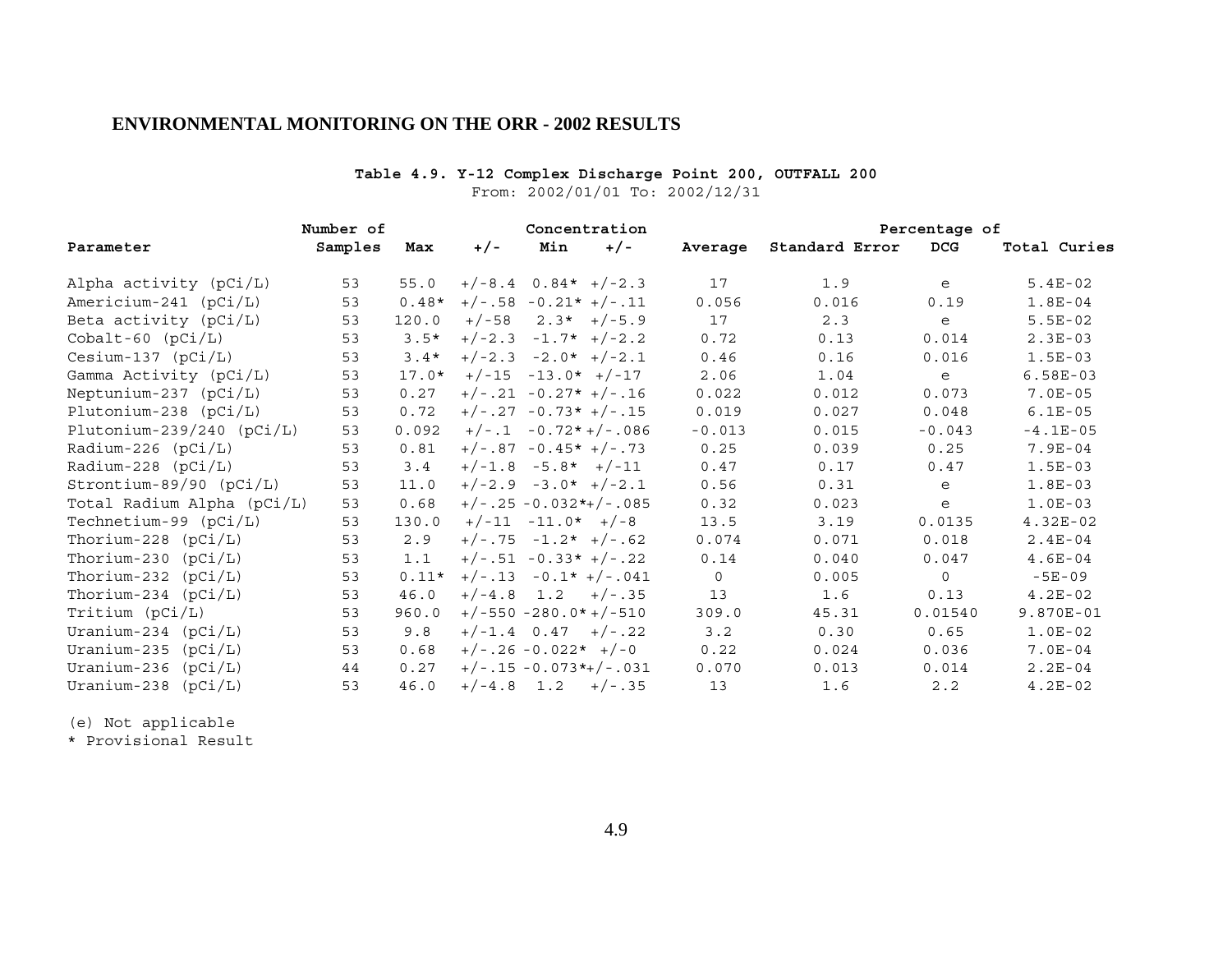### **Table 4.10. Y-12 Complex Discharge Point 201, OUTFALL 201** From: 2002/01/01 To: 2002/12/31

|                     | Number of      |        | Concentration(a) |        | Reference  | Number of Values           |  |
|---------------------|----------------|--------|------------------|--------|------------|----------------------------|--|
| Parameter           | Samples        | Max    | Min              | Avq    | Value(b)   | <b>Exceeding Reference</b> |  |
| 96-Hour Toxicity    |                |        |                  |        |            |                            |  |
| Test with           | $\overline{4}$ | >100.0 | >100.0           | >100.0 | d / 100(e) | 0                          |  |
| Ceriodaphnia        |                |        |                  |        |            |                            |  |
| 96-Hour Toxicity    |                |        |                  |        |            |                            |  |
| Test with           | $\overline{4}$ | >100.0 | >100.0           | >100.0 | d / 100(e) | 0                          |  |
| Fathead Minnows     |                |        |                  |        |            |                            |  |
| NOEC, Reproduction/ |                |        |                  |        |            |                            |  |
| Growth in           | $\overline{4}$ | 100.0  | 100.0            | 100.0  | d / 100(e) | 0                          |  |
| Ceriodaphnia        |                |        |                  |        |            |                            |  |
| NOEC, Reproduction/ |                |        |                  |        |            |                            |  |
| Growth in           | $\overline{4}$ | 100.0  | 100.0            | 100.0  | d / 100(e) | 0                          |  |
| Fathead Minnows     |                |        |                  |        |            |                            |  |
| pH, Standard Unit   | 157            | 8.0    | 7.1              | d      | 8.5/6.5(e) | 0                          |  |
| Temperature, deg C  | 157            | 22.1   | 9.4              | 15     | 30.5       | 0                          |  |
| Total Residual      |                |        |                  |        |            |                            |  |
| Chlorine            | 158            | 0.964  | < 0.05           | < 0.06 | 0.019      | 2                          |  |
| Suspended Solids    | 55             | 50.4   | <1.0             | < 4.8  | d          | d                          |  |

(a) Units in mg/L unless otherwise indicated.

(b) NPDES permit limits.

(c) Flow during operations and/or discharging.

(d) Not applicable.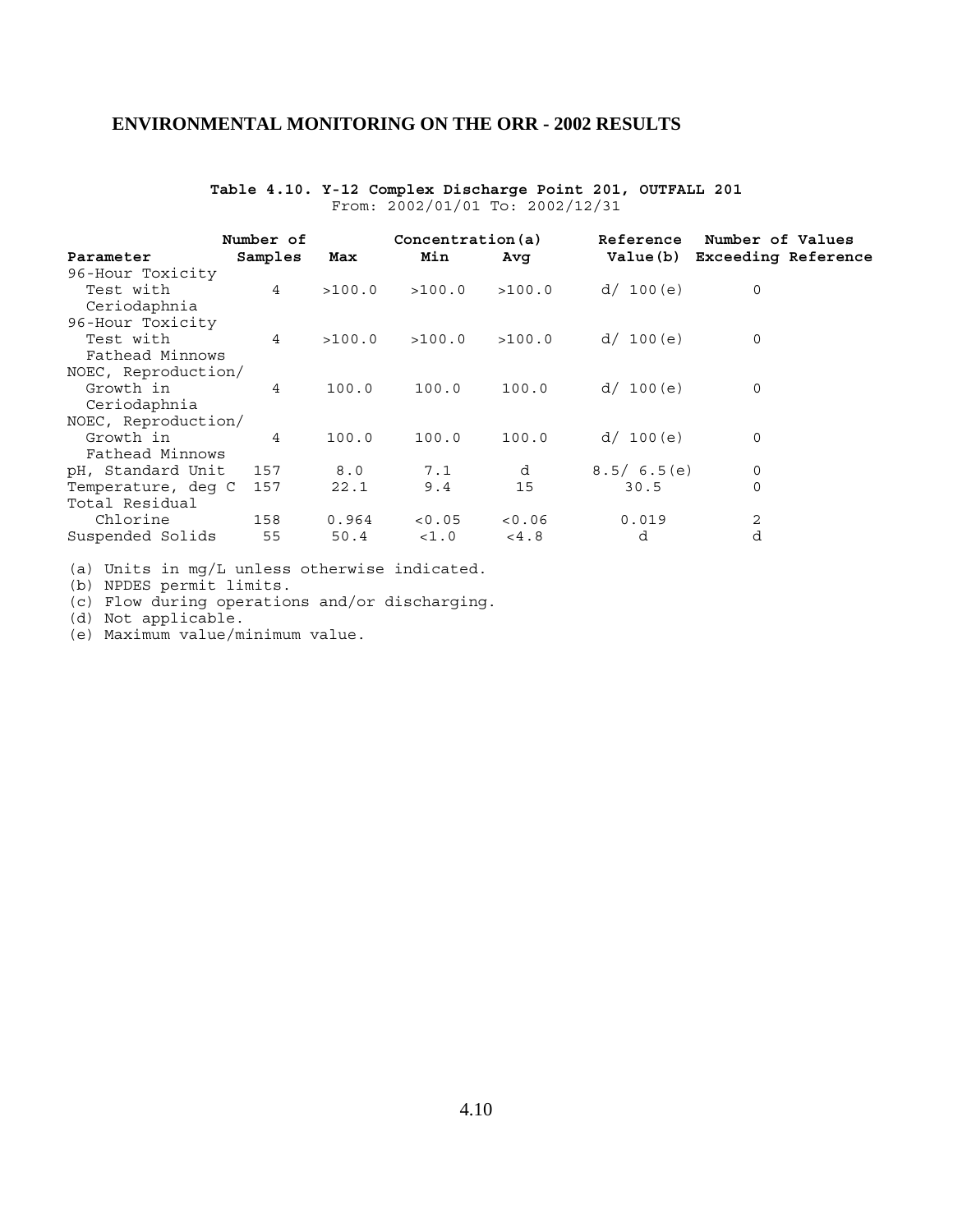### **Table 4.11. Y-12 Complex Discharge Point 501, CENTRAL POLLUTION CONTROL FACILITY** From: 2002/01/01 To: 2002/12/31

|                    | Number of    |          | Concentration(a) |          |              | Reference Number of Values   |  |  |
|--------------------|--------------|----------|------------------|----------|--------------|------------------------------|--|--|
| Parameter          | Samples      | Max      | Min              | Avg      |              | Value(b) Exceeding Reference |  |  |
| 48-Hour Toxicity   |              |          |                  |          |              |                              |  |  |
| Test with          | $\mathbf{1}$ | >100.0   | >100.0           | >100.0   | d            | d                            |  |  |
| Ceriodaphnia       |              |          |                  |          |              |                              |  |  |
| Flow, mgd          | $\mathbf 1$  | 0.0111   | 0.0111           | 0.0111   | d            | d                            |  |  |
| pH, Standard Unit  | $\mathbf{1}$ | 7.1      | 7.1              | d        | 9/6(e)       | 0                            |  |  |
| Temperature, deg C | 1            | 18.4     | 18.4             | 18.4     | d            | d                            |  |  |
| Silver             | 1            | < 0.001  | < 0.001          | < 0.001  | 0.05         | 0                            |  |  |
| Boron              | 1            | 0.601    | 0.601            | 0.601    | d            | d                            |  |  |
| Beryllium          | $\mathbf 1$  | < 0.0005 | < 0.0005         | < 0.0005 | d            | d                            |  |  |
| Calcium            | 1            | 531.0    | 531.0            | 531.0    | d            | d                            |  |  |
| Cadmium            | 1            | < 0.0025 | < 0.0025         | < 0.0025 | 0.15         | 0                            |  |  |
| Chloride           | $\mathbf{1}$ | 45.0     | 45.0             | 45.0     | d            | d                            |  |  |
| Chromium           | $\mathbf{1}$ | < 0.02   | < 0.02           | < 0.02   | 1            | 0                            |  |  |
| Copper             | 1            | < 0.02   | < 0.02           | < 0.02   | $\mathbf{1}$ | 0                            |  |  |
| Cyanide            | $\mathbf 1$  | < 0.005  | < 0.005          | < 0.005  | 1.2          | 0                            |  |  |
| Iron               | $\mathbf{1}$ | 0.0663   | 0.0663           | 0.0663   | d            | d                            |  |  |
| Fluoride           | $\mathbf{1}$ | 0.428    | 0.428            | 0.428    | d            | d                            |  |  |
| Mercury            | 1            | < 0.0002 | < 0.0002         | < 0.0002 | d            | d                            |  |  |
| Potassium          | 1            | 21.5     | 21.5             | 21.5     | d            | d                            |  |  |
| Lithium            | $\mathbf 1$  | 1.0      | 1.0              | 1.0      | d            | d                            |  |  |
| Magnesium          | $\mathbf{1}$ | 3.37     | 3.37             | 3.37     | d            | d                            |  |  |
| Sodium             | $\mathbf{1}$ | 56.5     | 56.5             | 56.5     | d            | d                            |  |  |
| Nickel             | $\mathbf{1}$ | < 0.05   | < 0.05           | < 0.05   | 3.98         | 0                            |  |  |
| Nitrate/Nitrite as |              |          |                  |          |              |                              |  |  |
| Nitrogen           | $\mathbf 1$  | 0.442    | 0.442            | 0.442    | 100          | 0                            |  |  |
| Oil and Grease     | 1            | < 6.3    | < 6.3            | < 6.3    | 15           | 0                            |  |  |
| Lead               | $\mathbf{1}$ | 0.0045   | 0.0045           | 0.0045   | 0.2          | 0                            |  |  |
| PCB, Total         | $\mathbf{1}$ | 0.0005U  | 0.0005U          | 0.0005U  | 0.001        | 0                            |  |  |
| Phosphate as       |              |          |                  |          |              |                              |  |  |
| Phosphorus         | 1            | < 6.13   | < 6.13           | < 6.13   | d            | d                            |  |  |
| Sulfate            | $\mathbf{1}$ | 1300.0   | 1300.0           | 1300.0   | d            | d                            |  |  |

(a) Units in mg/L unless otherwise indicated.

(b) NPDES permit limits.

(c) Flow during operations and/or discharging.

(d) Not applicable.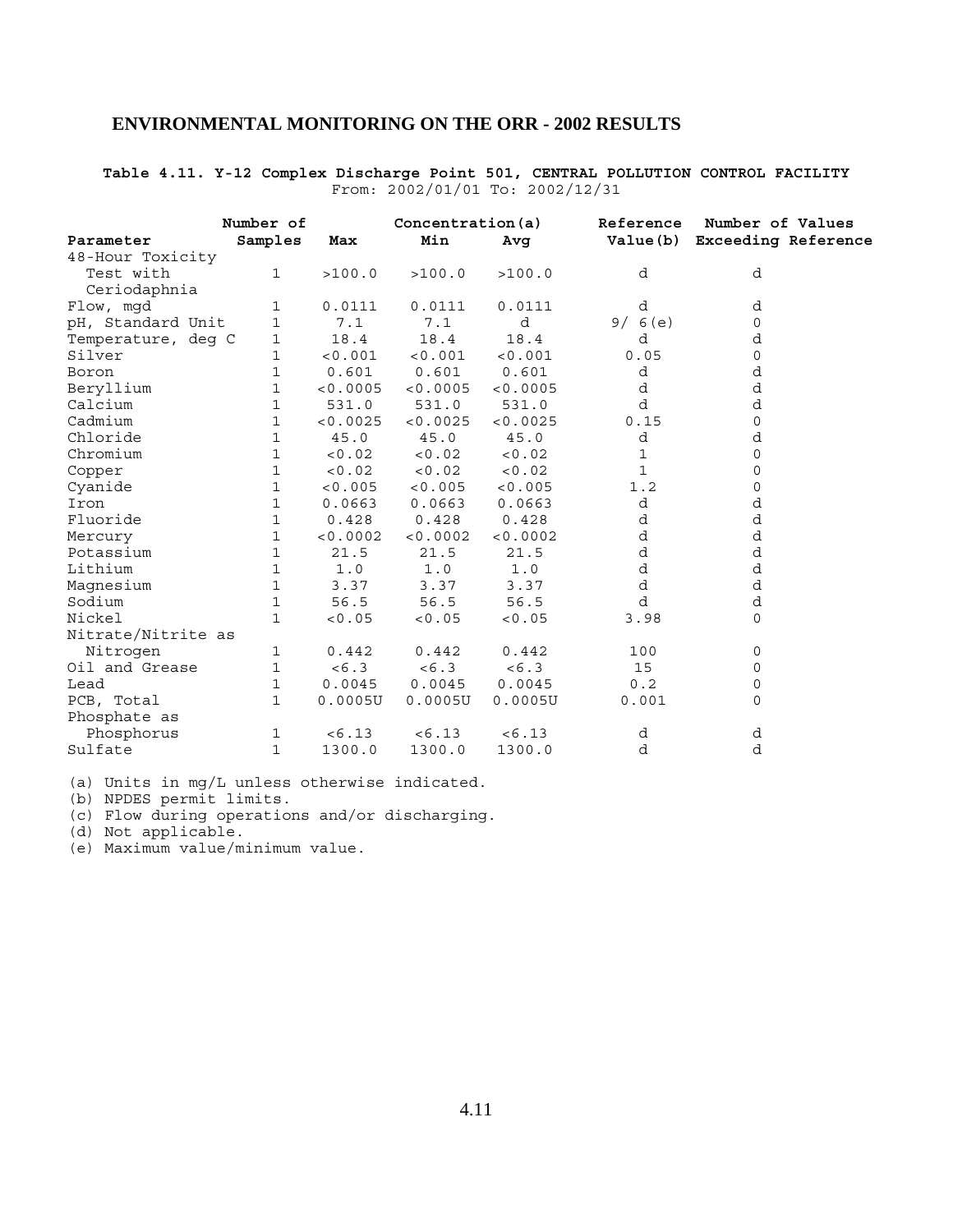**Table 4.12. Y-12 Complex Discharge Point 501, CENTRAL POLLUTION CONTROL FACILITY** From: 2002/01/01 To: 2002/12/31

|                     | Number of |        | Concentration(a) |        | Reference | Number of Values           |  |
|---------------------|-----------|--------|------------------|--------|-----------|----------------------------|--|
| Parameter           | Samples   | Max    | Min              | Ava    | Value (b) | <b>Exceeding Reference</b> |  |
| Surfactant          |           | 0.0712 | 0.0712           | 0.0712 |           |                            |  |
| Suspended Solids    |           | < 1.0  | < 1.0            | < 1.0  | 40        |                            |  |
| Sum of TTO Analysis |           | < 0.01 | < 0.01           | < 0.01 | 2.13      |                            |  |
| Zinc                |           | < 0.05 | < 0.05           | < 0.05 |           |                            |  |

(a) Units in mg/L unless otherwise indicated.

(b) NPDES permit limits.

(c) Flow during operations and/or discharging.

(d) Not applicable.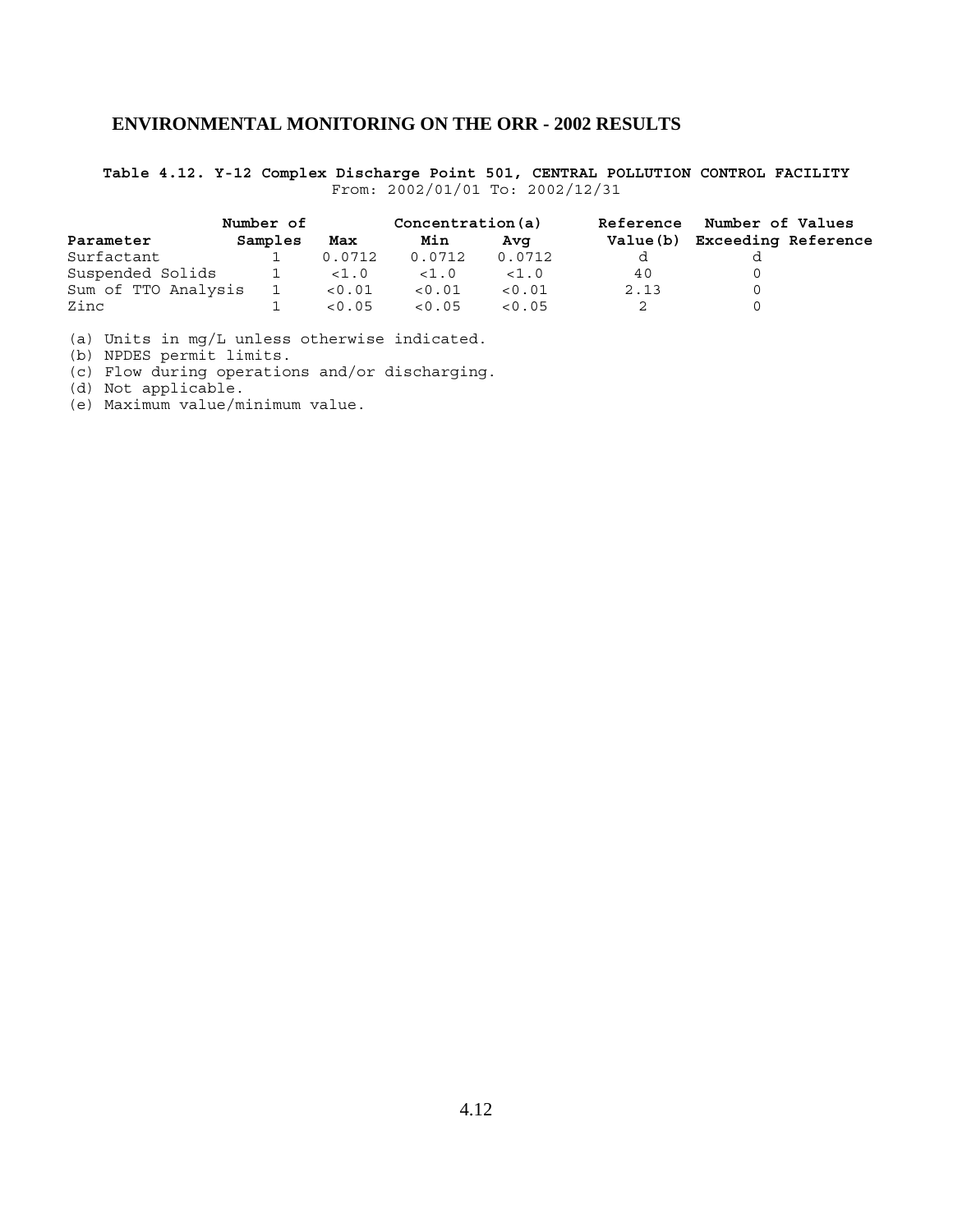### **Table 4.13. Y-12 Complex Discharge Point 501, CENTRAL POLLUTION CONTROL FACILITY** From: 2002/01/01 To: 2002/12/31

|                             | Number of    |         |                               |                         | Concentration                  |          |                | Percentage of |            |              |
|-----------------------------|--------------|---------|-------------------------------|-------------------------|--------------------------------|----------|----------------|---------------|------------|--------------|
| Parameter                   | Samples      | Max     | $+/-$                         | Min                     | $+/-$                          | Average  | Standard Error |               | <b>DCG</b> | Total Curies |
| Alpha activity (pCi/L)      | $\mathbf{1}$ | $-9.3*$ |                               | $+/-16$ $-9.3*$ $+/-16$ |                                | $-9.3$   |                |               | e          | $-1.4E-04$   |
| Americium-241 (pCi/L)       | $\mathbf{1}$ |         | $0.018*$ +/-.16 0.018* +/-.16 |                         |                                | 0.018    |                |               | 0.060      | $2.8E-07$    |
| Beta activity $(pCi/L)$     | $\mathbf{1}$ |         | $-0.33*$ +/-34 -0.33* +/-34   |                         |                                | $-0.33$  |                |               | e          | $-5.08E-06$  |
| $Cobalt-60$ $(pCi/L)$       | $\mathbf{1}$ |         | $1.1*$ +/-2.3 $1.1*$ +/-2.3   |                         |                                | 1.1      |                |               | 0.022      | $1.7E-05$    |
| $Cesium-137$ ( $pCi/L$ )    | 1            |         | $0.75*$ +/-2.1 0.75* +/-2.1   |                         |                                | 0.75     |                |               | 0.025      | $1.2E-05$    |
| Gamma Activity (pCi/L)      |              | $0.0*$  |                               | $+/-16$ 0.0* $+/-16$    |                                | 0.0      |                |               | e          | $0.0E + 00$  |
| Neptunium-237 $(pCi/L)$     |              |         | $0.13*$ +/-.18 $0.13*$ +/-.18 |                         |                                | 0.13     |                |               | 0.43       | $2.0E-06$    |
| Plutonium-238 (pCi/L)       | $\mathbf{1}$ |         | $0.16*$ +/-.15 $0.16*$ +/-.15 |                         |                                | 0.16     |                |               | 0.40       | $2.5E-06$    |
| Plutonium-239/240 $(pCi/L)$ | $\mathbf{1}$ |         |                               |                         | $0.04*$ +/-.076 0.04* +/-.076  | 0.04     |                |               | 0.1        | $6E-07$      |
| Radium-226 $(pCi/L)$        | $\mathbf{1}$ |         | $-0.013*+/-.21-0.013*+/-.21$  |                         |                                | $-0.013$ |                |               | $-0.013$   | $-2.0E-07$   |
| Radium-228 $(pCi/L)$        | 1            |         | $-0.084*+/-1.3-0.084*+/-1.3$  |                         |                                | $-0.084$ |                |               | $-0.084$   | $-1.3E-06$   |
| Strontium-89/90 (pCi/L)     | $\mathbf{1}$ |         | $-0.99*$ +/-1.7 -0.99* +/-1.7 |                         |                                | $-0.99$  |                |               | e          | $-1.5E-05$   |
| Total Radium Alpha (pCi/L)  | $\mathbf{1}$ |         | $0.38*$ +/-.37 0.38* +/-.37   |                         |                                | 0.38     |                |               | e          | $5.8E-06$    |
| Technetium-99 $(pCi/L)$     | $\mathbf{1}$ |         | $3.2*$ +/-7.2 $3.2*$ +/-7.2   |                         |                                | 3.2      |                |               | 0.0032     | $4.9E-05$    |
| Thorium-228 $(pCi/L)$       | $\mathbf{1}$ |         |                               |                         | $-0.015*+/-.056-0.015*+/-.056$ | $-0.015$ |                |               | $-0.0037$  | $-2.3E-07$   |
| Thorium-230 $(pCi/L)$       | $\mathbf{1}$ |         | $-0.064*+/-.13-0.064*+/-.13$  |                         |                                | $-0.064$ |                |               | $-0.021$   | $-9.8E-07$   |
| Thorium-232 $(pCi/L)$       | $\mathbf{1}$ |         |                               |                         | $0.006*+/-.0480.006*+/-.048$   | 0.006    |                |               | 0.01       | $9E - 08$    |
| Thorium-234 $(pCi/L)$       | 1            | 3.8     |                               |                         | $+/-.66$ 3.8 $+/-.66$          | 3.8      |                |               | 0.038      | $5.8E-05$    |
| Tritium (pCi/L)             | $\mathbf{1}$ |         | $56.0*$ +/-490 $56.0*$ +/-490 |                         |                                | 56.0     |                |               | 0.00280    | 8.61E-04     |
| Uranium-234 $(pCi/L)$       | $\mathbf{1}$ | 1.8     |                               |                         | $+/-.42$ 1.8 $+/-.42$          | 1.8      |                |               | 0.36       | $2.8E-05$    |
| Uranium-235 $(pCi/L)$       | $\mathbf{1}$ |         |                               |                         | $0.032*+/-.077 0.032*+/-.077$  | 0.032    |                |               | 0.0053     | $4.9E-07$    |
| Uranium-236 $(pCi/L)$       | $\mathbf{1}$ |         |                               |                         | $0.052*+/-.0790.052*+/-.079$   | 0.052    |                |               | 0.010      | $8.0E-07$    |
| Uranium-238 $(pCi/L)$       | 1            | 3.8     |                               |                         | $+/-.66$ 3.8 $+/-.66$          | 3.8      |                |               | 0.63       | $5.8E-05$    |

(e) Not applicable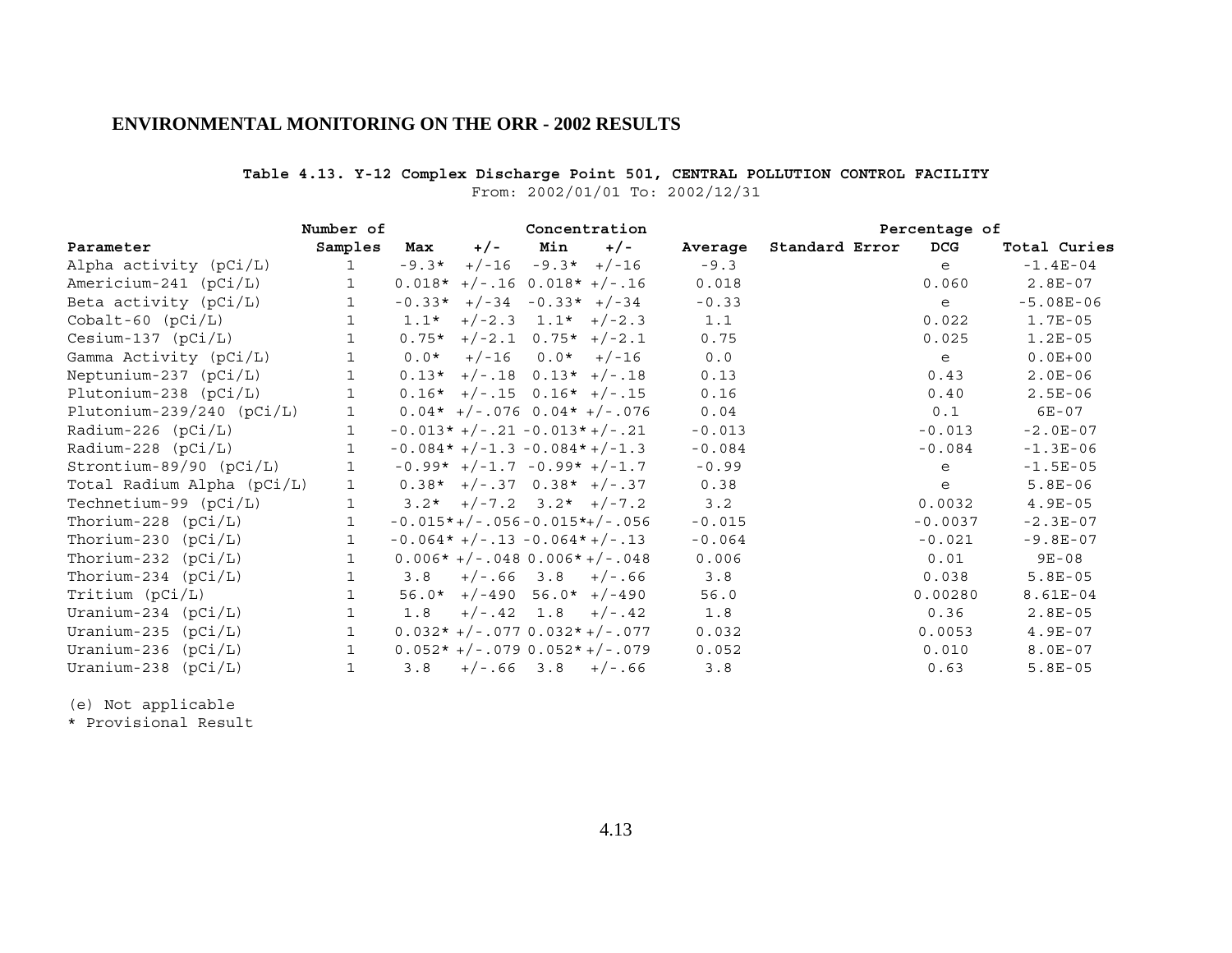### **Table 4.14. Y-12 Complex Discharge Point 502, WEST END TREATMENT FACILITY** From: 2002/01/01 To: 2002/12/31

|                    | Number of    |          | Concentration(a) |          |        | Reference Number of Values    |  |  |
|--------------------|--------------|----------|------------------|----------|--------|-------------------------------|--|--|
| Parameter          | Samples      | Max      | Min              | Avg      |        | Value (b) Exceeding Reference |  |  |
| 48-Hour Toxicity   |              |          |                  |          |        |                               |  |  |
| Test with          | $\mathbf{1}$ | 16.5     | 16.5             | 16.5     | d      | d                             |  |  |
| Ceriodaphnia       |              |          |                  |          |        |                               |  |  |
| Flow, mgd          | 8            | 0.066    | 0.034            | 0.052    | d      | d                             |  |  |
| pH, Standard Unit  | 6            | 6.9      | 6.2              | d        | 9/6(e) | 0                             |  |  |
| Temperature, deg C | 6            | 23.8     | 21.6             | 22.5833  | d      | d                             |  |  |
| Silver             | 6            | < 0.001  | < 0.001          | < 0.001  | 0.05   | 0                             |  |  |
| Arsenic            | 6            | < 2.0    | < 2.0            | < 2.0    | d      | d                             |  |  |
| Boron              | 6            | 4.86     | 4.72             | 4.80     | d      | d                             |  |  |
| Beryllium          | 6            | < 0.005  | < 0.005          | < 0.005  | d      | d                             |  |  |
| Calcium            | 6            | 37.3     | 34.1             | 35.4     | d      | d                             |  |  |
| Cadmium            | 6            | 0.0079   | 0.007            | 0.008    | 0.15   | 0                             |  |  |
| Chloride           | 6            | 6290.0   | 5920.0           | 6070.0   | d      | d                             |  |  |
| Chromium           | 6            | < 0.2    | < 0.2            | < 0.2    | 1      | 0                             |  |  |
| Copper             | 6            | < 0.2    | < 0.2            | < 0.2    | 1      | 0                             |  |  |
| Cyanide            | 6            | < 0.01   | < 0.01           | < 0.01   | 1.2    | 0                             |  |  |
| Iron               | 6            | 4.08     | 0.621            | 1.67     | d      | d                             |  |  |
| Fluoride           | 2            | 2.95     | 2.92             | 2.94     | d      | d                             |  |  |
| Mercury            | 6            | < 0.0002 | < 0.0002         | < 0.0002 | d      | d                             |  |  |
| Potassium          | 6            | 251.0    | 240.0            | 245.5    | d      | d                             |  |  |
| Lithium            | 6            | 2.2      | 2.08             | 2.14     | d      | d                             |  |  |
| Magnesium          | 6            | 9.17     | 7.28             | 7.86     | d      | d                             |  |  |
| Manganese          | 6            | 0.161    | 0.0834           | 0.103    | d      | d                             |  |  |
| Sodium             | 6            | 8310.0   | 7990.0           | 8171.7   | d      | d                             |  |  |
| Nickel             | 6            | 0.919    | 0.872            | 0.892    | 3.98   | 0                             |  |  |
| Nitrate/Nitrite as |              |          |                  |          |        |                               |  |  |
| Nitrogen           | 6            | 8.3      | 7.85             | 7.97     | 150    | 0                             |  |  |
| Oil and Grease     | 6            | < 6.2    | < 5.5            | < 5.8    | 15     | 0                             |  |  |
| Lead               | 6            | 0.0043   | 0.001            | 0.002    | 0.2    | 0                             |  |  |
| PCB, Total         | $\mathbf{1}$ | 0.0005U  | 0.0005U          | 0.0005U  | 0.001  | 0                             |  |  |

(a) Units in mg/L unless otherwise indicated.

(b) NPDES permit limits.

(c) Flow during operations and/or discharging.

(d) Not applicable.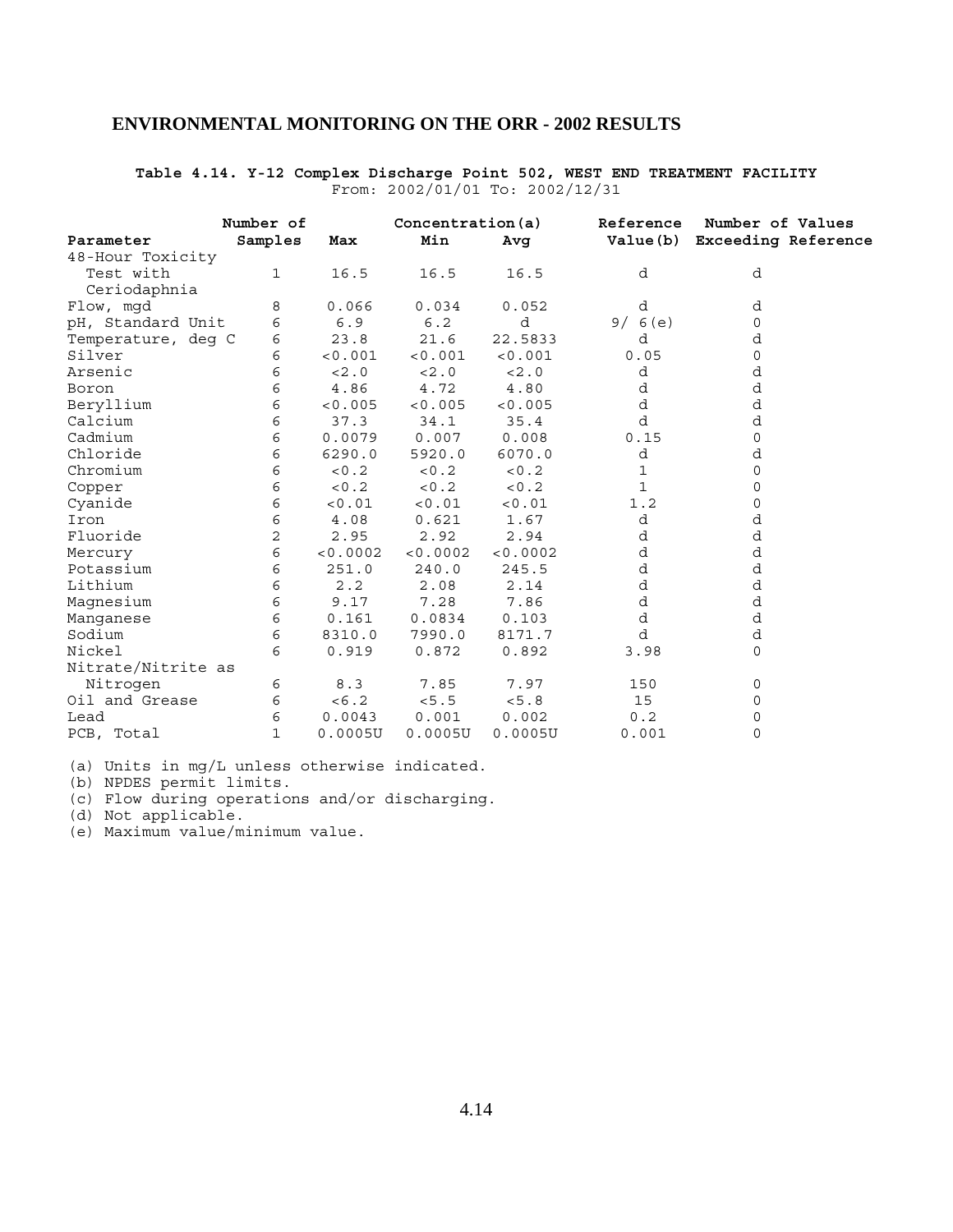**Table 4.15. Y-12 Complex Discharge Point 502, WEST END TREATMENT FACILITY** From: 2002/01/01 To: 2002/12/31

|                     | Number of |        | Concentration(a) |        | Reference | Number of Values           |  |
|---------------------|-----------|--------|------------------|--------|-----------|----------------------------|--|
| Parameter           | Samples   | Max    | Min              | Ava    | Value (b) | <b>Exceeding Reference</b> |  |
| Phosphate as        |           |        |                  |        |           |                            |  |
| Phosphorus          | 6         | 1.6    | 1.13             | 1.5    |           |                            |  |
| Selenium            | 6         | < 2.0  | < 2.0            | < 2.0  |           | d                          |  |
| Sulfate             | 6         | 8680.0 | 8240.0           | 8411.7 | d         | d                          |  |
| Suspended Solids    | 6         | 31.2   | <1.0             | < 13   | 40        | 0                          |  |
| Sum of TTO Analysis |           | < 0.01 | < 0.01           | < 0.01 | 2.13      | 0                          |  |
| Zinc                | 6         | < 0.5  | < 0.5            | < 0.5  |           |                            |  |

(a) Units in mg/L unless otherwise indicated.

(b) NPDES permit limits.

(c) Flow during operations and/or discharging.

(d) Not applicable.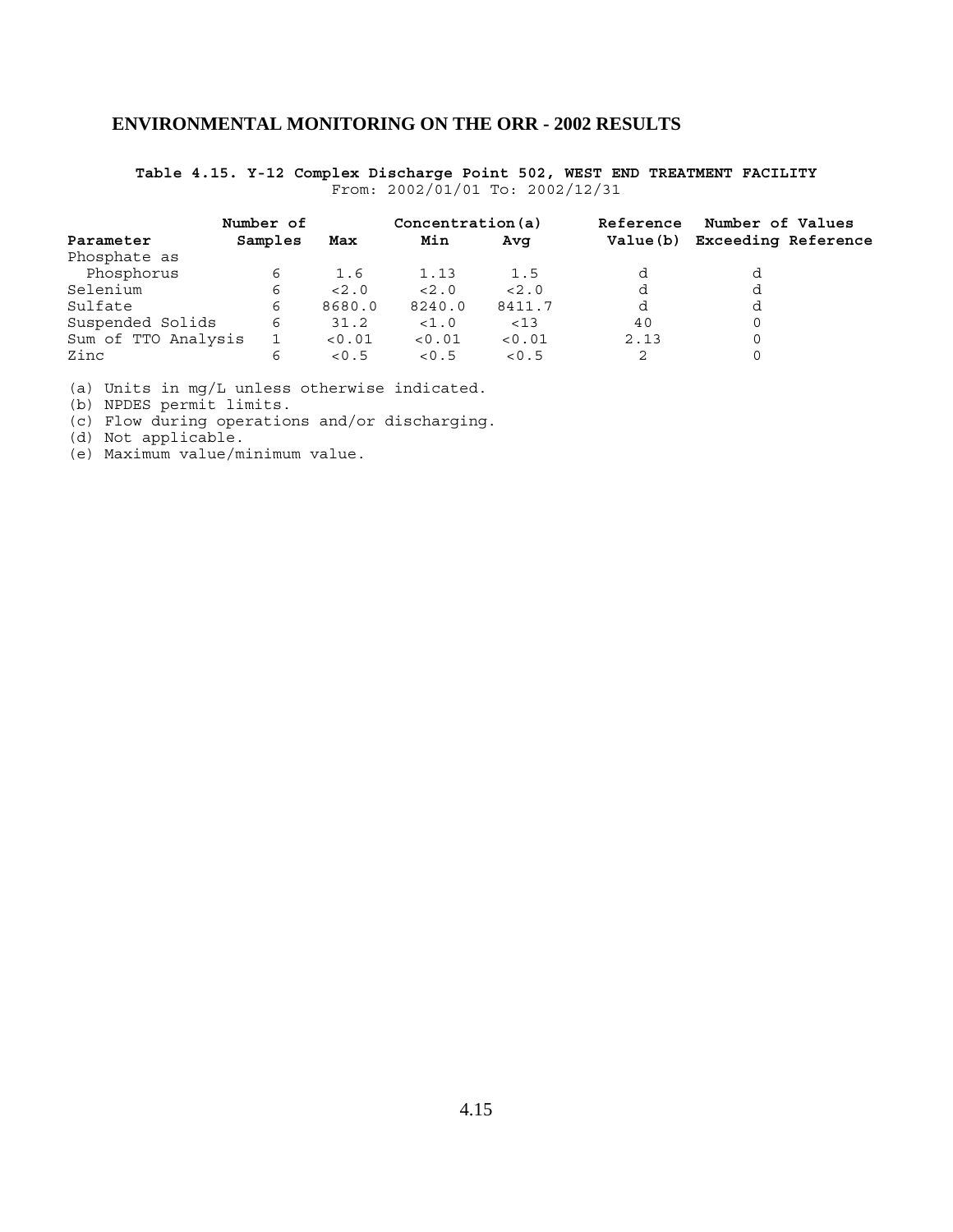### **Table 4.16. Y-12 Complex Discharge Point 502, WEST END TREATMENT FACILITY**

From: 2002/01/01 To: 2002/12/31

|                             | Number of      |         |               |                        | Concentration                       |          | Percentage of  |            |              |
|-----------------------------|----------------|---------|---------------|------------------------|-------------------------------------|----------|----------------|------------|--------------|
| Parameter                   | Samples        | Max     | $+/-$         | Min                    | $+/-$                               | Average  | Standard Error | <b>DCG</b> | Total Curies |
| Alpha activity (pCi/L)      | 2              | 66.0*   |               |                        | $+/-130$ 60.0* $+/-140$             | 63.0     | 3.00           | e          | $4.54E-03$   |
| Americium-241 $(pCi/L)$     | 2              | $0.14*$ |               |                        | $+/-.19 - 0.0093$ *+/-.13           | 0.065    | 0.075          | 0.22       | $4.7E-06$    |
| Beta activity $(pCi/L)$     | 2              | 1600.0  |               |                        | $+/-300$ 1200.0 $+/-320$            | 1400.0   | 200.0          | e          | 1.01E-01     |
| $Cobalt-60$ $(pCi/L)$       | 2              | $-1.1*$ |               |                        | $+/-4.4 -2.9* +/-4.5$               | $-2.0$   | 0.90           | $-0.040$   | $-1.4E-04$   |
| $Cesium-137$ ( $pCi/L$ )    | 2              | 69.0    |               | $+/-8.7$ 68.0          | $+/-8.9$                            | 68.5     | 0.500          | 2.28       | $4.93E-03$   |
| Gamma Activity (pCi/L)      | 2              | 78.0    | $+/-17$       | 63.0                   | $+/-17$                             | 70.5     | 7.50           | e          | $5.08E-03$   |
| Neptunium-237 $(pCi/L)$     | 2              | 1.2     |               |                        | $+/-.35$ 1.2 $+/-.35$               | 1.2      | 0.00020        | 4.0        | $8.6E-05$    |
| Plutonium-238 $(pCi/L)$     | 2              | 0.25    |               |                        | $+/-.19 - 0.059* +/-.13$            | 0.0965   | 0.1545         | 0.2387     | $6.88E-06$   |
| Plutonium-239/240 $(pCi/L)$ | 2              |         |               |                        | $-0.0017$ *+/-.075 $-0.11*$ +/-.034 | $-0.056$ | 0.054          | $-0.19$    | $-4.0E-06$   |
| Radium-226 $(pCi/L)$        | 2              | 0.68    |               |                        | $+/-.85$ 0.18* $+/-.15$             | 0.43     | 0.25           | 0.43       | $3.1E-05$    |
| $Radium-228 (pCi/L)$        | 2              | 1.7     |               |                        | $+/-.78$ 0.26* $+/-1.8$             | 0.98     | 0.72           | 0.98       | $7.1E-05$    |
| Strontium-89/90 (pCi/L)     | 2              | $5.3*$  | $+/-6$        |                        | $1.9* + (-4.4)$                     | 3.6      | 1.7            | e          | $2.6E-04$    |
| Total Radium Alpha (pCi/L)  | 2              | 0.71    |               | $+/-.22 \t0.29* +/-.3$ |                                     | 0.50     | 0.21           | e          | $3.6E-05$    |
| Technetium-99 $(pCi/L)$     | 2              | 2800.0  |               | $+/-31$ 2800.0 $+/-31$ |                                     | 2800.0   | 0.000          | 2.8000     | 2.0200E-01   |
| Thorium-228 $(pCi/L)$       | 2              | 0.27    |               |                        | $+/-.23$ 0.18* $+/-.17$             | 0.22     | 0.045          | 0.056      | $1.6E-05$    |
| Thorium-230 $(pCi/L)$       | 2              | 0.68    |               |                        | $+/-.33$ 0.31 $+/-.27$              | 0.50     | 0.18           | 0.16       | $3.6E-05$    |
| Thorium-232 $(pCi/L)$       | 2              |         |               |                        | $-0.016*$ +/-.1 -0.035*+/-.047      | $-0.026$ | 0.0095         | $-0.051$   | $-1.8E-06$   |
| Thorium-234 $(pCi/L)$       | 2              | 18.0    |               |                        | $+/-2.5$ 17.0 $+/-2.1$              | 17.5     | 0.500          | 0.175      | $1.26E-03$   |
| Tritium (pCi/L)             | 2              |         |               |                        | $740.0*$ +/-570 600.0* +/-530       | 670.0    | 70.0           | 0.0335     | 4.830E-02    |
| Uranium-234 $(pCi/L)$       | 2              | 11.0    |               | $+/-1.7$ 10.0          | $+/-1.4$                            | 10.5     | 0.500          | 2.10       | 7.56E-04     |
| Uranium-235 $(pCi/L)$       | 2              | 0.78    |               | $+/-.38$ 0.66          | $+/-.28$                            | 0.72     | 0.060          | 0.12       | $5.2E-05$    |
| Uranium-236 $(pCi/L)$       | 2              | 0.42    | $+/-.25$ 0.37 |                        | $+/- .21$                           | 0.40     | 0.025          | 0.079      | $2.8E-05$    |
| Uranium-238 $(pCi/L)$       | $\overline{2}$ | 18.0    | $+/-2.5$ 17.0 |                        | $+/-2.1$                            | 17.5     | 0.500          | 2.92       | $1.26E-03$   |

(e) Not applicable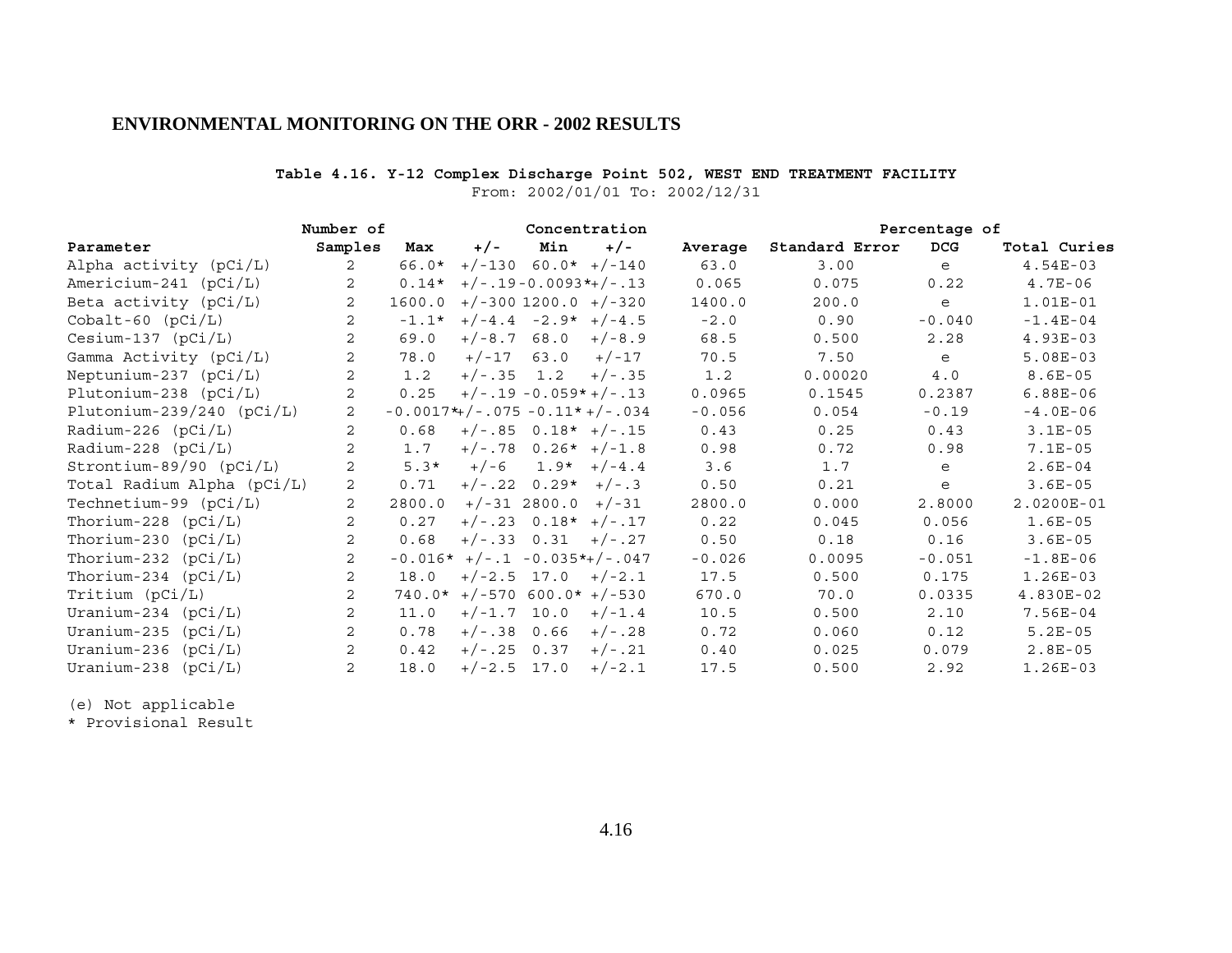### **Table 4.17. Y-12 Complex Discharge Point 512, OUTFALL 512 (GWTF)** From: 2002/01/01 To: 2002/12/31

|                   | Number of |         | Concentration(a) |         | Reference  | Number of Values           |  |
|-------------------|-----------|---------|------------------|---------|------------|----------------------------|--|
| Parameter         | Samples   | Max     | Min              | Avq     | Value(b)   | <b>Exceeding Reference</b> |  |
| 48-Hour Toxicity  |           |         |                  |         |            |                            |  |
| Test with         | 4         | >100.0  | 62.2             | >84.0   | d          | d                          |  |
| Ceriodaphnia      |           |         |                  |         |            |                            |  |
| Flow, mgd         | 181       | 0.027   | 0.000006         | 0.0087  | d          | d                          |  |
| pH, Standard Unit | 118       | 8.1     | 6.6              | d       | 6(e)<br>9/ |                            |  |
| Copper            | 118       | < 0.02  | < 0.02           | < 0.02  | d          | d                          |  |
| Iron              | 118       | 0.672   | < 0.05           | < 0.1   |            |                            |  |
| Manganese         | 118       | 3.74    | 0.0218           | 0.583   | d          | d                          |  |
| Lead              | 118       | < 0.1   | < 0.1            | 0.1     | d          | d                          |  |
| PCB, Total        | 12        | 0.0005U | 0.0005U          | 0.0005U | 0.001      | $\Omega$                   |  |

(a) Units in mg/L unless otherwise indicated.

(b) NPDES permit limits.

(c) Flow during operations and/or discharging.

(d) Not applicable.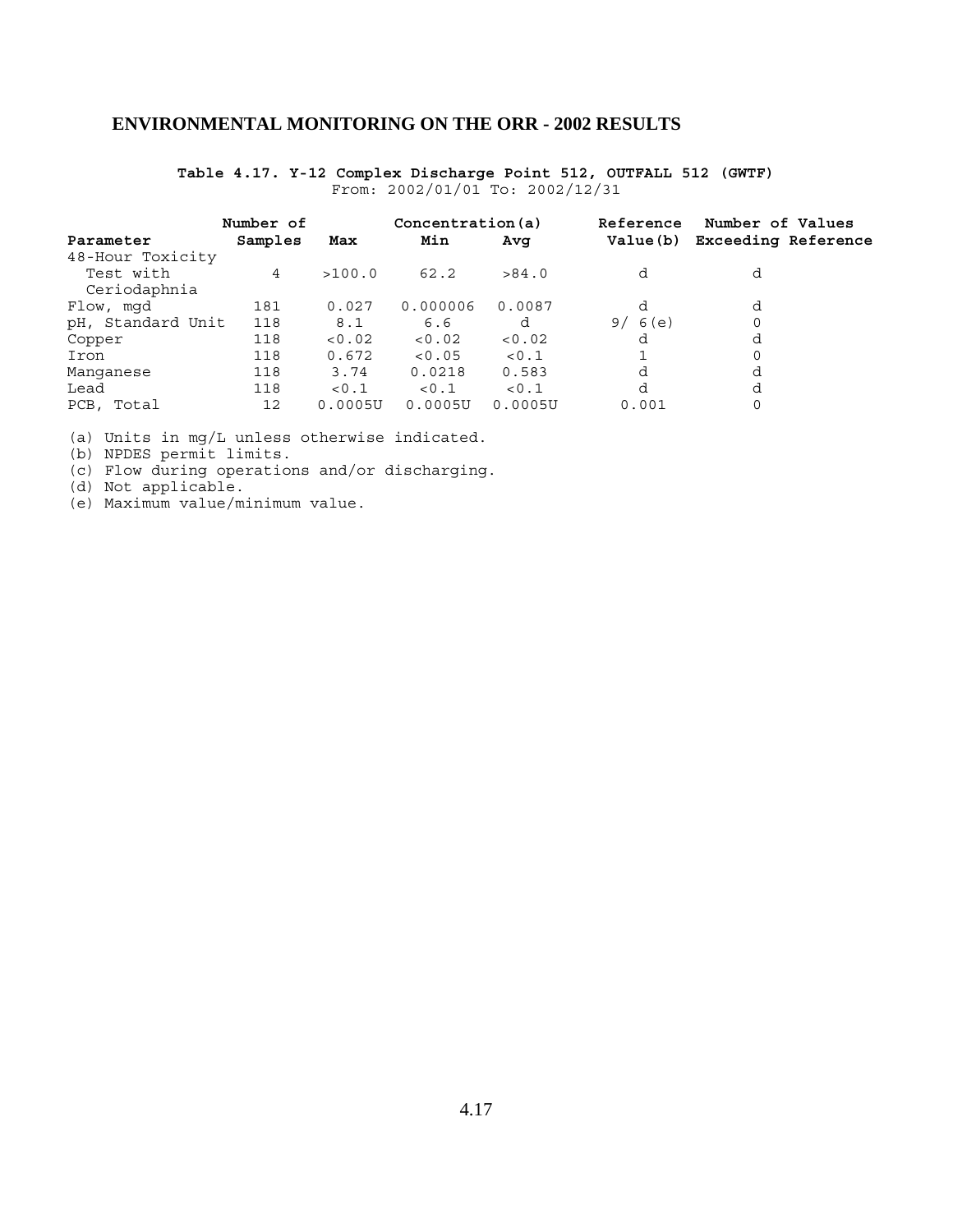### **Table 4.18. Y-12 Complex Discharge Point 512, OUTFALL 512 (GWTF)**

From: 2002/01/01 To: 2002/12/31

|                             | Number of |         |                               | Concentration           |       |          |                | Percentage of |              |
|-----------------------------|-----------|---------|-------------------------------|-------------------------|-------|----------|----------------|---------------|--------------|
| Parameter                   | Samples   | Max     | $+/-$                         | Min                     | $+/-$ | Average  | Standard Error | <b>DCG</b>    | Total Curies |
| Alpha activity (pCi/L)      | 40        | 14.0    |                               | $+/-4.8$ 0.15* $+/-2.3$ |       | 6.2      | 0.62           | e             | $7.5E-05$    |
| Americium-241 $(pCi/L)$     | 40        | 0.3     | $+/-.18 -0.25* +/-.16$        |                         |       | 0.072    | 0.021          | 0.24          | $8.7E - 07$  |
| Beta activity $(pCi/L)$     | 40        | 15.0    | $+/-5.7 -1.7* +/-7.2$         |                         |       | 8.1      | 0.58           | e             | $9.7E - 05$  |
| $Cobalt-60$ $(pCi/L)$       | 40        | $2.6*$  | $+/-2.1 -4.2* +/-3$           |                         |       | 0.38     | 0.19           | 0.0076        | $4.6E-06$    |
| $Cesium-137 (pCi/L)$        | 40        | $2.7*$  | $+/-2.2 -2.3* +/-2.1$         |                         |       | 0.28     | 0.16           | 0.0095        | $3.4E-06$    |
| Gamma Activity (pCi/L)      | 40        | $17.0*$ |                               | $+/-14 -19.0* +/-16$    |       | 1.16     | 1.41           | e             | $1.40E-05$   |
| Neptunium-237 $(pCi/L)$     | 40        | $0.29*$ | $+/-.34 -0.32* +/-.19$        |                         |       | 0.0085   | 0.014          | 0.028         | $1.0E-07$    |
| Plutonium-238 $(pCi/L)$     | 40        | 0.5     |                               | $+/-.24 -0.68*+/-.091$  |       | $-0.007$ | 0.03           | $-0.02$       | $-9E-08$     |
| Plutonium-239/240 $(pCi/L)$ | 40        |         | $0.085*$ +/-.11 -0.62* +/-.11 |                         |       | $-0.013$ | 0.017          | $-0.043$      | $-1.6E-07$   |
| Radium-226 $(pCi/L)$        | 40        | 1.0     | $+/-.72 -0.068*+/-.062$       |                         |       | 0.27     | 0.037          | 0.27          | $3.2E-06$    |
| $Radium-228 (pCi/L)$        | 40        | 2.8     | $+/-.94 -0.67* +/-.64$        |                         |       | 0.76     | 0.12           | 0.76          | $9.2E-06$    |
| Strontium-89/90 $(pCi/L)$   | 40        | $7.6*$  | $+/-9.4 -1.5* +/-1.4$         |                         |       | 0.95     | 0.34           | e             | $1.2E-05$    |
| Total Radium Alpha (pCi/L)  | 40        | 1.9     | $+/-.58 - 0.0086* +/-.2$      |                         |       | 0.43     | 0.061          | e             | $5.2E-06$    |
| Technetium-99 $(pCi/L)$     | 40        | 13.0    | $+/-8.6 -8.8* +/-7.8$         |                         |       | 1.4      | 0.82           | 0.0014        | $1.6E-05$    |
| Thorium-228 $(pCi/L)$       | 40        | 1.5     | $+/-.41 -1.0* +/-.18$         |                         |       | 0.11     | 0.058          | 0.028         | $1.4E-06$    |
| Thorium-230 $(pCi/L)$       | 40        | 0.69    | $+/-.46 -0.48* +/-.23$        |                         |       | 0.090    | 0.041          | 0.030         | $1.1E-06$    |
| Thorium-232 $(pCi/L)$       | 40        | 0.072   | $+/-.083 -0.07*+/-.032$       |                         |       | $-0.002$ | 0.005          | $-0.005$      | $-3E-08$     |
| Thorium-234 $(pCi/L)$       | 40        | 12.0    | $+/-1.7$ 1.4 $+/-.48$         |                         |       | 5.2      | 0.39           | 0.052         | $6.3E-05$    |
| Tritium (pCi/L)             | 40        | 2000.0  | $+/-600 -200.0*+/-490$        |                         |       | 1371     | 67.11          | 0.06860       | 1.660E-02    |
| Uranium-234 $(pCi/L)$       | 40        | 12.0    | $+/-1.7$ 0.67 $+/-.33$        |                         |       | 2.2      | 0.28           | 0.45          | $2.7E-05$    |
| Uranium-235 $(pCi/L)$       | 40        | 2.4     |                               | $+/-.6 -0.056*+/-.08$   |       | 0.16     | 0.059          | 0.027         | $2.0E-06$    |
| Uranium-236 $(pCi/L)$       | 32        | 0.15    |                               | $+/-.12 -0.062*+/-.084$ |       | 0.030    | 0.0086         | 0.0059        | $3.6E-07$    |
| Uranium-238 $(pCi/L)$       | 40        | 12.0    |                               | $+/-1.7$ 1.4 $+/-.48$   |       | 5.2      | 0.39           | 0.87          | $6.3E-05$    |

(e) Not applicable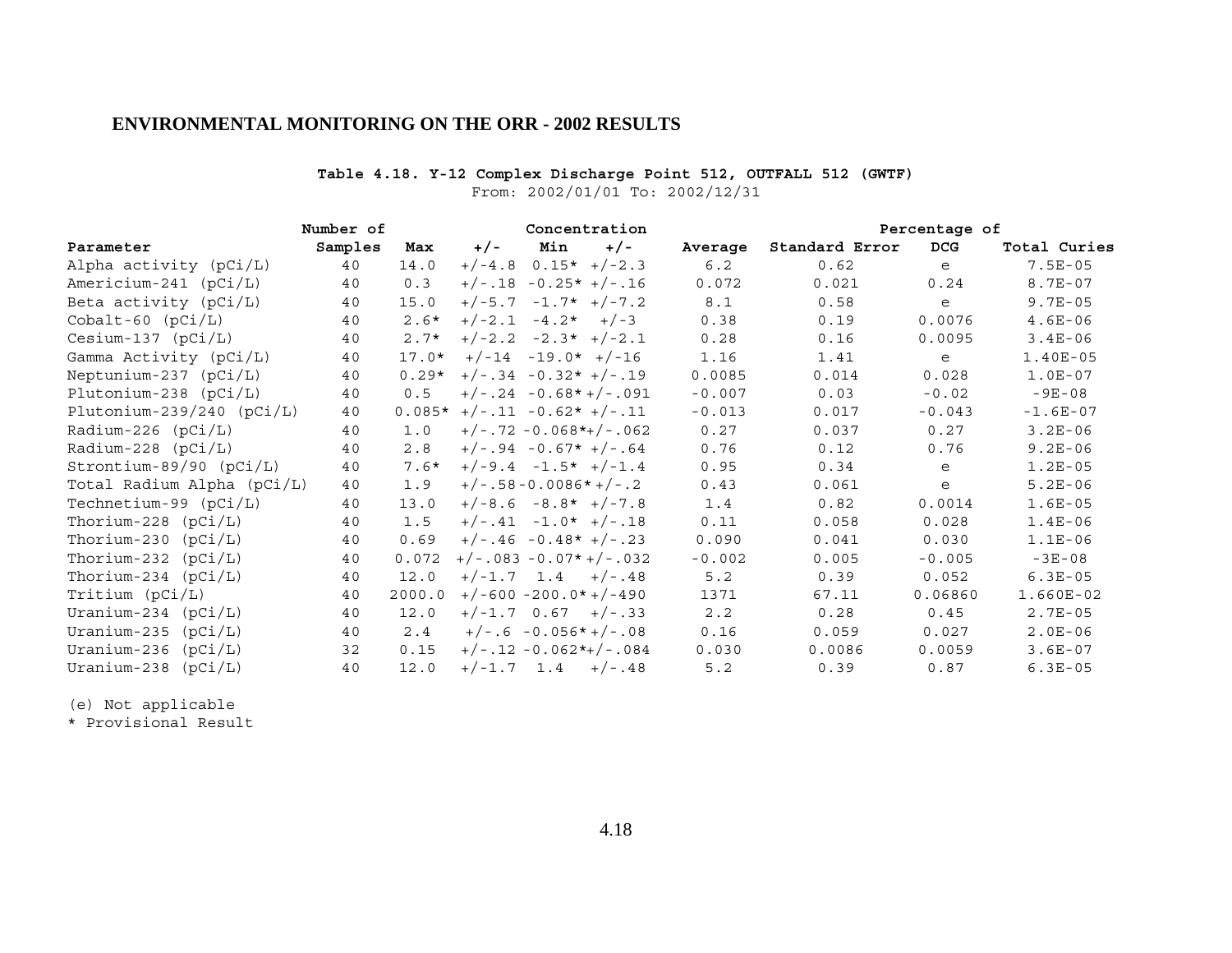**Table 4.19. Y-12 Complex Discharge Point 550, OUTFALL 550** From: 2002/01/01 To: 2002/12/31

|                   | Number of |       | Concentration(a)             |        |        | Reference Number of Values   |  |
|-------------------|-----------|-------|------------------------------|--------|--------|------------------------------|--|
| Parameter         | Samples   | Max   | Min                          | Ava    |        | Value(b) Exceeding Reference |  |
| Flow, mgd         | 365       | 0.045 | 0.006                        | 0.0173 |        |                              |  |
| pH, Standard Unit | 53        | 7.8   | 6.8                          |        | 9/6(e) |                              |  |
| Mercury           | 53        |       | 0.000466 < 0.00021 < 0.00022 |        | 0.004  |                              |  |

(a) Units in mg/L unless otherwise indicated.

(b) NPDES permit limits.

(c) Flow during operations and/or discharging.

(d) Not applicable.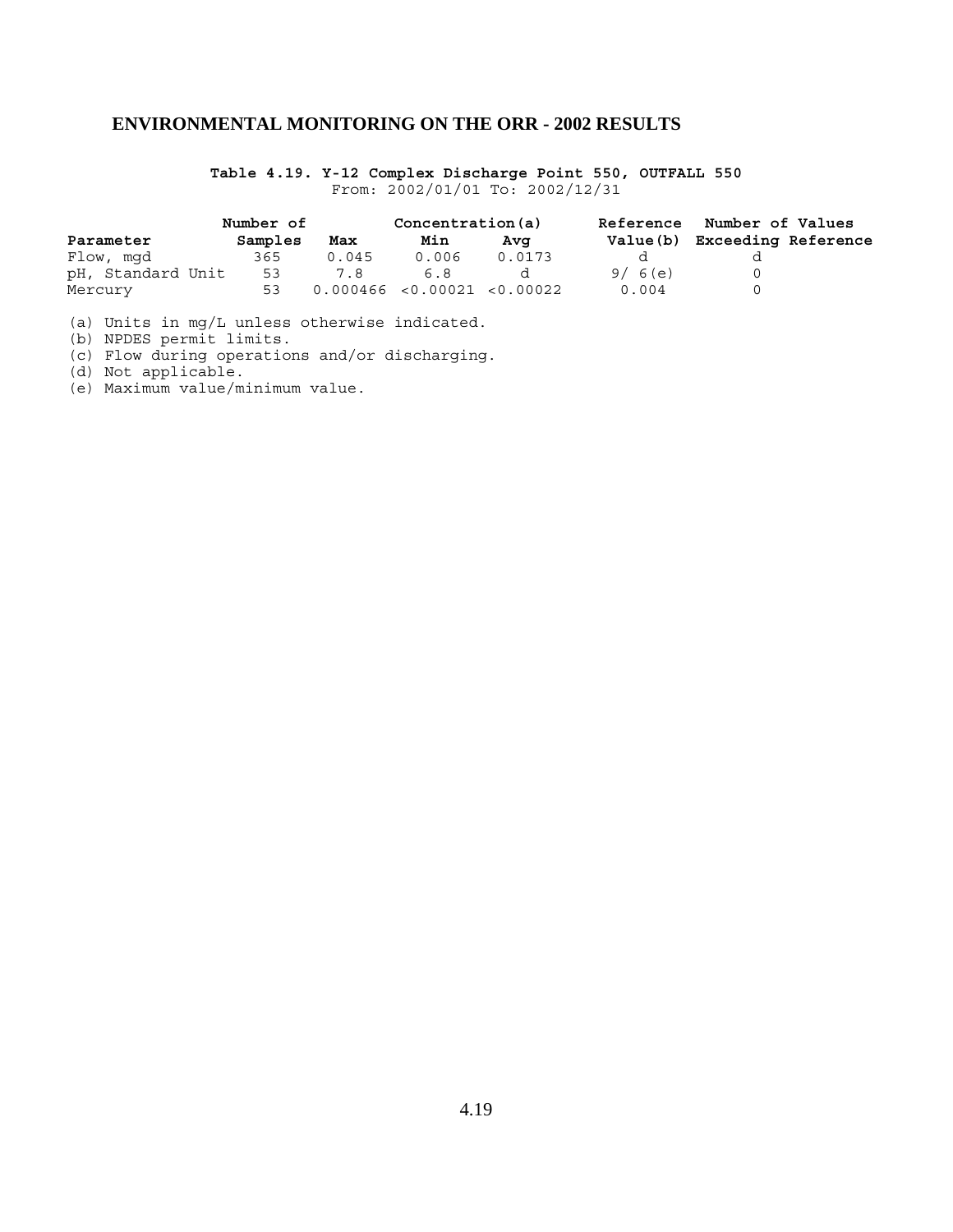**Table 4.20. Y-12 Complex Discharge Point 551, CENTRAL MERCURY TREATMENT UNIT** From: 2002/01/01 To: 2002/12/31

|                   | Number of |       | Concentration(a)            |        | <b>Reference</b> | Number of Values           |  |
|-------------------|-----------|-------|-----------------------------|--------|------------------|----------------------------|--|
| Parameter         | Samples   | Max   | Min                         | Ava    | Value (b)        | <b>Exceeding Reference</b> |  |
| Flow, mgd         | 365       | 0.046 | 0.002                       | 0.0088 |                  |                            |  |
| pH, Standard Unit | 53        | 8.1   | 6.6                         |        | 9/6(e)           |                            |  |
| Mercury           | 53        |       | 0.00194 < 0.00021 < 0.00026 |        | 0.004            |                            |  |

(a) Units in mg/L unless otherwise indicated.

(b) NPDES permit limits.

(c) Flow during operations and/or discharging.

(d) Not applicable.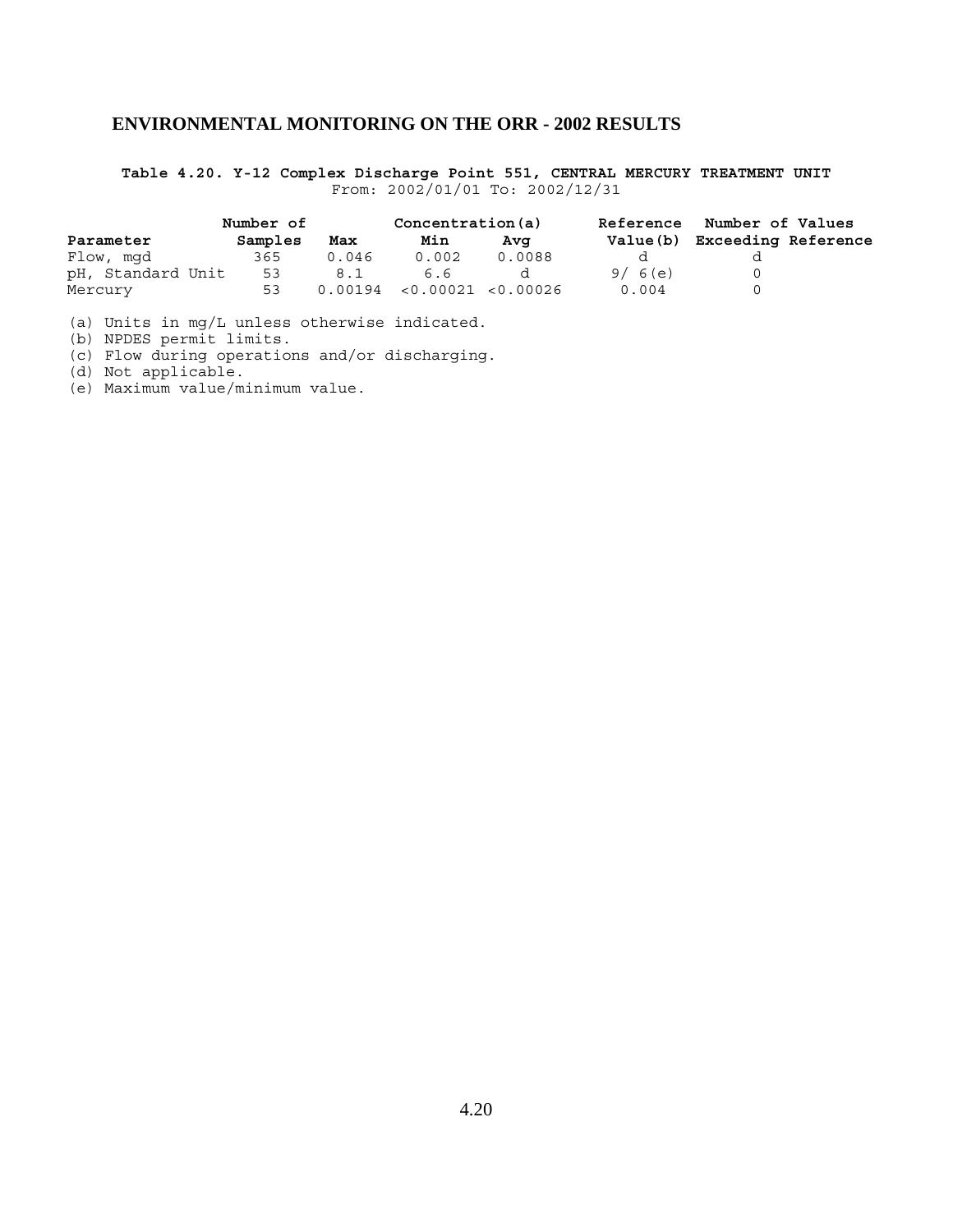### **Table 4.21. Y-12 Complex Discharge Point 551, CENTRAL MERCURY TREATMENT UNIT**

From: 2002/01/01 To: 2002/12/31

| Number of<br>Concentration  |         |         |                                | Percentage of        |                          |           |                |            |              |
|-----------------------------|---------|---------|--------------------------------|----------------------|--------------------------|-----------|----------------|------------|--------------|
| Parameter                   | Samples | Max     | $+/-$                          | Min                  | $+/-$                    | Average   | Standard Error | <b>DCG</b> | Total Curies |
| Alpha activity (pCi/L)      | 13      | 16.0    |                                |                      | $+/-5.9$ 0.44* $+/-2.6$  | 6.7       | 1.4            | e          | $8.2E - 05$  |
| Americium-241 (pCi/L)       | 13      | 0.39    |                                |                      | $+/-.18 - 0.087* +/-.13$ | 0.092     | 0.033          | 0.31       | $1.1E-06$    |
| Beta activity $(pCi/L)$     | 13      | $32.0*$ |                                |                      | $+/-44$ $-2.7*$ $+/-5.5$ | 9.7       | 2.4            | e          | $1.2E-04$    |
| $Cobalt-60$ $(pCi/L)$       | 13      | $1.6*$  |                                |                      | $+/-2.2 -2.1* +/-4.4$    | 0.34      | 0.31           | 0.0068     | $4.1E-06$    |
| $Cesium-137$ ( $pCi/L$ )    | 13      | $0.94*$ |                                |                      | $+/-1.8 -3.3* +/-2.6$    | $-0.33$   | 0.32           | $-0.011$   | $-4.0E-06$   |
| Gamma Activity (pCi/L)      | 13      | $16.0*$ |                                | $+/-17 -19.0* +/-16$ |                          | 4.18      | 2.98           | e          | $5.06E-05$   |
| Neptunium-237 $(pCi/L)$     | 13      |         | $0.045*$ +/-.11 -0.082*+/-.082 |                      |                          | $-0.0023$ | 0.011          | $-0.0078$  | $-2.8E-08$   |
| Plutonium-238 $(pCi/L)$     | 13      | 0.39    |                                |                      | $+/-.18 -0.13*+/-.071$   | 0.062     | 0.038          | 0.15       | $7.5E-07$    |
| Plutonium-239/240 $(pCi/L)$ | 13      |         | $0.026*+/-.052-0.091*+/-0$     |                      |                          | $-0.031$  | 0.010          | $-0.10$    | $-3.8E-07$   |
| Radium-226 $(pCi/L)$        | 13      | 0.9     | $+/-1$                         |                      | $-0.2*$ +/-.17           | 0.4       | 0.1            | 0.4        | $4E - 06$    |
| $Radium-228 (pCi/L)$        | 13      | $2.0*$  |                                |                      | $+/-1.1$ 0.43* $+/-.73$  | 1.3       | 0.12           | 1.3        | $1.6E-05$    |
| $Strontium-89/90 (pCi/L)$   | 13      | 6.8     |                                |                      | $+/-3.4 -1.4* +/-1.9$    | 1.1       | 0.56           | e          | $1.4E-05$    |
| Total Radium Alpha (pCi/L)  | 13      | 1.7     |                                |                      | $+/-.45$ 0.55* $+/-.46$  | 1.0       | 0.10           | e          | $1.2E-05$    |
| Technetium-99 $(pCi/L)$     | 13      | 14.0    |                                |                      | $+/-8.1 -8.6* +/-8.3$    | 3.4       | 1.7            | 0.0034     | $4.1E-05$    |
| Thorium-228 $(pCi/L)$       | 13      | 1.5     |                                |                      | $+/-.45 -0.11* +/-.12$   | 0.33      | 0.15           | 0.084      | $4.0E-06$    |
| Thorium-230 $(pCi/L)$       | 13      | 0.41    |                                |                      | $+/-.21 -0.2* +/-.26$    | 0.1       | 0.05           | 0.04       | $1E-06$      |
| Thorium-232 $(pCi/L)$       | 13      | $0.03*$ | $+/-.073 - 0.066*+/-.042$      |                      |                          | $-0.01$   | 0.008          | $-0.02$    | $-1E-07$     |
| Thorium-234 $(pCi/L)$       | 13      | 5.5     |                                |                      | $+/-.9$ 0.52 $+/-.21$    | 2.7       | 0.43           | 0.027      | $3.2E - 05$  |
| Tritium (pCi/L)             | 13      |         | $520.0*$ +/-530 -220.0*+/-490  |                      |                          | 0.4615    | 66.12          | 0.000      | $5.600E-06$  |
| Uranium-234 $(pCi/L)$       | 13      | 2.5     |                                |                      | $+/-.54$ 0.24 $+/-.17$   | 1.5       | 0.21           | 0.29       | $1.8E-05$    |
| Uranium-235 $(pCi/L)$       | 13      | 0.29    |                                |                      | $+/-.19 - 0.05* +/-.11$  | 0.09      | 0.02           | 0.02       | $1E-06$      |
| Uranium-236 (pCi/L)         | 11      |         | $0.065*+/-.076-0.03*+/-0$      |                      |                          | 0.002     | 0.008          | 0.0005     | $3E-08$      |
| Uranium-238<br>(pCi/L)      | 13      | 4.7     |                                |                      | $+/-.78$ 0.52 $+/-.21$   | 2.6       | 0.39           | 0.43       | $3.1E-05$    |

(e) Not applicable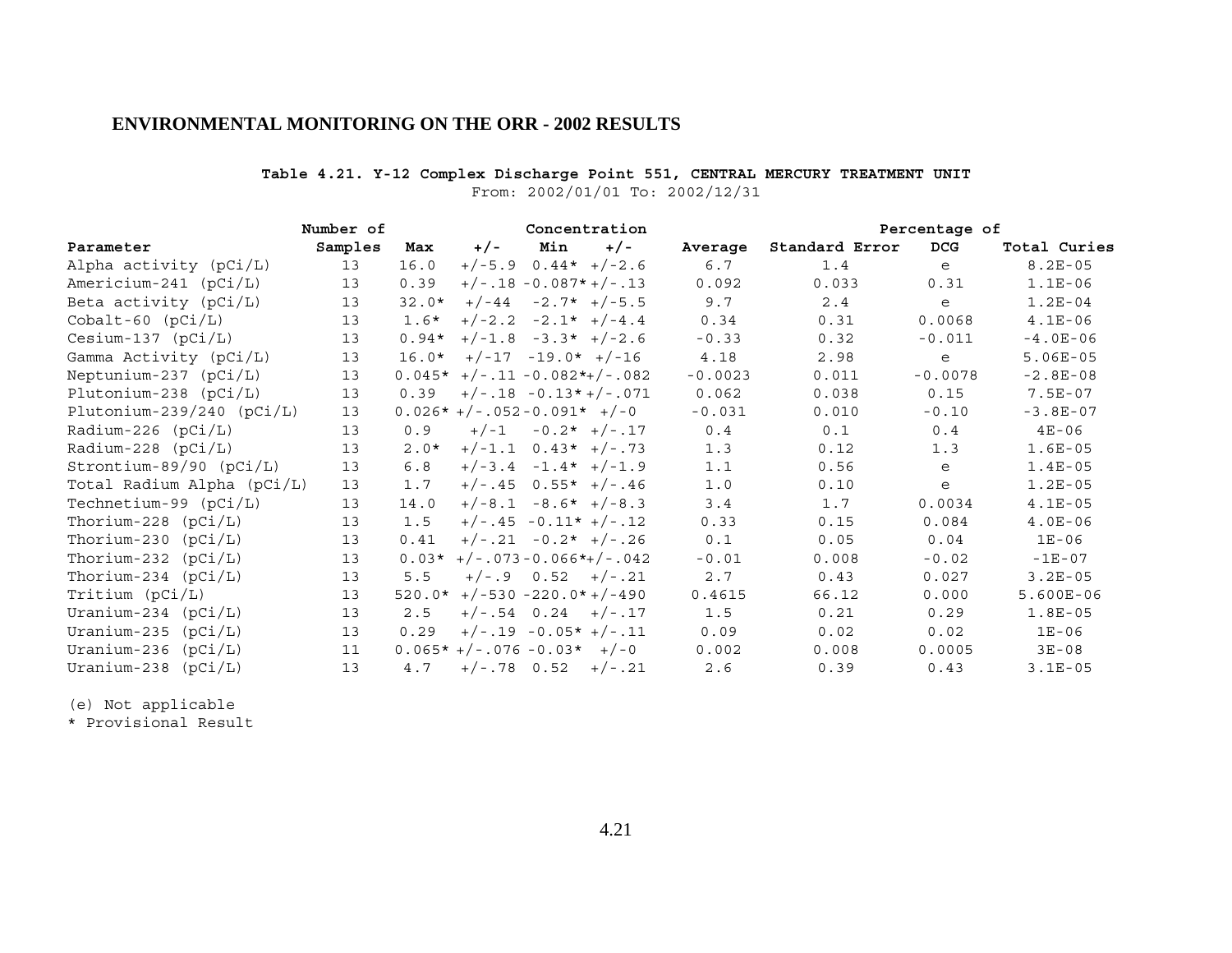### **Table 4.22. Y-12 Complex Discharge Point 94221, SWHISS STATION 9422-1** From: 2002/01/01 To: 2002/12/31

|                         | Number of |          | Concentration(a) |          | Reference | Number of Values             |
|-------------------------|-----------|----------|------------------|----------|-----------|------------------------------|
| Parameter               | Samples   | Max      | Min              | Avg      |           | Value(b) Exceeding Reference |
| Flow, mqd               | 365       | 83.8     | 2.3              | 9.2      | d         | d                            |
| pH, Standard Unit       | 149       | 8.8      | 7.2              | d        | 9/6(e)    | 0                            |
| Silver                  | 149       | < 0.02   | < 0.02           | < 0.02   | 0.0041    | 0                            |
| Aluminum                | 149       | 7.9      | < 0.2            | < 0.5    | d         | d                            |
| Arsenic                 | 149       | < 0.2    | < 0.2            | < 0.2    | 0.0014    | 0                            |
| Boron                   | 149       | 0.13     | 0.1              | < 0.1    | d         | d                            |
| Barium                  | 149       | 0.0975   | 0.035            | 0.046    | d         | d                            |
| Beryllium               | 149       | < 0.0005 | < 0.0005         | < 0.0005 | 0.0013    | 0                            |
| Calcium                 | 149       | 48.5     | 21.4             | 40.5     | d         | d                            |
| Cadmium                 | 149       | < 0.01   | < 0.01           | < 0.01   | 0.0039    | 0                            |
| Cobalt                  | 149       | < 0.02   | < 0.02           | < 0.02   | d         | d                            |
| Chromium                | 149       | < 0.02   | < 0.02           | < 0.02   | 0.016     | 0                            |
| Copper                  | 149       | 0.022    | < 0.02           | < 0.02   | 0.0177    | 1                            |
| Iron                    | 149       | 6.33     | 0.0754           | 0.467    | d         | d                            |
| Mercury                 | 398       | 0.0173   | < 0.0002         | < 0.0005 | 0.00015   | 365                          |
| Potassium               | 149       | 4.01     | < 2.0            | 2.2      | d         | d                            |
| Lithium                 | 149       | 0.0388   | < 0.01           | < 0.02   | d         | d                            |
| Magnesium               | 149       | 12.6     | 4.68             | 10.6     | d         | d                            |
| Manqanese               | 149       | 0.356    | 0.0149           | 0.0673   | d         | d                            |
| Molybdenum              | 149       | < 0.05   | < 0.05           | < 0.05   | d         | d                            |
| Sodium                  | 149       | 70.6     | 3.7              | 10.      | d         | d                            |
| Ammonia as Nitrogen 149 |           | 1.14     | 0.2              | < 0.2    | d         | d                            |
| Nickel                  | 149       | < 0.05   | < 0.05           | < 0.05   | 1.418     | 0                            |
| Nitrate/Nitrite as      |           |          |                  |          |           |                              |
| Nitrogen                | 149       | 2.11     | 0.0681           | < 0.845  | 10        | 0                            |
| Lead                    | 149       | < 0.1    | < 0.1            | < 0.1    | 0.0817    | 0                            |
| Antimony                | 149       | < 0.2    | < 0.2            | < 0.2    | 4.31      | 0                            |
| Selenium                | 149       | < 0.2    | 0.2              | 0.2      | 0.02      | 0                            |

(a) Units in mg/L unless otherwise indicated.

(b) NPDES permit limits.

(c) Flow during operations and/or discharging.

(d) Not applicable.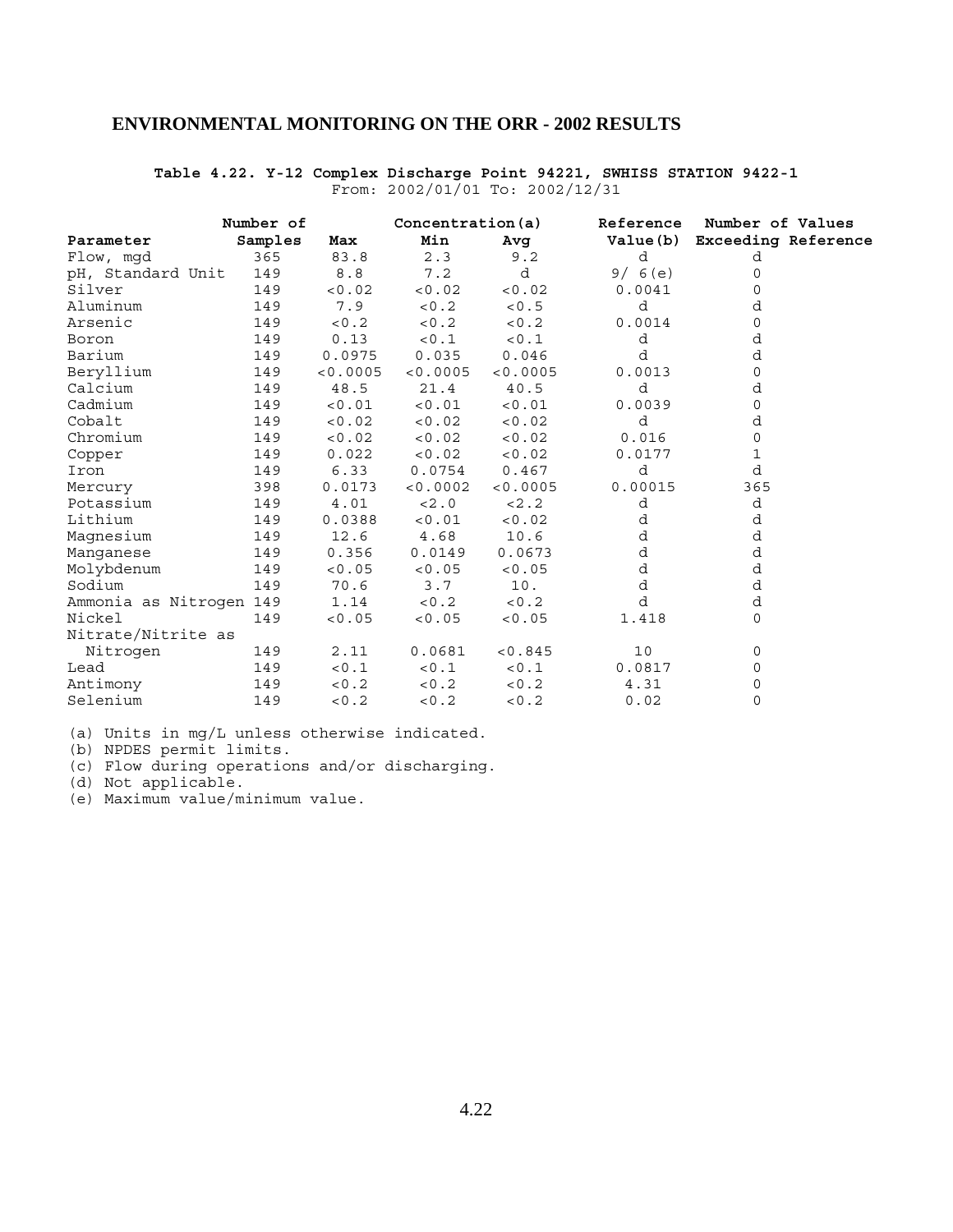**Table 4.23. Y-12 Complex Discharge Point 94221, SWHISS STATION 9422-1** From: 2002/01/01 To: 2002/12/31

|                  | Number of |        | Concentration(a) |        | Reference | Number of Values           |
|------------------|-----------|--------|------------------|--------|-----------|----------------------------|
| Parameter        | Samples   | Max    | Min              | Avq    | Value (b) | <b>Exceeding Reference</b> |
| Strontium        | 149       | 0.14   | 0.0557           | 0.12   |           |                            |
| Suspended Solids | 149       | 154.0  | <1.0             | < 12   |           |                            |
| Thorium          | 149       | 0.2    | 0.2              | < 0.2  |           | d                          |
| Titanium         | 149       | 0.126  | < 0.05           | < 0.05 |           | d                          |
| Thallium         | 149       | < 0.2  | 0.2              | < 0.2  | 0.0063    | 0                          |
| Vanadium         | 149       | < 0.02 | < 0.02           | < 0.02 | d         | d                          |
| Zinc             | 149       | 0.108  | < 0.05           | < 0.05 | 0.117     |                            |
| Zirconium        | 149       | < 0.2  | 0.2              | < 0.2  |           |                            |

(a) Units in mg/L unless otherwise indicated.

(b) NPDES permit limits.

(c) Flow during operations and/or discharging.

(d) Not applicable.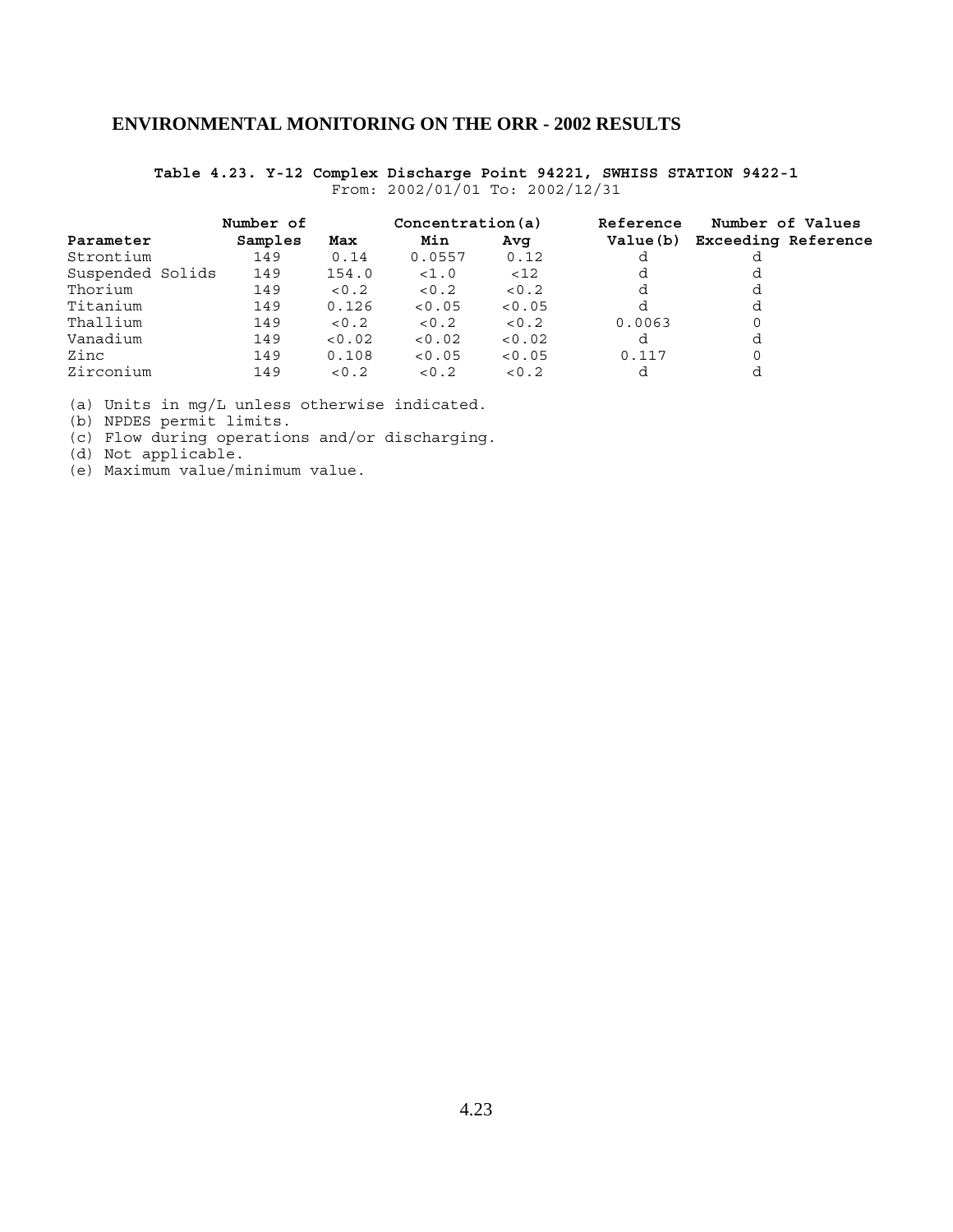### **Table 4.24. Y-12 Complex Discharge Point 94221, SWHISS STATION 9422-1**

From: 2002/01/01 To: 2002/12/31

| Number of<br>Concentration  |         |         |                          |               | Percentage of |                |            |              |
|-----------------------------|---------|---------|--------------------------|---------------|---------------|----------------|------------|--------------|
| Parameter                   | Samples | Max     | Min<br>$+/-$             | $+/-$         | Average       | Standard Error | <b>DCG</b> | Total Curies |
| Alpha activity (pCi/L)      | 52      | 24.0    | $+/-5.2$                 | $-3.6*+/-3.9$ | 5.2           | 0.60           | e          | $6.6E-02$    |
| Americium-241 $(pCi/L)$     | 52      | 0.29    | $+/-.25 -0.2* +/-.2$     |               | 0.06          | 0.02           | 0.2        | $8E - 04$    |
| Beta activity $(pCi/L)$     | 52      | 16.0    | $+/-5.1 -5.3*$           | $+/-5$        | 5.2           | 0.67           | e          | $6.6E-02$    |
| $Cobalt-60$ $(pCi/L)$       | 52      | $2.9*$  | $+/-2.6 -2.4* +/-3.1$    |               | 0.51          | 0.14           | 0.010      | $6.4E-03$    |
| $Cesium-137$ ( $pCi/L$ )    | 52      | $3.1*$  | $+/-2.3 -2.8* +/-2.3$    |               | 0.0064        | 0.15           | 0.00020    | $8.2E - 05$  |
| Gamma Activity (pCi/L)      | 52      | 30.0    | $+/-16 -17.0* +/-16$     |               | $-0.386$      | 1.20           | e          | $-4.91E-03$  |
| Neptunium-237 $(pCi/L)$     | 52      | 0.35    | $+/-.25 -0.31* +/-.13$   |               | $-0.0048$     | 0.011          | $-0.016$   | $-6.1E-05$   |
| Plutonium-238 (pCi/L)       | 52      | 0.4     | $+/-.19 - 0.32* +/-.072$ |               | $-0.004$      | 0.02           | $-0.009$   | $-4E-05$     |
| Plutonium-239/240 $(pCi/L)$ | 52      | $0.1*$  | $+/-.12 - 0.14*+/-.069$  |               | $-0.006$      | 0.007          | $-0.02$    | $-7E-05$     |
| Radium-226 $(pCi/L)$        | 52      | 0.93    | $+/-1.7 -0.35* +/-.45$   |               | 0.30          | 0.039          | 0.30       | $3.8E-03$    |
| Radium-228 $(pCi/L)$        | 52      | $2.6*$  | $+/-1.9 -0.66* +/-1.3$   |               | 0.69          | 0.094          | 0.69       | $8.8E-03$    |
| $Strontium-89/90 (pCi/L)$   | 52      | 6.4     | $+/-3.9 -3.1* +/-7.2$    |               | 0.74          | 0.28           | e          | $9.4E-03$    |
| Total Radium Alpha (pCi/L)  | 52      | 1.7     | $+/-.59 -0.087*+/-.25$   |               | 0.29          | 0.035          | e          | $3.7E-03$    |
| Technetium-99 $(pCi/L)$     | 52      | 13.0    | $+/-8.1 -14.0* +/-9.3$   |               | 1.11          | 0.791          | 0.00110    | $1.42E-02$   |
| Thorium-228 $(pCi/L)$       | 52      | 1.6     | $+/-.56 -1.0* +/-.2$     |               | 0.044         | 0.049          | 0.011      | $5.6E-04$    |
| Thorium-230 $(pCi/L)$       | 52      | 3.4     | $+/-.87 -0.35* +/-.25$   |               | 0.22          | 0.078          | 0.073      | $2.8E-03$    |
| Thorium-232 $(pCi/L)$       | 52      | 0.15    | $+/-.18 - 0.093* +/-.13$ |               | 0.0030        | 0.0062         | 0.0060     | $3.8E-05$    |
| Thorium-234 $(pCi/L)$       | 52      | 14.0    | $+/-1.8$ 0.32 $+/-.27$   |               | 3.4           | 0.39           | 0.034      | $4.3E-02$    |
| Tritium (pCi/L)             | 52      | 1600.0  | $+/-550 -430.0* +/-510$  |               | 90.25         | 45.65          | 0.004500   | 1.150E+00    |
| Uranium-234 $(pCi/L)$       | 52      | 3.4     | $+/-.67$ 0.43 $+/-.25$   |               | 1.4           | 0.11           | 0.29       | $1.8E-02$    |
| Uranium-235 $(pCi/L)$       | 52      | 0.23    | $+/-.16 -0.042*+/-.093$  |               | 0.077         | 0.0095         | 0.013      | $9.8E-04$    |
| Uranium-236<br>(pCi/L)      | 43      | $0.12*$ | $+/-.12 -0.028* +/-0$    |               | 0.018         | 0.0055         | 0.0035     | $2.2E-04$    |
| Uranium-238<br>(pCi/L)      | 52      | 14.0    | $+/-1.8$ 0.32 $+/-.27$   |               | 3.4           | 0.39           | 0.57       | $4.3E-02$    |

(e) Not applicable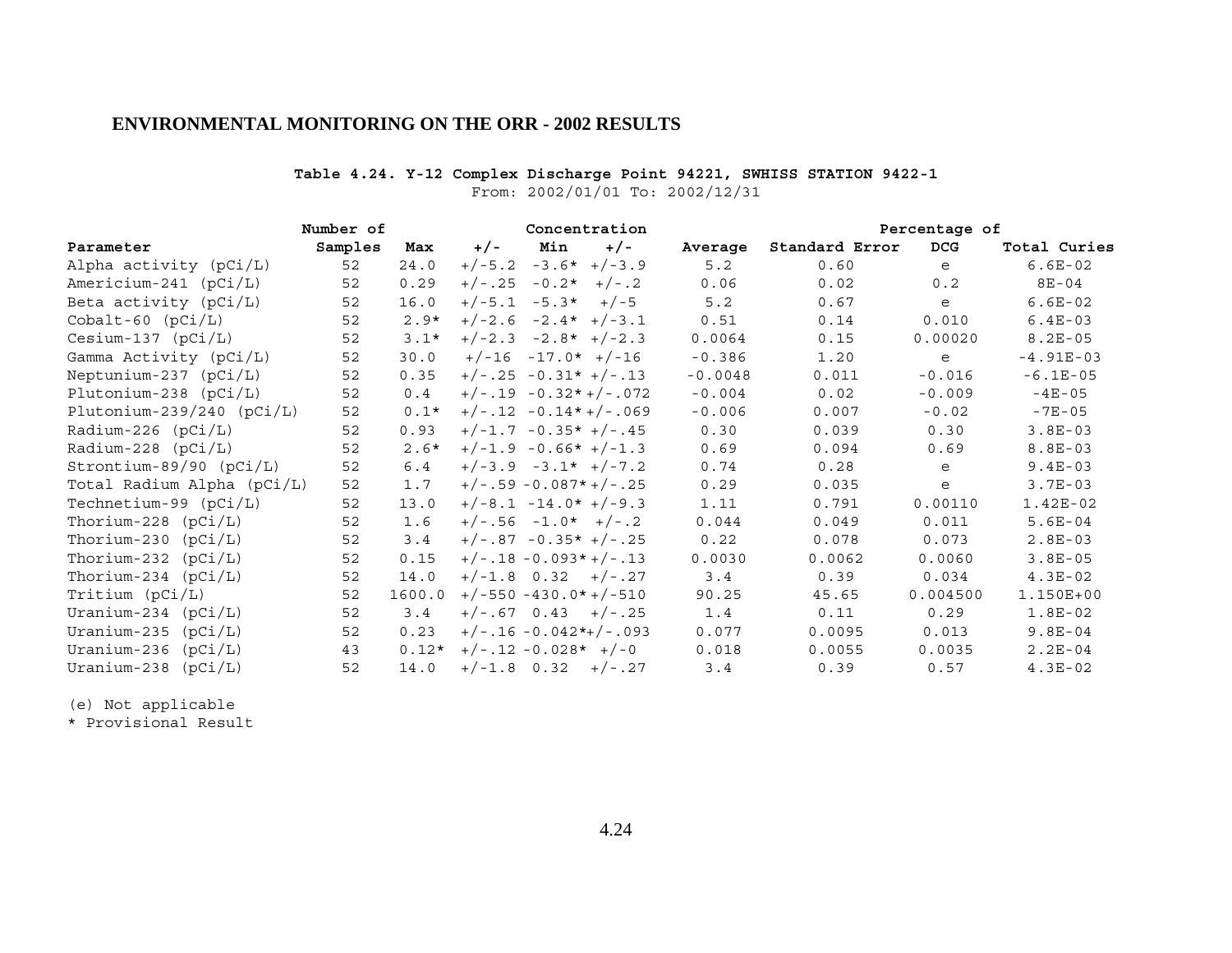| Outfall | Parameter              | Number of<br>Samples | Max     | Concentration(a)<br>Min | Avg     | <b>Reference</b><br>Value(b) | Number of Values<br><b>Exceeding Reference</b> |
|---------|------------------------|----------------------|---------|-------------------------|---------|------------------------------|------------------------------------------------|
| 003     | Flow, mgd              | 2                    | 0.34245 | 0.001902                | 0.1722  | d                            | d                                              |
|         | pH, Standard Units     | 2                    | 7.9     | 7.7                     | d       | 9/4(e)                       | $\mathsf{O}$                                   |
| 006     | Flow, mgd              | 2                    | 0.22827 | 0.00057                 | 0.11    | d                            | d                                              |
|         | pH, Standard Units     | 2                    | 7.6     | 7.5                     | d       | 9/4(e)                       | $\mathbf 0$                                    |
| 007     | Flow, mgd              | 2                    | 0.22827 | 0.017                   | 0.12    | d                            | d                                              |
|         | pH, Standard Units     | 2                    | 8.1     | 7.8                     | d       | 9/4(e)                       | 0                                              |
| 008     | Flow, mgd              | 2                    | 0.04565 | 0.00144                 | 0.0235  | d                            | d                                              |
|         | pH, Standard Units     | 2                    | 7.9     | 7.1                     | d       | 9/4(e)                       | $\mathbf 0$                                    |
| 009     | Flow, mgd              | 2                    | 0.09131 | 0.0043                  | 0.048   | d                            | d                                              |
|         | pH, Standard Units     | 2                    | 8.3     | 7.7                     | d       | 9/ 4 (e)                     | $\mathbf 0$                                    |
| 011     | Flow, mgd              | 2                    | 0.0137  | 0.00152                 | 0.00761 | d                            | d                                              |
|         | pH, Standard Units     | 2                    | 7.8     | 7.5                     | d       | 9/4(e)                       | 0                                              |
| 015     | Outfall closed         |                      |         |                         |         |                              |                                                |
| 018     | Outfall closed         |                      |         |                         |         |                              |                                                |
| 032     | Outfall was eliminated |                      |         |                         |         |                              |                                                |
| 033     | Flow, mgd              | 2                    | 0.06848 | 0.00072                 | 0.035   | d                            | d                                              |
|         | pH, Standard Units     | 2                    | 8.0     | 7.6                     | d       | 9/4(e)                       | $\mathbf 0$                                    |

### **Table 4.25. Y-12 Complex Category I Outfalls** From: 2002/01/01 To: 2002/12/31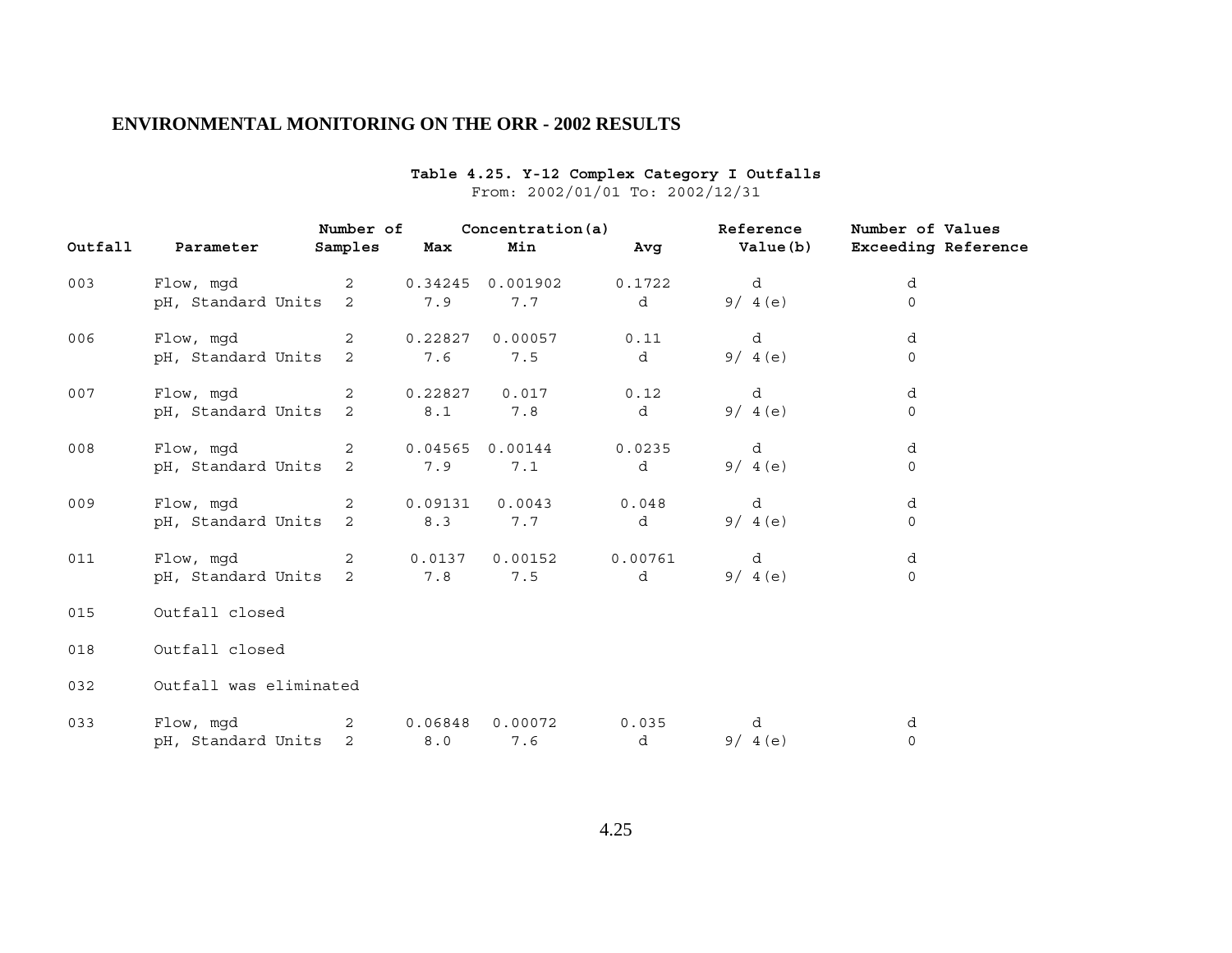|         |                    | Number of      |         | Concentration (a) |         | Reference | Number of Values           |
|---------|--------------------|----------------|---------|-------------------|---------|-----------|----------------------------|
| Outfall | Parameter          | Samples        | Max     | Min               | Avg     | Value(b)  | <b>Exceeding Reference</b> |
| 045     | Flow, mgd          | $\overline{2}$ | 0.01712 | 0.000095          | 0.0086  | d         | d                          |
|         | pH, Standard Units | $\overline{2}$ | 7.8     | 7.5               | d       | 9/4(e)    | $\Omega$                   |
| 046     | Flow, mgd          | 2              | 0.02283 | 0.000095          | 0.011   | d         | d                          |
|         | pH, Standard Units | 2              | 7.8     | 7.5               | d       | 9/4(e)    | $\mathsf{O}$               |
| 058     | Flow, mgd          | 2              | 0.06848 | 0.003044          | 0.03576 | d         | d                          |
|         | pH, Standard Units | 2              | 8.3     | 7.9               | d       | 9/4(e)    | $\mathsf{O}$               |
| 062     | Flow, mgd          | 3              | 0.09131 | 0.00851           | 0.0397  | d         | d                          |
|         | pH, Standard Units | 3              | 8.0     | 7.7               | d       | 9/4(e)    | $\Omega$                   |
| 086     | Flow, mgd          | $\overline{2}$ | 0.01141 | 0.0026            | 0.0070  | d         | d                          |
|         | pH, Standard Units | $\overline{2}$ | 8.1     | 7.8               | d       | 9/4(e)    | $\mathsf{O}$               |
| 087     | Flow, mgd          | $\overline{2}$ | 0.0432  | 0.03805           | 0.04062 | d         | d                          |
|         | pH, Standard Units | $\overline{2}$ | 8.6     | 8.2               | d       | 9/4(e)    | $\Omega$                   |
| 098     | Flow, mgd          | 2              | 0.00951 | 0.000063          | 0.0048  | d         | d                          |
|         | pH, Standard Units | $\overline{2}$ | 8.4     | 7.9               | d       | 9/4(e)    | $\mathsf{O}$               |
| 110     | Flow, mgd          | 2              |         | 0.06848 0.00025   | 0.0344  | d         | d                          |
|         | pH, Standard Units | 2              | 8.2     | 7.8               | d       | 9/4(e)    | 0                          |
| 134     | Flow, mgd          | 2              | 0.01141 | 0.004566          | 0.00799 | d         | d                          |
|         | pH, Standard Units | $\overline{2}$ | 8.2     | 8.2               | d       | 9/4(e)    | $\mathbf 0$                |

### **Table 4.25 (continued)**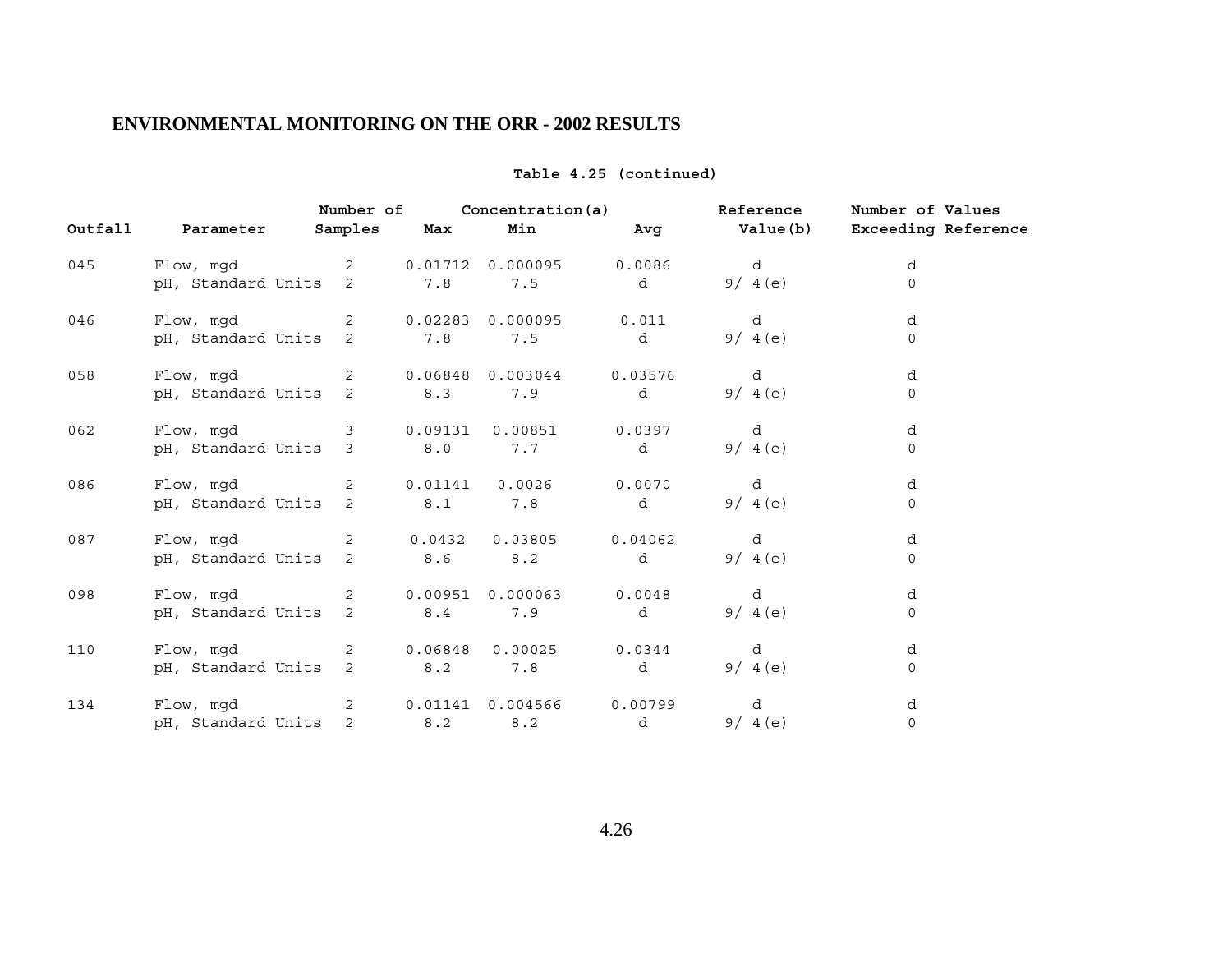|                 |                       | Number of      |         | Concentration(a)  |         | Reference        | Number of Values           |
|-----------------|-----------------------|----------------|---------|-------------------|---------|------------------|----------------------------|
| Outfall         | Parameter             | Samples        | Max     | Min               | Avg     | <b>Value (b)</b> | <b>Exceeding Reference</b> |
| 213             | Flow, mgd             | $\overline{2}$ |         | 0.03234 0.003805  | 0.01807 | d                | d                          |
|                 | pH, Standard Units    | $\overline{2}$ | 8.7     | 7.8               | d       | 9/4(e)           | $\Omega$                   |
| S01             | Flow, mgd             | 3              | 0.24733 | 0.004566          | 0.1596  | d                | d                          |
|                 | pH, Standard Units 3  |                | 7.5     | 7.0               | d       | 9/4(e)           | $\Omega$                   |
| S <sub>03</sub> | Flow, mgd             | $\overline{2}$ | 0.22827 | 0.068481          | 0.14838 | d                | d                          |
|                 | pH, Standard Units    | 2              | 7.8     | 6.2               | d       | 9/4(e)           | $\mathsf{O}$               |
| S04             | Flow, mgd             | 2              |         | 0.13698 0.002283  | 0.06963 | d                | d                          |
|                 | pH, Standard Units    | 2              | 8.0     | 6.4               | d       | 9/4(e)           | $\Omega$                   |
| S06             | Flow, mgd             | 366            | 12.28   | 0.0002            | 0.3     | d                | d                          |
|                 | pH, Standard Units 14 |                | 7.94    | 6.3               | d       | 9/4(e)           | $\mathsf{O}$               |
| S07             | Flow, mgd             | 311            | 3.33    | 0.00002           | 0.3     | d                | d                          |
|                 | pH, Standard Units 12 |                | 8.32    | 6.35              | d       | 9/4(e)           | $\Omega$                   |
| S09             | Flow, mqd             | $\overline{2}$ | 0.00457 | 0.00288           | 0.00372 | d                | d                          |
|                 | pH, Standard Units    | 2              | 7.3     | 7.2               | d       | 9/4(e)           | $\mathsf{O}$               |
| S15             | Flow, mgd             | 2              |         | $0.02283$ 0.00457 | 0.0137  | d                | d                          |
|                 | pH, Standard Units    | 2              | 7.6     | 7.3               | d       | 10/6(e)          | 0                          |
| S16             | Flow, mqd             | 2              |         | 0.22827 0.003805  | 0.1160  | d                | d                          |
|                 | pH, Standard Units    | $\overline{2}$ | 7.8     | 7.4               | d       | 10/6(e)          | $\mathbf 0$                |

### **Table 4.25 (continued)**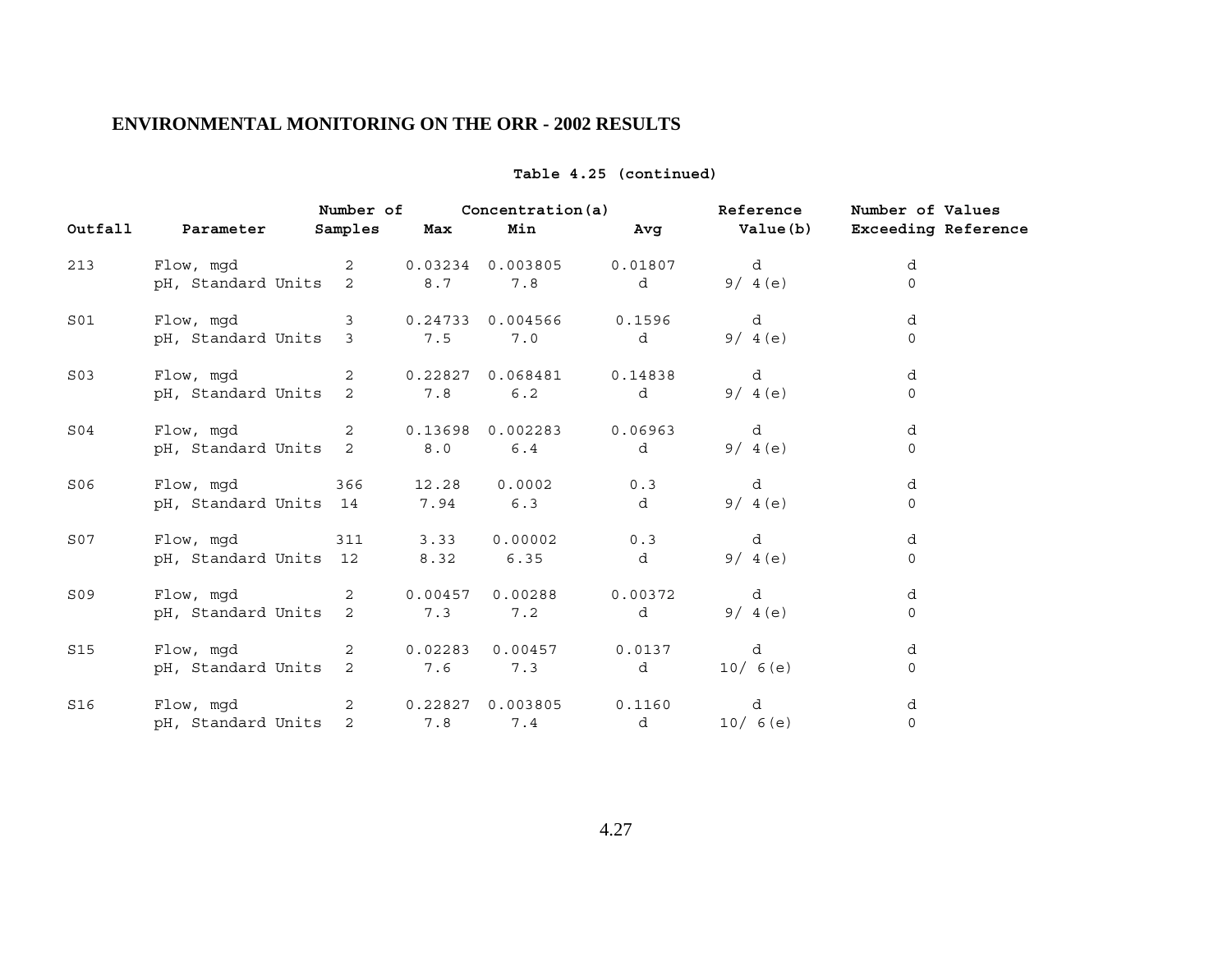|  |  | Table 4.25 (continued) |  |
|--|--|------------------------|--|
|--|--|------------------------|--|

|         |                    | Number of | Concentration(a) |         |        | Reference | Number of Values    |  |
|---------|--------------------|-----------|------------------|---------|--------|-----------|---------------------|--|
| Outfall | Parameter          | Samples   | Max              | Min     | Avq    | Value(b)  | Exceeding Reference |  |
| S18     | Flow, mqd          |           | 0.144            | 0.00144 | 0.0865 |           |                     |  |
|         | pH, Standard Units |           | 8.1              | 7.8     |        | 9/4(e)    |                     |  |

(a) Units in mg/L unless otherwise indicated.

(b) NPDES permit limits.

(c) Flow during operations and/or discharging.

(d) Not applicable.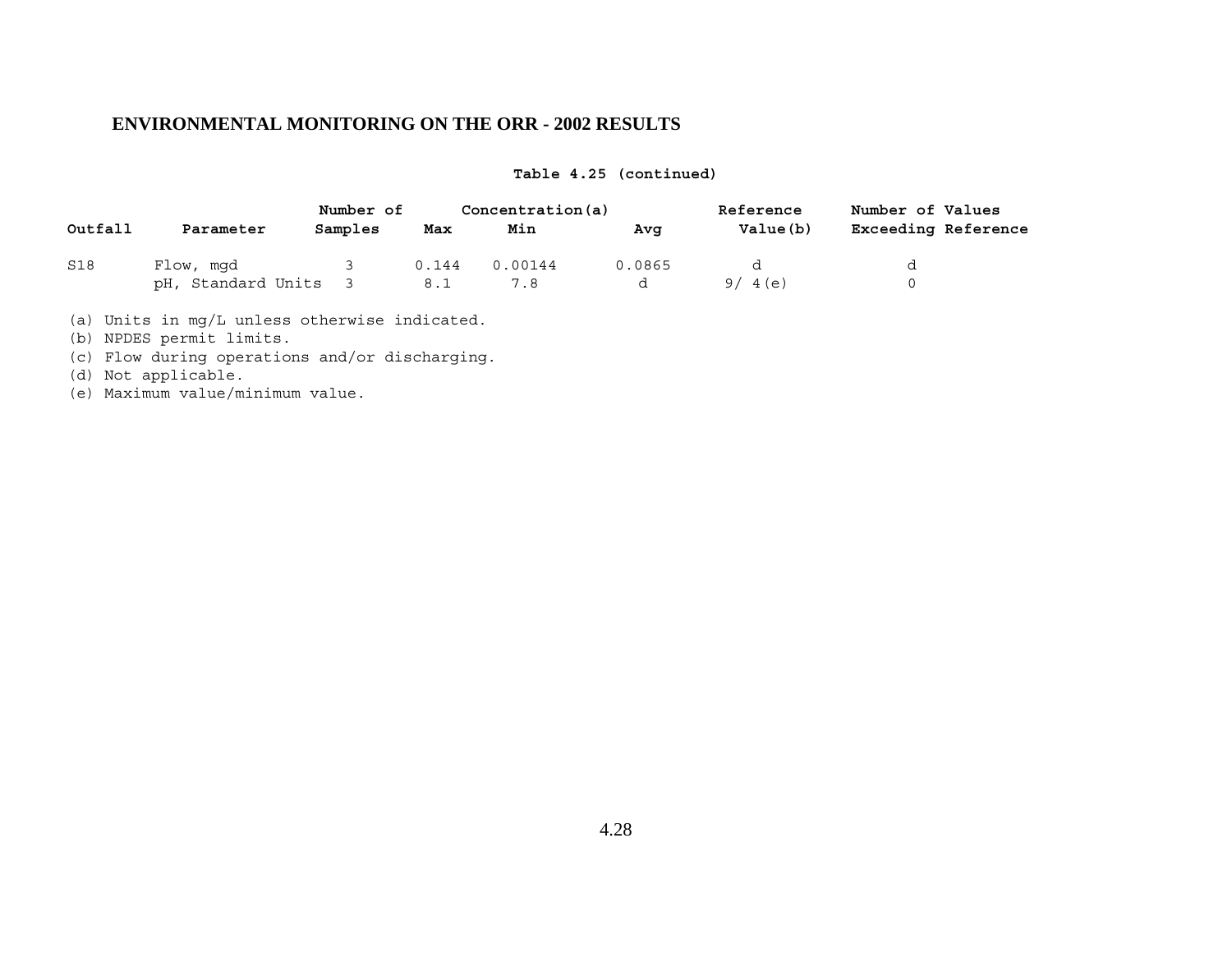| Outfall Parameter     Samples  Max                                                          |  | Min                       | Number of Concentration (a) Reference | Number of Values |  |  |
|---------------------------------------------------------------------------------------------|--|---------------------------|---------------------------------------|------------------|--|--|
|                                                                                             |  |                           |                                       |                  |  |  |
| 004 Flow, mgd                       4         0.038     0.00038         0.015             d |  |                           |                                       | d                |  |  |
| pH, Standard Units $4$ 7.8 7.4 d $9/4(e)$                                                   |  |                           |                                       | $\circ$          |  |  |
| Total Residual Chlorine 4 < 0.05 < 0.05 < 0.05 0.5                                          |  |                           |                                       | $\Omega$         |  |  |
| 010 Flow, mqd                                                                               |  | 5 0.396 0.0057 0.11 d     |                                       | d                |  |  |
| pH, Standard Units 5 5 7.6 7.4 d 9/4(e)<br>Total Residual Chlorine 4 0.12 <0.05 <0.07 0.5   |  |                           |                                       | $\Omega$         |  |  |
|                                                                                             |  |                           |                                       | $\Omega$         |  |  |
|                                                                                             |  |                           |                                       | d                |  |  |
| pH, Standard Units 5 8.0 7.2 d 9/4(e)                                                       |  |                           |                                       | $\Omega$         |  |  |
| Total Residual Chlorine $4 \leq 0.05 \leq 0.05 \leq 0.05$ (0.05 $\leq 0.5$                  |  |                           |                                       | $\mathbf 0$      |  |  |
| 016    Flow,mgd         4    0.0155  0.00228     0.0090      d                              |  |                           |                                       | d                |  |  |
| pH, Standard Units 4 7.8 7.5 d 9/4(e)                                                       |  |                           |                                       | $\mathbf 0$      |  |  |
| Total Residual Chlorine 4 < 0.05 < 0.05 < 0.05 0.5                                          |  |                           |                                       | $\Omega$         |  |  |
| 019 Flow, mgd                     4         0.01141   0.00038         0.0067             d  |  |                           |                                       | d                |  |  |
| pH, Standard Units 4 7.7 7.1 d 9/4(e)                                                       |  |                           |                                       | $\Omega$         |  |  |
| Total Residual Chlorine 4 < 0.05 < 0.05 < 0.05 0.5                                          |  |                           |                                       | $\Omega$         |  |  |
|                                                                                             |  |                           |                                       | d                |  |  |
| pH, Standard Units 6 8.1 6.8 d 9/4(e)                                                       |  |                           |                                       | $\circ$          |  |  |
|                                                                                             |  |                           |                                       | $\Omega$         |  |  |
| 041 Flow, mgd                                                                               |  | 4 0.0114 0.00018 0.0047 d |                                       | d                |  |  |
| pH, Standard Units 4 7.5 6.9 d 9/4(e)                                                       |  |                           |                                       | $\overline{0}$   |  |  |
| Total Residual Chlorine 4 <0.05                                                             |  | $< 0.05$ $< 0.05$         | 0.5                                   | $\Omega$         |  |  |

#### **Table 4.26. Y-12 Complex Category II Outfalls** From: 2002/01/01 To: 2002/12/31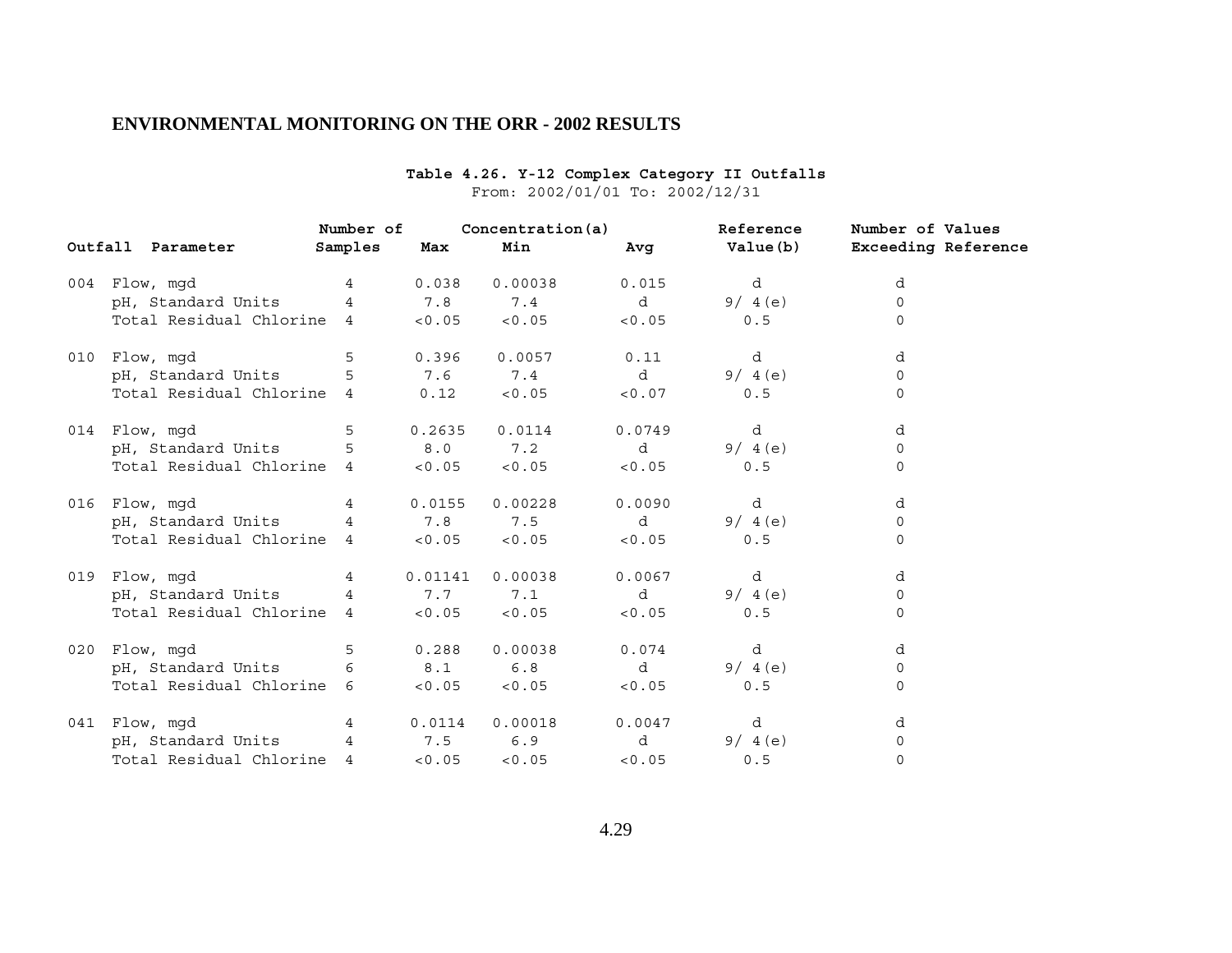|                                                                 | Number of  |          | Concentration(a)  |                 | Reference | Number of Values             |
|-----------------------------------------------------------------|------------|----------|-------------------|-----------------|-----------|------------------------------|
| Outfall Parameter                                               | Samples    | Max      | Min               | Avg             |           | Value(b) Exceeding Reference |
| 044 Flow, mqd                                                   |            | 5 0.046  | 0.00114           | 0.025           | d         | d                            |
| pH, Standard Units 5 8.4 7.5 d                                  |            |          |                   |                 | 9/4(e)    | $\Omega$                     |
| Total Residual Chlorine $4 \times 0.05 \times 0.05 \times 0.05$ |            |          |                   |                 | 0.5       | $\Omega$                     |
| 057 Flow, mqd                                                   | $4\degree$ | 0.02283  | 0.00019           | 0.012           | d         | d                            |
| pH, Standard Units $4$ 7.9 7.3 d                                |            |          |                   |                 | 9/4(e)    | $\Omega$                     |
| Total Residual Chlorine $4$ <0.05 <0.05 <0.05                   |            |          |                   |                 | 0.5       | $\Omega$                     |
| 063 Flow, mgd                                                   |            | 4 0.144  | 0.00009           | 0.04            | d         | d                            |
| pH, Standard Units 4 7.7 7.1 d                                  |            |          |                   |                 | 9/4(e)    | 0                            |
| Total Residual Chlorine $4 \times 0.05 \times 0.05 \times 0.05$ |            |          |                   |                 | 0.5       | $\mathbf 0$                  |
| 064 Flow, mgd                                                   | $4\degree$ |          | $0.00038$ 0.00009 | 0.0003          | d         | d                            |
| pH, Standard Units 4 8.0 7.4 d                                  |            |          |                   |                 | 9/4(e)    | $\Omega$                     |
| Total Residual Chlorine $4 \times 0.05 \times 0.05 \times 0.05$ |            |          |                   |                 | 0.5       | $\mathbf 0$                  |
| 067 Flow, mqd                                                   |            | 4 0.144  |                   | $0.00038$ 0.067 | d         | d                            |
| pH, Standard Units 4 2.9 7.6 d                                  |            |          |                   |                 | 9/4(e)    | 0                            |
| Total Residual Chlorine 4 <0.05                                 |            |          | $< 0.05$ $< 0.05$ |                 | 0.5       | $\mathbf 0$                  |
| 083 Flow, mqd                                                   | $4\degree$ | 0.0144   | 0.00019           | 0.0049          | d         | d                            |
| pH, Standard Units 4 8.2 7.7 d                                  |            |          |                   |                 | 9/4(e)    | 0                            |
| Total Residual Chlorine 4 <0.05                                 |            |          | $< 0.05$ $< 0.05$ |                 | 0.5       | $\mathbf 0$                  |
| 088 Flow, mgd                                                   |            | 5 0.5802 |                   | $0.00019$ 0.12  | d         | d                            |
| pH, Standard Units 5 8.1 6.8 d                                  |            |          |                   |                 | 9/ $4(e)$ | 0                            |
| Total Residual Chlorine 4                                       |            | < 0.05   | < 0.05            | < 0.05          | 0.5       | $\Omega$                     |

### **Table 4.26 (continued)**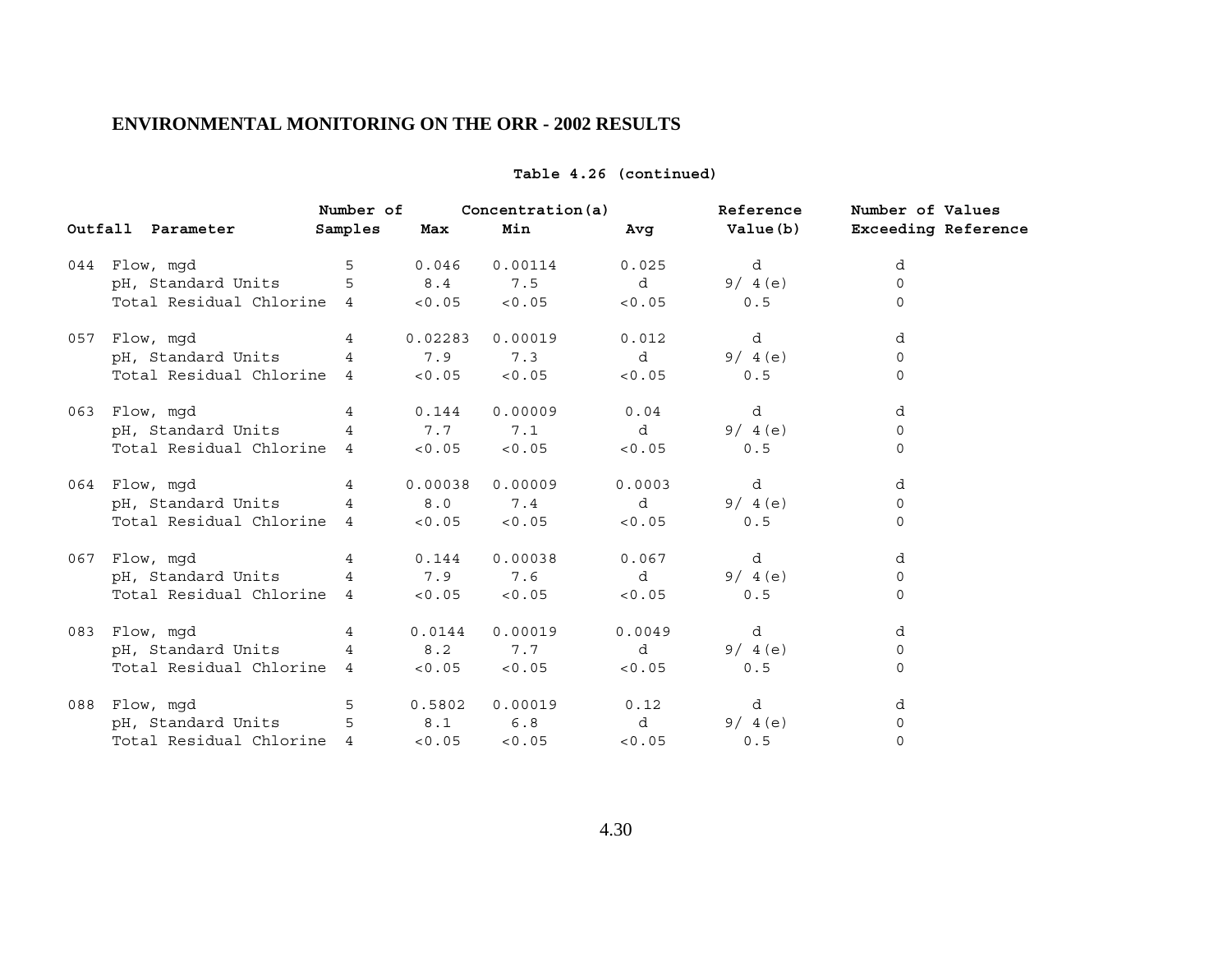|                                                                 | Number of       |         | Concentration (a)    |             | Reference  | Number of Values |
|-----------------------------------------------------------------|-----------------|---------|----------------------|-------------|------------|------------------|
| Outfall Parameter                                               | Samples         | Max     | Min                  |             |            |                  |
| 099 Flow, mgd 14                                                |                 | 0.0432  | 0.0114               |             | $0.0194$ d | d                |
| pH, Standard Units $4$ 7.6 7.1 d $9/4(e)$                       |                 |         |                      |             |            | $\mathbf 0$      |
| Total Residual Chlorine $4 \times 0.05 \times 0.05 \times 0.05$ |                 |         |                      |             | 0.5        | $\mathbf 0$      |
| 102 Flow, mgd                                                   | 5               |         | $0.12$ $0.019$       | 0.068       | d          | d                |
| pH, Standard Units 5 8.0 7.2 d 9/4(e)                           |                 |         |                      |             |            | $\mathbf 0$      |
| Total Residual Chlorine $5$ < 0.05 < 0.05 < 0.05 < 0.05         |                 |         |                      |             | 0.5        | $\mathbf 0$      |
| 126 Flow, mqd                                                   |                 | 4 0.038 | 0.00019              | 0.017       | d          | d                |
| pH, Standard Units 4 8.0 7.6 d                                  |                 |         |                      |             | 9/4(e)     | $\mathbf 0$      |
| Total Residual Chlorine $4 \times 0.05 \times 0.05 \times 0.05$ |                 |         |                      |             | 0.5        | $\mathbf 0$      |
| S02 Flow, mgd 367                                               |                 | 0.858   | 0.00002              | 0.03        | d          | d                |
| pH, Standard Units 17 8.13 6.8 d 9/4(e)                         |                 |         |                      |             |            | $\mathbf 0$      |
| Total Residual Chlorine 4 0.1 < 0.05 < 0.06                     |                 |         |                      |             | 0.5        | $\mathbf 0$      |
|                                                                 |                 |         |                      | 0.2         | d          | d                |
| pH, Standard Units 12                                           |                 | 8.51    | 7.04                 | $\mathbf d$ | 9/4(e)     | $\mathbf 0$      |
| $\overline{4}$<br>S10 Flow, mgd                                 |                 |         | $0.48154$ 0.00666    | 0.202       | d          | d                |
| pH, Standard Units                                              | $4\overline{ }$ | 7.7     | 7.1                  | $\mathbf d$ | 9/4(e)     | $\mathbf 0$      |
| S11 Flow, mgd                                                   |                 |         | 4 0.35669 0.0009     | 0.1         | d          | d                |
| pH, Standard Units 4                                            |                 | 7.8     | 7.1                  | d i         | 9/4(e)     | $\mathbf 0$      |
| S12 Flow, mgd                                                   |                 |         | 4 0.098 0.0072 0.050 |             | d          | d                |
| pH, Standard Units 4 7.4 6.9                                    |                 |         |                      | d           | 9/4(e)     | $\mathbf 0$      |

### **Table 4.26 (continued)**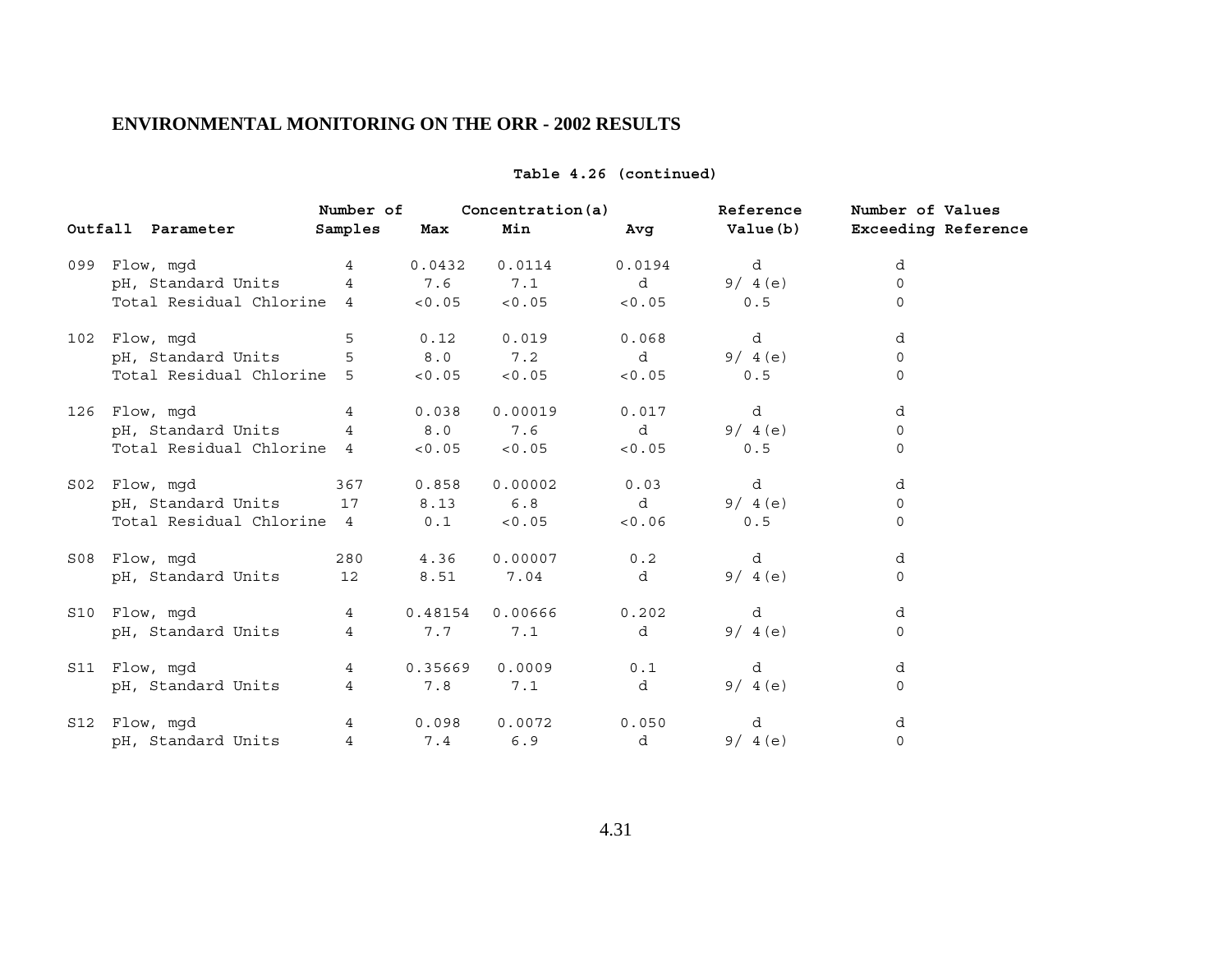|     |                        | Number of       |          | Concentration(a) |        | Reference | Number of Values           |
|-----|------------------------|-----------------|----------|------------------|--------|-----------|----------------------------|
|     | Outfall Parameter      | Samples         | Max      | Min              | Avg    | Value (b) | <b>Exceeding Reference</b> |
|     | S13 Flow, mgd          | $4\overline{ }$ | 0.3289   | 0.00323          | 0.145  | d         | d                          |
|     | pH, Standard Units     | 5               | $8.14\,$ | 7.3              | d      | 9/4(e)    | $\Omega$                   |
|     | S17 Flow, mgd          | $\overline{4}$  | 2.0362   | 0.2016           | 0.9386 | d         | d                          |
|     | pH, Standard Units     | $\overline{4}$  | 7.6      | 6.9              | d      | 9/4(e)    | 0                          |
|     | S20 Flow, mgd          | 5               | 1.152    | 0.0288           | 0.421  | d         | d                          |
|     | pH, Standard Units     | 5               | 7.7      | 7.1              | d      | 9/4(e)    | $\Omega$                   |
|     | S21 Outfall eliminated |                 |          |                  |        |           |                            |
|     | S22 Flow, mgd          | $4\overline{ }$ | 0.0864   | 0.00152          | 0.0342 | d         | d                          |
|     | pH, Standard Units     | $\overline{4}$  | 7.9      | 7.6              | d      | 10/6(e)   | $\mathbf 0$                |
|     | S24 Flow, mqd          | 328             | 81.1     | 0.00002          | 2      | d         | d                          |
|     | pH, Standard Units     | 6               | $8.5\,$  | 7.6              | d      | 9/4(e)    | $\mathbf 0$                |
|     | S25 Flow, mgd          | $4\overline{ }$ | 0.72     | 0.00019          | 0.20   | d         | d                          |
|     | pH, Standard Units     | $\overline{4}$  | 8.2      | 7.0              | d      | 10/6(e)   | 0                          |
|     | S26 Flow, mgd          | $4\overline{ }$ | 0.216    | 0.0114           | 0.0856 | d         | d                          |
|     | pH, Standard Units     | $\overline{4}$  | 7.8      | 6.9              | d      | 10/6(e)   | $\mathbf 0$                |
|     | S27 Flow, mgd          | $\overline{4}$  | 0.0288   | 0.0076           | 0.015  | d         | d                          |
|     | pH, Standard Units     | $\overline{4}$  | 7.6      | 7.1              | d      | 10/6(e)   | $\Omega$                   |
| S28 | Flow, mgd              | 5               | 0.072    | 0.0019           | 0.036  | d         | d                          |
|     | pH, Standard Units     | 5               | 7.8      | 6.9              | d      | 10/6(e)   | $\mathsf{O}\xspace$        |

### **Table 4.26 (continued)**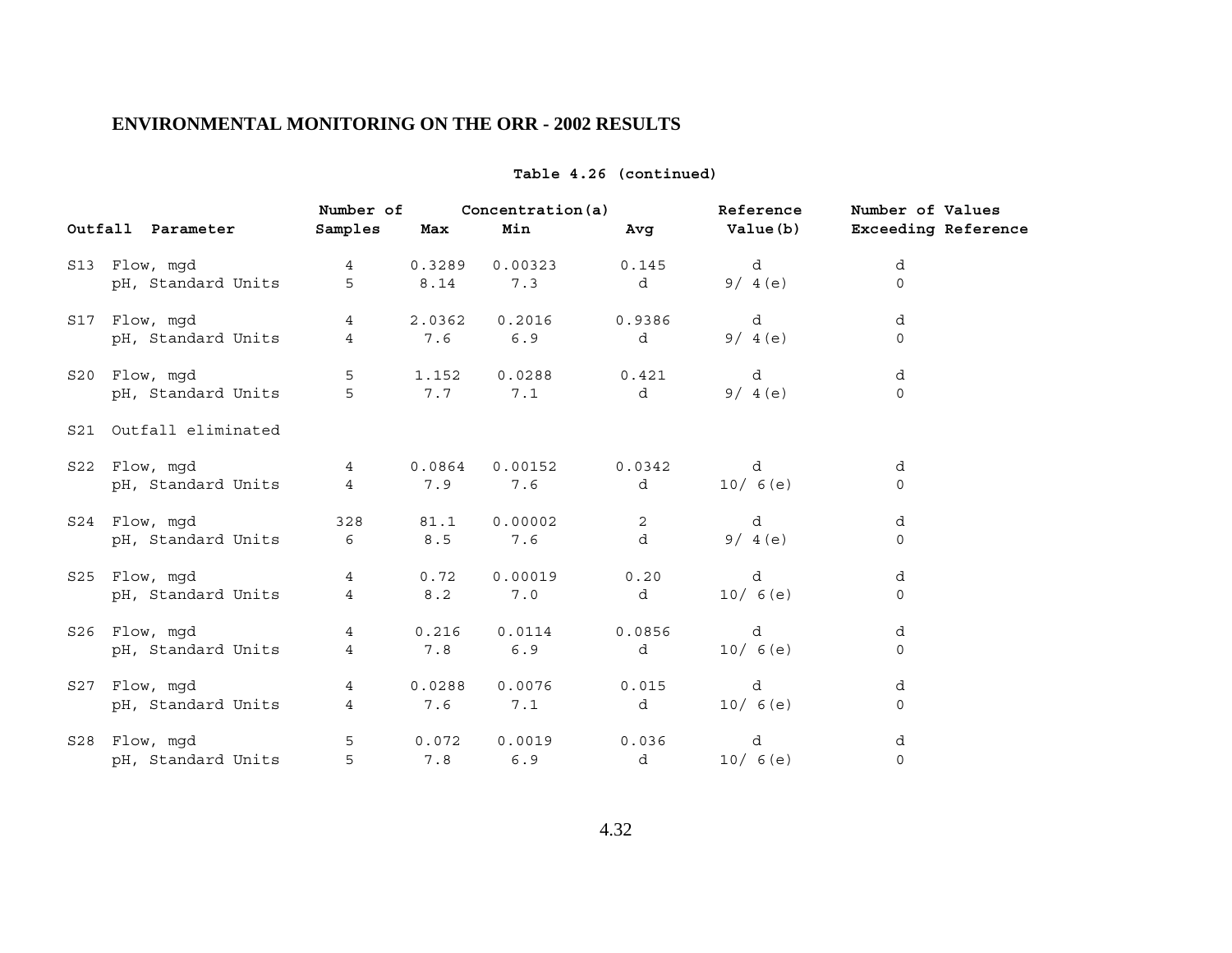### **Table 4.26 (continued)**

|         |                    | Number of |       | Concentration(a) |       | Reference | Number of Values           |
|---------|--------------------|-----------|-------|------------------|-------|-----------|----------------------------|
| Outfall | Parameter          | Samples   | Max   | Min              | Ava   | Value(b)  | <b>Exceeding Reference</b> |
| S29     | Flow, mqd          | 4         | 0.432 | 0.00114          | 0.144 |           |                            |
|         | pH, Standard Units |           | 79    |                  |       | 10/6(e)   |                            |

(a) Units in mg/L unless otherwise indicated.

(b) NPDES permit limits.

(c) Flow during operations and/or discharging.

(d) Not applicable.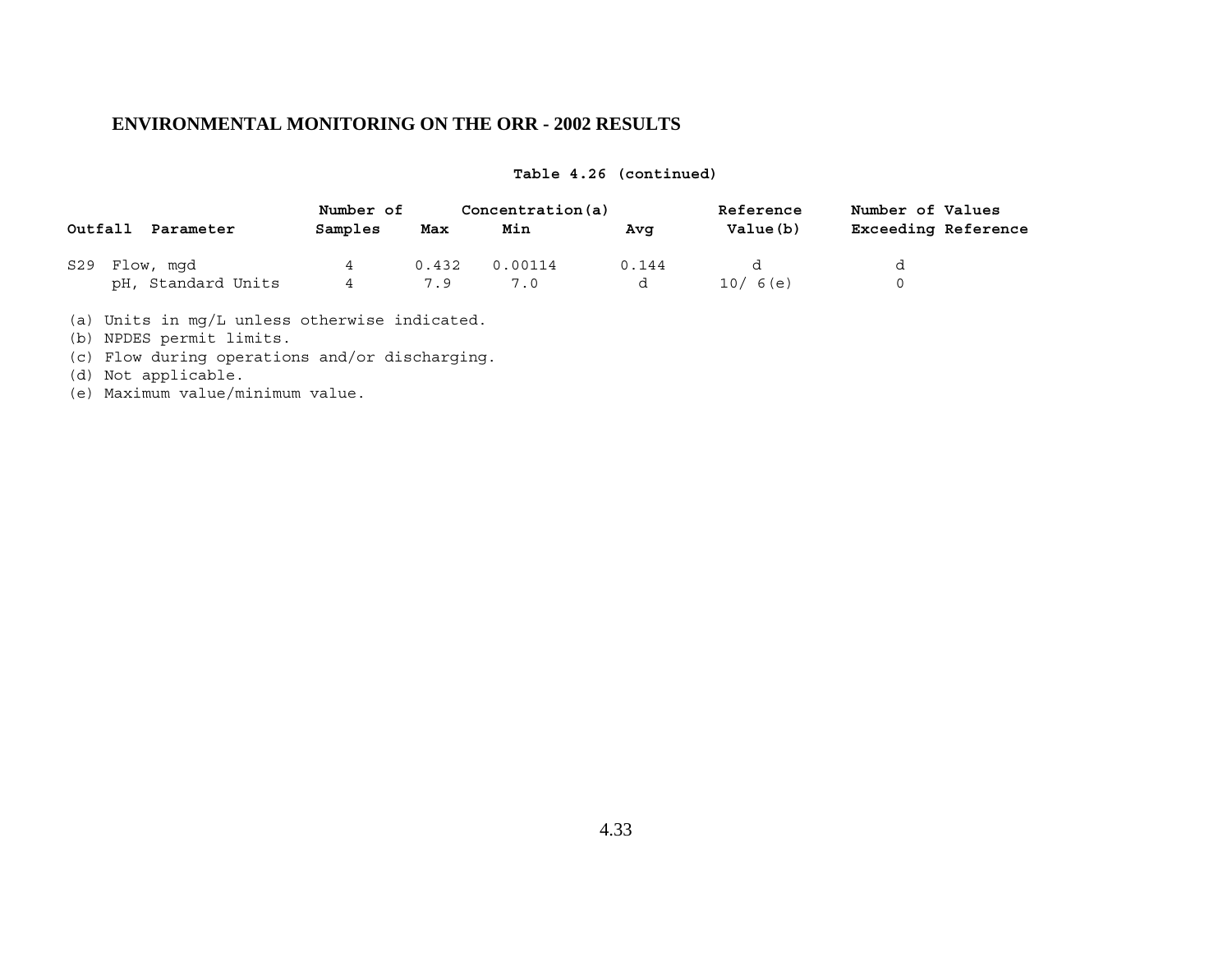# **Table 4.27. Y-12 Complex Category III Outfalls**

# From: 2002/01/01 To: 2002/12/31

|     |                                  | Number of |        | Concentration (a)              |                   | Reference Number of Values |                              |
|-----|----------------------------------|-----------|--------|--------------------------------|-------------------|----------------------------|------------------------------|
|     | Outfall Parameter                | Samples   | Max    | Min                            | Avg               |                            | Value(b) Exceeding Reference |
| 002 | Flow, mgd                        | 12        |        | $0.27392$ $0.11414$            | 0.13696           | d                          | d                            |
|     | pH, Standard Units 12 1.8 7.4    |           |        |                                | d i               | 9/4(e)                     | $\Omega$                     |
|     | Total Residual Chlorine 12       |           |        | $0.061$ < $0.05$               | < 0.05            | 0.5                        | $\Omega$                     |
|     | 034 Flow, mgd                    | 13        | 0.2592 | 0.083699                       | 0.1607            | d                          | d                            |
|     | pH, Standard Units 13 7.7        |           |        | 7.3                            | d i               | 9/4(e)                     | $\Omega$                     |
|     | Total Residual Chlorine 12 0.45  |           |        | < 0.05                         | < 0.11            | 0.5                        | $\Omega$                     |
| 042 | Flow, mqd                        | 12        |        | 0.04565 0.000013               | 0.012             | d                          | d                            |
|     | pH, Standard Units 12 8.3        |           |        | 7.4                            | $\mathbf d$       | 9/4(e)                     | $\Omega$                     |
|     | Total Residual Chlorine 12 <0.05 |           |        | < 0.05                         | < 0.05            | 0.5                        | $\Omega$                     |
| 047 | Flow, mgd                        | 12        |        | 0.04565 0.022827               | 0.04375           | d                          | d                            |
|     | pH, Standard Units 12 1.7 7.2    |           |        |                                | d i               | 9/4(e)                     | $\Omega$                     |
|     | Total Residual Chlorine 12 <0.05 |           |        | < 0.05                         | < 0.05            | 0.5                        | $\mathbf 0$                  |
| 048 | Flow, mgd                        | 12        |        | 0.091308 0.00038               | 0.020             | d                          | d                            |
|     | pH, Standard Units 12 8.0 7.0    |           |        |                                | $\mathbf d$       | 9/4(e)                     | $\Omega$                     |
|     | Total Residual Chlorine 12       |           | 0.25   | < 0.05                         | < 0.07            | 0.5                        | $\Omega$                     |
|     | 054 Flow, mgd                    | 13        | 0.024  | 0.000038                       | 0.0030            | d                          | d                            |
|     | pH, Standard Units               |           | 13 8.3 | 5.9                            | d                 | 9/4(e)                     | $\Omega$                     |
|     | Total Residual Chlorine 12 <0.05 |           |        | < 0.05                         | < 0.05            | 0.5                        | $\Omega$                     |
|     | 071 Flow, mgd                    | 12        |        | $0.01826$ $0.011414$ $0.01350$ |                   | d                          | d                            |
|     | pH, Standard Units               | 12        |        | 7.9 7.5 d                      |                   | 9/4(e)                     | $\mathbf 0$                  |
|     | Total Residual Chlorine 12       |           | < 0.05 |                                | $< 0.05$ $< 0.05$ | 0.5                        | $\Omega$                     |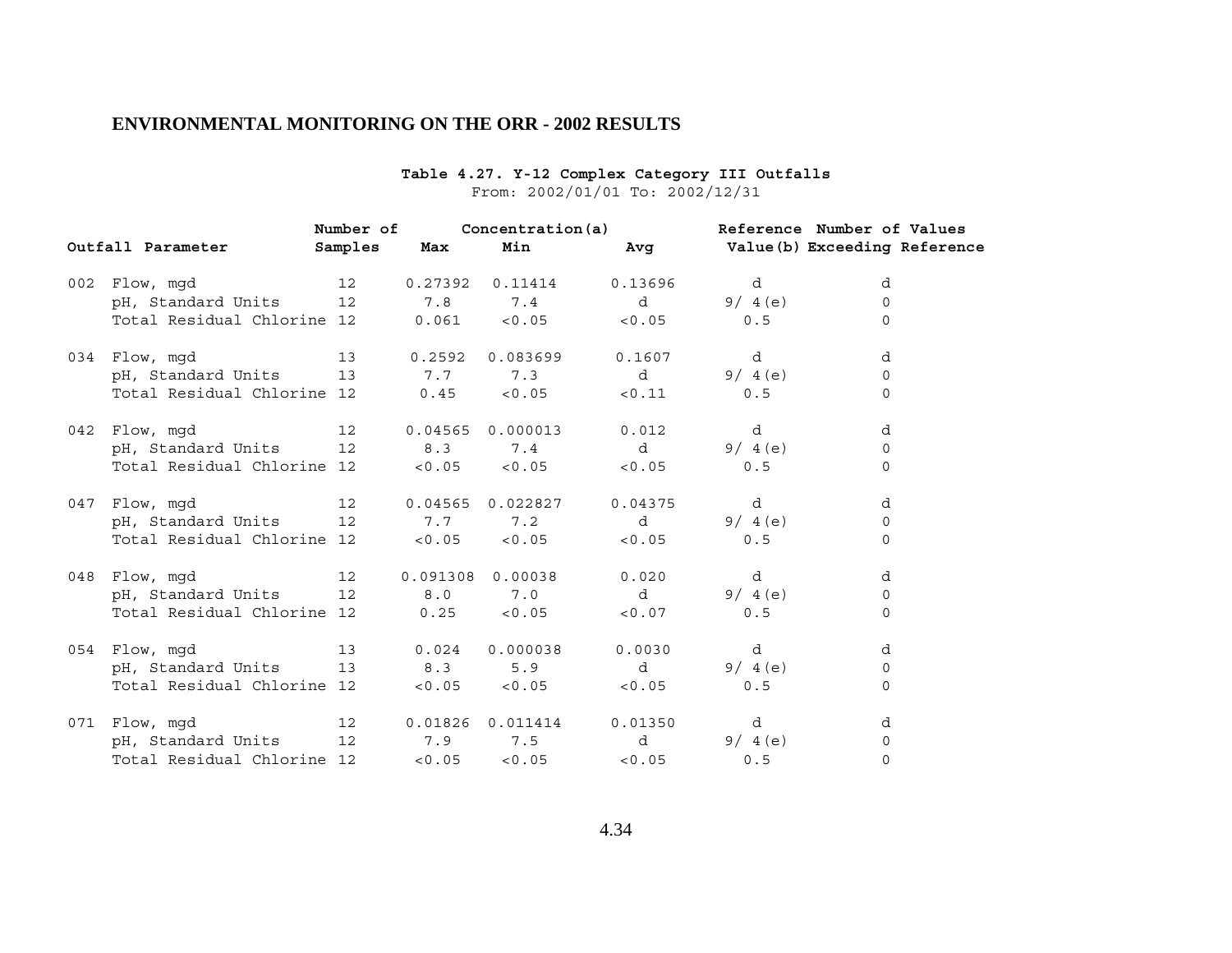|     |                                      | Number of   |                 | Concentration (a)         |                            | Reference  | Number of Values |
|-----|--------------------------------------|-------------|-----------------|---------------------------|----------------------------|------------|------------------|
|     | Outfall Parameter                    | Samples Max |                 | Min                       |                            |            |                  |
|     | 13<br>109 Flow, mgd                  |             |                 | 0.342405 0.07609          | 0.1556                     | d          | d                |
|     | pH, Standard Units 13                |             | 8.0             | 7.6                       |                            | d $9/4(e)$ | $\Omega$         |
|     | Total Residual Chlorine 12           |             |                 | $0.157$ < $0.05$ < $0.09$ |                            | 0.5        | $\Omega$         |
| 113 | Flow, mgd                            |             |                 | 13 0.045654 0.00038       | 0.0076                     | d          | d                |
|     | pH, Standard Units 13                |             |                 | 8.2 7.5                   |                            | d $9/4(e)$ | $\mathsf{O}$     |
|     | Total Residual Chlorine 12           |             | < 0.05          | < 0.05                    | < 0.05                     | 0.5        | $\mathbf 0$      |
|     | 114 Flow, mgd<br>12 0.02511 0.006848 |             |                 |                           | 0.0151                     | d          | d                |
|     | pH, Standard Units 12                |             | 8.2             | 7.6                       | $\mathbf d$                | 9/4(e)     | $\mathbf 0$      |
|     | Total Residual Chlorine 12 0.258     |             |                 | < 0.05                    | < 0.1                      | 0.5        | $\mathbf 0$      |
|     | S05 Flow, mqd                        | 11          | 0.205443        | 0.00038                   | 0.056                      | d          | d                |
|     |                                      |             |                 |                           | $\mathbf d$                | 9/4(e)     | 0                |
|     | Total Residual Chlorine 12           |             | $0.13$ $< 0.05$ |                           | < 0.06                     | 0.5        | $\mathbf 0$      |
|     | S14 Flow, mqd                        |             | 12 0.295        | 0.00144                   | 0.0983                     | d          | d                |
|     | pH, Standard Units 13                |             |                 | 8.9 7.2                   | $\mathbf d$                | 9/4(e)     | $\mathsf{O}$     |
|     | Total Residual Chlorine 11           |             |                 |                           | $< 0.05$ $< 0.05$ $< 0.05$ | 0.5        | $\mathbf 0$      |
|     |                                      |             |                 |                           |                            |            |                  |

### **Table 4.27 (continued)**

(a) Units in mg/L unless otherwise indicated.

- (b) NPDES permit limits.
- (c) Flow during operations and/or discharging.
- (d) Not applicable.
- (e) Maximum value/minimum value.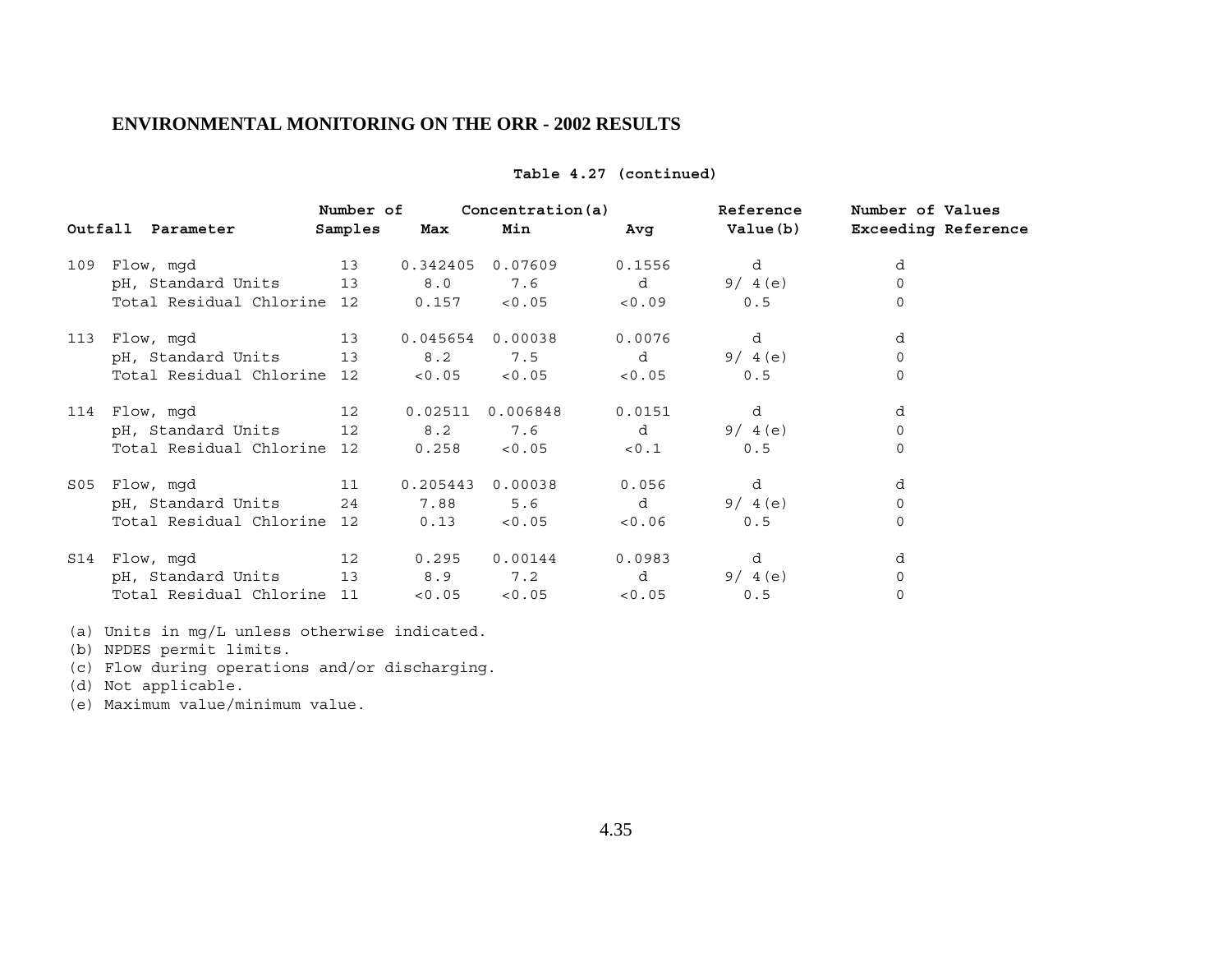### **Table 4.28. Y-12 Complex Discharge Point S17, UNNAMED TRIBUTARY TO THE CLINCH RIVER** From: 2002/01/01 To: 2002/12/31

|                             | Number of         |         | Concentration                 |                          |                                |           | Percentage of  |            |              |
|-----------------------------|-------------------|---------|-------------------------------|--------------------------|--------------------------------|-----------|----------------|------------|--------------|
| Parameter                   | Samples           | Max     | $+/-$                         | Min                      | $+/-$                          | Average   | Standard Error | <b>DCG</b> | Total Curies |
| Alpha activity (pCi/L)      | 12                | 7.4     | $+/-3$                        |                          | $0.77* + (-2.2$                | 2.5       | 0.55           | e          | $3.3E-03$    |
| Americium-241 (pCi/L)       | 12                | 0.37    |                               |                          | $+/-.21 -0.12* +/-.12$         | 0.070     | 0.040          | 0.23       | $9.1E-05$    |
| Beta activity (pCi/L)       | 12                | 40.0    | $+/-32$                       |                          | $-6.7*$ +/-5.7                 | 2.9       | 3.5            | e          | $3.8E-03$    |
| $Cobalt-60$ $(pCi/L)$       | 12                | $2.5*$  |                               |                          | $+/-2.1 -2.6* +/-2.2$          | 0.42      | 0.39           | 0.0084     | $5.5E-04$    |
| $Cesium-137$ ( $pCi/L$ )    | $12 \overline{ }$ | $1.8*$  |                               |                          | $+/-2.1 -1.4* +/-2.3$          | 0.31      | 0.25           | 0.010      | $4.0E-04$    |
| Gamma Activity (pCi/L)      | 12                | $7.1*$  |                               | $+/-16 -4.9* +/-15$      |                                | $-0.38$   | 1.2            | e          | $-5.0E-04$   |
| Neptunium-237 $(pCi/L)$     | $12 \overline{ }$ | $0.15*$ | $+/-.15 -0.048*+/-.061$       |                          |                                | 0.012     | 0.017          | 0.041      | $1.6E-05$    |
| Plutonium-238 $(pCi/L)$     | 12                |         | $0.18*$ +/-.15 -0.091*+/-.11  |                          |                                | 0.019     | 0.020          | 0.047      | $2.4E-05$    |
| Plutonium-239/240 $(pCi/L)$ | 12                |         | $0.057*+/-.097-0.061*+/-.1$   |                          |                                | $-0.0076$ | 0.012          | $-0.025$   | $-9.8E-06$   |
| Radium-226 $(pCi/L)$        | $12 \overline{ }$ |         | $0.43*$ +/-.45 -0.15* +/-.13  |                          |                                | 0.12      | 0.058          | 0.12       | $1.6E-04$    |
| $Radium-228 (pCi/L)$        | 12                | 3.9     |                               |                          | $+/-1.7 -0.57* +/-1.6$         | 0.71      | 0.34           | 0.71       | $9.3E-04$    |
| $Strontium-89/90 (pCi/L)$   | $12 \overline{ }$ | 4.3     |                               |                          | $+/-2.6 -2.5* +/-2.1$          | $-0.37$   | 0.56           | e          | $-4.8E-04$   |
| Total Radium Alpha (pCi/L)  | 12 <sup>°</sup>   | 0.9     |                               |                          | $+/-.44 - 0.022*+/-.23$        | 0.3       | 0.07           | e          | $4E - 04$    |
| Technetium-99 $(pCi/L)$     | 12                | $6.9*$  |                               |                          | $+/-7.3 -7.7* +/-8.4$          | 0.83      | 1.1            | 0.00080    | $1.1E-03$    |
| Thorium-228 $(pCi/L)$       | $12 \overline{ }$ | 1.7     |                               |                          | $+/-.49 -0.68* +/-.14$         | 0.39      | 0.22           | 0.098      | $5.1E-04$    |
| Thorium-230 $(pCi/L)$       | 12                | 0.6     |                               | $+/-.27 -0.22* +/-.3$    |                                | 0.02      | 0.06           | 0.006      | $2E - 05$    |
| Thorium-232 $(pCi/L)$       | $12 \overline{ }$ |         |                               |                          | $0.057*$ +/-.08 -0.023*+/-.046 | 0.0081    | 0.0072         | 0.016      | $1.1E-05$    |
| Thorium-234 $(pCi/L)$       | 12                | 0.67    |                               |                          | $+/-.28$ 0.081* $+/-.18$       | 0.28      | 0.047          | 0.0028     | $3.7E-04$    |
| Tritium (pCi/L)             | 12                |         | $690.0*$ +/-560 -250.0*+/-490 |                          |                                | 96.50     | 75.97          | 0.004800   | 1.250E-01    |
| Uranium-234 $(pCi/L)$       | $12 \overline{ }$ | 4.1     |                               |                          | $+/-.79$ 0.2 $+/-.16$          | 2         | 0.4            | 0.3        | $2E - 03$    |
| Uranium-235 $(pCi/L)$       | 12                | $0.2*$  |                               |                          | $+/-.16 - 0.14*+/-.049$        | 0.04      | 0.03           | 0.007      | $5E-05$      |
| Uranium-236 (pCi/L)         | 10                |         | $0.027*+/-.054-0.077*+/-0$    |                          |                                | $-0.013$  | 0.0090         | $-0.0026$  | $-1.6E-05$   |
| Uranium-238<br>(pCi/L)      | 12                | 0.67    |                               | $+/-.28$ 0.081* $+/-.18$ |                                | 0.28      | 0.047          | 0.047      | $3.7E-04$    |

(e) Not applicable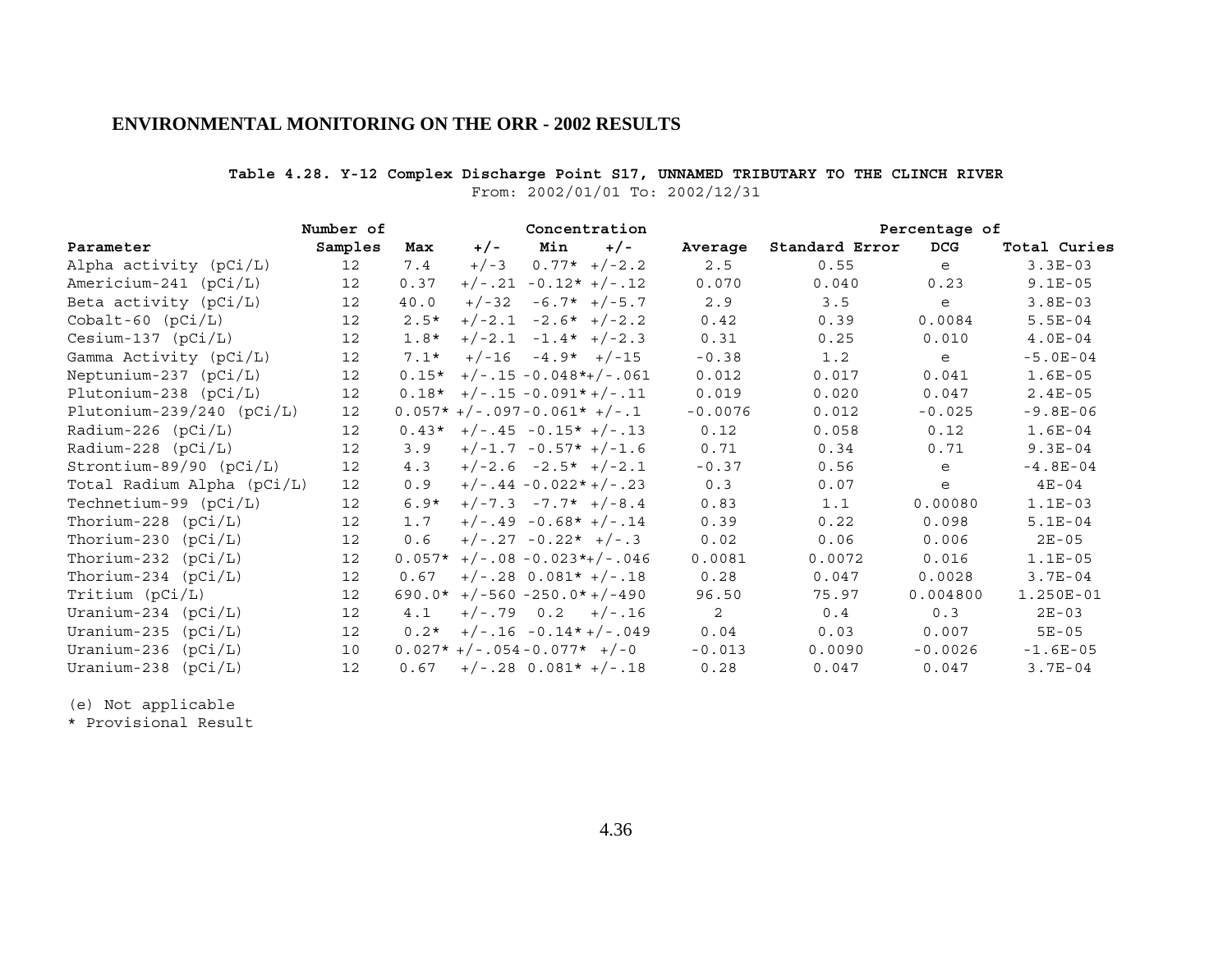#### **Number of Concentration(a) Reference Number of Values Parameter Samples Max Min Avg Value(b) Exceeding Reference**<br>Flow, mgd 365 2.916 0.001 0.2 d d Flow, mgd 365 2.916 0.001 0.2 d d<br>pH, Standard Unit 12 8.6 7.5 d 9/6(e) 0 pH, Standard Unit 12 8.6 7.5 d 9/6(e) 0<br>Silver 12 < 0.02 < 0.02 < 0.02 d d Silver 12 <0.02 <0.02 <0.02 d d Aluminum 12 0.289 <0.2 <0.2 d d Arsenic 12 < 0.2 < 0.2 < 0.2 d d Boron 12 <0.1 <0.1 <0.1 d d Barium 12 0.0584 0.0468 0.0516 d d<br>Beryllium 12 <0.0005 <0.0005 <0.0005 d d Beryllium 12 <0.0005 <0.0005 <0.0005 d d Calcium 12 41.0 25.9 33.0 d d Calcium 12 41.0 25.9 33.0 d d d<br>
Cadmium 12 <0.01 <0.01 d d d<br>
Cobalt 12 <0.02 <0.02 <0.02 d d<br>
Corper 12 <0.02 <0.02 <0.02 d d<br>
Corper 12 <0.02 <0.02 <0.02 d d<br>
Corper 12 <0.02 <0.02 <0.02 d d<br>
d d d d d d d d d d d d d d Cobalt 12 <0.02 <0.02 <0.02 d d Chromium 12 < 0.02 < 0.02 < 0.02 d d<br>
Copper 12 < 0.02 < 0.02 < 0.02 d d Copper 12 <0.02 <0.02 <0.02 d d<br>12 0.236 <0.05 <0.08 d d Iron 12 0.236 <0.05 <0.08 d d Potassium 12 2.18 <2.0 <2.0 d d Lithium 12 0.015 0.0108 0.012 d d<br>
Magnesium 12 12.0 9.54 10.5 d d<br>
Magnesium 12 12.0 9.54 10.5 d d Magnesium 12 12.0 9.54 10.5 d<br>
Manganese 12 0.224 <0.005 <0.06 d<br>
Molybdenum 12 <0.05 <0.05 <0.05 d<br>
d Manganese 12 0.224 <0.005 <0.06 d d Molybdenum 12 <0.05 <0.05 <0.05 d d Sodium 12 2.15 1.23 1.55 d d Nickel 12 <0.05 <0.05 <0.05 d d 12 <0.1 <0.1 <0.1 d d<br>Antimony 12 <0.2 <0.2 <0.2 d d<br>Strontium 12 0.233 0.189 0.204 d d<br>d Antimony 12 < 0.2 < 0.2 < 0.2 d d<br>Strontium 12 0.233 0.189 0.204 d d Strontium 12 0.233 0.189 0.204 d d<br>Thallium 12 <0.2 <0.2 <0.2 d d Thallium 12 < 0.2 < 0.2 < 0.2 d d<br>
Vanadium 12 < 0.02 < 0.02 < 0.02 d d Vanadium 12 <0.02 <0.02 <0.02 d d Zinc 12 <0.05 <0.05 <0.05 d d

**Table 4.29. Y-12 Complex Discharge Point S19, S19, ROGER'S QUARRY** From: 2002/01/01 To: 2002/12/31

(a) Units in mg/L unless otherwise indicated.

(b) NPDES permit limits.

(c) Flow during operations and/or discharging.

(d) Not applicable.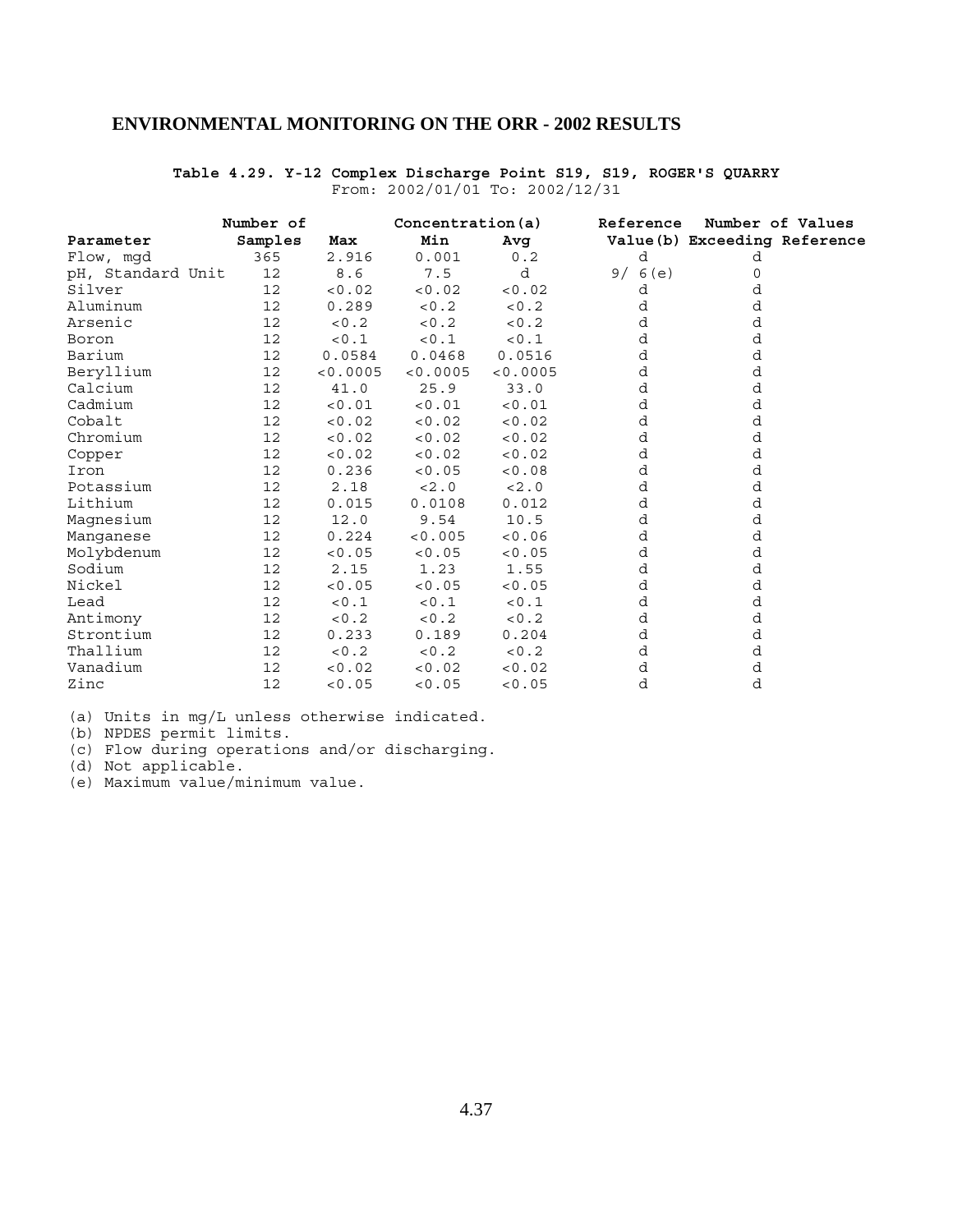### **Table 4.30. Y-12 Complex Discharge Point S19, S19, ROGER'S QUARRY**

From: 2002/01/01 To: 2002/12/31

|                             | Number of         |          | Concentration |                                |       |           |                | Percentage of |              |  |
|-----------------------------|-------------------|----------|---------------|--------------------------------|-------|-----------|----------------|---------------|--------------|--|
| Parameter                   | Samples           | Max      | $+/-$         | Min                            | $+/-$ | Average   | Standard Error | <b>DCG</b>    | Total Curies |  |
| Alpha activity (pCi/L)      | 12 <sup>°</sup>   | 6.6      | $+/-3.4$      | $-1.9*$ +/-1.7                 |       | 1.5       | 0.61           | e             | $4.4E-04$    |  |
| Americium-241 $(pCi/L)$     | $12 \overline{ }$ | 0.3      |               | $+/-.18 - 0.17* +/-.095$       |       | 0.05      | 0.04           | 0.2           | $1E-05$      |  |
| Beta activity $(pCi/L)$     | $12 \overline{ }$ | $3.9*$   |               | $+/-4.3 -2.2* +/-4.3$          |       | 1.0       | 0.49           | e             | $3.1E-04$    |  |
| $Cobalt-60$ $(pCi/L)$       | $12 \overline{ }$ | $1.6*$   |               | $+/-2.2 -1.2* +/-2.2$          |       | 0.46      | 0.26           | 0.0093        | $1.4E-04$    |  |
| $Cesium-137$ ( $pCi/L$ )    | 12                | $1.6*$   |               | $+/-2.1 -1.8* +/-2$            |       | 0.11      | 0.26           | 0.0036        | $3.2E-05$    |  |
| Gamma Activity (pCi/L)      | $12 \overline{ }$ | $17.0*$  |               | $+/-15 -8.1* +/-16$            |       | $2.8$     | 2.2            | e             | $8.4E-04$    |  |
| Neptunium-237 $(pCi/L)$     | 12                |          |               | $0.055*+/-.071-0.056*+/-0$     |       | $-0.0044$ | 0.0093         | $-0.014$      | $-1.3E-06$   |  |
| Plutonium-238 (pCi/L)       | 12                | 0.23     |               | $+/-.16 - 0.057* +/-.07$       |       | 0.036     | 0.023          | 0.089         | $1.0E-05$    |  |
| Plutonium-239/240 $(pCi/L)$ | $12 \overline{ }$ | 0.22     |               | $+/-.14 - 0.16* +/-.081$       |       | 0.00070   | 0.026          | 0.0022        | $2.0E-07$    |  |
| Radium-226 $(pCi/L)$        | 12                | 0.96     |               | $+/-1.2$ 0.01* $+/-.016$       |       | 0.3       | 0.09           | 0.3           | $8E - 05$    |  |
| Radium-228 $(pCi/L)$        | 12                | $2.7*$   |               | $+/-1.8 -0.14* +/-1.1$         |       | 1.1       | 0.27           | 1.1           | $3.2E-04$    |  |
| Strontium-89/90 $(pCi/L)$   | 12                | $2.6*$   | $+/-2$        | $-2.0*$ +/-1.7                 |       | 0.24      | 0.31           | e             | $7.2E-05$    |  |
| Total Radium Alpha (pCi/L)  | 12 <sup>°</sup>   | 0.63     |               | $+/-.35$ 0.059* $+/-.24$       |       | 0.30      | 0.044          | e             | $8.9E - 05$  |  |
| Technetium-99 (pCi/L)       | 12                | 20.0     |               | $+/-8.6 -6.4* +/-8$            |       | 2.5       | 2.0            | 0.0025        | $7.4E-04$    |  |
| Thorium-228 $(pCi/L)$       | $12 \overline{ }$ | 1.2      |               | $+/-.5 -0.64*+/-.096$          |       | 0.13      | 0.14           | 0.032         | $3.8E - 05$  |  |
| Thorium-230 $(pCi/L)$       | 12                | 0.87     |               | $+/-.36 -0.47* +/-.21$         |       | 0.23      | 0.11           | 0.076         | $6.8E-05$    |  |
| Thorium-232 $(pCi/L)$       | $12 \overline{ }$ |          |               | $0.077*$ +/-.11 -0.064*+/-.091 |       | 0.0012    | 0.012          | 0.0024        | $3.6E-07$    |  |
| Thorium-234 $(pCi/L)$       | 12                | 0.19     |               | $+/-.14 - 0.049* +/-.15$       |       | 0.073     | 0.023          | 0.00070       | $2.2E-05$    |  |
| Tritium (pCi/L)             | $12 \overline{ }$ | 950.0    |               | $+/-550 -360.0* +/-510$        |       | 196.0     | 95.18          | 0.009800      | $5.820E-02$  |  |
| Uranium-234 $(pCi/L)$       | 12                | 0.37     |               | $+/-.21$ 0.065* $+/-.11$       |       | 0.21      | 0.026          | 0.041         | $6.1E-05$    |  |
| Uranium-235 $(pCi/L)$       | $12 \overline{ }$ | $0.077*$ |               | $+/-.18 - 0.082*+/-.042$       |       | $-0.0042$ | 0.016          | $-0.00070$    | $-1.2E-06$   |  |
| Uranium-236<br>(pCi/L)      | 9                 | $0.0*$   |               | $+/-0$ -0.077* $+/-0$          |       | $-0.016$  | 0.0087         | $-0.0032$     | $-4.7E-06$   |  |
| Uranium-238 $(pCi/L)$       | 12                | 0.19     |               | $+/-.14 - 0.049* +/-.15$       |       | 0.073     | 0.023          | 0.012         | $2.2E-05$    |  |

(e) Not applicable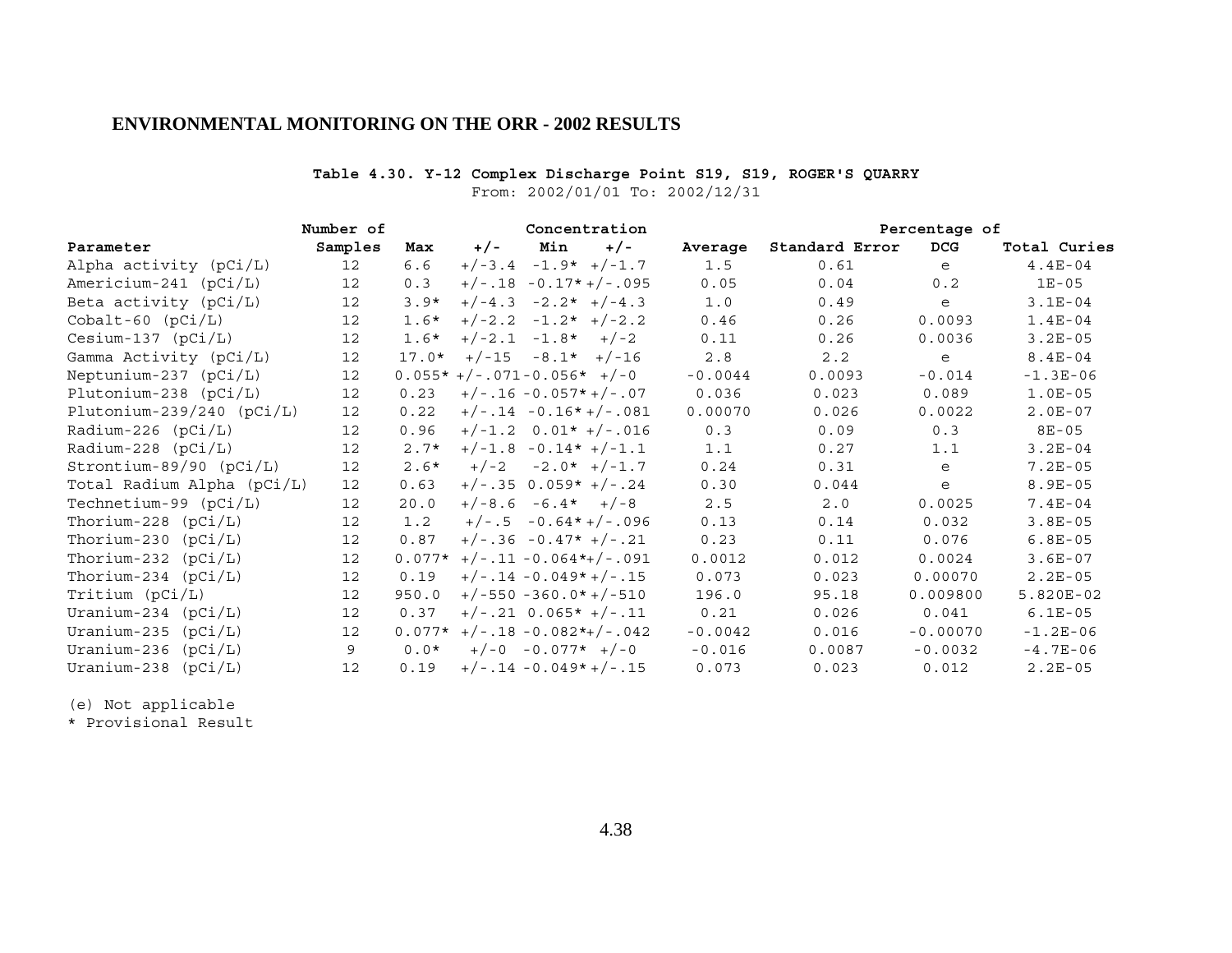### **Table 4.31. Y-12 Complex Discharge Point SS6, SANITARY SEWER STATION 6** From: 2002/01/01 To: 2002/12/31

|                    | Number of |          | Concentration(a)   |          | Reference | Number of Values             |
|--------------------|-----------|----------|--------------------|----------|-----------|------------------------------|
| Parameter          | Samples   | Max      | Min                | Avg      |           | Value(b) Exceeding Reference |
| Flow, gpd          | 365       |          | 2097000.0 383000.0 | 681443.8 | d         | d                            |
| pH, Standard Unit  | 53        | 7.8      | 6.9                | d        | 9/6(e)    | 0                            |
| Silver             | 53        | 0.0525   | < 0.0004           | < 0.005  | $0.1$     | 0                            |
| Arsenic            | 53        | 0.0128   | < 0.002            | < 0.002  | 0.015     | 0                            |
| Boron              | 53        | 0.129    | < 0.1              | < 0.1    | d         | d                            |
| Beryllium          | 53        | < 0.0005 | < 0.0002           | < 0.0003 | d         | d                            |
| Benzene            | 12        | 0.005U   | 0.005U             | 0.005U   | 0.015     | $\mathbf 0$                  |
| Biochemical Oxygen |           |          |                    |          |           |                              |
| Demand             | 53        | 105.0    | 6.45               | 41.4     | 300       | 0                            |
| Cadmium            | 53        | < 0.001  | < 0.001            | < 0.001  | 0.005     | 0                            |
| CARBON MONOXIDE    | 39        | 0.0095   | 0.0004             | 0.002    | d         | d                            |
| Chromium           | 53        | 0.0045   | < 0.004            | < 0.004  | 0.075     | $\mathbf 0$                  |
| Copper             | 53        | 0.315    | 0.0137             | 0.0322   | 0.21      | $\mathbf 0$                  |
| Cyanide            | 12        | < 0.05   | < 0.005            | < 0.01   | 0.062     | $\mathbf 0$                  |
| Iron               | 53        | 11.8     | 0.176              | 1.74     | 15        | $\mathbf 0$                  |
| Mercury            | 53        | 0.003    | < 0.0002           | < 0.0007 | 0.035     | 0                            |
| Kjeldahl Nitrogen  | 53        | 23.5     | < 2.0              | < 12     | 90        | 0                            |
| Methylene chloride | 12        | 0.005U   | 0.005U             | 0.005U   | 0.041     | $\mathbf 0$                  |
| Manganese          | 53        | 0.162    | 0.0159             | 0.0390   | d         | d                            |
| Nickel             | 53        | 0.0362   | < 0.002            | < 0.005  | 0.032     | $\Omega$                     |
| Nitrate/Nitrite as |           |          |                    |          |           |                              |
| Nitrogen           | 53        | 1.48     | 0.181              | < 0.745  | 10        | 0                            |
| Oil and Grease     | 53        | 13.6     | < 5.7              | < 7.0    | 50        | 0                            |
| Lead               | 53        | 0.0113   | 0.0003             | 0.002    | 0.074     | 0                            |
| Phenols - Total    |           |          |                    |          |           |                              |
| Recoverable        | 53        | 0.0232   | < 0.005            | < 0.009  | 0.5       | 0                            |
| Selenium           | 53        | < 0.2    | < 0.004            | < 0.02   | d         | d                            |
| Suspended Solids   | 53        | 114.0    | 12.2               | 49.1     | 300       | 0                            |
| Toluene            | 12        | 0.005U   | 0.005U             | 0.005U   | 0.02      | 0                            |
| Trichloroethene    | 12        | 0.005U   | 0.005U             | 0.005U   | 0.027     | 0                            |

(a) Units in mg/L unless otherwise indicated.

(b) NPDES permit limits.

(c) Flow during operations and/or discharging.

(d) Not applicable.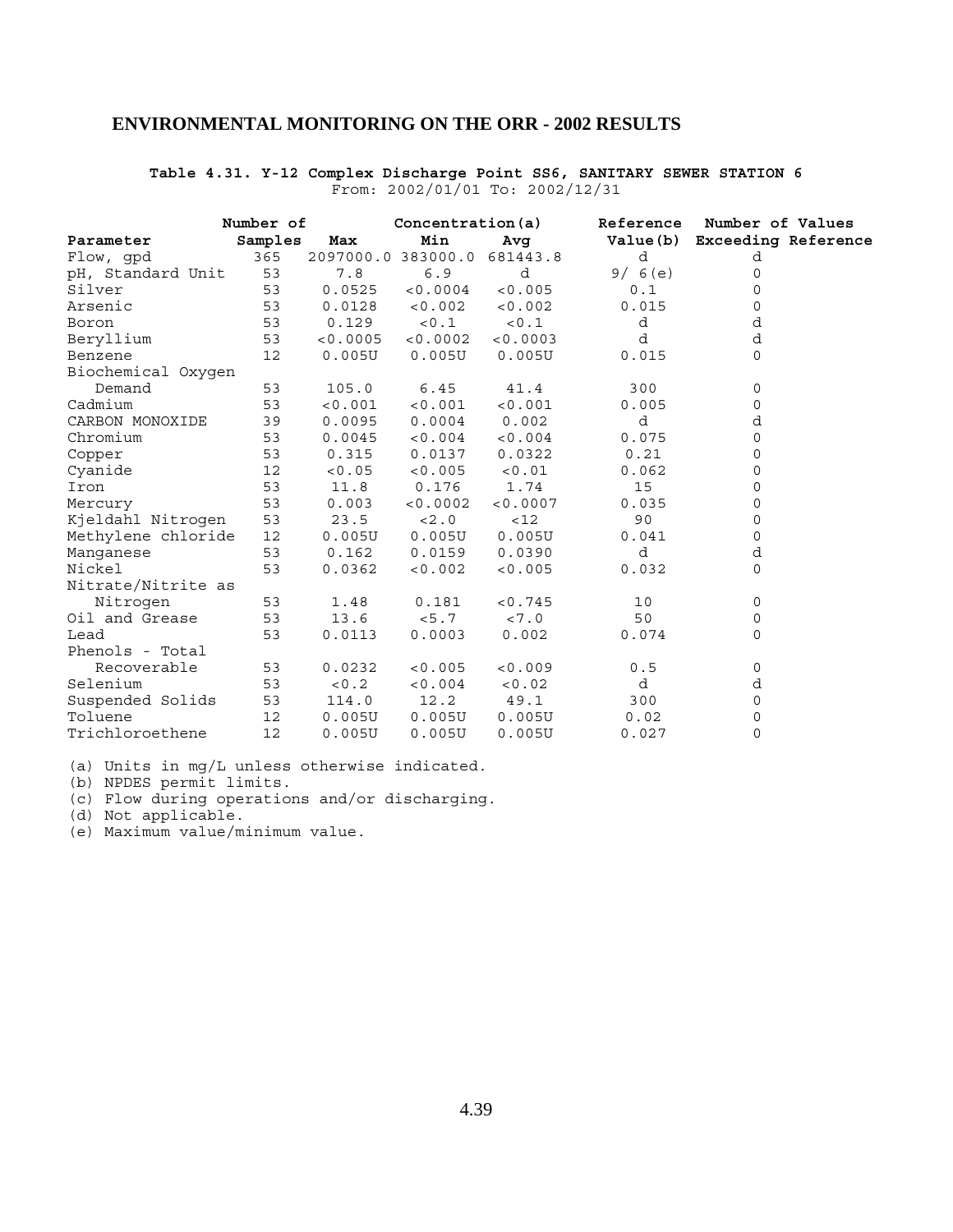**Table 4.32. Y-12 Complex Discharge Point SS6, SANITARY SEWER STATION 6** From: 2002/01/01 To: 2002/12/31

|           | Number of |       | Concentration(a) |      | <b>Reference</b> | Number of Values             |  |
|-----------|-----------|-------|------------------|------|------------------|------------------------------|--|
| Parameter | Samples   | Max   | Min              | Ava  |                  | Value(b) Exceeding Reference |  |
| Zinc      |           | 0.335 | < 0.05           | 0.09 | 0.75             |                              |  |

(a) Units in mg/L unless otherwise indicated.

(b) NPDES permit limits.

(c) Flow during operations and/or discharging.

(d) Not applicable.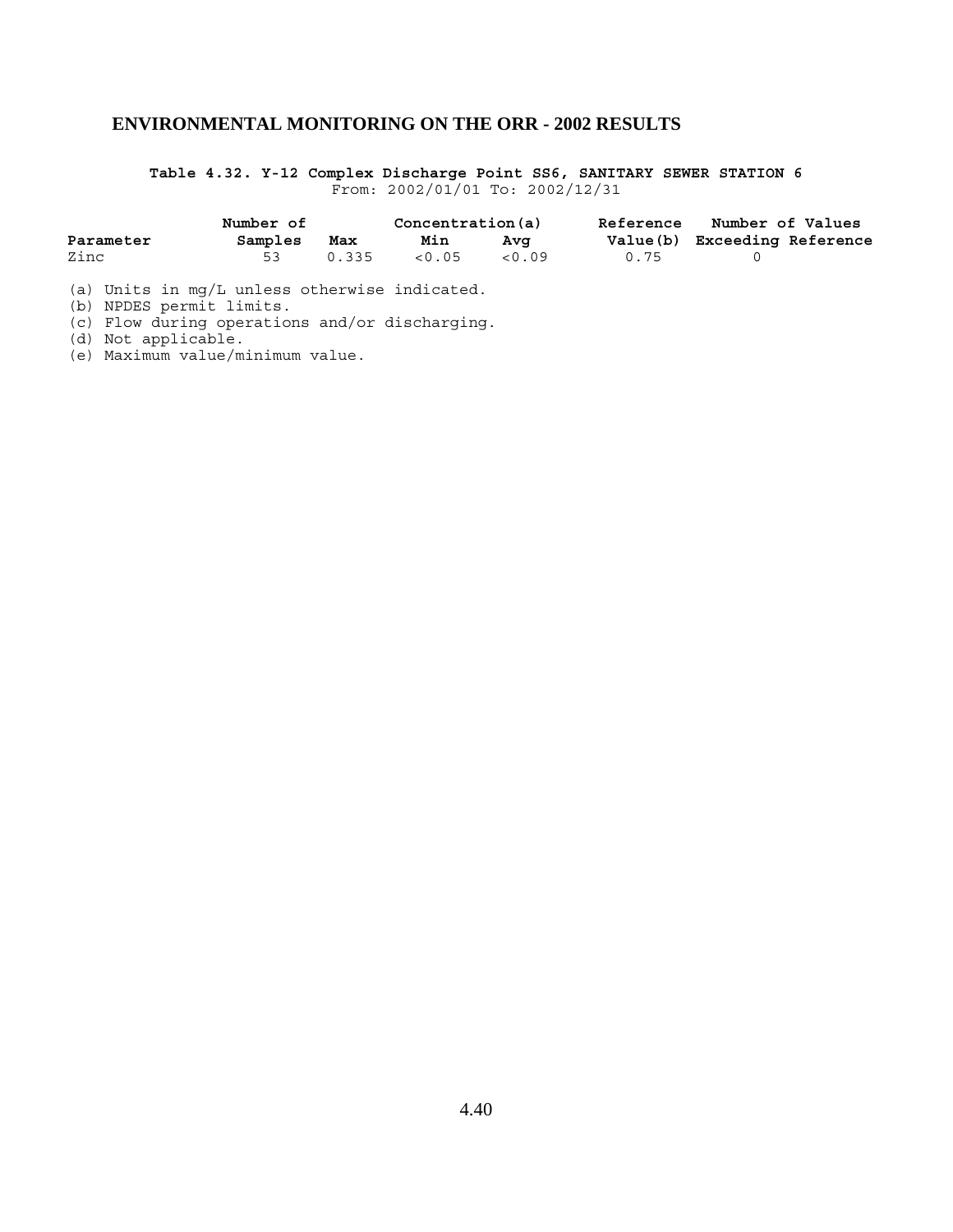### **Table 4.33. Y-12 Complex Discharge Point SS6, SANITARY SEWER STATION 6**

From: 2002/01/01 To: 2002/12/31

|                             | Number of |         | Concentration                 |                      |                         |         | Percentage of  |        |              |
|-----------------------------|-----------|---------|-------------------------------|----------------------|-------------------------|---------|----------------|--------|--------------|
| Parameter                   | Samples   | Max     | $+/-$                         | Min                  | $+/-$                   | Average | Standard Error | DCG    | Total Curies |
| Alpha activity (pCi/L)      | 53        | $16.0*$ | $+/-16$                       | $-12.0*$ +/-15       |                         | 4.33    | 0.701          | e      | $4.08E-03$   |
| Beta activity (pCi/L)       | 53        | 32.0    | $+/-11$                       |                      | $-9.9*$ +/-43           | 7.0     | 0.87           | e      | $6.6E-03$    |
| $Cobalt-60$ $(pCi/L)$       |           | $2.3*$  |                               |                      | $+/-1.7$ 2.3* $+/-1.7$  | 2.3     |                | 0.046  | $2.2E-03$    |
| $Cesium-137 (pCi/L)$        |           |         | $0.93*$ +/-1.8 $0.93*$ +/-1.8 |                      |                         | 0.93    |                | 0.031  | $8.8E-04$    |
| Gamma Activity (pCi/L)      | 53        | 41.0    |                               | $+/-17 -21.0* +/-17$ |                         | 3.89    | 1.51           | e      | $3.66E-03$   |
| Plutonium-238 $(pCi/L)$     |           |         | $-0.5*$ +/-.19 -0.5* +/-.19   |                      |                         | $-0.5$  |                | $-1$   | $-5E-04$     |
| Plutonium-239/240 $(pCi/L)$ |           |         | $-0.7*$ +/-.042 -0.7* +/-.042 |                      |                         | $-0.7$  |                | $-2$   | $-7E-04$     |
| Radium-228 $(pCi/L)$        |           | $3.1*$  |                               | $+/-11$ 3.1* $+/-11$ |                         | 3.1     |                | 3.1    | $2.9E-03$    |
| Uranium-234 $(pCi/L)$       | 53        | 5.1     |                               |                      | $+/-.88$ 0.84 $+/-.32$  | 2.6     | 0.15           | 0.52   | $2.5E-03$    |
| Uranium-235 $(pCi/L)$       | 53        | 0.29    |                               |                      | $+/-.2 -0.071*+/-.11$   | 0.078   | 0.010          | 0.013  | $7.3E - 05$  |
| Uranium-236 $(pCi/L)$       | 44        | $0.11*$ |                               |                      | $+/-.13 -0.062*+/-.075$ | 0.026   | 0.0054         | 0.0052 | $2.4E-05$    |
| Uranium-238 $(pCi/L)$       | 53        | 3.9     |                               |                      | $+/-.79$ 0.39 $+/-.27$  | 1.8     | 0.14           | 0.31   | $1.7E-03$    |

(e) Not applicable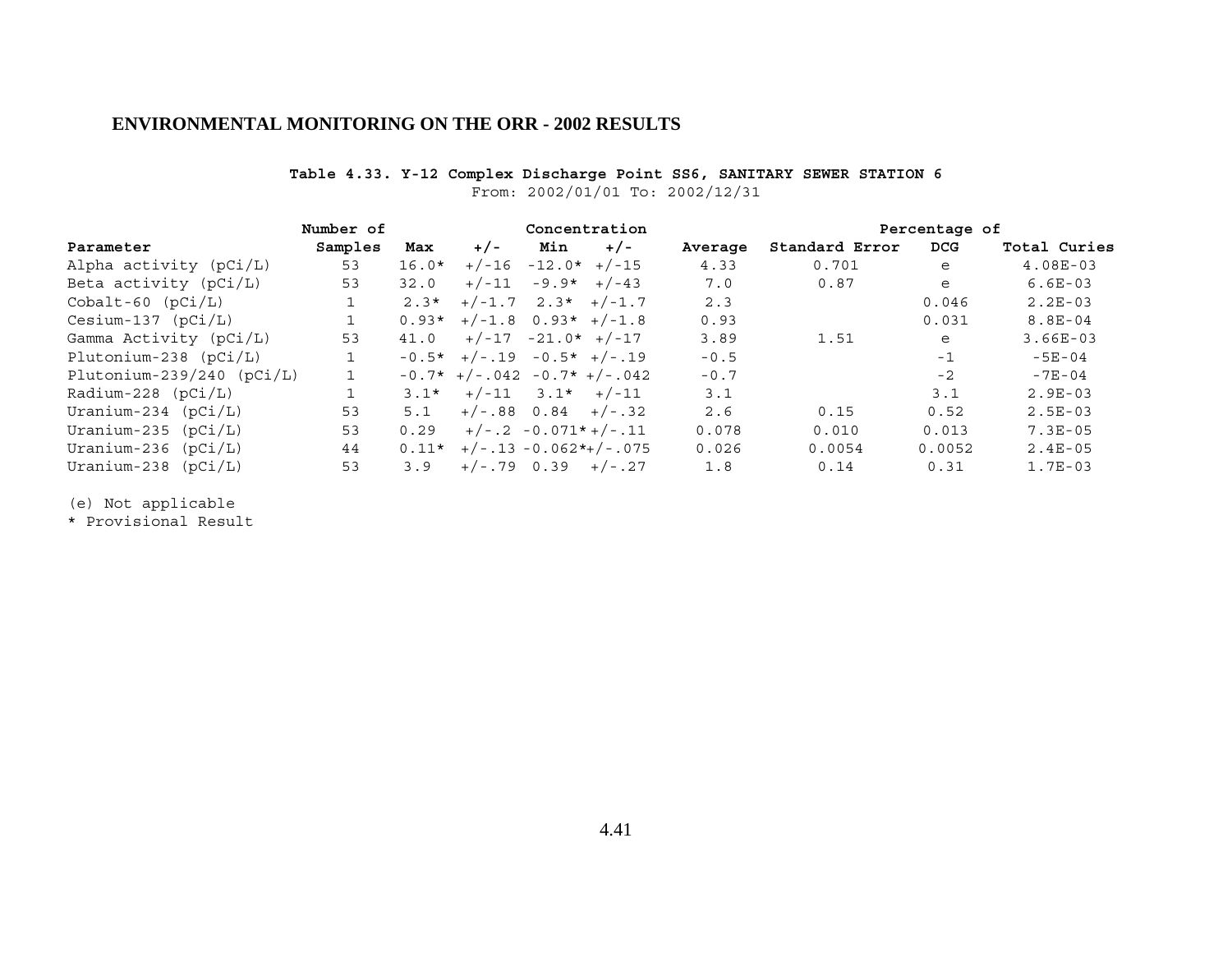# **Table 4.34. Y-12 Complex Discharge Point STA304, STATION 304, BEAR CREEK AT HIGHWAY 95** From: 2002/01/01 To: 2002/12/31

|                     | Number of         |          | Concentration(a) |          |         | Reference Number of Values   |
|---------------------|-------------------|----------|------------------|----------|---------|------------------------------|
| Parameter           | Samples           | Max      | Min              | Avg      |         | Value(b) Exceeding Reference |
| Flow, mqd           | 365               | 56.082   | 0.121            | 5.1275   | d       | d                            |
| pH, Standard Unit   | 23                | 7.8      | 6.7              | d        | 9/6(e)  | 0                            |
| Silver              | 12                | < 0.02   | < 0.02           | < 0.02   | 0.0041  | O                            |
| Aluminum            | 12                | 4.98     | < 0.2            | < 0.8    | d       | d                            |
| Arsenic             | 12                | < 0.2    | < 0.2            | < 0.2    | 0.0014  | 0                            |
| Boron               | 12                | < 0.1    | 10.1             | < 0.1    | d       | d                            |
| Barium              | $12 \overline{ }$ | 0.0743   | 0.0492           | 0.0597   | d       | d                            |
| Beryllium           | 12                | < 0.0005 | < 0.0005         | < 0.0005 | 0.0013  | 0                            |
| Calcium             | 12                | 66.9     | 36.0             | 44.7     | d       | d                            |
| Cadmium             | 12                | < 0.01   | < 0.01           | < 0.01   | 0.0039  | 0                            |
| Chloride            | 12                | 11.5     | 2.44             | 5.74     | d       | d                            |
| Cobalt              | 12                | < 0.02   | < 0.02           | < 0.02   | d       | d                            |
| Chromium            | 12                | < 0.02   | < 0.02           | < 0.02   | 0.016   | 0                            |
| Copper              | 12                | < 0.02   | < 0.02           | < 0.02   | 0.0177  | 0                            |
| Iron                | 12                | 2.84     | 0.116            | 0.504    | d       | d                            |
| Mercury             | 12                | < 0.0002 | < 0.0002         | < 0.0002 | 0.00015 | 0                            |
| Potassium           | 12                | 2.58     | < 2.0            | < 2.0    | d       | d                            |
| Lithium             | 12                | 0.0128   | < 0.01           | < 0.01   | d       | d                            |
| Magnesium           | 12                | 18.1     | 9.33             | 13.5     | d       | d                            |
| Manganese           | 12                | 0.0563   | 0.0158           | 0.0314   | d       | d                            |
| Molybdenum          | 12                | < 0.05   | < 0.05           | < 0.05   | d       | d                            |
| Sodium              | 12                | 6.22     | 1.3              | 3.4      | d       | d                            |
| Nickel              | 12                | < 0.05   | < 0.05           | < 0.05   | 1.418   | 0                            |
| Nitrite as Nitrogen | 12                | < 0.38   | < 0.076          | < 0.13   | d       | d                            |
| Nitrate as Nitrogen | 12                | 7.83     | 0.174            | 2.32     | d       | d                            |
| Lead                | 12                | < 0.1    | < 0.1            | 0.1      | 0.0817  | 0                            |
| Phenols - Total     |                   |          |                  |          |         |                              |
| Recoverable         | 12                | < 0.005  | < 0.005          | < 0.005  | d       | d                            |

(a) Units in mg/L unless otherwise indicated.

(b) NPDES permit limits.

(c) Flow during operations and/or discharging.

(d) Not applicable.

(e) Maximum value/minimum value.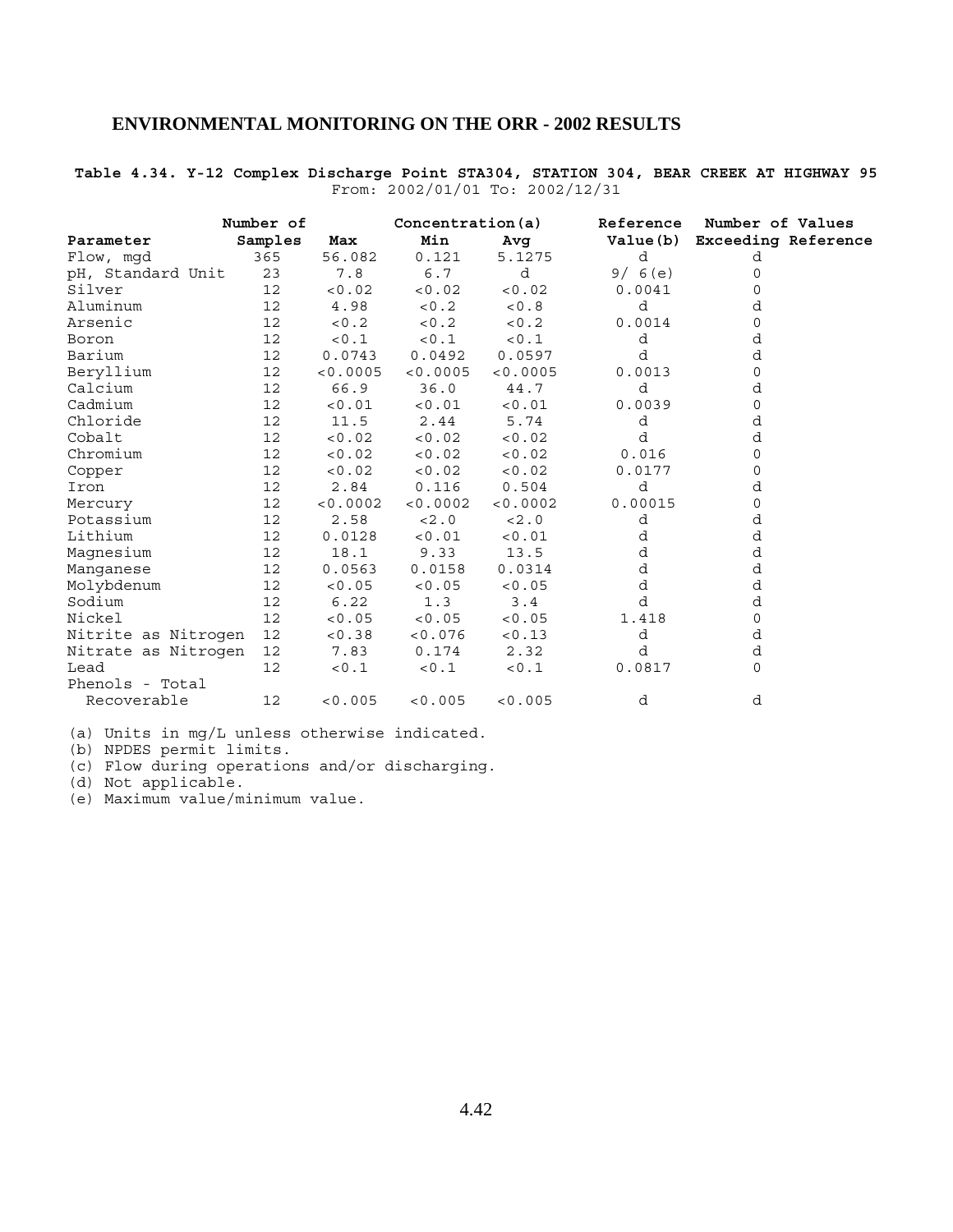# **Table 4.35. Y-12 Complex Discharge Point STA304, STATION 304, BEAR CREEK AT HIGHWAY 95** From: 2002/01/01 To: 2002/12/31

|                  | Number of |        | Concentration(a) |        | Reference | Number of Values           |  |  |
|------------------|-----------|--------|------------------|--------|-----------|----------------------------|--|--|
| Parameter        | Samples   | Max    | Min              | Avq    | Value (b) | <b>Exceeding Reference</b> |  |  |
| Antimony         | 12        | 0.2    | < 0.2            | 0.2    | 4.31      |                            |  |  |
| Selenium         | 12        | < 0.2  | 0.2              | 0.2    | 0.02      |                            |  |  |
| Strontium        | 12        | 0.121  | 0.0435           | 0.0717 | d         |                            |  |  |
| Sulfate          | 12        | 17.4   | 2.78             | 9.20   | d         | d                          |  |  |
| Suspended Solids | 12        | 16.0   | 1.0              | 4.2    | d         | d                          |  |  |
| Thorium          | 12        | 0.2    | 0.2              | < 0.2  | d         | d                          |  |  |
| Titanium         | 12        | 0.0935 | < 0.05           | < 0.05 | d         | d                          |  |  |
| Thallium         | 12        | 0.2    | < 0.2            | 0.2    | 0.0063    |                            |  |  |
| Vanadium         | 12        | < 0.02 | < 0.02           | < 0.02 | d         | d                          |  |  |
| Zinc             | 12        | < 0.05 | < 0.05           | < 0.05 | 0.117     |                            |  |  |
| Zirconium        | 12        | 0.2    | < 0.2            | < 0.2  | d         |                            |  |  |

(a) Units in mg/L unless otherwise indicated.

(b) NPDES permit limits.

(c) Flow during operations and/or discharging.

(d) Not applicable.

(e) Maximum value/minimum value.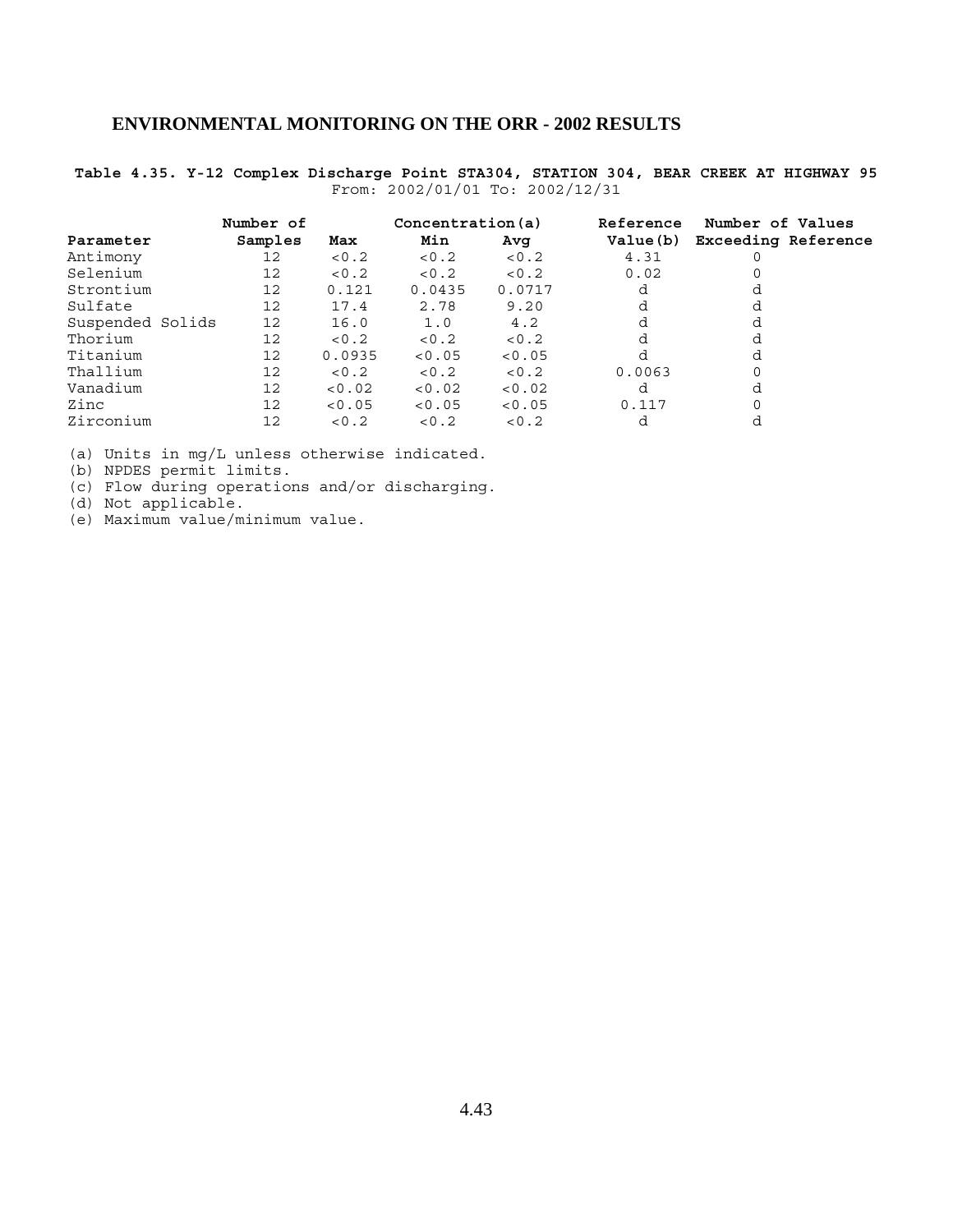# **Table 4.36. Y-12 Complex Discharge Point STA304, STATION 304, BEAR CREEK AT HIGHWAY 95** From: 2002/01/01 To: 2002/12/31

|                             | Number of         |          |                               |                          | Concentration            |          |                | Percentage of |              |
|-----------------------------|-------------------|----------|-------------------------------|--------------------------|--------------------------|----------|----------------|---------------|--------------|
| Parameter                   | Samples           | Max      | $+/-$                         | Min                      | $+/-$                    | Average  | Standard Error | <b>DCG</b>    | Total Curies |
| Alpha activity (pCi/L)      | 12 <sup>°</sup>   | 34.0     | $+/-6.5$                      |                          | $1.7* + (-2.6)$          | 12       | 2.7            | e             | $8.4E-02$    |
| Americium-241 $(pCi/L)$     | $12 \overline{ }$ | 0.3      |                               |                          | $+/-.15 -0.17* +/-.15$   | 0.1      | 0.05           | 0.3           | $7E - 04$    |
| Beta activity $(pCi/L)$     | $12 \overline{ }$ | 40.0     |                               | $+/-8.1 -1.4* +/-4.4$    |                          | 12       | 3.2            | e             | $8.5E-02$    |
| $Cobalt-60$ $(pCi/L)$       | $12 \overline{ }$ | $3.9*$   |                               | $+/-2.2 -1.6* +/-2.2$    |                          | 0.90     | 0.47           | 0.018         | $6.4E-03$    |
| $Cesium-137$ ( $pCi/L$ )    | 12                | $1.9*$   |                               | $+/-2.1 -1.2* +/-2$      |                          | 0.022    | 0.23           | 0.00070       | $1.6E-04$    |
| Gamma Activity (pCi/L)      | $12 \overline{ }$ | $12.0*$  |                               | $+/-15 -11.0* +/-16$     |                          | 0.377    | 2.06           | e             | $2.67E-03$   |
| Neptunium-237 $(pCi/L)$     | $12 \overline{ }$ | 0.15     |                               |                          | $+/-.12 - 0.052* +/-.06$ | 0.010    | 0.019          | 0.034         | $7.1E-05$    |
| Plutonium-238 $(pCi/L)$     | 12                | 1.4      |                               | $+/-.4 -0.11* +/-.18$    |                          | 0.10     | 0.12           | 0.25          | $7.2E-04$    |
| Plutonium-239/240 $(pCi/L)$ | $12 \overline{ }$ |          | $0.043*$ +/-.07 -0.12* +/-.04 |                          |                          | $-0.017$ | 0.014          | $-0.056$      | $-1.2E-04$   |
| Radium-226 $(pCi/L)$        | 12                | 0.7      |                               |                          | $+/-1$ -0.13* $+/-16$    | 0.2      | 0.07           | 0.2           | $2E - 03$    |
| Radium-228 $(pCi/L)$        | 12                | $1.2*$   |                               |                          | $+/-.51 - 0.031* +/-.52$ | 0.77     | 0.12           | 0.77          | $5.5E-03$    |
| Strontium-89/90 (pCi/L)     | 12                | $3.8*$   |                               | $+/-2.6 -1.3* +/-1.7$    |                          | 0.41     | 0.40           | e             | $2.9E-03$    |
| Total Radium Alpha (pCi/L)  | 12                | 0.81     |                               | $+/-.32$ 0.064* $+/-.13$ |                          | 0.41     | 0.066          | e             | $2.9E-03$    |
| Technetium-99 $(pCi/L)$     | 12                | 23.0     |                               | $+/-8.3 -4.2* +/-8.2$    |                          | 7.5      | 2.6            | 0.0075        | $5.3E-02$    |
| Thorium-228 $(pCi/L)$       | 12                | 1.4      |                               |                          | $+/-.41 -0.2* +/-.24$    | 0.2      | 0.1            | 0.04          | $1E-03$      |
| Thorium-230 $(pCi/L)$       | 12                | 28.0     |                               | $+/-4.1 -0.24* +/-.31$   |                          | $4.5$    | 3.0            | 1.5           | $3.2E-02$    |
| Thorium-232 $(pCi/L)$       | $12 \overline{ }$ | 0.33     |                               | $+/-.19 -0.087* +/-.1$   |                          | 0.028    | 0.030          | 0.057         | $2.0E-04$    |
| Thorium-234 $(pCi/L)$       | 12                | 18.0     |                               |                          | $+/-2.2$ 0.67 $+/-37$    | 6.5      | 1.5            | 0.065         | $4.6E-02$    |
| Tritium (pCi/L)             | $12 \overline{ }$ | $400.0*$ |                               |                          | $+/-550 -490.0* +/-500$  | $-4.833$ | 78.60          | $-0.0002000$  | $-3.420E-02$ |
| Uranium-234 $(pCi/L)$       | 12                | 8.0      |                               | $+/-1.2$ 0.52 $+/-35$    |                          | 3.2      | 0.69           | 0.64          | $2.3E-02$    |
| Uranium-235 $(pCi/L)$       | 12                | 0.47     |                               |                          | $+/-.24 -0.04* +/-.08$   | 0.2      | 0.05           | 0.03          | $1E-03$      |
| Uranium-236 (pCi/L)         | 10                | 0.12     |                               |                          | $+/-.1 - 0.02*+/-.068$   | 0.04     | 0.01           | 0.008         | $3E - 04$    |
| Uranium-238<br>(pCi/L)      | 12                | 18.0     |                               | $+/-2.2$ 0.67 $+/-.37$   |                          | 6.5      | 1.5            | 1.1           | $4.6E-02$    |

(e) Not applicable

\* Provisional Result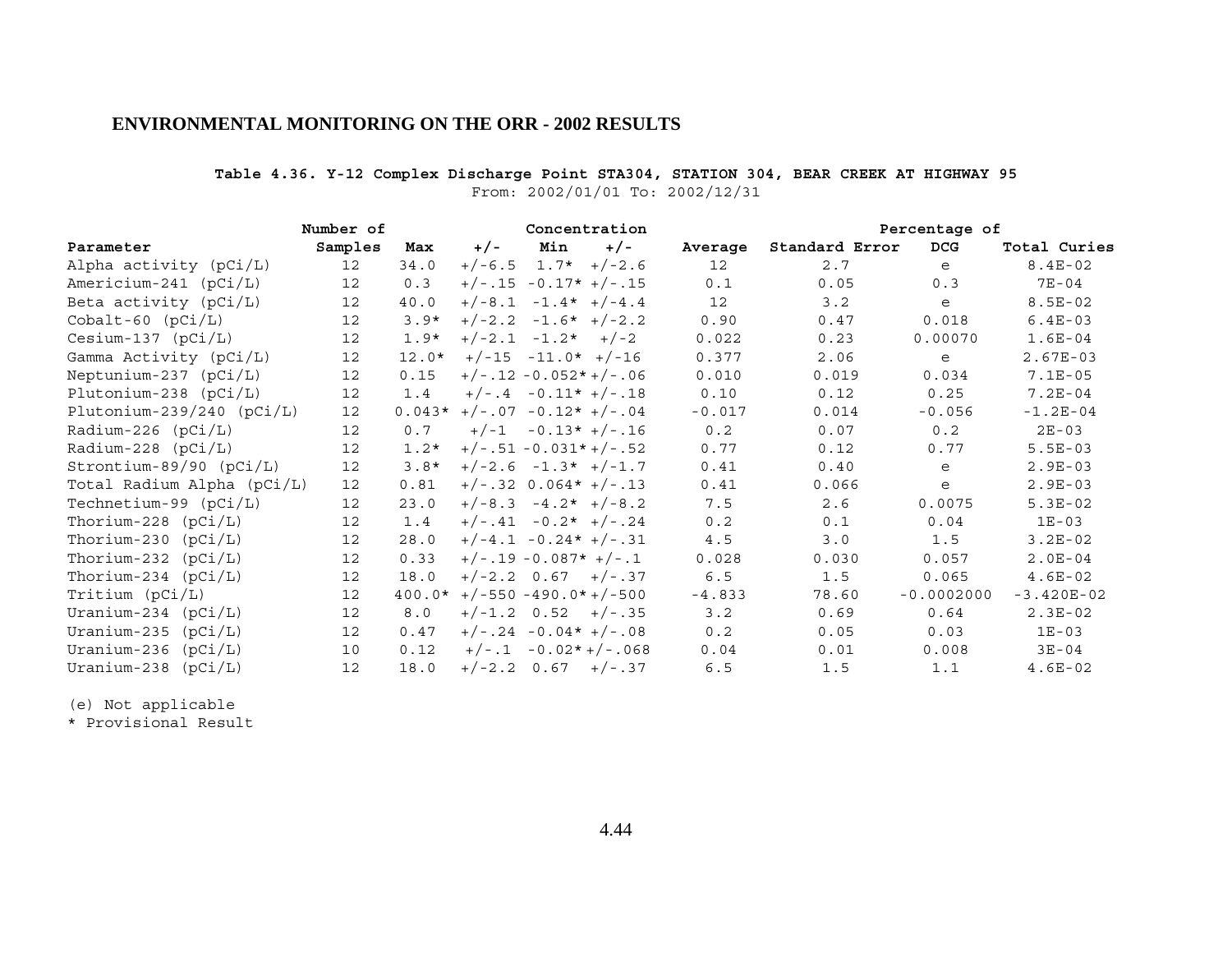# **Table 4.37. Storm Water Data Above Screening Levels**

| Location (Outfall) 010  |                     |              |                                           |           |                                                 |
|-------------------------|---------------------|--------------|-------------------------------------------|-----------|-------------------------------------------------|
| <b>Parameter</b>        | Taken Date          | Result       | <b>Result Units Screening Level Units</b> |           | <b>Rationale</b>                                |
| Zinc                    | 10/15/02 5:55:00 PM |              | .315 mg/L<br>0.117                        | mg/L      | TN Water Quality Criteria/Fish and Aquatic Life |
| Zinc                    | 10/15/02 10:30:00   |              | 0.117<br>.175 mg/L                        | mg/L      | TN Water Quality Criteria/Fish and Aquatic Life |
| Location (Outfall) 014  |                     |              |                                           |           |                                                 |
| <b>Parameter</b>        | <b>Taken Date</b>   | Result       | <b>Result Units Screening Level Units</b> |           | <b>Rationale</b>                                |
| Dieldrin                | 9/25/02 9:10:00 AM  | .00018 mg/L  | 0.0000014                                 | mg/L      | TN Water Quality Criteria/Recreation            |
| Dieldrin                | 9/25/02 4:36:00 PM  | .00038 mg/L  | 0.0000014                                 | mg/L      | TN Water Quality Criteria/Recreation            |
| Mercury                 | 9/25/02 9:10:00 AM  | .00111 mg/L  | 0.000051                                  | mg/L      | TN Water Quality Criteria/Recreation            |
| Mercury                 | 9/25/02 4:36:00 PM  | .000742 mg/L | 0.000051                                  | mg/L      | TN Water Quality Criteria/Recreation            |
| Zinc                    | 9/25/02 9:10:00 AM  |              | .174 mg/L<br>0.117                        | mg/L      | TN Water Quality Criteria/Fish and Aquatic Life |
| Location (Outfall) 020  |                     |              |                                           |           |                                                 |
| <b>Parameter</b>        | Taken Date          | Result       | <b>Result Units Screening Level Units</b> |           | <b>Rationale</b>                                |
| <b>PCB</b>              | 11/15/02 8:50:00 PM | .00068 mg/L  | 0.00044                                   | ug/L      | TN Water Quality Criteria/Recreation            |
| Zinc                    | 11/15/02 3:25:00 PM |              | 0.117<br>.309 mg/L                        | mg/L      | TN Water Quality Criteria/Fish and Aquatic Life |
| Zinc                    | 11/15/02 8:50:00 PM |              | 0.117<br>.122 $mg/L$                      | mg/L      | TN Water Quality Criteria/Fish and Aquatic Life |
| Location (Outfall) 021  |                     |              |                                           |           |                                                 |
| <b>Parameter</b>        | <b>Taken Date</b>   |              |                                           |           |                                                 |
|                         |                     | Result       | <b>Result Units Screening Level Units</b> |           | <b>Rationale</b>                                |
| Fecal Coliform Bacteria | 11/15/02 3:55:00 PM | 16000.       | col/100ml<br>1000                         | col/100mL | TN Water Quality Criteria/Recreation            |
| Location (Outfall) 044  |                     |              |                                           |           |                                                 |
| <b>Parameter</b>        | <b>Taken Date</b>   | Result       | <b>Result Units Screening Level Units</b> |           | <b>Rationale</b>                                |
| Fecal Coliform Bacteria | 5/13/02 9:15:00 AM  |              | 5000. col/100ml<br>1000                   | col/100mL | TN Water Quality Criteria/Recreation            |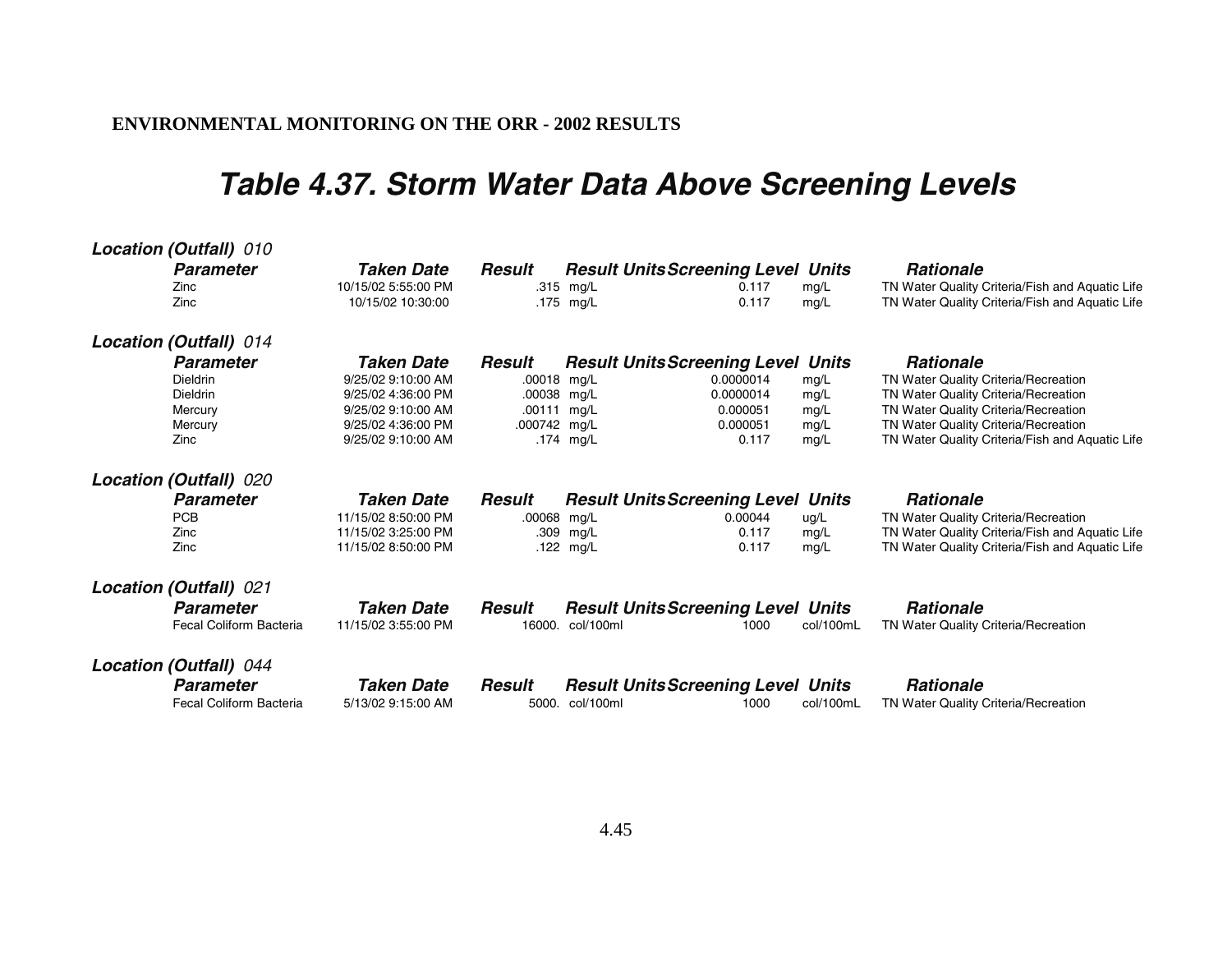# **Table 4.37 (continued)**

| Location (Outfall) 054 |                               |                     |              |                                           |          |           |                                                 |
|------------------------|-------------------------------|---------------------|--------------|-------------------------------------------|----------|-----------|-------------------------------------------------|
| <b>Parameter</b>       |                               | <b>Taken Date</b>   | Result       | <b>Result Units Screening Level Units</b> |          |           | <b>Rationale</b>                                |
| Copper                 |                               | 2/20/02 12:45:00 PM |              | .126 $mg/L$                               | 0.0177   | mg/L      | TN Water Quality Criteria/Fish and Aquatic Life |
| Copper                 |                               | 2/20/02 7:20:00 AM  |              | .288 mg/L                                 | 0.0177   | mg/L      | TN Water Quality Criteria/Fish and Aquatic Life |
| Location (Outfall) 062 |                               |                     |              |                                           |          |           |                                                 |
| <b>Parameter</b>       |                               | <b>Taken Date</b>   | Result       | <b>Result Units Screening Level Units</b> |          |           | <b>Rationale</b>                                |
|                        | Fecal Coliform Bacteria       | 10/28/02 8:35:00 AM | 136000.      | col/100ml                                 | 1000     | col/100mL | TN Water Quality Criteria/Recreation            |
|                        | Fecal Coliform Bacteria       | 5/1/02 2:25:00 AM   | 36000.       | col/100ml                                 | 1000     | col/100mL | TN Water Quality Criteria/Recreation            |
| Mercury                |                               | 10/28/02 12:30:00   | .000235 mg/L |                                           | 0.000051 | mg/L      | TN Water Quality Criteria/Recreation            |
|                        | <b>Total Suspended Solids</b> | 10/28/02 8:35:00 AM |              | 71.5 mg/L                                 | 60       | mg/L      | Effluent Guideline 40 CFR 433                   |
| Location (Outfall) 086 |                               |                     |              |                                           |          |           |                                                 |
| <b>Parameter</b>       |                               | <b>Taken Date</b>   | Result       | <b>Result Units Screening Level Units</b> |          |           | <b>Rationale</b>                                |
| Chromium               |                               | 10/28/02 2:45:00 PM | .023         | mg/L                                      | 0.016    | mg/L      | TN Water Quality Criteria/Fish and Aquatic Life |
| Copper                 |                               | 10/28/02 7:35:00 AM | .0595 mg/L   |                                           | 0.0177   | mg/L      | TN Water Quality Criteria/Fish and Aquatic Life |
| Copper                 |                               | 10/28/02 2:45:00 PM | .0959 mg/L   |                                           | 0.0177   | mg/L      | TN Water Quality Criteria/Fish and Aquatic Life |
| Mercury                |                               | 10/28/02 7:35:00 AM | .00137 mg/L  |                                           | 0.000051 | mg/L      | TN Water Quality Criteria/Recreation            |
| Mercury                |                               | 10/28/02 2:45:00 PM | .00163 mg/L  |                                           | 0.000051 | mg/L      | TN Water Quality Criteria/Recreation            |
|                        | <b>Total Suspended Solids</b> | 10/28/02 7:35:00 AM | 262.         | mg/L                                      | 60       | mg/L      | Effluent Guideline 40 CFR 433                   |
|                        | <b>Total Suspended Solids</b> | 10/28/02 2:45:00 PM |              | 456. mg/L                                 | 60       | mg/L      | Effluent Guideline 40 CFR 433                   |
| Zinc                   |                               | 10/28/02 7:35:00 AM |              | .286 mg/L                                 | 0.117    | mg/L      | TN Water Quality Criteria/Fish and Aquatic Life |
| Zinc                   |                               | 10/28/02 2:45:00 PM |              | .671 mg/L                                 | 0.117    | mg/L      | TN Water Quality Criteria/Fish and Aquatic Life |
| Location (Outfall) 088 |                               |                     |              |                                           |          |           |                                                 |
| <b>Parameter</b>       |                               | <b>Taken Date</b>   | Result       | <b>Result Units Screening Level Units</b> |          |           | <b>Rationale</b>                                |
| Zinc                   |                               | 10/28/02 10:25:00   |              | .446 mg/L                                 | 0.117    | mg/L      | TN Water Quality Criteria/Fish and Aquatic Life |
| Zinc                   |                               | 10/28/02 7:20:00 AM |              | .342 mg/L                                 | 0.117    | mq/L      | TN Water Quality Criteria/Fish and Aquatic Life |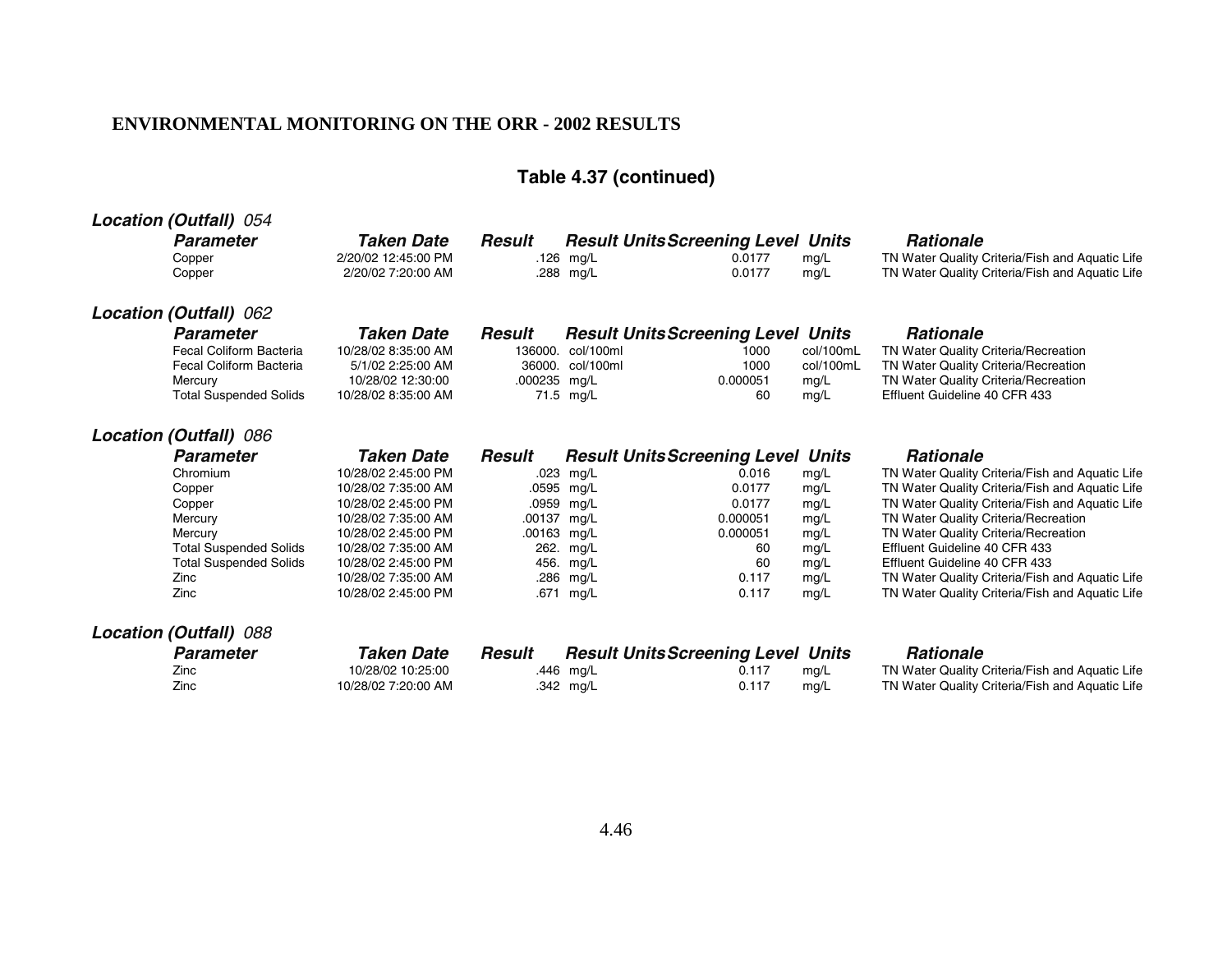# **Table 4.37 (continued)**

| <b>Location (Outfall) 102</b>                       |                                                          |             |                                                                           |               |                   |                                                                                                             |
|-----------------------------------------------------|----------------------------------------------------------|-------------|---------------------------------------------------------------------------|---------------|-------------------|-------------------------------------------------------------------------------------------------------------|
| <b>Parameter</b><br>Fecal Coliform Bacteria<br>Zinc | Taken Date<br>10/15/02 6:40:00 PM<br>10/15/02 6:40:00 PM | Result      | <b>Result Units Screening Level Units</b><br>2200. col/100ml<br>.136 mg/L | 1000<br>0.117 | col/100mL<br>mq/L | <b>Rationale</b><br>TN Water Quality Criteria/Recreation<br>TN Water Quality Criteria/Fish and Aquatic Life |
| <b>Location (Outfall) 113</b>                       |                                                          |             |                                                                           |               |                   |                                                                                                             |
| <b>Parameter</b>                                    | Taken Date                                               | Result      | <b>Result Units Screening Level Units</b>                                 |               |                   | <b>Rationale</b>                                                                                            |
| Chromium                                            | 10/10/02 3:30:00 PM                                      |             | .0348 mg/L                                                                | 0.016         | mq/L              | TN Water Quality Criteria/Fish and Aquatic Life                                                             |
| Copper                                              | 10/10/02 8:15:00 PM                                      |             | .0652 mg/L                                                                | 0.0177        | mg/L              | TN Water Quality Criteria/Fish and Aquatic Life                                                             |
| Copper                                              | 10/10/02 3:30:00 PM                                      |             | $.3 \text{ mg/L}$                                                         | 0.0177        | mg/L              | TN Water Quality Criteria/Fish and Aquatic Life                                                             |
| <b>Dieldrin</b>                                     | 10/10/02 8:15:00 PM                                      | .00004 mg/L |                                                                           | 0.0000014     | mg/L              | TN Water Quality Criteria/Recreation                                                                        |
| Fecal Coliform Bacteria                             | 10/10/02 3:30:00 PM                                      |             | 2400. col/100ml                                                           | 1000          | col/100mL         | TN Water Quality Criteria/Recreation                                                                        |
| <b>Iron</b>                                         | 10/10/02 3:30:00 PM                                      |             | 20.8 mg/L                                                                 | 10            | mg/L              | TN Rule Chapter 1200-4-5-.03(2)                                                                             |
| Lead                                                | 10/10/02 3:30:00 PM                                      |             | .207 mg/L                                                                 | 0.0871        | ma/L              | TN Water Quality Criteria/Fish and Aquatic Life                                                             |

Manganese 10/10/02 3:30:00 PM .629 mg/L .629 0.5 mg/L NPDES Permit, Part III-A (Toxic Pollutants)<br>Mercury 10/10/02 8:15:00 PM .000264 mg/L .0000051 mg/L TN Water Quality Criteria/Recreation Mercury 10/10/02 8:15:00 PM .000264 mg/L 0.000051 mg/L TN Water Quality Criteria/Recreation<br>10/10/02 3:30:00 PM .000881 mg/L 0.000051 mg/L TN Water Quality Criteria/Recreation Mercury 10/10/02 3:30:00 PM .000881 mg/L 0.000051 mg/L TN Water Quality Criteria/Recreation<br>PCB 10/10/02 8:15:00 PM .00086 mg/L 0.00044 uq/L TN Water Quality Criteria/Recreation PCB 10/10/02 8:15:00 PM .00086 mg/L 0.00044 ug/L TN Water Quality Criteria/Recreation<br>PCB 10/10/02 3:30:00 PM .0055 mg/L 0.00044 ug/L TN Water Quality Criteria/Recreation

Titanium 10/10/02 3:30:00 PM .429 mg/L . 0.3 mg/L 10 times monitoring history maximum at OF 501<br>10 Total Suspended Solids 10/10/02 3:30:00 PM 338. mg/L 60 mg/L Effluent Guideline 40 CFR 433

Zinc 10/10/02 8:15:00 PM .223 mg/L 0.117 mg/L TN Water Quality Criteria/Fish and Aquatic Life Zinc 10/10/02 3:30:00 PM 1.01 mg/L 0.117 mg/L TN Water Quality Criteria/Fish and Aquatic Life

10/10/02 3:30:00 PM .207 mg/L 0.0871 mg/L TN Water Quality Criteria/Fish and Aquatic Life<br>10/10/02 3:30:00 PM .629 mg/L 0.5 mg/L NPDES Permit, Part III-A (Toxic Pollutants)

PCB 10/10/02 3:30:00 PM .0055 mg/L 0.00044 ug/L TN Water Quality Criteria/Recreation

10/10/02 3:30:00 PM 338. mg/L 60 mg/L Effluent Guideline 40 CFR 433

## **Location (Outfall)** 135

| TN Water Quality Criteria/Fish and Aquatic Life |
|-------------------------------------------------|
| EPA Ambient Water Quality Criteria Guideline    |
| TN Water Quality Criteria/Fish and Aquatic Life |
| TN Water Quality Criteria/Fish and Aquatic Life |
|                                                 |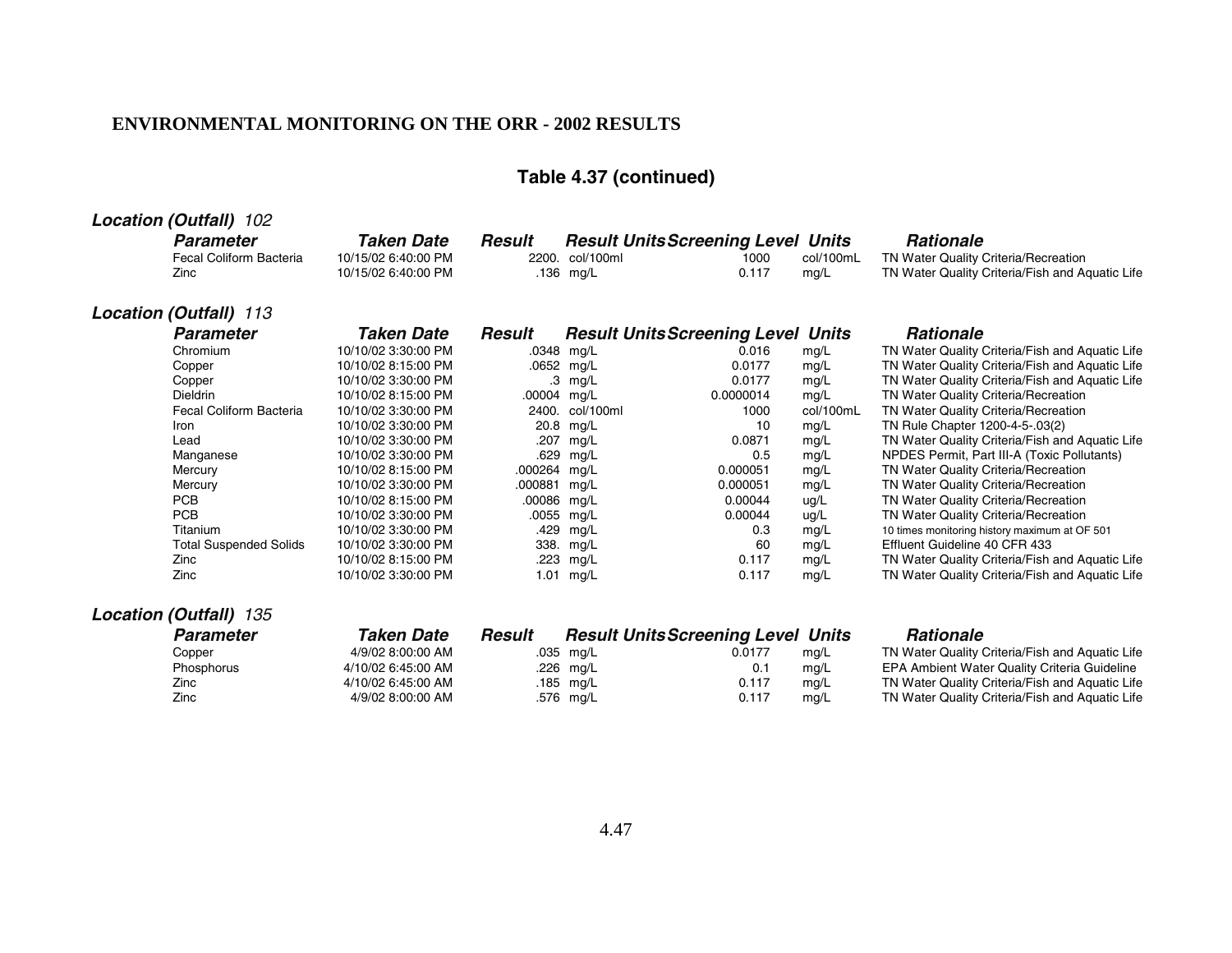# **Table 4.37 (continued)**

| <b>Location (Outfall) 200</b>               |                                          |               |                          |                                           |           |              |                                                                               |
|---------------------------------------------|------------------------------------------|---------------|--------------------------|-------------------------------------------|-----------|--------------|-------------------------------------------------------------------------------|
| <b>Parameter</b>                            | Taken Date                               | Result        |                          | <b>Result Units Screening Level Units</b> |           |              | <b>Rationale</b>                                                              |
| Copper                                      | 3/26/02 9:55:00 AM                       |               | .0364 mg/L               | 0.0177                                    |           | mq/L         | TN Water Quality Criteria/Fish and Aquatic Life                               |
| Fecal Coliform Bacteria                     | 3/26/02 9:55:00 AM                       |               | 1910. col/100ml          | 1000                                      |           | col/100mL    | TN Water Quality Criteria/Recreation                                          |
| Mercury                                     | 3/26/02 1:00:00 PM                       | .000952 mg/L  |                          | 0.000051                                  |           | mg/L         | TN Water Quality Criteria/Recreation                                          |
| Mercury                                     | 3/26/02 9:55:00 AM                       | .000788 mg/L  |                          | 0.000051                                  |           | mg/L         | TN Water Quality Criteria/Recreation                                          |
| Phosphorus<br><b>Total Suspended Solids</b> | 3/26/02 1:00:00 PM<br>3/26/02 9:55:00 AM |               | .192 mg/L<br>101. $mg/L$ |                                           | 0.1<br>60 | mg/L<br>mg/L | EPA Ambient Water Quality Criteria Guideline<br>Effluent Guideline 40 CFR 433 |
| Zinc                                        | 3/26/02 9:55:00 AM                       |               | .315 mg/L                | 0.117                                     |           | mg/L         | TN Water Quality Criteria/Fish and Aquatic Life                               |
| Zinc                                        | 3/26/02 1:00:00 PM                       |               | .17 $mg/L$               | 0.117                                     |           | mg/L         | TN Water Quality Criteria/Fish and Aquatic Life                               |
| <b>Location (Outfall) S01</b>               |                                          |               |                          |                                           |           |              |                                                                               |
| <b>Parameter</b>                            | <b>Taken Date</b>                        | Result        |                          | <b>Result Units Screening Level Units</b> |           |              | <b>Rationale</b>                                                              |
| Fecal Coliform Bacteria                     | 8/19/02 2:20:00 PM                       |               | 1910. col/100ml          | 1000                                      |           | col/100mL    | TN Water Quality Criteria/Recreation                                          |
| <b>Location (Outfall) S02</b>               |                                          |               |                          |                                           |           |              |                                                                               |
| <b>Parameter</b>                            | <b>Taken Date</b>                        | <b>Result</b> |                          | <b>Result Units Screening Level Units</b> |           |              | <b>Rationale</b>                                                              |
| Alpha activity                              | 5/13/02 9:20:00 AM                       |               | 120. pCi/L               |                                           | 15        | pCi/L        | SDWA MCL 40 CFR 141.15                                                        |
| <b>Total Suspended Solids</b>               | 5/13/02 9:20:00 AM                       |               | 117. mg/L                |                                           | 60        | mg/L         | Effluent Guideline 40 CFR 433                                                 |
| Uranium-234                                 | 5/13/02 9:20:00 AM                       |               | 52. pCi/L                |                                           | 25        | pCi/L        | 5% Derived Concentration Guideline                                            |
| Uranium-238                                 | 5/13/02 9:20:00 AM                       |               | 110. pCi/L               |                                           | 30        | pCi/L        | 5% Derived Concentration Guideline                                            |
| <b>Location (Outfall) S14</b>               |                                          |               |                          |                                           |           |              |                                                                               |
| <b>Parameter</b>                            | <b>Taken Date</b>                        | Result        |                          | <b>Result Units Screening Level Units</b> |           |              | <b>Rationale</b>                                                              |
| Alpha activity                              | 12/10/02 8:35:00 PM                      |               | 110. pCi/L               |                                           | 15        | pCi/L        | SDWA MCL 40 CFR 141.15                                                        |
| Uranium-238                                 | 12/10/02 8:35:00 PM                      |               | 96. pCi/L                |                                           | 30        | pCi/L        | 5% Derived Concentration Guideline                                            |
| <b>Location (Outfall)</b> S18               |                                          |               |                          |                                           |           |              |                                                                               |
| <b>Parameter</b>                            | <b>Taken Date</b>                        | <b>Result</b> |                          | <b>Result Units Screening Level Units</b> |           |              | <b>Rationale</b>                                                              |
| <b>Total Suspended Solids</b>               | 11/15/02 9:10:00 PM                      |               | 136. mg/L                |                                           | 60        | mg/L         | Effluent Guideline 40 CFR 433                                                 |
| <b>Total Suspended Solids</b>               | 11/15/02 6:10:00 PM                      |               | 97.6 mg/L                |                                           | 60        | mg/L         | Effluent Guideline 40 CFR 433                                                 |
|                                             |                                          |               |                          |                                           |           |              |                                                                               |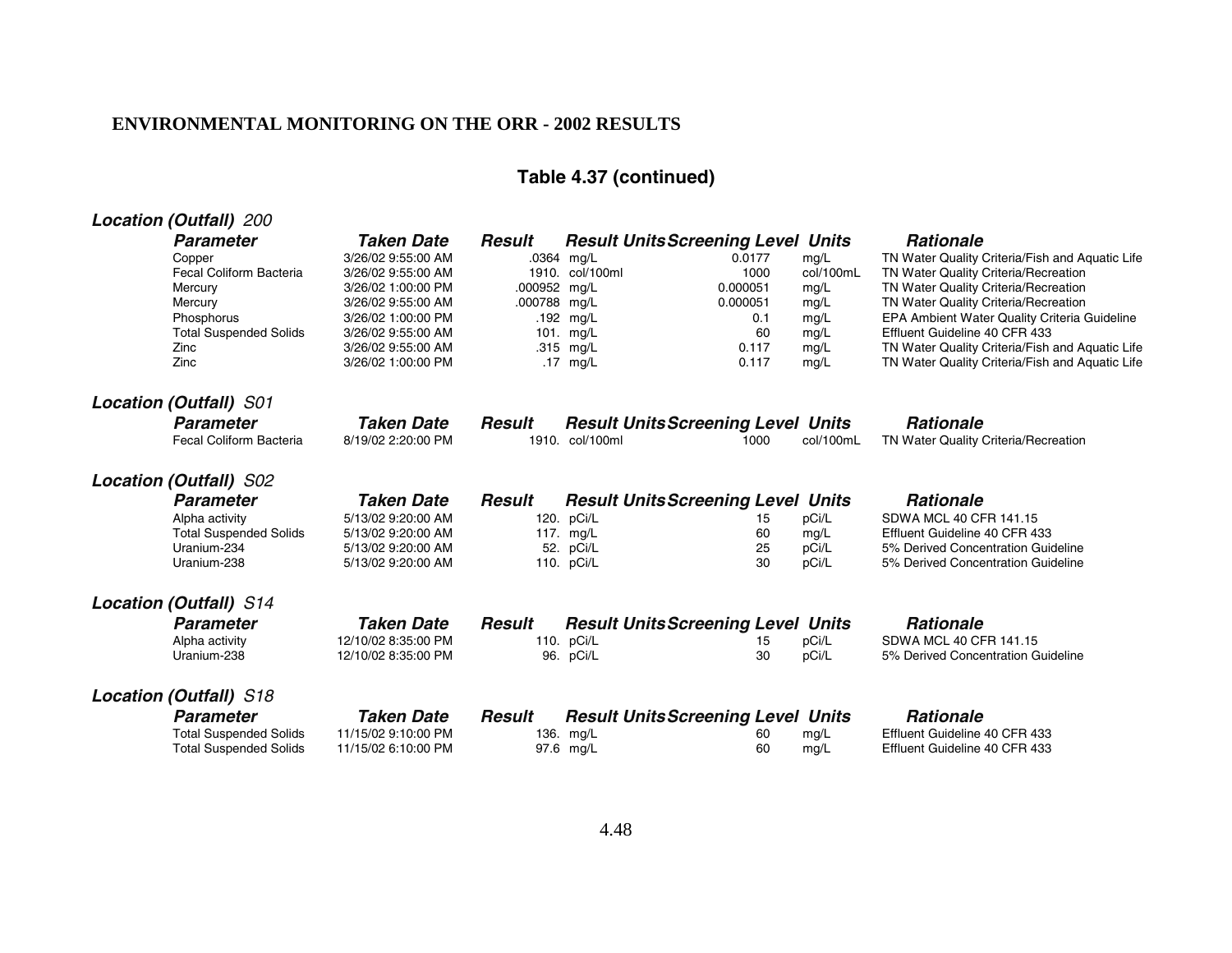# **Table 4.37 (continued)**

| <b>Location (Outfall)</b> S20<br><b>Taken Date</b><br><b>Result Units Screening Level</b><br><b>Rationale</b><br><b>Parameter</b><br><b>Result</b><br><b>Units</b><br>SDWA MCL 40 CFR 141.15<br>9/14/02 11:30:00 PM<br>31. pCi/L<br>pCi/L<br>Alpha activity<br>15<br>9/14/02 8:30:00 PM<br>.0952 mg/L<br>0.016<br>mg/L<br>TN Water Quality Criteria/Fish and Aquatic Life<br>Chromium<br>Chromium<br>9/14/02 11:30:00 PM<br>.0485 mg/L<br>0.016<br>mg/L<br>TN Water Quality Criteria/Fish and Aquatic Life<br>.0596 mg/L<br>TN Water Quality Criteria/Fish and Aquatic Life<br>9/14/02 8:30:00 PM<br>0.0177<br>mg/L<br>Copper<br>.0393 mg/L<br>0.0177<br>mg/L<br>9/14/02 11:30:00 PM<br>TN Water Quality Criteria/Fish and Aquatic Life<br>Copper<br>Fecal Coliform Bacteria<br>col/100mL<br>9/14/02 8:30:00 PM<br>13000. col/100ml<br>1000<br>TN Water Quality Criteria/Recreation<br>9/14/02 11:30:00 PM<br>26. mg/L<br>TN Rule Chapter 1200-4-5-.03(2)<br>10<br>mg/L<br>Iron<br>9/14/02 8:30:00 PM<br>51.3 mg/L<br>10<br>mg/L<br>TN Rule Chapter 1200-4-5-.03(2)<br>Iron |  |
|-----------------------------------------------------------------------------------------------------------------------------------------------------------------------------------------------------------------------------------------------------------------------------------------------------------------------------------------------------------------------------------------------------------------------------------------------------------------------------------------------------------------------------------------------------------------------------------------------------------------------------------------------------------------------------------------------------------------------------------------------------------------------------------------------------------------------------------------------------------------------------------------------------------------------------------------------------------------------------------------------------------------------------------------------------------------------------|--|
|                                                                                                                                                                                                                                                                                                                                                                                                                                                                                                                                                                                                                                                                                                                                                                                                                                                                                                                                                                                                                                                                             |  |
|                                                                                                                                                                                                                                                                                                                                                                                                                                                                                                                                                                                                                                                                                                                                                                                                                                                                                                                                                                                                                                                                             |  |
|                                                                                                                                                                                                                                                                                                                                                                                                                                                                                                                                                                                                                                                                                                                                                                                                                                                                                                                                                                                                                                                                             |  |
|                                                                                                                                                                                                                                                                                                                                                                                                                                                                                                                                                                                                                                                                                                                                                                                                                                                                                                                                                                                                                                                                             |  |
|                                                                                                                                                                                                                                                                                                                                                                                                                                                                                                                                                                                                                                                                                                                                                                                                                                                                                                                                                                                                                                                                             |  |
|                                                                                                                                                                                                                                                                                                                                                                                                                                                                                                                                                                                                                                                                                                                                                                                                                                                                                                                                                                                                                                                                             |  |
|                                                                                                                                                                                                                                                                                                                                                                                                                                                                                                                                                                                                                                                                                                                                                                                                                                                                                                                                                                                                                                                                             |  |
|                                                                                                                                                                                                                                                                                                                                                                                                                                                                                                                                                                                                                                                                                                                                                                                                                                                                                                                                                                                                                                                                             |  |
|                                                                                                                                                                                                                                                                                                                                                                                                                                                                                                                                                                                                                                                                                                                                                                                                                                                                                                                                                                                                                                                                             |  |
| Magnesium<br>9/14/02 11:30:00 PM<br>102. mg/L<br>58.3<br>mg/L<br>10 times monitoring history maximum at OF 503                                                                                                                                                                                                                                                                                                                                                                                                                                                                                                                                                                                                                                                                                                                                                                                                                                                                                                                                                              |  |
| 58.3<br>mg/L<br>Magnesium<br>9/14/02 8:30:00 PM<br>208. mg/L<br>10 times monitoring history maximum at OF 503                                                                                                                                                                                                                                                                                                                                                                                                                                                                                                                                                                                                                                                                                                                                                                                                                                                                                                                                                               |  |
| 0.5<br>1.64 mg/L<br>mg/L<br>Manganese<br>9/14/02 8:30:00 PM<br>NPDES Permit, Part III-A (Toxic Pollutants)                                                                                                                                                                                                                                                                                                                                                                                                                                                                                                                                                                                                                                                                                                                                                                                                                                                                                                                                                                  |  |
| 0.5<br>.879 mg/L<br>mg/L<br>Manganese<br>9/14/02 11:30:00 PM<br>NPDES Permit, Part III-A (Toxic Pollutants)                                                                                                                                                                                                                                                                                                                                                                                                                                                                                                                                                                                                                                                                                                                                                                                                                                                                                                                                                                 |  |
| .00026 mg/L<br>0.000051<br>mg/L<br>TN Water Quality Criteria/Recreation<br>9/14/02 8:30:00 PM<br>Mercury                                                                                                                                                                                                                                                                                                                                                                                                                                                                                                                                                                                                                                                                                                                                                                                                                                                                                                                                                                    |  |
| .87<br>mg/L<br>EPA Ambient Water Quality Criteria Guideline<br>Phosphorus<br>9/14/02 8:30:00 PM<br>mg/L<br>0.1                                                                                                                                                                                                                                                                                                                                                                                                                                                                                                                                                                                                                                                                                                                                                                                                                                                                                                                                                              |  |
| Titanium<br>0.3<br>mg/L<br>9/14/02 8:30:00 PM<br>.808 mg/L<br>10 times monitoring history maximum at OF 501                                                                                                                                                                                                                                                                                                                                                                                                                                                                                                                                                                                                                                                                                                                                                                                                                                                                                                                                                                 |  |
| .478 mg/L<br>Titanium<br>9/14/02 11:30:00 PM<br>0.3<br>mg/L<br>10 times monitoring history maximum at OF 501                                                                                                                                                                                                                                                                                                                                                                                                                                                                                                                                                                                                                                                                                                                                                                                                                                                                                                                                                                |  |
| <b>Total Suspended Solids</b><br>60<br>Effluent Guideline 40 CFR 433<br>9/14/02 8:30:00 PM<br>3130. mg/L<br>mg/L                                                                                                                                                                                                                                                                                                                                                                                                                                                                                                                                                                                                                                                                                                                                                                                                                                                                                                                                                            |  |
| <b>Total Suspended Solids</b><br>60<br>9/14/02 11:30:00 PM<br>1540. mg/L<br>mg/L<br>Effluent Guideline 40 CFR 433                                                                                                                                                                                                                                                                                                                                                                                                                                                                                                                                                                                                                                                                                                                                                                                                                                                                                                                                                           |  |
| 0.117<br>mg/L<br>TN Water Quality Criteria/Fish and Aquatic Life<br>Zinc<br>9/14/02 11:30:00 PM<br>.205<br>mg/L                                                                                                                                                                                                                                                                                                                                                                                                                                                                                                                                                                                                                                                                                                                                                                                                                                                                                                                                                             |  |
| 0.117<br>Zinc<br>.385 mg/L<br>TN Water Quality Criteria/Fish and Aquatic Life<br>9/14/02 8:30:00 PM<br>mg/L                                                                                                                                                                                                                                                                                                                                                                                                                                                                                                                                                                                                                                                                                                                                                                                                                                                                                                                                                                 |  |
| <b>Location (Outfall) S24</b>                                                                                                                                                                                                                                                                                                                                                                                                                                                                                                                                                                                                                                                                                                                                                                                                                                                                                                                                                                                                                                               |  |
| <b>Rationale</b><br><b>Taken Date</b><br><b>Result</b><br><b>Result Units Screening Level Units</b><br>Parameter                                                                                                                                                                                                                                                                                                                                                                                                                                                                                                                                                                                                                                                                                                                                                                                                                                                                                                                                                            |  |
| 110. pCi/L<br>pCi/L<br>SDWA MCL 40 CFR 141.15<br>12/10/02 10:20:00<br>Alpha activity<br>15                                                                                                                                                                                                                                                                                                                                                                                                                                                                                                                                                                                                                                                                                                                                                                                                                                                                                                                                                                                  |  |
| 30<br>pCi/L<br>Uranium-238<br>12/10/02 10:20:00<br>100. pCi/L<br>5% Derived Concentration Guideline                                                                                                                                                                                                                                                                                                                                                                                                                                                                                                                                                                                                                                                                                                                                                                                                                                                                                                                                                                         |  |
| <b>Location (Outfall) S28</b>                                                                                                                                                                                                                                                                                                                                                                                                                                                                                                                                                                                                                                                                                                                                                                                                                                                                                                                                                                                                                                               |  |
| <b>Taken Date</b><br><b>Result</b><br><b>Result Units Screening Level Units</b><br><b>Rationale</b><br><b>Parameter</b>                                                                                                                                                                                                                                                                                                                                                                                                                                                                                                                                                                                                                                                                                                                                                                                                                                                                                                                                                     |  |
| Chromium<br>11/15/02 6:40:00 PM<br>TN Water Quality Criteria/Fish and Aquatic Life<br>.0279<br>0.016<br>mg/L<br>mg/L                                                                                                                                                                                                                                                                                                                                                                                                                                                                                                                                                                                                                                                                                                                                                                                                                                                                                                                                                        |  |
| 11/15/02 6:40:00 PM<br>13.4 mg/L<br>10<br>mg/L<br>TN Rule Chapter 1200-4-5-.03(2)<br><b>Iron</b>                                                                                                                                                                                                                                                                                                                                                                                                                                                                                                                                                                                                                                                                                                                                                                                                                                                                                                                                                                            |  |
| 11/15/02 6:40:00 PM<br>60<br>Effluent Guideline 40 CFR 433<br><b>Total Suspended Solids</b><br>323. mg/L<br>mg/L                                                                                                                                                                                                                                                                                                                                                                                                                                                                                                                                                                                                                                                                                                                                                                                                                                                                                                                                                            |  |
| 11/15/02 6:40:00 PM<br>0.117<br>TN Water Quality Criteria/Fish and Aquatic Life<br>Zinc<br>.132 mg/L<br>mg/L                                                                                                                                                                                                                                                                                                                                                                                                                                                                                                                                                                                                                                                                                                                                                                                                                                                                                                                                                                |  |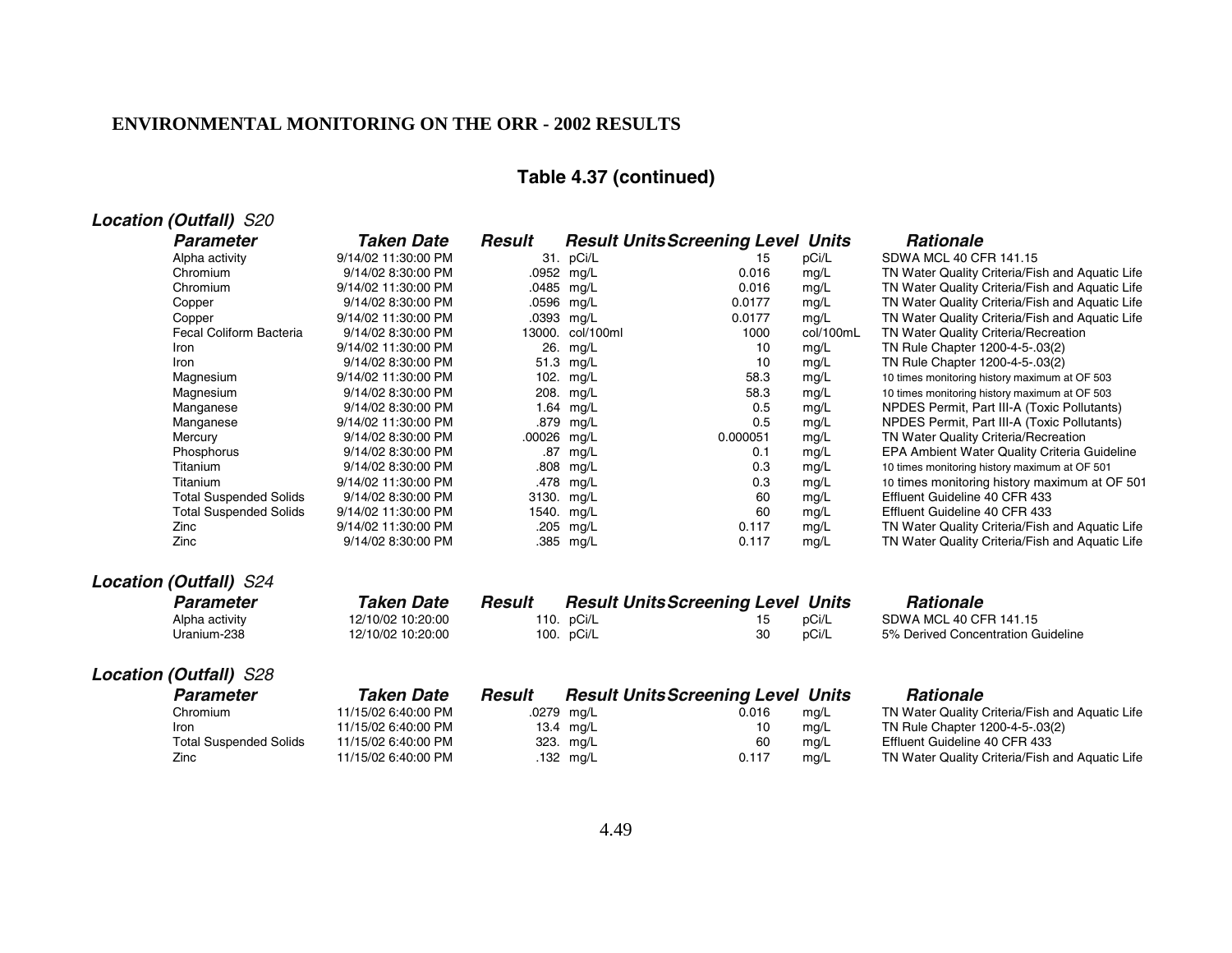#### **Table 4.38. REGIME=Bear Creek AREA NAME=Bear Creek Burial Grounds WMA**

|                   |              |               |                |                 | MAXIMUM         | MINIMUM         | <b>AVERAGE</b>  |                  | #              |
|-------------------|--------------|---------------|----------------|-----------------|-----------------|-----------------|-----------------|------------------|----------------|
|                   |              | FILTERED      | #              | #               | <b>DETECTED</b> | <b>DETECTED</b> | <b>DETECTED</b> | <b>REFERENCE</b> | MMTS.          |
| COMPOUND          | <b>UNITS</b> | <b>STATUS</b> | <b>SAMPLES</b> | <b>DETECTED</b> | MMT.            | MMT.            | MMTS.           | <b>VALUE</b>     | $>$ REF        |
| Bicarbonate       | (mg/L)       |               | 10             | 10              | 185             | 40              | 122.25          | <b>NR</b>        | NA             |
| Chloride          | (mg/L)       |               | 36             | 36              | 147             | 0.95            | 22.52083        | 250              | $\Omega$       |
| Fluoride          | (mq/L)       |               | 36             | 13              | 6.02            | 0.107           | 1.800077        | $\overline{4}$   | 4              |
| Nitrate Nitrogen  | (mg/L)       |               | 26             | 13              | 13.2            | 0.0281          | 1.789769        | 10               | $\mathbf{1}$   |
| Nitrate/Nitrite   | (mg/L)       |               | 10             | 9               | 1.2             | 0.034           | 0.221778        | NR               | NA             |
| Sulfate<br>(mq/L) |              |               | 36             | 36              | 37.2            | 1.32            | 10.26917        | 250              | 0              |
| "Aluminum, ICAP"  | (mq/L)       |               | 36             | 8               | 22.3            | 0.067           | 4.46875         | 0.2              | 7              |
| "Arsenic, PMS"    | (mg/L)       |               | 26             | 3               | 0.0139          | 0.00654         | 0.010247        | 0.05             | 0              |
| "Barium, ICAP"    | (mq/L)       |               | 36             | 36              | 1.2             | 0.0286          | 0.256417        | $\overline{2}$   | $\Omega$       |
| "Beryllium, ICAP" | (mg/L)       |               | 36             | $\mathbf{1}$    | 0.00107         | 0.00107         | 0.00107         | 0.004            | $\Omega$       |
| "Boron, ICAP"     | (mg/L)       |               | 36             | 22              | 19.6 w          | 0.0115          | 2.217118        | NR               | ΝA             |
| "Cadmium, PMS"    | (mq/L)       |               | 26             | $\overline{4}$  | 0.00297         | 0.000531        | 0.001373        | 0.005            | $\mathbf 0$    |
| "Calcium, ICAP"   | (mg/L)       |               | 36             | 36              | 172             | 1.21            | 45.96139        | <b>NR</b>        | ΝA             |
| "Chromium, PMS"   | (mq/L)       |               | 26             | 8               | 0.0359          | 0.00271         | 0.009994        | $\rm NR$         | NA             |
| "Chromium, ICAP"  | (mg/L)       |               | 36             | 3               | 0.14 z          | 0.0266          | 0.065467        | 0.1              | $\mathbf{1}$   |
| "Cobalt, ICAP"    | (mg/L)       |               | 36             | 4               | 0.0239          | 0.0064          | 0.01325         | NR               | NA             |
| "Copper, ICAP"    | (mg/L)       |               | 36             | 3               | 0.152           | 0.0064          | 0.0704          | 1.3              | 0              |
| "Iron, ICAP"      | (mg/L)       |               | 36             | 25              | 17.8            | 0.054           | 2.084364        | 0.3              | 12             |
| "Lead, PMS"       | (mg/L)       |               | 26             | 20              | 0.126           | 0.000562        | 0.010365        | $0.015$ c        | $\overline{2}$ |
| "Lead, ICAP"      | (mg/L)       |               | 10             | 2               | 0.004           | 0.0038          | 0.0039          | $0.015$ c        | $\Omega$       |
| "Lithium, ICAP"   | (mg/L)       |               | 36             | 26              | $0.508$ W       | 0.0106          | 0.0677          | NR               | NA             |
| "Magnesium, ICAP" | (mq/L)       |               | 36             | 34              | 19.3            | 0.237           | 7.759353        | $\rm NR$         | NA             |
| "Manganese, ICAP" | (mg/L)       |               | 36             | 24              | 8.91            | 0.009           | 0.9724          | 0.05             | 16             |
| "Nickel, PMS"     | (mg/L)       |               | 26             | 12              | 0.119           | 0.00608         | 0.027271        | NR               | NA             |
| "Nickel, ICAP"    | (mg/L)       |               | 36             | 4               | 0.108Z          | 0.0153          | 0.0508          | 0.1 d            | $\mathbf{1}$   |
| "Potassium, ICAP" | (mq/L)       |               | 36             | 18              | 7.67            | 1.12            | 3.127778        | <b>NR</b>        | NA             |
| "Selenium, PMS"   | (mg/L)       |               | 26             | 5               | 0.0266          | 0.0121          | 0.01752         | 0.05             | $\Omega$       |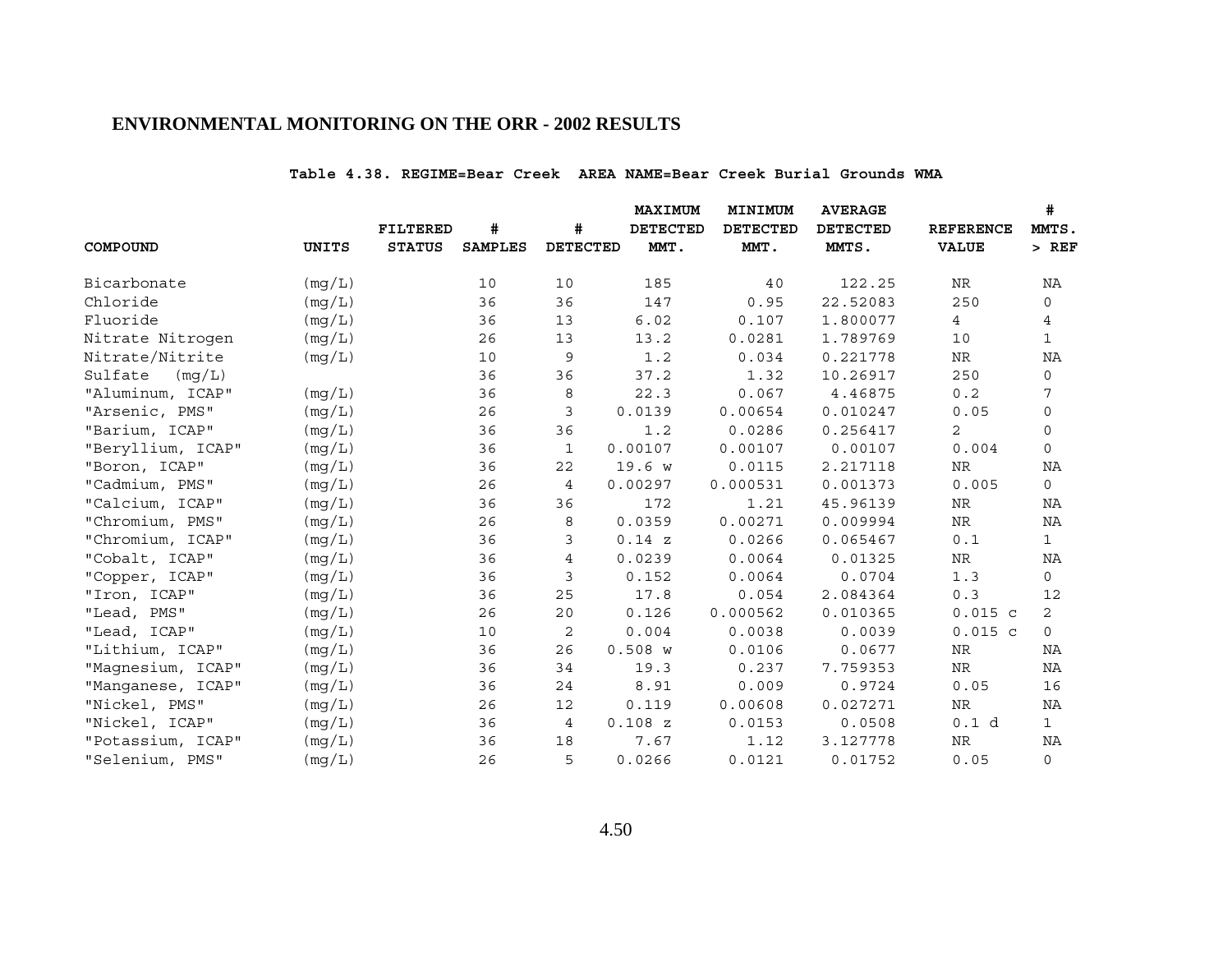## **Table 4.38 (continued)**

|                                      |                           |                 |                |                 | <b>MAXIMUM</b>  | MINIMUM         | <b>AVERAGE</b>  |                  | #              |
|--------------------------------------|---------------------------|-----------------|----------------|-----------------|-----------------|-----------------|-----------------|------------------|----------------|
|                                      |                           | <b>FILTERED</b> | #              | #               | <b>DETECTED</b> | <b>DETECTED</b> | <b>DETECTED</b> | <b>REFERENCE</b> | MMTS.          |
| COMPOUND                             | UNITS                     | <b>STATUS</b>   | <b>SAMPLES</b> | <b>DETECTED</b> | MMT.            | MMT.            | MMTS.           | <b>VALUE</b>     | $>$ REF        |
| "Silicon, ICAP"                      | (mg/L)                    |                 | 13             | 13              | 15.9 ewz        | 2.17 ewz        | 8.835385        | NR               | ΝA             |
| "Sodium, ICAP"                       | (mq/L)                    |                 | 36             | 36              | 403             | 1.68            | 55.09667        | $\rm{NR}$        | NA             |
| "Strontium, ICAP"                    | (mq/L)                    |                 | 36             | 36              | 1.24            | 0.0172 w        | 0.265603        | <b>NR</b>        | NA             |
| "Thallium, PMS"                      | (mg/L)                    |                 | 26             | 1               | 0.000645        | 0.000645        | 0.000645        | 0.002            | 0              |
| "Uranium, PMS"                       | (mg/L)                    |                 | 26             | 6               | 0.0642          | 0.00247         | 0.024137        | 0.03             | $\overline{2}$ |
| "Vanadium, ICAP"                     | (mq/L)                    |                 | 36             | $\mathbf 1$     | 0.0254          | 0.0254          | 0.0254          | <b>NR</b>        | NA             |
| "Zinc, ICAP"                         | (mq/L)                    |                 | 36             | 1               | 0.0575          | 0.0575          | 0.0575          | 5                | $\mathbf 0$    |
| Static Water Level                   | $(ft - toc)$              |                 | 35             | ΝA              | 24.16           | $-27.78$        | $-8.78314$      | <b>NR</b>        | ΝA             |
| Alkalinity as CO3                    | (mq/L)                    |                 | 26             | 8               | 784             | 17.2            | 252.3875        | NR               | NA             |
| Alkalinity as HCO3                   | (mg/L)                    |                 | 26             | 24              | 482             | 12.4            | 192.85          | <b>NR</b>        | NA             |
| Conductivity                         | $(\text{umbo}/\text{cm})$ |                 | 26             | 26              | 1997            | 31.8            | 632.4846        | NR               | NA             |
| Dissolved Solids                     | (mg/L)                    |                 | 36             | 36              | 970             | 40              | 319.1667        | 500              | 6              |
| pH                                   | (pH)                      |                 | 26             | 26              | 11.21 L         | 5.64L           | 7.794231        | 6.5/8.5          | 12             |
| Total Suspended Solids               | (mq/L)                    |                 | 36             | 11              | 248             | 2               | 31.69091        | NR               | ΝA             |
| Turbidity (NTU)                      |                           | 26              | 26             | 271             | 0.11            | 16.05173        | 1               | 14               |                |
| Uranium-233/234                      | (pCi/L)                   |                 | 10             | 6               | 0.38            | 0.21            | 0.288333        | ${\hbox{NR}}$    | NA             |
| Neptunium-237                        | (pCi/L)                   |                 | $\mathbf{2}$   | 1               | 0.23            | 0.23            | 0.23            | 1.2              | $\mathbf 0$    |
| Uranium-238                          | (pCi/L)                   |                 | 10             | $\mathbf{1}$    | 0.18            | 0.18            | 0.18            | 24               | 0              |
| Gross Alpha                          | (pCi/L)                   |                 | 36             | 28              | 42              | $-3.1$          | 4.908429        | 15 f             | 3              |
| Gross Beta                           | (pCi/L)                   |                 | 36             | 32              | 73              | $-15$           | 4.405625        | 50 a             | 2              |
| Radium - Total Alpha                 | (pCi/L)                   |                 | 2              | 1               | 3.53            | 3.53            | 3.53            | 5g               | 0              |
| " $1, 1, 1$ -Trichloroethane" (uq/L) |                           |                 | 36             | 9               | 120             | 2J              | 34.66667        | 200              | 0              |
| " $1, 1, 2$ -Trichloroethane" (uq/L) |                           |                 | 36             | $\mathbf{1}$    | 2J              | 2J              | 2               | 5                | $\mathsf{O}$   |
| "1,1-Dichloroethane"                 | (ug/L)                    |                 | 36             | 17              | 1780 D          | 2J              | 411.9412        | <b>NR</b>        | NA             |
| "1,1-Dichloroethene"                 | ( uq/L)                   |                 | 36             | 16              | 120             | 2J              | 34.0625         | 7                | 12             |
| "1,2-Dichloroethane"                 | (ug/L)                    |                 | 36             | 4               | 32              | 2J              | 10.75           | 5                | $\overline{2}$ |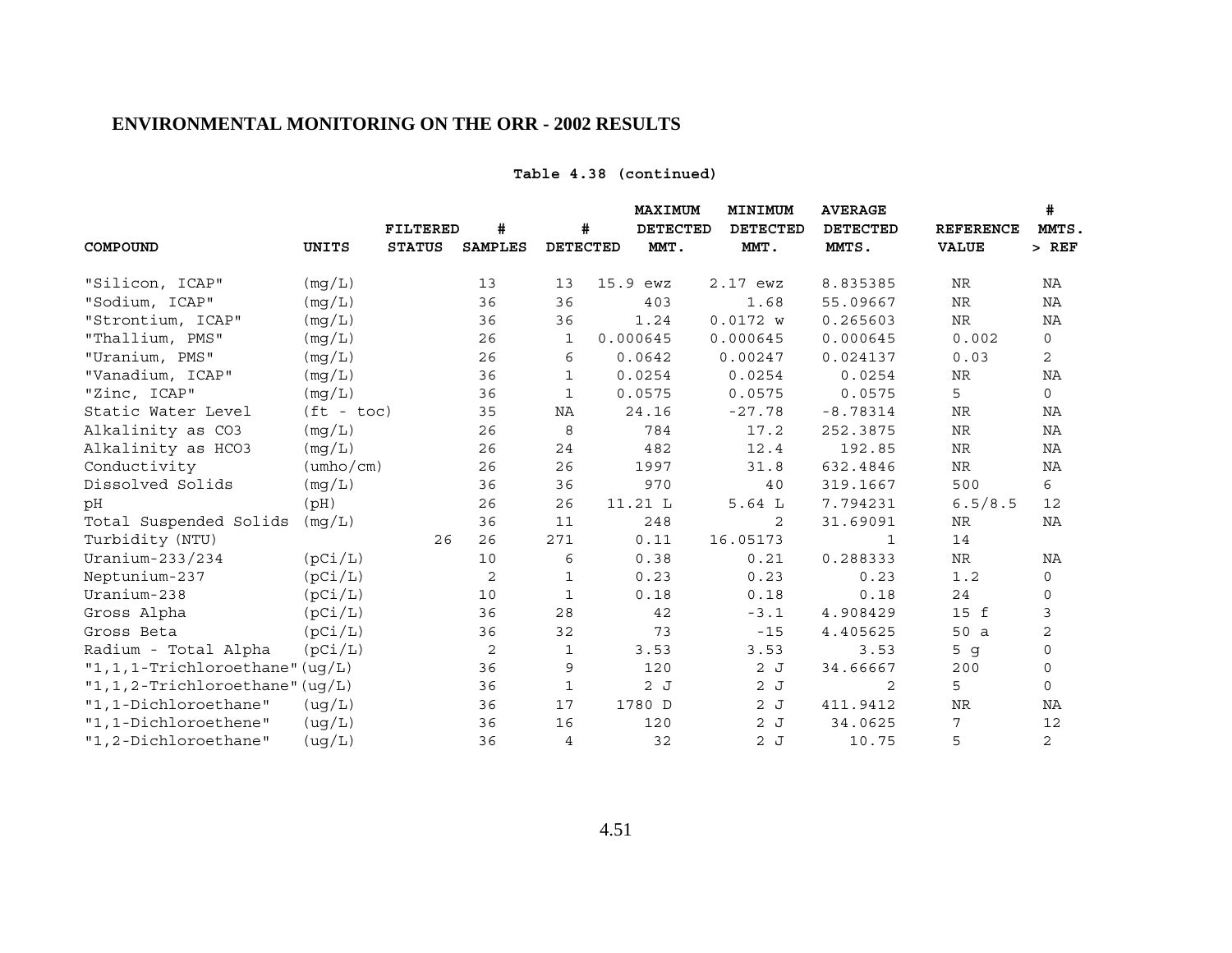## **Table 4.38 (continued)**

| COMPOUND                             | UNITS  | <b>FILTERED</b><br><b>STATUS</b> | #<br><b>SAMPLES</b> | #<br><b>DETECTED</b> | <b>MAXIMUM</b><br><b>DETECTED</b><br>MMT. | MINIMUM<br><b>DETECTED</b><br>MMT. | <b>AVERAGE</b><br><b>DETECTED</b><br>MMTS. | <b>REFERENCE</b><br><b>VALUE</b> | #<br>MMTS.<br>$>$ REF |
|--------------------------------------|--------|----------------------------------|---------------------|----------------------|-------------------------------------------|------------------------------------|--------------------------------------------|----------------------------------|-----------------------|
| "1,2-Dichloroethene                  |        |                                  |                     |                      |                                           |                                    |                                            |                                  |                       |
| $(Total)$ "                          | (ug/L) |                                  | 30                  | 17                   | 7200 D                                    | 3 J                                | 748.7059                                   | NR b                             | NA                    |
| "1,2-Dimethylbenzene"<br>$"1,3-$ and | (ug/L) |                                  | 2                   | 2                    | $2$ Jz                                    | $1$ Jz                             | 1.5                                        | <b>NR</b>                        | NA                    |
| 1,4-Dimethylbenzene"                 | (ug/L) |                                  | 2                   | 2                    | 7 Jz                                      | 6 Jz                               | 6.5                                        | <b>NR</b>                        | NA                    |
| Acetone                              | (ug/L) |                                  | 36                  | 1                    | 48                                        | 48                                 | 48                                         | <b>NR</b>                        | ΝA                    |
| Benzene                              | (ug/L) |                                  | 36                  | 9                    | 820 D                                     | 2 J                                | 205.7778                                   | 5                                | 7                     |
| Carbon tetrachloride                 | (ug/L) |                                  | 36                  | $\mathbf 1$          | 8                                         | 8                                  | 8                                          | 5                                | 1                     |
| Chloroethane                         | (ug/L) |                                  | 36                  | 8                    | 25                                        | 4 J                                | 11                                         | <b>NR</b>                        | NA                    |
| Chloroform                           | (ug/L) |                                  | 36                  | 4                    | 100                                       | 1J                                 | 31.75                                      | 100 i                            | $\mathbf 0$           |
| "cis-1,2-Dichloroethene" (ug/L)      |        |                                  | 36                  | 21                   | 7200 D                                    | 2J                                 | 824.4762                                   | 70                               | 10                    |
| Dichlorodifluoromethane( uq/L)       |        |                                  | 26                  | 1                    | 3J                                        | 3J                                 | 3                                          | NR                               | NA                    |
| Ethylbenzene                         | (ug/L) |                                  | 36                  | 2                    | 2J                                        | 2J                                 | 2                                          | 700                              | 0                     |
| Methylene chloride                   | (ug/L) |                                  | 36                  | $\mathbf{1}$         | 6                                         | 6                                  | 6                                          | 5                                | $\mathbf{1}$          |
| Tetrachloroethene                    | (ug/L) |                                  | 36                  | 19                   | 990                                       | 3 J                                | 373.3158                                   | 5                                | 18                    |
| Toluene                              | (ug/L) |                                  | 36                  | 2                    | 10                                        | 10                                 | 10                                         | 1000                             | $\mathbf 0$           |
| $"trans-1,2-$                        |        |                                  |                     |                      |                                           |                                    |                                            |                                  |                       |
| Dichloroethene"                      | (ug/L) |                                  | 36                  | 10                   | 13                                        | 2J                                 | 6.2                                        | 100                              | $\mathbf 0$           |
| Trichloroethene                      | (ug/L) |                                  | 36                  | 18                   | 1000                                      | 6                                  | 215.7778                                   | 5                                | 18                    |
| Trichlorofluoromethane               | (ug/L) |                                  | 26                  | 3                    | 5 J                                       | 3J                                 | 4.333333                                   | <b>NR</b>                        | NA                    |
| Vinyl chloride                       | (ug/L) |                                  | 36                  | 17                   | 1200 D                                    | 2J                                 | 143.4706                                   | 2                                | 12                    |
| Xylenes                              | (ug/L) |                                  | 36                  | 3                    | 9                                         | 2J                                 | 6                                          | 10000                            | $\mathbf 0$           |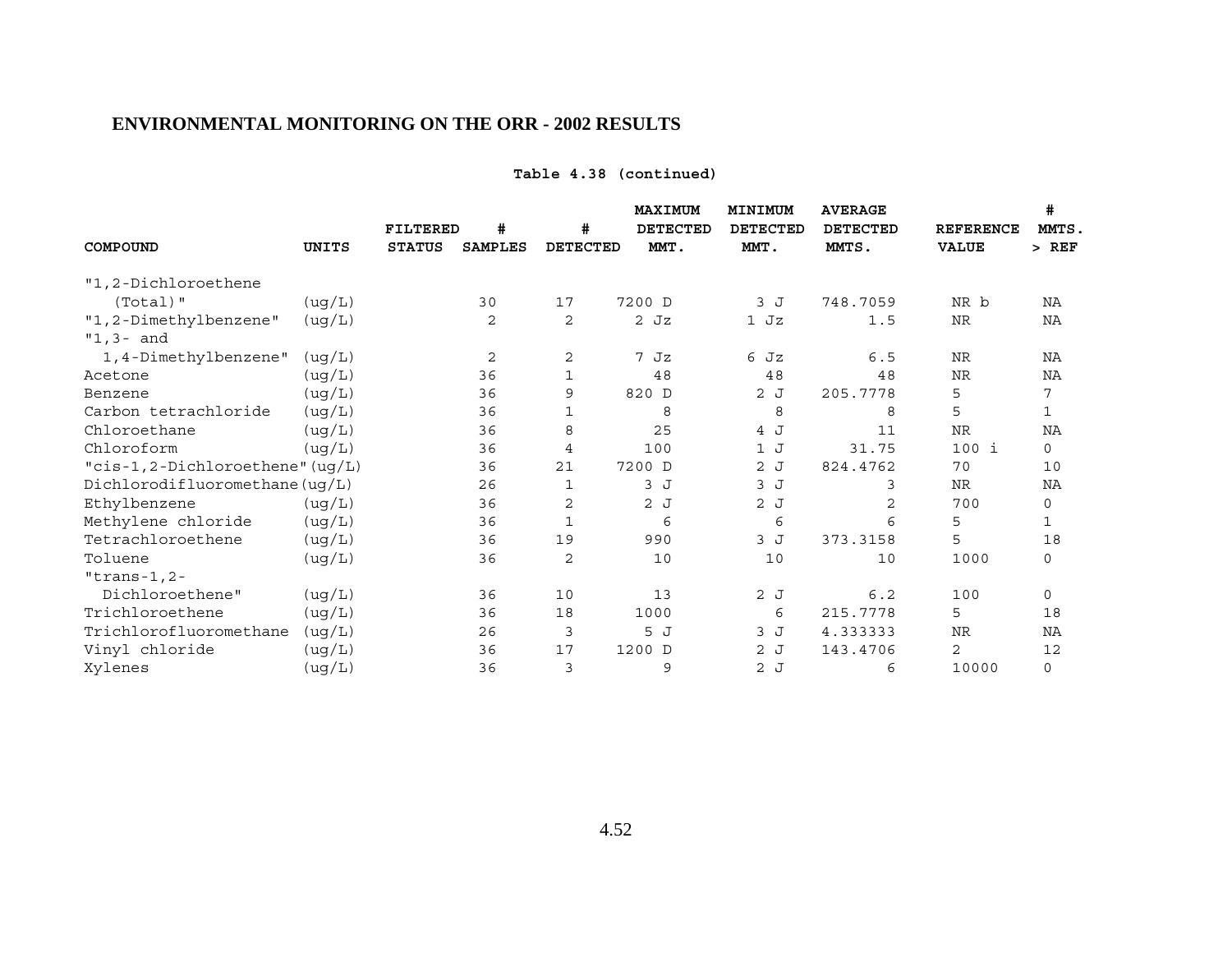#### **Table 4.39. REGIME=Bear Creek AREA NAME=EMWMF**

|                       |              | FILTERED      | #              |              | MAXIMUM<br>#<br><b>DETECTED</b> |        | MINIMUM<br><b>DETECTED</b> | <b>AVERAGE</b><br><b>DETECTED</b> | <b>REFERENCE</b> | #<br>MMTS.   |
|-----------------------|--------------|---------------|----------------|--------------|---------------------------------|--------|----------------------------|-----------------------------------|------------------|--------------|
| COMPOUND              | UNITS        | <b>STATUS</b> | <b>SAMPLES</b> |              | <b>DETECTED</b>                 | MMT.   | MMT.                       | MMTS.                             | <b>VALUE</b>     | $>$ REF      |
| "Antimony, ICAP"      | (mg/L)       |               | 42             | 3            | $0.00082$ J                     |        | $0.0001$ J                 | 0.000427                          | 0.006            | $\mathbf 0$  |
| "Barium, ICAP"        | (mg/L)       |               | 42             | 42           |                                 | 0.75   | 0.06                       | 0.211667                          | $\overline{2}$   | $\mathbf 0$  |
| "Chromium, ICAP"      | (mg/L)       |               | 42             | 26           |                                 | 0.0077 | $0.0004$ J                 | 0.00263                           | 0.1              | $\mathbf 0$  |
| "Lead, ICAP"          | (mg/L)       |               | 42             | 3            |                                 | 0.0042 | 0.003                      | 0.0038                            | $0.015$ c        | $\mathbf 0$  |
| "Selenium, ICAP"      | (mg/L)       |               | 42             | 20           | $0.0007$ J                      |        | $0.00019$ J                | 0.000368                          | 0.05             | $\mathbf 0$  |
| "Strontium, ICAP"     | (mg/L)       |               | 42             | 42           |                                 | 1.3    | 0.04                       | 0.342857                          | NR               | ΝA           |
| "Tin, ICAP"           | (mg/L)       |               | 42             | 1            | $0.0046$ J                      |        | $0.0046$ J                 | 0.0046                            | NR               | ΝA           |
| "Vanadium, ICAP"      | (mg/L)       |               | 42             | 14           | $0.0073$ J                      |        | $0.0019$ J                 | 0.003693                          | NR               | NA           |
| Static Water Level    | $(ft - toc)$ |               | 42             | ΝA           |                                 | 31.15  | 1.2                        | 9.977857                          | NR               | NA           |
| Cesium-137            | (pCi/L)      |               | 28             | 4            |                                 | 1.44   | 1.3                        | 1.37                              | 120              | $\mathbf 0$  |
| Uranium-233/234       | (pCi/L)      |               | 42             | 29           |                                 | 0.69   | 0.02                       | 0.200345                          | NR.              | NA           |
| Uranium-235/236       | (pCi/L)      |               | 42             | $\mathbf{1}$ |                                 | 0.03   | 0.03                       | 0.03                              | NR               | NA           |
| Uranium-238           | (pCi/L)      |               | 42             | 22           |                                 | 0.24   | 0.03                       | 0.114091                          | 24               | $\mathbf 0$  |
| Americium-241         | (pCi/L)      |               | 57             | 15           |                                 | 1.7J   | 0.12                       | 0.540667                          | 1.2              | 2            |
| $Cobalt-60$ $(pCi/L)$ |              | 28            | 10             | 3.8          |                                 | 1.36   | 2.214                      | 200                               | $\mathbf 0$      |              |
| Strontium-89/90       | (pCi/L)      |               | 43             | 6            |                                 | 0.63   | 0.49                       | 0.563333                          | NR h             | ΝA           |
| Technetium-99         | (pCi/L)      |               | 42             | 8            |                                 | 13.3   | 4.71                       | 8.9475                            | 4000             | 0            |
| Gross Alpha           | (pCi/L)      |               | 15             | 8            | 4.86 J                          |        | 1.42                       | 2.64625                           | 15 f             | $\mathbf 0$  |
| Gross Beta            | (pCi/L)      |               | 15             | 10           | 38.82 J                         |        | 2.24J                      | 8.384                             | 50 a             | $\mathsf{O}$ |
| Tritium               | (pCi/L)      |               | 42             | $\mathbf{2}$ |                                 | 97.2   | 97.2                       | 97.2                              | 20000            | $\mathsf{O}$ |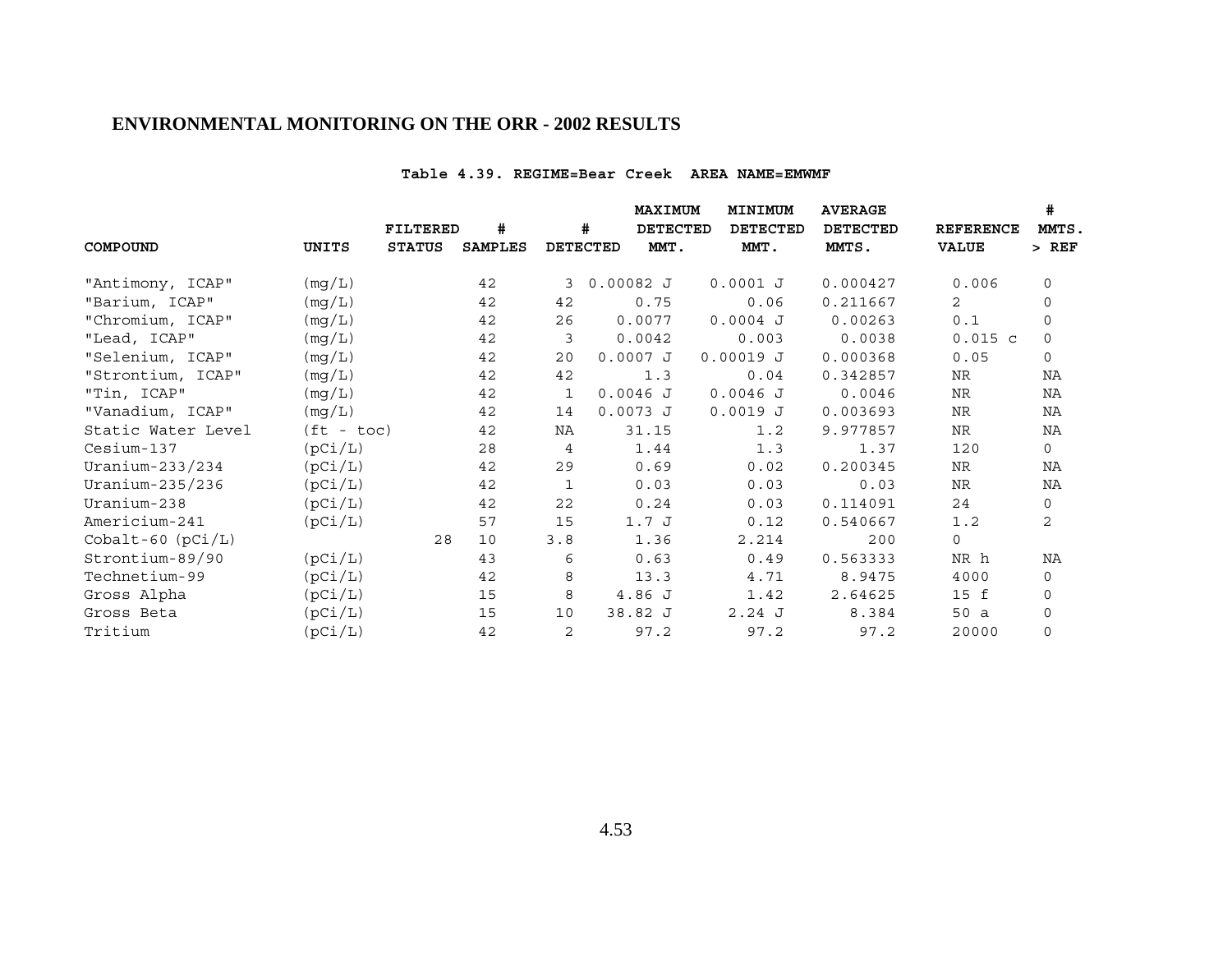# **Table 4.40. REGIME=Bear Creek AREA NAME=Exit Pathway Monitoring Location A**

|                        |                           |                 |                |                 | MAXIMUM         | MINIMUM         | <b>AVERAGE</b>  |                  | #              |
|------------------------|---------------------------|-----------------|----------------|-----------------|-----------------|-----------------|-----------------|------------------|----------------|
|                        |                           | <b>FILTERED</b> | #              | #               | <b>DETECTED</b> | <b>DETECTED</b> | <b>DETECTED</b> | <b>REFERENCE</b> | MMTS.          |
| COMPOUND               | <b>UNITS</b>              | <b>STATUS</b>   | <b>SAMPLES</b> | <b>DETECTED</b> | MMT.            | MMT.            | MMTS.           | <b>VALUE</b>     | $>$ REF        |
| Chloride               | (mg/L)                    |                 | 4              | 4               | 24.2            | 5.41            | 15.4775         | 250              | 0              |
| Fluoride               | (mg/L)                    |                 | 4              | 4               | 0.17            | 0.112           | 0.142           | $\overline{4}$   | $\mathbf 0$    |
| Nitrate Nitrogen       | (mg/L)                    |                 | 4              | 4               | 13.3            | 2.65            | 7.565           | 10               | 1              |
| Sulfate                | (mg/L)                    |                 | 4              | 4               | 29.4            | 10.3            | 20.325          | 250              | $\mathbf 0$    |
| "Aluminum, ICAP"       | (mg/L)                    |                 | 4              | $\mathbf{1}$    | 0.609           | 0.609           | 0.609           | 0.2              | $\mathbf{1}$   |
| "Barium, ICAP"         | (mq/L)                    |                 | 4              | 4               | 0.134           | 0.0826          | 0.1119          | 2                | $\mathbf 0$    |
| "Calcium, ICAP"        | (mg/L)                    |                 | 4              | 4               | 79.7            | 53.2            | 68.175          | ${\hbox{NR}}$    | NA             |
| "Chromium, PMS"        | (mg/L)                    |                 | 4              | $\mathbf{1}$    | 0.00645         | 0.00645         | 0.00645         | ${\hbox{NR}}$    | NA             |
| "Iron, ICAP"           | (mq/L)                    |                 | 4              | 3               | 0.49            | 0.0904          | 0.241133        | 0.3              | $\mathbf{1}$   |
| "Lead, PMS"            | (mg/L)                    |                 | 4              | 1               | 0.00094         | 0.00094         | 0.00094         | $0.015$ c        | 0              |
| "Lithium, ICAP"        | (mg/L)                    |                 | 4              | 2               | $0.0326$ W      | 0.0252 w        | 0.0289          | NR               | ΝA             |
| "Magnesium, ICAP"      | (mg/L)                    |                 | 4              | 4               | 23.8            | 19.1 k          | 20.725          | ${\hbox{NR}}$    | ΝA             |
| "Manganese, ICAP"      | (mg/L)                    |                 | 4              | 3               | 0.0976          | 0.0116          | 0.042067        | 0.05             | $\mathbf{1}$   |
| "Nickel, PMS"          | (mg/L)                    |                 | 4              | 2               | 0.0141          | 0.00941         | 0.011755        | ${\hbox{NR}}$    | ΝA             |
| "Potassium, ICAP"      | (mg/L)                    |                 | 4              | $\overline{2}$  | 6.65            | 4.82            | 5.735           | <b>NR</b>        | NA             |
| "Silicon, ICAP"        | (mg/L)                    |                 | 2              | $\mathbf{2}$    | 4.06 ewz        | 3.85 ewz        | 3.955           | ${\hbox{NR}}$    | ΝA             |
| "Sodium, ICAP"         | (mq/L)                    |                 | 4              | 4               | 8.67 k          | 2.99            | 6.37            | NR               | NA             |
| "Strontium, ICAP"      | (mq/L)                    |                 | 4              | 4               | 0.171 w         | 0.124 w         | 0.1495          | ${\hbox{NR}}$    | NA             |
| "Uranium, PMS"         | (mg/L)                    |                 | 4              | 4               | 0.0485          | 0.0231          | 0.035975        | 0.03             | $\overline{2}$ |
| Static Water Level     | $(ft - toc)$              |                 | 4              | ΝA              | $-15.72$        | $-89.12$        | $-52.425$       | NR               | ΝA             |
| Alkalinity as HCO3     | (mg/L)                    |                 | 4              | $\overline{4}$  | 226             | 191             | 209             | NR               | NA             |
| Conductivity           | $(\text{umbo}/\text{cm})$ |                 | 4              | 4               | 581             | 423             | 512.75          | ${\rm NR}$       | NA             |
| Dissolved Solids       | (mg/L)                    |                 | 4              | 4               | 315             | 256             | 292.5           | 500              | 0              |
| pH                     | (pH)                      |                 | 4              | 4               | 7.95 L          | 7.53L           | 7.7575          | 6.5/8.5          | 0              |
| Total Suspended Solids | (mg/L)                    |                 | 4              | $\mathbf{1}$    | 2               | $\overline{2}$  | 2               | NR               | NA             |
| Turbidity (NTU)        |                           | 4               | 4              | 10.7            | 0.807           | 3.66925         | $\mathbf{1}$    | 3                |                |
| Gross Alpha            | (pCi/L)                   |                 | 4              | 4               | 23              | 15              | 18.75           | 15 f             | 3              |
| Gross Beta             | (pCi/L)                   |                 | 4              | $\overline{4}$  | 49              | 20              | 36.5            | 50a              | $\mathbf 0$    |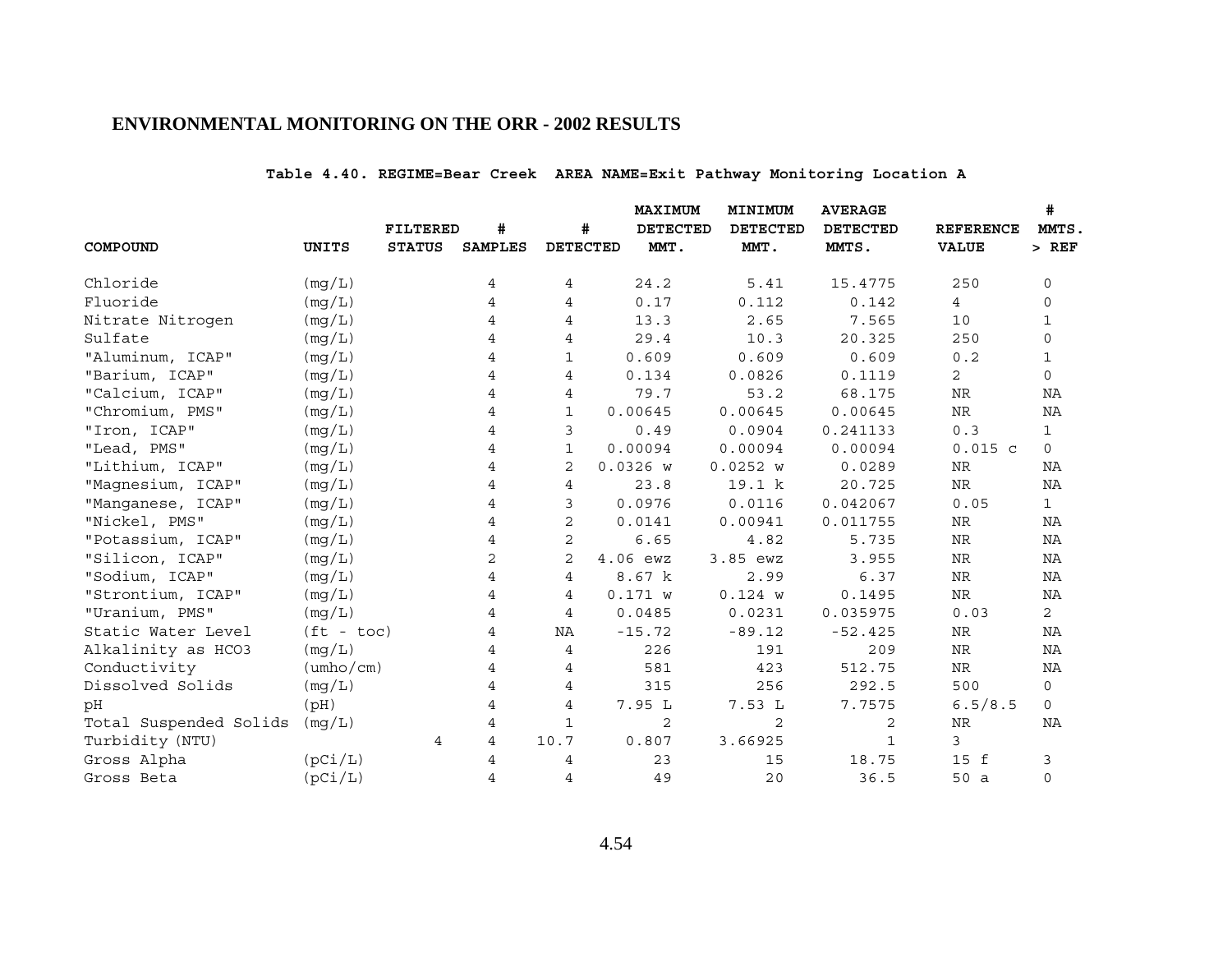# **Table 4.41. REGIME=Bear Creek AREA NAME=Exit Pathway Monitoring Location B**

|                        |                           |                 |                |                 | <b>MAXIMUM</b>  | MINIMUM         | <b>AVERAGE</b>  |                  | #              |
|------------------------|---------------------------|-----------------|----------------|-----------------|-----------------|-----------------|-----------------|------------------|----------------|
|                        |                           | <b>FILTERED</b> | #              | #               | <b>DETECTED</b> | <b>DETECTED</b> | <b>DETECTED</b> | <b>REFERENCE</b> | MMTS.          |
| COMPOUND               | UNITS                     | <b>STATUS</b>   | <b>SAMPLES</b> | <b>DETECTED</b> | MMT.            | MMT.            | MMTS.           | <b>VALUE</b>     | $>$ REF        |
| Chloride               | (mg/L)                    |                 | 10             | 10              | 45              | 13              | 23.67           | 250              | 0              |
| Fluoride               | (mg/L)                    |                 | 10             | 9               | 0.298           | 0.109           | 0.216556        | $4\overline{ }$  | 0              |
| Nitrate Nitrogen       | (mg/L)                    |                 | 10             | 10              | 36.8            | 3.69            | 15.178          | 10               | 8              |
| Sulfate                | (mg/L)                    |                 | 10             | 10              | 33.9            | 13              | 22.27           | 250              | $\mathbf 0$    |
| "Barium, ICAP"         | (mg/L)                    |                 | 10             | 10              | 0.181           | 0.0443          | 0.09788         | $\overline{2}$   | $\mathsf{O}$   |
| "Boron, ICAP"          | (mq/L)                    |                 | 10             | 2               | 0.145 w         | 0.137 w         | 0.141           | NR               | ΝA             |
| "Cadmium, PMS"         | (mg/L)                    |                 | 10             | $\mathbf{1}$    | 0.000617        | 0.000617        | 0.000617        | 0.005            | $\mathbf 0$    |
| "Calcium, ICAP"        | (mg/L)                    |                 | 10             | 10              | 136             | 54.4            | 76.7            | NR               | ΝA             |
| "Chromium, PMS"        | (mg/L)                    |                 | 10             | $\mathbf{1}$    | 0.014           | 0.014           | 0.014           | <b>NR</b>        | NA             |
| "Iron, ICAP"           | (mg/L)                    |                 | 10             | 9               | 0.841           | 0.324           | 0.526333        | 0.3              | 9              |
| "Lead, PMS"            | (mg/L)                    |                 | 10             | 6               | 0.000922        | 0.000523        | 0.000635        | $0.015$ c        | $\mathbf 0$    |
| "Lithium, ICAP"        | (mq/L)                    |                 | 10             | 9               | $0.0246$ W      | 0.011 w         | 0.0171          | NR               | ΝA             |
| "Magnesium, ICAP"      | (mg/L)                    |                 | 10             | 10              | 33.1            | 15.1            | 25.46           | ${\hbox{NR}}$    | NA             |
| "Manganese, ICAP"      | (mg/L)                    |                 | 10             | 9               | 0.121           | 0.00537         | 0.039706        | 0.05             | 3              |
| "Nickel, PMS"          | (mg/L)                    |                 | 10             | 1               | 0.00691         | 0.00691         | 0.00691         | NR               | <b>NA</b>      |
| "Potassium, ICAP"      | (mg/L)                    |                 | 10             | 10              | 7               | 2.16            | 4.2             | ${\hbox{NR}}$    | ΝA             |
| "Silicon, ICAP"        | (mg/L)                    |                 | 5              | 5               | 4.74 ewz        | 2 ewz           | 3.862           | NR               | <b>NA</b>      |
| "Sodium, ICAP"         | (mg/L)                    |                 | 10             | 10              | 20.7            | 6.87            | 12.016          | NR               | ΝA             |
| "Strontium, ICAP"      | (mg/L)                    |                 | 10             | 10              | 0.433 w         | 0.092 w         | 0.22704         | ${\hbox{NR}}$    | ΝA             |
| "Thallium, PMS"        | (mq/L)                    |                 | 10             | 1               | 0.000554        | 0.000554        | 0.000554        | 0.002            | 0              |
| "Uranium, PMS"         | (mg/L)                    |                 | 10             | 10              | 0.132           | 0.00589         | 0.036232        | 0.03             | $\overline{4}$ |
| Static Water Level     | $(ft - toc)$              |                 | 10             | NA              | $-17.69$        | $-44.94$        | $-30.985$       | NR               | ΝA             |
| Alkalinity as HCO3     | (mg/L)                    |                 | 10             | 10              | 270             | 157             | 211.9           | <b>NR</b>        | <b>NA</b>      |
| Conductivity           | $(\text{umbo}/\text{cm})$ |                 | 10             | 10              | 956             | 439             | 636.1           | NR               | ΝA             |
| Dissolved Solids       | (mg/L)                    |                 | 10             | 10              | 562             | 240             | 360.7           | 500              | $\mathbf{1}$   |
| рH                     | (pH)                      |                 | 10             | 10              | 7.99 L          | 7.36 L          | 7.675           | 6.5/8.5          | 0              |
| Total Suspended Solids | (mg/L)                    |                 | 10             | 2               | 3               | 2               | 2.5             | NR               | NA             |
| Turbidity (NTU)        |                           | 10              | 10             | 28.8            | 0.606           | 6.631           | $\mathbf{1}$    | 8                |                |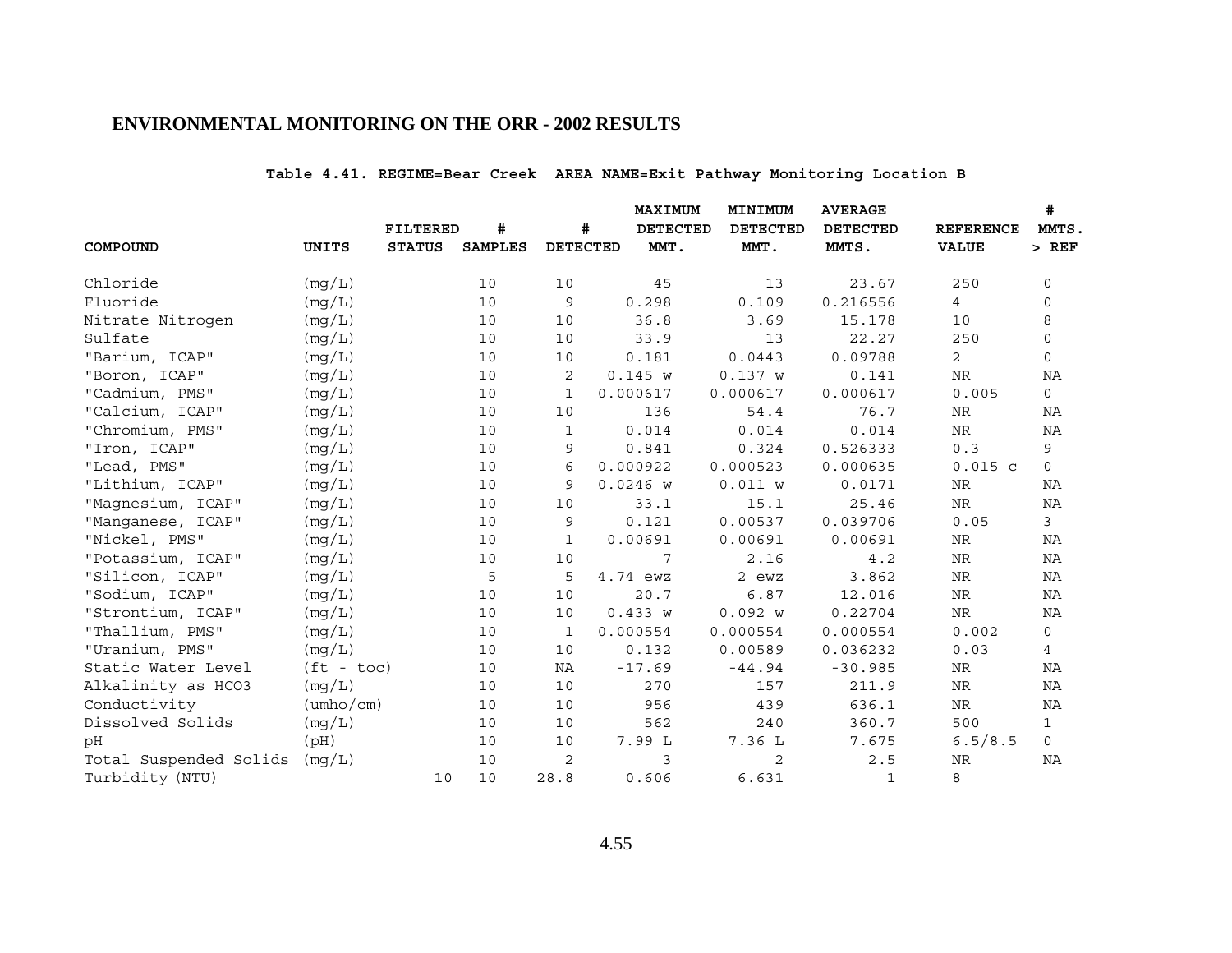|                                     |         | <b>FILTERED</b> | #              | #        | <b>MAXIMUM</b><br><b>DETECTED</b> | MINIMUM<br><b>DETECTED</b> | <b>AVERAGE</b><br><b>DETECTED</b> | <b>REFERENCE</b> | #<br>MMTS, |
|-------------------------------------|---------|-----------------|----------------|----------|-----------------------------------|----------------------------|-----------------------------------|------------------|------------|
| COMPOUND                            | UNITS   | <b>STATUS</b>   | <b>SAMPLES</b> | DETECTED | MMT.                              | MMT.                       | MMTS.                             | <b>VALUE</b>     | $>$ REF    |
| Technetium-99                       | (pCi/L) |                 | 10             | 10       | 160                               | $-2.2$                     | 50.31                             | 4000             | 0          |
| Gross Alpha                         | (pCi/L) |                 | 10             | 10       | 58                                | 4.1                        | 17.74                             | 15 f             |            |
| Gross Beta                          | (pCi/L) |                 | 10             | 10       | 140                               | 14                         | 52.9                              | 50 a             | 4          |
| "1,1-Dichloroethene"                | ( uq/L) |                 | 10             | 2        | 4 J                               | 3 J                        | 3.5                               | 7                | 0          |
| "1,2-Dichloroethene                 |         |                 |                |          |                                   |                            |                                   |                  |            |
| $(Total)$ "                         | ( uq/L) |                 | 10             | 7        | 14                                | 3 J                        | 7.142857                          | NR b             | ΝA         |
| " $cis-1, 2-Dichloroethene" (uq/L)$ |         |                 | 10             | 8        | 14                                | 2J                         | 6.5                               | 70               | 0          |
| Trichloroethene                     | (uq/L)  |                 | 10             | 9        | 45                                | 3 J                        | 18.11111                          | 5                | 6          |

# **Table 4.41 (continued)**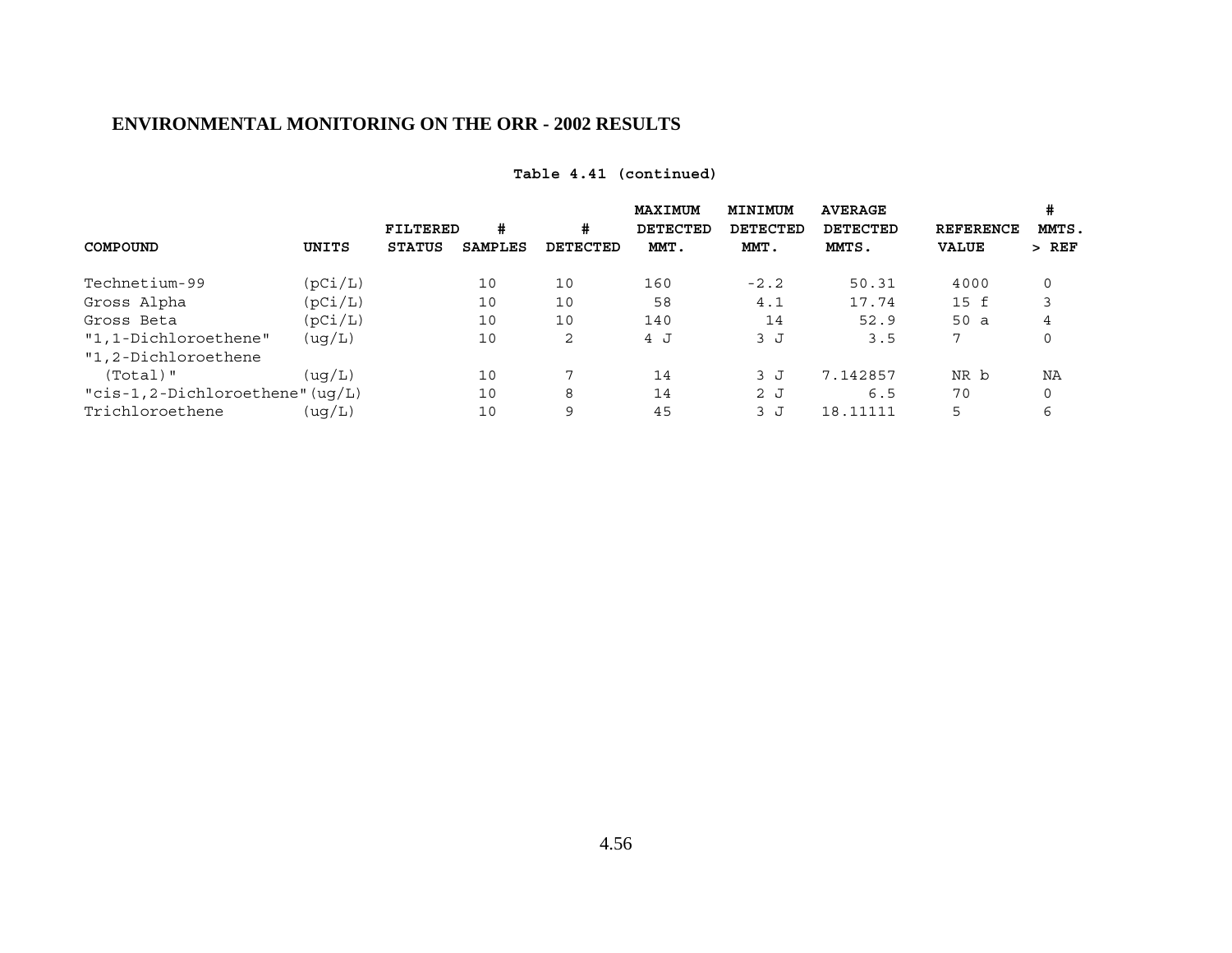# **Table 4.42. REGIME=Bear Creek AREA NAME=Exit Pathway Monitoring Location C**

|                    |              |                 |                |                 | <b>MAXIMUM</b>  | MINIMUM         | <b>AVERAGE</b>  |                  | #              |
|--------------------|--------------|-----------------|----------------|-----------------|-----------------|-----------------|-----------------|------------------|----------------|
|                    |              | <b>FILTERED</b> | #              | #               | <b>DETECTED</b> | <b>DETECTED</b> | <b>DETECTED</b> | <b>REFERENCE</b> | MMTS.          |
| COMPOUND           | UNITS        | <b>STATUS</b>   | <b>SAMPLES</b> | <b>DETECTED</b> | MMT.            | MMT.            | MMTS.           | <b>VALUE</b>     | $>$ REF        |
| Chloride           | (mg/L)       |                 | 16             | 16              | 96.3            | 5.93            | 46.54125        | 250              | 0              |
| Fluoride           | (mg/L)       |                 | 16             | 14              | 0.406           | 0.103           | 0.250714        | $4\overline{ }$  | 0              |
| Nitrate Nitrogen   | (mq/L)       |                 | 16             | 14              | 48.2            | 1.33            | 14.53286        | 10               | 10             |
| Sulfate            | (mg/L)       |                 | 16             | 16              | 43.5            | 11.8            | 31.1625         | 250              | 0              |
| "Aluminum, ICAP"   | (mg/L)       |                 | 16             | 2               | 30.7            | 9.35            | 20.025          | 0.2              | 2              |
| "Arsenic, PMS"     | (mq/L)       |                 | 16             | $\mathbf{1}$    | 0.00764         | 0.00764         | 0.00764         | 0.05             | $\mathsf{O}$   |
| "Barium, ICAP"     | (mg/L)       |                 | 16             | 16              | 0.327           | 0.0326          | 0.13865         | $\overline{2}$   | 0              |
| "Beryllium, ICAP"  | (mg/L)       |                 | 16             | $\mathbf 1$     | 0.0009          | 0.0009          | 0.0009          | 0.004            | 0              |
| "Calcium, ICAP"    | (mg/L)       |                 | 16             | 16              | 179             | 15.4 k          | 105.1375        | NR               | ΝA             |
| "Chromium, PMS"    | (mg/L)       |                 | 16             | $\mathbf{1}$    | 0.0182          | 0.0182          | 0.0182          | NR               | NA             |
| "Chromium, ICAP"   | (mg/L)       |                 | 16             | $\mathbf 1$     | 0.047           | 0.047           | 0.047           | 0.1              | 0              |
| "Copper, ICAP"     | (mq/L)       |                 | 16             | 1               | 0.0488          | 0.0488          | 0.0488          | 1.3              | 0              |
| "Iron, ICAP"       | (mg/L)       |                 | 16             | 13              | 20.7            | 0.0513          | 2.871715        | 0.3              | 10             |
| "Lead, PMS"        | (mg/L)       |                 | 16             | 7               | 0.0282          | 0.000672        | 0.009891        | $0.015$ c        | $\overline{a}$ |
| "Lithium, ICAP"    | (mq/L)       |                 | 16             | 10              | 0.0355 w        | $0.0109$ W      | 0.01747         | NR               | NA             |
| "Magnesium, ICAP"  | (mg/L)       |                 | 16             | 16              | 40.8            | 22.2            | 29.20625        | $\rm NR$         | ΝA             |
| "Manganese, ICAP"  | (mg/L)       |                 | 16             | 12              | 1.1             | 0.00997         | 0.428964        | 0.05             | 8              |
| "Nickel, PMS"      | (mg/L)       |                 | 16             | 4               | 0.0292          | 0.00592         | 0.014105        | NR               | ΝA             |
| "Potassium, ICAP"  | (mg/L)       |                 | 16             | 14              | 10.5            | 2.22            | 3.535714        | $\rm{NR}$        | ΝA             |
| "Silicon, ICAP"    | (mg/L)       |                 | 8              | 8               | 49 ewz          | 1.14 ewz        | 9.98625         | NR               | ΝA             |
| "Sodium, ICAP"     | (mg/L)       |                 | 16             | 16              | 40.2 k          | 1.85            | 18.665          | NR               | NA             |
| "Strontium, ICAP"  | (mg/L)       |                 | 16             | 16              | 1.32 w          | $0.0534$ W      | 0.373238        | NR               | NA             |
| "Thallium, PMS"    | (mg/L)       |                 | 16             | 5               | 0.00735         | 0.000706        | 0.002576        | 0.002            | $\overline{2}$ |
| "Uranium, PMS"     | (mg/L)       |                 | 16             | 12              | 0.0298          | 0.000503        | 0.008924        | 0.03             | 0              |
| "Vanadium, ICAP"   | (mg/L)       |                 | 16             | $\mathbf{1}$    | 0.0253          | 0.0253          | 0.0253          | $\rm{NR}$        | ΝA             |
| "Zinc, ICAP"       | (mq/L)       |                 | 16             | $\mathbf 1$     | 0.0823          | 0.0823          | 0.0823          | 5                | 0              |
| Static Water Level | $(ft - toc)$ |                 | 16             | NA              | $-7.26$         | $-75.83$        | $-37.8819$      | <b>NR</b>        | NA             |
| Alkalinity as HCO3 | (mg/L)       |                 | 16             | 16              | 364             | 131             | 276.1875        | <b>NR</b>        | NA             |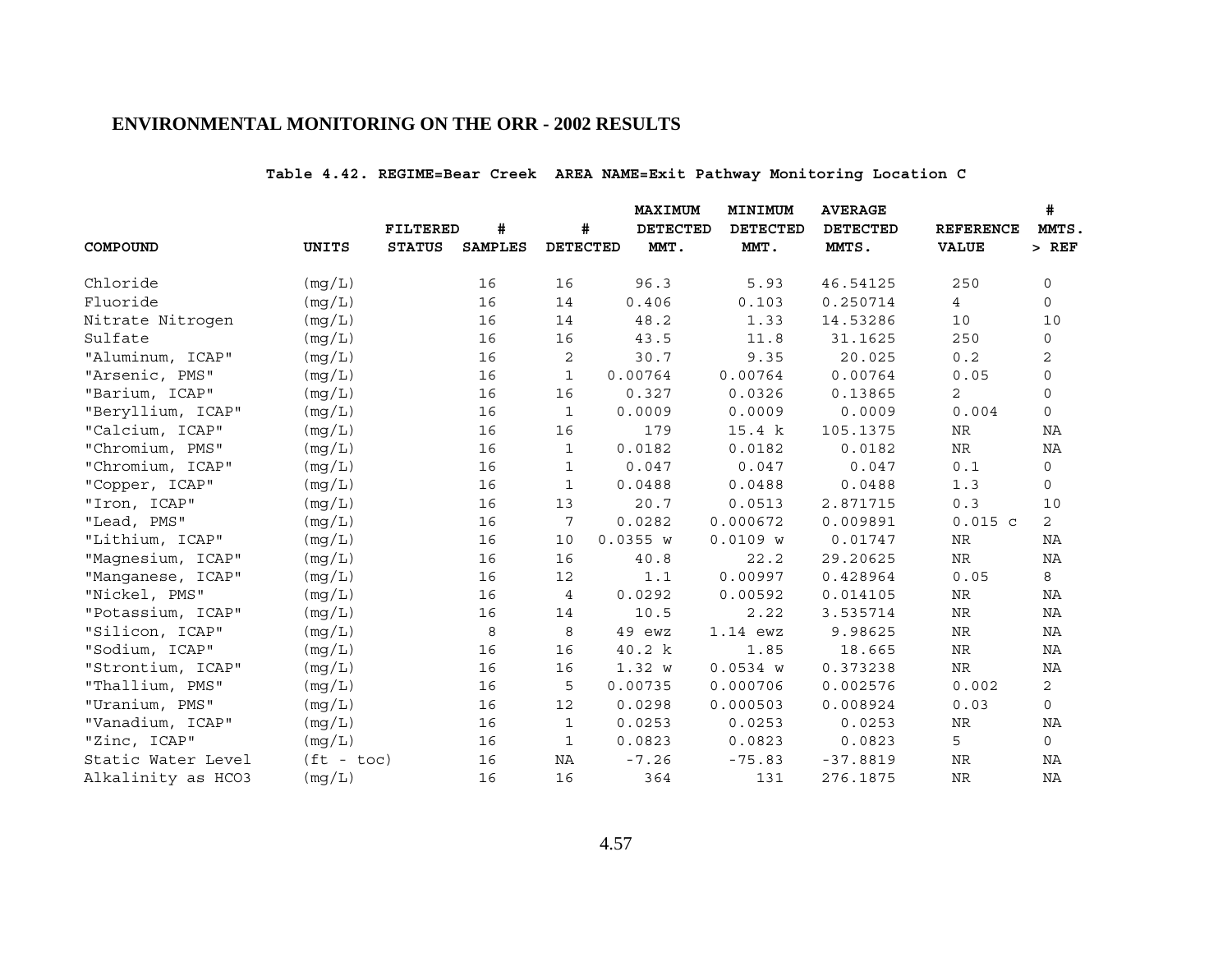| Table 4.42 (continued) |  |
|------------------------|--|
|------------------------|--|

|                                     |                           |                                  |                     |                      | MAXIMUM                 | MINIMUM                 | <b>AVERAGE</b>           |                                  | #                |
|-------------------------------------|---------------------------|----------------------------------|---------------------|----------------------|-------------------------|-------------------------|--------------------------|----------------------------------|------------------|
| COMPOUND                            | UNITS                     | <b>FILTERED</b><br><b>STATUS</b> | #<br><b>SAMPLES</b> | #<br><b>DETECTED</b> | <b>DETECTED</b><br>MMT. | <b>DETECTED</b><br>MMT. | <b>DETECTED</b><br>MMTS. | <b>REFERENCE</b><br><b>VALUE</b> | MMTS.<br>$>$ REF |
|                                     |                           |                                  |                     |                      |                         |                         |                          |                                  |                  |
| Conductivity                        | $(\text{umbo}/\text{cm})$ |                                  | 16                  | 16                   | 1210                    | 347                     | 817.0625                 | <b>NR</b>                        | NA               |
| Dissolved Solids                    | (mq/L)                    |                                  | 16                  | 16                   | 956                     | 170                     | 494.375                  | 500                              | 6                |
| рH                                  | (Hq)                      |                                  | 16                  | 16                   | 8.11 L                  | 7.06L                   | 7.496875                 | 6.5/8.5                          | $\Omega$         |
| Total Suspended Solids              | (mq/L)                    |                                  | 16                  | 5                    | 91                      | 2                       | 21.6                     | NR                               | NA               |
| Turbidity (NTU)                     |                           | 16                               | 16                  | 184                  | 0.322                   | 19.85731                |                          | 13                               |                  |
| Gross Alpha                         | (pCi/L)                   |                                  | 16                  | 16                   | 24                      | $-0.058$                | 4.72925                  | 15 f                             |                  |
| Gross Beta                          | (pCi/L)                   |                                  | 16                  | 16                   | 68                      | $-4.7$                  | 21.7195                  | 50 a                             | 3                |
| $"1, 1, 1$ -Trichloroethane" (uq/L) |                           |                                  | 16                  | 2                    | 3J                      | 2J                      | 2.5                      | 200                              | $\Omega$         |
| "1,1-Dichloroethene"                | ( uq/L)                   |                                  | 16                  | $\mathbf{1}$         | 5                       | 5                       | 5                        | 7                                | $\Omega$         |
| "1,2-Dichloroethene                 |                           |                                  |                     |                      |                         |                         |                          |                                  |                  |
| $(Total)$ "                         | ( uq/L)                   |                                  | 16                  | 3                    | 4 J                     | 3 J                     | 3.333333                 | NR b                             | <b>NA</b>        |
| Acetone                             | ( uq/L)                   |                                  | 16                  | 1                    | 6 J                     | 6 J                     | 6                        | NR                               | NA               |
| Carbon tetrachloride                | (ug/L)                    |                                  | 16                  | 2                    | 7                       | 2J                      | 4.5                      | 5                                |                  |
| Chloroform                          | ( uq/L)                   |                                  | 16                  |                      | 2J                      | 2J                      | 2                        | $100$ i                          | $\mathbf 0$      |
| "cis-1,2-Dichloroethene" (uq/L)     |                           |                                  | 16                  | 10                   | 4 J                     | 2J                      | 2.5                      | 70                               | $\mathbf 0$      |
| Tetrachloroethene                   | ( uq/L)                   |                                  | 16                  | 6                    | 3 J                     | 2J                      | 2.5                      | 5                                | $\mathbf 0$      |
| Trichloroethene                     | (ug/L)                    |                                  | 16                  | 16                   | 200                     | 5                       | 44.625                   | 5                                | 15               |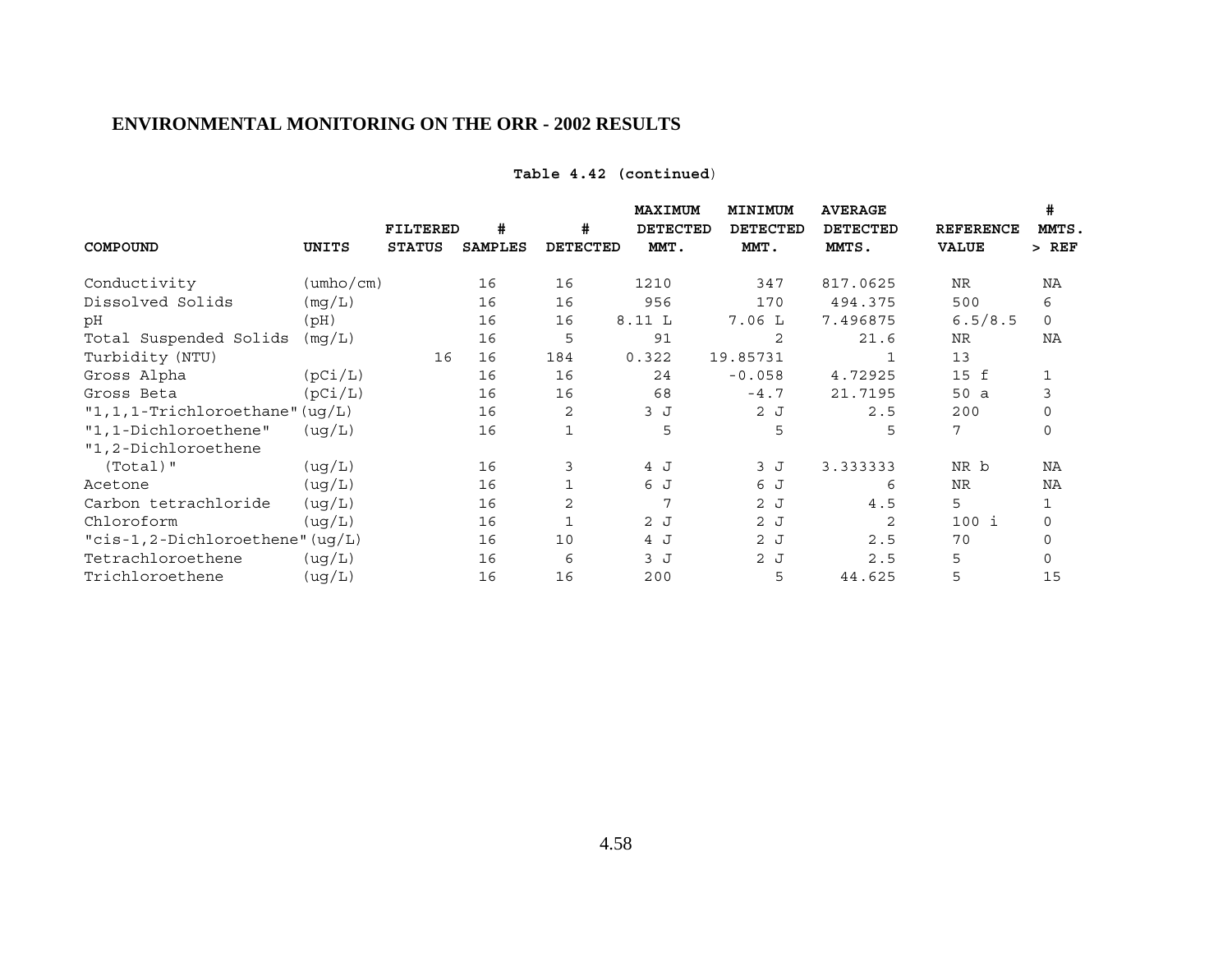# **Table 4.43. REGIME=Bear Creek AREA NAME=Exit Pathway Monitoring Location W**

|                        |              |                 |                |                 | <b>MAXIMUM</b>  | MINIMUM         | <b>AVERAGE</b>  |                   | #            |
|------------------------|--------------|-----------------|----------------|-----------------|-----------------|-----------------|-----------------|-------------------|--------------|
|                        |              | <b>FILTERED</b> | #              | #               | <b>DETECTED</b> | <b>DETECTED</b> | <b>DETECTED</b> | <b>REFERENCE</b>  | MMTS.        |
| COMPOUND               | <b>UNITS</b> | <b>STATUS</b>   | <b>SAMPLES</b> | <b>DETECTED</b> | MMT.            | MMT.            | MMTS.           | <b>VALUE</b>      | $>$ REF      |
| Bicarbonate            | (mg/L)       |                 | 8              | 8               | 190             | 157             | 178.25          | ${\hbox{NR}}$     | ΝA           |
| Chloride               | (mg/L)       |                 | 8              | 8               | 24.5            | 9.7             | 14.175          | 250               | $\mathbf 0$  |
| Fluoride               | (mq/L)       |                 | 8              | 6               | 0.44            | 0.26            | 0.353333        | 4                 | $\mathbf 0$  |
| Nitrate/Nitrite        | (mg/L)       |                 | 8              | 5               | 4.2             | 0.034           | 1.7668          | NR                | ΝA           |
| Sulfate                | (mg/L)       |                 | 8              | 8               | 90.6            | 13.4            | 53.675          | 250               | $\mathsf{O}$ |
| "Aluminum, ICAP"       | (mq/L)       |                 | 8              | 2               | 0.093           | 0.0523          | 0.07265         | 0.2               | 0            |
| "Barium, ICAP"         | (mg/L)       |                 | 8              | 8               | 0.0724          | 0.034           | 0.05175         | $\overline{c}$    | $\mathbf 0$  |
| "Boron, ICAP"          | (mg/L)       |                 | 8              | 8               | 0.0847          | 0.0226          | 0.059213        | NR                | NA           |
| "Calcium, ICAP"        | (mg/L)       |                 | 8              | 8               | 69.1            | 50              | 59.7375         | <b>NR</b>         | NA           |
| "Chromium, ICAP"       | (mg/L)       |                 | 8              | 2               | 0.0576          | 0.019           | 0.0383          | 0.1               | $\mathbf 0$  |
| "Iron, ICAP"           | (mg/L)       |                 | 8              | 8               | 6.21            | 0.223           | 2.6685          | 0.3               | 7            |
| "Lithium, ICAP"        | (mq/L)       |                 | 8              | 5               | 0.0154          | 0.0108          | 0.0129          | NR                | NA           |
| "Magnesium, ICAP"      | (mg/L)       |                 | 8              | 8               | 33.2            | 11.1            | 25.85           | ${\hbox{NR}}$     | NA           |
| "Manganese, ICAP"      | (mg/L)       |                 | 8              | 8               | 0.18            | 0.0141          | 0.093575        | 0.05              | 5            |
| "Nickel, ICAP"         | (mg/L)       |                 | 8              | 2               | 0.134           | 0.0281          | 0.08105         | 0.1 d             | $\mathbf{1}$ |
| "Potassium, ICAP"      | (mg/L)       |                 | 8              | 8               | 3.03            | 1.39            | 2.105           | ${\hbox{NR}}$     | ΝA           |
| "Sodium, ICAP"         | (mg/L)       |                 | 8              | 8               | 16.3            | 5.08            | 9.4875          | ${\hbox{NR}}$     | NA           |
| "Strontium, ICAP"      | (mg/L)       |                 | 8              | 8               | 1.27            | 0.0717          | 0.560088        | NR                | NA           |
| Static Water Level     | $(ft - toc)$ |                 | 8              | NA              | 39.03           | 28.95           | 33.51           | ${\hbox{NR}}$     | NA           |
| Dissolved Solids       | (mq/L)       |                 | 8              | 8               | 367             | 263             | 302.5           | 500               | 0            |
| Total Suspended Solids | (mg/L)       |                 | 8              | 2               | 10.3            | 6.4             | 8.35            | <b>NR</b>         | NA           |
| Uranium-233/234        | (pCi/L)      |                 | 8              | 5               | 4.77            | $0.4$           | 1.842           | ${\hbox{NR}}$     | ΝA           |
| Neptunium-237          | (pCi/L)      |                 | 8              | $\mathbf 1$     | 0.43            | 0.43            | 0.43            | 1.2               | 0            |
| Uranium-238            | (pCi/L)      |                 | 8              | 4               | 10.15           | 0.61            | 3.805           | 24                | 0            |
| Technetium-99          | (pCi/L)      |                 | 8              | $\mathbf{2}$    | 21.34           | 17.33           | 19.335          | 4000              | $\mathbf 0$  |
| Gross Alpha            | (pCi/L)      |                 | 8              | 7               | 17.96           | 1.66            | 6.914286        | 15 f              | 2            |
| Gross Beta             | (pCi/L)      |                 | 8              | 8               | 39.92           | 2.3             | 13.905          | 50a               | $\mathbf 0$  |
| Radium - Total Alpha   | (pCi/L)      |                 | 8              | 4               | 6.01            | 0.98            | 3.625           | 5<br>$\mathsf{q}$ | $\mathbf{1}$ |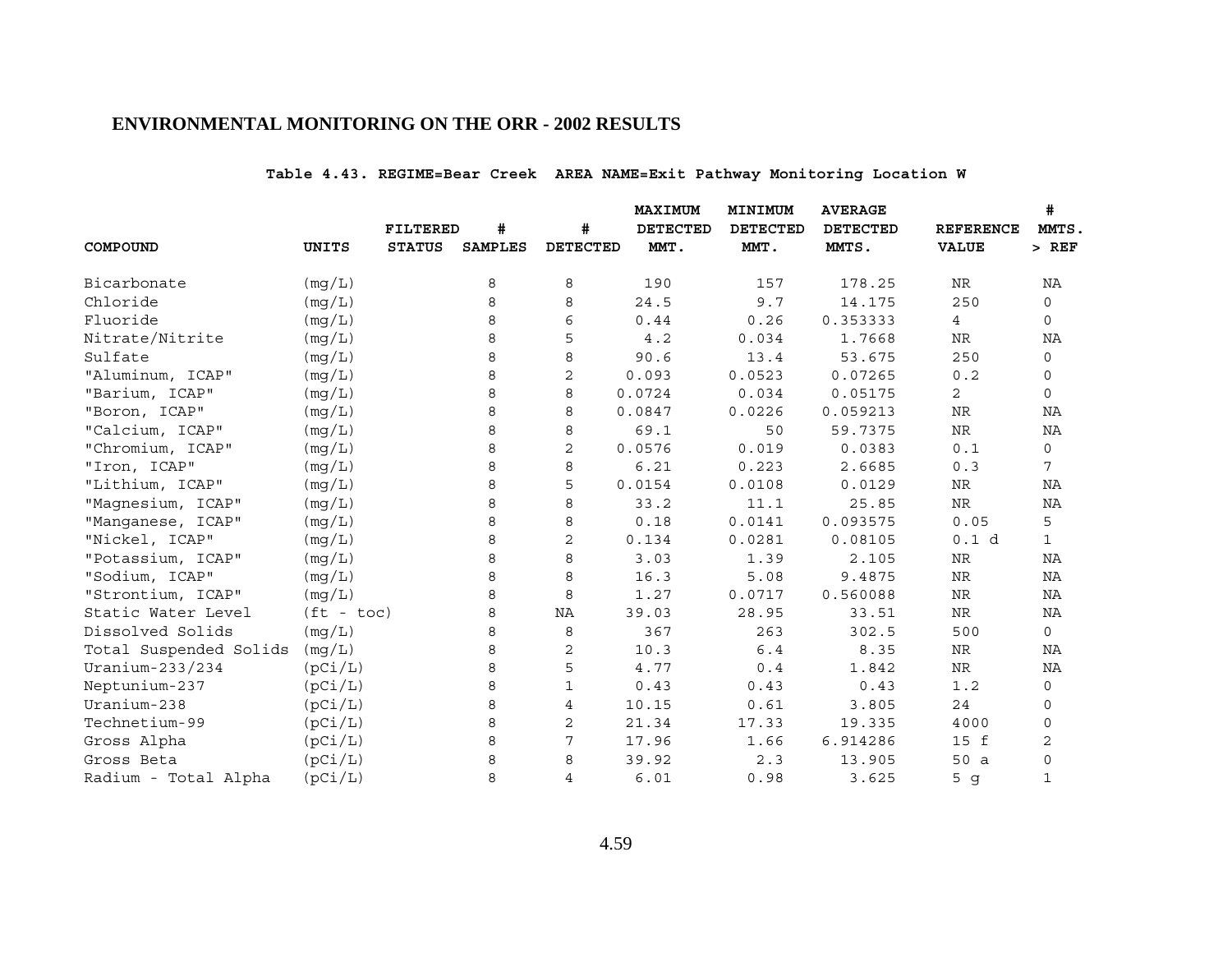# **Table 4.44. REGIME=Bear Creek AREA NAME=Exit Pathway Spring/Surface Water**

|                    |              |                 |                |                 | <b>MAXIMUM</b>  | MINIMUM         | <b>AVERAGE</b>  |                  | #              |
|--------------------|--------------|-----------------|----------------|-----------------|-----------------|-----------------|-----------------|------------------|----------------|
|                    |              | <b>FILTERED</b> | #              | #               | <b>DETECTED</b> | <b>DETECTED</b> | <b>DETECTED</b> | <b>REFERENCE</b> | MMTS.          |
| COMPOUND           | <b>UNITS</b> | <b>STATUS</b>   | <b>SAMPLES</b> | <b>DETECTED</b> | MMT.            | MMT.            | MMTS.           | <b>VALUE</b>     | $>$ REF        |
| Bicarbonate        | (mq/L)       |                 | 17             | 17              | 190             | 39.4            | 143.8412        | NR               | ΝA             |
| Chloride           | (mg/L)       |                 | 35             | 35              | 130             | 1.6             | 26.2            | 250              | 0              |
| Fluoride           | (mq/L)       |                 | 35             | 25              | 4.16            | 0.11            | 0.527           | 4                | $\mathbf{1}$   |
| Nitrate Nitrogen   | (mg/L)       |                 | 18             | 18              | 1180            | 0.042           | 119.9384        | 10               | 10             |
| Nitrate/Nitrite    | (mg/L)       |                 | 17             | 17              | 88.8            | 0.02            | 15.74971        | NR               | ΝA             |
| Sulfate            | (mg/L)       |                 | 35             | 35              | 69.9            | 2.3             | 22.06343        | 250              | 0              |
| "Aluminum, ICAP"   | (mg/L)       |                 | 33             | 22              | 2.97            | 0.051           | 0.453173        | 0.2              | 12             |
| "Barium, ICAP"     | (mg/L)       |                 | 33             | 33              | 3.7             | 0.0383          | 0.248727        | 2                | $\mathbf{1}$   |
| "Beryllium, ICAP"  | (mq/L)       |                 | 33             | $\mathbf{1}$    | 0.00086         | 0.00086         | 0.00086         | 0.004            | 0              |
| "Boron, ICAP"      | (mg/L)       |                 | 33             | 17              | 2.12 w          | 0.0241          | 0.487788        | <b>NR</b>        | NA             |
| "Cadmium, PMS"     | (mg/L)       |                 | 18             | 4               | 0.24            | 0.000573        | 0.075468        | 0.005            | 3              |
| "Cadmium, ICAP"    | (mg/L)       |                 | 15             | $\mathbf{2}$    | 0.0049          | 0.0018          | 0.00335         | 0.005            | 0              |
| "Calcium, ICAP"    | (mg/L)       |                 | 33             | 33              | 1450            | 14.9            | 140.2939        | NR               | ΝA             |
| "Cobalt, ICAP"     | (mg/L)       |                 | 33             | $\mathbf{1}$    | 0.0227          | 0.0227          | 0.0227          | $\rm NR$         | NA             |
| "Iron, ICAP"       | (mg/L)       |                 | 33             | 32              | 1.6             | 0.0339          | 0.295306        | 0.3              | 7              |
| "Lead, PMS"        | (mq/L)       |                 | 18             | 9               | 0.00259         | 0.000512        | 0.001331        | $0.015$ c        | $\mathsf{O}$   |
| "Lithium, ICAP"    | (mg/L)       |                 | 33             | 16              | 0.566           | 0.0107          | 0.089538        | NR               | ΝA             |
| "Magnesium, ICAP"  | (mg/L)       |                 | 33             | 33              | 186             | 3.06            | 23.13939        | NR               | ΝA             |
| "Manganese, ICAP"  | (mq/L)       |                 | 33             | 31              | 46.1            | 0.0062          | 1.957203        | 0.05             | 14             |
| "Nickel, PMS"      | (mg/L)       |                 | 18             | 6               | 0.997           | 0.00563         | 0.2167          | $\rm{NR}$        | ΝA             |
| "Nickel, ICAP"     | (mg/L)       |                 | 33             | 4               | 0.971 z         | 0.0107          | 0.300175        | 0.1 d            | $\overline{2}$ |
| "Potassium, ICAP"  | (mg/L)       |                 | 33             | 26              | 27              | 0.91            | 3.629308        | $\rm NR$         | NA             |
| "Selenium, PMS"    | (mg/L)       |                 | 18             | 1               | 0.015           | 0.015           | 0.015           | 0.05             | 0              |
| "Silicon, ICAP"    | (mg/L)       |                 | 9              | 9               | $6.13$ ewz      | $3.4$ ewz       | 3.951111        | NR               | ΝA             |
| "Sodium, ICAP"     | (mg/L)       |                 | 33             | 33              | 212             | 0.68            | 19.49545        | $\rm NR$         | ΝA             |
| "Strontium, ICAP"  | (mg/L)       |                 | 33             | 33              | 3.68 W          | 0.0404          | 0.354015        | NR               | ΝA             |
| "Uranium, PMS"     | (mq/L)       |                 | 18             | 18              | 0.204           | 0.00916         | 0.091431        | 0.03             | 14             |
| Alkalinity as HCO3 | (mg/L)       |                 | 18             | 18              | 376             | 137             | 214.7222        | <b>NR</b>        | NA             |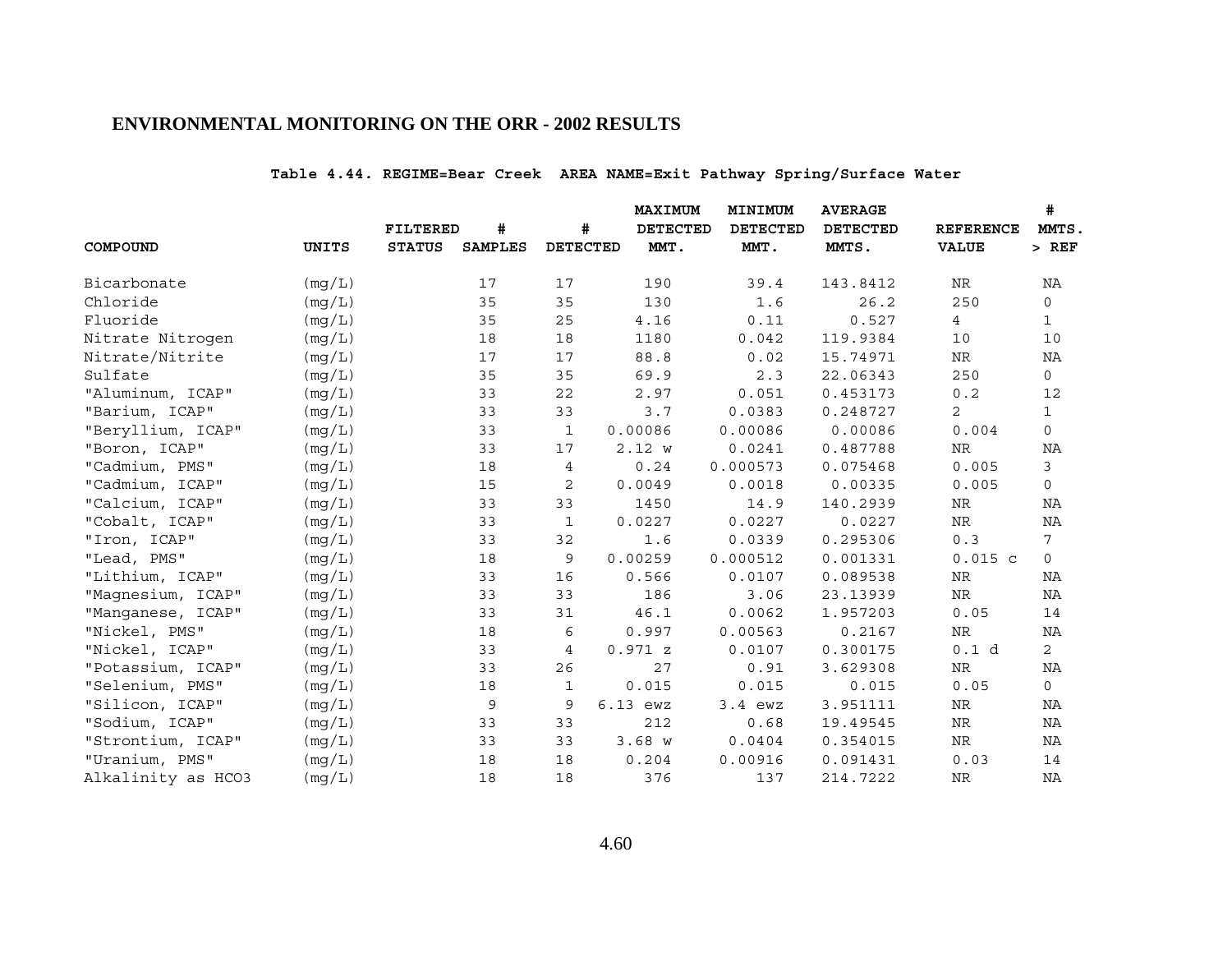# **Table 4.44 (continued)**

|                        |                           | #<br><b>FILTERED</b> |                | #               | MAXIMUM<br><b>DETECTED</b> | MINIMUM<br><b>DETECTED</b> | <b>AVERAGE</b><br><b>DETECTED</b> | <b>REFERENCE</b> | #<br>MMTS.   |
|------------------------|---------------------------|----------------------|----------------|-----------------|----------------------------|----------------------------|-----------------------------------|------------------|--------------|
| COMPOUND               | <b>UNITS</b>              | <b>STATUS</b>        | <b>SAMPLES</b> | <b>DETECTED</b> | MMT.                       | MMT.                       | MMTS.                             | <b>VALUE</b>     | $>$ REF      |
| Conductivity           | $(\text{umbo}/\text{cm})$ |                      | 18             | 18              | 9440                       | 339                        | 1369.667                          | NR               | ΝA           |
| Dissolved Solids       | (mq/L)                    |                      | 33             | 33              | 7540                       | 83                         | 841.5758                          | 500              | 9            |
| pH                     | (pH)                      |                      | 18             | 18              | 8.22 L                     | 6.58X                      | 7.650556                          | 6.5/8.5          | $\Omega$     |
| Total Suspended Solids | (mq/L)                    |                      | 33             | 11              | 27                         | 2                          | 7.427273                          | NR               | NA           |
| Turbidity (NTU)        |                           | 18                   | 18             | 34.8            | 0.609                      | 5.396611                   | 1                                 | 17               |              |
| Iodine-129             | (pCi/L)                   |                      | 2              | 2               | 2.6                        | 0.5                        | 1.55                              | NR               | NA           |
| Thorium-228            | (pCi/L)                   |                      | 2              | 2               | 0.0092                     | $-0.025$                   | $-0.0079$                         | 16               | $\mathbf 0$  |
| Thorium-230            | (pCi/L)                   |                      | $\sqrt{2}$     | $\mathbf 2$     | 0.26                       | 0.16                       | 0.21                              | 12               | $\mathbf 0$  |
| Thorium- $231+234$     | (pCi/L)                   |                      | $\overline{c}$ | $\overline{a}$  | 46                         | 43                         | 44.5                              | 400              | $\mathbf 0$  |
| Thorium-232            | (pCi/L)                   |                      | 2              | $\mathbf{2}$    | 0.032                      | 0.023                      | 0.0275                            | 2                | $\mathsf{O}$ |
| Uranium-233/234        | (pCi/L)                   |                      | 16             | 16              | 50.25Q                     | 0.27                       | 10.2575                           | $\rm NR$         | NA           |
| Uranium-234            | $(wt \; 8)$               |                      | 2              | 1               | 0.0025                     | 0.0025                     | 0.0025                            | $\rm NR$         | NA           |
| Uranium-234            | (pCi/L)                   |                      | 6              | 6               | 26                         | 1.2                        | 10.83333                          | 20               | 2            |
| Uranium-235            | $(wt \$                   |                      | $\overline{c}$ | $\overline{c}$  | 0.414                      | 0.386                      | 0.4                               | NR               | NA           |
| Uranium-235            | (pCi/L)                   |                      | 22             | 14              | 9.27                       | $-0.037$                   | 1.287                             | 24               | $\mathsf{O}$ |
| Uranium-236            | $(wt \; 8)$               |                      | 2              | 2               | 0.023                      | 0.004                      | 0.0135                            | $\rm NR$         | NA           |
| Uranium-236            | (pCi/L)                   |                      | 19             | 8               | 8.33                       | 0.023                      | 1.43575                           | $\rm{NR}$        | NA           |
| Neptunium-237          | (pCi/L)                   |                      | 2              | $\mathbf{2}$    | 2.1                        | 0.53                       | 1.315                             | 1.2              | $\mathbf{1}$ |
| Plutonium-238          | (pCi/L)                   |                      | 2              | $\sqrt{2}$      | 0.11                       | 0.026                      | 0.068                             | 1.6              | $\mathbf 0$  |
| Uranium-238            | $(wt \$                   |                      | $\overline{c}$ | $\overline{c}$  | 99.59                      | 99.58                      | 99.585                            | NR               | NA           |
| Uranium-238            | (pCi/L)                   |                      | 22             | 20              | 223.2 Q                    | 0.36                       | 30.807                            | 24               | 8            |
| Americium-241          | (pCi/L)                   |                      | $\mathbf{1}$   | 1               | 0.2                        | 0.2                        | 0.2                               | 1.2              | $\mathsf{O}$ |
| Strontium-89/90        | (pCi/L)                   |                      | 6              | 6               | 5.3                        | 0.86                       | 2.576667                          | NR h             | NA           |
| Technetium-99          | (pCi/L)                   |                      | 21             | 17              | 1500                       | 3.2                        | 188.9018                          | 4000             | 0            |
| Gross Alpha            | (pCi/L)                   |                      | 18             | 18              | 150                        | 5.3                        | 48.27778                          | 15 f             | 15           |
| Gross Beta             | (pCi/L)                   |                      | 29             | 28              | 6000                       | 2.71                       | 341.8296                          | 50a              | 15           |
| Radium - Total Alpha   | (pCi/L)                   |                      | 2              | 2               | 0.25                       | $-0.17$                    | 0.04                              | 5g               | 0            |
| Tritium                | (pCi/L)                   |                      | 6              | 6               | 370                        | $-15$                      | 174.5                             | 20000            | $\mathbf 0$  |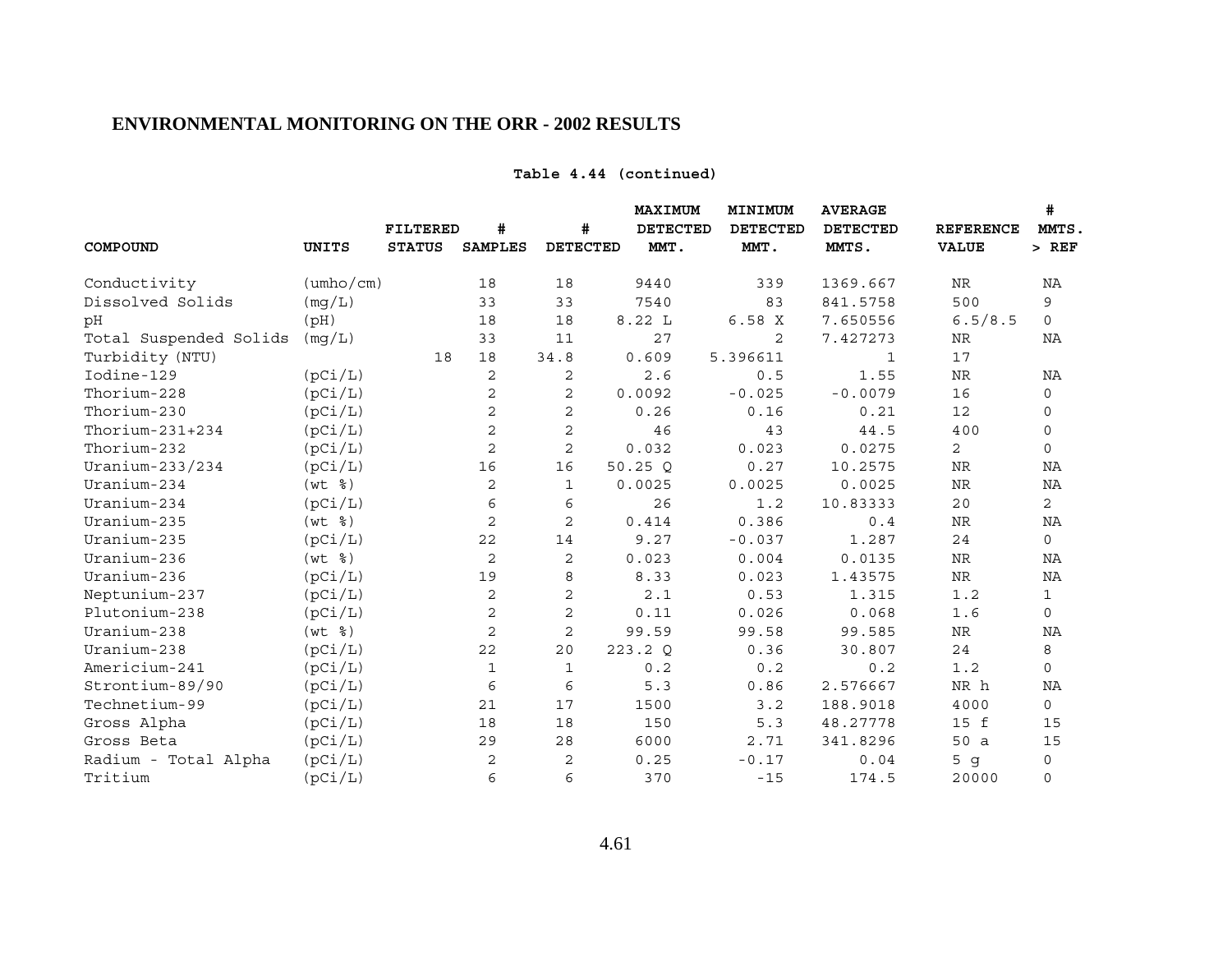## **Table 4.44 (continued)**

|                                     |         |               |                |                | MAXIMUM         | MINIMUM  | <b>AVERAGE</b> |                  | #             |
|-------------------------------------|---------|---------------|----------------|----------------|-----------------|----------|----------------|------------------|---------------|
|                                     |         | FILTERED      | #              | #              | <b>DETECTED</b> | DETECTED | DETECTED       | <b>REFERENCE</b> | MMTS.         |
| COMPOUND                            | UNITS   | <b>STATUS</b> | <b>SAMPLES</b> | DETECTED       | MMT.            | MMT.     | MMTS.          | <b>VALUE</b>     | REF<br>$\geq$ |
| $"1, 1, 1$ -Trichloroethane" (uq/L) |         |               | 35             | 1              | 2J              | 2J       | 2              | 200              | 0             |
| "1,1-Dichloroethane"                | ( uq/L) |               | 35             | 2              | 8               | 4 J      | 6              | <b>NR</b>        | NA            |
| "1,1-Dichloroethene"                | ( uq/L) |               | 35             | 3              | 3J              | 1J       | 2              | 7                | 0             |
| "1,2-Dichloroethene                 |         |               |                |                |                 |          |                |                  |               |
| $(Total)$ "                         | ( uq/L) |               | 18             | $\overline{4}$ | 21              | 3J       | 11.25          | NR b             | ΝA            |
| Chloroform                          | (uq/L)  |               | 35             | 2              | 2J              | 1J       | 1.5            | 100 i            | $\mathbf 0$   |
| Chloromethane                       | (uq/L)  |               | 35             | 2              | 2J              | 2J       | $\overline{c}$ | <b>NR</b>        | NA            |
| " $cis-1, 2-Dichloroethene" (uq/L)$ |         |               | 35             | 12             | 85              | 2J       | 18.33333       | 70               |               |
| Methylene chloride                  | ( uq/L) |               | 35             | 2              | 4 J             | 3J       | 3.5            | 5                |               |
| Tetrachloroethene                   | ( uq/L) |               | 35             | 6              | 62              | 2J       | 27.16667       | 5                |               |
| Trichloroethene                     | ( uq/L) |               | 35             | 7              | 23              | 1J       | 8.857143       | 5                |               |
| Vinyl chloride                      | (ug/L)  |               | 35             | 2              | 3               | 1J       | 2              | 2                |               |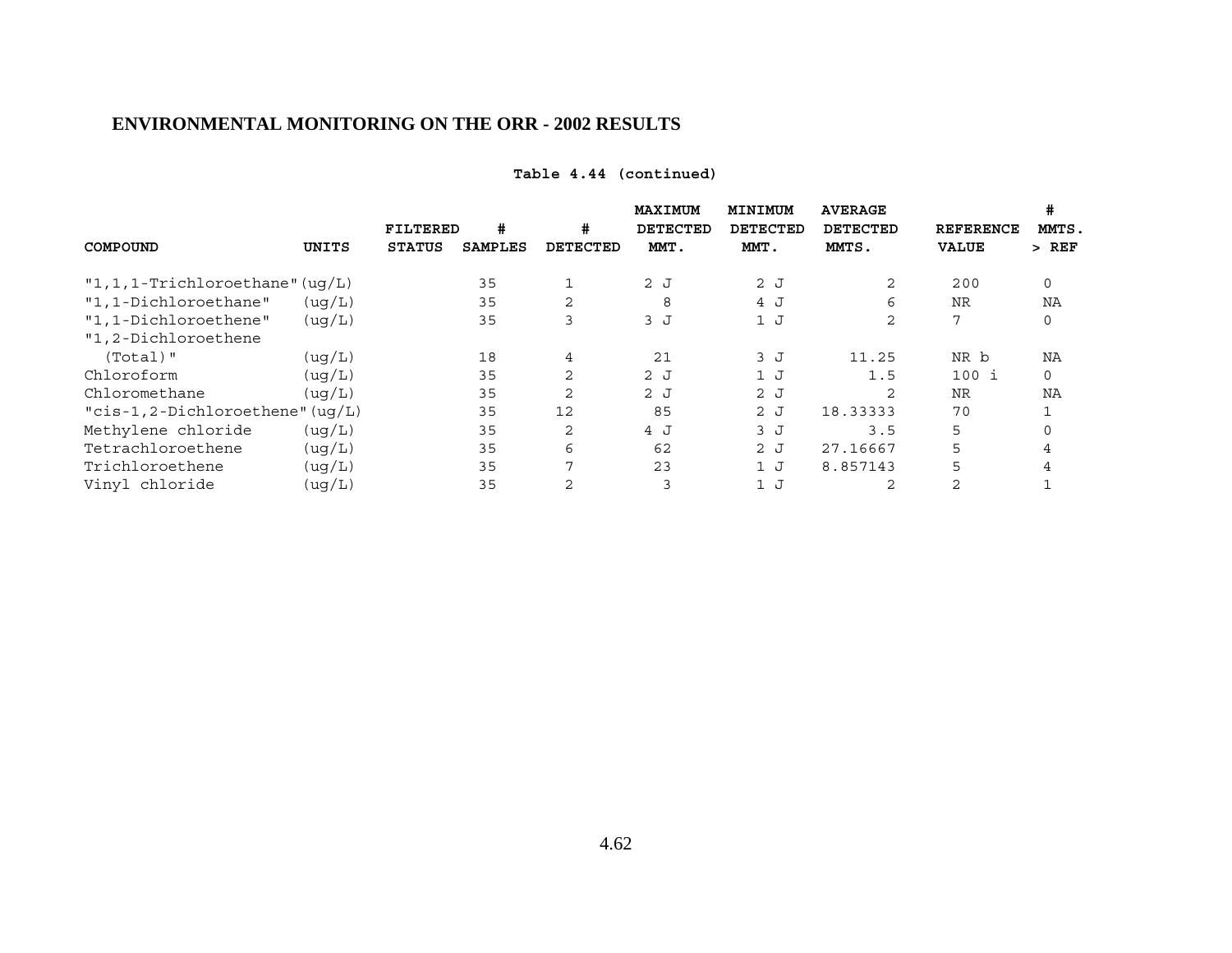#### **Table 4.45. REGIME=Bear Creek AREA NAME=Oil Landfarm WMA**

|                   |              |                 |                |                 | MAXIMUM         | MINIMUM         | <b>AVERAGE</b>  |                  | #<br>MMTS,      |
|-------------------|--------------|-----------------|----------------|-----------------|-----------------|-----------------|-----------------|------------------|-----------------|
|                   |              | <b>FILTERED</b> | $\pmb{\ast}$   | #               | <b>DETECTED</b> | <b>DETECTED</b> | <b>DETECTED</b> | <b>REFERENCE</b> |                 |
| COMPOUND          | <b>UNITS</b> | <b>STATUS</b>   | <b>SAMPLES</b> | <b>DETECTED</b> | MMT.            | MMT.            | MMTS.           | <b>VALUE</b>     | $>$ REF         |
| Bicarbonate       | (mg/L)       |                 | 2              | 2               | 40              | 37.6            | 38.8            | NR               | ΝA              |
| Chloride          | (mg/L)       |                 | 16             | 16              | 125             | 4.89            | 39.09438        | 250              | $\mathsf{O}$    |
| Fluoride          | (mg/L)       |                 | 16             | 5               | 0.594           | 0.2             | 0.3538          | $\overline{4}$   | 0               |
| Nitrate Nitrogen  | (mg/L)       |                 | 14             | 10              | 669             | 2.47            | 185.604         | 10               | 8               |
| Nitrate/Nitrite   | (mg/L)       |                 | $\mathbf{2}$   | 2               | 0.89            | 0.11            | 0.5             | NR               | NA              |
| Sulfate           | (mq/L)       |                 | 16             | 16              | 120             | 1.9             | 33.19313        | 250              | 0               |
| "Aluminum, ICAP"  | (mg/L)       |                 | 16             | 4               | 2.03            | 0.0695          | 0.779625        | 0.2              | 3               |
| "Arsenic, PMS"    | (mg/L)       |                 | 14             | 2               | 0.00866         | 0.00801         | 0.008335        | 0.05             | 0               |
| "Barium, ICAP"    | (mq/L)       |                 | 16             | 16              | 2.38            | 0.0754          | 0.662181        | $\mathbf{2}$     | $\overline{a}$  |
| "Boron, ICAP"     | (mg/L)       |                 | 16             | 7               | 3.41 w          | 0.115 w         | 1.081286        | NR               | ΝA              |
| "Calcium, ICAP"   | (mg/L)       |                 | 16             | 16              | 973             | 9.54            | 235.7275        | <b>NR</b>        | NA              |
| "Chromium, PMS"   | (mg/L)       |                 | 14             | $\mathbf{1}$    | 0.0259          | 0.0259          | 0.0259          | NR               | ΝA              |
| "Chromium, ICAP"  | (mg/L)       |                 | 16             | $\mathbf{1}$    | 0.0256          | 0.0256          | 0.0256          | 0.1              | 0               |
| "Cobalt, ICAP"    | (mg/L)       |                 | 16             | 2               | 0.0162          | 0.016           | 0.0161          | ${\hbox{NR}}$    | ΝA              |
| "Iron, ICAP"      | (mg/L)       |                 | 16             | 13              | 25.8            | 0.0973          | 5.070485        | 0.3              | 10              |
| "Lead, PMS"       | (mg/L)       |                 | 14             | 12              | 0.00691         | 0.000586        | 0.001694        | $0.015$ c        | $\circ$         |
| "Lithium, ICAP"   | (mq/L)       |                 | 16             | 13              | $0.148$ W       | 0.012 w         | 0.0419          | $\rm{NR}$        | ΝA              |
| "Magnesium, ICAP" | (mq/L)       |                 | 16             | 16              | 71.6            | 5.59            | 31.215          | $\rm NR$         | NA              |
| "Manganese, ICAP" | (mg/L)       |                 | 16             | 12              | 5               | 0.00766         | 1.290863        | 0.05             | $7\overline{ }$ |
| "Nickel, PMS"     | (mg/L)       |                 | 14             | 11              | 0.0487          | 0.00561         | 0.017514        | NR               | NA              |
| "Nickel, ICAP"    | (mg/L)       |                 | 16             | 2               | 0.0237          | 0.0217          | 0.0227          | 0.1 d            | $\mathsf{O}$    |
| "Potassium, ICAP" | (mq/L)       |                 | 16             | 14              | 11.5            | 1.04            | 4.696429        | $\rm NR$         | NA              |
| "Silicon, ICAP"   | (mq/L)       |                 | 8              | 8               | 11.6 ewz        | 4.49 ewz        | 7.425           | <b>NR</b>        | NA              |
| "Sodium, ICAP"    | (mg/L)       |                 | 16             | 16              | 69.9            | 2.37            | 26.19063        | NR               | ΝA              |
| "Strontium, ICAP" | (mg/L)       |                 | 16             | 16              | 2.71 w          | 0.0237          | 0.943588        | <b>NR</b>        | NA              |
| "Thallium, PMS"   | (mg/L)       |                 | 14             | 4               | 0.00116         | 0.000805        | 0.001029        | 0.002            | 0               |
| "Uranium, PMS"    | (mg/L)       |                 | 14             | 12              | 0.266           | 0.000616        | 0.048468        | 0.03             | 2               |
| "Zinc, ICAP"      | (mq/L)       |                 | 16             | $\mathbf{1}$    | 0.0101          | 0.0101          | 0.0101          | 5                | $\mathsf{O}$    |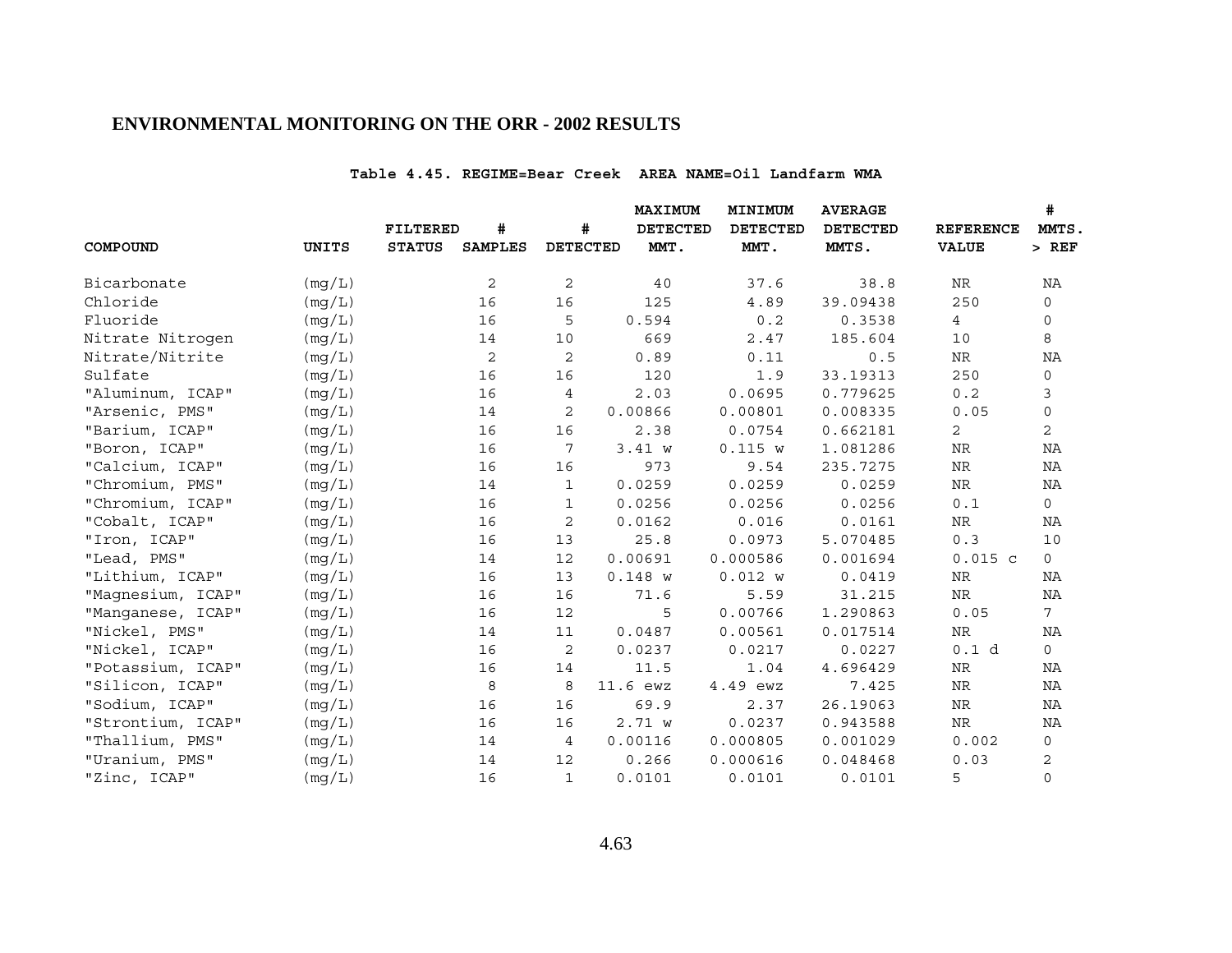## **Table 4.45 (continued)**

|                                 |                           |                 |                |                 | MAXIMUM         | MINIMUM         | <b>AVERAGE</b>  |                  | #              |
|---------------------------------|---------------------------|-----------------|----------------|-----------------|-----------------|-----------------|-----------------|------------------|----------------|
|                                 |                           | <b>FILTERED</b> | #              | #               | <b>DETECTED</b> | <b>DETECTED</b> | <b>DETECTED</b> | <b>REFERENCE</b> | MMTS.          |
| COMPOUND                        | <b>UNITS</b>              | <b>STATUS</b>   | <b>SAMPLES</b> | <b>DETECTED</b> | MMT.            | MMT.            | MMTS.           | <b>VALUE</b>     | $>$ REF        |
| Static Water Level              | $(ft - toc)$              |                 | 16             | NA              | 17.56           | $-28.51$        | $-9.21813$      | NR               | NA             |
| Alkalinity as HCO3              | (mq/L)                    |                 | 14             | 14              | 542             | 148             | 294.8571        | NR               | NA             |
| Conductivity                    | $(\text{umbo}/\text{cm})$ |                 | 14             | 14              | 5380            | 377             | 1744.429        | $\rm NR$         | NA             |
| Dissolved Solids                | (mq/L)                    |                 | 16             | 16              | 4390            | 75.8            | 1081.425        | 500              | 10             |
| рH                              | (pH)                      |                 | 14             | 14              | 8.16L           | 6.36L           | 7.065714        | 6.5/8.5          | $\mathbf{1}$   |
| Total Suspended Solids          | (mg/L)                    |                 | 16             | 6               | 32              | 2               | 12              | NR               | NA             |
| Turbidity (NTU)                 |                           | 14              | 14             | 255             | 0.795           | 41.66607        | $\mathbf{1}$    | 13               |                |
| Gross Alpha                     | (pCi/L)                   |                 | 16             | 14              | 110             | $-3.1$          | 17.39579        | 15 f             | 3              |
| Gross Beta                      | (pCi/L)                   |                 | 16             | 15              | 640             | $-2.1$          | 127.2547        | 50 a             | 6              |
| Radium - Total Alpha            | (pCi/L)                   |                 | 2              | 1               | 1.73            | 1.73            | 1.73            | 5 <sub>g</sub>   | $\Omega$       |
| "1,1-Dichloroethane"            | ( uq/L)                   |                 | 16             | $\overline{4}$  | 14              | 6               | 9.25            | <b>NR</b>        | NA             |
| "1,1-Dichloroethene"            | (ug/L)                    |                 | 16             | 5               | 11              | 2J              | 7.2             | 7                | 2              |
| "1,2-Dichloroethene             |                           |                 |                |                 |                 |                 |                 |                  |                |
| $(Total)$ "                     | (ug/L)                    |                 | 14             | 5               | 110             | 3J              | 55.6            | NR b             | NA             |
| "1,2-Dichloropropane"           | (ug/L)                    |                 | 16             | 1               | 1J              | 1J              | 1               | 5                | 0              |
| "1,4-Dichlorobenzene"           | ( uq/L)                   |                 | 14             | 1               | 3J              | 3J              | 3               | 75               | $\mathbf 0$    |
| Acetone                         | (ug/L)                    |                 | 16             | $\mathbf 2$     | 7 J             | 4 J             | 5.5             | <b>NR</b>        | NA             |
| Benzene                         | (ug/L)                    |                 | 16             | 5               | 8               | 1J              | 3.6             | 5                | 2              |
| Carbon tetrachloride            | ( uq/L)                   |                 | 16             | 2               | 4 J             | 2J              | 3               | 5                | $\mathbf 0$    |
| Chlorobenzene                   | (ug/L)                    |                 | 16             | 2               | 8               | 7               | 7.5             | 100              | $\Omega$       |
| Chloroethane                    | (ug/L)                    |                 | 16             | $\mathbf{2}$    | 2J              | 2J              | 2               | <b>NR</b>        | ΝA             |
| Chloroform                      | (ug/L)                    |                 | 16             | $\mathbf{1}$    | 2J              | 2J              | 2               | $100$ i          | $\mathsf{O}$   |
| Chloromethane                   | (ug/L)                    |                 | 16             | 1               | 3J              | 3J              | 3               | NR               | NA             |
| "cis-1,2-Dichloroethene" (ug/L) |                           |                 | 16             | 10              | 110             | 2J              | 33.3            | 70               | 2              |
| Dichlorodifluoromethane(uq/L)   |                           |                 | 14             | 1               | 12              | 12              | 12              | $\rm NR$         | NA             |
| Tetrachloroethene               | (ug/L)                    |                 | 16             | 5               | 89              | 6               | 33              | 5                | 5              |
| Trichloroethene                 | ( uq/L)                   |                 | 16             | 9               | 190             | 4 J             | 69.44444        | 5                | 7              |
| Vinyl chloride                  | (ug/L)                    |                 | 16             | 2               | 40              | 37              | 38.5            | $\overline{c}$   | $\overline{c}$ |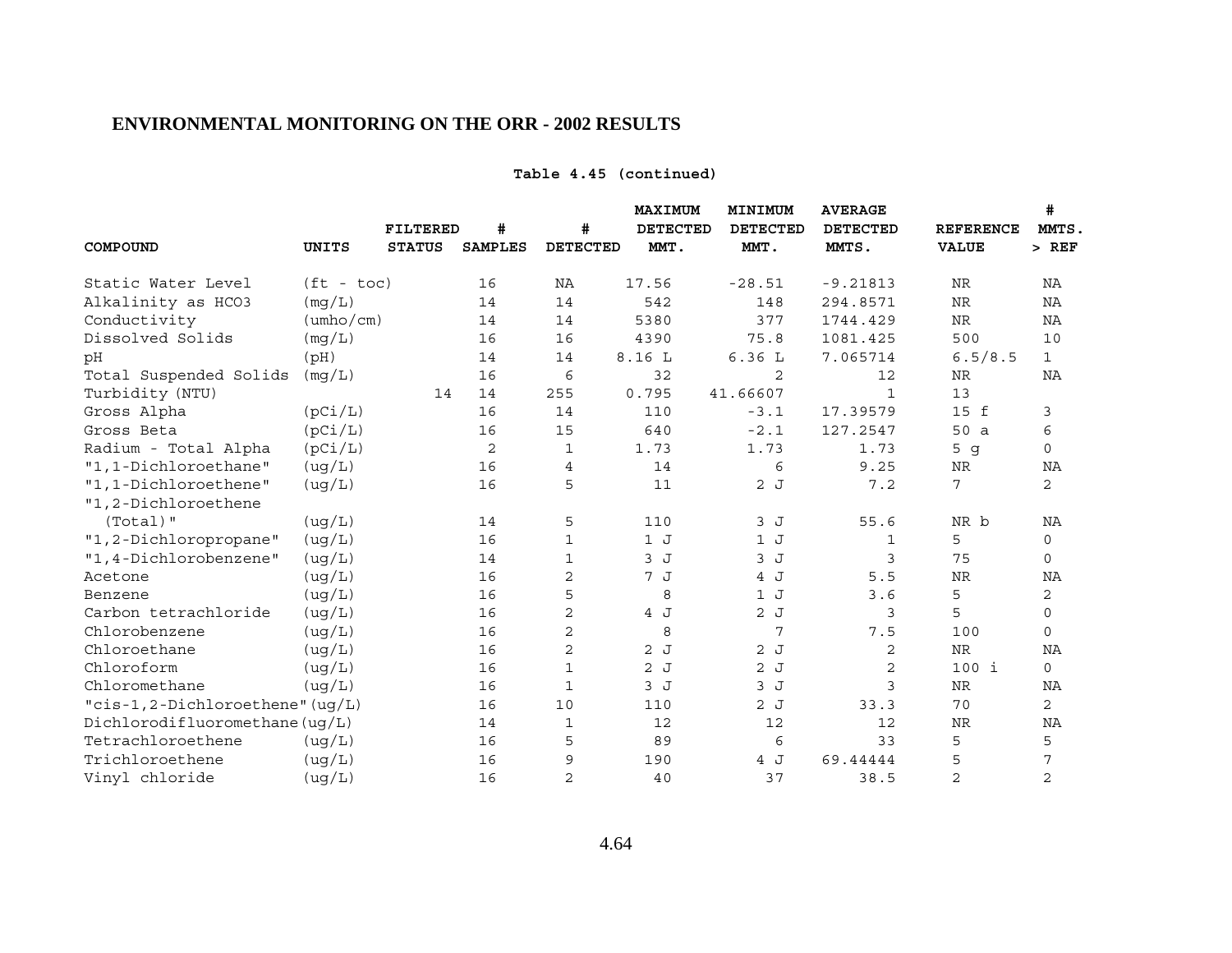# **Table 4.46. REGIME=Bear Creek AREA NAME=Rust Spoil Area**

|                    |                           | FILTERED      | #              | #               | MAXIMUM<br><b>DETECTED</b> | MINIMUM<br><b>DETECTED</b> | <b>AVERAGE</b><br><b>DETECTED</b> | <b>REFERENCE</b> | #<br>MMTS.   |
|--------------------|---------------------------|---------------|----------------|-----------------|----------------------------|----------------------------|-----------------------------------|------------------|--------------|
| COMPOUND           | UNITS                     | <b>STATUS</b> | <b>SAMPLES</b> | <b>DETECTED</b> | MMT.                       | MMT.                       | MMTS.                             | <b>VALUE</b>     | $>$ REF      |
| Chloride           | (mg/L)                    |               | 2              | 2               | 2.24                       | 2.22                       | 2.23                              | 250              | $\mathbf 0$  |
| Nitrate Nitrogen   | (mg/L)                    |               | 2              | 2               | 0.331                      | 0.276                      | 0.3035                            | 10               | $\mathbf 0$  |
| Sulfate            | (mg/L)                    |               | 2              | $\overline{2}$  | 3.34                       | 2.85                       | 3.095                             | 250              | $\mathbf 0$  |
| "Barium, ICAP"     | (mg/L)                    |               | 2              | $\overline{2}$  | 0.0199                     | 0.0185                     | 0.0192                            | $\overline{2}$   | $\mathbf 0$  |
| "Calcium, ICAP"    | (mg/L)                    |               | 2              | $\overline{2}$  | 84                         | 78.4                       | 81.2                              | NR               | NA           |
| "Chromium, PMS"    | (mg/L)                    |               | 2              | $\overline{2}$  | 0.00565                    | 0.00403                    | 0.00484                           | <b>NR</b>        | NA           |
| "Lead, PMS"        | (mg/L)                    |               | 2              | 1               | 0.00585                    | 0.00585                    | 0.00585                           | $0.015$ c        | $\circ$      |
| "Magnesium, ICAP"  | (mg/L)                    |               | 2              | 2               | 5.69                       | 5.1                        | 5.395                             | NR               | NA           |
| "Silicon, ICAP"    | (mg/L)                    |               |                | 1               | 5.33 ewz                   | 5.33<br>ewz                | 5.33                              | NR               | NA           |
| "Sodium, ICAP"     | (mg/L)                    |               | 2              | 2               | 3.19                       | 3.17                       | 3.18                              | <b>NR</b>        | NA           |
| "Strontium, ICAP"  | (mg/L)                    |               | 2              | $\overline{2}$  | $0.0745$ W                 | $0.069$ W                  | 0.07175                           | NR               | ΝA           |
| Static Water Level | $(ft - toc)$              |               | 2              | NA              | $-33.55$                   | $-39.47$                   | $-36.51$                          | NR               | NA           |
| Alkalinity as HCO3 | (mg/L)                    |               | 2              | 2               | 242                        | 216                        | 229                               | NR               | ΝA           |
| Conductivity       | $(\text{umbo}/\text{cm})$ |               | 2              | 2               | 451                        | 431                        | 441                               | NR               | NA           |
| Dissolved Solids   | (mg/L)                    |               | 2              | 2               | 262                        | 243                        | 252.5                             | 500              | $\mathbf 0$  |
| рH                 | (pH)                      |               | 2              | 2               | 7.44L                      | 7.38 L                     | 7.41                              | 6.5/8.5          | $\Omega$     |
| Turbidity (NTU)    |                           | 2             | 2              | 0.342           | 0.325                      | 0.3335                     | 1                                 | 0                |              |
| Gross Alpha        | (pCi/L)                   |               | 2              | 2               | 4.6                        | 2.2                        | 3.4                               | 15 f             | $\mathbf 0$  |
| Gross Beta         | (pCi/L)                   |               | 2              | 2               | 4.4                        | $-0.13$                    | 2.135                             | 50 a             | $\mathsf{O}$ |
| Trichloroethene    | (ug/L)                    |               | $\overline{2}$ | 2               | 4 J                        | 3J                         | 3.5                               | 5                | $\mathbf 0$  |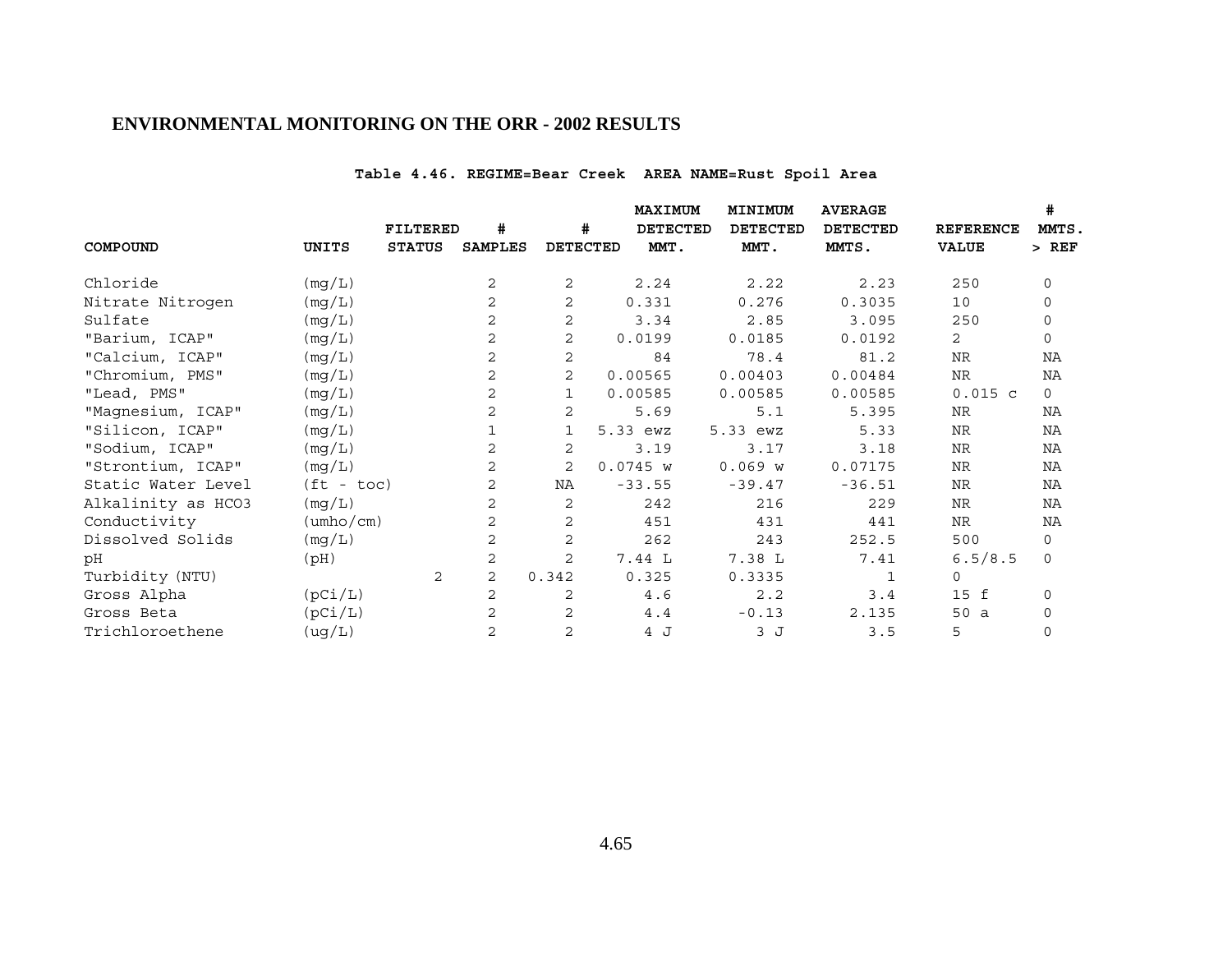#### **Table 4.47. REGIME=Bear Creek AREA NAME=S-3 Site**

|                   |              |                 |                |                 | <b>MAXIMUM</b>  | MINIMUM         | <b>AVERAGE</b>  |                  | #              |
|-------------------|--------------|-----------------|----------------|-----------------|-----------------|-----------------|-----------------|------------------|----------------|
|                   |              | <b>FILTERED</b> | #              | #               | <b>DETECTED</b> | <b>DETECTED</b> | <b>DETECTED</b> | <b>REFERENCE</b> | MMTS.          |
| COMPOUND          | <b>UNITS</b> | <b>STATUS</b>   | <b>SAMPLES</b> | <b>DETECTED</b> | MMT.            | MMT.            | MMTS.           | <b>VALUE</b>     | $>$ REF        |
| Bicarbonate       | (mg/L)       |                 | 10             | 10              | 362             | 5               | 192.27          | NR               | NA             |
| Chloride          | (mq/L)       |                 | 12             | 12              | 384             | 16.1            | 109.1833        | 250              | $\overline{2}$ |
| Fluoride          | (mq/L)       |                 | 12             | 8               | 5.21            | 0.5             | 1.555           | $\overline{4}$   | $\mathbf{1}$   |
| Nitrate Nitrogen  | (mg/L)       |                 | 2              | 2               | 8480            | 7240            | 7860            | 10               | $\overline{2}$ |
| Nitrate/Nitrite   | (mg/L)       |                 | 10             | 9               | 1300            | 0.1             | 304.2222        | ${\hbox{NR}}$    | ΝA             |
| Sulfate           | (mg/L)       |                 | 12             | 11              | 228             | 2.7             | 59.84273        | 250              | $\mathsf{O}$   |
| "Aluminum, ICAP"  | (mg/L)       |                 | 12             | 5               | 2.93            | $0.0084$ J      | 1.05732         | 0.2              | 2              |
| "Barium, ICAP"    | (mg/L)       |                 | 12             | 12              | 55              | 0.0717          | 11.74667        | 2                | 4              |
| "Beryllium, ICAP" | (mg/L)       |                 | 12             | 2               | 0.0041          | 0.0033          | 0.0037          | 0.004            | $\mathbf{1}$   |
| "Boron, ICAP"     | (mg/L)       |                 | 12             | 10              | 0.225           | 0.0155          | 0.07996         | NR               | ΝA             |
| "Cadmium, PMS"    | (mg/L)       |                 | 2              | 2               | 2.37            | 1.92            | 2.145           | 0.005            | $\overline{2}$ |
| "Cadmium, ICAP"   | (mg/L)       |                 | 10             | 6               | 0.0214          | 0.0021          | 0.009483        | 0.005            | 4              |
| "Calcium, ICAP"   | (mg/L)       |                 | $12\,$         | 12              | 9270            | 86.4            | 1631.35         | NR               | ΝA             |
| "Chromium, PMS"   | (mq/L)       |                 | 2              | 1               | 0.0113          | 0.0113          | 0.0113          | ${\hbox{NR}}$    | NA             |
| "Chromium, ICAP"  | (mg/L)       |                 | 12             | 2               | 0.0127          | $0.00075$ J     | 0.006725        | 0.1              | 0              |
| "Cobalt, ICAP"    | (mq/L)       |                 | $12\,$         | 3               | 0.0898          | 0.0013          | 0.048433        | ${\hbox{NR}}$    | ΝA             |
| "Copper, ICAP"    | (mg/L)       |                 | 12             | 1               | 0.006           | 0.006           | 0.006           | 1.3              | 0              |
| "Iron, ICAP"      | (mg/L)       |                 | 12             | 10              | 7.55            | 0.015           | 0.99138         | 0.3              | 4              |
| "Lead, PMS"       | (mg/L)       |                 | 2              | 2               | 0.00434         | 0.00219         | 0.003265        | $0.015$ c        | $\Omega$       |
| "Lithium, ICAP"   | (mg/L)       |                 | $12\,$         | 10              | 1.39            | 0.0133          | 0.2582          | $\rm NR$         | ΝA             |
| "Magnesium, ICAP" | (mg/L)       |                 | 12             | 12              | 1230            | 14.8            | 223.3083        | NR               | ΝA             |
| "Manganese, ICAP" | (mg/L)       |                 | 12             | 12              | 276             | 0.0345          | 46.19653        | 0.05             | 10             |
| "Mercury, CVAA"   | (mg/L)       |                 | 2              | 2               | 0.00384         | 0.00272         | 0.00328         | 0.002            | $\overline{2}$ |
| "Nickel, PMS"     | (mg/L)       |                 | 2              | 2               | 4.41            | 3.27            | 3.84            | NR               | ΝA             |
| "Nickel, ICAP"    | (mg/L)       |                 | 12             | 4               | 3.28Z           | $0.0014$ J      | 0.9396          | 0.1 d            | $\mathfrak{Z}$ |
| "Potassium, ICAP" | (mg/L)       |                 | 12             | 10              | 27.4            | 2.14            | 10.539          | NR               | NA             |
| "Sodium, ICAP"    | (mg/L)       |                 | 12             | 12              | 1780            | 12.1            | 399.3667        | $\rm NR$         | $\rm NA$       |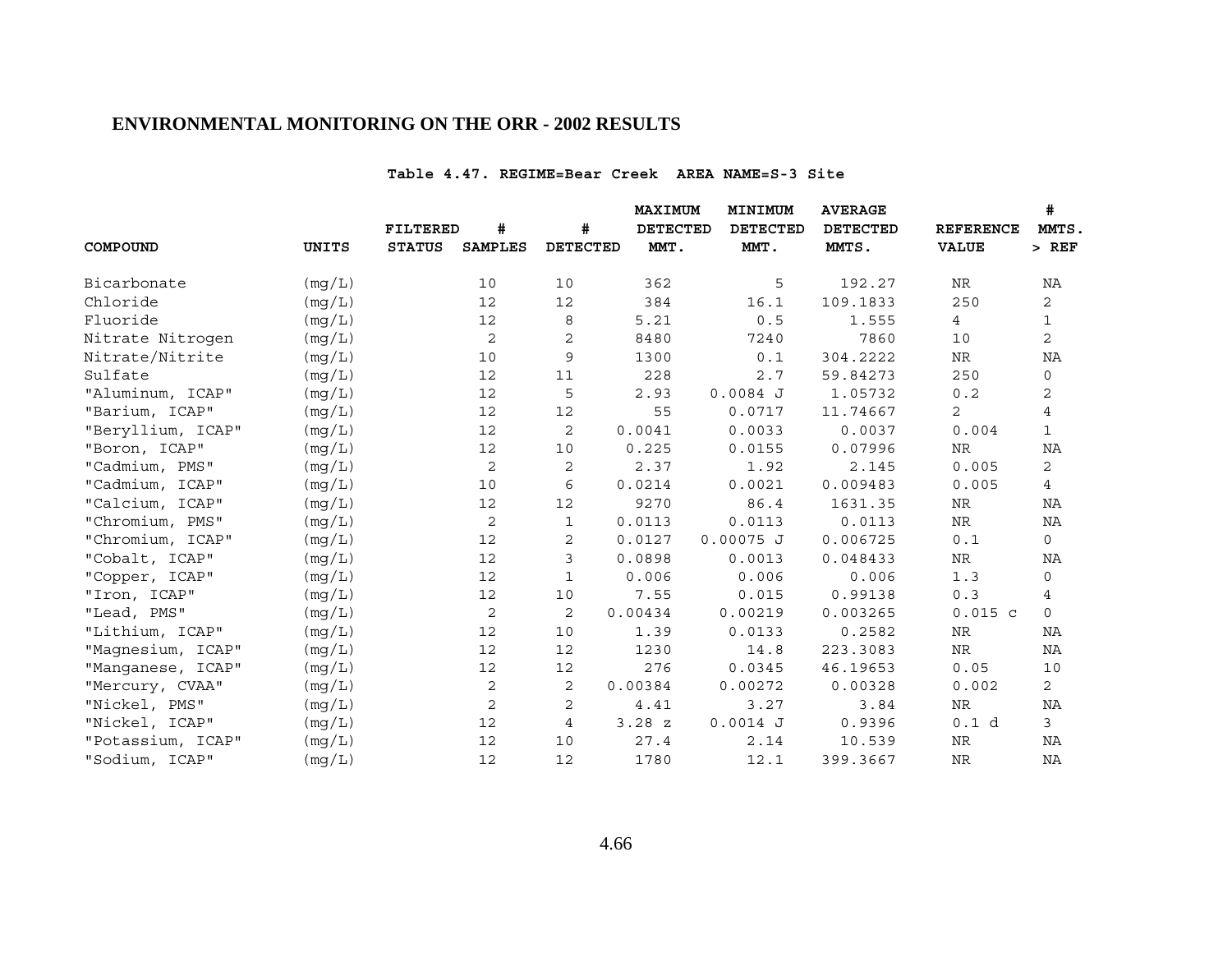## **Table 4.47 (continued)**

|                        |                                 | <b>FILTERED</b> | #              | #               | <b>MAXIMUM</b><br><b>DETECTED</b> | MINIMUM<br><b>DETECTED</b> | <b>AVERAGE</b><br><b>DETECTED</b> | <b>REFERENCE</b> | #<br>MMTS.<br>$>$ REF |
|------------------------|---------------------------------|-----------------|----------------|-----------------|-----------------------------------|----------------------------|-----------------------------------|------------------|-----------------------|
| COMPOUND               | <b>UNITS</b>                    | <b>STATUS</b>   | <b>SAMPLES</b> | <b>DETECTED</b> | MMT.                              | MMT.                       | MMTS.                             | <b>VALUE</b>     |                       |
| "Strontium, ICAP"      | (mg/L)                          |                 | 12             | 12              | 24.9 w                            | 0.16                       | 7.485083                          | NR               | ΝA                    |
| "Thallium, PMS"        | (mq/L)                          |                 | 2              | 2               | 0.00276                           | 0.001                      | 0.00188                           | 0.002            | $\mathbf{1}$          |
| "Thallium, ICAP"       | (mg/L)                          |                 | 10             | $\mathbf{1}$    | 0.002                             | 0.002                      | 0.002                             | NR               | ΝA                    |
| "Uranium, PMS"         | (mq/L)                          |                 | $\mathbf{2}$   | 2               | 0.839                             | 0.653                      | 0.746                             | 0.03             | $\mathbf{2}$          |
| "Zinc, ICAP"           | (mg/L)                          |                 | 12             | $\mathbf{2}$    | 0.0599                            | 0.0304                     | 0.04515                           | 5                | $\mathbf 0$           |
| Static Water Level     | $(ft - toc)$                    |                 | 12             | NA              | 15.52                             | $-17.6$                    | 8.125833                          | <b>NR</b>        | ΝA                    |
| Alkalinity as HCO3     | (mq/L)                          |                 | 2              | 2               | 774                               | 728                        | 751                               | NR               | NA                    |
| Conductivity           | $(\text{umbo}/\text{cm})$       |                 | 2              | $\mathbf{2}$    | 47000                             | 46000                      | 46500                             | $\rm NR$         | NA                    |
| Dissolved Solids       | (mg/L)                          |                 | 8              | 8               | 51300                             | 341                        | 14778.25                          | 500              | 6                     |
| pH                     | (pH)                            |                 | 2              | 2               | 5.66L                             | 5.64L                      | 5.65                              | 6.5/8.5          | $\overline{2}$        |
| Total Suspended Solids | (mg/L)                          |                 | 8              | $\overline{4}$  | 136                               | 8                          | 64.775                            | NR               | NA                    |
| Turbidity (NTU)        |                                 | 2               | $\mathbf{2}$   | 150             | 11                                | 80.5                       | 1                                 | 2                |                       |
| Iodine-129             | (pCi/L)                         |                 | 2              | 2               | 16                                | 2.1                        | 9.05                              | $\rm NR$         | ΝA                    |
| Thorium-228            | (pCi/L)                         |                 | 2              | $\mathbf{2}$    | 0.89                              | 0.75                       | 0.82                              | 16               | 0                     |
| Thorium-230            | (pCi/L)                         |                 | $\overline{c}$ | $\overline{c}$  | 5.6                               | 2.9                        | 4.25                              | 12               | 0                     |
| Thorium- $231+234$     | (pCi/L)                         |                 | 2              | 2               | 270                               | 270                        | 270                               | 400              | 0                     |
| Thorium-232            | (pCi/L)                         |                 | 2              | 2               | 0.48                              | $\mathsf{O}$               | 0.24                              | 2                | $\mathsf{O}$          |
| Uranium-233/234        | (pCi/L)                         |                 | 10             | 8               | 173.8                             | 0.29                       | 99.28625                          | <b>NR</b>        | NA                    |
| Uranium-234            | $(wt \$                         |                 | 2              | $\mathbf 2$     | 0.003                             | 0.002                      | 0.0025                            | $\rm NR$         | ΝA                    |
| Uranium-234            | (pCi/L)                         |                 | 2              | $\overline{c}$  | 110                               | 110                        | 110                               | 20               | $\overline{2}$        |
| Uranium-235            | $(wt \; \; \text{\textdegree})$ |                 | 2              | $\mathbf{2}$    | 0.325                             | 0.317                      | 0.321                             | NR               | ΝA                    |
| Uranium-235            | (pCi/L)                         |                 | 12             | 9               | 12.69                             | 0.28                       | 7.153333                          | 24               | $\mathsf{O}$          |
| Uranium-236            | $(wt \; s)$                     |                 | 2              | $\mathbf{2}$    | 0.006                             | 0.002                      | 0.004                             | NR               | NA                    |
| Uranium-236            | (pCi/L)                         |                 | 10             | 5               | 12.01                             | 2.46                       | 7.218                             | $\rm NR$         | NA                    |
| Neptunium-237          | (pCi/L)                         |                 | 6              | 4               | 32                                | 9.64                       | 21.8275                           | 1.2              | 4                     |
| Plutonium-238          | (pCi/L)                         |                 | 2              | $\mathbf{2}$    | 0.35                              | $-0.48$                    | $-0.065$                          | 1.6              | 0                     |
| Uranium-238            | $(wt \; 8)$                     |                 | $\overline{c}$ | 2               | 99.68                             | 99.67                      | 99.675                            | $\rm NR$         | ΝA                    |
| Uranium-238            | (pCi/L)                         |                 | 12             | 8               | 407.7                             | 182.3                      | 309.975                           | 24               | 8                     |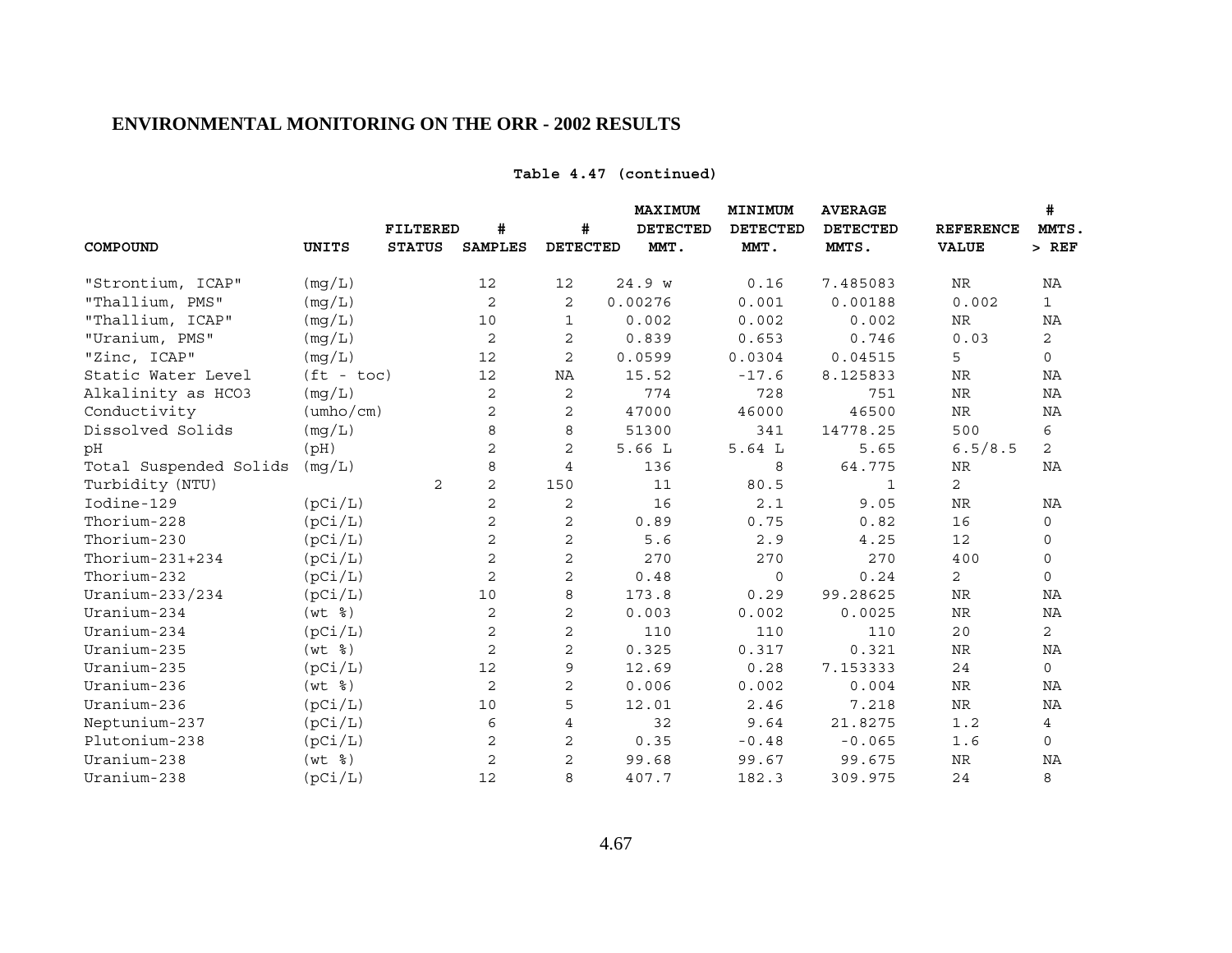|                                     |         | <b>FILTERED</b> | #              | #               | MAXIMUM<br><b>DETECTED</b> | MINIMUM<br><b>DETECTED</b> | <b>AVERAGE</b><br><b>DETECTED</b> | <b>REFERENCE</b> | #<br>MMTS.     |
|-------------------------------------|---------|-----------------|----------------|-----------------|----------------------------|----------------------------|-----------------------------------|------------------|----------------|
| COMPOUND                            | UNITS   | <b>STATUS</b>   | <b>SAMPLES</b> | <b>DETECTED</b> | MMT.                       | MMT.                       | MMTS.                             | <b>VALUE</b>     | $>$ REF        |
| Americium-241                       | (pCi/L) |                 | 6              | 3               | 4.36Q                      | 0.029                      | 1.556333                          | 1.2              | $\mathbf 1$    |
| Strontium-89/90                     | (pCi/L) |                 | 2              | 2               | 32                         | 4.1                        | 18.05                             | NR h             | NA             |
| Technetium-99                       | (pCi/L) |                 | 6              | 4               | 14000                      | 501.01                     | 5826.745                          | 4000             | 2              |
| Gross Alpha                         | (pCi/L) |                 | 8              | 4               | 540                        | 210.7                      | 364.8375                          | 15 f             | 4              |
| Gross Beta                          | (pCi/L) |                 | 8              | 6               | 17000                      | 2.29                       | 5126.267                          | 50a              | 4              |
| Radium - Total Alpha                | (pCi/L) |                 | 6              | 6               | 53                         | 1.87                       | 17.34                             | 5 <sub>g</sub>   | $\overline{c}$ |
| Tritium                             | (pCi/L) |                 | $\overline{2}$ | 2               | 2200                       | 2200                       | 2200                              | 20000            | $\mathbf 0$    |
| "1, 1, 1-Trichloroethane" $( uq/L)$ |         |                 | 12             | $\overline{2}$  | 12                         | 8                          | 10                                | 200              | $\mathbf 0$    |
| "1,1-Dichloroethene"                | (ug/L)  |                 | 12             | $\overline{c}$  | 6                          | 4 J                        | 5                                 | 7                | $\mathbf 0$    |
| "1,2-Dichloroethene                 |         |                 |                |                 |                            |                            |                                   |                  |                |
| $(Total)$ "                         | (ug/L)  |                 | 4              | 2               | 19                         | 12                         | 15.5                              | NR b             | NA             |
| 2-Butanone                          | (ug/L)  |                 | 12             | $\overline{2}$  | 25                         | 15                         | 20                                | <b>NR</b>        | NA             |
| Acetone                             | (ug/L)  |                 | 12             | $\overline{2}$  | 700 D                      | 280 D                      | 490                               | NR               | ΝA             |
| Bromoform $( uq/L)$                 |         | 12              | 2              | 3J              | 3J                         | 3                          | $100$ i                           | $\mathbf 0$      |                |
| Chloroform                          | (ug/L)  |                 | 12             | 3               | 39                         | 2J                         | 23.33333                          | 100 i            | 0              |
| "cis-1,2-Dichloroethene" (uq/L)     |         |                 | 12             | 3               | 19                         | 0.9                        | 10.63333                          | 70               | $\mathbf 0$    |
| Dichlorodifluoromethane (ug/L)      |         |                 | 2              | 1               | 4 J                        | 4 J                        | 4                                 | <b>NR</b>        | NA             |
| Methylene chloride                  | (ug/L)  |                 | 12             | $\overline{2}$  | 120                        | 100                        | 110                               | 5                | $\overline{c}$ |
| Naphthalene                         | (ug/L)  |                 | 2              | $\mathbf{2}$    | Jz<br>8                    | 6 Jz                       | 7                                 | <b>NR</b>        | NA             |
| Tetrachloroethene                   | (ug/L)  |                 | 12             | 8               | 4400 D                     | 3 J                        | 1004                              | 5                | 4              |
| Toluene                             | (ug/L)  |                 | 12             | 2               | 4 J                        | 4 J                        | 4                                 | 1000             | 0              |
| Trichloroethene                     | (ug/L)  |                 | 12             | 3               | 20                         | 1                          | 12.66667                          | 5                | $\overline{2}$ |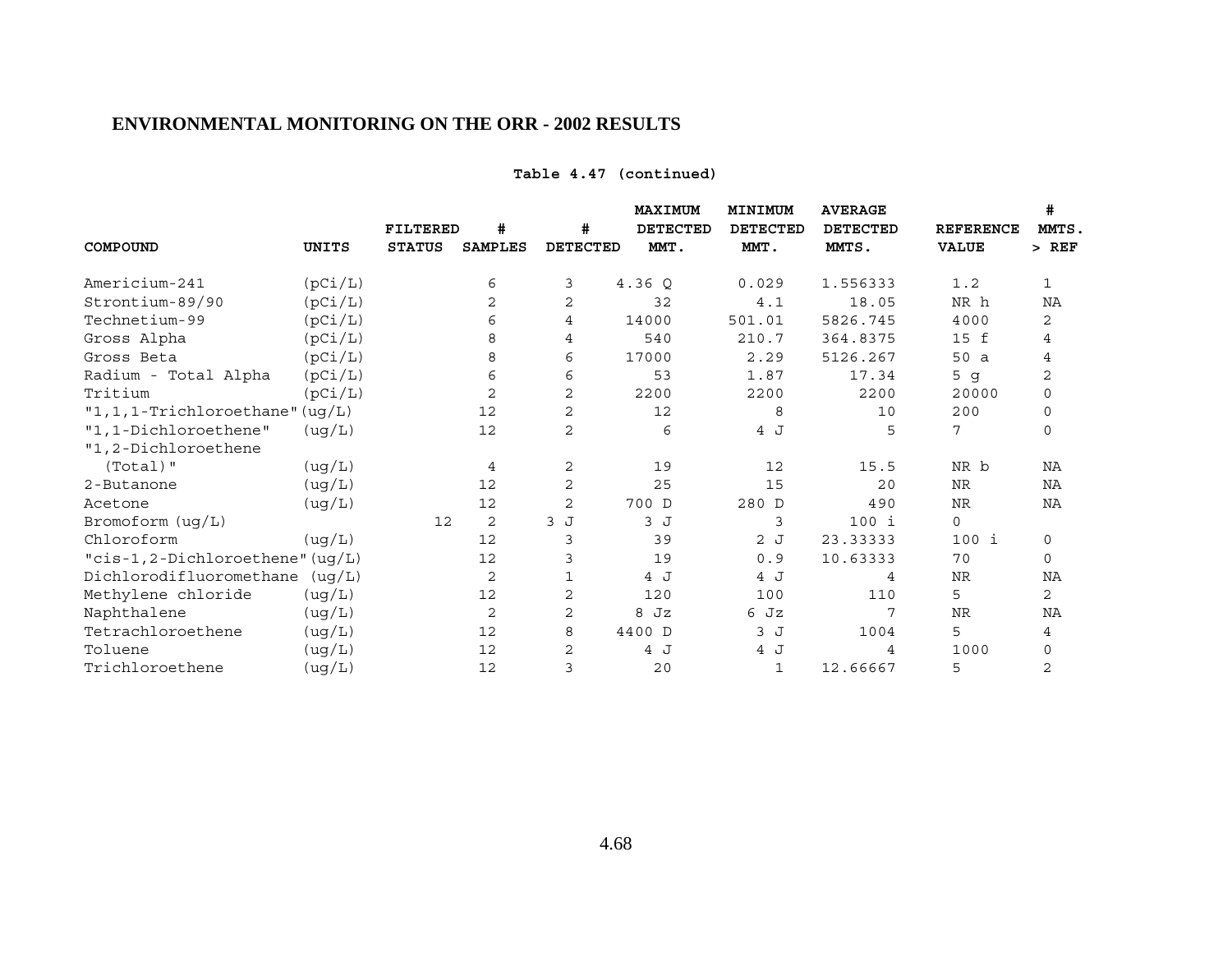# **Table 4.48. REGIME=Bear Creek AREA NAME=Spoil Area I**

|                                 |                           |                 |                |                 | MAXIMUM  | MINIMUM         | <b>AVERAGE</b>  |                  | #            |
|---------------------------------|---------------------------|-----------------|----------------|-----------------|----------|-----------------|-----------------|------------------|--------------|
|                                 |                           | <b>FILTERED</b> | #              | #               | DETECTED | <b>DETECTED</b> | <b>DETECTED</b> | <b>REFERENCE</b> | MMTS.        |
| COMPOUND                        | UNITS                     | <b>STATUS</b>   | <b>SAMPLES</b> | <b>DETECTED</b> | MMT.     | MMT.            | MMTS.           | <b>VALUE</b>     | $>$ REF      |
| Chloride                        | (mg/L)                    |                 | 2              | 2               | 13       | 12.3            | 12.65           | 250              | 0            |
| Nitrate Nitrogen                | (mq/L)                    |                 | 2              | 2               | 7.84     | 7.77            | 7.805           | 10               | 0            |
| Sulfate                         | (mg/L)                    |                 | 2              | 2               | 65.6     | 64.9            | 65.25           | 250              | 0            |
| "Barium, ICAP"                  | (mg/L)                    |                 | 2              | $\overline{2}$  | 0.0637   | 0.0606          | 0.06215         | $\overline{2}$   | $\mathbf 0$  |
| "Calcium, ICAP"                 | (mg/L)                    |                 | 2              | 2               | 126      | 123             | 124.5           | <b>NR</b>        | NA           |
| "Iron, ICAP"                    | (mg/L)                    |                 | 2              | 1               | 0.0563   | 0.0563          | 0.0563          | 0.3              | $\mathbf 0$  |
| "Lead, PMS"                     | (mg/L)                    |                 | 2              | $\overline{2}$  | 0.0066   | 0.00105         | 0.003825        | $0.015$ c        | $\mathsf{O}$ |
| "Magnesium, ICAP"               | (mg/L)                    |                 | 2              | 2               | 15.1     | 14.1            | 14.6            | <b>NR</b>        | NA           |
| "Manganese, ICAP"               | (mg/L)                    |                 | 2              | $\overline{2}$  | 0.11     | 0.0124          | 0.0612          | 0.05             | $\mathbf{1}$ |
| "Potassium, ICAP"               | (mg/L)                    |                 | 2              | 2               | 3.48     | 3.48            | 3.48            | NR               | NA           |
| "Silicon, ICAP"                 | (mg/L)                    |                 | 1              | 1               | 4.54 ewz | 4.54 ewz        | 4.54            | <b>NR</b>        | NA           |
| "Sodium, ICAP"                  | (mg/L)                    |                 | 2              | 2               | 8        | 7.4             | 7.7             | <b>NR</b>        | NA           |
| "Strontium, ICAP"               | (mg/L)                    |                 | 2              | 2               | 0.208 w  | 0.205 w         | 0.2065          | NR               | NA           |
| "Uranium, PMS"                  | (mq/L)                    |                 | 2              | $\overline{2}$  | 0.00259  | 0.00236         | 0.002475        | 0.03             | $\mathbf 0$  |
| Static Water Level              | $(ft - toc)$              |                 | 2              | NA              | $-53.45$ | $-59.9$         | $-56.675$       | <b>NR</b>        | NA           |
| Alkalinity as HCO3              | (mg/L)                    |                 | 2              | 2               | 300      | 270             | 285             | <b>NR</b>        | NA           |
| Conductivity                    | $(\text{umbo}/\text{cm})$ |                 | 2              | 2               | 746      | 733             | 739.5           | NR               | NA           |
| Dissolved Solids                | (mg/L)                    |                 | 2              | 2               | 462      | 449             | 455.5           | 500              | 0            |
| рH                              | (Hq)                      |                 | 2              | 2               | 7.35 L   | 7.32L           | 7.335           | 6.5/8.5          | $\mathsf{O}$ |
| Turbidity (NTU)                 |                           | 2               | 2              | 0.405           | 0.125    | 0.265           | 1               | $\mathbf 0$      |              |
| Gross Alpha                     | (pCi/L)                   |                 | 2              | 2               | 1.3      | $-2.1$          | $-0.4$          | 15 f             | 0            |
| Gross Beta                      | (pCi/L)                   |                 | 2              | $\sqrt{2}$      | 38       | 27              | 32.5            | 50 a             | 0            |
| "cis-1,2-Dichloroethene" (ug/L) |                           |                 | 2              | $\overline{2}$  | 2J       | 2J              | 2               | 70               | $\mathbf 0$  |
| Tetrachloroethene               | (ug/L)                    |                 | 2              | 2               | 11       | 9               | 10              | 5                | 2            |
| Trichloroethene                 | (ug/L)                    |                 | 2              | $\overline{2}$  | 5J       | 4 J             | 4.5             | 5                | $\mathbf 0$  |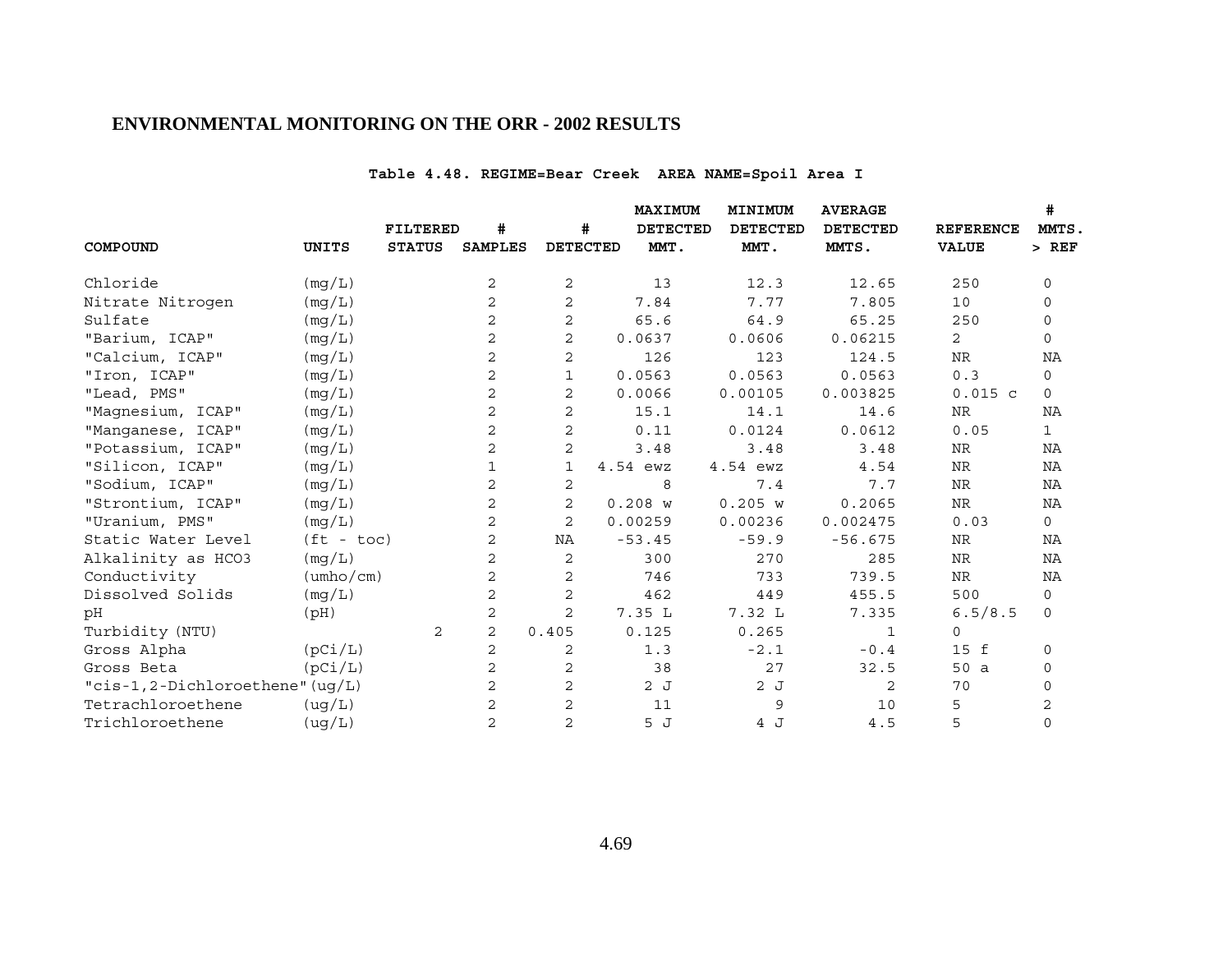**Table 4.49. REGIME=Chestnut Ridge AREA NAME=C. Ridge Borrow Area Waste Pile**

|                    |              |               |                |                 | MAXIMUM  | MINIMUM  | <b>AVERAGE</b>  |                  | #<br>MMTS. |  |
|--------------------|--------------|---------------|----------------|-----------------|----------|----------|-----------------|------------------|------------|--|
|                    |              | FILTERED      | #              | #               | DETECTED | DETECTED | <b>DETECTED</b> | <b>REFERENCE</b> |            |  |
| COMPOUND           | UNITS        | <b>STATUS</b> | SAMPLES        | <b>DETECTED</b> | MMT.     | MMT.     | MMTS.           | VALUE            | $>$ REF    |  |
| "Barium, ICAP"     | (mq/L)       |               | 2              | $\overline{2}$  | 0.0249   | 0.0215   | 0.0232          | 2                | 0          |  |
| "Calcium, ICAP"    | (mq/L)       |               | 2              | $\overline{2}$  | 44.3     | 37.6     | 40.95           | <b>NR</b>        | NA         |  |
| "Magnesium, ICAP"  | (mq/L)       |               | 2              | $\overline{2}$  | 27.9     | 26.2     | 27.05           | <b>NR</b>        | NA         |  |
| "Potassium, ICAP"  | (mq/L)       |               | $\overline{2}$ | $\overline{2}$  | 0.773    | 0.697    | 0.735           | <b>NR</b>        | ΝA         |  |
| "Sodium, ICAP"     | (mq/L)       |               | 2              | $\overline{2}$  | 1.03     | 0.837    | 0.9335          | <b>NR</b>        | NA         |  |
| "Strontium, ICAP"  | (mq/L)       |               | 2              | $\overline{2}$  | 0.0225   | 0.0221   | 0.0223          | <b>NR</b>        | NA         |  |
| Static Water Level | $(ft - toc)$ |               | 2              | NA              | 137      | 134.86   | 135.93          | <b>NR</b>        | NA         |  |
| Dissolved Solids   | (mq/L)       |               | 2              | $\overline{2}$  | 230      | 206      | 218             | 500              | 0          |  |
| Gross Beta         | (pCi/L)      |               | 2              |                 | 2.55     | 2.55     | 2.55            | 50a              |            |  |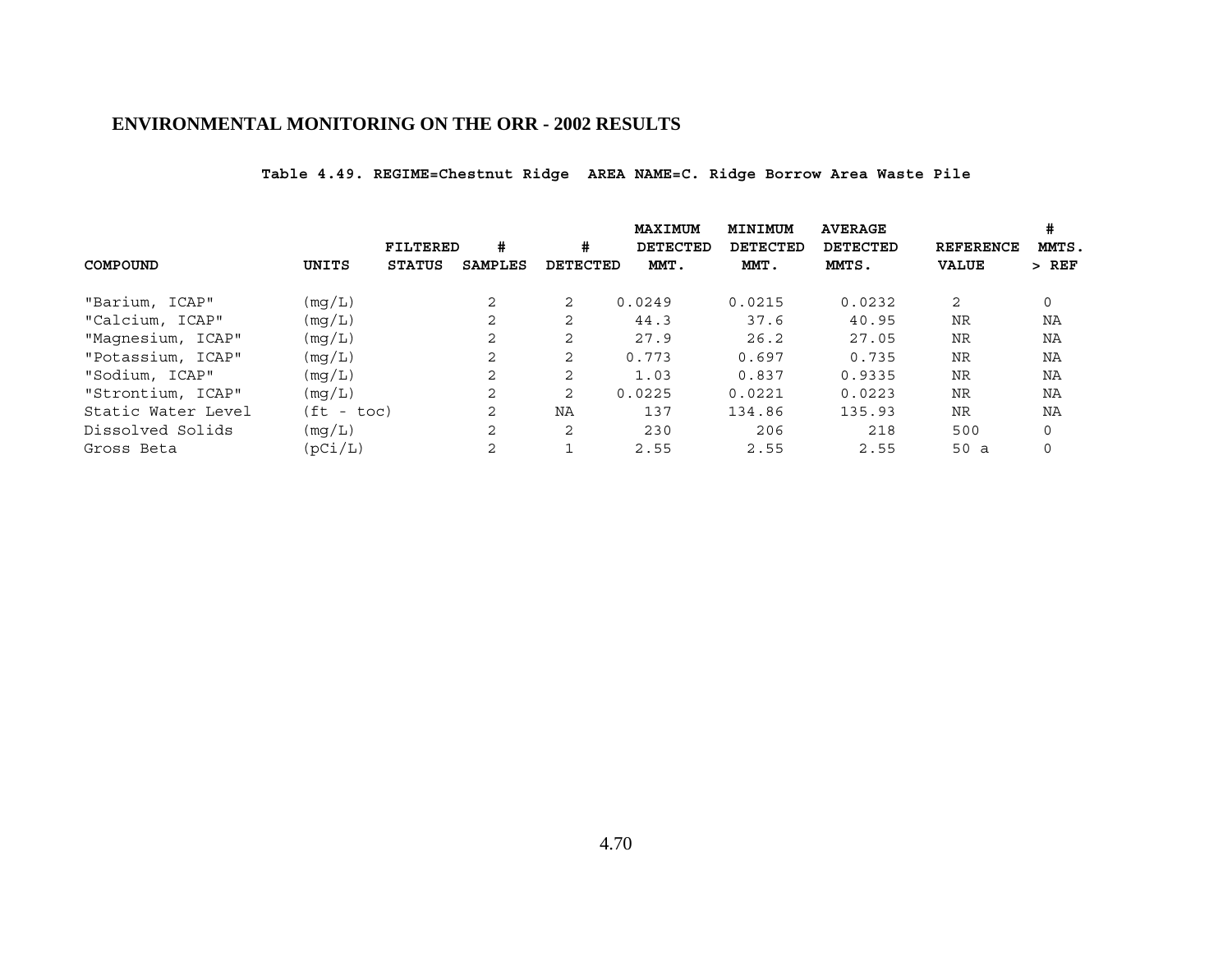# **Table 4.50. REGIME=Chestnut Ridge AREA NAME=C. Ridge Security Pits**

|                        |                           |                 |                |                |                 | MAXIMUM         | MINIMUM | <b>AVERAGE</b>  |                 |              | #                |              |
|------------------------|---------------------------|-----------------|----------------|----------------|-----------------|-----------------|---------|-----------------|-----------------|--------------|------------------|--------------|
|                        |                           | <b>FILTERED</b> | #              |                | #               | <b>DETECTED</b> |         | <b>DETECTED</b> | <b>DETECTED</b> |              | <b>REFERENCE</b> | MMTS.        |
| COMPOUND               | UNITS                     | <b>STATUS</b>   | <b>SAMPLES</b> |                | <b>DETECTED</b> | MMT.            |         | MMT.            | MMTS.           |              | <b>VALUE</b>     | $>$ REF      |
| Alkalinity             | (mg/L)                    |                 | 2              | 2              |                 | 135 J           |         | 134             |                 | 134.5        | NR               | NA           |
| Chloride               | (mq/L)                    |                 | 2              | 2              |                 | 1.7J            |         | 1.6J            |                 | 1.65         | 250              | 0            |
| Fluoride               | (mg/L)                    |                 | 2              | 2              |                 | 0.19J           |         | 0.13J           |                 | 0.16         | $\overline{4}$   | $\mathbf 0$  |
| Nitrate/Nitrite        | (mg/L)                    |                 | $\overline{a}$ | $\overline{a}$ |                 | 0.76            |         | 0.74            |                 | 0.75         | ${\hbox{NR}}$    | ΝA           |
| Sulfate                | (mg/L)                    |                 | 2              | 2              |                 | 3.1J            |         | 2.8J            |                 | 2.95         | 250              | 0            |
| "Arsenic, ICAP"        | (mg/L)                    |                 | 8              | 2              | $0.00063$ J     |                 |         | $0.00051$ J     | 0.00057         |              | 0.05             | 0            |
| "Barium, ICAP"         | (mg/L)                    |                 | 8              | 8              |                 | 0.0211          |         | 0.01            | 0.015338        |              | 2                | $\mathbf 0$  |
| "Calcium, ICAP"        | (mg/L)                    |                 | 8              | 8              |                 | 48.1            |         | 27.5            | 36.0625         |              | <b>NR</b>        | NA           |
| "Chromium, ICAP"       | (mg/L)                    |                 | 8              | $\overline{2}$ |                 | 0.0129          |         | 0.0095          |                 | 0.0112       | 0.1              | $\mathsf{O}$ |
| "Cobalt, ICAP"         | (mg/L)                    |                 | 8              | 1              | $0.00005$ J     |                 |         | $0.00005$ J     | 0.00005         |              | ${\rm NR}$       | ΝA           |
| "Iron, ICAP"           | (mg/L)                    |                 | 8              | 5              |                 | 0.0932          |         | $0.0051$ J      | 0.04404         |              | 0.3              | $\mathsf{O}$ |
| "Magnesium, ICAP"      | (mg/L)                    |                 | 8              | 8              |                 | 29.2            |         | 15.7            |                 | 21.85        | <b>NR</b>        | ΝA           |
| "Manganese, ICAP"      | (mg/L)                    |                 | 8              | 3              |                 | 0.0295          |         | $0.0025$ J      |                 | 0.0193       | 0.05             | $\circ$      |
| "Molybdenum, ICAP"     | (mg/L)                    |                 | 2              | $\overline{2}$ |                 | 0.0023          |         | $0.0017$ J      |                 | 0.002        | NR               | NA           |
| "Potassium, ICAP"      | (mg/L)                    |                 | 8              | 8              |                 | 3.63            |         | 1.1J            |                 | 2.0425       | NR               | NA           |
| "Silver, ICAP"         | (mq/L)                    |                 | 8              | 2              | $0.00007$ J     |                 |         | $0.00006$ J     | 0.000065        |              | 0.1              | $\mathsf{O}$ |
| "Sodium, ICAP"         | (mg/L)                    |                 | 8              | 6              |                 | 1.65            |         | 0.461           | 0.845833        |              | NR               | NA           |
| "Strontium, ICAP"      | (mg/L)                    |                 | 8              | 8              |                 | 0.0263          |         | 0.0166          | 0.019775        |              | NR               | ΝA           |
| "Thallium, ICAP"       | (mg/L)                    |                 | 8              | 1              | $0.00002$ J     |                 |         | $0.00002$ J     | 0.00002         |              | NR               | ΝA           |
| "Zinc, ICAP"           | (mg/L)                    |                 | 8              | 2              |                 | 0.0325          |         | 0.026           | 0.02925         |              | 5                | $\mathsf{O}$ |
| Static Water Level     | $(ft - toc)$              |                 | 8              | NA             |                 | 134             |         | 80.16           | 104.5163        |              | NR               | NA           |
| Alkalinity as HCO3     | (mg/L)                    |                 | 2              | 2              |                 | 135             |         | 134             |                 | 134.5        | ${\hbox{NR}}$    | ΝA           |
| Conductivity           | $(\text{umbo}/\text{cm})$ |                 | 2              | 2              |                 | 246 J           |         | 232 J           |                 | 239          | NR               | NA           |
| Dissolved Solids       | (mg/L)                    |                 | 8              | 8              |                 | 268             |         | 128             | 190.75          |              | 500              | 0            |
| pH                     | (pH)                      |                 | 2              | 2              |                 | 7.8             |         | 7.6             |                 | 7.7          | 6.5/8.5          | $\mathsf{O}$ |
| Total Suspended Solids | (mg/L)                    |                 | 8              | $\mathbf{1}$   |                 | 2.6J            |         | 2.6J            |                 | 2.6          | NR               | NA           |
| Turbidity (NTU)        |                           | 2               | $\mathbf{1}$   | 0.06J          |                 | 0.06J           |         | 0.06            |                 | $\mathbf{1}$ | $\mathbf 0$      |              |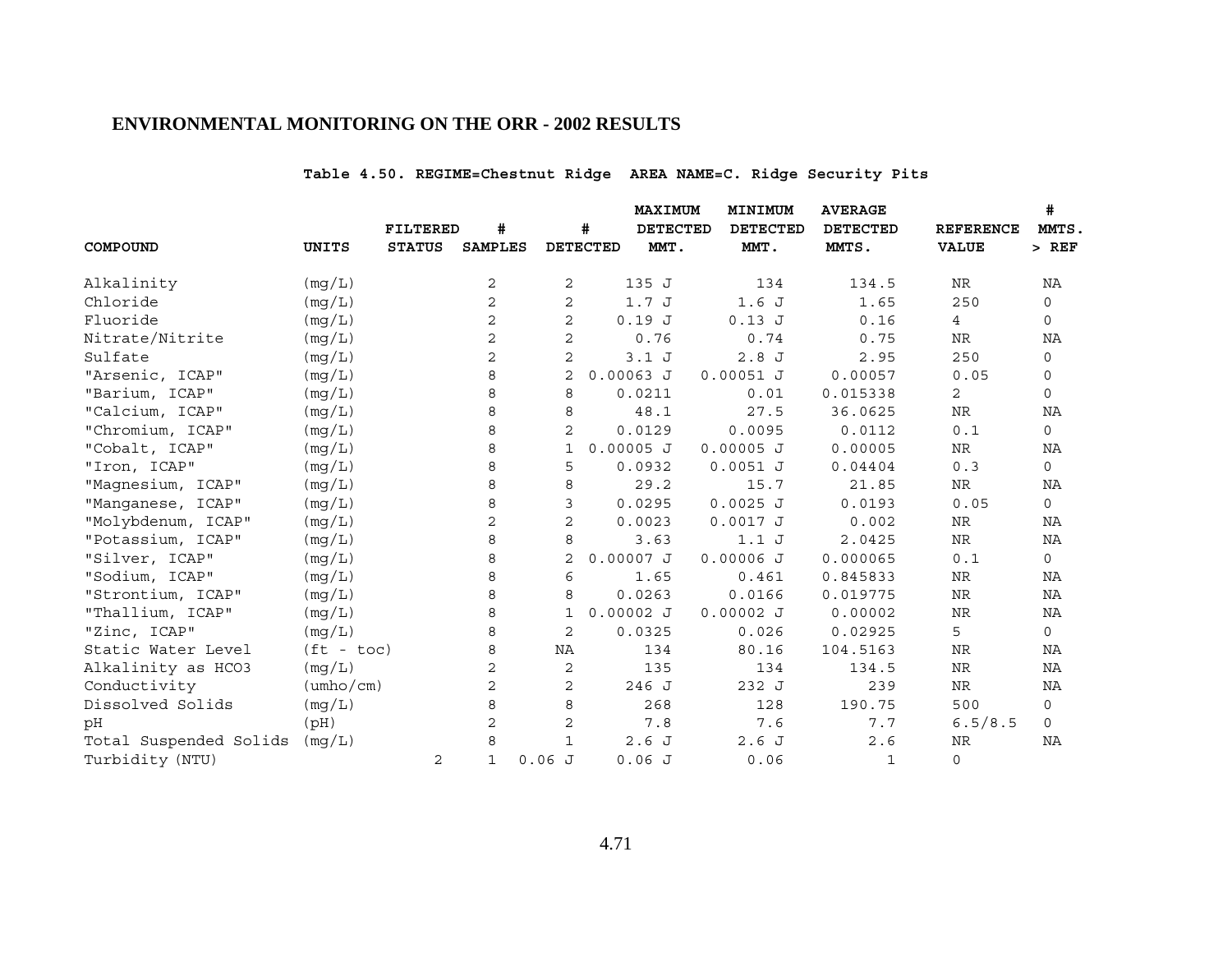|                                     |         |                 |                |                | MAXIMUM  | MINIMUM  | <b>AVERAGE</b> |                  | #           |  |
|-------------------------------------|---------|-----------------|----------------|----------------|----------|----------|----------------|------------------|-------------|--|
|                                     |         | <b>FILTERED</b> | #              | #              | DETECTED | DETECTED | DETECTED       | <b>REFERENCE</b> | MMTS.       |  |
| COMPOUND                            | UNITS   | <b>STATUS</b>   | <b>SAMPLES</b> | DETECTED       | MMT.     | MMT.     | MMTS.          | <b>VALUE</b>     | $>$ REF     |  |
| Gross Alpha                         | (pCi/L) |                 | 8              | 1              | 4.56     | 4.56     | 4.56           | 15 f             | 0           |  |
| Gross Beta                          | (pCi/L) |                 | 8              | 7              | 6.66     | 1.96     | 3.467143       | 50a              | $\Omega$    |  |
| $"1,1,1$ -Trichloroethane" (uq/L)   |         |                 | 8              | 6              | 16       | 2.6      | 6.8            | 200              | $\mathbf 0$ |  |
| "1,1-Dichloroethane"                | (uq/L)  |                 | 8              | 6              | 25       | 2J       | 8.983333       | <b>NR</b>        | NA          |  |
| "1,1-Dichloroethene"                | (uq/L)  |                 | 8              | 5              | 8        | 2.3      | 4.56           | 7                |             |  |
| " $cis-1, 2-Dichloroethene" (uq/L)$ |         |                 | 8              | 4              |          | 3J       | 5.275          | 70               | $\Omega$    |  |
| Tetrachloroethene                   | ( uq/L) |                 | 8              | 4              | 7.1      | 5 J      | 6.05           | 5                |             |  |
| "trans-1,2-                         |         |                 |                |                |          |          |                |                  |             |  |
| Dichloroethene"                     | ( uq/L) |                 | 8              | 1              | 0.39J    | 0.39J    | 0.39           | 100              | 0           |  |
| Trichloroethene                     | ( uq/L) |                 | 8              | $\overline{2}$ | $0.78$ J | 0.55J    | 0.665          | 5                | $\Omega$    |  |
| Trichlorofluoromethane              | ( uq/L) |                 | 2              | 2              |          | 10       | 10.5           | <b>NR</b>        | NA          |  |

**Table 4.50 (continued)**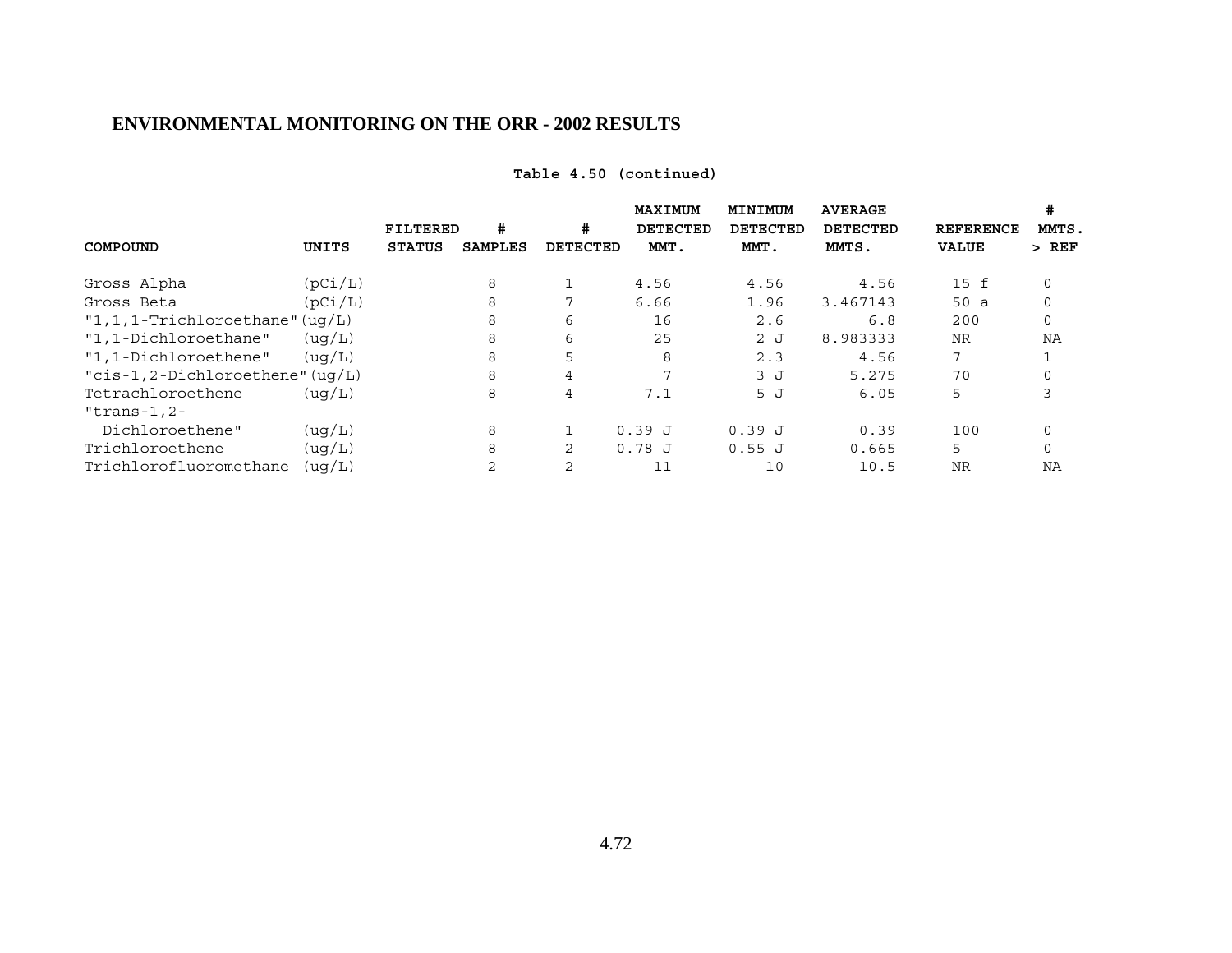# **Table 4.51. REGIME=Chestnut Ridge AREA NAME=C. Ridge Sediment Disposal Basin**

|                        |              |                 |                |    |                 | MAXIMUM         |             | MINIMUM         | <b>AVERAGE</b> |                 |                  | #            |
|------------------------|--------------|-----------------|----------------|----|-----------------|-----------------|-------------|-----------------|----------------|-----------------|------------------|--------------|
|                        |              | <b>FILTERED</b> | #              |    | #               | <b>DETECTED</b> |             | <b>DETECTED</b> |                | <b>DETECTED</b> | <b>REFERENCE</b> | MMTS.        |
| COMPOUND               | UNITS        | <b>STATUS</b>   | <b>SAMPLES</b> |    | <b>DETECTED</b> | MMT.            |             | MMT.            | MMTS.          |                 | <b>VALUE</b>     | $>$ REF      |
|                        |              |                 |                |    |                 |                 |             |                 |                |                 |                  |              |
| "Aluminum, ICAP"       | (mg/L)       |                 | 8              | 5  |                 | 0.36            |             | 0.068           |                | 0.20512         | 0.2              | 3            |
| "Antimony, ICAP"       | (mq/L)       |                 | 8              | 2  | $0.0021$ J      |                 | $0.0013$ J  |                 |                | 0.0017          | 0.006            | 0            |
| "Arsenic, ICAP"        | (mq/L)       |                 | 8              | 4  | $0.0015$ J      |                 |             | $0.001$ J       |                | 0.0013          | 0.05             | 0            |
| "Barium, ICAP"         | (mg/L)       |                 | 8              | 8  |                 | 0.0423          |             | 0.0078          | 0.018713       |                 | $\overline{2}$   | $\Omega$     |
| "Boron, ICAP"          | (mq/L)       |                 | 8              | 4  |                 | 0.4             | $0.0059$ J  |                 | 0.193125       |                 | NR               | ΝA           |
| "Calcium, ICAP"        | (mg/L)       |                 | 8              | 8  |                 | 67              |             | 25.3            |                | 40.325          | <b>NR</b>        | NA           |
| "Chromium, ICAP"       | (mg/L)       |                 | 8              | 5  |                 | 0.0096          | $0.00061$ J |                 | 0.003924       |                 | 0.1              | $\mathsf{O}$ |
| "Cobalt, ICAP"         | (mg/L)       |                 | 8              | 2  | $0.00043$ J     |                 | $0.00036$ J |                 | 0.000395       |                 | NR               | ΝA           |
| "Copper, ICAP"         | (mg/L)       |                 | 8              | 4  | $0.0038$ J      |                 | $0.0011$ J  |                 | 0.002325       |                 | 1.3              | 0            |
| "Iron, ICAP"           | (mg/L)       |                 | 8              | 7  |                 | 0.3             |             | 0.0144          | 0.122957       |                 | 0.3              | 0            |
| "Lead, ICAP"           | (mg/L)       |                 | 8              | 4  | $0.0025$ J      |                 | $0.0012$ J  |                 |                | 0.0019          | $0.015$ c        | $\Omega$     |
| "Lithium, ICAP"        | (mg/L)       |                 | 8              | 2  |                 | 0.017           | $0.0018$ J  |                 |                | 0.0094          | NR               | ΝA           |
| "Magnesium, ICAP"      | (mg/L)       |                 | 8              | 8  |                 | 42.9            |             | 14.3            |                | 25.075          | NR               | NA           |
| "Manganese, ICAP"      | (mq/L)       |                 | 8              | 4  |                 | 0.015           | $0.00029$ J |                 | 0.005223       |                 | 0.05             | $\mathbf 0$  |
| "Nickel, ICAP"         | (mg/L)       |                 | 8              | 4  | $0.0084$ J      |                 | $0.0015$ J  |                 | 0.003775       |                 | 0.1 d            | 0            |
| "Potassium, ICAP"      | (mq/L)       |                 | 8              | 8  |                 | 29.7            |             | 0.93            |                | 7.20625         | <b>NR</b>        | NA           |
| "Silver, ICAP"         | (mg/L)       |                 | 8              | 1  | $0.00058$ J     |                 | $0.00058$ J |                 |                | 0.00058         | 0.1              | $\mathbf 0$  |
| "Sodium, ICAP"         | (mg/L)       |                 | 8              | 8  |                 | 7.51            |             | 0.494           | 2.565375       |                 | NR               | ΝA           |
| "Strontium, ICAP"      | (mg/L)       |                 | 8              | 8  |                 | 0.033           |             | 0.0147          |                | 0.0239          | NR               | NA           |
| "Thallium, ICAP"       | (mg/L)       |                 | 8              | 1  | $0.0013$ J      |                 | $0.0013$ J  |                 |                | 0.0013          | NR               | ΝA           |
| "Vanadium, ICAP"       | (mg/L)       |                 | 8              | 4  | 0.00099J        |                 | $0.00028$ J |                 | 0.000493       |                 | NR               | ΝA           |
| "Zinc, ICAP"           | (mg/L)       |                 | 8              | 4  |                 | 0.041           | $0.0024$ J  |                 |                | 0.0135          | 5                | $\mathsf{O}$ |
| Static Water Level     | $(ft - toc)$ |                 | 8              | ΝA |                 | 157.9           |             | 116.83          | 136.0075       |                 | NR               | ΝA           |
| Dissolved Solids       | (mg/L)       |                 | 8              | 8  |                 | 387 R           |             | 111             |                | 203.75          | 500              | $\mathbf 0$  |
| Total Suspended Solids | (mg/L)       |                 | 8              | 1  |                 | 4               |             | 4               |                | 4               | NR               | ΝA           |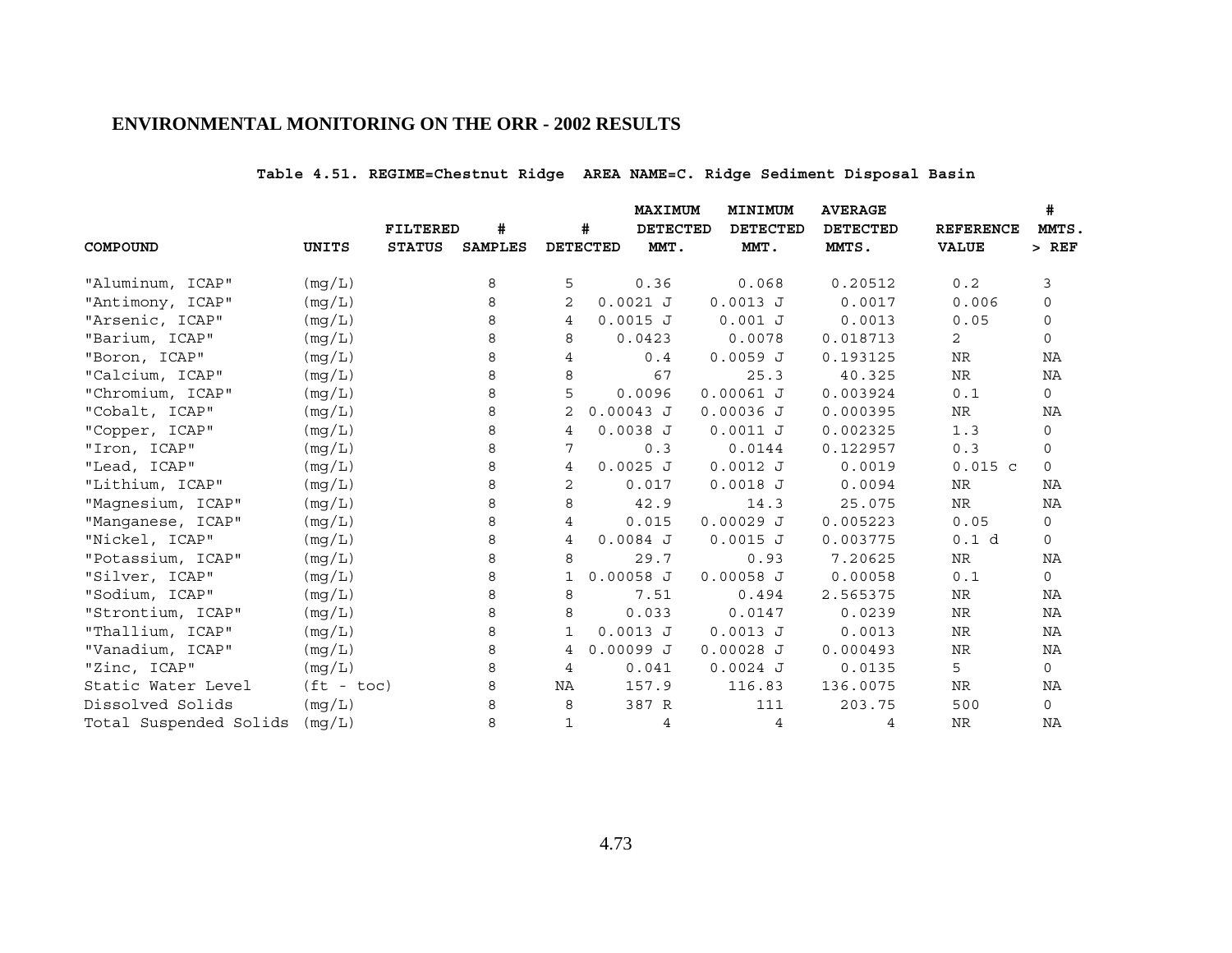# **Table 4.52. REGIME=Chestnut Ridge AREA NAME=Const./Debris Landfill VI**

|                    |              |               |                |              |                 | MAXIMUM         | MINIMUM         | <b>AVERAGE</b>  |                  | #            |
|--------------------|--------------|---------------|----------------|--------------|-----------------|-----------------|-----------------|-----------------|------------------|--------------|
|                    |              | FILTERED      | #              |              | #               | <b>DETECTED</b> | <b>DETECTED</b> | <b>DETECTED</b> | <b>REFERENCE</b> | MMTS.        |
| COMPOUND           | <b>UNITS</b> | <b>STATUS</b> | <b>SAMPLES</b> |              | <b>DETECTED</b> | MMT.            | MMT.            | MMTS.           | <b>VALUE</b>     | $>$ REF      |
| Alkalinity         | (mg/L)       |               | 8              | 8            |                 | 265             | 90.1            | 192.0125        | NR               | NA           |
| Chloride           | (mg/L)       |               | 8              | 8            | 9.7 J           |                 | 1.6J            | 4.2625          | 250              | $\mathbf 0$  |
| Fluoride           | (mg/L)       |               | 8              | 4            | 0.19J           |                 | 0.16J           | 0.1775          | 4                | 0            |
| Nitrate/Nitrite    | (mg/L)       |               | 8              | 8            |                 | 0.63            | 0.19J           | 0.39625         | NR               | ΝA           |
| Sulfate            | (mg/L)       |               | 8              | 8            |                 | 25.2            | 2J              | 10.8375         | 250              | 0            |
| "Aluminum, ICAP"   | (mq/L)       |               | 8              | 1            | $0.036$ J       |                 | 0.036J          | 0.036           | 0.2              | 0            |
| "Antimony, ICAP"   | (mg/L)       |               | 8              | 1            | $0.00033$ J     |                 | $0.00033$ J     | 0.00033         | 0.006            | 0            |
| "Arsenic, ICAP"    | (mg/L)       |               | 8              | 6            | $0.0012$ J      |                 | $0.0002$ J      | 0.000527        | 0.05             | 0            |
| "Barium, ICAP"     | (mq/L)       |               | 8              | 8            | 0.016           |                 | $0.0086$ J      | 0.0131          | $\overline{2}$   | $\mathbf 0$  |
| "Boron, ICAP"      | (mg/L)       |               | 8              | 2            | 0.031 J         |                 | 0.029J          | 0.03            | NR               | ΝA           |
| "Cadmium, ICAP"    | (mg/L)       |               | 8              | $\mathbf{1}$ | $0.00002$ J     |                 | $0.00002$ J     | 0.00002         | 0.005            | $\circ$      |
| "Calcium, ICAP"    | (mg/L)       |               | 8              | 8            |                 | 58.3            | 21.5            | 41.05           | NR               | ΝA           |
| "Chromium, ICAP"   | (mg/L)       |               | 8              | 1            | $0.0026$ J      |                 | $0.0026$ J      | 0.0026          | 0.1              | $\mathbf 0$  |
| "Cobalt, ICAP"     | (mg/L)       |               | 8              | 5            | $0.00022$ J     |                 | $0.00005$ J     | 0.000102        | ${\rm NR}$       | ΝA           |
| "Iron, ICAP"       | (mg/L)       |               | 8              | 4            | 0.042 J         |                 | 0.019J          | 0.0305          | 0.3              | 0            |
| "Lead, ICAP"       | (mg/L)       |               | 8              | 3            | $0.00043$ J     |                 | $0.00021$ J     | 0.000303        | $0.015$ c        | $\mathbf 0$  |
| "Magnesium, ICAP"  | (mq/L)       |               | 8              | 8            |                 | 34.1            | 8               | 23.2875         | NR               | ΝA           |
| "Manganese, ICAP"  | (mq/L)       |               | 8              | 7            | 0.026J          |                 | 0.001 J         | 0.007357        | 0.05             | $\mathbf 0$  |
| "Molybdenum, ICAP" | (mg/L)       |               | 8              | 7            | $0.0015$ J      |                 | $0.00011$ J     | 0.00066         | ${\hbox{NR}}$    | NA           |
| "Potassium, ICAP"  | (mg/L)       |               | 8              | 8            | 2.4J            |                 | 0.65J           | 1.5375          | NR               | ΝA           |
| "Selenium, ICAP"   | (mg/L)       |               | 8              | 5            | $0.001$ J       |                 | $0.00022$ J     | 0.000492        | 0.05             | 0            |
| "Silver, ICAP"     | (mq/L)       |               | 8              | 5            | $0.00018$ J     |                 | $0.00002$ J     | 0.000058        | 0.1              | 0            |
| "Sodium, ICAP"     | (mq/L)       |               | 8              | 4            |                 | 5.8             | 1.6J            | 4.25            | NR               | NA           |
| "Strontium, ICAP"  | (mg/L)       |               | 8              | 8            | 0.037           |                 | 0.018           | 0.02525         | NR               | NA           |
| "Thallium, ICAP"   | (mg/L)       |               | 8              | 4            | $0.00003$ J     |                 | $0.00002$ J     | 0.000025        | NR               | NA           |
| "Zinc, ICAP"       | (mq/L)       |               | 8              | 7            | 0.022           |                 | $0.0048$ J      | 0.010414        | 5                | $\mathsf{O}$ |
| Static Water Level | $(ft - toc)$ |               | 8              | NA           | 72.14           |                 | 43.66           | 61.39875        | <b>NR</b>        | NA           |
| Alkalinity as HCO3 | (mq/L)       |               | 8              | 8            |                 | 265             | 90.1            | 192.0125        | <b>NR</b>        | NA           |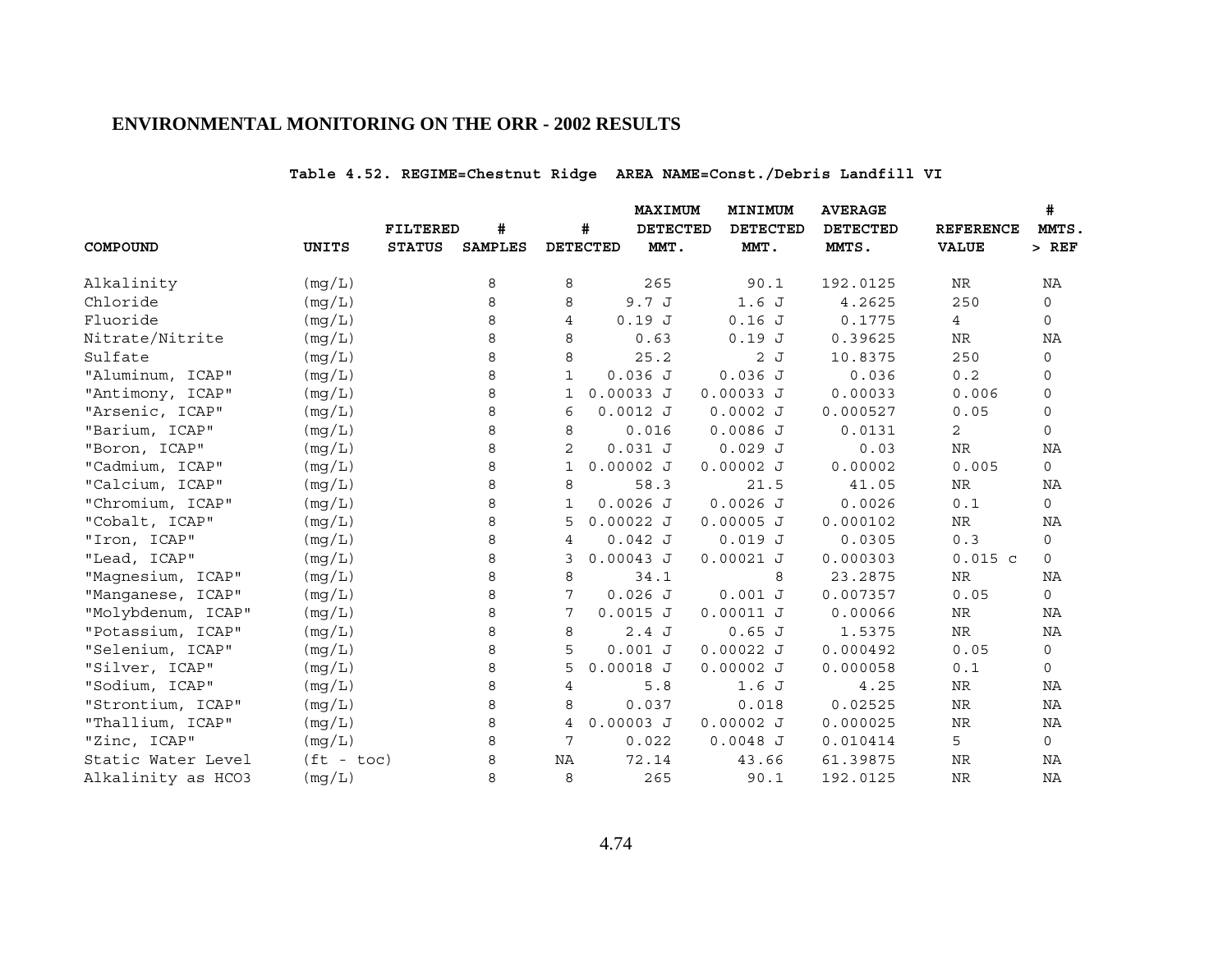| COMPOUND               | UNITS     | <b>FILTERED</b><br><b>STATUS</b> | #<br><b>SAMPLES</b> | #<br><b>DETECTED</b> | <b>MAXIMUM</b><br><b>DETECTED</b><br>MMT. | <b>MINIMUM</b><br><b>DETECTED</b><br>MMT. | <b>AVERAGE</b><br><b>DETECTED</b><br>MMTS. | <b>REFERENCE</b><br><b>VALUE</b> | #<br>MMTS.<br>$>$ REF |
|------------------------|-----------|----------------------------------|---------------------|----------------------|-------------------------------------------|-------------------------------------------|--------------------------------------------|----------------------------------|-----------------------|
| Conductivity           | (umho/cm) |                                  | 8                   | 8                    | 480 J                                     | 153 J                                     | 329.125                                    | <b>NR</b>                        | ΝA                    |
| Dissolved Solids       | (mq/L)    |                                  | 8                   | 8                    | 286                                       | 104 J                                     | 205                                        | 500                              |                       |
| рH                     | (Hq)      |                                  | 8                   | 8                    | 7.9                                       | 6.9                                       | 7.4625                                     | 6.5/8.5                          | $\Omega$              |
| Total Suspended Solids | (mq/L)    |                                  | 8                   |                      | 7.2                                       | 7.2                                       | 7.2                                        | <b>NR</b>                        | ΝA                    |
| Turbidity (NTU)        |           | 8                                | ⇁                   | 2.9                  | 0.06J                                     | 0.975714                                  |                                            | 2                                |                       |
| Gross Beta             | (pCi/L)   |                                  | 8                   | 6                    | 4.5                                       | 2                                         | 3.066667                                   | 50a                              | $\Omega$              |
| Bromoform (uq/L)       |           | 8                                |                     | $0.48$ J             | $0.48$ J                                  | 0.48                                      | $100$ i                                    | $\Omega$                         |                       |
| Chloroform             | (uq/L)    |                                  | 8                   | 2                    | 2.4                                       | 1.4                                       | 1.9                                        | 100i                             |                       |

## **Table 4.52 (continued)**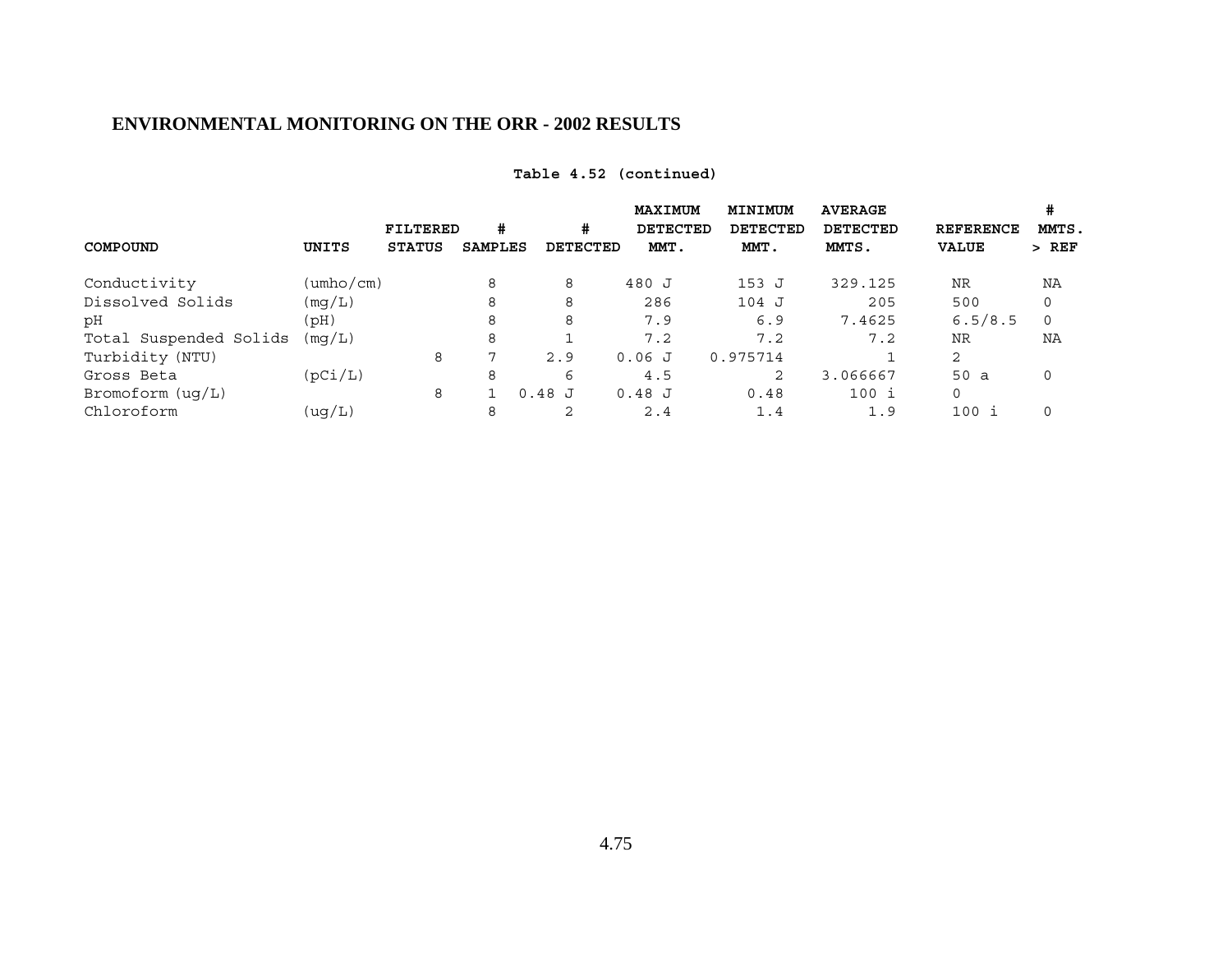# **Table 4.53. REGIME=Chestnut Ridge AREA NAME=Const./Debris Landfill VII**

|                    |                           |               |                |                |                 | <b>MAXIMUM</b>  | MINIMUM         | <b>AVERAGE</b>  |                  | #                   |
|--------------------|---------------------------|---------------|----------------|----------------|-----------------|-----------------|-----------------|-----------------|------------------|---------------------|
|                    |                           | FILTERED      | #              |                | #               | <b>DETECTED</b> | <b>DETECTED</b> | <b>DETECTED</b> | <b>REFERENCE</b> | MMTS.               |
| COMPOUND           | <b>UNITS</b>              | <b>STATUS</b> | <b>SAMPLES</b> |                | <b>DETECTED</b> | MMT.            | MMT.            | MMTS.           | <b>VALUE</b>     | $>$ REF             |
| Alkalinity         | (mq/L)                    |               | 5              | 5              |                 | 192             | 107 J           | 152.4           | NR               | NA                  |
| Chloride           | (mq/L)                    |               | 6              | 6              | 4.4J            |                 | 2J              | 2.65            | 250              | $\mathsf{O}$        |
| Fluoride           | (mg/L)                    |               | 6              | 5              | $0.21$ J        |                 | 0.13J           | 0.164           | 4                | 0                   |
| Nitrate/Nitrite    | (mg/L)                    |               | 6              | 6              |                 | 1.6             | 0.29J           | 0.576667        | NR               | ΝA                  |
| Sulfate            | (mq/L)                    |               | 6              | 6              |                 | 16              | 1.9J            | 5.4             | 250              | $\mathsf{O}\xspace$ |
| "Aluminum, ICAP"   | (mq/L)                    |               | 8              | 4              | 0.332           |                 | $0.068$ J       | 0.19825         | 0.2              | 2                   |
| "Antimony, ICAP"   | (mg/L)                    |               | 8              | 2              | $0.00006$ J     |                 | $0.00004$ J     | 0.00005         | 0.006            | 0                   |
| "Arsenic, ICAP"    | (mg/L)                    |               | 8              | 3              | $0.00027$ J     |                 | $0.00015$ J     | 0.0002          | 0.05             | 0                   |
| "Barium, ICAP"     | (mg/L)                    |               | 8              | 8              |                 | 0.25            | $0.0094$ J      | 0.071338        | $\overline{2}$   | $\mathbf 0$         |
| "Boron, ICAP"      | (mg/L)                    |               | 8              | $\mathbf{1}$   | 0.006J          |                 | $0.006$ J       | 0.006           | NR               | ΝA                  |
| "Cadmium, ICAP"    | (mg/L)                    |               | 8              | 4              | $0.0002$ J      |                 | $0.00008$ J     | 0.00012         | 0.005            | $\mathsf{O}$        |
| "Calcium, ICAP"    | (mg/L)                    |               | 8              | 8              |                 | 41.4            | 29.9            | 36.1375         | NR               | NA                  |
| "Cobalt, ICAP"     | (mg/L)                    |               | 8              | 3              | $0.00012$ J     |                 | $0.00007$ J     | 0.0001          | <b>NR</b>        | ΝA                  |
| "Iron, ICAP"       | (mg/L)                    |               | 8              | 6              |                 | 0.41            | $0.0091$ J      | 0.147683        | 0.3              | $\mathbf{1}$        |
| "Lead, ICAP"       | (mg/L)                    |               | 8              | 3              | $0.00041$ J     |                 | $0.00021$ J     | 0.000323        | $0.015$ c        | 0                   |
| "Magnesium, ICAP"  | (mg/L)                    |               | 8              | 8              |                 | 24              | 11.4            | 18.1375         | <b>NR</b>        | NA                  |
| "Manganese, ICAP"  | (mg/L)                    |               | 8              | $\overline{4}$ | $0.0093$ J      |                 | $0.0026$ J      | 0.006525        | 0.05             | 0                   |
| "Molybdenum, ICAP" | (mg/L)                    |               | 6              | 3              | $0.00019$ J     |                 | $0.00007$ J     | 0.000113        | ${\hbox{NR}}$    | NA                  |
| "Potassium, ICAP"  | (mg/L)                    |               | 8              | 7              | 1.7J            |                 | 0.609           | 0.960571        | ${\rm NR}$       | NA                  |
| "Silver, ICAP"     | (mg/L)                    |               | 8              | 4              | $0.00009$ J     |                 | $0.00004$ J     | 0.000058        | $0.1$            | $\mathsf{O}$        |
| "Sodium, ICAP"     | (mg/L)                    |               | 8              | 4              |                 | 2.81            | 2.5J            | 2.6475          | NR               | ΝA                  |
| "Strontium, ICAP"  | (mq/L)                    |               | 8              | 8              | 0.072           |                 | 0.017           | 0.029938        | NR               | NA                  |
| "Thallium, ICAP"   | (mq/L)                    |               | 8              | 1              | $0.00007$ J     |                 | $0.00007$ J     | 0.00007         | NR               | ΝA                  |
| "Zinc, ICAP"       | (mg/L)                    |               | 8              | 4              | $0.018$ J       |                 | 0.0099J         | 0.013725        | 5                | $\mathbf 0$         |
| Static Water Level | $(tt - toc)$              |               | 9              | NA             | 48.99           |                 | 8.64            | 18.89778        | NR               | ΝA                  |
| Alkalinity as HCO3 | (mg/L)                    |               | 6              | 6              |                 | 196             | 107             | 159.6667        | NR               | ΝA                  |
| Conductivity       | $(\text{umbo}/\text{cm})$ |               | 6              | 6              | 319 J           |                 | 223 J           | 271.8333        | ${\hbox{NR}}$    | ΝA                  |
| Dissolved Solids   | (mg/L)                    |               | 8              | 8              |                 | 214             | 131             | 179.125         | 500              | $\mathbf 0$         |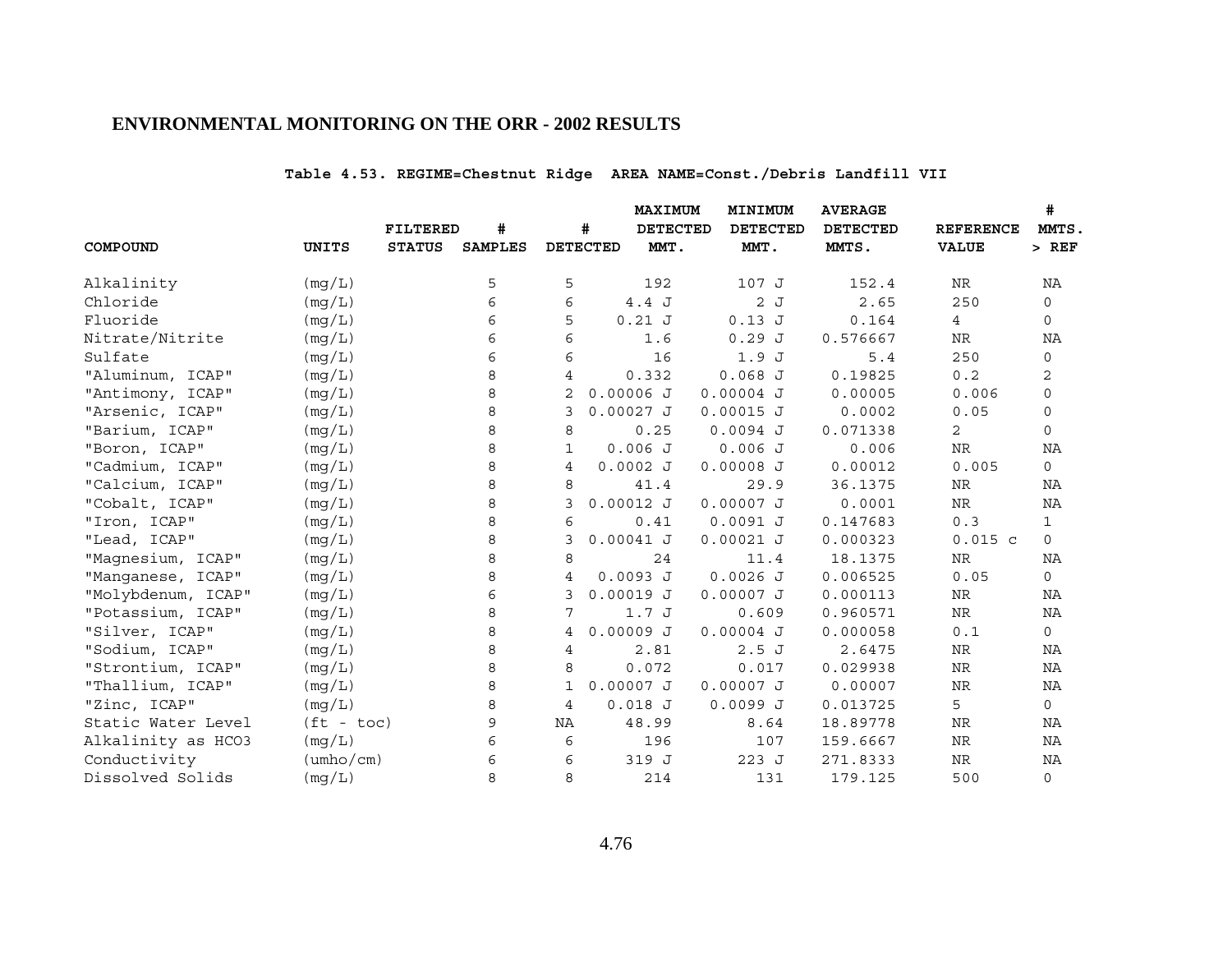|                   |               | <b>FILTERED</b><br># |          | <b>MAXIMUM</b><br>DETECTED | MINIMUM<br>DETECTED | <b>AVERAGE</b><br>DETECTED | <b>REFERENCE</b> | MMTS.          |
|-------------------|---------------|----------------------|----------|----------------------------|---------------------|----------------------------|------------------|----------------|
| COMPOUND<br>UNITS | <b>STATUS</b> | SAMPLES              | DETECTED | MMT.                       | MMT.                | MMTS.                      | <b>VALUE</b>     | $>$ REF        |
| (pH)<br>рH        |               | 6                    | 6        | 7.7                        | 6.8                 | 7.416667                   | 6.5/8.5          | $\overline{0}$ |
| Turbidity (NTU)   | 6             | 6                    | 5.2      | 0.17                       | 1.661667            |                            | 2                |                |
| Gross Alpha       | (pCi/L)       | 8                    |          | 1.25                       | 1.25                | 1.25                       | 15 f             | 0              |
| Gross Beta        | (pCi/L)       | 8                    | 2        | 2.37                       | 2.1                 | 2.235                      | 50 a             | 0              |
| Chloroform        | (ug/L)        | 8                    |          | $0.3$ J                    | $0.3$ J             | 0.3                        | $100$ i          | 0              |

# **Table 4.53 (continued)**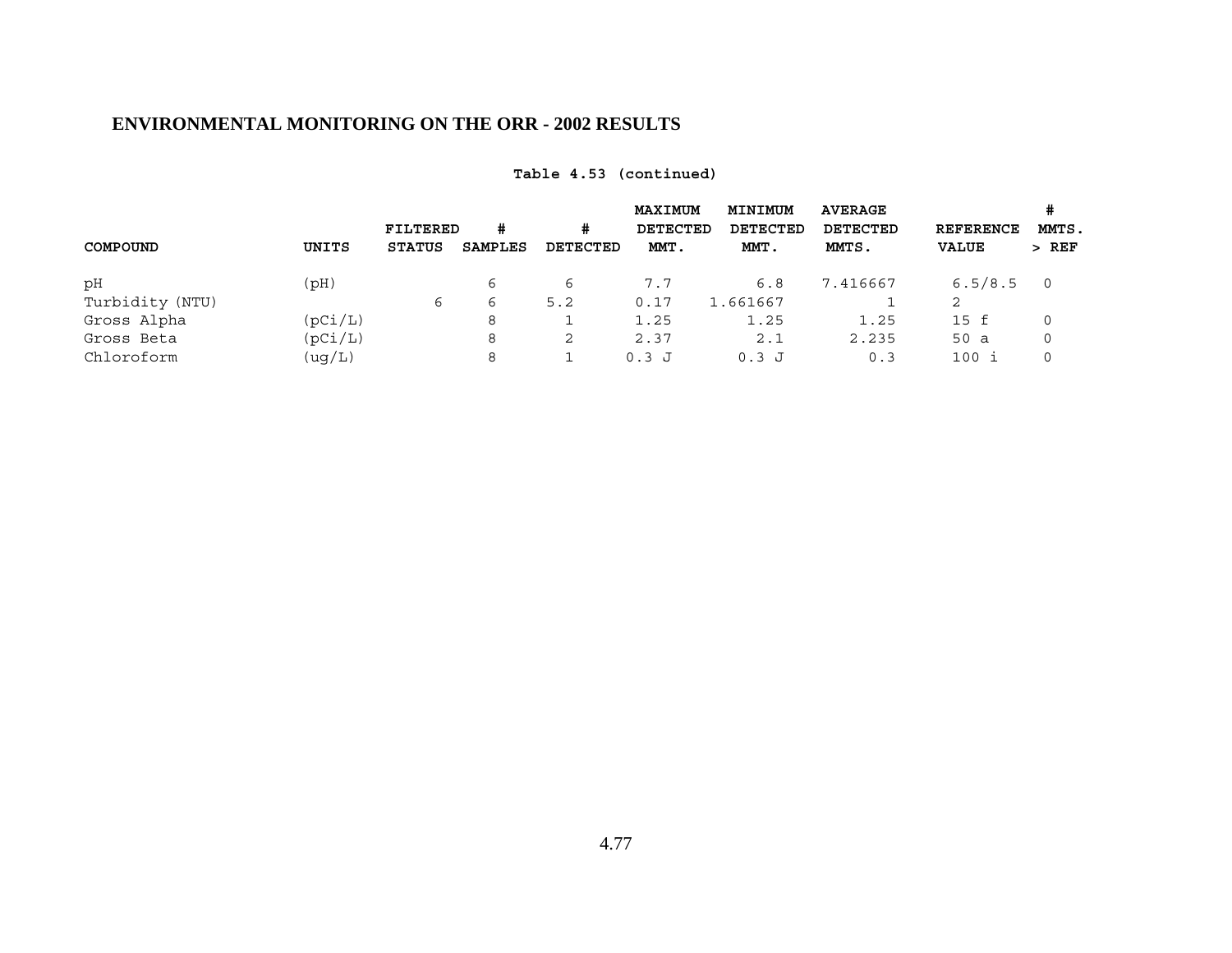# **Table 4.54. REGIME=Chestnut Ridge AREA NAME=Exit Pathway Spring/Surface Water**

|                    |              |                 |                |              |                 | <b>MAXIMUM</b>  | MINIMUM         | <b>AVERAGE</b>  |                  | #              |
|--------------------|--------------|-----------------|----------------|--------------|-----------------|-----------------|-----------------|-----------------|------------------|----------------|
|                    |              | <b>FILTERED</b> | #              |              | #               | <b>DETECTED</b> | <b>DETECTED</b> | <b>DETECTED</b> | <b>REFERENCE</b> | MMTS.          |
| COMPOUND           | <b>UNITS</b> | <b>STATUS</b>   | <b>SAMPLES</b> |              | <b>DETECTED</b> | MMT.            | MMT.            | MMTS.           | <b>VALUE</b>     | $>$ REF        |
| Alkalinity         | (mg/L)       |                 | 2              | 2            |                 | 158             | 115             | 136.5           | NR               | ΝA             |
| Bicarbonate        | (mg/L)       |                 | 8              | 7            |                 | 178             | 114             | 155.4286        | ${\hbox{NR}}$    | NA             |
| Chloride           | (mq/L)       |                 | 18             | 18           |                 | 4.59            | 1.6             | 2.490556        | 250              | 0              |
| Fluoride           | (mg/L)       |                 | 18             | 6            | 0.22J           |                 | 0.11            | 0.146667        | 4                | 0              |
| Nitrate Nitrogen   | (mg/L)       |                 | 8              | 8            |                 | 5.53            | 0.0715          | 1.363938        | 10               | $\mathsf{O}$   |
| Nitrate/Nitrite    | (mq/L)       |                 | 2              | $\mathbf{2}$ |                 | 1.7             | 0.84            | 1.27            | NR               | NA             |
| Sulfate            | (mg/L)       |                 | 18             | 18           |                 | 42              | 4.7             | 17.85778        | 250              | 0              |
| "Aluminum, ICAP"   | (mg/L)       |                 | 18             | 12           |                 | 7.78            | 0.057 J         | 0.981808        | 0.2              | 7              |
| "Antimony, ICAP"   | (mg/L)       |                 | 10             | 1            | $0.00006$ J     |                 | $0.00006$ J     | 0.00006         | 0.006            | $\mathsf{O}$   |
| "Arsenic, ICAP"    | (mg/L)       |                 | 10             | 5            | 0.0559          |                 | $0.00051$ J     | 0.026462        | 0.05             | 2              |
| "Barium, ICAP"     | (mg/L)       |                 | 18             | 18           | 0.15            |                 | 0.0207          | 0.072906        | $\overline{2}$   | $\mathsf{O}$   |
| "Boron, ICAP"      | (mq/L)       |                 | 18             | 10           | 0.251           |                 | 0.01 J          | 0.11616         | NR               | NA             |
| "Cadmium, PMS"     | (mg/L)       |                 | 8              | $\mathbf{1}$ | 0.00089         |                 | 0.00089         | 0.00089         | 0.005            | $\mathsf{O}$   |
| "Cadmium, ICAP"    | (mg/L)       |                 | 10             | 2            | $0.00004$ J     |                 | $0.00003$ J     | 0.000035        | 0.005            | 0              |
| "Calcium, ICAP"    | (mg/L)       |                 | 18             | 18           |                 | 63.8            | 19.1            | 42.4            | <b>NR</b>        | NA             |
| "Cobalt, ICAP"     | (mg/L)       |                 | 18             | 3            | 0.0044          |                 | $0.00031$ J     | 0.00267         | ${\hbox{NR}}$    | ΝA             |
| "Iron, ICAP"       | (mg/L)       |                 | 18             | 16           |                 | 4.22            | 0.04J           | 0.673144        | 0.3              | 9              |
| "Lead, PMS"        | (mg/L)       |                 | 8              | 4            | 0.0028          |                 | 0.000688        | 0.001812        | $0.015$ c        | $\mathsf{O}$   |
| "Lead, ICAP"       | (mg/L)       |                 | 10             | 1            | $0.00053$ J     |                 | $0.00053$ J     | 0.00053         | $0.015$ c        | $\circ$        |
| "Lithium, ICAP"    | (mg/L)       |                 | 16             | 6            | 0.0908          |                 | 0.0207          | 0.063983        | NR               | ΝA             |
| "Magnesium, ICAP"  | (mg/L)       |                 | 18             | 18           | 19.6            |                 | 6.53            | 14.54667        | <b>NR</b>        | ΝA             |
| "Manganese, ICAP"  | (mg/L)       |                 | 18             | 14           |                 | 1.5             | $0.0022$ J      | 0.244711        | 0.05             | 6              |
| "Molybdenum, ICAP" | (mg/L)       |                 | 18             | $\mathbf{1}$ | $0.00026$ J     |                 | $0.00026$ J     | 0.00026         | <b>NR</b>        | NA             |
| "Nickel, ICAP"     | (mg/L)       |                 | 18             | $\mathbf{1}$ | 0.0175          |                 | 0.0175          | 0.0175          | 0.1 d            | $\mathsf{O}$   |
| "Potassium, ICAP"  | (mg/L)       |                 | 18             | 11           |                 | 4.64            | 0.843           | 2.867545        | <b>NR</b>        | NA             |
| "Selenium, ICAP"   | (mg/L)       |                 | 10             | 1            | $0.00021$ J     |                 | $0.00021$ J     | 0.00021         | 0.05             | 0              |
| "Silicon, ICAP"    | (mg/L)       |                 | 4              | 4            | 4.42 ewz        |                 | 3.54 ewz        | 3.8425          | <b>NR</b>        | NA             |
| "Silver, ICAP"     | (mg/L)       |                 | 18             | $\mathbf{1}$ | $0.00006$ J     |                 | $0.00006$ J     | 0.00006         | 0.1              | $\overline{0}$ |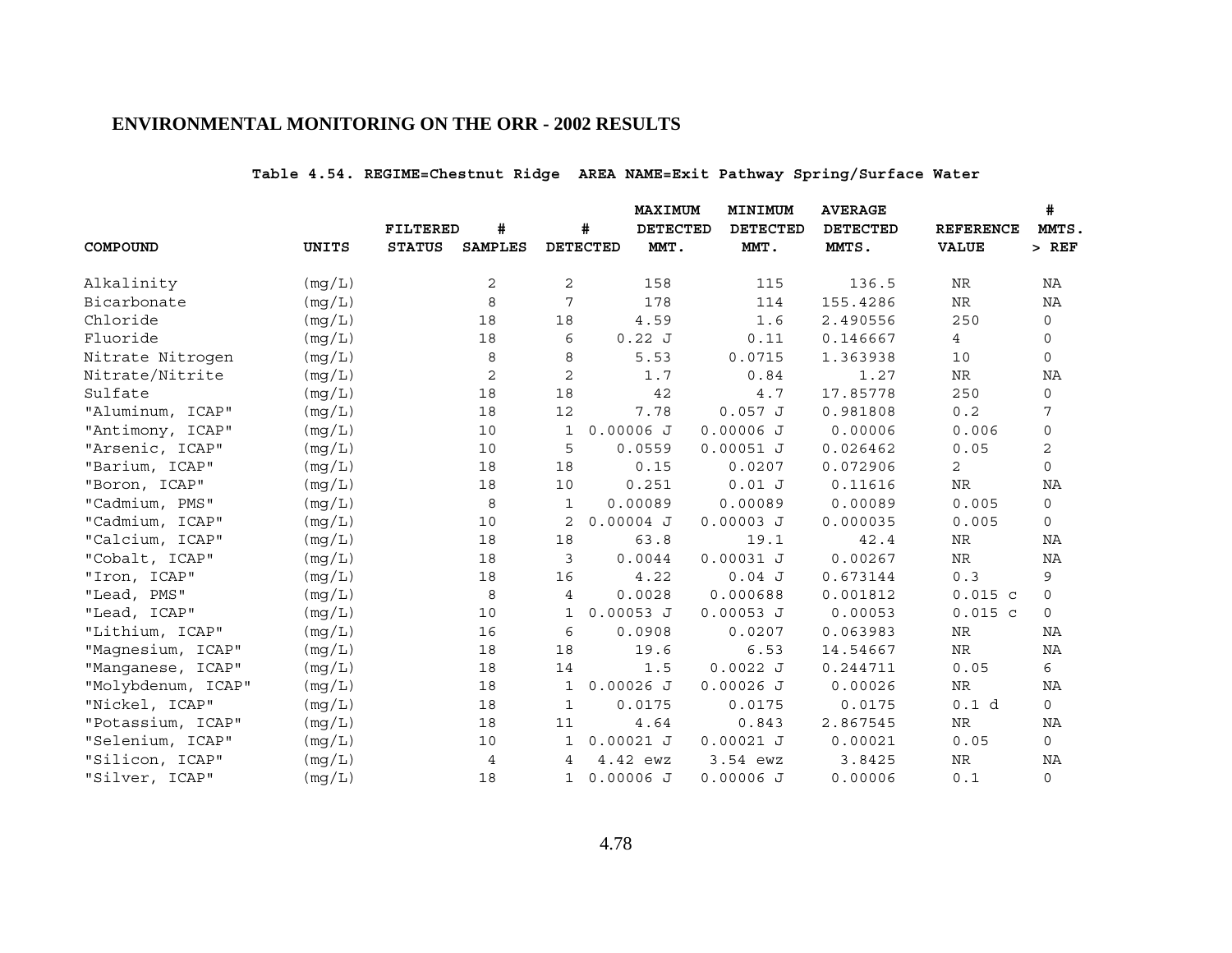## **Table 4.54 (continued)**

|                        |                           |                 |                |     |             | MAXIMUM         | MINIMUM         | <b>AVERAGE</b>  |                  | #           |
|------------------------|---------------------------|-----------------|----------------|-----|-------------|-----------------|-----------------|-----------------|------------------|-------------|
|                        |                           | <b>FILTERED</b> | #              |     | #           | <b>DETECTED</b> | <b>DETECTED</b> | <b>DETECTED</b> | <b>REFERENCE</b> | MMTS.       |
| COMPOUND               | UNITS                     | <b>STATUS</b>   | <b>SAMPLES</b> |     | DETECTED    | MMT.            | MMT.            | MMTS.           | <b>VALUE</b>     | > REF       |
| "Sodium, ICAP"         | (mq/L)                    |                 | 18             | 17  |             | 2.92            | $\mathbf{1}$    | 1.784118        | NR               | NA          |
| "Strontium, ICAP"      | (mq/L)                    |                 | 18             | 18  |             |                 | $0.0298$ W      | 0.301761        | NR               | NA          |
| "Thallium, PMS"        | (mq/L)                    |                 | 8              | 1   |             | 0.000799        | 0.000799        | 0.000799        | 0.002            | 0           |
| "Thallium, ICAP"       | (mg/L)                    |                 | 10             |     | $0.00002$ J |                 | $0.00002$ J     | 0.00002         | <b>NR</b>        | NA          |
| "Uranium, PMS"         | (mg/L)                    |                 | 8              | 6   |             | 0.00678         | 0.00055         | 0.00285         | 0.03             | $\mathbf 0$ |
| "Zinc, ICAP"           | (mq/L)                    |                 | 18             | 4   |             | 0.0356          | 0.0077J         | 0.017975        | 5                | $\mathbf 0$ |
| Alkalinity as HCO3     | (mq/L)                    |                 | 10             | 10  |             | 226             | 71.2            | 140.32          | <b>NR</b>        | NA          |
| Conductivity           | $(\text{umbo}/\text{cm})$ |                 | 10             | 10  |             | 465             | 166.3           | 298.73          | <b>NR</b>        | NA          |
| Dissolved Solids       | (mg/L)                    |                 | 18             | 18  |             | 477             | 91              | 210.6111        | 500              | 0           |
| рH                     | (Hq)                      |                 | 10             | 10  |             | 8.16L           | 7               | 7.671           | 6.5/8.5          | $\Omega$    |
| Total Suspended Solids | (mq/L)                    |                 | 18             | 4   |             | 59.9            | 7.2             | 21.8            | <b>NR</b>        | NA          |
| Turbidity (NTU)        |                           | 10              | 10             | 148 |             | 0.941           | 21.8551         |                 | 9                |             |
| Gross Alpha            | (pCi/L)                   |                 | 18             | 10  |             | 11              | $-1.2$          | 2.4626          | 15 f             | 0           |
| Gross Beta             | (pCi/L)                   |                 | 18             | 16  |             | 7.2             | $-5.9$          | 2.455625        | 50a              | $\mathbf 0$ |
| Carbon disulfide       | (ug/L)                    |                 | 14             | 1   |             | 0.39J           | 0.39J           | 0.39            | <b>NR</b>        | NA          |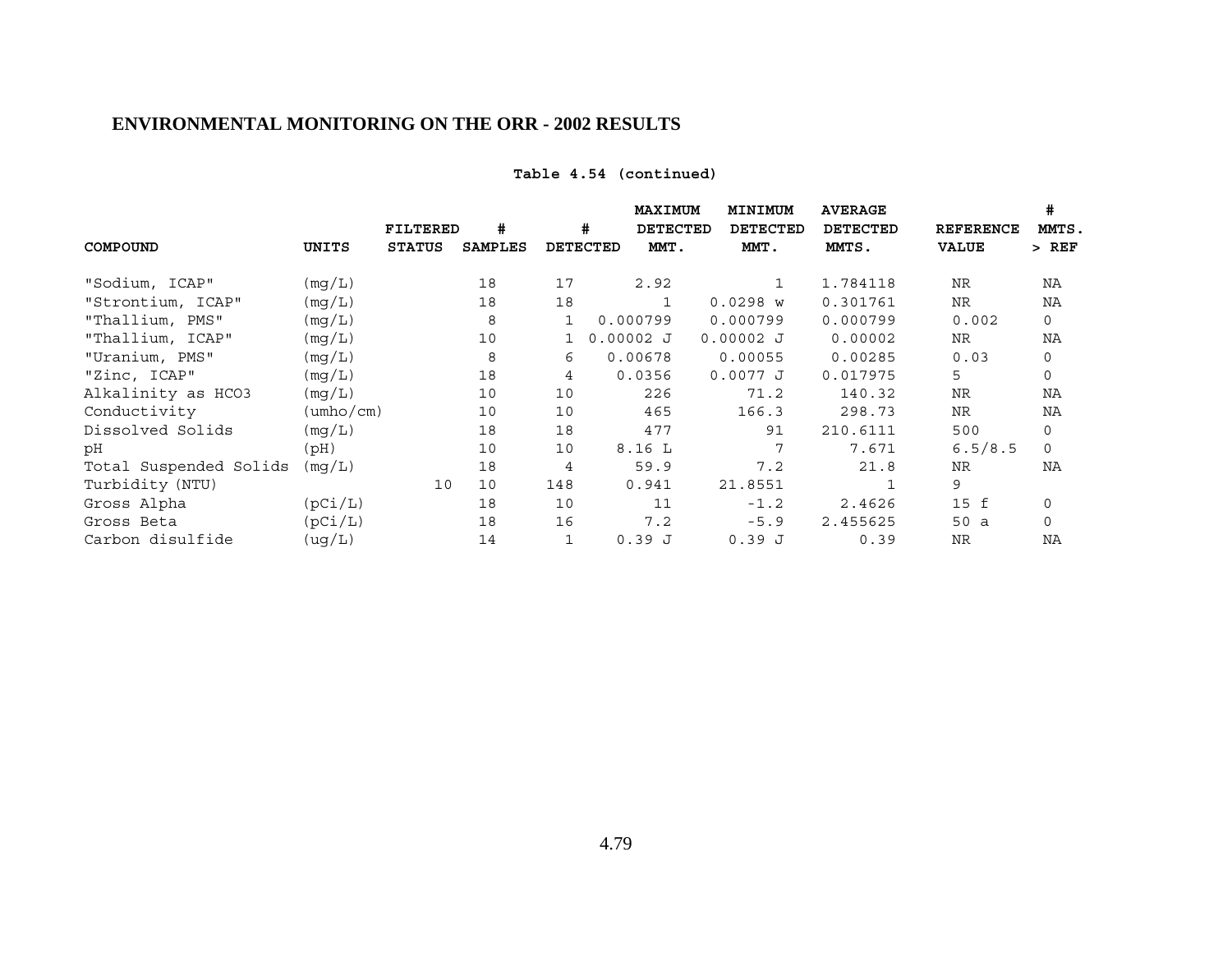# **Table 4.55. REGIME=Chestnut Ridge AREA NAME=Industrial Landfill II**

|                    |              |               |                |                 | MAXIMUM         | MINIMUM         | <b>AVERAGE</b>  |                  | #            |
|--------------------|--------------|---------------|----------------|-----------------|-----------------|-----------------|-----------------|------------------|--------------|
|                    |              | FILTERED      | #              | #               | <b>DETECTED</b> | <b>DETECTED</b> | <b>DETECTED</b> | <b>REFERENCE</b> | MMTS.        |
| COMPOUND           | <b>UNITS</b> | <b>STATUS</b> | <b>SAMPLES</b> | <b>DETECTED</b> | MMT.            | MMT.            | MMTS.           | <b>VALUE</b>     | $>$ REF      |
| Alkalinity         | (mg/L)       |               | 8              | 8               | 218             | 112             | 159.875         | NR               | ΝA           |
| Chloride           | (mg/L)       |               | 8              | 8               | 6.3             | 1.8J            | 3.1875          | 250              | $\mathbf 0$  |
| Fluoride           | (mg/L)       |               | 8              | 4               | 1.7             | 0.19J           | 0.9475          | 4                | 0            |
| Nitrate/Nitrite    | (mg/L)       |               | 8              | 5               | 0.52            | 0.17J           | 0.368           | NR               | ΝA           |
| Sulfate            | (mg/L)       |               | 8              | 8               | 14.6            | 4.9 J           | 8.7625          | 250              | 0            |
| "Aluminum, ICAP"   | (mg/L)       |               | 8              | 3               | $0.045$ J       | $0.028$ J       | 0.034           | 0.2              | 0            |
| "Antimony, ICAP"   | (mg/L)       |               | 8              | 5               | $0.00092$ J     | $0.00004$ J     | 0.000434        | 0.006            | 0            |
| "Arsenic, ICAP"    | (mg/L)       |               | 8              | 5               | $0.0035$ J      | $0.00017$ J     | 0.001482        | 0.05             | 0            |
| "Barium, ICAP"     | (mg/L)       |               | 8              | 8               | 0.47            | $0.0073$ J      | 0.1387          | 2                | 0            |
| "Beryllium, ICAP"  | (mg/L)       |               | 8              | 1               | $0.00071$ J     | $0.00071$ J     | 0.00071         | 0.004            | $\mathbf 0$  |
| "Boron, ICAP"      | (mg/L)       |               | 8              | 2               | $0.012$ J       | 0.011 J         | 0.0115          | NR               | ΝA           |
| "Cadmium, ICAP"    | (mq/L)       |               | 8              | $\overline{2}$  | $0.00004$ J     | $0.00003$ J     | 0.000035        | 0.005            | 0            |
| "Calcium, ICAP"    | (mg/L)       |               | 8              | 8               | 38.5            | 2.9             | 23.45           | NR               | ΝA           |
| "Chromium, ICAP"   | (mg/L)       |               | 8              | 3               | 0.0069          | $0.0026$ J      | 0.005067        | 0.1              | $\mathbf 0$  |
| "Cobalt, ICAP"     | (mg/L)       |               | 8              | 4               | $0.00014$ J     | $0.00005$ J     | 0.000095        | NR               | ΝA           |
| "Iron, ICAP"       | (mg/L)       |               | 8              | 5               | 0.086J          | 0.01 J          | 0.0304          | 0.3              | 0            |
| "Lead, ICAP"       | (mg/L)       |               | 8              | 1               | $0.00041$ J     | $0.00041$ J     | 0.00041         | $0.015$ c        | $\mathbf 0$  |
| "Magnesium, ICAP"  | (mg/L)       |               | 8              | 8               | 27.3            | 3.3             | 18.675          | NR               | ΝA           |
| "Manganese, ICAP"  | (mg/L)       |               | 8              | 4               | $0.076$ J       | $0.0027$ J      | 0.027075        | 0.05             | $\mathbf{1}$ |
| "Molybdenum, ICAP" | (mg/L)       |               | 8              | 8               | 0.015           | 0.002J          | 0.0058          | NR               | ΝA           |
| "Nickel, ICAP"     | (mg/L)       |               | 8              | 3               | 0.022           | $0.0066$ J      | 0.016867        | 0.1 d            | 0            |
| "Potassium, ICAP"  | (mg/L)       |               | 8              | 8               | 17.7            | 0.98J           | 5.52125         | NR               | ΝA           |
| "Selenium, ICAP"   | (mq/L)       |               | 8              | 3               | $0.00025$ J     | $0.00018$ J     | 0.000207        | 0.05             | 0            |
| "Silver, ICAP"     | (mg/L)       |               | 8              | 6               | $0.00005$ J     | $0.00002$ J     | 0.00004         | 0.1              | 0            |
| "Sodium, ICAP"     | (mg/L)       |               | 8              | 6               | 41.3            | 3J              | 19.56667        | NR               | ΝA           |
| "Strontium, ICAP"  | (mg/L)       |               | 8              | 8               | 0.18            | 0.019           | 0.0655          | NR               | ΝA           |
| "Thallium, ICAP"   | (mg/L)       |               | 8              | 2               | $0.00002$ J     | $0.00002$ J     | 0.00002         | NR               | ΝA           |
| "Vanadium, ICAP"   | (mq/L)       |               | 8              | 2               | 0.011           | 0.011           | 0.011           | <b>NR</b>        | NA           |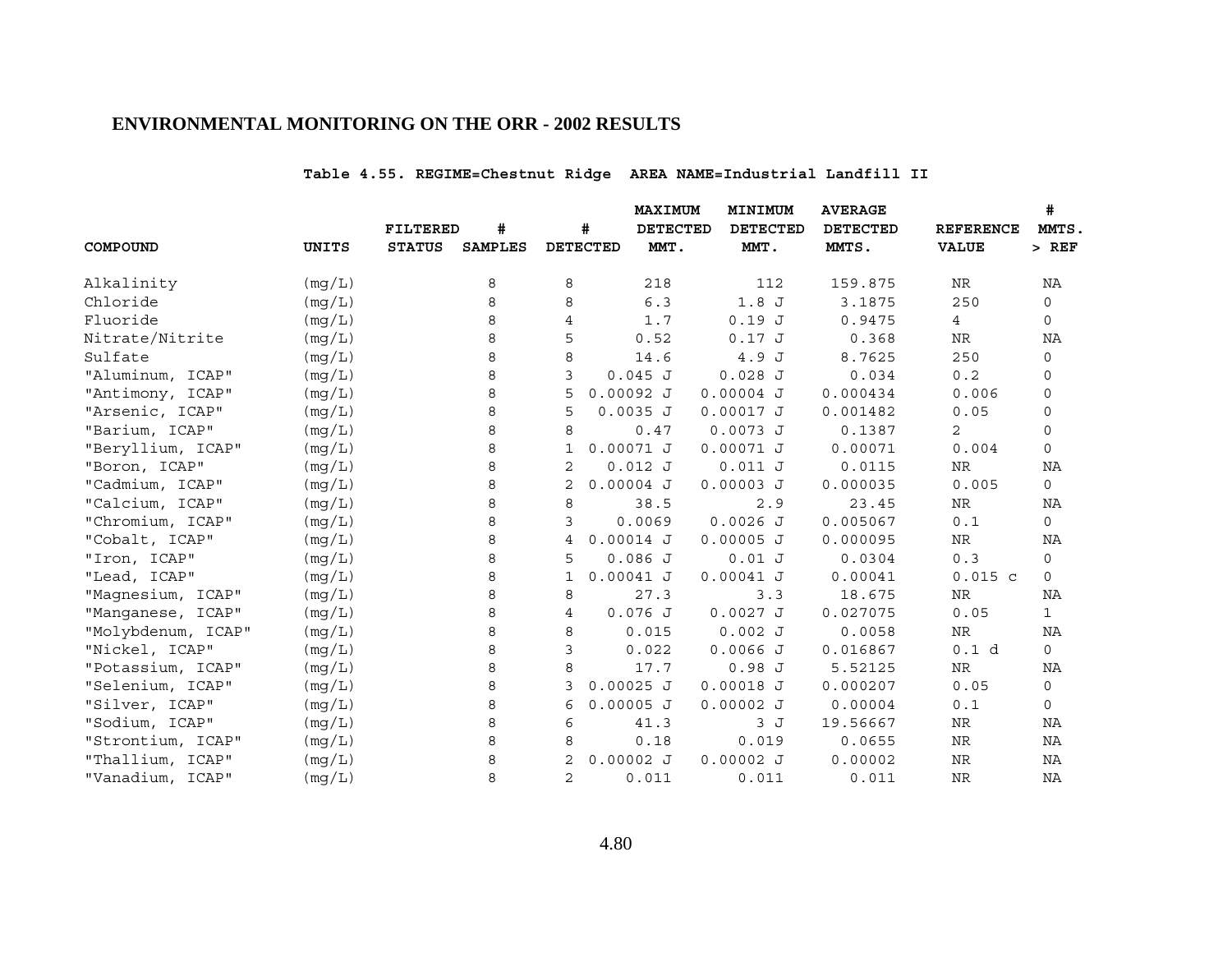# **Table 4.55 (continued)**

|                        |                           |               |         |                 | <b>MAXIMUM</b>  | MINIMUM    | <b>AVERAGE</b>  |                  | #        |
|------------------------|---------------------------|---------------|---------|-----------------|-----------------|------------|-----------------|------------------|----------|
|                        |                           | FILTERED      | #       | #               | <b>DETECTED</b> | DETECTED   | <b>DETECTED</b> | <b>REFERENCE</b> | MMTS.    |
| COMPOUND               | UNITS                     | <b>STATUS</b> | SAMPLES | <b>DETECTED</b> | MMT.            | MMT.       | MMTS.           | <b>VALUE</b>     | $>$ REF  |
| "Zinc, ICAP"           | (mq/L)                    |               | 8       | 5               | 0.019J          | $0.0055$ J | 0.01222         | 5                | 0        |
| Static Water Level     | $(ft - toc)$              |               | 8       | NA              | 113.58          | 29.79      | 77.935          | <b>NR</b>        | NA       |
| Alkalinity as CO3      | (mq/L)                    |               | 8       | 3               | 85.7            | 6.5        | 54.3            | <b>NR</b>        | ΝA       |
| Alkalinity as HCO3     | (mq/L)                    |               | 8       | 8               | 218             | 26.7       | 139.5375        | <b>NR</b>        | NA       |
| Conductivity           | $(\text{umbo}/\text{cm})$ |               | 8       | 8               | 375 J           | $228$ J    | 283.75          | <b>NR</b>        | NA       |
| Dissolved Solids       | (mq/L)                    |               | 8       | 8               | $221$ J         | 133        | 170.5           | 500              | 0        |
| рH                     | (Hq)                      |               | 8       | 8               | 10              | 7.8        | 8.475           | 6.5/8.5          | 2        |
| Total Suspended Solids | (mq/L)                    |               | 8       | 4               | 8.2             | 2J         | 4.8             | <b>NR</b>        | NA       |
| Turbidity (NTU)        |                           | 8             | 8       | 2.5             | 0.06J           | 0.82375    |                 | 3                |          |
| Gross Alpha            | (pCi/L)                   |               | 8       | 2               | 4.1             | 2.1        | 3.1             | 15 f             | 0        |
| Gross Beta             | (pCi/L)                   |               | 8       | 4               | 17.8            | 2          | 9.6             | 50a              | 0        |
| "1,1-Dichloroethene"   | (ug/L)                    |               | 8       | $\mathbf{1}$    | 0.37J           | 0.37J      | 0.37            | 7                | $\Omega$ |
| Ethanol                | (ug/L)                    |               | 8       |                 | 280 O           | 280 O      | 280             | <b>NR</b>        | NA       |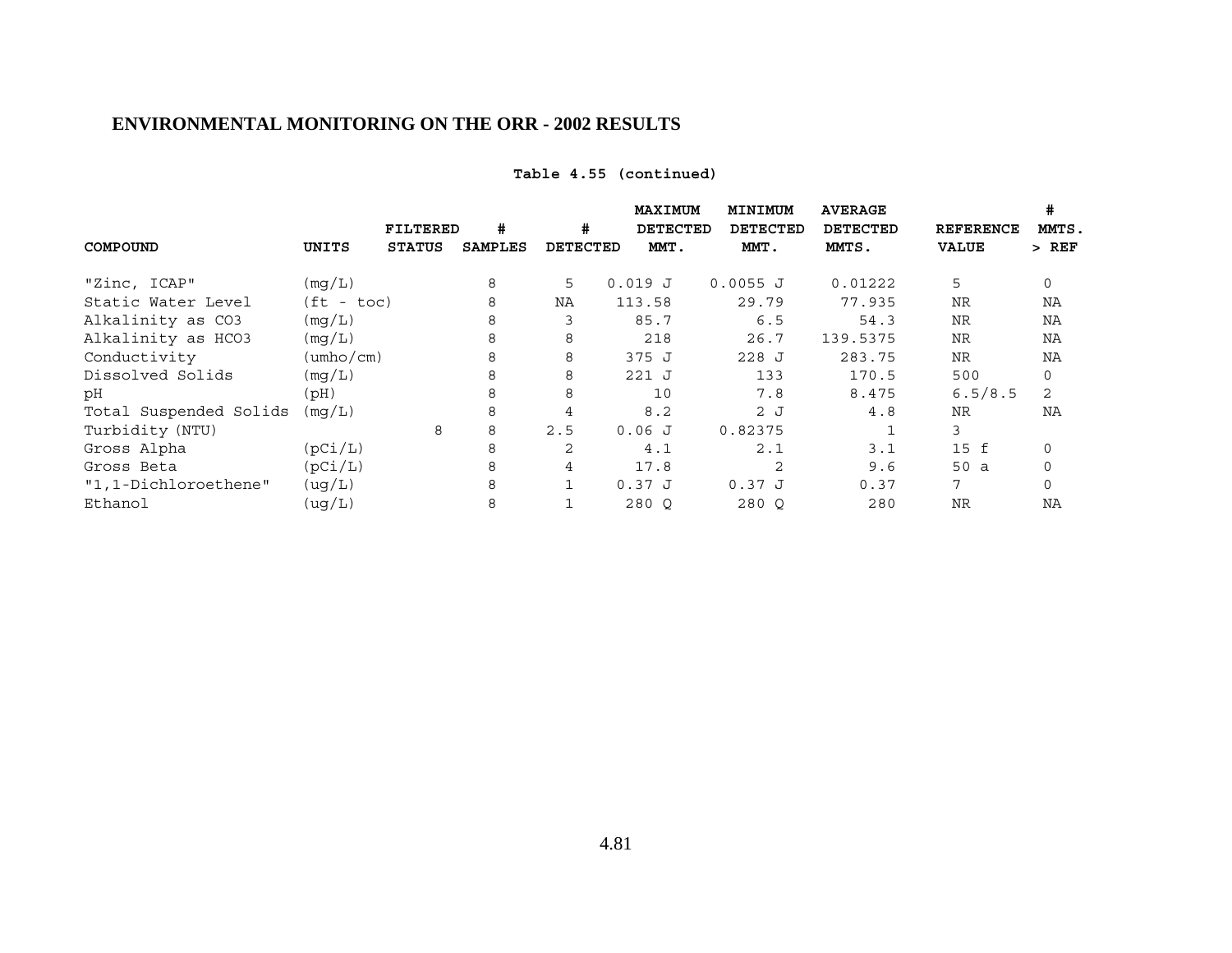# **Table 4.56. REGIME=Chestnut Ridge AREA NAME=Industrial Landfill IV**

|                    |              |                 |                |             |                 | <b>MAXIMUM</b>  | MINIMUM         | <b>AVERAGE</b>  |                  | #            |
|--------------------|--------------|-----------------|----------------|-------------|-----------------|-----------------|-----------------|-----------------|------------------|--------------|
|                    |              | <b>FILTERED</b> | #              |             | #               | <b>DETECTED</b> | <b>DETECTED</b> | <b>DETECTED</b> | <b>REFERENCE</b> | MMTS,        |
| COMPOUND           | <b>UNITS</b> | <b>STATUS</b>   | <b>SAMPLES</b> |             | <b>DETECTED</b> | MMT.            | MMT.            | MMTS.           | <b>VALUE</b>     | $>$ REF      |
| Alkalinity         | (mq/L)       |                 | 9              | 9           |                 | 215             | 153             | 175             | ${\hbox{NR}}$    | ΝA           |
| Chloride           | (mq/L)       |                 | 12             | 12          |                 | 5.4             | 1.9J            | 3.033333        | 250              | 0            |
| Fluoride           | (mg/L)       |                 | 12             | 3           | 0.16J           |                 | 0.11J           | 0.136667        | $\overline{4}$   | 0            |
| Nitrate/Nitrite    | (mq/L)       |                 | 12             | 12          |                 | 0.58            | 0.3J            | 0.4425          | NR               | ΝA           |
| Sulfate            | (mq/L)       |                 | 12             | 12          |                 | 7.7             | 1.3J            | 2.833333        | 250              | $\mathbf 0$  |
| "Aluminum, ICAP"   | (mg/L)       |                 | 12             | 2           | 0.06J           |                 | 0.025J          | 0.0425          | 0.2              | 0            |
| "Antimony, ICAP"   | (mg/L)       |                 | 12             | 7           | 0.001 J         |                 | $0.00005$ J     | 0.000303        | 0.006            | $\mathbf 0$  |
| "Arsenic, ICAP"    | (mg/L)       |                 | 12             | 10          | $0.00041$ J     |                 | 0.00022J        | 0.0003          | 0.05             | 0            |
| "Barium, ICAP"     | (mq/L)       |                 | 12             | 12          | 0.033           |                 | 0.0079J         | 0.014225        | 2                | 0            |
| "Beryllium, ICAP"  | (mg/L)       |                 | 12             | 1           | $0.0026$ J      |                 | $0.0026$ J      | 0.0026          | 0.004            | $\mathsf{O}$ |
| "Boron, ICAP"      | (mg/L)       |                 | 12             | 8           | $0.075$ J       |                 | $0.0052$ J      | 0.030925        | NR               | ΝA           |
| "Cadmium, ICAP"    | (mg/L)       |                 | 12             | 9           | $0.00018$ J     |                 | $0.00003$ J     | 0.000068        | 0.005            | 0            |
| "Calcium, ICAP"    | (mq/L)       |                 | 12             | 12          |                 | 42.1            | 26.9            | 32.05           | NR               | NA           |
| "Chromium, ICAP"   | (mq/L)       |                 | 12             | $\mathbf 1$ | 0.0056          |                 | 0.0056          | 0.0056          | 0.1              | 0            |
| "Cobalt, ICAP"     | (mq/L)       |                 | 12             | 6           | 0.0016          |                 | $0.00005$ J     | 0.000628        | NR               | NA           |
| "Copper, ICAP"     | (mg/L)       |                 | 12             | 1           | $0.0029$ J      |                 | $0.0029$ J      | 0.0029          | 1.3              | 0            |
| "Iron, ICAP"       | (mg/L)       |                 | 12             | 6           | 0.06J           |                 | $0.0062$ J      | 0.028417        | 0.3              | 0            |
| "Lead, ICAP"       | (mq/L)       |                 | 12             | 5           | $0.00079$ J     |                 | $0.00024$ J     | 0.00048         | $0.015$ c        | $\mathbf 0$  |
| "Magnesium, ICAP"  | (mq/L)       |                 | 12             | 12          |                 | 26.4            | 17.3            | 20.46667        | NR               | NA           |
| "Manganese, ICAP"  | (mg/L)       |                 | 12             | 6           | 0.012           |                 | $0.00098$ J     | 0.00588         | 0.05             | $\mathsf{O}$ |
| "Molybdenum, ICAP" | (mq/L)       |                 | 12             | 8           | 0.002           |                 | $0.0001$ J      | 0.000699        | NR               | ΝA           |
| "Nickel, ICAP"     | (mq/L)       |                 | 12             | 4           |                 | 0.76            | 0.25            | 0.4275          | 0.1 d            | 4            |
| "Potassium, ICAP"  | (mg/L)       |                 | 12             | 10          | 1.6J            |                 | 0.55J           | 0.876           | NR               | ΝA           |
| "Selenium, ICAP"   | (mg/L)       |                 | 12             | 1           | $0.00024$ J     |                 | $0.00024$ J     | 0.00024         | 0.05             | 0            |
| "Silver, ICAP"     | (mg/L)       |                 | 12             | 7           | $0.00017$ J     |                 | $0.00002$ J     | 0.000096        | 0.1              | 0            |
| "Sodium, ICAP"     | (mq/L)       |                 | 12             | 7           |                 | 5.7             | 1.6J            | 3.371429        | NR               | ΝA           |
| "Strontium, ICAP"  | (mg/L)       |                 | 12             | 12          | 0.024           |                 | 0.011           | 0.015           | <b>NR</b>        | NA           |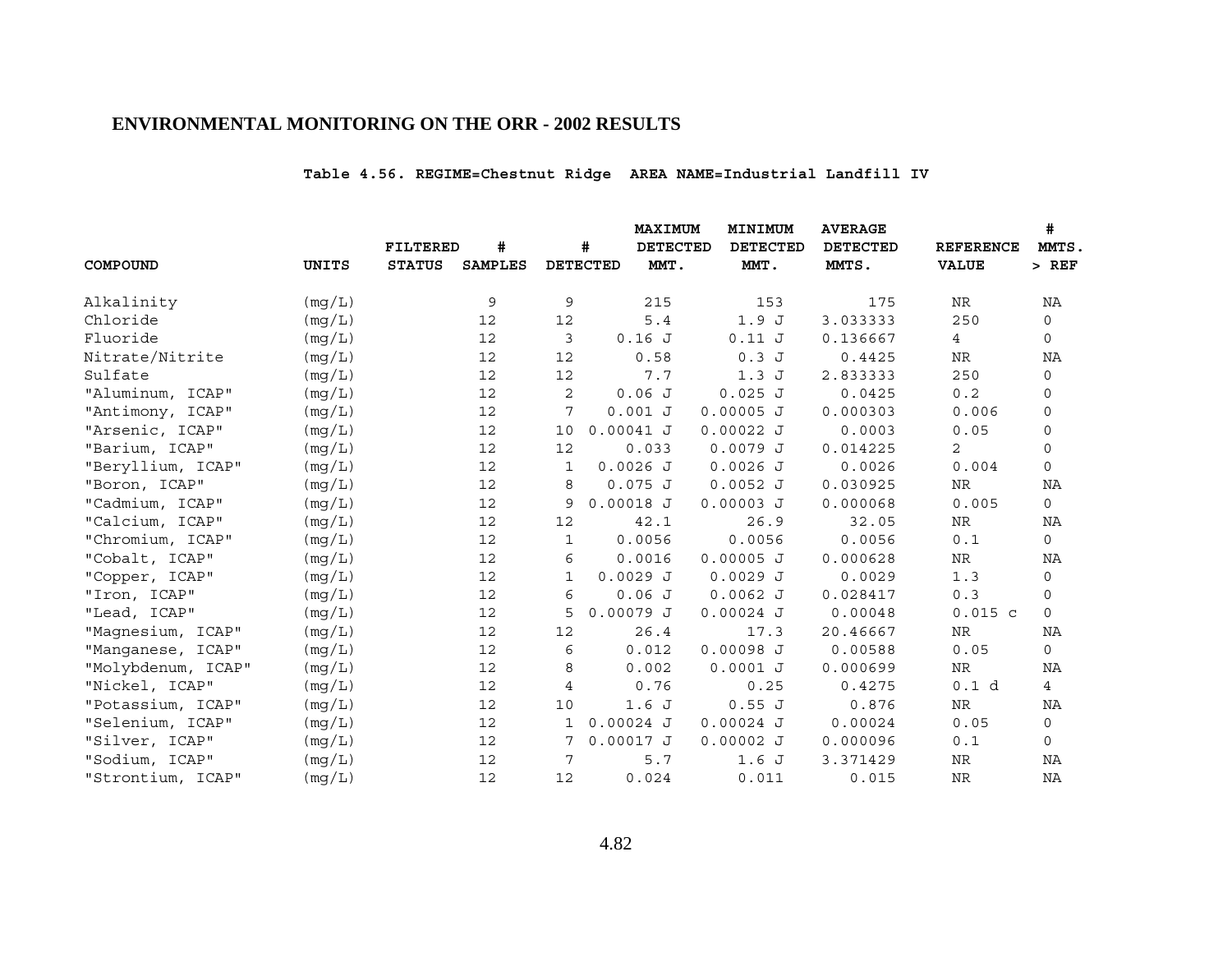# **Table 4.56 (continued)**

|                                   |                           |               |                |                 | MAXIMUM         | MINIMUM     | <b>AVERAGE</b>  |                  | #            |
|-----------------------------------|---------------------------|---------------|----------------|-----------------|-----------------|-------------|-----------------|------------------|--------------|
|                                   |                           | FILTERED      | #              | #               | <b>DETECTED</b> | DETECTED    | <b>DETECTED</b> | <b>REFERENCE</b> | MMTS.        |
| COMPOUND                          | UNITS                     | <b>STATUS</b> | <b>SAMPLES</b> | <b>DETECTED</b> | MMT.            | MMT.        | MMTS.           | <b>VALUE</b>     | $>$ REF      |
| "Thallium, ICAP"                  | (mq/L)                    |               | 12             | 6               | $0.00013$ J     | $0.00002$ J | 0.000045        | <b>NR</b>        | NA           |
| "Zinc, ICAP"                      | (mq/L)                    |               | 12             | 6               | 0.023           | $0.0044$ J  | 0.0124          | 5                | $\mathsf{O}$ |
| Static Water Level                | $(ft - toc)$              |               | 15             | NA              | 125.4           | 85.19       | 107.6733        | <b>NR</b>        | NA           |
| Alkalinity as HCO3                | (mq/L)                    |               | 12             | 12              | 215             | 153         | 174.0833        | <b>NR</b>        | NA           |
| Conductivity                      | $(\text{umbo}/\text{cm})$ |               | 12             | 12              | 410 J           | 234 J       | 302.0833        | <b>NR</b>        | NA           |
| Dissolved Solids                  | (mg/L)                    |               | 12             | 12              | 214             | 150         | 177.5           | 500              | $\mathbf 0$  |
| рH                                | (Hq)                      |               | 12             | 12              | 8.2             | 7.3         | 7.85            | 6.5/8.5          | $\Omega$     |
| Total Suspended Solids            | (mq/L)                    |               | 12             | 1               | 2.2J            | 2.2J        | 2.2             | <b>NR</b>        | NA           |
| Turbidity (NTU)                   |                           | 12            | 11             | 4.5             | 0.08J           | 0.908182    |                 | $\overline{4}$   |              |
| Gross Beta                        | (pCi/L)                   |               | 12             | 2               | 2.4             | 2.3         | 2.35            | 50 a             | $\mathbf 0$  |
| $"1,1,1$ -Trichloroethane" (uq/L) |                           |               | 12             | 4               | 22              | 17          | 18.75           | 200              | $\mathbf 0$  |
| $"1,1,2,2-$                       |                           |               |                |                 |                 |             |                 |                  |              |
| Tetrachloroethane"                | (ug/L)                    |               | 12             | 1               | 0.57J           | 0.57J       | 0.57            | <b>NR</b>        | NA           |
| "1,1-Dichloroethane"              | ( uq/L)                   |               | 12             | $\overline{4}$  | 15              | 12          | 13.25           | <b>NR</b>        | NA           |
| "1,1-Dichloroethene"              | (ug/L)                    |               | 12             | 3               | 4.3             | 3.7         | 4.033333        | 7                | $\mathbf 0$  |
| Tetrachloroethene                 | (ug/L)                    |               | 12             | 1               | 0.43J           | 0.43J       | 0.43            | 5                | 0            |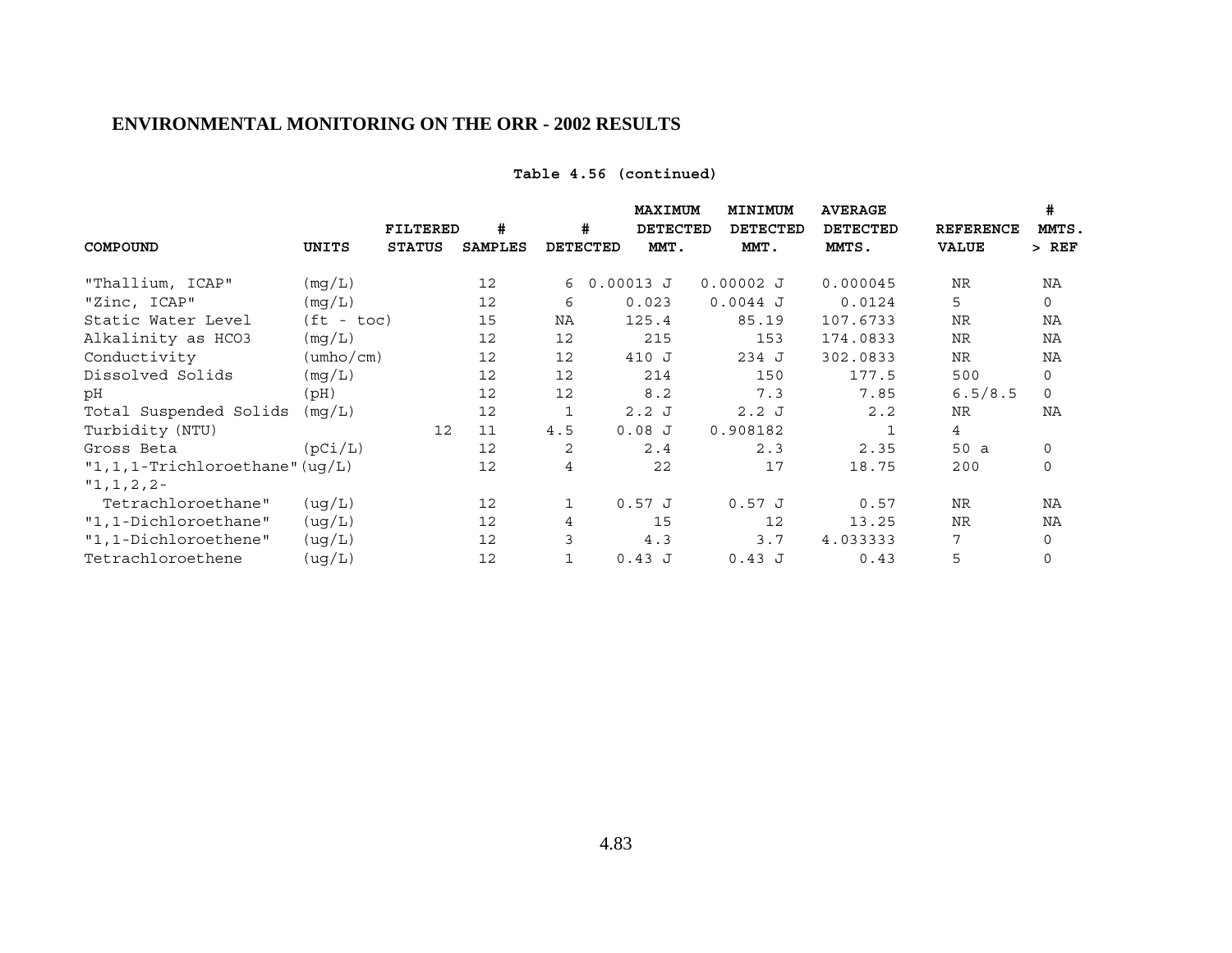# **Table 4.57. REGIME=Chestnut Ridge AREA NAME=Industrial Landfill V**

|                    |              |                 |                |    |                 | <b>MAXIMUM</b>  | MINIMUM         | <b>AVERAGE</b>  |                  | #            |
|--------------------|--------------|-----------------|----------------|----|-----------------|-----------------|-----------------|-----------------|------------------|--------------|
|                    |              | <b>FILTERED</b> | #              |    | #               | <b>DETECTED</b> | <b>DETECTED</b> | <b>DETECTED</b> | <b>REFERENCE</b> | MMTS,        |
| COMPOUND           | <b>UNITS</b> | <b>STATUS</b>   | <b>SAMPLES</b> |    | <b>DETECTED</b> | MMT.            | MMT.            | MMTS.           | <b>VALUE</b>     | $>$ REF      |
| Alkalinity         | (mq/L)       |                 | 10             | 10 |                 | 177             | 123             | 151.7           | ${\hbox{NR}}$    | NA           |
| Chloride           | (mq/L)       |                 | 10             | 10 |                 | 5.3             | 1.3J            | 2.46            | 250              | 0            |
| Fluoride           | (mg/L)       |                 | 10             | 7  |                 | $0.23$ J        | $0.13$ J        | 0.162857        | $\overline{4}$   | 0            |
| Nitrate/Nitrite    | (mq/L)       |                 | 10             | 10 |                 | 1.1             | 0.19J           | 0.569           | NR               | ΝA           |
| Sulfate            | (mq/L)       |                 | 10             | 10 |                 | 25.2            | 1.2J            | 6.76            | 250              | $\mathbf 0$  |
| "Aluminum, ICAP"   | (mg/L)       |                 | 10             | 4  | 0.095J          |                 | $0.025$ J       | 0.055           | 0.2              | 0            |
| "Antimony, ICAP"   | (mq/L)       |                 | 10             | 5  | $0.00087$ J     |                 | $0.00007$ J     | 0.0003          | 0.006            | $\mathsf{O}$ |
| "Arsenic, ICAP"    | (mg/L)       |                 | 10             | 8  | $0.00066$ J     |                 | $0.0002$ J      | 0.000361        | 0.05             | 0            |
| "Barium, ICAP"     | (mq/L)       |                 | 10             | 10 |                 | 0.013           | $0.0019$ J      | 0.00749         | 2                | 0            |
| "Boron, ICAP"      | (mg/L)       |                 | 10             | 1  | $0.0058$ J      |                 | $0.0058$ J      | 0.0058          | <b>NR</b>        | NA           |
| "Cadmium, ICAP"    | (mg/L)       |                 | 10             | 4  | $0.00008$ J     |                 | $0.00002$ J     | 0.000043        | 0.005            | $\mathsf{O}$ |
| "Calcium, ICAP"    | (mg/L)       |                 | 10             | 10 |                 | 41.4            | 22.1            | 32.02           | <b>NR</b>        | NA           |
| "Chromium, ICAP"   | (mq/L)       |                 | 10             | 4  |                 | 0.061           | $0.0036$ J      | 0.030225        | 0.1              | $\mathsf{O}$ |
| "Cobalt, ICAP"     | (mq/L)       |                 | 10             | 6  | $0.00031$ J     |                 | $0.00006$ J     | 0.000117        | NR               | NA           |
| "Iron, ICAP"       | (mq/L)       |                 | 10             | 8  | 0.089J          |                 | $0.008$ J       | 0.041625        | $0.3$            | 0            |
| "Lead, ICAP"       | (mg/L)       |                 | 10             | 5  | $0.00075$ J     |                 | $0.00019$ J     | 0.000442        | $0.015$ c        | $\mathbf{0}$ |
| "Magnesium, ICAP"  | (mg/L)       |                 | 10             | 10 |                 | 24.1            | 13.7            | 18.51           | NR               | NA           |
| "Manganese, ICAP"  | (mq/L)       |                 | 10             | 7  | $0.0024$ J      |                 | $0.00091$ J     | 0.001416        | 0.05             | 0            |
| "Molybdenum, ICAP" | (mq/L)       |                 | 10             | 8  |                 | 0.004           | $0.00017$ J     | 0.001253        | NR               | NA           |
| "Potassium, ICAP"  | (mg/L)       |                 | 10             | 9  |                 | 1.8J            | 0.67 J          | 1.017778        | ${\hbox{NR}}$    | NA           |
| "Selenium, ICAP"   | (mq/L)       |                 | 10             | 5  | $0.00039$ J     |                 | $0.0002$ J      | 0.00027         | 0.05             | 0            |
| "Silver, ICAP"     | (mq/L)       |                 | 10             | 5  | $0.00009$ J     |                 | $0.00002$ J     | 0.000058        | 0.1              | 0            |
| "Sodium, ICAP"     | (mg/L)       |                 | 10             | 2  |                 | 4.1J            | 4.1J            | 4.1             | NR               | ΝA           |
| "Strontium, ICAP"  | (mg/L)       |                 | 10             | 10 |                 | 0.026           | 0.013           | 0.0189          | $\rm NR$         | NA           |
| "Thallium, ICAP"   | (mg/L)       |                 | 10             | 2  | $0.00003$ J     |                 | $0.00002$ J     | 0.000025        | NR               | ΝA           |
| "Zinc, ICAP"       | (mq/L)       |                 | 10             | 4  | 0.013 J         |                 | 0.0038J         | 0.00885         | 5                | $\mathsf{O}$ |
| Static Water Level | $(ft - toc)$ |                 | 10             | ΝA |                 | 125.2           | 18.4            | 84.66           | <b>NR</b>        | ΝA           |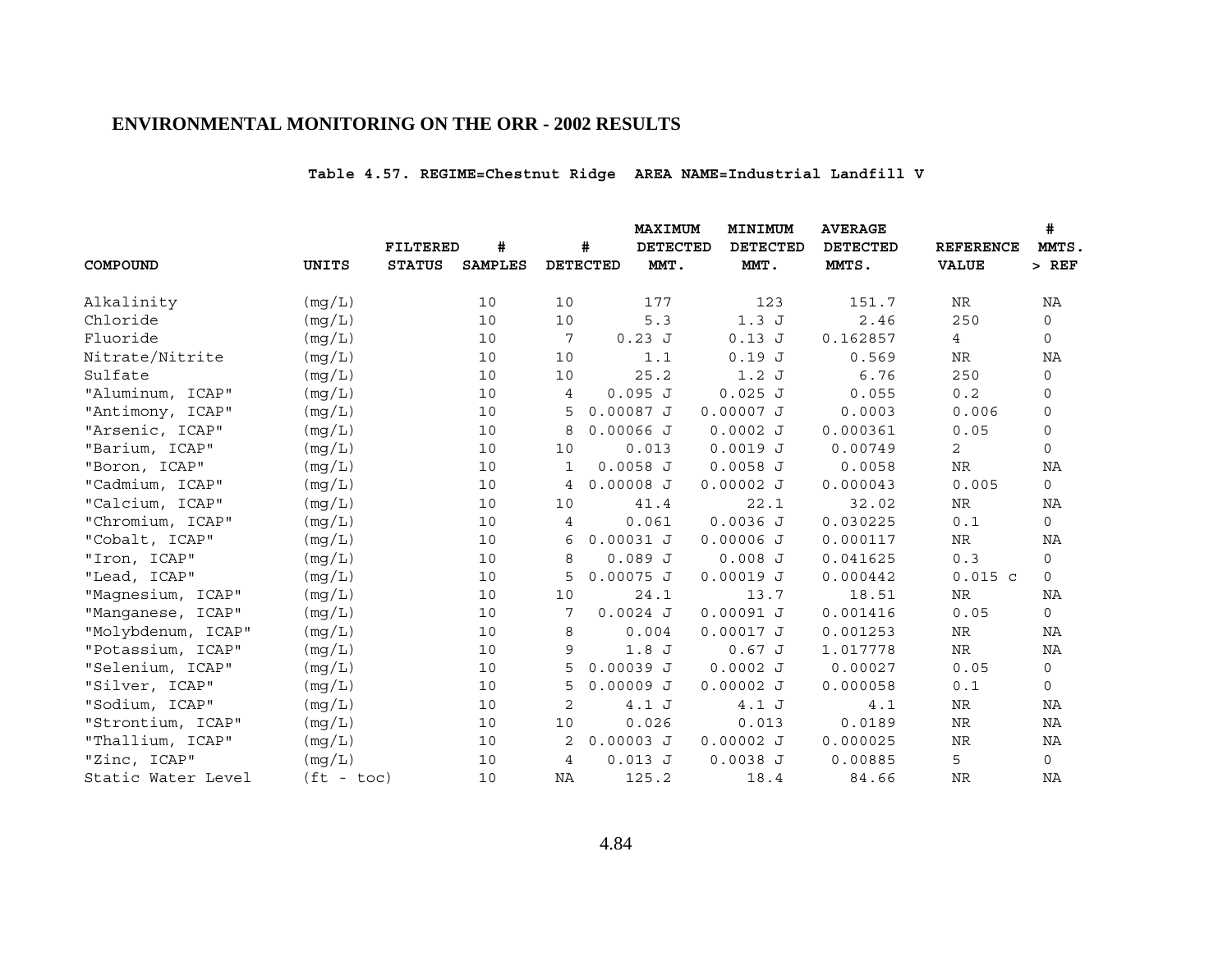| Table 4.57 (continued) |
|------------------------|
|------------------------|

|                                     |           |                 |                |                 | MAXIMUM         | MINIMUM         | <b>AVERAGE</b>  |                  | #       |
|-------------------------------------|-----------|-----------------|----------------|-----------------|-----------------|-----------------|-----------------|------------------|---------|
|                                     |           | <b>FILTERED</b> | #              | #               | <b>DETECTED</b> | <b>DETECTED</b> | <b>DETECTED</b> | <b>REFERENCE</b> | MMTS.   |
| COMPOUND                            | UNITS     | <b>STATUS</b>   | <b>SAMPLES</b> | <b>DETECTED</b> | MMT.            | MMT.            | MMTS.           | <b>VALUE</b>     | $>$ REF |
| Alkalinity as CO3                   | (mq/L)    |                 | 10             |                 | 3.4J            | 3.4 J           | 3.4             | <b>NR</b>        | ΝA      |
| Alkalinity as HCO3                  | (mq/L)    |                 | 10             | 10              | 177             | 123             | 151.4           | <b>NR</b>        | NA      |
| Conductivity                        | (umho/cm) |                 | 10             | 10              | 369 J           | $201$ J         | 266.2           | <b>NR</b>        | ΝA      |
| Dissolved Solids                    | (mq/L)    |                 | 10             | 10              | 215J            | 119             | 159.6           | 500              | 0       |
| рH                                  | (Hq)      |                 | 10             | 10              | 8.3             | 7.6             | 7.89            | 6.5/8.5          | 0       |
| Total Suspended Solids              | (mq/L)    |                 | 10             | $\overline{2}$  | 3J              | 2J              | 2.5             | <b>NR</b>        | NA      |
| Turbidity (NTU)                     |           | 10              | 10             | 5.3             | 0.13            | 1.519           |                 | 3                |         |
| Gross Alpha                         | (pCi/L)   |                 | 10             |                 | 3.3             | 3.3             | 3.3             | $15$ f           | 0       |
| $"1, 1, 1$ -Trichloroethane" (uq/L) |           |                 | 10             | 2               | 0.8J            | $0.64$ J        | 0.72            | 200              | 0       |
| Chloromethane                       | ( uq/L)   |                 | 10             |                 | 0.42J           | $0.42$ J        | 0.42            | <b>NR</b>        | NA      |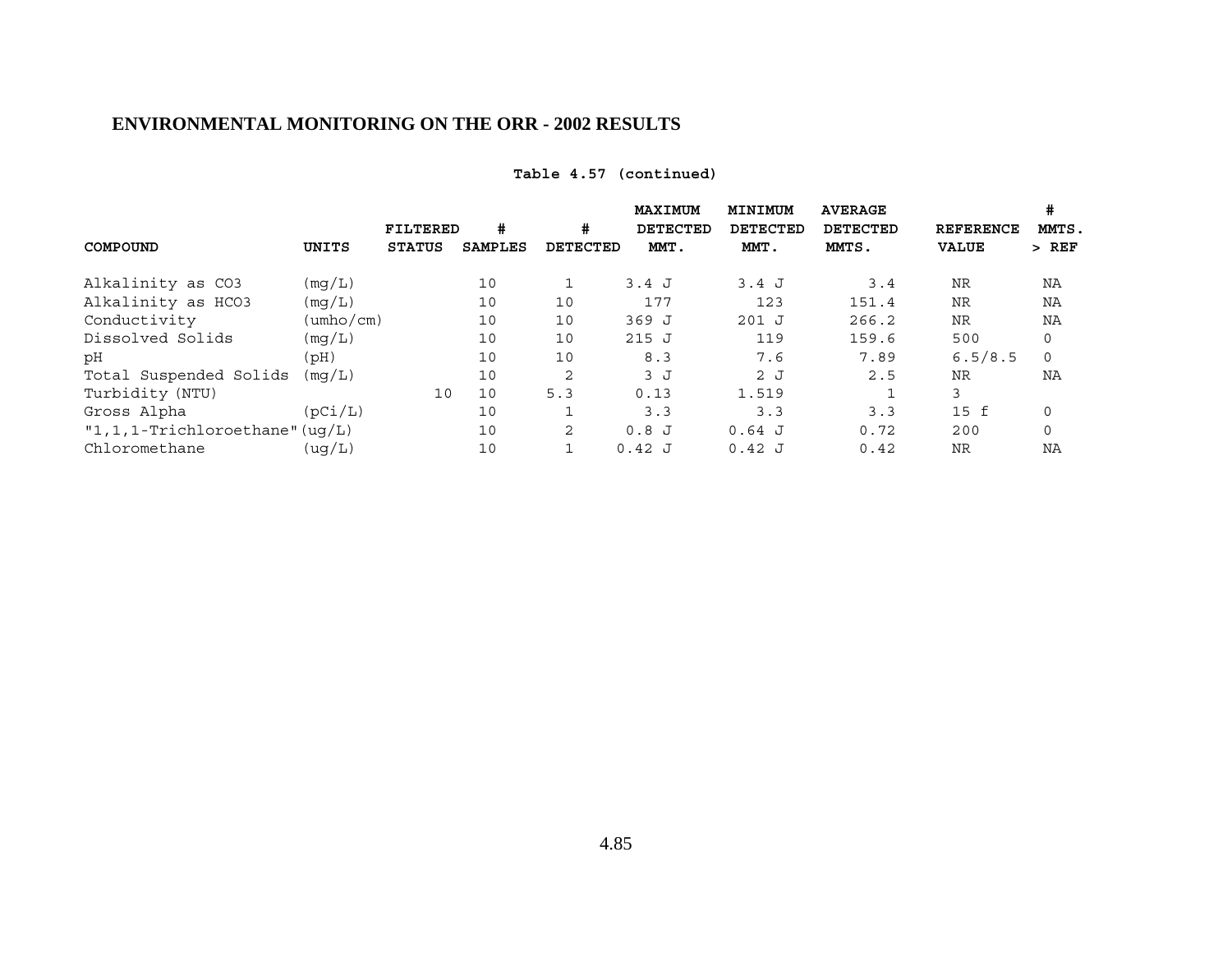# **Table 4.58. REGIME=Chestnut Ridge AREA NAME=Kerr Hollow Quarry**

|                        |              |                 |                |    |                 | MAXIMUM         | MINIMUM         | <b>AVERAGE</b>  |                  | #            |
|------------------------|--------------|-----------------|----------------|----|-----------------|-----------------|-----------------|-----------------|------------------|--------------|
|                        |              | <b>FILTERED</b> | #              |    | #               | <b>DETECTED</b> | <b>DETECTED</b> | <b>DETECTED</b> | <b>REFERENCE</b> | MMTS,        |
| COMPOUND               | <b>UNITS</b> | <b>STATUS</b>   | <b>SAMPLES</b> |    | <b>DETECTED</b> | MMT.            | MMT.            | MMTS.           | <b>VALUE</b>     | $>$ REF      |
| "Aluminum, ICAP"       | (mg/L)       |                 | 10             | 5  |                 | 0.04J           | $0.0085$ J      | 0.0199          | 0.2              | 0            |
| "Antimony, ICAP"       | (mq/L)       |                 | 10             | 1  |                 | $0.0017$ J      | $0.0017$ J      | 0.0017          | 0.006            | 0            |
| "Arsenic, ICAP"        | (mg/L)       |                 | 10             | 5  |                 | $0.0027$ J      | $0.00072$ J     | 0.001554        | 0.05             | 0            |
| "Barium, ICAP"         | (mq/L)       |                 | 10             | 10 |                 | 0.41            | 0.045           | 0.13019         | 2                | 0            |
| "Boron, ICAP"          | (mq/L)       |                 | 10             | 9  |                 | 0.866           | 0.011           | 0.254122        | NR               | NA           |
| "Calcium, ICAP"        | (mg/L)       |                 | 10             | 10 |                 | 53.1            | 27.7            | 36.43           | $\rm NR$         | ΝA           |
| "Chromium, ICAP"       | (mg/L)       |                 | 10             | 4  | $0.00072$ J     |                 | $0.00029$ J     | 0.000508        | 0.1              | $\mathsf{O}$ |
| "Cobalt, ICAP"         | (mq/L)       |                 | 10             | 2  | $0.00037$ J     |                 | 0.00033 J       | 0.00035         | NR               | ΝA           |
| "Copper, ICAP"         | (mg/L)       |                 | 10             | 2  |                 | 0.0055          | 0.002J          | 0.00375         | 1.3              | $\mathsf{O}$ |
| "Iron, ICAP"           | (mq/L)       |                 | 10             | 10 |                 | 5.6             | 0.011           | 1.08531         | 0.3              | 4            |
| "Lead, ICAP"           | (mg/L)       |                 | 10             | 3  |                 | 0.0029          | $0.00075$ J     | 0.00155         | $0.015$ c        | $\mathbf 0$  |
| "Lithium, ICAP"        | (mq/L)       |                 | 10             | 8  |                 | 0.4             | 0.0235          | 0.135088        | NR               | ΝA           |
| "Magnesium, ICAP"      | (mg/L)       |                 | 10             | 10 |                 | 36.1            | 14.9            | 24.64           | ${\hbox{NR}}$    | NA           |
| "Manganese, ICAP"      | (mq/L)       |                 | 10             | 7  |                 | 0.054           | $0.00052$ J     | 0.01986         | 0.05             | $\mathbf{1}$ |
| "Nickel, ICAP"         | (mg/L)       |                 | 10             | 2  |                 | 0.0055 J        | $0.0029$ J      | 0.0042          | 0.1 d            | $\mathbf 0$  |
| "Potassium, ICAP"      | (mq/L)       |                 | 10             | 10 |                 | 18.6            | 1.03            | 7.471           | NR               | NA           |
| "Selenium, ICAP"       | (mg/L)       |                 | 10             | 1  | $0.00086$ J     |                 | $0.00086$ J     | 0.00086         | 0.05             | $\mathsf{O}$ |
| "Sodium, ICAP"         | (mq/L)       |                 | 10             | 10 |                 | 23.2            | 0.679           | 5.9486          | <b>NR</b>        | ΝA           |
| "Strontium, ICAP"      | (mq/L)       |                 | 10             | 10 |                 | 7.5             | 0.0299          | 2.17987         | NR               | ΝA           |
| "Thallium, ICAP"       | (mg/L)       |                 | 10             | 2  |                 | $0.0011$ J      | $0.0011$ J      | 0.0011          | <b>NR</b>        | <b>NA</b>    |
| "Vanadium, ICAP"       | (mq/L)       |                 | 10             | 2  | $0.00034$ J     |                 | $0.00031$ J     | 0.000325        | NR               | ΝA           |
| "Zinc, ICAP"           | (mg/L)       |                 | 10             | 3  |                 | $0.005$ J       | $0.0029$ J      | 0.003867        | 5                | $\circ$      |
| Static Water Level     | $(ft - toc)$ |                 | 15             | ΝA |                 | 138.4           | 3.5             | 63.08333        | NR               | ΝA           |
| Dissolved Solids       | (mg/L)       |                 | 10             | 10 |                 | 316             | 144             | 222             | 500              | $\mathsf{O}$ |
| Total Suspended Solids | (mg/L)       |                 | 10             | 3  |                 | 15              | 8.3             | 11.1            | <b>NR</b>        | ΝA           |
| Gross Alpha            | (pCi/L)      |                 | 10             | 5  |                 | 9.69            | 2.26            | 5.412           | 15 f             | 0            |
| Gross Beta             | (pCi/L)      |                 | 10             | 8  |                 | 17.37           | 1.7             | 8.865           | 50 a             | $\mathbf 0$  |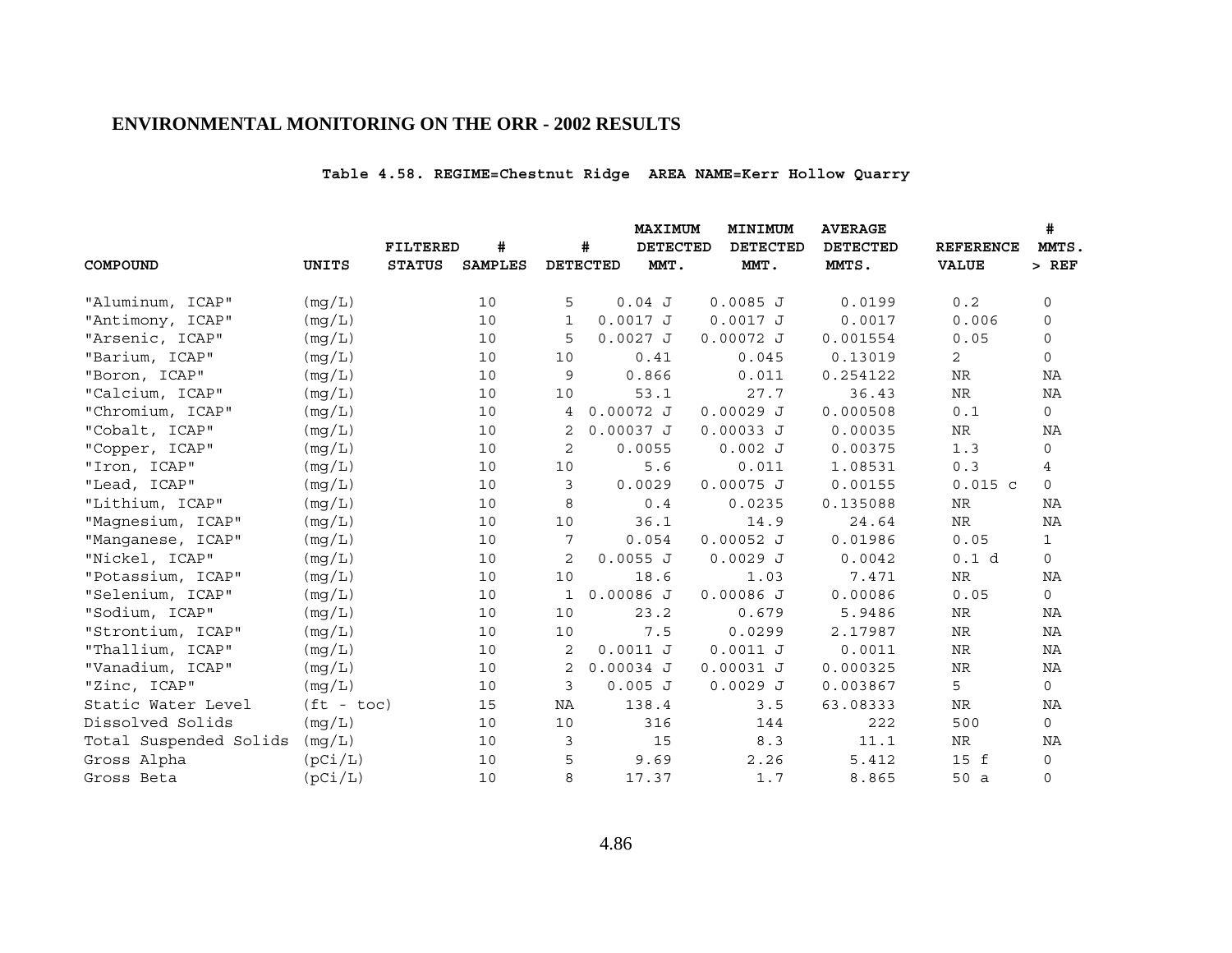|                    |         | FILTERED      | #       | #        | <b>MAXIMUM</b><br>DETECTED | MINIMUM<br>DETECTED | <b>AVERAGE</b><br>DETECTED | <b>REFERENCE</b> | MMTS.   |
|--------------------|---------|---------------|---------|----------|----------------------------|---------------------|----------------------------|------------------|---------|
| COMPOUND           | UNITS   | <b>STATUS</b> | SAMPLES | DETECTED | MMT.                       | MMT.                | MMTS.                      | <b>VALUE</b>     | $>$ REF |
| Acetone            | ( uq/L) |               | 15      |          | 1 J                        | 1 J                 |                            | NR               | ΝA      |
| Methylene chloride | (uq/L)  |               | 15      |          | 0.2J                       | $0.2$ J             | 0.2                        |                  |         |
| Tetrachloroethene  | (uq/L)  |               | 15      |          | 0.4 J                      | 0.4 J               | 0.4                        |                  |         |

**Table 4.58 (continued)**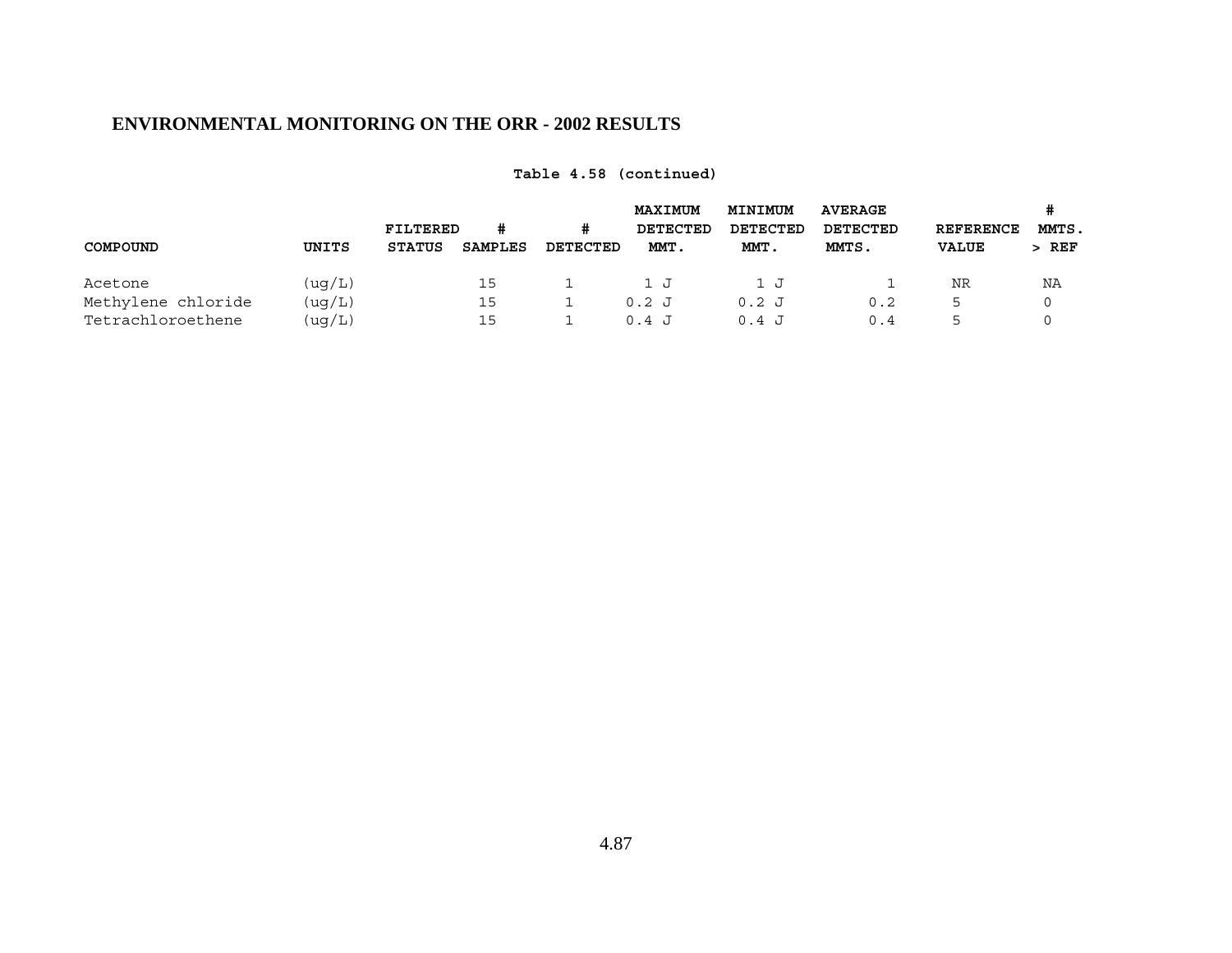# **Table 4.59. REGIME=Chestnut Ridge AREA NAME=United Nuclear Corporation Site**

|                        |              |                 |                |                 | MAXIMUM         | MINIMUM         | <b>AVERAGE</b>  | #                |                |  |
|------------------------|--------------|-----------------|----------------|-----------------|-----------------|-----------------|-----------------|------------------|----------------|--|
|                        |              | <b>FILTERED</b> | #              | #               | <b>DETECTED</b> | <b>DETECTED</b> | <b>DETECTED</b> | <b>REFERENCE</b> | MMTS,          |  |
| COMPOUND               | <b>UNITS</b> | <b>STATUS</b>   | <b>SAMPLES</b> | <b>DETECTED</b> | MMT.            | MMT.            | MMTS.           | <b>VALUE</b>     | $>$ REF        |  |
| Bicarbonate            | (mg/L)       |                 | 12             | 12              | 384             | 52              | 200.8           | NR               | ΝA             |  |
| Carbonate $(mq/L)$     |              | 12              | 2              | 128             | 95.6            | 111.8           | <b>NR</b>       | NA               |                |  |
| Chloride               | (mq/L)       |                 | 12             | 12              | 28.4            | 1.1             | 12.01667        | 250              | 0              |  |
| Nitrate/Nitrite        | (mq/L)       |                 | 12             | 12              | 1.4             | 0.058           | 0.713167        | NR               | ΝA             |  |
| Sulfate                | (mg/L)       |                 | 12             | 12              | 4.2             | 1.3             | 2.825           | 250              | $\mathsf{O}$   |  |
| "Aluminum, ICAP"       | (mg/L)       |                 | 12             | 2               | 0.0601          | 0.0537          | 0.0569          | 0.2              | 0              |  |
| "Barium, ICAP"         | (mq/L)       |                 | 12             | 11              | 0.0292          | 0.005           | 0.017264        | $\mathbf{2}$     | 0              |  |
| "Calcium, ICAP"        | (mg/L)       |                 | 12             | 12              | 64.6            | 1.36            | 39.945          | ${\hbox{NR}}$    | NA             |  |
| "Chromium, ICAP"       | (mg/L)       |                 | 12             | 3               | 0.0769          | 0.0117          | 0.0437          | 0.1              | 0              |  |
| "Iron, ICAP"           | (mq/L)       |                 | 12             | 9               | 1.69            | 0.0112          | 0.266422        | 0.3              | $\overline{2}$ |  |
| "Lithium, ICAP"        | (mq/L)       |                 | 12             | 2               | 0.154           | 0.114           | 0.134           | NR               | NA             |  |
| "Magnesium, ICAP"      | (mg/L)       |                 | 12             | 12              | 37              | 10.3            | 24.74167        | ${\hbox{NR}}$    | ΝA             |  |
| "Manganese, ICAP"      | (mq/L)       |                 | 12             | 3               | 0.0489          | 0.0054          | 0.020733        | 0.05             | 0              |  |
| "Nickel, ICAP"         | (mg/L)       |                 | 12             | 4               | 0.32            | 0.0548          | 0.18395         | 0.1 d            | 3              |  |
| "Potassium, ICAP"      | (mq/L)       |                 | 12             | 12              | 78              | 0.82            | 12.87783        | NR               | NA             |  |
| "Sodium, ICAP"         | (mg/L)       |                 | 12             | 12              | 12.4            | 0.456           | 7.2555          | $\rm NR$         | NA             |  |
| "Strontium, ICAP"      | (mg/L)       |                 | 12             | 11              | 0.0269          | 0.0057          | 0.017           | NR               | NA             |  |
| Static Water Level     | $(ft - toc)$ |                 | 12             | ΝA              | 104.82          | 40.95           | 78.35917        | ${\hbox{NR}}$    | NA             |  |
| Dissolved Solids       | (mq/L)       |                 | 12             | 12              | 341             | 138             | 238.1667        | 500              | 0              |  |
| Total Suspended Solids | (mg/L)       |                 | 12             | 1               | 10.9            | 10.9            | 10.9            | NR               | NA             |  |
| Uranium-233/234        | (pCi/L)      |                 | 12             | 9               | 0.64            | 0.22            | 0.452222        | NR               | NA             |  |
| Uranium-238            | (pCi/L)      |                 | 12             | 6               | 0.29            | 0.12            | 0.213333        | 24               | 0              |  |
| Potassium-40           | (pCi/L)      |                 | 2              | $\mathbf 2$     | 89.36           | 52.22           | 70.79           | 280              | 0              |  |
| Technetium-99          | (pCi/L)      |                 | 2              | $\mathbf{1}$    | 10.59           | 10.59           | 10.59           | 4000             | $\mathbf 0$    |  |
| Gross Alpha            | (pCi/L)      |                 | 12             | 9               | 10.77           | 0.95            | 3.5             | 15 f             | 0              |  |
| Gross Beta             | (pCi/L)      |                 | 12             | 11              | 84.85           | 2.59            | 15.81455        | 50 a             | $\mathbf{1}$   |  |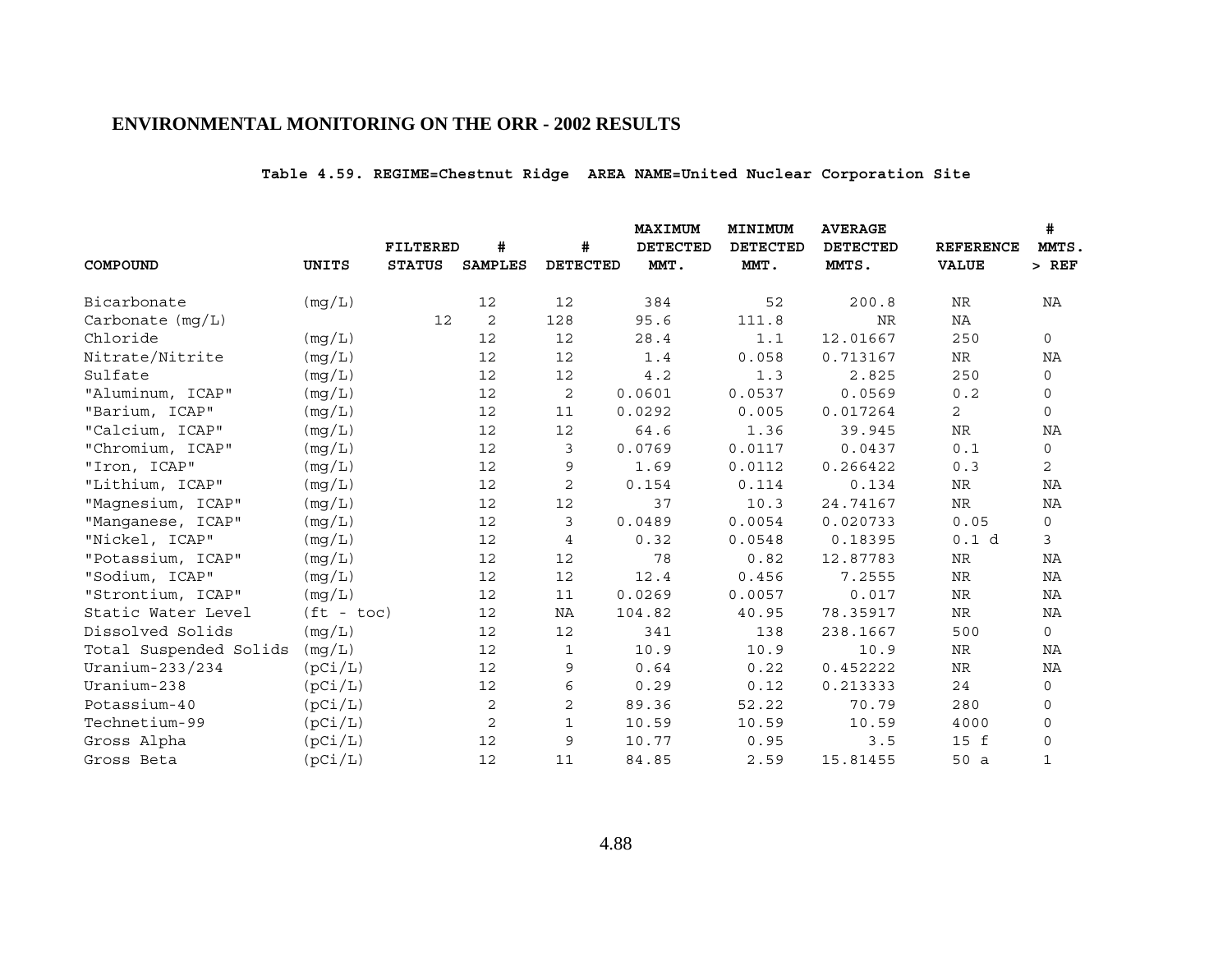# **Table 4.60. REGIME=Upper East Fork Poplar Creek AREA NAME=B8110**

|                        |                           |                 |                |                 | MAXIMUM         | MINIMUM         | <b>AVERAGE</b>  |                  | #              |
|------------------------|---------------------------|-----------------|----------------|-----------------|-----------------|-----------------|-----------------|------------------|----------------|
|                        |                           | <b>FILTERED</b> | #              | #               | <b>DETECTED</b> | <b>DETECTED</b> | <b>DETECTED</b> | <b>REFERENCE</b> | MMTS,          |
| COMPOUND               | UNITS                     | <b>STATUS</b>   | <b>SAMPLES</b> | <b>DETECTED</b> | MMT.            | MMT.            | MMTS.           | <b>VALUE</b>     | $>$ REF        |
| Chloride               | (mg/L)                    |                 | 2              | 2               | 20.6            | 16.3            | 18.45           | 250              | $\mathbf 0$    |
| Nitrate Nitrogen       | (mq/L)                    |                 | 2              | $\mathbf{2}$    | 145             | 48              | 96.5            | 10               | 2              |
| Sulfate                | (mg/L)                    |                 | 2              | 2               | 68.3            | 55.2            | 61.75           | 250              | 0              |
| "Aluminum, ICAP"       | (mq/L)                    |                 | 2              | 1               | 0.205           | 0.205           | 0.205           | 0.2              | 1              |
| "Barium, ICAP"         | (mg/L)                    |                 | 2              | 2               | 0.226           | 0.139           | 0.1825          | 2                | $\mathsf{O}$   |
| "Boron, ICAP"          | (mg/L)                    |                 | 2              | $\mathbf{1}$    | 0.1 w           | 0.1 w           | 0.1             | NR               | NA             |
| "Calcium, ICAP"        | (mq/L)                    |                 | $\overline{2}$ | 2               | 229             | 142             | 185.5           | $\rm NR$         | NA             |
| "Iron, ICAP"           | (mg/L)                    |                 | 2              | $\mathbf{1}$    | 0.183           | 0.183           | 0.183           | 0.3              | $\mathsf{O}$   |
| "Magnesium, ICAP"      | (mq/L)                    |                 | $\overline{c}$ | $\mathbf{2}$    | 70.9            | 34.4            | 52.65           | NR               | ΝA             |
| "Manganese, ICAP"      | (mg/L)                    |                 | 2              | 2               | 0.106           | 0.0974          | 0.1017          | 0.05             | $\overline{2}$ |
| "Mercury, CVAA"        | (mg/L)                    |                 | 2              | $\mathbf{2}$    | 0.0011          | 0.000427        | 0.000764        | 0.002            | $\mathbf 0$    |
| "Potassium, ICAP"      | (mg/L)                    |                 | 2              | 2               | 3.56            | 2.53            | 3.045           | $\rm{NR}$        | ΝA             |
| "Silicon, ICAP"        | (mg/L)                    |                 | $\mathbf{1}$   | 1               | 4.27 ewz        | 4.27 ewz        | 4.27            | <b>NR</b>        | <b>NA</b>      |
| "Sodium, ICAP"         | (mq/L)                    |                 | 2              | 2               | 25.6            | 17.4            | 21.5            | $\rm NR$         | NA             |
| "Strontium, ICAP"      | (mg/L)                    |                 | 2              | 2               | 0.672 w         | 0.387 w         | 0.5295          | ${\hbox{NR}}$    | NA             |
| "Uranium, PMS"         | (mg/L)                    |                 | 2              | 2               | 0.00182         | 0.00141         | 0.001615        | 0.03             | 0              |
| Static Water Level     | $(ft - toc)$              |                 | 2              | ΝA              | $-27.48$        | $-35.8$         | $-31.64$        | NR               | ΝA             |
| Alkalinity as HCO3     | (mg/L)                    |                 | 2              | $\sqrt{2}$      | 268             | 260             | 264             | <b>NR</b>        | NA             |
| Conductivity           | $(\text{umbo}/\text{cm})$ |                 | 2              | 2               | 1820            | 1008            | 1414            | ${\hbox{NR}}$    | ΝA             |
| Dissolved Solids       | (mg/L)                    |                 | 2              | $\mathbf{2}$    | 1280            | 623             | 951.5           | 500              | $\mathbf{2}$   |
| рH                     | (pH)                      |                 | 2              | $\overline{c}$  | 7.1 L           | 7.06 L          | 7.08            | 6.5/8.5          | $\Omega$       |
| Total Suspended Solids | (mq/L)                    |                 | 2              | $\mathbf{1}$    | 2               | 2               | 2               | NR               | NA             |
| Turbidity (NTU)        |                           | 2               | $\overline{c}$ | 4.25            | 2.07            | 3.16            | 1               | $\overline{2}$   |                |
| Uranium-234            | (pCi/L)                   |                 | 2              | 2               | 1.2             | 0.82            | 1.01            | 20               | 0              |
| Uranium-235            | (pCi/L)                   |                 | 2              | 2               | 0.037           | 0.031           | 0.034           | 24               | 0              |
| Uranium-238            | (pCi/L)                   |                 | 2              | 2               | 0.72            | 0.34            | 0.53            | 24               | 0              |
| Gross Alpha            | (pCi/L)                   |                 | 2              | $\overline{c}$  | 2.8             | $-4.8$          | $-1$            | 15 f             | $\mathbf 0$    |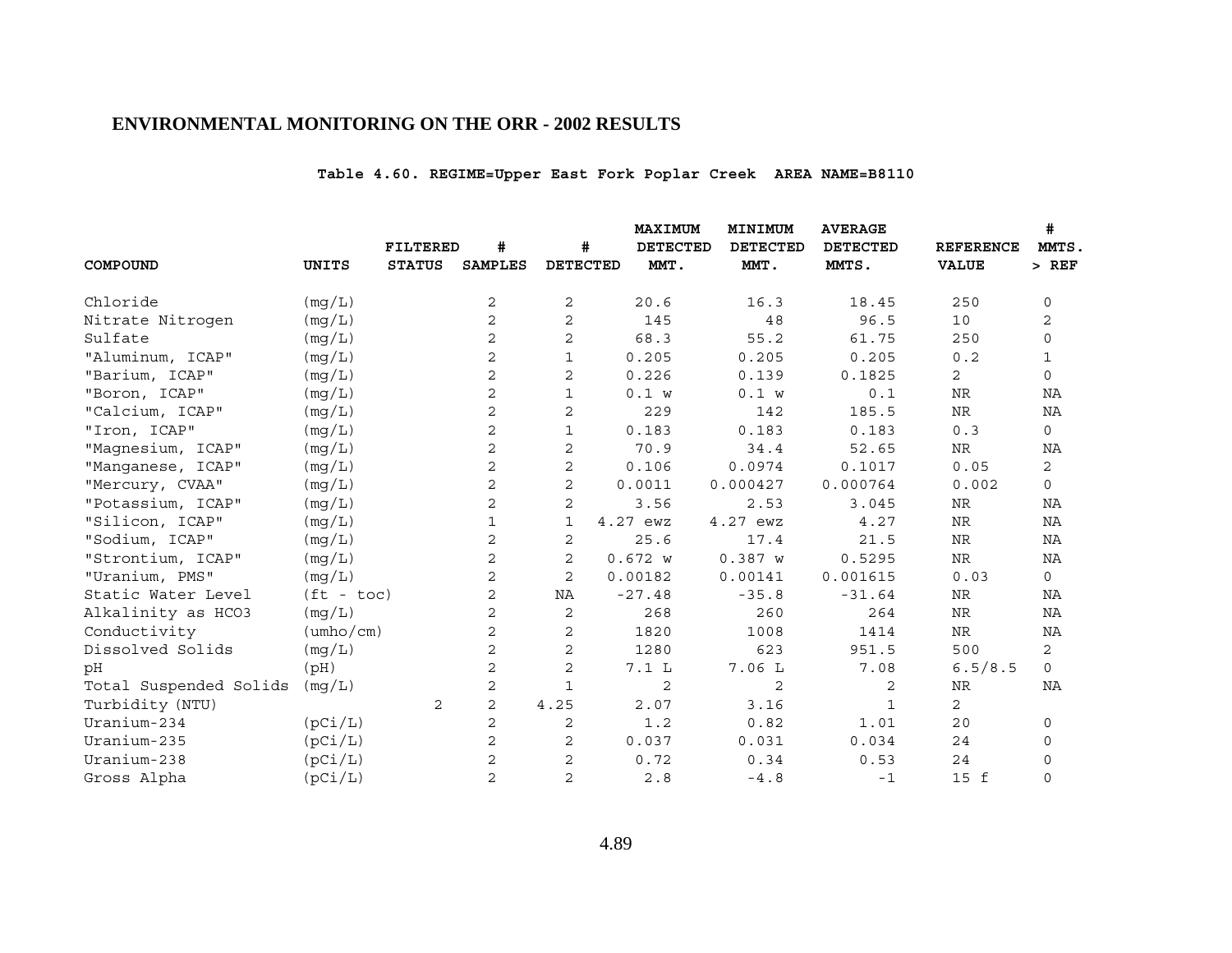|                                     |         |               |                |          | MAXIMUM         | MINIMUM         | <b>AVERAGE</b><br><b>DETECTED</b> |                  | #<br>MMTS. |
|-------------------------------------|---------|---------------|----------------|----------|-----------------|-----------------|-----------------------------------|------------------|------------|
|                                     |         | FILTERED      | #              | #        | <b>DETECTED</b> | <b>DETECTED</b> |                                   | <b>REFERENCE</b> |            |
| COMPOUND                            | UNITS   | <b>STATUS</b> | <b>SAMPLES</b> | DETECTED | MMT.            | MMT.            | MMTS.                             | <b>VALUE</b>     | $>$ REF    |
| Gross Beta                          | (pCi/L) |               | 2              | 2        | 7.3             | $-0.21$         | 3.545                             | 50a              | 0          |
| "1,2-Dichloroethene                 |         |               |                |          |                 |                 |                                   |                  |            |
| $(Total)$ "                         | (uq/L)  |               | 2              | 2        | 43              | 21              | 32                                | NR b             | ΝA         |
| Carbon tetrachloride                | (uq/L)  |               | 2              | 2        | 11              | 3J              | 7                                 | 5                |            |
| Chloroform                          | (uq/L)  |               | 2              | 2        | 16              |                 | 10.5                              | 100 i            | $\Omega$   |
| " $cis-1, 2-Dichloroethene" (uq/L)$ |         |               | $\overline{2}$ | 2        | 43              | 21              | 32                                | 70               | $\Omega$   |
| Tetrachloroethene                   | (uq/L)  |               | 2              | 2        | 150             | 130 B           | 140                               | 5                | ⌒          |
| Trichloroethene                     | (uq/L)  |               | 2              | 2        | 340 D           | 180             | 260                               | 5                |            |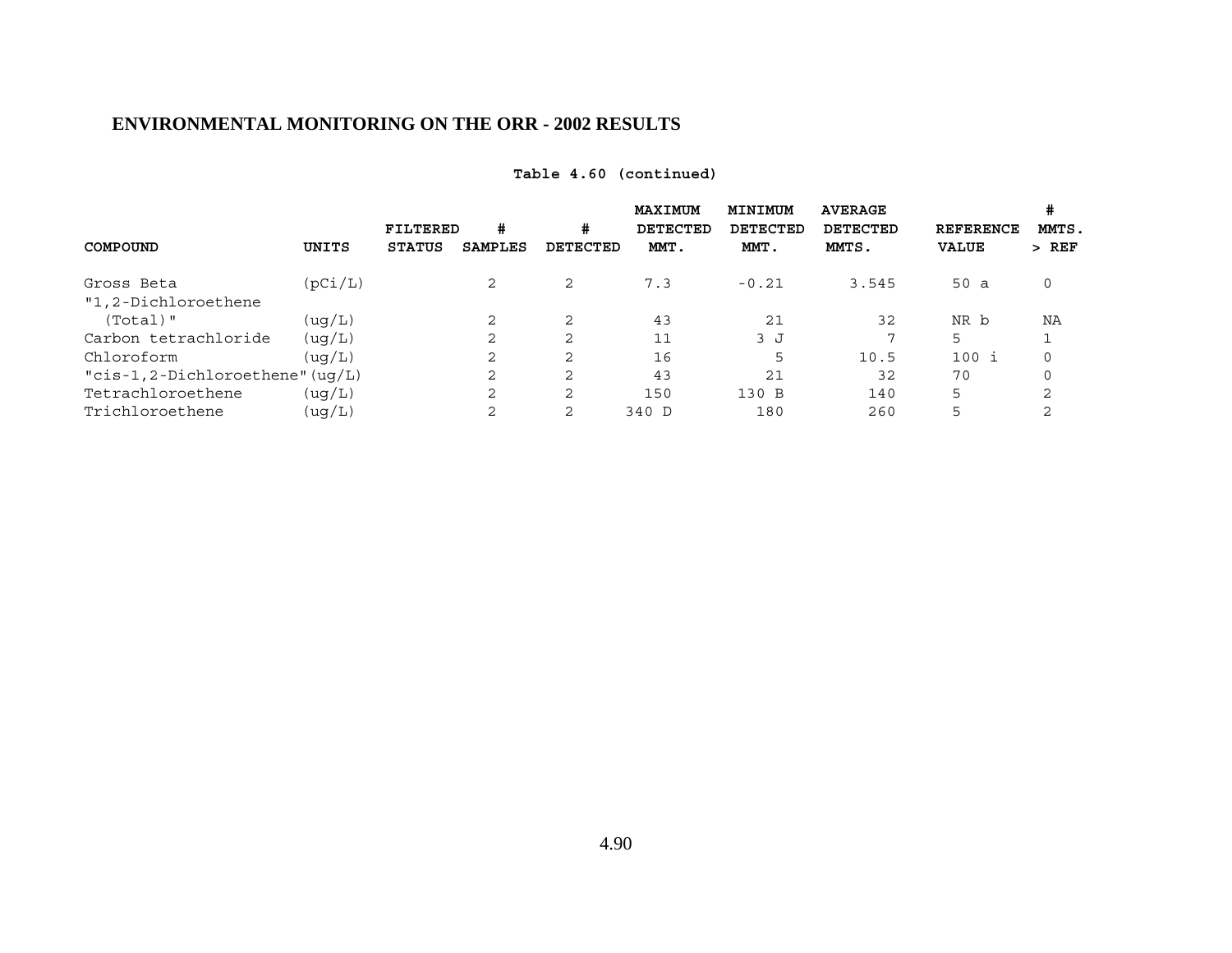# **Table 4.61. REGIME=Upper East Fork Poplar Creek AREA NAME=CPT**

|                    |        |               |                |                 | <b>MAXIMUM</b>  | MINIMUM         | <b>AVERAGE</b>  |                  | #            |
|--------------------|--------|---------------|----------------|-----------------|-----------------|-----------------|-----------------|------------------|--------------|
|                    |        | FILTERED      | #              | #               | <b>DETECTED</b> | <b>DETECTED</b> | <b>DETECTED</b> | <b>REFERENCE</b> | MMTS,        |
| COMPOUND           | UNITS  | <b>STATUS</b> | <b>SAMPLES</b> | <b>DETECTED</b> | MMT.            | MMT.            | MMTS.           | <b>VALUE</b>     | $>$ REF      |
| Chloride           | (mg/L) |               | 3              | 3               | 31.4            | 14.7            | 23.2            | 250              | 0            |
| Sulfate            | (mq/L) |               | 3              | 3               | 6660            | 169             | 3039.667        | 250              | 2            |
| "Aluminum, ICAP"   | (mq/L) |               | 3              | 3               | 262             | 13.6            | 98.13333        | 0.2              | 3            |
| "Arsenic, PMS"     | (mg/L) |               | 3              | 2               | 0.0434          | 0.01            | 0.0267          | 0.05             | 0            |
| "Barium, ICAP"     | (mq/L) |               | 3              | 2               | 0.2             | 0.145           | 0.1725          | 2                | 0            |
| "Beryllium, ICAP"  | (mg/L) |               | 3              | 3               | 0.0711          | 0.00052         | 0.02426         | 0.004            | $\mathbf{1}$ |
| "Boron, ICAP"      | (mq/L) |               | 3              | $\overline{c}$  | 1.22 w          | 0.15 w          | 0.685           | NR               | NA           |
| "Cadmium, PMS"     | (mg/L) |               | 3              | 3               | 0.0642          | 0.00589         | 0.02555         | 0.005            | $\mathsf{3}$ |
| "Calcium, ICAP"    | (mg/L) |               | 3              | 3               | 600             | 170             | 420             | NR               | ΝA           |
| "Chromium, PMS"    | (mg/L) |               | 3              | 3               | 0.0706          | 0.0236          | 0.0397          | NR               | NA           |
| "Chromium, ICAP"   | (mg/L) |               | 3              | 3               | 0.165 z         | 0.0283 z        | 0.075033        | 0.1              | $\mathbf{1}$ |
| "Cobalt, ICAP"     | (mg/L) |               | 3              | 1               | 1.14            | 1.14            | 1.14            | NR               | ΝA           |
| "Copper, ICAP"     | (mg/L) |               | 3              | 3               | 6.31            | 0.0343          | 2.137033        | 1.3              | $\mathbf{1}$ |
| "Iron, ICAP"       | (mq/L) |               | 3              | 3               | 1190            | 19              | 409.6667        | 0.3              | 3            |
| "Lead, PMS"        | (mg/L) |               | 3              | 3               | 0.0786          | 0.043           | 0.058133        | $0.015$ c        | 3            |
| "Lithium, ICAP"    | (mg/L) |               | 3              | 3               | 0.502 w         | 0.0122 w        | 0.189767        | NR               | ΝA           |
| "Magnesium, ICAP"  | (mg/L) |               | 3              | 3               | 343             | 24.1            | 182.0333        | NR               | NA           |
| "Manganese, ICAP"  | (mq/L) |               | 3              | 3               | 39.5            | 3.98            | 16.36667        | 0.05             | 3            |
| "Nickel, PMS"      | (mg/L) |               | 3              | 3               | 1.97            | 0.0179          | 0.6768          | NR               | NA           |
| "Nickel, ICAP"     | (mg/L) |               | 3              | $\mathbf{1}$    | 2.41 z          | 2.41 z          | 2.41            | 0.1 d            | $\mathbf{1}$ |
| "Phosphorus, ICAP" | (mg/L) |               | 3              | 3               | 6.4 wz          | $0.501$ $WZ$    | 2.577           | <b>NR</b>        | NA           |
| "Potassium, ICAP"  | (mq/L) |               | 3              | 2               | 11.4            | 5.06            | 8.23            | ${\hbox{NR}}$    | ΝA           |
| "Silicon, ICAP"    | (mg/L) |               | 3              | 3               | 64.5 ewz        | 21.5 ewz        | 38.4            | NR               | NA           |
| "Sodium, ICAP"     | (mg/L) |               | 3              | 3               | 93.9            | 13.3            | 63.1            | ${\hbox{NR}}$    | NA           |
| "Strontium, ICAP"  | (mg/L) |               | 3              | 3               | 1.34 w          | 0.389 w         | 0.814           | NR               | ΝA           |
| "Thallium, PMS"    | (mq/L) |               | 3              | $\mathbf{1}$    | 0.00127         | 0.00127         | 0.00127         | 0.002            | $\mathsf{O}$ |
| "Titanium, ICAP"   | (mq/L) |               | 3              | $\overline{2}$  | $0.423$ $WZ$    | $0.32$ $WZ$     | 0.3715          | <b>NR</b>        | NA           |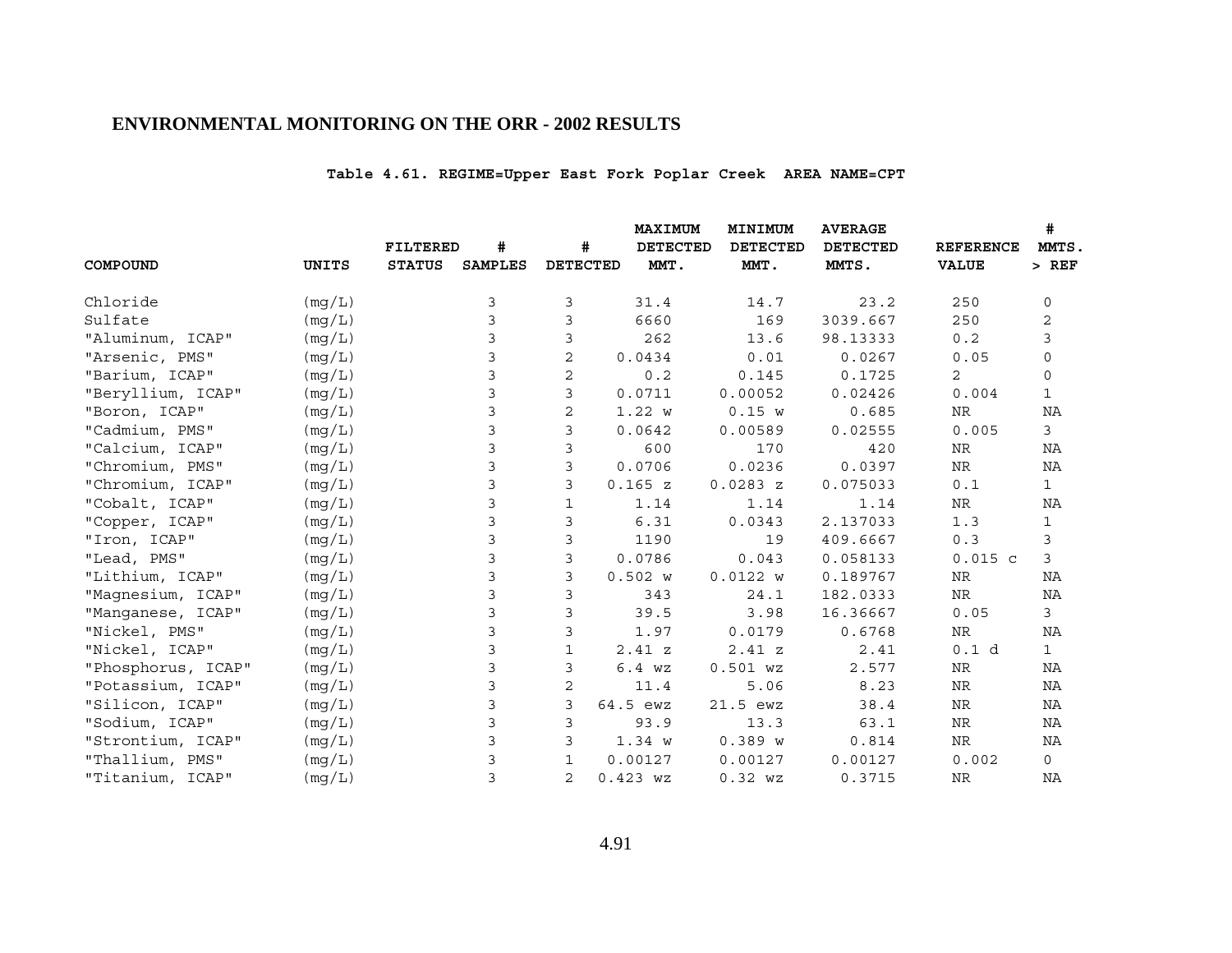| Table 4.61 (continued) |
|------------------------|
|------------------------|

|                                      |                           |                 |                |                 | MAXIMUM         | MINIMUM         | <b>AVERAGE</b>  |                  | #              |
|--------------------------------------|---------------------------|-----------------|----------------|-----------------|-----------------|-----------------|-----------------|------------------|----------------|
|                                      |                           | <b>FILTERED</b> | #              | #               | <b>DETECTED</b> | <b>DETECTED</b> | <b>DETECTED</b> | <b>REFERENCE</b> | MMTS,          |
| COMPOUND                             | UNITS                     | <b>STATUS</b>   | <b>SAMPLES</b> | <b>DETECTED</b> | MMT.            | MMT.            | MMTS.           | <b>VALUE</b>     | $>$ REF        |
| "Uranium, PMS"                       | (mg/L)                    |                 | 3              | 3               | 0.058           | 0.00119         | 0.022307        | 0.03             | $\mathbf{1}$   |
| "Vanadium, ICAP"                     | (mq/L)                    |                 |                | $\mathbf{1}$    | 0.0248          | 0.0248          | 0.0248          | NR               | NA             |
| "Zinc, ICAP"                         | (mg/L)                    |                 | 3              | 3               | 9.79            | 0.0824          | 3.324067        | 5                | $\mathbf 1$    |
| Static Water Level                   | $(ft - toc)$              |                 | 3              | ΝA              | $-8.76$         | $-12.35$        | $-10.4067$      | <b>NR</b>        | ΝA             |
| Alkalinity as HCO3                   | (mg/L)                    |                 |                | 2               | 520             | 340             | 430             | NR               | NA             |
| Conductivity                         | $(\text{umbo}/\text{cm})$ |                 |                | 3               | 7150            | 949             | 4019.667        | NR               | ΝA             |
| Dissolved Solids                     | (mg/L)                    |                 |                | 3               | 10200           | 611             | 4940.333        | 500              | 3              |
| pН                                   | (pH)                      |                 |                | 3               | 7.27L           | 2.5L            | 5.65            | 6.5/8.5          | $\mathbf{1}$   |
| Total Suspended Solids               | (mg/L)                    |                 |                |                 | 324             | 46              | 195             | NR               | NA             |
| Turbidity (NTU)                      |                           | 3               | 3              | 421             | 47.6            | 248.5333        | 1               | 3                |                |
| Technetium-99                        | (pCi/L)                   |                 |                | 3               | 3.6             | -6              | $-1.33333$      | 4000             | 0              |
| Gross Alpha                          | (pCi/L)                   |                 |                | 3               | 100             | 16              | 44.66667        | 15 f             | 3              |
| Gross Beta                           | (pCi/L)                   |                 |                | 3               | 60              | 18              | 46              | 50 a             | $\overline{c}$ |
| "1, 2, 4-Trichlorobenzene" $( uq/L)$ |                           |                 |                | $\mathbf{1}$    | 10Z             | 10Z             | 10              | 70               | $\mathbf 0$    |
| "1,2-Dichloroethene                  |                           |                 |                |                 |                 |                 |                 |                  |                |
| $(Total)$ "                          | ( uq/L)                   |                 | 3              | 1               | 36              | 36              | 36              | NR b             | NA             |
| "1,3-Dichlorobenzene"                | ( uq/L)                   |                 |                | $\mathbf{1}$    | $2$ Jz          | $2$ Jz          | 2               | NR               | NA             |
| "cis-1,2-Dichloroethene" (ug/L)      |                           |                 |                | 1               | 36              | 36              | 36              | 70               | $\mathsf{O}$   |
| Naphthalene                          | (ug/L)                    |                 |                |                 | $3$ Jz          | 3 Jz            | 3               | <b>NR</b>        | ΝA             |
| Vinyl chloride                       | ( uq/L)                   |                 | 3              | 1               | 11              | 11              | 11              | 2                | 1              |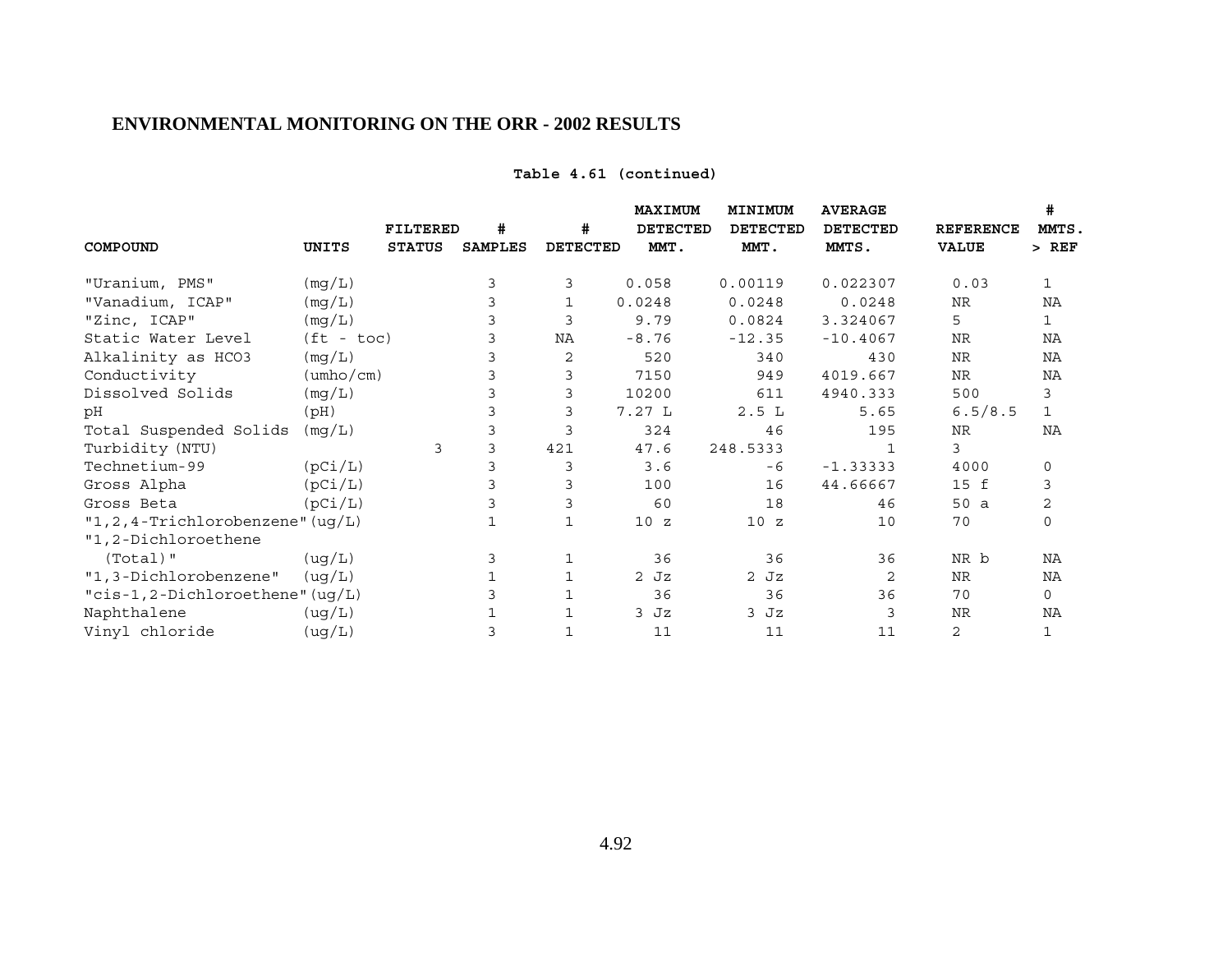# **Table 4.62. REGIME=Upper East Fork Poplar Creek AREA NAME=East End Fuel Facility**

|                        |                           |                 |                |                 | <b>MAXIMUM</b>  | MINIMUM         | <b>AVERAGE</b>  |                  | #            |
|------------------------|---------------------------|-----------------|----------------|-----------------|-----------------|-----------------|-----------------|------------------|--------------|
|                        |                           | <b>FILTERED</b> | #              | #               | <b>DETECTED</b> | <b>DETECTED</b> | <b>DETECTED</b> | <b>REFERENCE</b> | MMTS.        |
| COMPOUND               | <b>UNITS</b>              | <b>STATUS</b>   | <b>SAMPLES</b> | <b>DETECTED</b> | MMT.            | MMT.            | MMTS.           | <b>VALUE</b>     | $>$ REF      |
| Chloride               | (mg/L)                    |                 | 2              | 2               | 17.1            | 14.6            | 15.85           | 250              | 0            |
| Fluoride               | (mg/L)                    |                 | $\overline{2}$ | $\mathbf{1}$    | 0.109           | 0.109           | 0.109           | $\overline{4}$   | $\mathbf 0$  |
| "Arsenic, PMS"         | (mg/L)                    |                 | $\mathbf{2}$   | $\mathbf{1}$    | 0.00712         | 0.00712         | 0.00712         | 0.05             | $\mathbf 0$  |
| "Barium, ICAP"         | (mq/L)                    |                 | 2              | 2               | 0.173           | 0.141           | 0.157           | 2                | $\mathbf 0$  |
| "Calcium, ICAP"        | (mg/L)                    |                 | 2              | $\mathbf{2}$    | 50.1            | 44.4            | 47.25           | <b>NR</b>        | NA           |
| "Iron, ICAP"           | (mg/L)                    |                 | 2              | $\mathbf 2$     | 20.4            | 15.9            | 18.15           | 0.3              | 2            |
| "Lead, PMS"            | (mg/L)                    |                 | 2              | $\mathbf{1}$    | 0.00467         | 0.00467         | 0.00467         | $0.015$ c        | $\mathbf 0$  |
| "Magnesium, ICAP"      | (mg/L)                    |                 | $\mathbf{2}$   | $\mathbf{2}$    | 14.4            | 13.3            | 13.85           | $\rm NR$         | NA           |
| "Manganese, ICAP"      | (mq/L)                    |                 | 2              | 2               | 20.4            | 17.1            | 18.75           | 0.05             | 2            |
| "Nickel, PMS"          | (mg/L)                    |                 | 2              | $\mathbf{2}$    | 0.00794         | 0.00519         | 0.006565        | NR               | NA           |
| "Sodium, ICAP"         | (mq/L)                    |                 | $\overline{c}$ | $\overline{c}$  | 13.5            | 13.2            | 13.35           | NR               | ΝA           |
| "Strontium, ICAP"      | (mg/L)                    |                 | 2              | $\mathbf{2}$    | 0.15 w          | 0.14 w          | 0.145           | NR               | ΝA           |
| Static Water Level     | $(ft - toc)$              |                 | $\sqrt{2}$     | NA              | $-11.08$        | $-11.43$        | $-11.255$       | $\rm{NR}$        | ΝA           |
| Alkalinity as HCO3     | (mq/L)                    |                 | 2              | $\overline{2}$  | 236             | 204             | 220             | $\rm NR$         | NA           |
| Conductivity           | $(\text{umbo}/\text{cm})$ |                 | 2              | 2               | 519             | 463             | 491             | NR               | NA           |
| Dissolved Solids       | (mq/L)                    |                 | 2              | $\mathbf 2$     | 299             | 238             | 268.5           | 500              | 0            |
| рH                     | (pH)                      |                 | 2              | 2               | 6.53L           | 6.5L            | 6.515           | 6.5/8.5          | 0            |
| Total Suspended Solids | (mq/L)                    |                 | $\sqrt{2}$     | $\overline{c}$  | 17              | 9               | 13              | NR               | NA           |
| Turbidity (NTU)        |                           | 2               | 2              | 40.4            | 17.6            | 29              | $\mathbf{1}$    | 2                |              |
| Gross Alpha            | (pCi/L)                   |                 | 2              | 2               | 1.5             | 0.61            | 1.055           | 15 f             | 0            |
| Gross Beta             | (pCi/L)                   |                 | $\overline{2}$ | $\mathbf{2}$    | 1.3             | $-0.46$         | 0.42            | 50 a             | 0            |
| "1,2-Dibromoethane"    | (ug/L)                    |                 | 2              | $\mathbf{1}$    | 77              | 77              | 77              | <b>NR</b>        | NA           |
| "1,2-Dichloroethane"   | (ug/L)                    |                 | 2              | 1               | 570             | 570             | 570             | 5                | $\mathbf{1}$ |
| "1,2-Dimethylbenzene"  | (ug/L)                    |                 | 2              | 2               | 3000 z          | 370 Dz          | 1685            | NR               | ΝA           |
| $"1,3-$ and            |                           |                 |                |                 |                 |                 |                 |                  |              |
| 1,4-Dimethylbenzene"   | ( uq/L)                   |                 | 2              | 2               | 5800 z          | 230 Dz          | 3015            | <b>NR</b>        | ΝA           |
| 4-Methyl-2-pentanone   | ( uq/L)                   |                 | $\overline{c}$ | $\mathbf{1}$    | 200             | 200             | 200             | <b>NR</b>        | NA           |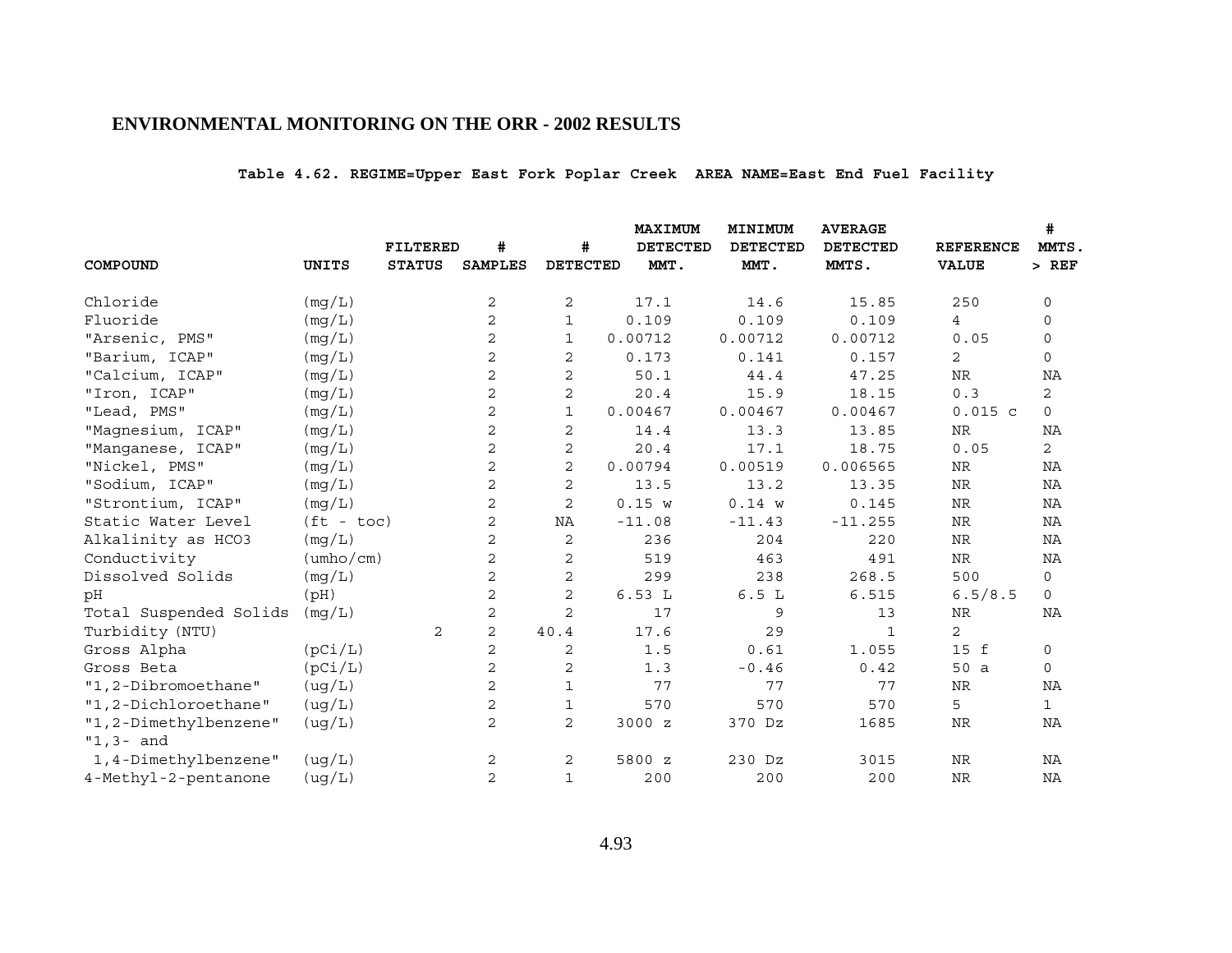|        |               | #              | #               | <b>MAXIMUM</b><br>DETECTED | MINIMUM<br>DETECTED                                     | <b>AVERAGE</b><br>DETECTED | <b>REFERENCE</b> | #<br>MMTS. |
|--------|---------------|----------------|-----------------|----------------------------|---------------------------------------------------------|----------------------------|------------------|------------|
| UNITS  | <b>STATUS</b> | <b>SAMPLES</b> |                 | MMT.                       | MMT.                                                    | MMTS.                      | <b>VALUE</b>     | $>$ REF    |
| (uq/L) |               | 2              | 2               |                            | 7800                                                    | 8250                       | 5                | 2          |
| (uq/L) |               | 2              | 2               |                            | 920                                                     | 1160                       | 700              | 2          |
| (uq/L) |               | 2              | 2               |                            | 550 Jz                                                  | 580                        | <b>NR</b>        | ΝA         |
| (uq/L) |               | 2              | 2               |                            | 4800                                                    | 4850                       | 1000             | ⌒          |
| (uq/L) |               | 2              | 2               | 8800                       | 8800                                                    | 8800                       | 10000            |            |
|        |               |                | <b>FILTERED</b> |                            | <b>DETECTED</b><br>8700 D<br>1400 D<br>610 Dz<br>4900 D |                            |                  |            |

## **Table 4.62 (continued)**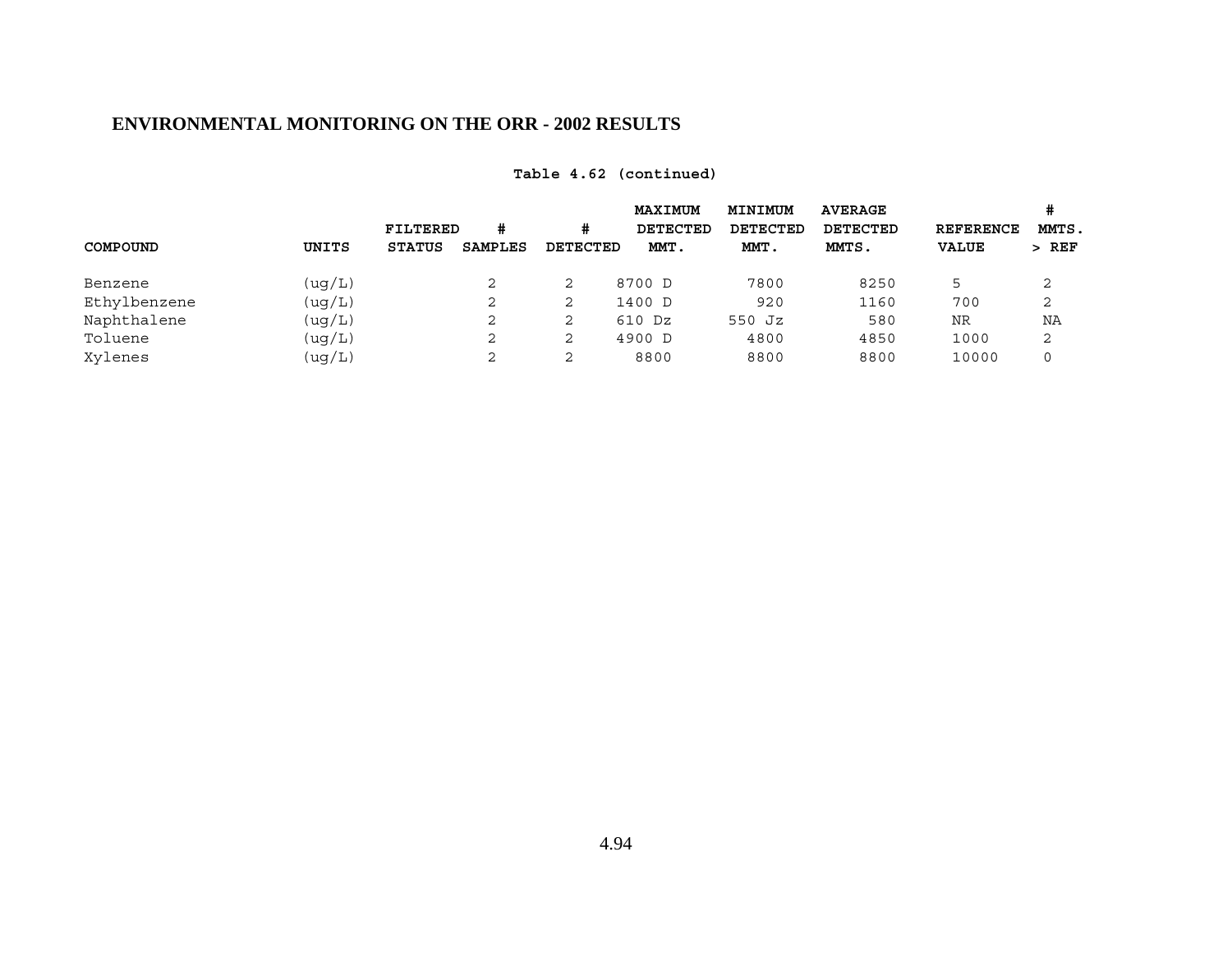**Table 4.63. REGIME=Upper East Fork Poplar Creek AREA NAME=Exit Pathway Monitoring Location E**

|                                 |              |                 |                |                |                 | <b>MAXIMUM</b>  | MINIMUM         | <b>AVERAGE</b>  |                  | #            |
|---------------------------------|--------------|-----------------|----------------|----------------|-----------------|-----------------|-----------------|-----------------|------------------|--------------|
|                                 |              | <b>FILTERED</b> | #              |                | #               | <b>DETECTED</b> | <b>DETECTED</b> | <b>DETECTED</b> | <b>REFERENCE</b> | MMTS.        |
| COMPOUND                        | UNITS        | <b>STATUS</b>   | <b>SAMPLES</b> |                | <b>DETECTED</b> | MMT.            | MMT.            | MMTS.           | <b>VALUE</b>     | $>$ REF      |
| Bicarbonate                     | (mg/L)       |                 | 2              | 2              | 333             |                 | 119 Q           | 226             | NR               | ΝA           |
| Chloride                        | (mq/L)       |                 | $\overline{a}$ | 2              | 12.1            |                 | 10.9            | 11.5            | 250              | $\mathbf 0$  |
| Fluoride                        | (mg/L)       |                 | 2              | 2              | 0.3             |                 | 0.21            | 0.255           | $\overline{4}$   | $\mathbf 0$  |
| Nitrate/Nitrite                 | (mq/L)       |                 | 2              | 2              | 2490 Q          |                 | 0.18            | 1245.09         | <b>NR</b>        | NA           |
| Sulfate                         | (mg/L)       |                 | 2              | 2              | 20.3            |                 | 19              | 19.65           | 250              | $\mathbf 0$  |
| "Aluminum, ICAP"                | (mg/L)       |                 | 2              | $\mathbf{1}$   | 0.0066J         |                 | 0.0066J         | 0.0066          | 0.2              | 0            |
| "Barium, ICAP"                  | (mg/L)       |                 | 2              | 2              | 0.0532          |                 | 0.05            | 0.0516          | $\overline{2}$   | $\mathbf 0$  |
| "Boron, ICAP"                   | (mg/L)       |                 | $\mathbf 2$    | 2              | 0.12            |                 | 0.105           | 0.1125          | ${\hbox{NR}}$    | NA           |
| "Cadmium, ICAP"                 | (mq/L)       |                 | $\overline{a}$ | 2              | 0.0046          |                 | 0.0032          | 0.0039          | 0.005            | $\mathsf{O}$ |
| "Calcium, ICAP"                 | (mg/L)       |                 | 2              | 2              |                 | 101             | 88.6            | 94.8            | <b>NR</b>        | NA           |
| "Chromium, ICAP"                | (mq/L)       |                 | $\overline{a}$ | 2              | 0.144O          |                 | $0.00036$ J     | 0.07218         | $0.1$            | $\mathbf{1}$ |
| "Cobalt, ICAP"                  | (mg/L)       |                 | 2              | 1              | $0.00036$ J     |                 | $0.00036$ J     | 0.00036         | NR               | ΝA           |
| "Copper, ICAP"                  | (mg/L)       |                 | $\overline{c}$ | 1              | $0.00087$ J     |                 | $0.00087$ J     | 0.00087         | 1.3              | 0            |
| "Iron, ICAP"                    | (mq/L)       |                 | 2              | 2              | 0.775           |                 | 0.14            | 0.4575          | 0.3              | $\mathbf{1}$ |
| "Magnesium, ICAP"               | (mg/L)       |                 | 2              | 2              | 8.72            |                 | 7.5             | 8.11            | $\rm{NR}$        | NA           |
| "Manganese, ICAP"               | (mq/L)       |                 | 2              | 2              |                 | 1.2             | 0.9             | 1.05            | 0.05             | 2            |
| "Nickel, ICAP"                  | (mg/L)       |                 | 2              | 2              | 0.0621Q         |                 | 0.0044          | 0.03325         | 0.1 d            | $\mathbf 0$  |
| "Potassium, ICAP"               | (mq/L)       |                 | $\overline{2}$ | 2              | 4.38            |                 | 4.1             | 4.24            | NR               | NA           |
| "Sodium, ICAP"                  | (mg/L)       |                 | 2              | 2              | 16.7            |                 | 16.4            | 16.55           | ${\hbox{NR}}$    | NA           |
| "Strontium, ICAP"               | (mg/L)       |                 | 2              | 2              | 0.198           |                 | 0.18            | 0.189           | NR               | NA           |
| "Zinc, ICAP"                    | (mq/L)       |                 | $\overline{a}$ | $\mathbf{1}$   | 0.0034          |                 | 0.0034          | 0.0034          | 5                | $\mathbf 0$  |
| Static Water Level              | $(ft - toc)$ |                 | 2              | NA             | 12.79           |                 | 12.63           | 12.71           | <b>NR</b>        | NA           |
| Dissolved Solids                | (mg/L)       |                 | 2              | 2              |                 | 364             | 360             | 362             | 500              | $\mathbf 0$  |
| Uranium-238                     | (pCi/L)      |                 | $\mathbf{1}$   | 1              | 0.28            |                 | 0.28            | 0.28            | 24               | 0            |
| Gross Beta                      | (pCi/L)      |                 | 2              | 1              | 7.98            |                 | 7.98            | 7.98            | 50 a             | $\mathbf 0$  |
| "cis-1,2-Dichloroethene" (uq/L) |              |                 | 2              | 2              |                 | 31              | 17              | 24              | 70               | $\mathbf 0$  |
| Methane                         | (ug/L)       |                 | $\overline{2}$ | $\overline{2}$ |                 | 14              | 9               | 11.5            | <b>NR</b>        | NA           |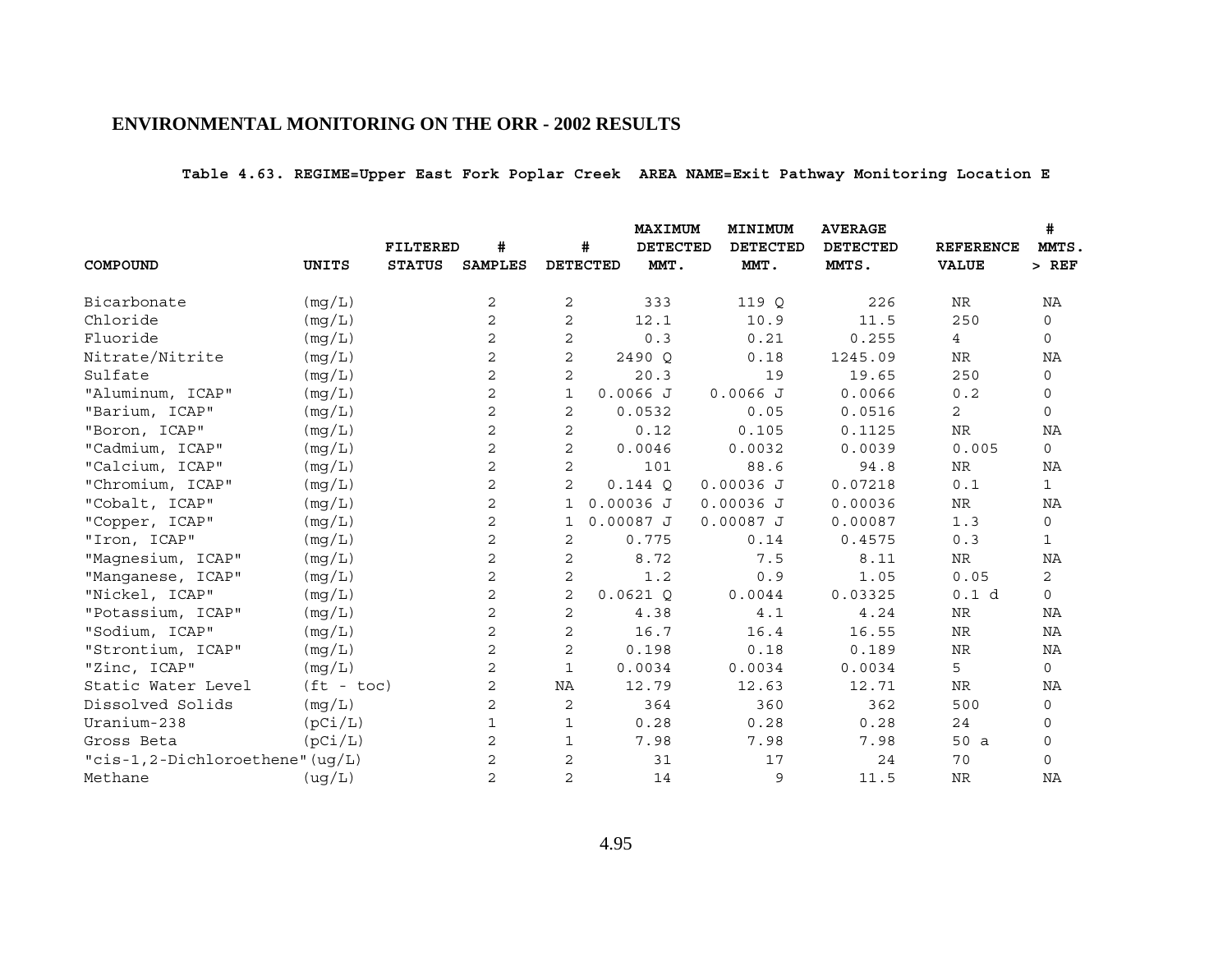|                        | #              | #        | MAXIMUM<br>DETECTED | MINIMUM<br>DETECTED | <b>AVERAGE</b><br>DETECTED | <b>REFERENCE</b> | #<br>MMTS. |
|------------------------|----------------|----------|---------------------|---------------------|----------------------------|------------------|------------|
| UNITS<br><b>STATUS</b> | <b>SAMPLES</b> | DETECTED | MMT.                | MMT.                | MMTS.                      | <b>VALUE</b>     | $>$ REF    |
| ( uq/L)                | 2              | 2        |                     | 4 J                 | 5.5                        | 5                |            |
| ( uq/L)                | 2              |          | 0.5                 | 0.5                 | 0.5                        | 100              | 0          |
| (uq/L)                 | 2              | 2        | 16                  |                     | 13.5                       | 5                | 2          |
| (ug/L)                 | 2              |          |                     |                     |                            | 2                |            |
|                        |                | FILTERED |                     |                     |                            |                  |            |

# **Table 4.63 (continued)**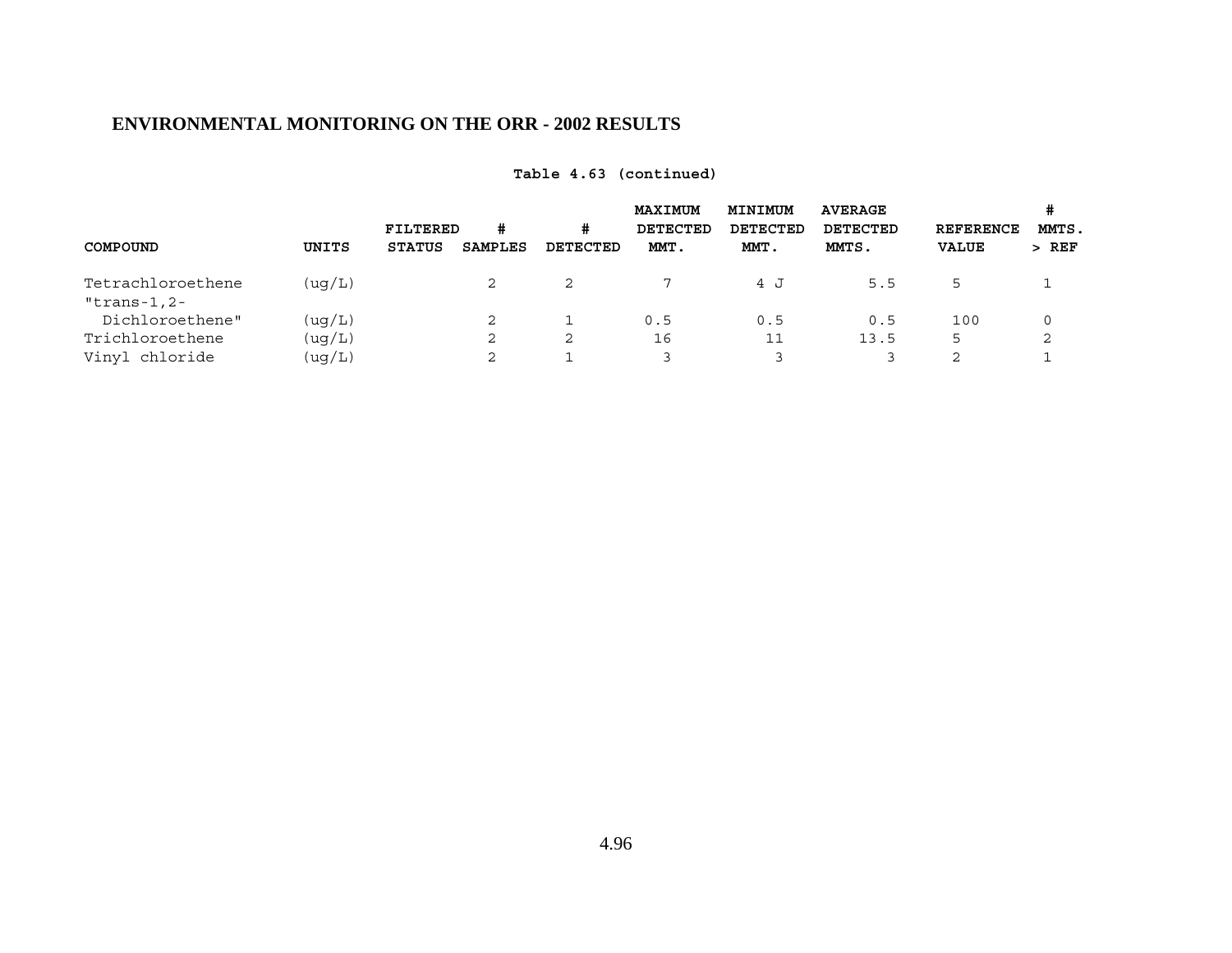**Table 4.64. REGIME=Upper East Fork Poplar Creek AREA NAME=Exit Pathway Monitoring Location I**

|                                 |              |                                  |                     |                      | <b>MAXIMUM</b>          | MINIMUM                 | <b>AVERAGE</b>           |                                  | #<br>MMTS.     |
|---------------------------------|--------------|----------------------------------|---------------------|----------------------|-------------------------|-------------------------|--------------------------|----------------------------------|----------------|
| COMPOUND                        | UNITS        | <b>FILTERED</b><br><b>STATUS</b> | #<br><b>SAMPLES</b> | #<br><b>DETECTED</b> | <b>DETECTED</b><br>MMT. | <b>DETECTED</b><br>MMT. | <b>DETECTED</b><br>MMTS. | <b>REFERENCE</b><br><b>VALUE</b> | $>$ REF        |
|                                 |              |                                  |                     |                      |                         |                         |                          |                                  |                |
| Bicarbonate                     | (mg/L)       |                                  | 4                   | 4                    | 244                     | 2Q                      | 165                      | NR                               | ΝA             |
| Carbonate $(mq/L)$              |              | 4                                | $\mathbf{1}$        | 4 Q                  | 4 Q                     | 4                       | <b>NR</b>                | NA                               |                |
| Chloride                        | (mg/L)       |                                  | 4                   | 4                    | 36.3                    | 21.8                    | 28.775                   | 250                              | 0              |
| Fluoride                        | (mq/L)       |                                  | 4                   | 3                    | 0.14                    | 0.1                     | 0.116667                 | $\overline{4}$                   | $\mathbf 0$    |
| Nitrate/Nitrite                 | (mg/L)       |                                  | 4                   | 4                    | 12                      | 0.14                    | 4.535                    | <b>NR</b>                        | NA             |
| Sulfate                         | (mg/L)       |                                  |                     | 4                    | 83.7                    | 28.4                    | 46.8                     | 250                              | 0              |
| "Aluminum, ICAP"                | (mg/L)       |                                  |                     | 2                    | 0.106                   | 0.0512                  | 0.0786                   | 0.2                              | 0              |
| "Barium, ICAP"                  | (mg/L)       |                                  | 4                   | 4                    | 0.173                   | 0.0447                  | 0.09255                  | $\overline{2}$                   | $\mathbf 0$    |
| "Boron, ICAP"                   | (mq/L)       |                                  | 4                   | 4                    | 0.0998                  | 0.0197                  | 0.05945                  | ${\hbox{NR}}$                    | NA             |
| "Calcium, ICAP"                 | (mg/L)       |                                  |                     | 4                    | 80.2                    | 41.9                    | 63.525                   | <b>NR</b>                        | NA             |
| "Chromium, ICAP"                | (mg/L)       |                                  | 4                   | 1                    | 0.0056                  | 0.0056                  | 0.0056                   | 0.1                              | 0              |
| "Iron, ICAP"                    | (mg/L)       |                                  | 4                   | 2                    | 0.0989                  | 0.0986                  | 0.09875                  | 0.3                              | 0              |
| "Lithium, ICAP"                 | (mg/L)       |                                  | 4                   | $\mathbf{2}$         | 0.0502                  | 0.0136                  | 0.0319                   | ${\hbox{NR}}$                    | NA             |
| "Magnesium, ICAP"               | (mg/L)       |                                  | 4                   | 4                    | 38.3                    | 6.16                    | 20.29                    | ${\hbox{NR}}$                    | ΝA             |
| "Manganese, ICAP"               | (mg/L)       |                                  | 4                   | 3                    | 0.306                   | 0.0057                  | 0.1699                   | 0.05                             | $\overline{2}$ |
| "Potassium, ICAP"               | (mq/L)       |                                  | 4                   | 4                    | 12.1                    | 2.44                    | 5.425                    | NR                               | NA             |
| "Sodium, ICAP"                  | (mg/L)       |                                  | 4                   | 4                    | 13                      | 6.94                    | 9.825                    | <b>NR</b>                        | NA             |
| "Strontium, ICAP"               | (mq/L)       |                                  | 4                   | 4                    | 1.52                    | 0.153                   | 0.61125                  | NR                               | ΝA             |
| Static Water Level              | $(ft - toc)$ |                                  | 4                   | NA                   | 14.44                   | 11.25                   | 12.7725                  | ${\hbox{NR}}$                    | ΝA             |
| Dissolved Solids                | (mg/L)       |                                  | 4                   | $\overline{4}$       | 393                     | 225                     | 332.75                   | 500                              | $\mathbf 0$    |
| Total Suspended Solids          | (mq/L)       |                                  | 4                   | 1                    | 9.9                     | 9.9                     | 9.9                      | ${\hbox{NR}}$                    | ΝA             |
| Gross Alpha                     | (pCi/L)      |                                  | 4                   | 3                    | 51.84                   | 5.63                    | 35.29667                 | 15 f                             | 2              |
| Gross Beta                      | (pCi/L)      |                                  | 4                   | 4                    | 21.23                   | 9.83                    | 16.15                    | 50 a                             | $\mathbf 0$    |
| Carbon tetrachloride            | (ug/L)       |                                  | 4                   | 4                    | 180                     | 19                      | 90.5                     | 5                                | 4              |
| Chloroform                      | (ug/L)       |                                  | 4                   | 4                    | 230                     | 11                      | 98.25                    | $100$ i                          | $\mathbf{2}$   |
| "cis-1,2-Dichloroethene" (uq/L) |              |                                  |                     | 2                    | 140                     | 50                      | 95                       | 70                               | $\mathbf{1}$   |
| Tetrachloroethene               | (ug/L)       |                                  | $\overline{4}$      | $\overline{4}$       | 76                      | 5                       | 30.25                    | 5                                | 3              |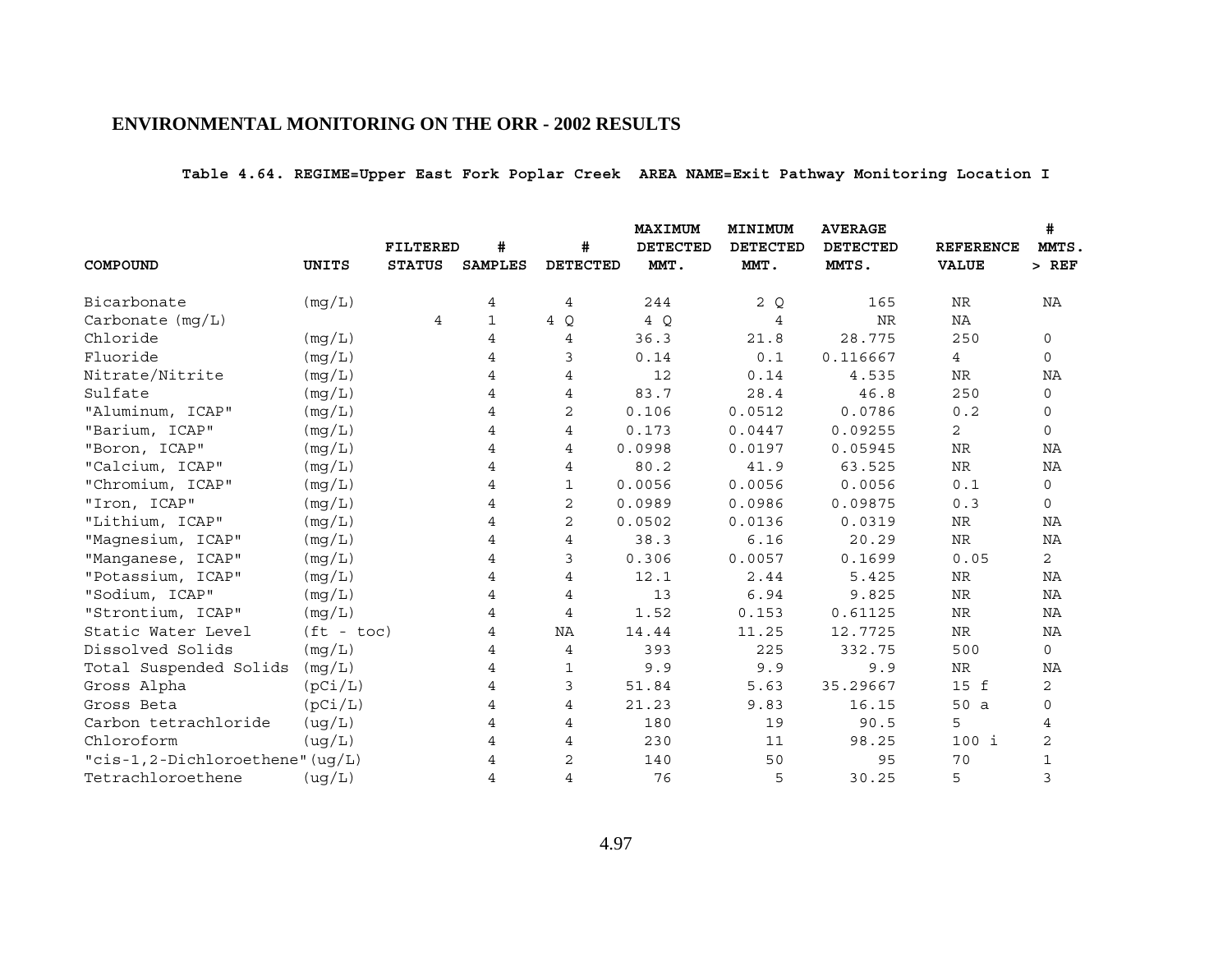| COMPOUND                       | UNITS  | FILTERED<br><b>STATUS</b> | #<br><b>SAMPLES</b> | #<br>DETECTED | <b>MAXIMUM</b><br><b>DETECTED</b><br>MMT. | MINIMUM<br>DETECTED<br>MMT. | <b>AVERAGE</b><br>DETECTED<br>MMTS. | <b>REFERENCE</b><br><b>VALUE</b> | MMTS.<br>$>$ REF |
|--------------------------------|--------|---------------------------|---------------------|---------------|-------------------------------------------|-----------------------------|-------------------------------------|----------------------------------|------------------|
| "trans-1,2-<br>Dichloroethene" |        |                           |                     |               |                                           |                             |                                     |                                  |                  |
|                                | (ug/L) |                           | 4                   |               | 1 J                                       | LJ                          |                                     | 100                              |                  |
| Trichloroethene                | (ug/L) |                           | 4                   | 2             | 82                                        | 33                          | 57.5                                | 5                                |                  |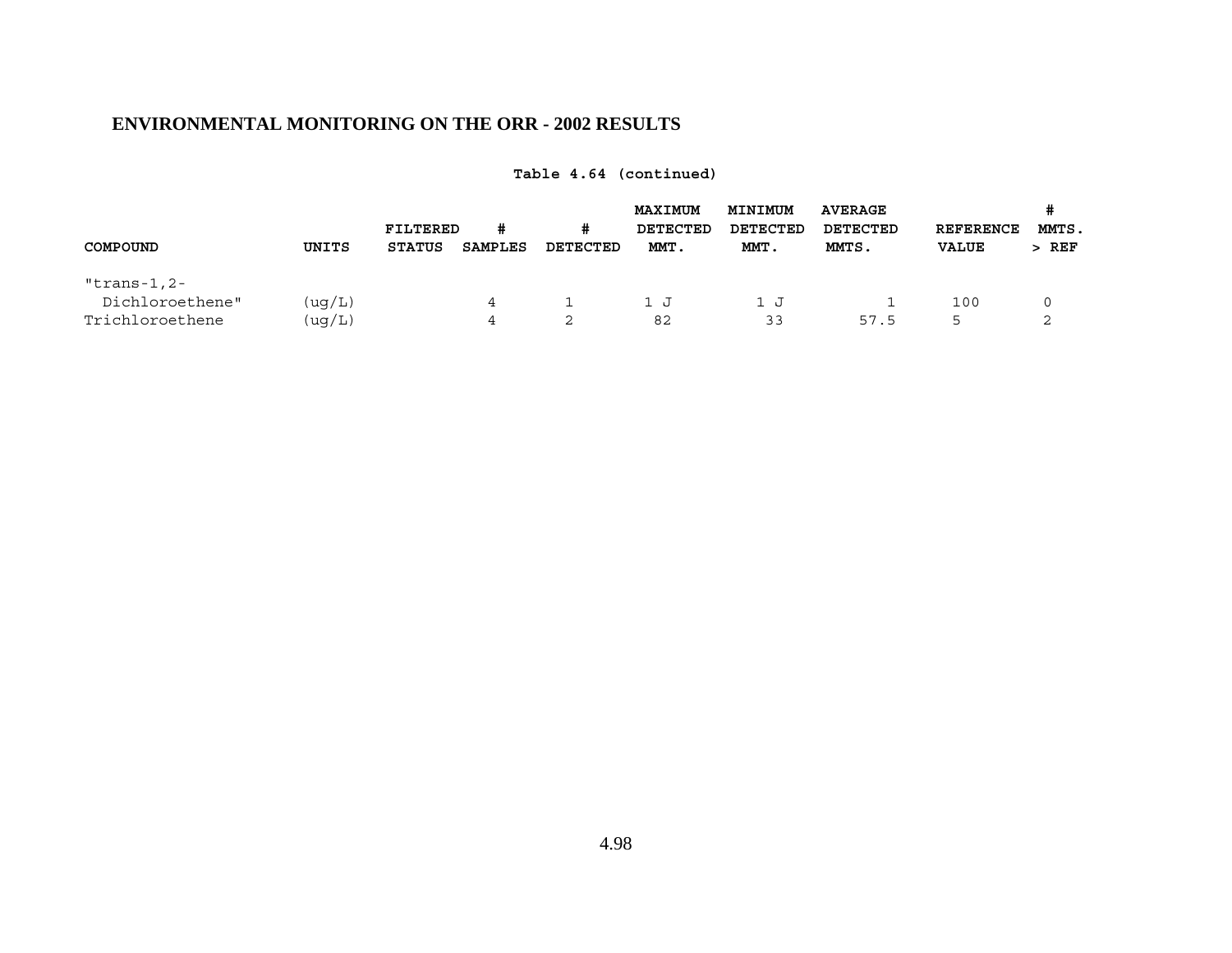**Table 4.65. REGIME=Upper East Fork Poplar Creek AREA NAME=Exit Pathway Monitoring Location J**

|                    |              |               |                |                 | <b>MAXIMUM</b>  | MINIMUM         | <b>AVERAGE</b>  |                  | #            |
|--------------------|--------------|---------------|----------------|-----------------|-----------------|-----------------|-----------------|------------------|--------------|
|                    |              | FILTERED      | #              | #               | <b>DETECTED</b> | <b>DETECTED</b> | <b>DETECTED</b> | <b>REFERENCE</b> | MMTS.        |
| COMPOUND           | <b>UNITS</b> | <b>STATUS</b> | <b>SAMPLES</b> | <b>DETECTED</b> | MMT.            | MMT.            | MMTS.           | <b>VALUE</b>     | $>$ REF      |
| Bicarbonate        | (mg/L)       |               | 22             | 22              | 255             | 144             | 211.8182        | ${\rm NR}$       | NA           |
| Chloride           | (mq/L)       |               | 46             | 46              | 135             | 2.1             | 29.1463         | 250              | $\mathbf 0$  |
| Fluoride           | (mq/L)       |               | 46             | 34              | 1.31            | 0.1             | 0.537147        | $\overline{4}$   | 0            |
| Nitrate Nitrogen   | (mq/L)       |               | 24             | 15              | 1.18            | 0.116           | 0.5796          | 10               | $\mathbf 0$  |
| Nitrate/Nitrite    | (mq/L)       |               | 22             | 20              | 1.2             | 0.041           | 0.50115         | ${\hbox{NR}}$    | ΝA           |
| Sulfate            | (mg/L)       |               | 46             | 46              | 68.1            | 0.24            | 22.70257        | 250              | 0            |
| "Aluminum, ICAP"   | (mq/L)       |               | 46             | 7               | 2.02            | $0.0056$ J      | 0.349957        | 0.2              | 2            |
| "Antimony, ICAP"   | (mg/L)       |               | 24             | 1               | 0.0043          | 0.0043          | 0.0043          | 0.006            | 0            |
| "Arsenic, ICAP"    | (mg/L)       |               | 24             | 4               | $0.0009$ J      | $0.00058$ J     | 0.00073         | 0.05             | $\mathbf 0$  |
| "Barium, ICAP"     | (mq/L)       |               | 46             | 46              | 0.772           | 0.0231          | 0.112324        | $\overline{2}$   | $\mathbf 0$  |
| "Boron, ICAP"      | (mg/L)       |               | 46             | 27              | 0.703 w         | 0.0075          | 0.240285        | NR               | NA           |
| "Cadmium, ICAP"    | (mg/L)       |               | 24             | 2               | 0.0031 R        | 0.0024          | 0.00275         | 0.005            | $\mathsf{O}$ |
| "Calcium, ICAP"    | (mg/L)       |               | 46             | 46              | 134             | 14.5            | 52.76739        | NR               | NA           |
| "Chromium, PMS"    | (mq/L)       |               | 24             | 4               | 0.00554         | 0.00251         | 0.003758        | ${\rm NR}$       | NA           |
| "Chromium, ICAP"   | (mg/L)       |               | 46             | 9               | 0.0057          | 0.0002R         | 0.001407        | 0.1              | $\mathsf{O}$ |
| "Copper, ICAP"     | (mq/L)       |               | 46             | 6               | 0.0017          | $0.00095$ J     | 0.001355        | 1.3              | 0            |
| "Iron, ICAP"       | (mg/L)       |               | 46             | 41              | 2               | 0.0129          | 0.221251        | 0.3              | 7            |
| "Lead, PMS"        | (mq/L)       |               | 24             | 5               | 0.00427         | 0.000582        | 0.001941        | $0.015$ c        | $\mathbf 0$  |
| "Lead, ICAP"       | (mg/L)       |               | 24             | 5               | 0.0015          | 0.0011          | 0.00128         | $0.015$ c        | $\mathsf{O}$ |
| "Lithium, ICAP"    | (mg/L)       |               | 46             | 29              | 0.17            | 0.0054          | 0.048007        | ${\hbox{NR}}$    | NA           |
| "Magnesium, ICAP"  | (mq/L)       |               | 46             | 46              | 29.8            | 9 J             | 18.92326        | NR               | ΝA           |
| "Manganese, ICAP"  | (mq/L)       |               | 46             | 23              | 0.112           | $0.00033$ J     | 0.028224        | 0.05             | 6            |
| "Molybdenum, ICAP" | (mg/L)       |               | 44             | 2               | $0.0018$ J      | $0.0014$ J      | 0.0016          | NR               | NA           |
| "Nickel, ICAP"     | (mg/L)       |               | 46             | 6               | 0.0109          | $0.00091$ J     | 0.004102        | 0.1 d            | $\circ$      |
| "Potassium, ICAP"  | (mg/L)       |               | 46             | 34              | 6.8             | 0.98            | 2.93            | NR               | ΝA           |
| "Selenium, ICAP"   | (mq/L)       |               | 24             | 3               | $0.00082$ J     | $0.00068$ J     | 0.00074         | 0.05             | $\mathsf{O}$ |
| "Silicon, ICAP"    | (mq/L)       |               | 12             | 12              | $9.14$ ewz      | 3.73 ewz        | 5.140833        | <b>NR</b>        | NA           |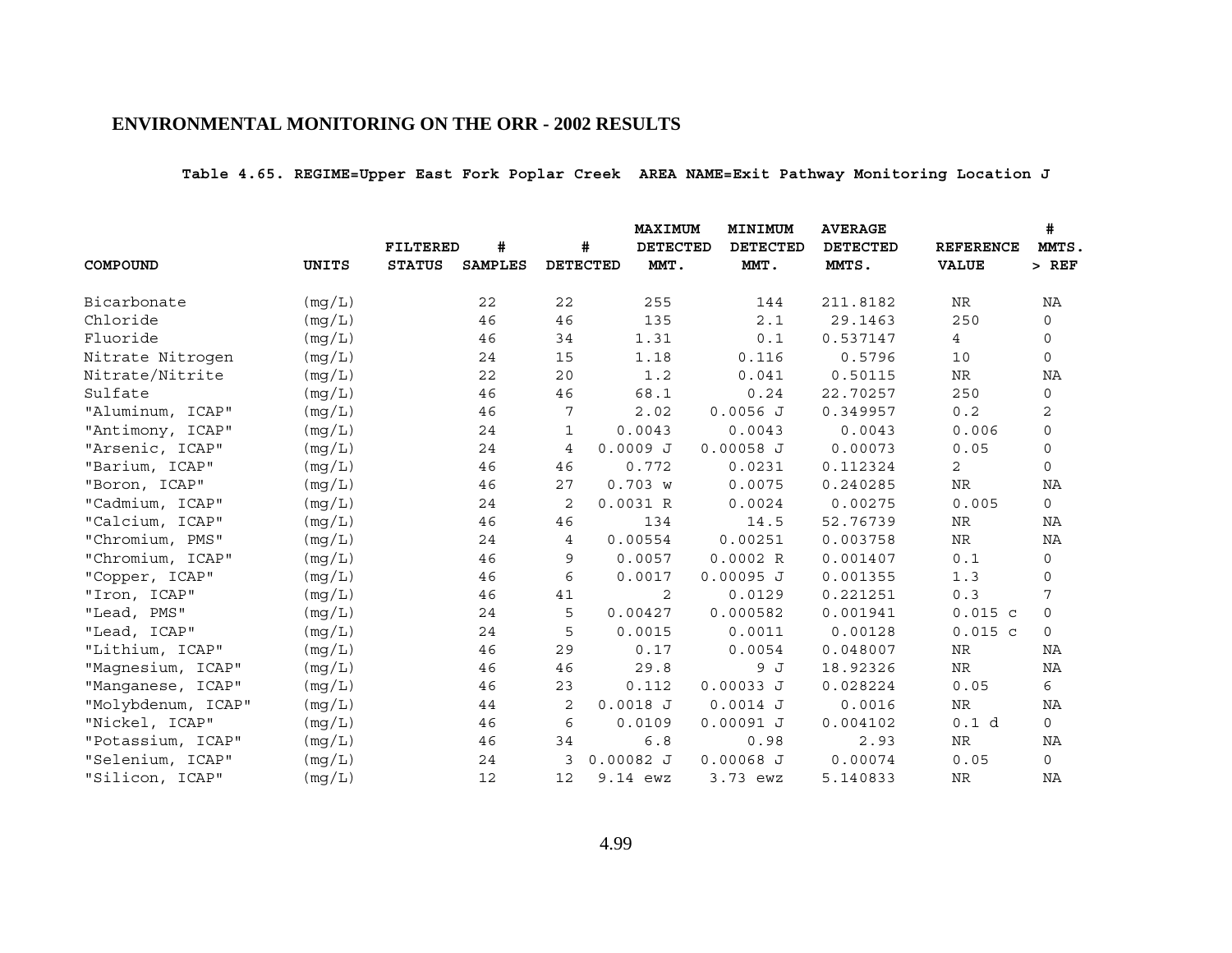## **Table 4.65 (continued)**

|                                   |                           |                 |                |             |                 | MAXIMUM      | MINIMUM      | <b>AVERAGE</b>  |                  | #              |
|-----------------------------------|---------------------------|-----------------|----------------|-------------|-----------------|--------------|--------------|-----------------|------------------|----------------|
|                                   |                           | <b>FILTERED</b> | #              |             | #               | DETECTED     | DETECTED     | <b>DETECTED</b> | <b>REFERENCE</b> | MMTS.          |
| COMPOUND                          | <b>UNITS</b>              | <b>STATUS</b>   | <b>SAMPLES</b> |             | <b>DETECTED</b> | MMT.         | MMT.         | MMTS.           | <b>VALUE</b>     | $>$ REF        |
| "Sodium, ICAP"                    | (mq/L)                    |                 | 46             | 46          |                 | 176          | 0.723        | 33.50815        | NR               | ΝA             |
| "Strontium, ICAP"                 | (mq/L)                    |                 | 46             | 46          |                 | 4.2 w        | $0.054$ J    | 1.073715        | $\rm{NR}$        | NA             |
| "Thallium, PMS"                   | (mg/L)                    |                 | 24             | 1           | 0.000577        |              | 0.000577     | 0.000577        | 0.002            | 0              |
| "Uranium, PMS"                    | (mq/L)                    |                 | 24             | 3           | 0.000571        |              | 0.000536     | 0.000559        | 0.03             | $\mathbf 0$    |
| "Vanadium, ICAP"                  | (mq/L)                    |                 | 46             | 4           | $0.0005$ J      |              | $0.00034$ J  | 0.000413        | <b>NR</b>        | NA             |
| "Zinc, ICAP"                      | (mq/L)                    |                 | 46             | 28          |                 | 1.9          | 0.0053 R     | 0.141396        | 5                | $\mathbf 0$    |
| Static Water Level                | $(ft - toc)$              |                 | 26             | ΝA          |                 | 59.87        | $-79.36$     | $-57.625$       | <b>NR</b>        | NA             |
| Alkalinity as HCO3                | (mg/L)                    |                 | 24             | 24          |                 | 346          | 144          | 231.9167        | $\rm NR$         | NA             |
| Conductivity                      | $(\text{umbo}/\text{cm})$ |                 | 24             | 24          |                 | 1005         | 282          | 571.5417        | $\rm NR$         | NA             |
| Dissolved Solids                  | (mg/L)                    |                 | 46             | 46          |                 | 592          | 82           | 307.0217        | 500              | $\overline{4}$ |
| pH                                | (pH)                      |                 | 24             | 24          |                 | 8.19 L       | 7.27 L       | 7.8025          | 6.5/8.5          | $\mathbf 0$    |
| Total Suspended Solids            | (mq/L)                    |                 | 46             | 3           |                 | 5            | 4            | 4.333333        | NR               | NA             |
| Turbidity (NTU)                   |                           | 24              | 24             | 21.7        |                 | 0.401        | 3.229917     | 1               | 19               |                |
| Gross Alpha                       | (pCi/L)                   |                 | 46             | 29          | 44.16 Q         |              | 0            | 3.510345        | 15 f             | $\mathbf{1}$   |
| Gross Beta                        | (pCi/L)                   |                 | 46             | 38          |                 | 28.4         | $-3.2$       | 5.008684        | 50 a             | $\mathbf 0$    |
| $"1,1,1$ -Trichloroethane" (ug/L) |                           |                 | 50             | $\mathbf 1$ |                 | $\mathbf{1}$ | $\mathbf{1}$ | $\mathbf{1}$    | 200              | $\mathbf 0$    |
| "1,1-Dichloroethane"              | (ug/L)                    |                 | 50             | 1           |                 | 0.6          | 0.6          | 0.6             | $\rm{NR}$        | NA             |
| "1,1-Dichloroethene"              | (ug/L)                    |                 | 50             | 1           |                 | $\mathbf{1}$ | $\mathbf{1}$ | 1               | 7                | $\mathbf 0$    |
| Acetone                           | (ug/L)                    |                 | 50             | $\mathbf 1$ |                 | 5 J          | 5J           | 5               | <b>NR</b>        | ΝA             |
| Benzene                           | ( uq/L)                   |                 | 50             | 3           |                 | $\mathbf{1}$ | 0.2J         | 0.666667        | 5                | $\mathsf{O}$   |
| Carbon disulfide                  | (ug/L)                    |                 | 50             | 1           |                 | $\mathbf{1}$ | 1            | 1               | <b>NR</b>        | ΝA             |
| Carbon tetrachloride              | (ug/L)                    |                 | 50             | 18          |                 | 390          | 0.4J         | 105.7444        | 5                | 15             |
| Chloroform                        | ( uq/L)                   |                 | 50             | 20          |                 | 72           | 0.4J         | 15.515          | $100$ i          | 0              |
| "cis-1,2-Dichloroethene" (uq/L)   |                           |                 | 50             | 6           |                 | 4            | 0.3J         | 1.766667        | 70               | 0              |
| Ethylbenzene                      | (ug/L)                    |                 | 50             | 7           |                 | 4            | 1J           | 2.571429        | 700              | $\mathbf 0$    |
| Styrene                           | (ug/L)                    |                 | 50             | 6           |                 | 4 J          | 0.3J         | 1.7             | 100              | $\mathbf 0$    |
| Tetrachloroethene                 | (ug/L)                    |                 | 50             | 18          |                 | 77           | 0.2J         | 13.08333        | 5                | 12             |
| Toluene                           | ( uq/L)                   |                 | 50             | 6           |                 | 3J           | 0.4J         | 2.233333        | 1000             | $\mathsf{O}$   |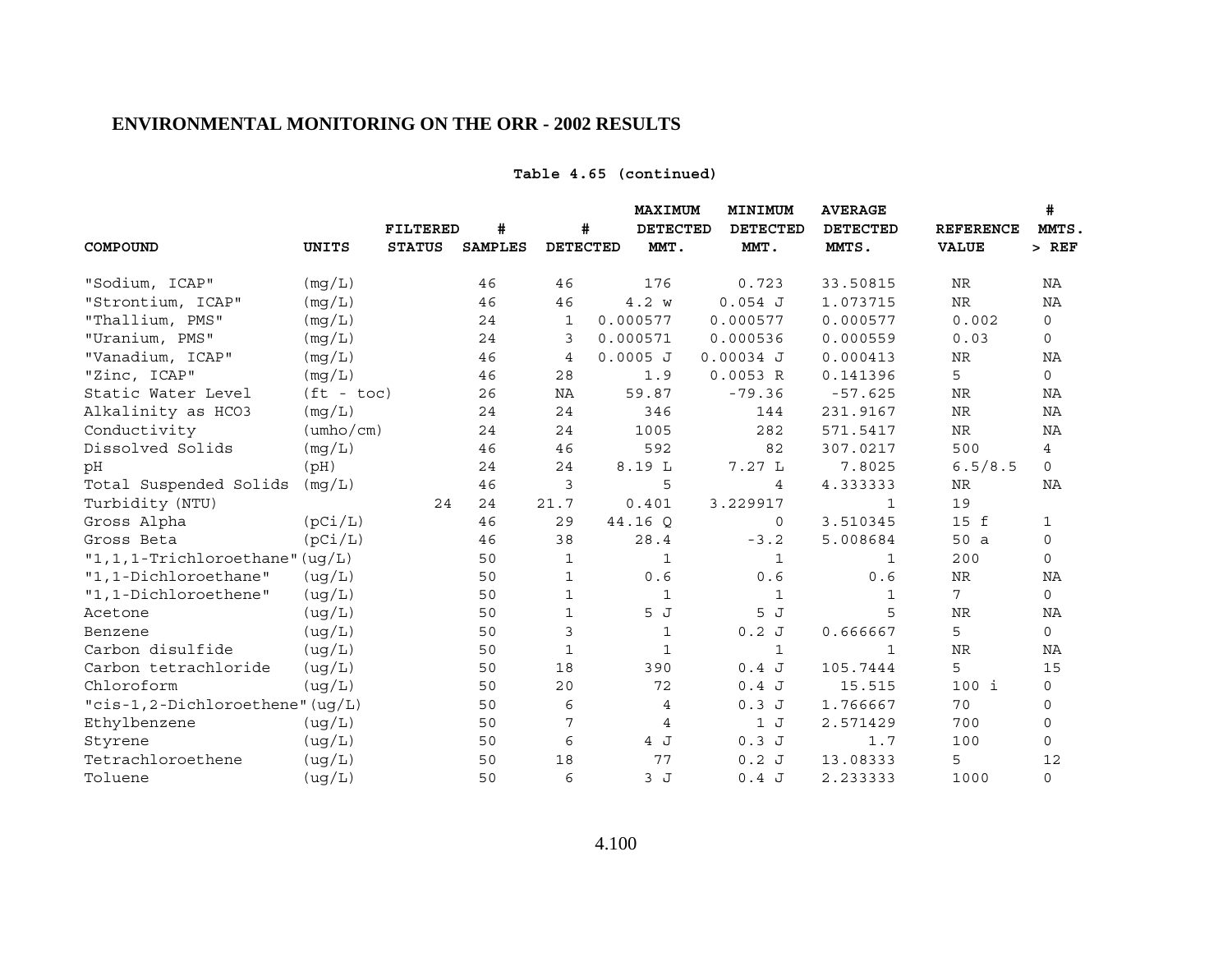|                        |         |                           |         |               | <b>MAXIMUM</b>   | <b>MINIMUM</b>   | <b>AVERAGE</b>    |                                  | #                |  |
|------------------------|---------|---------------------------|---------|---------------|------------------|------------------|-------------------|----------------------------------|------------------|--|
| COMPOUND               | UNITS   | FILTERED<br><b>STATUS</b> | SAMPLES | #<br>DETECTED | DETECTED<br>MMT. | DETECTED<br>MMT. | DETECTED<br>MMTS. | <b>REFERENCE</b><br><b>VALUE</b> | MMTS.<br>$>$ REF |  |
| Trichloroethene        | ( uq/L) |                           | 50      | 14            | ь                | 0.5              | 2.378571          | 5                                |                  |  |
| Trichlorofluoromethane | (ua/L)  |                           | 24      |               | 3 J              | 3 J              |                   | NR                               | ΝA               |  |
| Xylenes                | (uq/L)  |                           | 50      |               |                  | ل .              | 1.666667          | 10000                            |                  |  |

**Table 4.65 (continued)**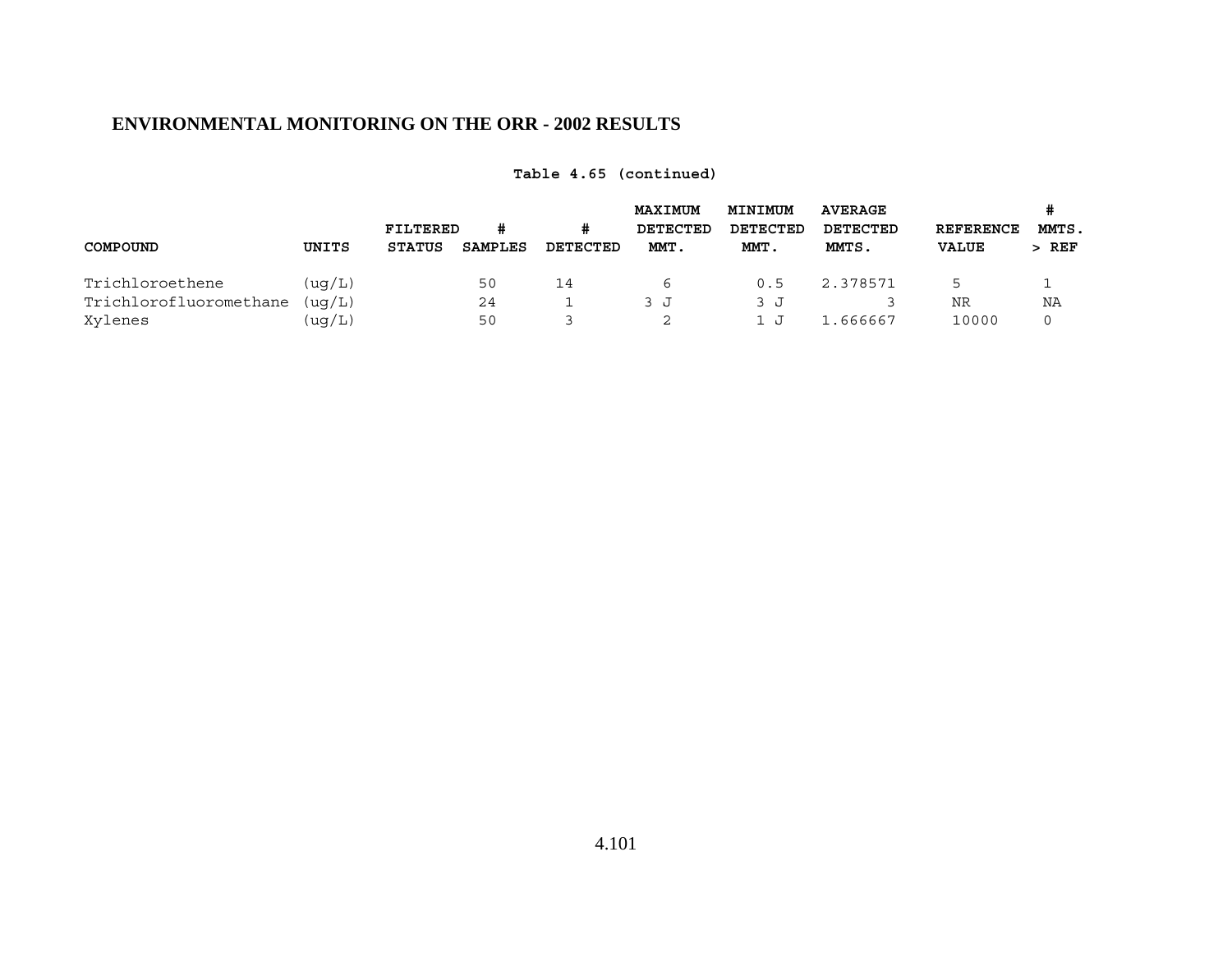**Table 4.66. REGIME=Upper East Fork Poplar Creek AREA NAME=Exit Pathway Scarboro Road/Pine Ridge**

|                        |                           |                 |                |                 | <b>MAXIMUM</b>  | MINIMUM         | <b>AVERAGE</b>  |                  | #            |
|------------------------|---------------------------|-----------------|----------------|-----------------|-----------------|-----------------|-----------------|------------------|--------------|
|                        |                           | <b>FILTERED</b> | #              | #               | <b>DETECTED</b> | <b>DETECTED</b> | <b>DETECTED</b> | <b>REFERENCE</b> | MMTS.        |
| COMPOUND               | <b>UNITS</b>              | <b>STATUS</b>   | <b>SAMPLES</b> | <b>DETECTED</b> | MMT.            | MMT.            | MMTS.           | <b>VALUE</b>     | $>$ REF      |
| Chloride               | (mg/L)                    |                 | 6              | 6               | 20.7            | 1.33            | 6.733333        | 250              | $\mathbf 0$  |
| Fluoride               | (mq/L)                    |                 | 6              | 5               | 0.275           | 0.106           | 0.2042          | $4\overline{ }$  | 0            |
| Sulfate                | (mg/L)                    |                 | 6              | 6               | 116             | 15.6            | 63.66667        | 250              | $\mathbf 0$  |
| "Barium, ICAP"         | (mg/L)                    |                 | 6              | 6               | 0.144           | 0.0386          | 0.076917        | $\overline{2}$   | $\mathsf{O}$ |
| "Boron, ICAP"          | (mg/L)                    |                 | 6              | $\overline{4}$  | 0.253 w         | 0.119 w         | 0.181           | NR               | NA           |
| "Calcium, ICAP"        | (mg/L)                    |                 | 6              | 6               | 76.2            | 59.8            | 65.36667        | NR               | ΝA           |
| "Iron, ICAP"           | (mg/L)                    |                 | 6              | 6               | 28.5            | 0.524           | 7.5785          | 0.3              | 6            |
| "Lead, PMS"            | (mg/L)                    |                 | 6              | 5               | 0.0162          | 0.00145         | 0.009292        | $0.015$ c        | 1            |
| "Lithium, ICAP"        | (mg/L)                    |                 | 6              | 4               | $0.0364$ W      | $0.0321$ W      | 0.033775        | NR               | ΝA           |
| "Magnesium, ICAP"      | (mg/L)                    |                 | 6              | 6               | 40.6            | 17.2            | 28.38333        | $\rm NR$         | NA           |
| "Manganese, ICAP"      | (mg/L)                    |                 | 6              | 6               | 0.812           | 0.0132          | 0.271633        | 0.05             | $\mathbf{2}$ |
| "Potassium, ICAP"      | (mg/L)                    |                 | 6              | 6               | 4.85            | 3.11            | 3.868333        | NR               | NA           |
| "Silicon, ICAP"        | (mg/L)                    |                 | 3              | 3               | $12.3$ ewz      | 3.34 ewz        | 6.65            | NR               | ΝA           |
| "Sodium, ICAP"         | (mg/L)                    |                 | 6              | 6               | 18              | 7.02            | 11.76667        | NR               | ΝA           |
| "Strontium, ICAP"      | (mg/L)                    |                 | 6              | 6               | 1.33 w          | 0.0907 w        | 0.651817        | NR               | ΝA           |
| "Zinc, ICAP"           | (mg/L)                    |                 | 6              | 2               | 1.77            | 1.73            | 1.75            | 5                | 0            |
| Static Water Level     | $(ft - toc)$              |                 | 6              | NA              | $-1.36$         | $-12.4$         | $-5.78$         | NR               | NA           |
| Alkalinity as HCO3     | (mq/L)                    |                 | 6              | 6               | 288             | 192             | 231.6667        | ${\hbox{NR}}$    | ΝA           |
| Conductivity           | $(\text{umbo}/\text{cm})$ |                 | 6              | 6               | 609             | 483             | 562.3333        | NR               | ΝA           |
| Dissolved Solids       | (mg/L)                    |                 | 6              | 6               | 383             | 276             | 342.3333        | 500              | 0            |
| pН                     | (pH)                      |                 | 6              | 6               | 8.06L           | 6.58L           | 7.498333        | 6.5/8.5          | $\mathbf 0$  |
| Total Suspended Solids | (mg/L)                    |                 | 6              | $\overline{4}$  | 45              | 2.8             | 15.7            | NR               | NA           |
| Turbidity (NTU)        |                           | 6               | 6              | 171             | 3.28            | 43.86333        | 1               | 6                |              |
| Gross Alpha            | (pCi/L)                   |                 | 6              | 6               | 3.6             | $-0.068$        | 1.555333        | 15 f             | 0            |
| Gross Beta             | (pCi/L)                   |                 | 6              | 6               | 8.7             | 4.8             | 6.933333        | 50 a             | 0            |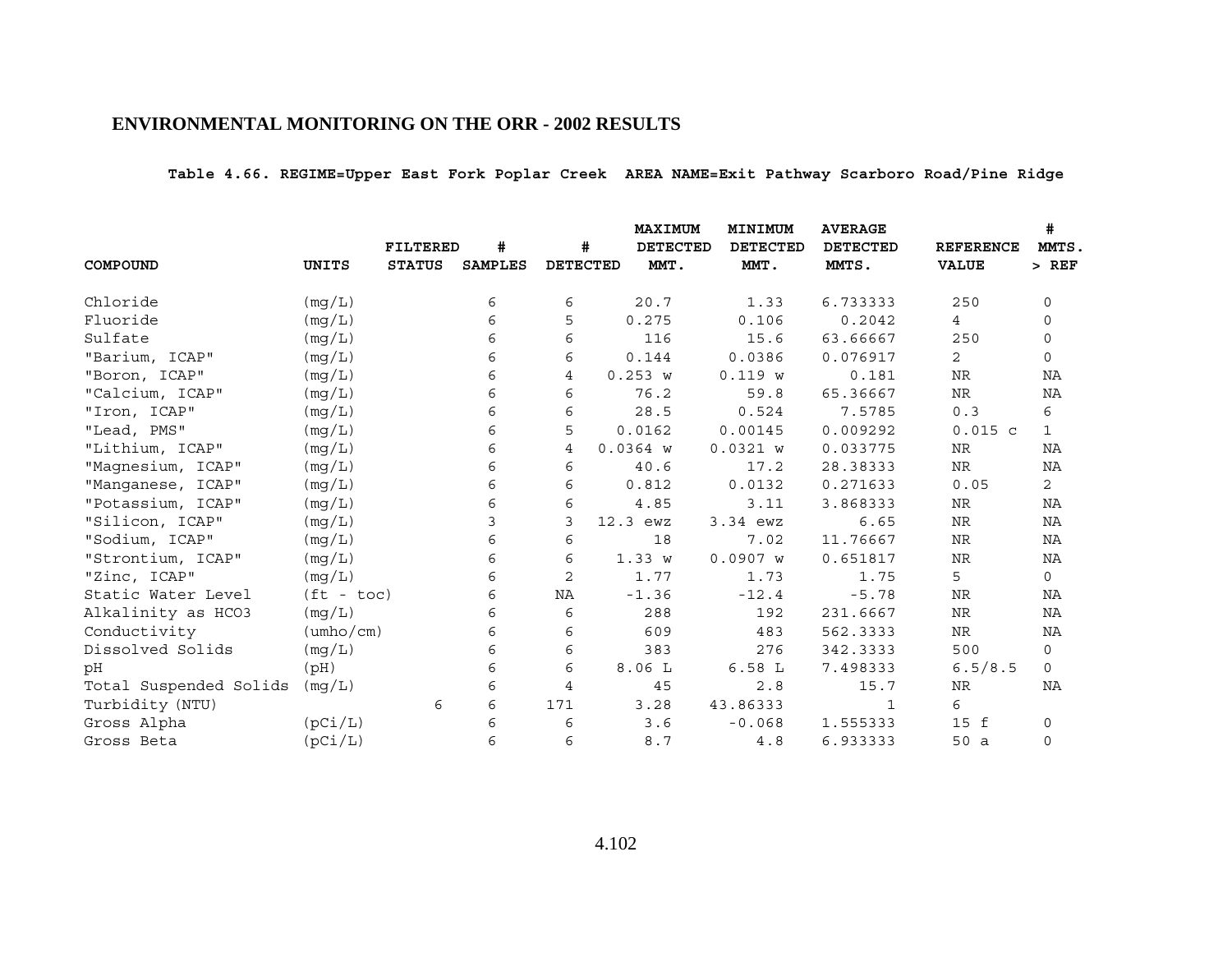**Table 4.67. REGIME=Upper East Fork Poplar Creek AREA NAME=Exit Pathway Spring/Surface Water**

|                    |                           |                 |                |                 | MAXIMUM         | MINIMUM         | <b>AVERAGE</b>  |                  | #            |
|--------------------|---------------------------|-----------------|----------------|-----------------|-----------------|-----------------|-----------------|------------------|--------------|
|                    |                           | <b>FILTERED</b> | #              | #               | <b>DETECTED</b> | <b>DETECTED</b> | <b>DETECTED</b> | <b>REFERENCE</b> | MMTS.        |
| COMPOUND           | UNITS                     | <b>STATUS</b>   | <b>SAMPLES</b> | <b>DETECTED</b> | MMT.            | MMT.            | MMTS.           | <b>VALUE</b>     | $>$ REF      |
| Bicarbonate        | (mg/L)                    |                 | 18             | 18              | 242             | 105             | 142.2778        | NR               | NA           |
| Chloride           | (mq/L)                    |                 | 20             | 20              | 18.5            | 5.6             | 11.6415         | 250              | $\mathbf 0$  |
| Fluoride           | (mg/L)                    |                 | 20             | 16              | 1.1             | 0.15            | 0.488125        | 4                | 0            |
| Nitrate Nitrogen   | (mq/L)                    |                 | 2              | 2               | 1.49            | 1.45            | 1.47            | 10               | $\mathbf 0$  |
| Nitrate/Nitrite    | (mg/L)                    |                 | 18             | 18              | 7.7             | 0.38            | 2.963889        | <b>NR</b>        | ΝA           |
| Sulfate            | (mg/L)                    |                 | 20             | 20              | 36.2            | 9.9             | 26.96           | 250              | 0            |
| "Aluminum, ICAP"   | (mq/L)                    |                 | 16             | 12              | 0.325           | 0.0546          | 0.159992        | 0.2              | 3            |
| "Barium, ICAP"     | (mg/L)                    |                 | 16             | 16              | 0.0804          | 0.039           | 0.050894        | $\overline{a}$   | $\mathsf{O}$ |
| "Boron, ICAP"      | (mq/L)                    |                 | 16             | 14              | 0.365           | 0.0149          | 0.057464        | $\rm NR$         | NA           |
| "Calcium, ICAP"    | (mg/L)                    |                 | 16             | 16              | 59.8 k          | 38.3            | 47.31875        | <b>NR</b>        | NA           |
| "Copper, ICAP"     | (mq/L)                    |                 | 16             | 7               | 0.0209          | 0.0053          | 0.009714        | 1.3              | $\mathbf 0$  |
| "Iron, ICAP"       | (mg/L)                    |                 | 16             | 16              | 0.394           | 0.0477          | 0.171144        | 0.3              | 2            |
| "Lead, PMS"        | (mg/L)                    |                 | $\sqrt{2}$     | $\sqrt{2}$      | 0.00368         | 0.00157         | 0.002625        | 0.015c           | $\circ$      |
| "Lithium, ICAP"    | (mq/L)                    |                 | 16             | 12              | 0.126           | 0.0113          | 0.033992        | NR               | NA           |
| "Magnesium, ICAP"  | (mg/L)                    |                 | 16             | 16              | 25.3            | 9.76            | 12.2625         | $\rm NR$         | NA           |
| "Manganese, ICAP"  | (mq/L)                    |                 | 16             | 16              | 0.0892          | 0.00553         | 0.046689        | 0.05             | 7            |
| "Mercury, CVAA"    | (mg/L)                    |                 | 2              | 1               | 0.000383        | 0.000383        | 0.000383        | 0.002            | 0            |
| "Molybdenum, ICAP" | (mq/L)                    |                 | 16             | 4               | 0.0382          | 0.0108          | 0.02625         | $\rm NR$         | NA           |
| "Potassium, ICAP"  | (mg/L)                    |                 | 16             | 16              | 2.72            | 1.62            | 2.264375        | $\rm NR$         | NA           |
| "Silicon, ICAP"    | (mg/L)                    |                 | $\mathbf{1}$   | $\mathbf{1}$    | 3.22 ewz        | 3.22 ewz        | 3.22            | <b>NR</b>        | NA           |
| "Sodium, ICAP"     | (mq/L)                    |                 | 16             | 16              | 10.8            | 5.81            | 8.815           | $\rm NR$         | ΝA           |
| "Strontium, ICAP"  | (mq/L)                    |                 | 16             | 16              | 0.155           | 0.0893          | 0.128769        | <b>NR</b>        | NA           |
| "Uranium, PMS"     | (mg/L)                    |                 | 2              | 2               | 0.0119          | 0.00805         | 0.009975        | 0.03             | $\mathbf 0$  |
| "Zinc, ICAP"       | (mg/L)                    |                 | 16             | 11              | 0.0481          | 0.0114          | 0.024664        | 5                | 0            |
| Alkalinity as HCO3 | (mg/L)                    |                 | 2              | 2               | 170             | 163             | 166.5           | $\rm NR$         | ΝA           |
| Conductivity       | $(\text{umbo}/\text{cm})$ |                 | 2              | 2               | 410             | 401             | 405.5           | ${\hbox{NR}}$    | NA           |
| Dissolved Solids   | (mg/L)                    |                 | 20             | 20              | 282             | 139             | 221.8           | 500              | $\mathsf{O}$ |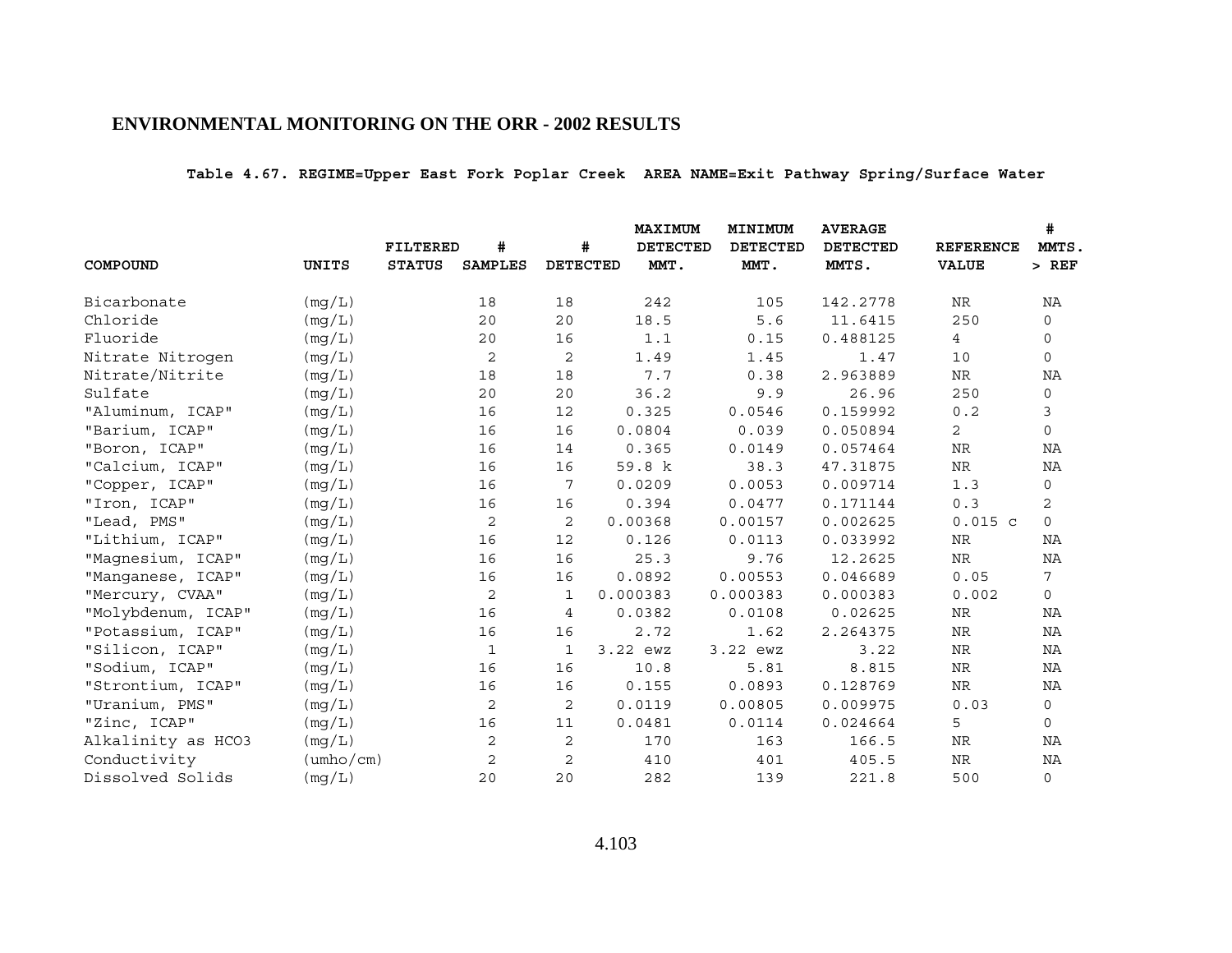## **Table 4.67 (continued)**

|                                     |         | <b>FILTERED</b> | #              | #               | MAXIMUM<br><b>DETECTED</b> | MINIMUM<br><b>DETECTED</b> | <b>AVERAGE</b><br><b>DETECTED</b> | <b>REFERENCE</b> | #<br>MMTS,   |
|-------------------------------------|---------|-----------------|----------------|-----------------|----------------------------|----------------------------|-----------------------------------|------------------|--------------|
| COMPOUND                            | UNITS   | <b>STATUS</b>   | <b>SAMPLES</b> | <b>DETECTED</b> | MMT.                       | MMT.                       | MMTS.                             | <b>VALUE</b>     | $>$ REF      |
| рH                                  | (pH)    |                 | 2              | 2               | 7.97 L                     | 7.42 L                     | 7.695                             | 6.5/8.5          | $\Omega$     |
| Total Suspended Solids              | (mg/L)  |                 | 20             | 2               | 10                         | 6.9                        | 8.45                              | <b>NR</b>        | NA           |
| Turbidity (NTU)                     |         | 2               | 2              | 4.41            | 1.17                       | 2.79                       | 1                                 | 2                |              |
| Uranium-233/234                     | (pCi/L) |                 | 6              | 6               | 3.49                       | 1.17                       | 1.836667                          | <b>NR</b>        | NA           |
| Uranium-235                         | (pCi/L) |                 | 6              | 2               | 0.96                       | 0.33                       | 0.645                             | 24               | $\mathsf{O}$ |
| Uranium-236                         | (pCi/L) |                 | 6              | 2               | 0.5                        | 0.19                       | 0.345                             | <b>NR</b>        | ΝA           |
| Uranium-238                         | (pCi/L) |                 | 6              | 6               | 8.97                       | 1.79                       | 3.74                              | 24               | 0            |
| Gross Alpha                         | (pCi/L) |                 | 12             | 9               | 16.72                      | 1.85                       | 6.21                              | 15 f             | 1            |
| Gross Beta                          | (pCi/L) |                 | 12             | 12              | 10                         | 2.39                       | 5.615                             | 50 a             | $\mathbf 0$  |
| $"1, 1, 1$ -Trichloroethane" (ug/L) |         |                 | 20             | 1               | 1J                         | 1J                         | $\mathbf{1}$                      | 200              | $\mathbf 0$  |
| "1,1-Dichloroethane"                | (ug/L)  |                 | 20             | 1               | 1J                         | 1J                         | 1                                 | <b>NR</b>        | NA           |
| Benzoic acid                        | (ug/L)  |                 | 14             | $\mathbf{1}$    | 6 J                        | 6 J                        | 6                                 | <b>NR</b>        | NA           |
| $Bis(2 -$                           |         |                 |                |                 |                            |                            |                                   |                  |              |
| ethylhexyl)phthalate                | (ug/L)  |                 | 14             | 1               | 0.5J                       | 0.5J                       | 0.5                               | <b>NR</b>        | NA           |
| Bromodichloromethane                | (ug/L)  |                 | 20             | 8               | 2 J                        | 1J                         | 1.875                             | $100$ i          | $\mathsf{O}$ |
| Bromoform (ug/L)                    |         | 20              | 4              | 4 J             | 1J                         | 2.25                       | $100$ i                           | $\mathbf 0$      |              |
| Carbon tetrachloride                | (ug/L)  |                 | 20             | 3               | 14                         | 1J                         | 6.666667                          | 5                | 1            |
| Chlorodibromomethane                | (ug/L)  |                 | 20             | $\mathbf{2}$    | 1 J                        | 1J                         | 1                                 | $100$ i          | $\mathbf 0$  |
| Chloroform                          | (ug/L)  |                 | 20             | 16              | 9                          | 2J                         | 5.1875                            | $100$ i          | $\mathbf 0$  |
| "cis-1,2-Dichloroethene" (ug/L)     |         |                 | 20             | 3               | 12                         | 1J                         | 6                                 | 70               | 0            |
| Tetrachloroethene                   | (ug/L)  |                 | 20             | 7               | 24                         | 1J                         | 7.142857                          | 5                | 2            |
| Trichloroethene                     | (ug/L)  |                 | 20             | 3               | 10                         | 1J                         | 5.333333                          | 5                | 1            |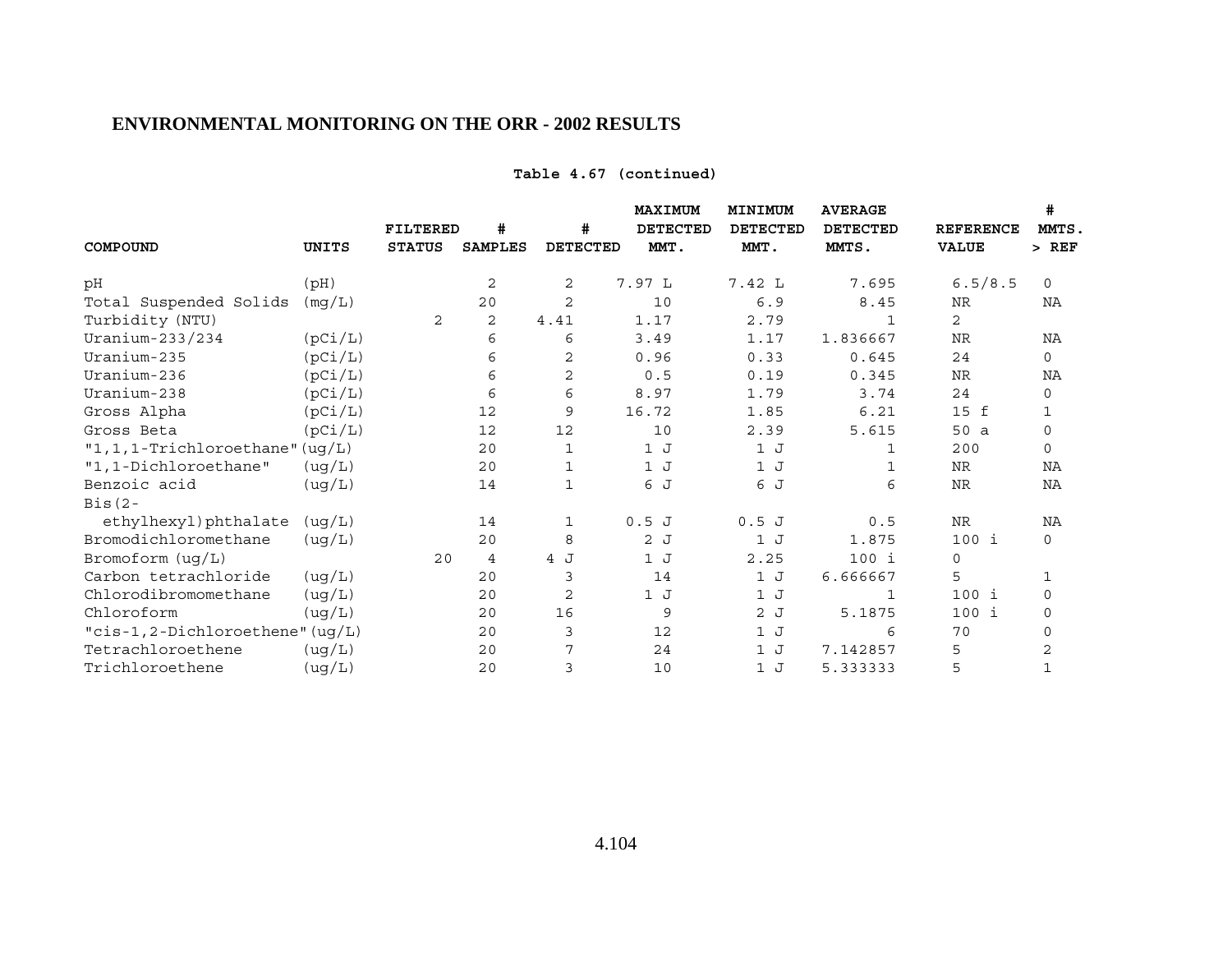# **Table 4.68. REGIME=Upper East Fork Poplar Creek AREA NAME=Fire Training Facility**

|                                     |                           |                 |                |                 | <b>MAXIMUM</b>  | MINIMUM         | <b>AVERAGE</b>  |                  | #              |
|-------------------------------------|---------------------------|-----------------|----------------|-----------------|-----------------|-----------------|-----------------|------------------|----------------|
|                                     |                           | <b>FILTERED</b> | #              | #               | <b>DETECTED</b> | <b>DETECTED</b> | <b>DETECTED</b> | <b>REFERENCE</b> | MMTS.          |
| COMPOUND                            | <b>UNITS</b>              | <b>STATUS</b>   | <b>SAMPLES</b> | <b>DETECTED</b> | MMT.            | MMT.            | MMTS.           | <b>VALUE</b>     | $>$ REF        |
| Chloride                            | (mg/L)                    |                 | 2              | 2               | 2.12            | 1.82            | 1.97            | 250              | $\mathbf 0$    |
| Fluoride                            | (mq/L)                    |                 | $\overline{a}$ | $\overline{c}$  | 0.156           | 0.154           | 0.155           | $\overline{4}$   | $\mathbf 0$    |
| Nitrate Nitrogen                    | (mg/L)                    |                 | 2              | $\mathbf{2}$    | 1.14            | 1.13            | 1.135           | 10               | 0              |
| Sulfate                             | (mq/L)                    |                 | 2              | $\mathbf{2}$    | 6.1             | 5.61            | 5.855           | 250              | $\mathbf 0$    |
| "Aluminum, ICAP"                    | (mg/L)                    |                 | 2              | $\mathbf{2}$    | 1.26            | 1.02            | 1.14            | 0.2              | 2              |
| "Barium, ICAP"                      | (mg/L)                    |                 | $\overline{c}$ | $\overline{c}$  | 0.0334          | 0.0333          | 0.03335         | 2                | $\mathsf{O}$   |
| "Cadmium, PMS"                      | (mq/L)                    |                 | 2              | $\mathbf{1}$    | 0.000857        | 0.000857        | 0.000857        | 0.005            | $\mathsf{O}$   |
| "Calcium, ICAP"                     | (mg/L)                    |                 | $\mathbf{2}$   | $\mathbf{2}$    | 113             | 95.7            | 104.35          | <b>NR</b>        | NA             |
| "Iron, ICAP"                        | (mq/L)                    |                 | $\mathbf{2}$   | 1               | 0.135           | 0.135           | 0.135           | 0.3              | 0              |
| "Lead, PMS"                         | (mg/L)                    |                 | 2              | $\mathbf{1}$    | 0.00133         | 0.00133         | 0.00133         | $0.015$ c        | $\mathbf 0$    |
| "Lithium, ICAP"                     | (mq/L)                    |                 | $\overline{c}$ | $\mathbf{2}$    | $0.0257$ W      | 0.0242 w        | 0.02495         | $\rm NR$         | NA             |
| "Potassium, ICAP"                   | (mg/L)                    |                 | 2              | 2               | 14.1            | 13.2            | 13.65           | $\rm NR$         | NA             |
| "Sodium, ICAP"                      | (mg/L)                    |                 | $\sqrt{2}$     | $\mathbf 2$     | 2.34            | 2.23            | 2.285           | $\rm{NR}$        | NA             |
| "Strontium, ICAP"                   | (mq/L)                    |                 | $\overline{c}$ | $\overline{a}$  | 0.391 w         | 0.385 w         | 0.388           | $\rm NR$         | NA             |
| Static Water Level                  | $(ft - toc)$              |                 | 2              | NA              | $-25.33$        | $-25.49$        | $-25.41$        | <b>NR</b>        | NA             |
| Alkalinity as CO3                   | (mq/L)                    |                 | 2              | $\overline{2}$  | 32              | 32              | 32              | $\rm NR$         | NA             |
| Conductivity                        | $(\text{umbo}/\text{cm})$ |                 | 2              | 2               | 1327            | 1165            | 1246            | <b>NR</b>        | NA             |
| Dissolved Solids                    | (mq/L)                    |                 | $\overline{c}$ | $\mathbf 2$     | 320             | 288             | 304             | 500              | 0              |
| pH                                  | (pH)                      |                 | 2              | 2               | 11.71 L         | 11.62 L         | 11.665          | 6.5/8.5          | $\overline{2}$ |
| Turbidity (NTU)                     |                           | 2               | 2              | 1.1             | 1.02            | 1.06            | $\mathbf{1}$    | 2                |                |
| Gross Alpha                         | (pCi/L)                   |                 | 2              | 2               | 0.64            | $-0.42$         | 0.11            | 15 f             | 0              |
| Gross Beta                          | (pCi/L)                   |                 | 2              | 2               | $6.8$           | $-2.9$          | 1.95            | 50 a             | $\mathsf{O}$   |
| "1,2-Dichloroethene                 |                           |                 |                |                 |                 |                 |                 |                  |                |
| $(Total)$ "                         | (ug/L)                    |                 | 2              | 2               | 17              | 13              | 15              | NR b             | NA             |
| $"1,3-$ and                         |                           |                 |                |                 |                 |                 |                 |                  |                |
| 1,4-Dimethylbenzene"                | ( uq/L)                   |                 | 1              | 1               | $3$ $Jz$        | $3$ $Jz$        | 3               | NR               | NA             |
| " $cis-1, 2-Dichloroethene" (uq/L)$ |                           |                 | 2              | $\overline{2}$  | 17              | 13              | 15              | 70               | $\mathsf{O}$   |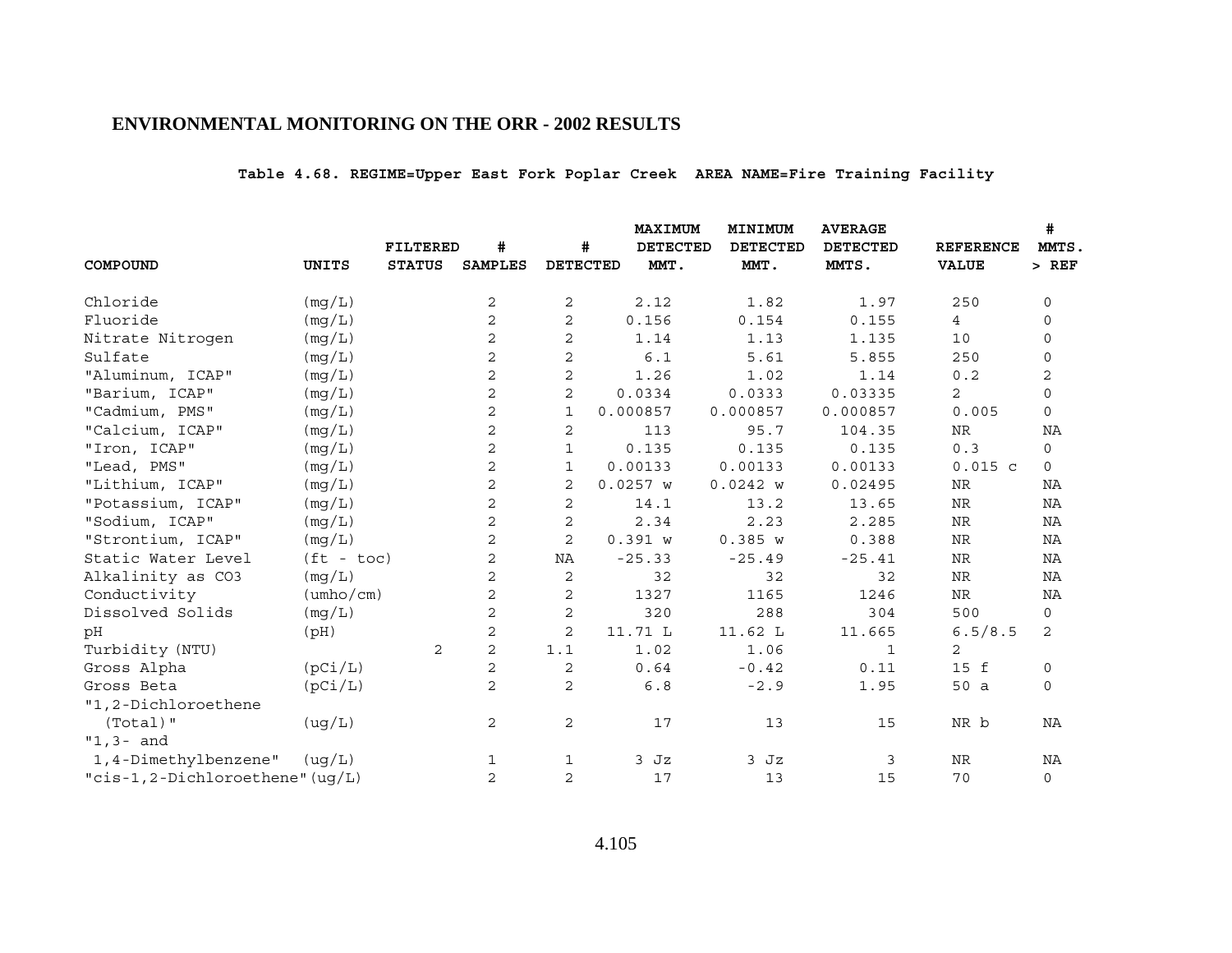|                   |         |                                  |                     |               | <b>MAXIMUM</b>   | MINIMUM<br><b>DETECTED</b> | <b>AVERAGE</b>    |                                  | MMTS.   |
|-------------------|---------|----------------------------------|---------------------|---------------|------------------|----------------------------|-------------------|----------------------------------|---------|
| COMPOUND          | UNITS   | <b>FILTERED</b><br><b>STATUS</b> | #<br><b>SAMPLES</b> | #<br>DETECTED | DETECTED<br>MMT. | MMT.                       | DETECTED<br>MMTS. | <b>REFERENCE</b><br><b>VALUE</b> | $>$ REF |
| Tetrachloroethene | (ug/L)  |                                  | 2                   |               |                  | 15                         | 16                |                                  |         |
| Toluene           | (uq/L)  |                                  | 2                   | 2             | 2 J              | ⊔ ⊥                        | 1.5               | 1000                             |         |
| Trichloroethene   | (uq/L)  |                                  | 2                   |               |                  |                            |                   |                                  |         |
| Xylenes           | ( uq/L) |                                  | 2                   |               | 1 ב              | 4 J                        | 4                 | 10000                            |         |

**Table 4.68 (continued)**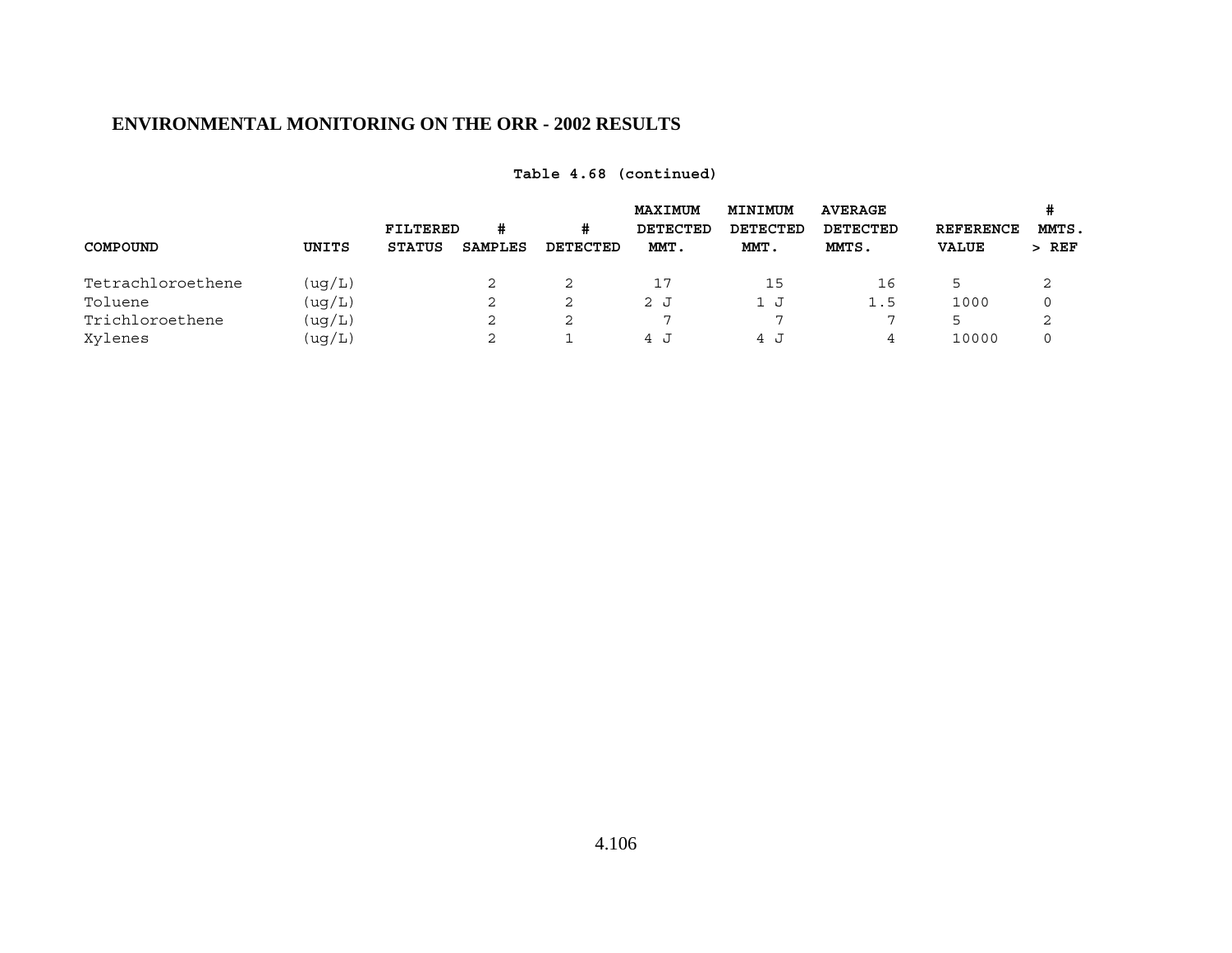**Table 4.69. REGIME=Upper East Fork Poplar Creek AREA NAME=GW Monitoring Plan Grid Location B2**

|                    |                           |                 |                |                 | <b>MAXIMUM</b>  | MINIMUM         | <b>AVERAGE</b>  |                  | #              |
|--------------------|---------------------------|-----------------|----------------|-----------------|-----------------|-----------------|-----------------|------------------|----------------|
|                    |                           | <b>FILTERED</b> | #              | #               | <b>DETECTED</b> | <b>DETECTED</b> | <b>DETECTED</b> | <b>REFERENCE</b> | MMTS.          |
| COMPOUND           | UNITS                     | <b>STATUS</b>   | <b>SAMPLES</b> | <b>DETECTED</b> | MMT.            | MMT.            | MMTS.           | <b>VALUE</b>     | $>$ REF        |
| Chloride           | (mg/L)                    |                 | 2              | 2               | 341             | 278             | 309.5           | 250              | 2              |
| Nitrate Nitrogen   | (mg/L)                    |                 | $\overline{a}$ | $\overline{2}$  | 0.159           | 0.0847          | 0.12185         | 10               | $\mathbf 0$    |
| Sulfate            | (mg/L)                    |                 | 2              | 2               | 48.6            | 42.9            | 45.75           | 250              | $\mathbf 0$    |
| "Barium, ICAP"     | (mq/L)                    |                 | 2              | 2               | 0.254           | 0.24            | 0.247           | 2                | $\mathbf 0$    |
| "Cadmium, PMS"     | (mg/L)                    |                 | 2              | $\mathbf{1}$    | 0.000787        | 0.000787        | 0.000787        | 0.005            | $\mathsf{O}$   |
| "Calcium, ICAP"    | (mg/L)                    |                 | 2              | 2               | 182             | 178 k           | 180             | NR               | NA             |
| "Chromium, PMS"    | (mg/L)                    |                 | 2              | $\overline{2}$  | 0.381           | 0.141           | 0.261           | <b>NR</b>        | NA             |
| "Chromium, ICAP"   | (mg/L)                    |                 | $\overline{c}$ | $\overline{2}$  | 0.343z          | 0.119Z          | 0.231           | 0.1              | $\mathbf{2}$   |
| "Iron, ICAP"       | (mq/L)                    |                 | 2              | 2               | 1.86            | 0.575           | 1.2175          | 0.3              | $\overline{a}$ |
| "Lead, PMS"        | (mg/L)                    |                 | 2              | $\mathbf{1}$    | 0.000653        | 0.000653        | 0.000653        | $0.015$ c        | $\mathbf 0$    |
| "Lithium, ICAP"    | (mq/L)                    |                 | $\overline{c}$ | 2               | 0.0313 w        | 0.0292 w        | 0.03025         | NR               | ΝA             |
| "Magnesium, ICAP"  | (mg/L)                    |                 | 2              | 2               | 25.4            | 22.8 k          | 24.1            | $\rm NR$         | ΝA             |
| "Manganese, ICAP"  | (mg/L)                    |                 | $\overline{c}$ | 2               | 0.363           | 0.131           | 0.247           | 0.05             | $\overline{c}$ |
| "Nickel, PMS"      | (mg/L)                    |                 | $\overline{a}$ | $\overline{2}$  | 0.705 k         | 0.301           | 0.503           | NR               | NA             |
| "Nickel, ICAP"     | (mg/L)                    |                 | 2              | $\overline{2}$  | 0.739Z          | 0.25 z          | 0.4945          | 0.1 d            | $\overline{2}$ |
| "Potassium, ICAP"  | (mq/L)                    |                 | $\overline{c}$ | 2               | 3.32            | 3.09            | 3.205           | NR               | NA             |
| "Sodium, ICAP"     | (mg/L)                    |                 | 2              | $\overline{2}$  | 28              | 26.5 k          | 27.25           | <b>NR</b>        | NA             |
| "Strontium, ICAP"  | (mq/L)                    |                 | $\overline{c}$ | $\overline{2}$  | 0.816 w         | 0.736 w         | 0.776           | $\rm NR$         | NA             |
| "Uranium, PMS"     | (mg/L)                    |                 | 2              | 2               | 0.000914        | 0.000742        | 0.000828        | 0.03             | $\mathsf{O}$   |
| Static Water Level | $(ft - toc)$              |                 | 2              | NA              | $-10.9$         | $-11.18$        | $-11.04$        | NR               | NA             |
| Alkalinity as HCO3 | (mq/L)                    |                 | 2              | 2               | 160             | 122             | 141             | ${\hbox{NR}}$    | NA             |
| Conductivity       | $(\text{umbo}/\text{cm})$ |                 | 2              | 2               | 1346            | 1289            | 1317.5          | ${\hbox{NR}}$    | NA             |
| Dissolved Solids   | (mg/L)                    |                 | 2              | 2               | 771             | 730             | 750.5           | 500              | 2              |
| pH                 | (Hq)                      |                 | 2              | 2               | 7.41 L          | 7.36 L          | 7.385           | 6.5/8.5          | $\mathbf{0}$   |
| Turbidity (NTU)    |                           | 2               | $\overline{c}$ | 14.9            | 5.74            | 10.32           | 1               | 2                |                |
| Gross Alpha        | (pCi/L)                   |                 | 2              | 2               | 6.4             | 0.46            | 3.43            | 15 f             | 0              |
| Gross Beta         | (pCi/L)                   |                 | $\overline{a}$ | $\overline{2}$  | 1.3             | 0.61            | 0.955           | 50a              | $\mathbf 0$    |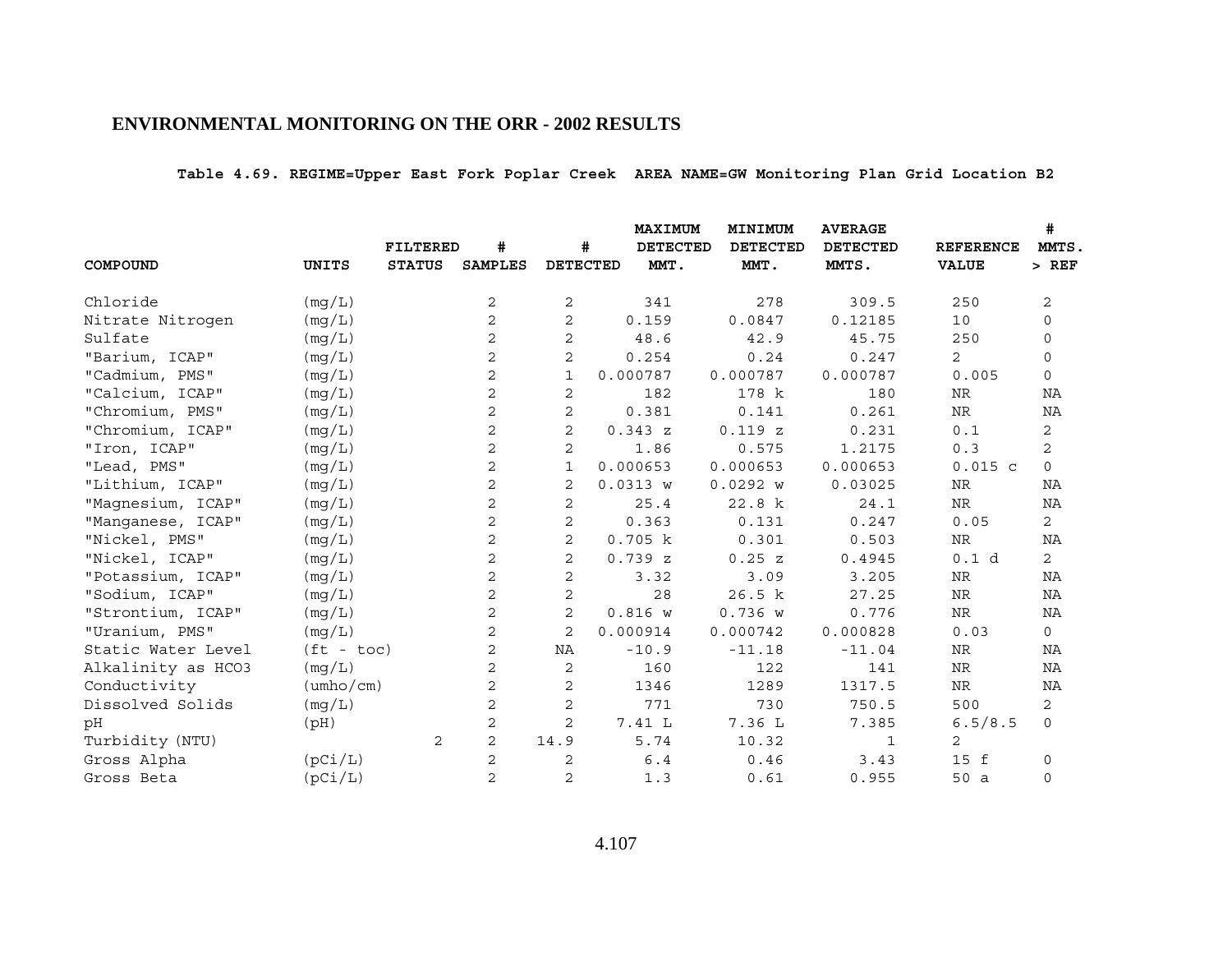**Table 4.70. REGIME=Upper East Fork Poplar Creek AREA NAME=GW Monitoring Plan Grid Location D2**

|                    |                           |                 |                |                 | MAXIMUM         | MINIMUM         | <b>AVERAGE</b>  |                  | #            |
|--------------------|---------------------------|-----------------|----------------|-----------------|-----------------|-----------------|-----------------|------------------|--------------|
|                    |                           | <b>FILTERED</b> | #              | #               | <b>DETECTED</b> | <b>DETECTED</b> | <b>DETECTED</b> | <b>REFERENCE</b> | MMTS.        |
| COMPOUND           | UNITS                     | <b>STATUS</b>   | <b>SAMPLES</b> | <b>DETECTED</b> | MMT.            | MMT.            | MMTS.           | <b>VALUE</b>     | $>$ REF      |
| Chloride           | (mg/L)                    |                 | 2              | 2               | 7.73            | 7.6             | 7.665           | 250              | $\mathbf 0$  |
| Sulfate            | (mg/L)                    |                 | 2              | $\overline{2}$  | 12.5            | 12.1            | 12.3            | 250              | $\mathbf 0$  |
| "Barium, ICAP"     | (mg/L)                    |                 | 2              | $\overline{a}$  | 0.249           | 0.247           | 0.248           | $\overline{2}$   | $\mathbf 0$  |
| "Calcium, ICAP"    | (mg/L)                    |                 | 2              | 2               | 70.2            | 67              | 68.6            | $\rm NR$         | NA           |
| "Iron, ICAP"       | (mg/L)                    |                 | 2              | $\mathbf{1}$    | 0.063           | 0.063           | 0.063           | 0.3              | $\mathsf{O}$ |
| "Lead, PMS"        | (mg/L)                    |                 | 2              | 1               | 0.00151         | 0.00151         | 0.00151         | $0.015$ c        | $\mathbf 0$  |
| "Lithium, ICAP"    | (mg/L)                    |                 | 2              | 2               | 0.0132 w        | $0.0128$ W      | 0.013           | <b>NR</b>        | NA           |
| "Magnesium, ICAP"  | (mg/L)                    |                 | 2              | 2               | 14.5            | 13.9            | 14.2            | NR               | NA           |
| "Manganese, ICAP"  | (mg/L)                    |                 | 2              | 2               | 0.0186          | 0.0154          | 0.017           | 0.05             | $\mathbf 0$  |
| "Potassium, ICAP"  | (mg/L)                    |                 | 2              | 1               | 2.01            | 2.01            | 2.01            | <b>NR</b>        | ΝA           |
| "Silicon, ICAP"    | (mg/L)                    |                 | $\mathbf{1}$   | 1               | 13.1 ewz        | 13.1 ewz        | 13.1            | NR               | NA           |
| "Sodium, ICAP"     | (mg/L)                    |                 | 2              | 2               | 7.11            | 7.11            | 7.11            | NR               | NA           |
| "Strontium, ICAP"  | (mg/L)                    |                 | 2              | $\overline{2}$  | 0.407 w         | 0.392 w         | 0.3995          | <b>NR</b>        | NA           |
| Static Water Level | $(ft - toc)$              |                 | 2              | NA              | $-23.09$        | $-23.59$        | $-23.34$        | NR               | NA           |
| Alkalinity as HCO3 | (mg/L)                    |                 | 2              | 2               | 222             | 216             | 219             | <b>NR</b>        | NA           |
| Conductivity       | $(\text{umbo}/\text{cm})$ |                 | 2              | $\overline{2}$  | 460             | 457             | 458.5           | NR               | NA           |
| Dissolved Solids   | (mg/L)                    |                 | 2              | 2               | 274             | 268             | 271             | 500              | $\mathbf 0$  |
| pН                 | (pH)                      |                 | 2              | $\overline{2}$  | 7.7L            | 7.53L           | 7.615           | 6.5/8.5          | $\mathsf{O}$ |
| Turbidity (NTU)    |                           | 2               | 2              | 0.324           | 0.157           | 0.2405          | 1               | $\mathbf 0$      |              |
| Gross Alpha        | (pCi/L)                   |                 | 2              | 2               | 2.6             | $-5.5$          | $-1.45$         | 15 f             | $\mathsf{O}$ |
| Gross Beta         | (pCi/L)                   |                 | 2              | 2               | 6               | $-1.9$          | 2.05            | 50a              | 0            |
| Tetrachloroethene  | (ug/L)                    |                 | 2              | 2               | 650 D           | 260 D           | 455             | 5                | 2            |
| Trichloroethene    | (ug/L)                    |                 | 2              | $\overline{2}$  | 3 J             | 2 J             | 2.5             | 5                | $\mathbf 0$  |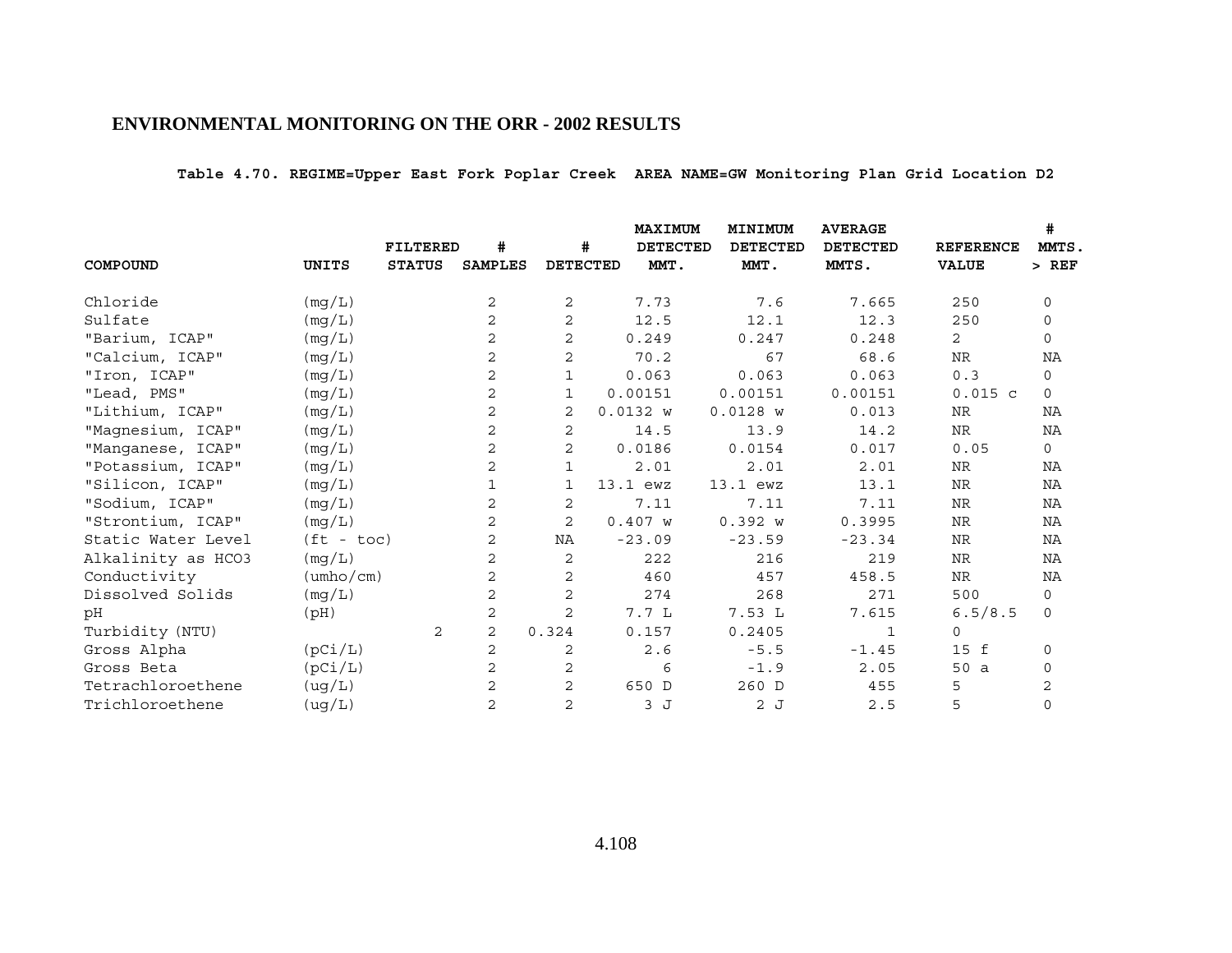**Table 4.71. REGIME=Upper East Fork Poplar Creek AREA NAME=GW Monitoring Plan Grid Location E3**

|                        |                           |                 |                |                 | <b>MAXIMUM</b>  | MINIMUM         | <b>AVERAGE</b>  |                  | #              |
|------------------------|---------------------------|-----------------|----------------|-----------------|-----------------|-----------------|-----------------|------------------|----------------|
|                        |                           | <b>FILTERED</b> | #              | #               | <b>DETECTED</b> | <b>DETECTED</b> | <b>DETECTED</b> | <b>REFERENCE</b> | MMTS.          |
| COMPOUND               | <b>UNITS</b>              | <b>STATUS</b>   | <b>SAMPLES</b> | <b>DETECTED</b> | MMT.            | MMT.            | MMTS.           | <b>VALUE</b>     | $>$ REF        |
| Chloride               | (mg/L)                    |                 | 2              | 2               | 12.8            | 11.6            | 12.2            | 250              | $\mathbf 0$    |
| Sulfate                | (mg/L)                    |                 | 2              | 2               | 16.8            | 15.4            | 16.1            | 250              | $\mathbf 0$    |
| "Barium, ICAP"         | (mg/L)                    |                 | 2              | 2               | 0.549           | 0.544           | 0.5465          | 2                | $\mathsf{O}$   |
| "Boron, ICAP"          | (mg/L)                    |                 | 2              | 2               | 0.139 w         | 0.13 w          | 0.1345          | NR               | NA             |
| "Calcium, ICAP"        | (mg/L)                    |                 | 2              | 2               | 77.8            | 77.2            | 77.5            | <b>NR</b>        | NA             |
| "Iron, ICAP"           | (mg/L)                    |                 | 2              | 2               | 1.35            | 1.08            | 1.215           | 0.3              | $\overline{2}$ |
| "Lead, PMS"            | (mg/L)                    |                 | 2              | 1               | 0.00243         | 0.00243         | 0.00243         | $0.015$ c        | 0              |
| "Lithium, ICAP"        | (mg/L)                    |                 | 2              | 2               | $0.0201$ W      | 0.019 w         | 0.01955         | <b>NR</b>        | NA             |
| "Magnesium, ICAP"      | (mg/L)                    |                 | 2              | 2               | 17.2            | 16.7            | 16.95           | ${\hbox{NR}}$    | NA             |
| "Manganese, ICAP"      | (mg/L)                    |                 | 2              | 2               | 0.0482          | 0.0434          | 0.0458          | 0.05             | $\mathsf{O}$   |
| "Potassium, ICAP"      | (mg/L)                    |                 | 2              | 2               | 5.46            | 5.28            | 5.37            | NR               | ΝA             |
| "Silicon, ICAP"        | (mg/L)                    |                 | 1              | 1               | 8.63 ewz        | 8.63 ewz        | 8.63            | <b>NR</b>        | NA             |
| "Sodium, ICAP"         | (mq/L)                    |                 | 2              | 2               | 9.38            | 9.25            | 9.315           | NR               | ΝA             |
| "Strontium, ICAP"      | (mg/L)                    |                 | 2              | 2               | 1.17 w          | 1.16 w          | 1.165           | ${\hbox{NR}}$    | ΝA             |
| "Uranium, PMS"         | (mg/L)                    |                 | 2              | 2               | 0.00169         | 0.00124         | 0.001465        | 0.03             | $\mathsf{O}$   |
| Static Water Level     | $(ft - toc)$              |                 | 2              | NA              | $-8.55$         | $-9.24$         | $-8.895$        | NR               | ΝA             |
| Alkalinity as HCO3     | (mg/L)                    |                 | 2              | 2               | 242             | 242             | 242             | ${\hbox{NR}}$    | ΝA             |
| Conductivity           | $(\text{umbo}/\text{cm})$ |                 | 2              | 2               | 529             | 521             | 525             | NR               | NA             |
| Dissolved Solids       | (mg/L)                    |                 | 2              | $\mathbf{2}$    | 299             | 296             | 297.5           | 500              | $\mathbf 0$    |
| pH                     | (pH)                      |                 | 2              | $\mathbf{2}$    | 7.48 L          | 7.43 L          | 7.455           | 6.5/8.5          | $\mathbf 0$    |
| Total Suspended Solids | (mg/L)                    |                 | 2              | 2               | 2               | $\overline{2}$  | 2               | <b>NR</b>        | NA             |
| Turbidity (NTU)        |                           | 2               | $\overline{c}$ | 7.58            | 6.91            | 7.245           | $\mathbf{1}$    | $\overline{2}$   |                |
| Uranium-234            | (pCi/L)                   |                 | $\overline{c}$ | 2               | 49              | 44              | 46.5            | 20               | 2              |
| Uranium-235            | (pCi/L)                   |                 | 2              | 2               | 0.33            | 0.16            | 0.245           | 24               | $\mathbf 0$    |
| Uranium-238            | (pCi/L)                   |                 | 2              | $\mathbf{2}$    | 0.53            | 0.47            | 0.5             | 24               | 0              |
| Gross Alpha            | (pCi/L)                   |                 | 2              | 2               | 45              | 38              | 41.5            | 15 f             | 2              |
| Gross Beta             | (pCi/L)                   |                 | $\overline{2}$ | $\overline{2}$  | 11              | 9               | 10              | 50a              | $\mathbf 0$    |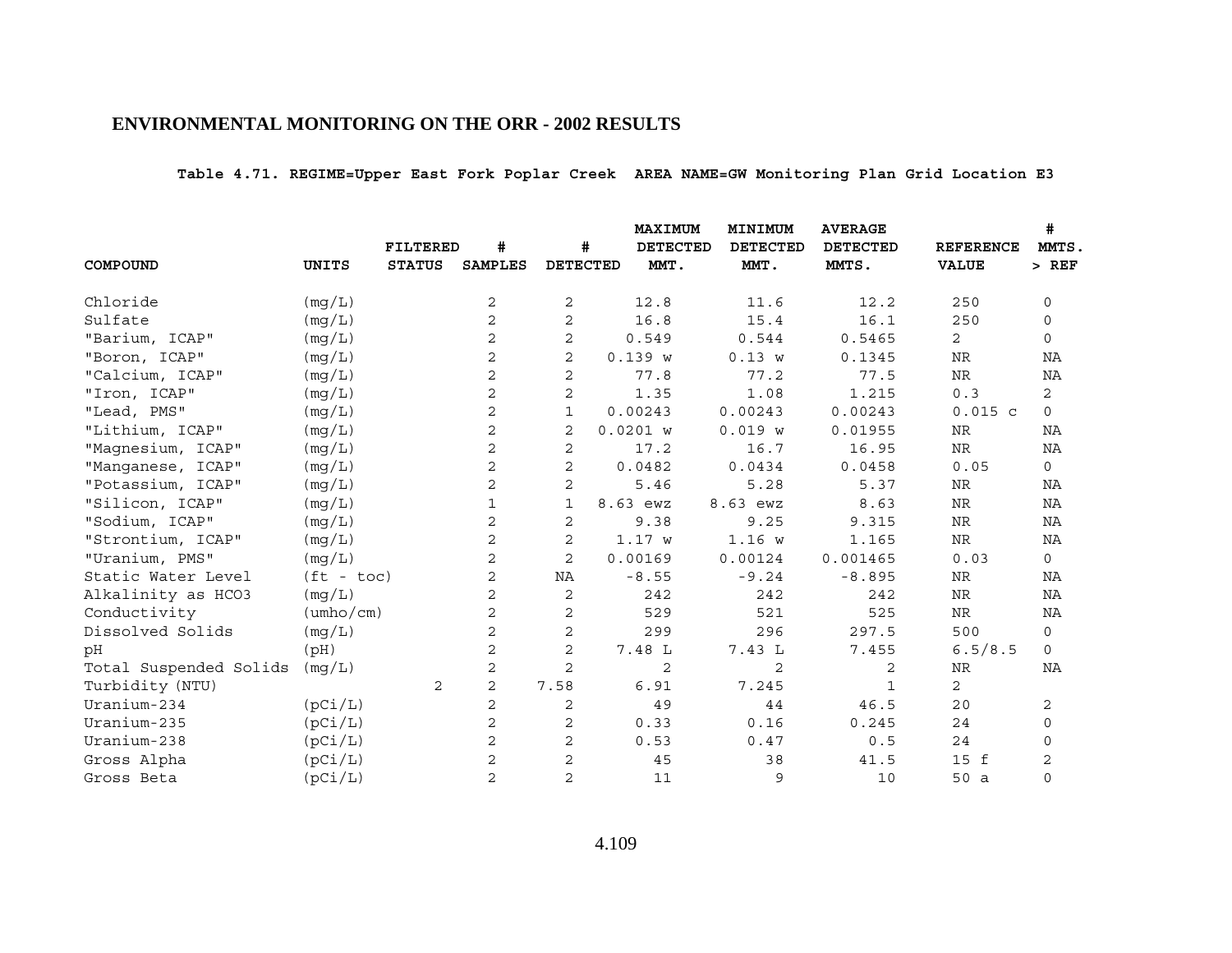| Table 4.71 (continued) |  |
|------------------------|--|
|------------------------|--|

|                                     |         |               |                |          | MAXIMUM  | MINIMUM         | <b>AVERAGE</b> |              | #              |
|-------------------------------------|---------|---------------|----------------|----------|----------|-----------------|----------------|--------------|----------------|
|                                     |         | FILTERED      | #              | #        | DETECTED | <b>DETECTED</b> | DETECTED       | REFERENCE    | MMTS.          |
| <b>COMPOUND</b>                     | UNITS   | <b>STATUS</b> | <b>SAMPLES</b> | DETECTED | MMT.     | MMT.            | MMTS.          | <b>VALUE</b> | $>$ REF        |
| $"1, 1, 1$ -Trichloroethane" (uq/L) |         |               | 2              | 2        | 9        | 3J              | 6              | 200          | $\Omega$       |
| "1,1-Dichloroethane"                | ( uq/L) |               | 2              | 2        | 180      | 130             | 155            | <b>NR</b>    | NA             |
| "1,1-Dichloroethene"                | (uq/L)  |               | 2              | 2        | 48       | 32              | 40             | 7            | 2              |
| "1,2-Dichloroethene                 |         |               |                |          |          |                 |                |              |                |
| $(Total)$ "                         | ( uq/L) |               | 2              | 2        | 16       | 15              | 15.5           | NR b         | NA             |
| Chloroethane                        | ( uq/L) |               | 2              | 2        | 12       | 7               | 9.5            | <b>NR</b>    | NA             |
| " $cis-1, 2-Dichloroethene" (uq/L)$ |         |               | 2              | 2        | 13       | 13              | 13             | 70           | $\Omega$       |
| Tetrachloroethene                   | ( uq/L) |               | 2              | 2        | 170      | 160             | 165            | 5            | 2              |
| "trans-1, $2-$                      |         |               |                |          |          |                 |                |              |                |
| Dichloroethene"                     | ( uq/L) |               | 2              | 2        | 2J       | 2J              | 2              | 100          | 0              |
| Trichloroethene                     | ( uq/L) |               | 2              | 2        | 60       | 56              | 58             | 5            | $\mathfrak{D}$ |
| Vinyl chloride                      | ( uq/L) |               | 2              |          | 2        | 2               | $\overline{2}$ | 2            |                |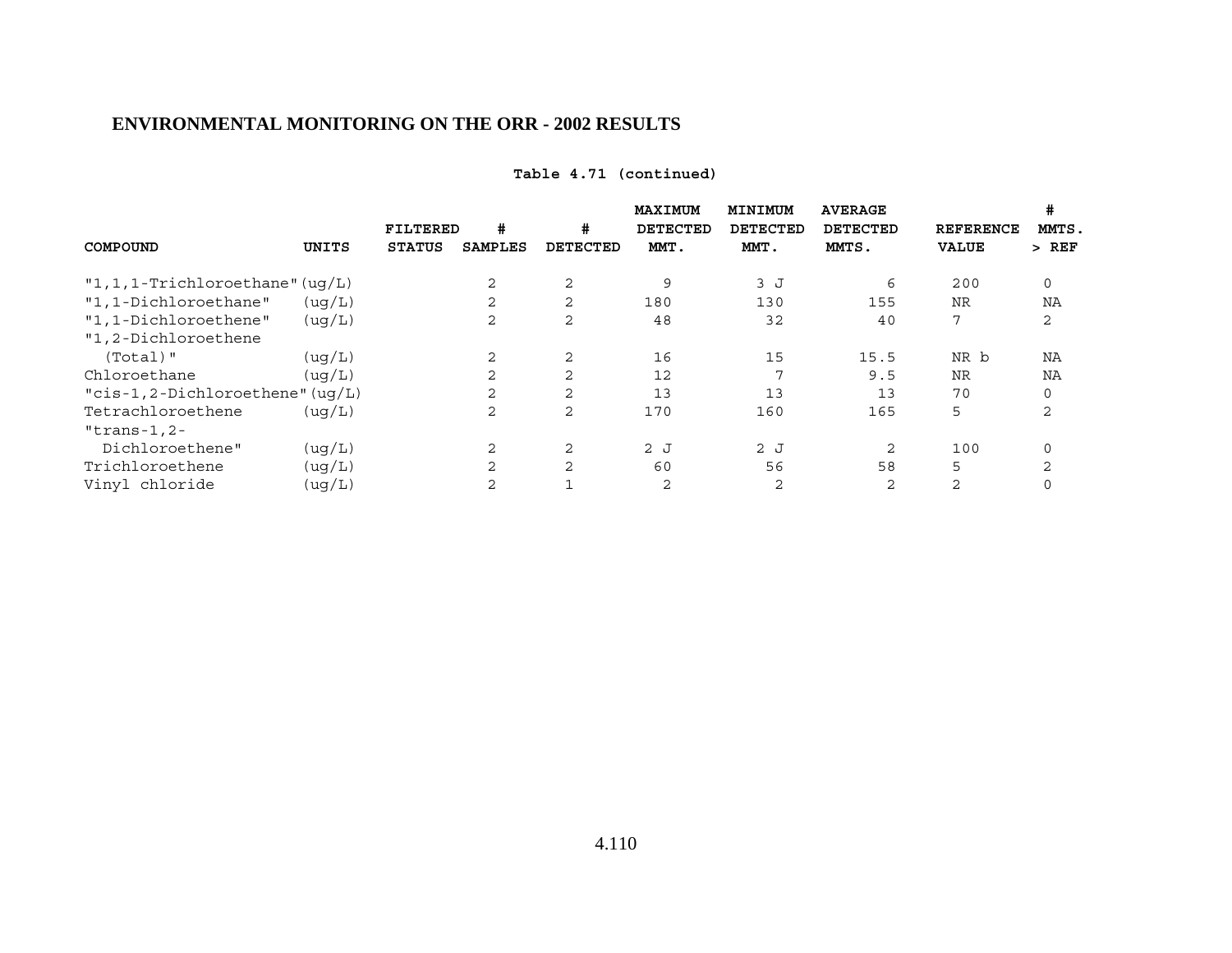**Table 4.72. REGIME=Upper East Fork Poplar Creek AREA NAME=GW Monitoring Plan Grid Location G3**

|                        |                           |                 |                |                 | <b>MAXIMUM</b>  | MINIMUM         | <b>AVERAGE</b>  |                  | #              |
|------------------------|---------------------------|-----------------|----------------|-----------------|-----------------|-----------------|-----------------|------------------|----------------|
|                        |                           | <b>FILTERED</b> | #              | #               | <b>DETECTED</b> | <b>DETECTED</b> | <b>DETECTED</b> | <b>REFERENCE</b> | MMTS.          |
| COMPOUND               | <b>UNITS</b>              | <b>STATUS</b>   | <b>SAMPLES</b> | <b>DETECTED</b> | MMT.            | MMT.            | MMTS.           | <b>VALUE</b>     | $>$ REF        |
| Chloride               | (mg/L)                    |                 | 4              | 4               | 15              | 5.89            | 11.3975         | 250              | 0              |
| Fluoride               | (mq/L)                    |                 | 4              | 2               | 0.219           | 0.2             | 0.2095          | $4\overline{ }$  | 0              |
| Nitrate Nitrogen       | (mg/L)                    |                 | 4              | 4               | 0.716           | 0.1             | 0.3935          | 10               | 0              |
| Sulfate                | (mq/L)                    |                 | 4              | 4               | 27.6            | 20.8            | 23.4            | 250              | $\mathbf 0$    |
| "Barium, ICAP"         | (mg/L)                    |                 | 4              | 4               | 0.384           | 0.0584          | 0.22175         | $\overline{2}$   | $\mathbf 0$    |
| "Calcium, ICAP"        | (mg/L)                    |                 | 4              | $\overline{4}$  | 80.4            | 55              | 67.525          | <b>NR</b>        | NA             |
| "Chromium, PMS"        | (mg/L)                    |                 | 4              | 2               | 0.278           | 0.0314          | 0.1547          | ${\hbox{NR}}$    | ΝA             |
| "Chromium, ICAP"       | (mg/L)                    |                 | 4              | $\overline{2}$  | 0.31 z          | 0.0262 z        | 0.1681          | 0.1              | $\mathbf 1$    |
| "Iron, ICAP"           | (mg/L)                    |                 | 4              | 2               | 3.42            | 0.244           | 1.832           | 0.3              | $\mathbf{1}$   |
| "Lithium, ICAP"        | (mg/L)                    |                 | 4              | $\overline{2}$  | 0.0153 w        | 0.0152 w        | 0.01525         | ${\hbox{NR}}$    | ΝA             |
| "Magnesium, ICAP"      | (mg/L)                    |                 | 4              | 4               | 9.68            | 4.65            | 7.2             | $\rm{NR}$        | ΝA             |
| "Manganese, ICAP"      | (mg/L)                    |                 | 4              | 4               | 0.0481          | 0.00806         | 0.018213        | 0.05             | 0              |
| "Nickel, PMS"          | (mg/L)                    |                 | 4              | $\overline{2}$  | 0.148           | 0.115           | 0.1315          | <b>NR</b>        | <b>NA</b>      |
| "Nickel, ICAP"         | (mg/L)                    |                 | 4              | $\overline{2}$  | 0.146z          | 0.109Z          | 0.1275          | 0.1 d            | $\overline{2}$ |
| "Potassium, ICAP"      | (mg/L)                    |                 | 4              | 4               | 2.57            | 2.2             | 2.45            | <b>NR</b>        | <b>NA</b>      |
| "Silicon, ICAP"        | (mg/L)                    |                 | 2              | $\overline{2}$  | 7.4 ewz         | 3.39 ewz        | 5.395           | <b>NR</b>        | ΝA             |
| "Sodium, ICAP"         | (mg/L)                    |                 | 4              | 4               | 8               | 7.28            | 7.56            | ${\hbox{NR}}$    | NA             |
| "Strontium, ICAP"      | (mq/L)                    |                 | 4              | 4               | 0.377 w         | 0.077 w         | 0.228925        | ${\hbox{NR}}$    | ΝA             |
| "Uranium, PMS"         | (mq/L)                    |                 | 4              | $\overline{2}$  | 0.00133         | 0.000732        | 0.001031        | 0.03             | $\mathsf{O}$   |
| Static Water Level     | $(ft - toc)$              |                 | 4              | NA              | $-8.41$         | $-13.72$        | $-10.805$       | NR               | ΝA             |
| Alkalinity as HCO3     | (mq/L)                    |                 | 4              | $\overline{4}$  | 216             | 132             | 176             | <b>NR</b>        | <b>NA</b>      |
| Conductivity           | $(\text{umbo}/\text{cm})$ |                 | 4              | 4               | 502             | 340             | 421             | NR               | NA             |
| Dissolved Solids       | (mg/L)                    |                 | 4              | 4               | 291             | 201             | 244.25          | 500              | $\circ$        |
| pH                     | (pH)                      |                 | 4              | 4               | 7.4L            | 7.05L           | 7.165           | 6.5/8.5          | $\mathsf{O}$   |
| Total Suspended Solids | (mg/L)                    |                 | 4              | 1               | 2               | 2               | 2               | NR               | <b>NA</b>      |
| Turbidity (NTU)        |                           | 4               | $\overline{4}$ | 8.4             | 0.369           | 2.884           | 1               | 2                |                |
| Gross Alpha            | (pCi/L)                   |                 | 4              | 4               | 2.9             | $-5.9$          | $-1.725$        | 15 f             | 0              |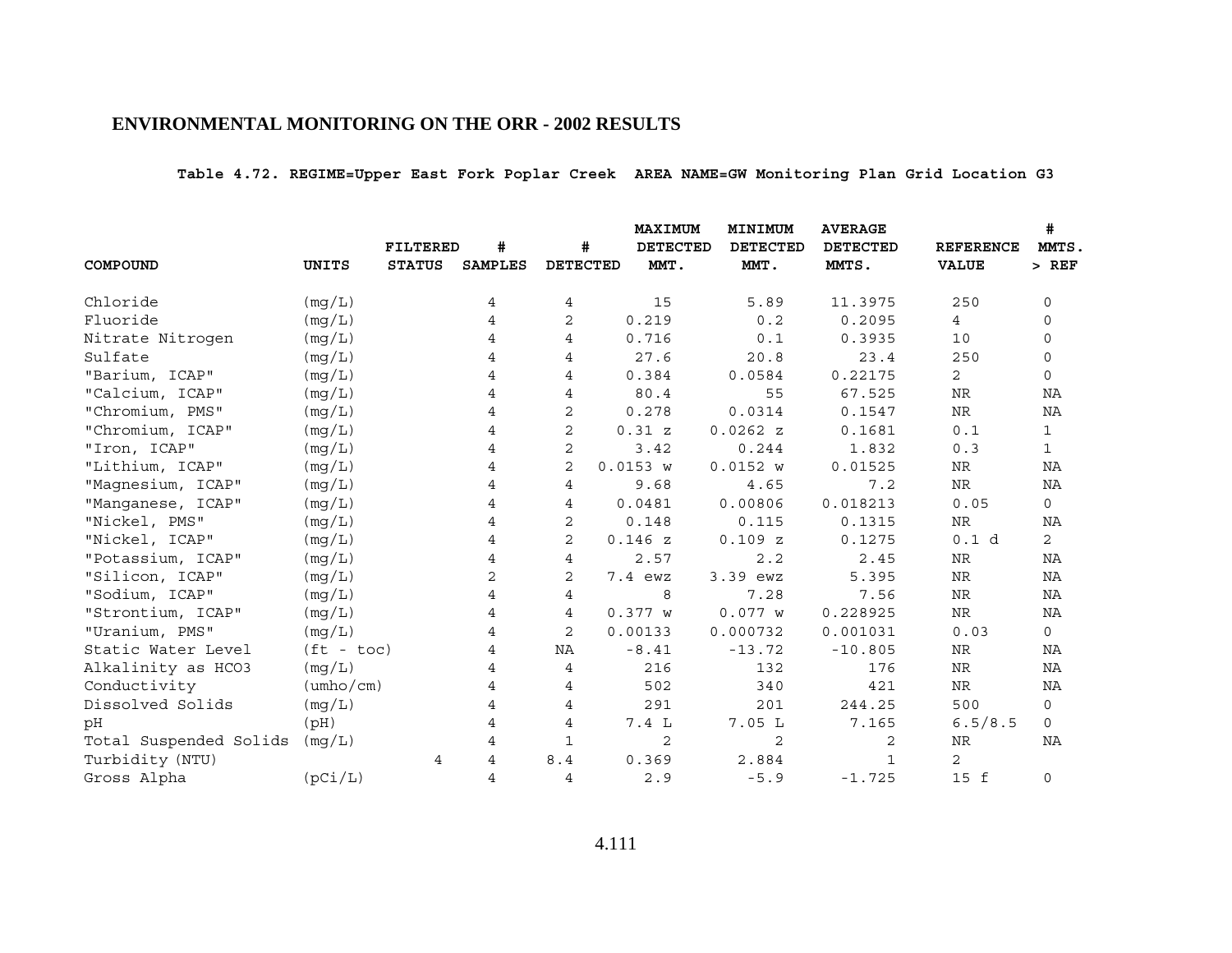| Table 4.72 (continued) |  |
|------------------------|--|
|------------------------|--|

|                                      |         | FILTERED      | #       | #               | MAXIMUM<br><b>DETECTED</b> | MINIMUM<br><b>DETECTED</b> | <b>AVERAGE</b><br><b>DETECTED</b> | <b>REFERENCE</b> | MMTS.   |
|--------------------------------------|---------|---------------|---------|-----------------|----------------------------|----------------------------|-----------------------------------|------------------|---------|
| COMPOUND                             | UNITS   | <b>STATUS</b> | SAMPLES | <b>DETECTED</b> | MMT.                       | MMT.                       | MMTS.                             | <b>VALUE</b>     | $>$ REF |
| Gross Beta                           | (pCi/L) |               | 4       | $\overline{4}$  | 6                          | $-2$                       | 2.2525                            | 50a              | 0       |
| "1,2-Dichloroethene                  |         |               |         |                 |                            |                            |                                   |                  |         |
| $(Total)$ "                          | ( uq/L) |               | 4       | 2               | 6                          | 3J                         | 4.5                               | NR b             | NA      |
| Carbon tetrachloride                 | ( uq/L) |               | 4       | 4               | 160                        | 3J                         | 57                                | 5                |         |
| Chloroform                           | ( uq/L) |               | 4       | 4               | 6                          | 3J                         | 4.25                              | 100 i            | 0       |
| " $cis-1$ , 2-Dichloroethene" (uq/L) |         |               | 4       | 2               | 6                          | 3J                         | 4.5                               | 70               | 0       |
| Methylene chloride                   | ( uq/L) |               | 4       |                 | 7                          | ⇁                          |                                   | 5                |         |
| Tetrachloroethene                    | ( uq/L) |               | 4       | 2               | 22                         |                            | 16.5                              | 5                |         |
| Trichloroethene                      | (uq/L)  |               | 4       |                 | 6                          | 3 J                        | 4.5                               | 5                |         |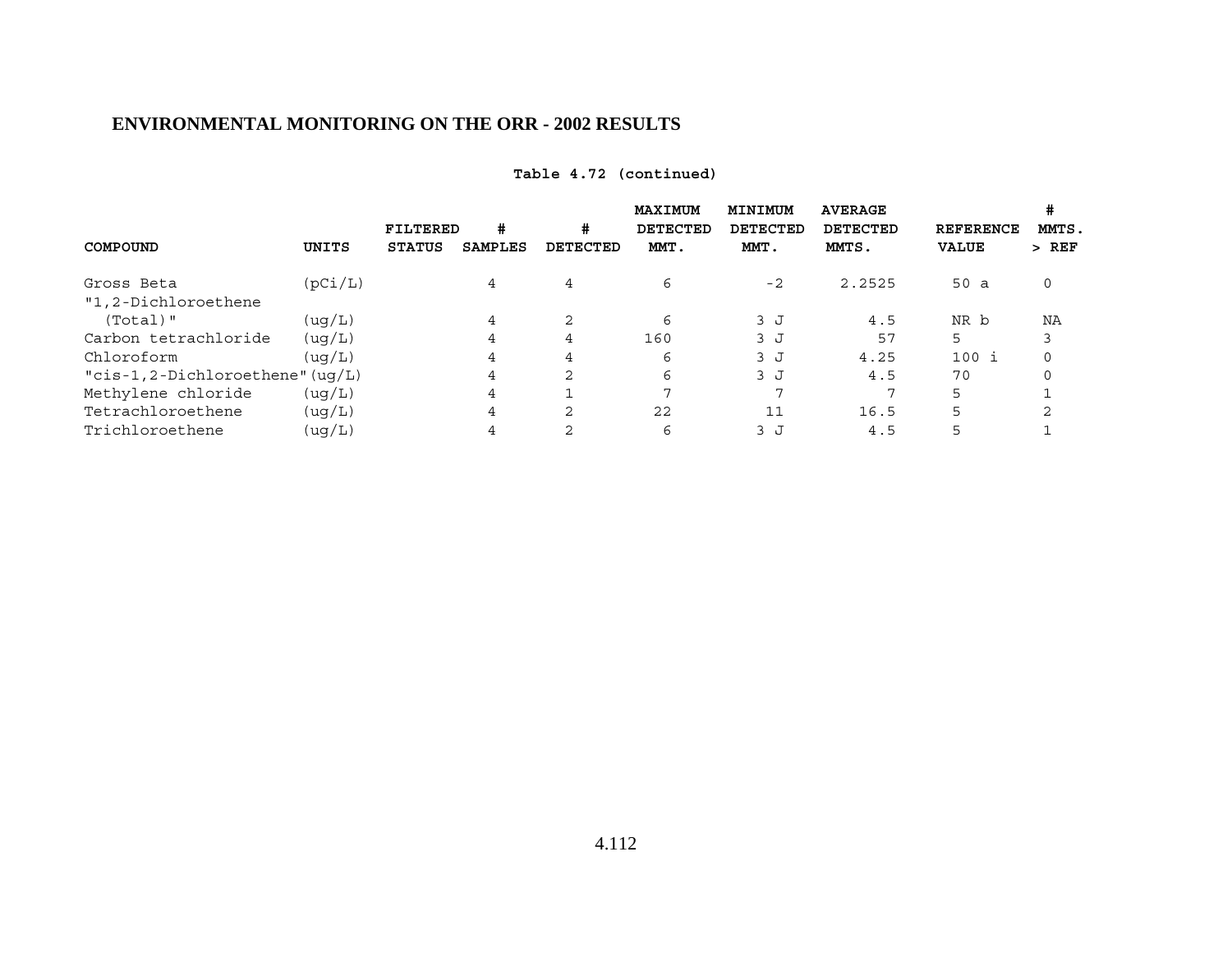**Table 4.73. REGIME=Upper East Fork Poplar Creek AREA NAME=GW Monitoring Plan Grid Location H3**

|                    |                           |                 |                |                 | <b>MAXIMUM</b>  | MINIMUM         | <b>AVERAGE</b>           |                                  | #                |  |
|--------------------|---------------------------|-----------------|----------------|-----------------|-----------------|-----------------|--------------------------|----------------------------------|------------------|--|
|                    |                           | <b>FILTERED</b> | #              | #               | <b>DETECTED</b> | <b>DETECTED</b> | <b>DETECTED</b><br>MMTS. | <b>REFERENCE</b><br><b>VALUE</b> | MMTS.<br>$>$ REF |  |
| COMPOUND           | UNITS                     | <b>STATUS</b>   | <b>SAMPLES</b> | <b>DETECTED</b> | MMT.            | MMT.            |                          |                                  |                  |  |
| Chloride           | (mg/L)                    |                 | 4              | 4               | 32              | 30.6            | 31.025                   | 250                              | $\mathbf 0$      |  |
| Nitrate Nitrogen   | (mq/L)                    |                 | 4              | 4               | 2.91            | 0.383           | 1.3125                   | 10                               | 0                |  |
| Sulfate            | (mg/L)                    |                 | 4              | 4               | 37.9            | 30.4            | 34.675                   | 250                              | $\mathbf 0$      |  |
| "Barium, ICAP"     | (mq/L)                    |                 | 4              | 4               | 0.203           | 0.0814          | 0.14165                  | $\overline{2}$                   | $\mathbf 0$      |  |
| "Calcium, ICAP"    | (mg/L)                    |                 | 4              | 4               | 101             | 94              | 96.125                   | <b>NR</b>                        | NA               |  |
| "Chromium, PMS"    | (mg/L)                    |                 | 4              | 2               | 0.0952          | 0.0432          | 0.0692                   | NR                               | ΝA               |  |
| "Chromium, ICAP"   | (mg/L)                    |                 | 4              | 2               | 0.0816 z        | $0.0408$ z      | 0.0612                   | 0.1                              | 0                |  |
| "Iron, ICAP"       | (mg/L)                    |                 | 4              | 2               | 0.877           | 0.264           | 0.5705                   | 0.3                              | $\mathbf{1}$     |  |
| "Lead, PMS"        | (mg/L)                    |                 | 4              | 2               | 0.0105          | 0.000837        | 0.005669                 | $0.015$ c                        | $\mathbf 0$      |  |
| "Lithium, ICAP"    | (mg/L)                    |                 | 4              | 2               | $0.0114$ W      | 0.0101 w        | 0.01075                  | NR                               | NA               |  |
| "Magnesium, ICAP"  | (mq/L)                    |                 | 4              | 4               | 8.04            | 4.74            | 6.4825                   | NR                               | ΝA               |  |
| "Manganese, ICAP"  | (mg/L)                    |                 | 4              | 2               | 0.0107          | 0.00952         | 0.01011                  | 0.05                             | $\mathsf{O}$     |  |
| "Nickel, PMS"      | (mg/L)                    |                 | 4              | 2               | 0.546           | 0.204           | 0.375                    | NR                               | ΝA               |  |
| "Nickel, ICAP"     | (mg/L)                    |                 | 4              | $\overline{2}$  | 0.534 z         | 0.195 z         | 0.3645                   | 0.1 d                            | $\overline{2}$   |  |
| "Potassium, ICAP"  | (mg/L)                    |                 | 4              | 4               | 3.59            | 2.41            | 2.845                    | NR                               | NA               |  |
| "Silicon, ICAP"    | (mq/L)                    |                 | $\overline{2}$ | 2               | 6.49 ewz        | 4.76 ewz        | 5.625                    | NR                               | NA               |  |
| "Sodium, ICAP"     | (mg/L)                    |                 | 4              | 4               | 13.6            | 4.86            | 9.0725                   | <b>NR</b>                        | NA               |  |
| "Strontium, ICAP"  | (mq/L)                    |                 | 4              | $\overline{4}$  | 0.244 w         | 0.158 w         | 0.201                    | NR                               | NA               |  |
| Static Water Level | $(ft - toc)$              |                 | 4              | ΝA              | $-9.97$         | $-14.39$        | $-12.2$                  | $\rm NR$                         | NA               |  |
| Alkalinity as HCO3 | (mg/L)                    |                 | 4              | $\overline{4}$  | 206             | 190             | 199.25                   | NR                               | NA               |  |
| Conductivity       | $(\text{umbo}/\text{cm})$ |                 | 4              | 4               | 581             | 553             | 561                      | $\rm NR$                         | NA               |  |
| Dissolved Solids   | (mg/L)                    |                 | 4              | 4               | 337             | 316             | 324.25                   | 500                              | $\mathsf{O}$     |  |
| pH                 | (pH)                      |                 | 4              | 4               | 7.44 L          | 7.17 L          | 7.3075                   | 6.5/8.5                          | $\mathsf{O}$     |  |
| Turbidity (NTU)    |                           | 4               | 4              | 8.31            | 0.292           | 2.732           | 1                        | $\overline{2}$                   |                  |  |
| Gross Alpha        | (pCi/L)                   |                 | 4              | 4               | 1.2             | $-4.3$          | $-1.5475$                | 15 f                             | 0                |  |
| Gross Beta         | (pCi/L)                   |                 |                | 4               | 7.5             | 0.93            | 3.1825                   | 50 a                             | 0                |  |
| Trichloroethene    | (ug/L)                    |                 | 4              | 3               | 6               | 2J              | 4                        | 5                                | $\mathbf{1}$     |  |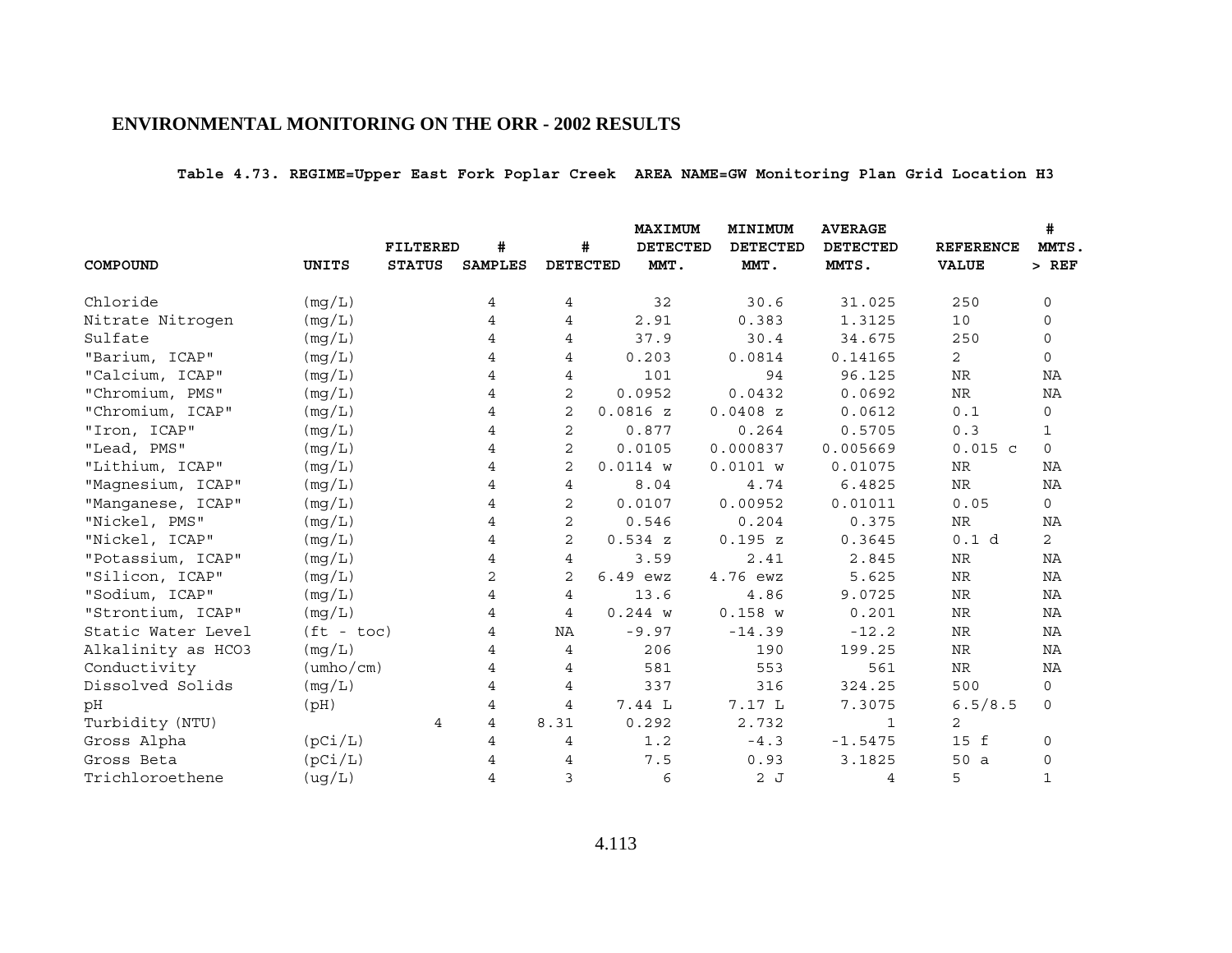**Table 4.74. REGIME=Upper East Fork Poplar Creek AREA NAME=GW Monitoring Plan Grid Location J3**

|                                  |              |                 |                |                 | <b>MAXIMUM</b><br>MINIMUM |                 | <b>AVERAGE</b>  |                  | #              |  |
|----------------------------------|--------------|-----------------|----------------|-----------------|---------------------------|-----------------|-----------------|------------------|----------------|--|
|                                  |              | <b>FILTERED</b> | #              | #               | <b>DETECTED</b>           | <b>DETECTED</b> | <b>DETECTED</b> | <b>REFERENCE</b> | MMTS.          |  |
| COMPOUND                         | <b>UNITS</b> | <b>STATUS</b>   | <b>SAMPLES</b> | <b>DETECTED</b> | MMT.                      | MMT.            | MMTS.           | <b>VALUE</b>     | $>$ REF        |  |
| Bicarbonate                      | (mg/L)       |                 | 2              | 2               | 308                       | 256             | 282             | NR               | ΝA             |  |
| Chloride                         | (mg/L)       |                 | $\overline{2}$ | 2               | 42.6                      | 34.9            | 38.75           | 250              | $\mathbf 0$    |  |
| Nitrate/Nitrite                  | (mg/L)       |                 | 2              | 2               | 0.23                      | 0.069           | 0.1495          | NR               | ΝA             |  |
| Sulfate                          | (mq/L)       |                 | 2              | $\mathbf{2}$    | 15.5                      | 14.9            | 15.2            | 250              | $\mathbf 0$    |  |
| "Aluminum, ICAP"                 | (mg/L)       |                 | 2              | $\mathbf{1}$    | 0.0741                    | 0.0741          | 0.0741          | 0.2              | $\mathbf 0$    |  |
| "Barium, ICAP"                   | (mg/L)       |                 | 2              | $\mathbf{2}$    | 0.527                     | 0.515           | 0.521           | $\overline{2}$   | $\mathbf 0$    |  |
| "Boron, ICAP"                    | (mg/L)       |                 | 2              | 2               | 0.0773                    | 0.0723          | 0.0748          | NR               | ΝA             |  |
| "Calcium, ICAP"                  | (mg/L)       |                 | 2              | $\overline{c}$  | 83.5                      | 81.4            | 82.45           | ${\hbox{NR}}$    | NA             |  |
| "Iron, ICAP"                     | (mq/L)       |                 | 2              | $\mathbf{2}$    | 0.0473                    | 0.0253          | 0.0363          | 0.3              | 0              |  |
| "Lithium, ICAP"                  | (mg/L)       |                 | 2              | $\mathbf{2}$    | 0.016                     | 0.0156          | 0.0158          | ${\hbox{NR}}$    | NA             |  |
| "Magnesium, ICAP"                | (mq/L)       |                 | 2              | $\overline{c}$  | 24.6                      | 24              | 24.3            | $\rm{NR}$        | ΝA             |  |
| "Manganese, ICAP"                | (mg/L)       |                 | 2              | 2               | 0.057                     | 0.0503          | 0.05365         | 0.05             | 2              |  |
| "Potassium, ICAP"                | (mg/L)       |                 | 2              | $\mathbf 2$     | 3.92                      | 3.91            | 3.915           | $\rm{NR}$        | ΝA             |  |
| "Sodium, ICAP"                   | (mq/L)       |                 | $\overline{2}$ | $\mathbf{2}$    | 10.6                      | 10.4            | 10.5            | $\rm{NR}$        | ΝA             |  |
| "Strontium, ICAP"                | (mg/L)       |                 | 2              | $\mathbf{2}$    | 0.743                     | 0.736           | 0.7395          | <b>NR</b>        | NA             |  |
| Static Water Level               | $(ft - toc)$ |                 | $\overline{2}$ | NA              | 14.02                     | 13.42           | 13.72           | NR               | ΝA             |  |
| Dissolved Solids                 | (mg/L)       |                 | 2              | 2               | 378                       | 309             | 343.5           | 500              | 0              |  |
| Gross Beta                       | (pCi/L)      |                 | $\overline{2}$ | $\overline{c}$  | 5.4                       | 3.84            | 4.62            | 50 a             | 0              |  |
| "1, 1, 1-Trichloroethane" (uq/L) |              |                 | 2              | $\mathbf{2}$    | 6                         | 4 J             | 5               | 200              | $\mathbf 0$    |  |
| "1,1-Dichloroethane"             | (ug/L)       |                 | $\overline{2}$ | 2               | 15                        | 10              | 12.5            | <b>NR</b>        | ΝA             |  |
| "1,1-Dichloroethene"             | ( uq/L)      |                 | 2              | $\mathbf 1$     | 44                        | 44              | 44              | 7                | $\mathbf{1}$   |  |
| "1,2-Dichloroethene              |              |                 |                |                 |                           |                 |                 |                  |                |  |
| $(Total)$ "                      | (ug/L)       |                 | 1              | 1               | 70                        | 70              | 70              | NR b             | NA             |  |
| "cis-1,2-Dichloroethene" (uq/L)  |              |                 | 2              | 2               | 70                        | 50              | 60              | 70               | $\mathbf 0$    |  |
| Ethylene                         | (ug/L)       |                 | 2              | $\mathbf{1}$    | 8 J                       | 8 J             | 8               | NR               | ΝA             |  |
| Methane                          | ( uq/L)      |                 | 2              | 2               | 46                        | 46              | 46              | <b>NR</b>        | ΝA             |  |
| Tetrachloroethene                | (ug/L)       |                 | $\overline{2}$ | $\overline{a}$  | 3700 J                    | 2400            | 3050            | 5                | $\overline{a}$ |  |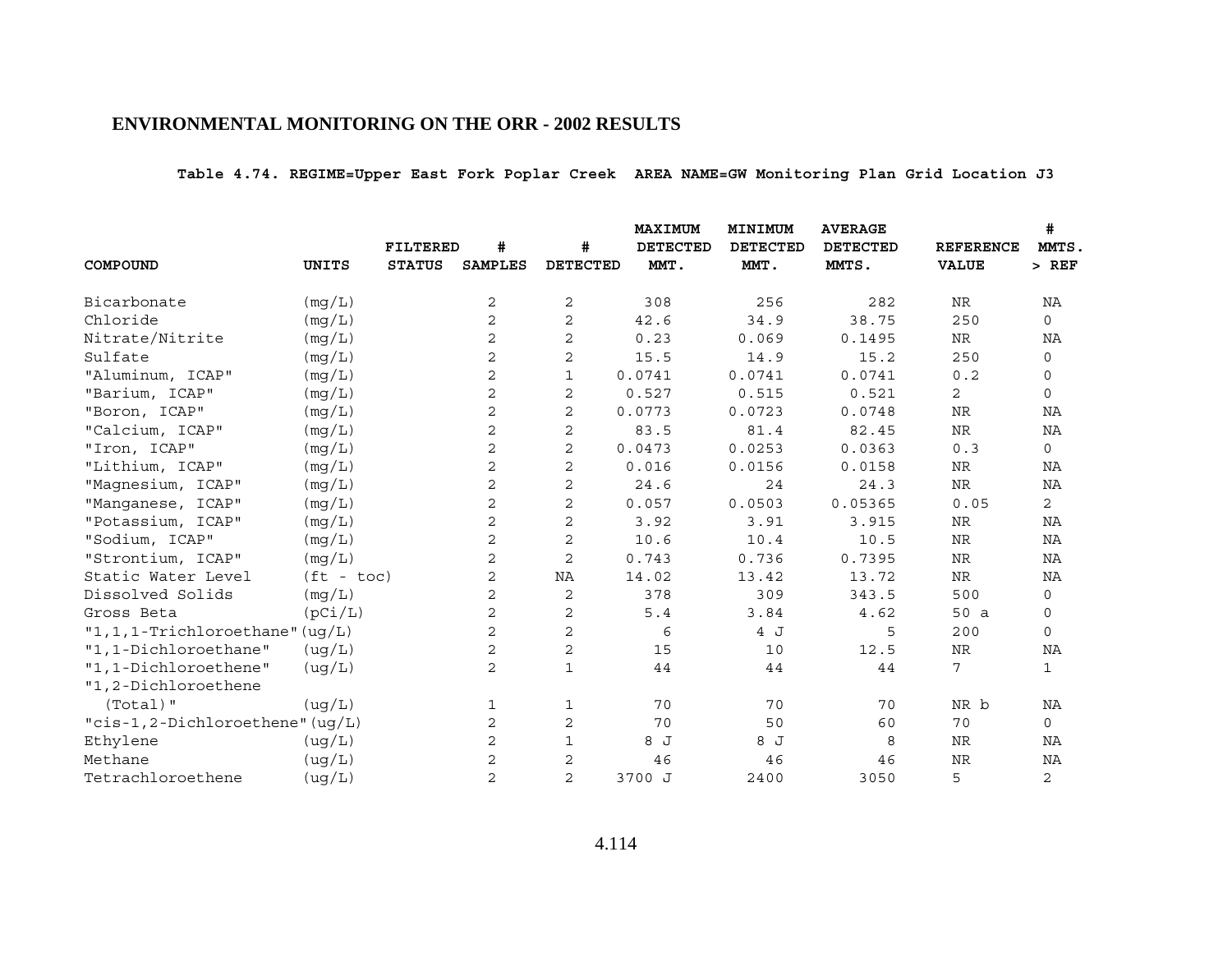| COMPOUND                                                            | UNITS                      | FILTERED<br><b>STATUS</b> | #<br><b>SAMPLES</b> | #<br>DETECTED | <b>MAXIMUM</b><br>DETECTED<br>MMT. | MINIMUM<br>DETECTED<br>MMT. | <b>AVERAGE</b><br><b>DETECTED</b><br>MMTS. | <b>REFERENCE</b><br><b>VALUE</b> | #<br>MMTS.<br>$>$ REF |
|---------------------------------------------------------------------|----------------------------|---------------------------|---------------------|---------------|------------------------------------|-----------------------------|--------------------------------------------|----------------------------------|-----------------------|
| "trans-1,2-<br>Dichloroethene"<br>Trichloroethene<br>Vinyl chloride | (ug/L)<br>(ug/L)<br>(ug/L) |                           | 2<br>$\sim$         | 2<br>2<br>2   | 2J<br>200J<br>$\overline{4}$       | 2J<br>150<br>4              | 2<br>175<br>4                              | 100<br>5<br>っ                    | 0<br>2<br>$\sim$      |

**Table 4.74 (continued)**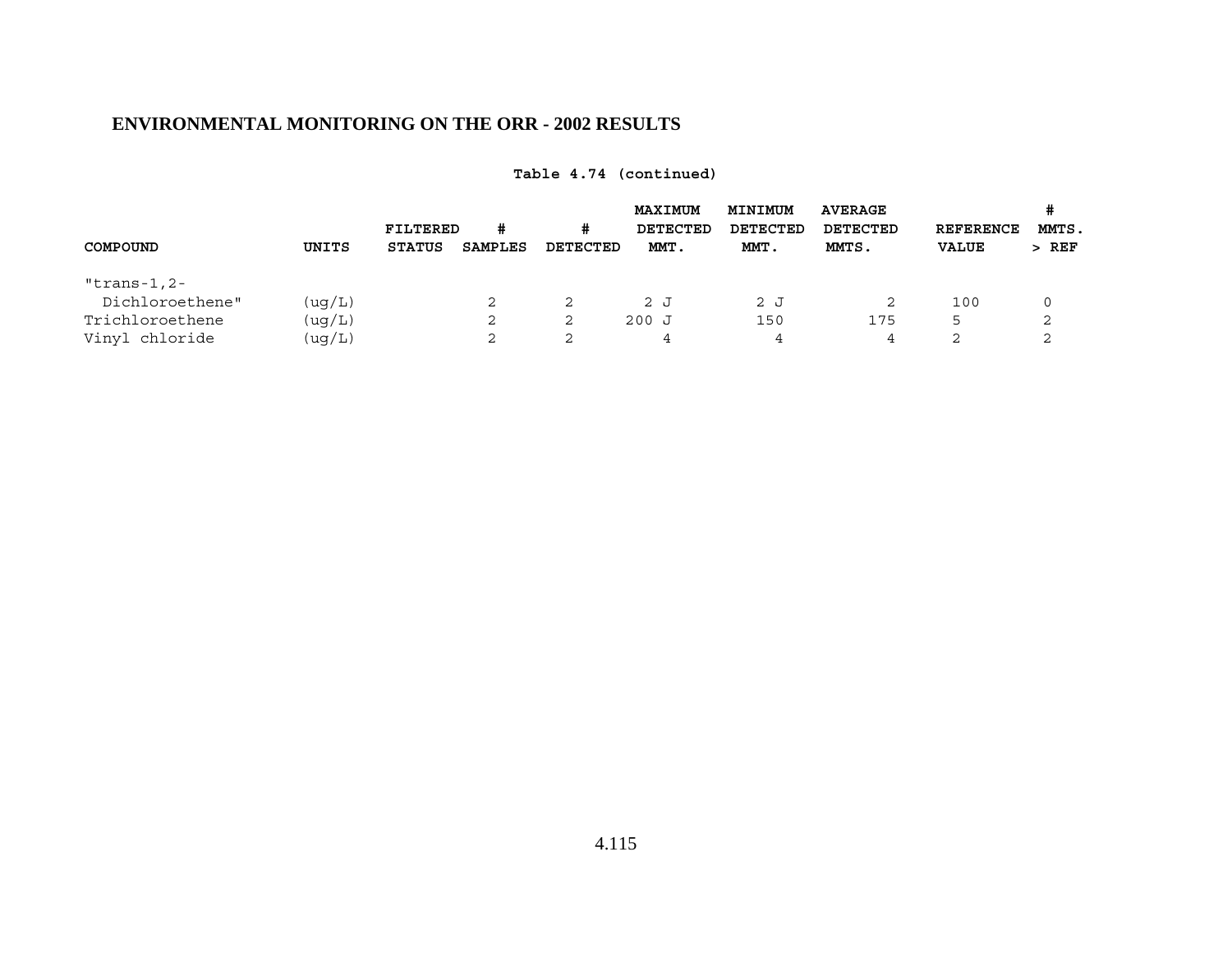**Table 4.75. REGIME=Upper East Fork Poplar Creek AREA NAME=GW Monitoring Plan Grid Location K1**

|                    |                           | <b>FILTERED</b> | #              | #               | MAXIMUM<br><b>DETECTED</b> | MINIMUM<br><b>DETECTED</b> | <b>AVERAGE</b><br><b>DETECTED</b> | <b>REFERENCE</b> | #<br>MMTS.  |
|--------------------|---------------------------|-----------------|----------------|-----------------|----------------------------|----------------------------|-----------------------------------|------------------|-------------|
| COMPOUND           | UNITS                     | <b>STATUS</b>   | <b>SAMPLES</b> | <b>DETECTED</b> | MMT.                       | MMT.                       | MMTS.                             | <b>VALUE</b>     | $>$ REF     |
| Chloride           | (mg/L)                    |                 | 2              | 2               | 9.64                       | 8.3                        | 8.97                              | 250              | 0           |
| Sulfate            | (mg/L)                    |                 | 2              | $\mathbf{2}$    | 20                         | 13                         | 16.5                              | 250              | $\mathbf 0$ |
| "Barium, ICAP"     | (mg/L)                    |                 | 2              | 2               | 0.282                      | 0.259                      | 0.2705                            | $\overline{2}$   | $\mathbf 0$ |
| "Calcium, ICAP"    | (mg/L)                    |                 | 2              | 2               | 57.5                       | 45.1                       | 51.3                              | NR               | ΝA          |
| "Iron, ICAP"       | (mg/L)                    |                 | 2              | 1               | 0.282                      | 0.282                      | 0.282                             | 0.3              | 0           |
| "Lead, PMS"        | (mg/L)                    |                 | 2              | 1               | 0.0144                     | 0.0144                     | 0.0144                            | $0.015$ c        | $\mathbf 0$ |
| "Lithium, ICAP"    | (mg/L)                    |                 | 2              | 2               | $0.0274$ W                 | 0.0272 w                   | 0.0273                            | NR               | NA          |
| "Magnesium, ICAP"  | (mg/L)                    |                 | 2              | 2               | 11.2                       | 10.9                       | 11.05                             | NR               | NA          |
| "Manganese, ICAP"  | (mg/L)                    |                 | 2              | 2               | 0.132                      | 0.0395                     | 0.08575                           | 0.05             | $\mathbf 1$ |
| "Potassium, ICAP"  | (mg/L)                    |                 | 2              | 2               | 3.39                       | 3.15                       | 3.27                              | NR               | ΝA          |
| "Silicon, ICAP"    | (mg/L)                    |                 |                | 1               | $10.7$ ewz                 | 10.7 ewz                   | 10.7                              | NR               | NA          |
| "Sodium, ICAP"     | (mg/L)                    |                 | 2              | 2               | 35.7                       | 34.2                       | 34.95                             | NR               | NA          |
| "Strontium, ICAP"  | (mg/L)                    |                 | 2              | 2               | 1.29 w                     | 1.24 w                     | 1.265                             | NR               | ΝA          |
| Static Water Level | $(ft - toc)$              |                 | 2              | NA              | $-5.4$                     | $-5.79$                    | $-5.595$                          | NR               | NA          |
| Alkalinity as HCO3 | (mg/L)                    |                 | 2              | 2               | 228                        | 218                        | 223                               | NR               | NA          |
| Conductivity       | $(\text{umbo}/\text{cm})$ |                 | 2              | 2               | 502                        | 456                        | 479                               | NR               | NA          |
| Dissolved Solids   | (mg/L)                    |                 | 2              | 2               | 317                        | 293                        | 305                               | 500              | 0           |
| pН                 | (Hq)                      |                 | 2              | 2               | 7.57L                      | 7.54L                      | 7.555                             | 6.5/8.5          | $\mathbf 0$ |
| Turbidity (NTU)    |                           | 2               | 2              | 2.51            | 0.436                      | 1.473                      | 1                                 | 1                |             |
| Gross Alpha        | (pCi/L)                   |                 | 2              | 2               | 4.9                        | 1.4                        | 3.15                              | 15 f             | $\mathbf 0$ |
| Gross Beta         | (pCi/L)                   |                 | 2              | 2               | 6.3                        | 6.2                        | 6.25                              | 50a              | $\mathbf 0$ |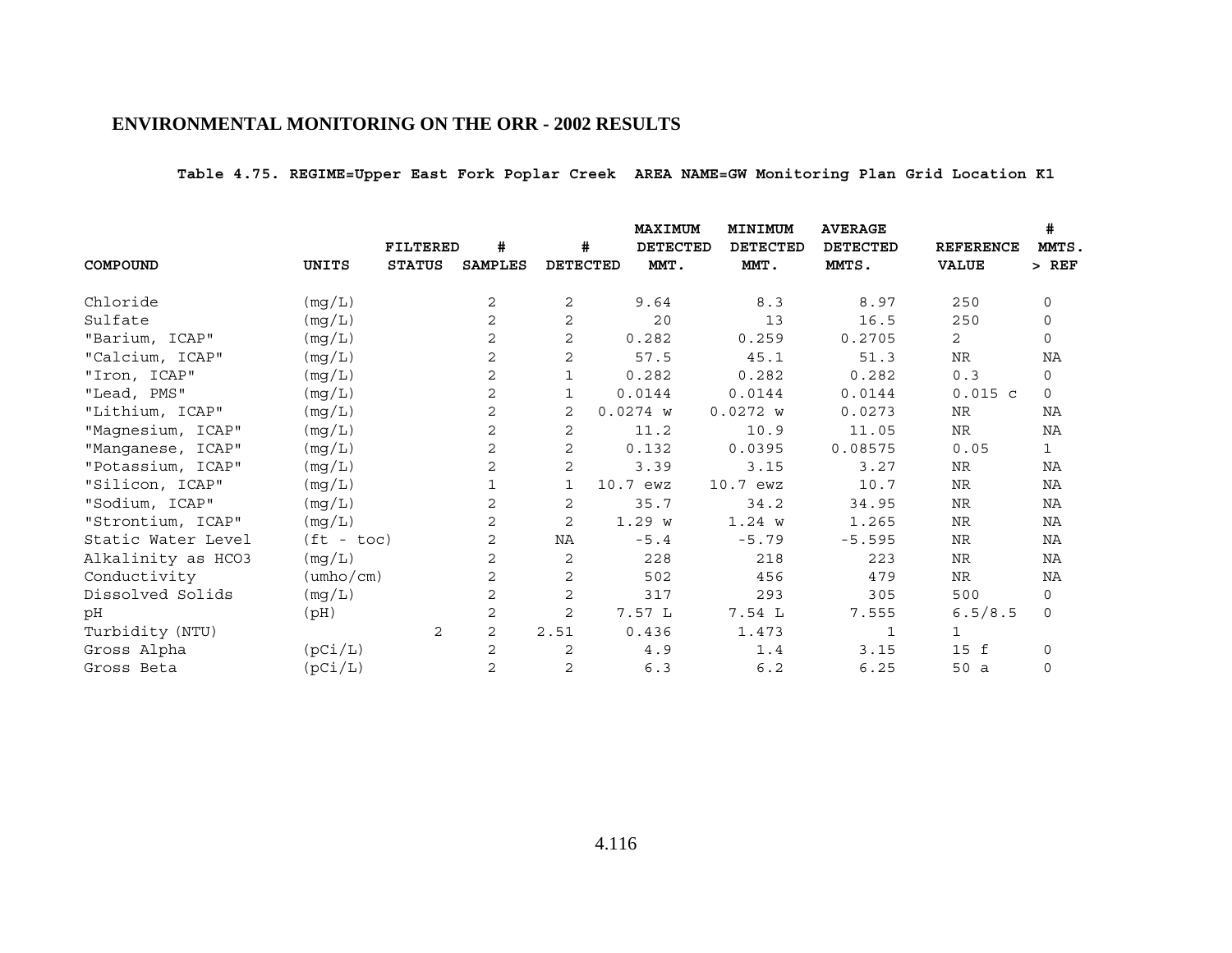**Table 4.76. REGIME=Upper East Fork Poplar Creek AREA NAME=GW Monitoring Plan Grid Location K2**

|                    |                           | FILTERED       | #              | #               | <b>MAXIMUM</b><br><b>DETECTED</b> | MINIMUM<br><b>DETECTED</b> | <b>AVERAGE</b><br><b>DETECTED</b> | <b>REFERENCE</b> | #<br>MMTS.   |
|--------------------|---------------------------|----------------|----------------|-----------------|-----------------------------------|----------------------------|-----------------------------------|------------------|--------------|
| COMPOUND           | UNITS                     | <b>STATUS</b>  | <b>SAMPLES</b> | <b>DETECTED</b> | MMT.                              | MMT.                       | MMTS.                             | <b>VALUE</b>     | $>$ REF      |
| Chloride           | (mg/L)                    |                | 2              | 2               | 2.13                              | 1.79                       | 1.96                              | 250              | 0            |
| Fluoride           | (mg/L)                    |                | 2              | 2               | 0.164                             | 0.137                      | 0.1505                            | $\overline{4}$   | $\mathbf 0$  |
| Sulfate            | (mg/L)                    |                | 2              | $\mathbf{2}$    | 17.1                              | 15.8                       | 16.45                             | 250              | $\Omega$     |
| "Barium, ICAP"     | (mg/L)                    |                | 2              | 2               | 0.153                             | 0.153                      | 0.153                             | 2                | $\mathbf 0$  |
| "Calcium, ICAP"    | (mg/L)                    |                | 2              | 2               | 46.7                              | 45                         | 45.85                             | <b>NR</b>        | ΝA           |
| "Lithium, ICAP"    | (mg/L)                    |                | 2              | 2               | 0.015 w                           | $0.0144$ W                 | 0.0147                            | NR               | ΝA           |
| "Magnesium, ICAP"  | (mg/L)                    |                | 2              | 2               | 10.7                              | 10.6                       | 10.65                             | NR               | ΝA           |
| "Manganese, ICAP"  | (mg/L)                    |                | 2              | 2               | 0.0144                            | 0.014                      | 0.0142                            | 0.05             | $\mathsf{O}$ |
| "Potassium, ICAP"  | (mg/L)                    |                | 2              | $\mathbf{1}$    | 2.05                              | 2.05                       | 2.05                              | NR               | ΝA           |
| "Silicon, ICAP"    | (mg/L)                    |                |                | 1               | 7.79 ewz                          | 7.79 ewz                   | 7.79                              | NR               | ΝA           |
| "Sodium, ICAP"     | (mg/L)                    |                | 2              | $\mathbf{2}$    | 27                                | 26.8                       | 26.9                              | NR               | ΝA           |
| "Strontium, ICAP"  | (mg/L)                    |                | 2              | $\overline{2}$  | 0.615 w                           | 0.613 w                    | 0.614                             | NR               | ΝA           |
| Static Water Level | $(ft - toc)$              |                | 2              | ΝA              | $-3.43$                           | $-3.62$                    | $-3.525$                          | NR               | ΝA           |
| Alkalinity as HCO3 | (mg/L)                    |                | 2              | 2               | 200                               | 196                        | 198                               | NR               | ΝA           |
| Conductivity       | $(\text{umbo}/\text{cm})$ |                | 2              | 2               | 415                               | 402                        | 408.5                             | ${\rm NR}$       | ΝA           |
| Dissolved Solids   | (mg/L)                    |                | 2              | 2               | 269                               | 244                        | 256.5                             | 500              | $\Omega$     |
| pН                 | (pH)                      |                | 2              | $\mathbf{2}$    | 7.95 L                            | 7.92L                      | 7.935                             | 6.5/8.5          | $\mathbf 0$  |
| Turbidity (NTU)    |                           | $\overline{2}$ | 2              | 0.219           | 0.166                             | 0.1925                     | 1                                 | $\Omega$         |              |
| Gross Alpha        | (pCi/L)                   |                | 2              | 2               | 1.2                               | $\Omega$                   | 0.6                               | 15 f             | 0            |
| Gross Beta         | (pCi/L)                   |                | 2              | $\overline{2}$  | 4.4                               | 3.2                        | 3.8                               | 50 a             | 0            |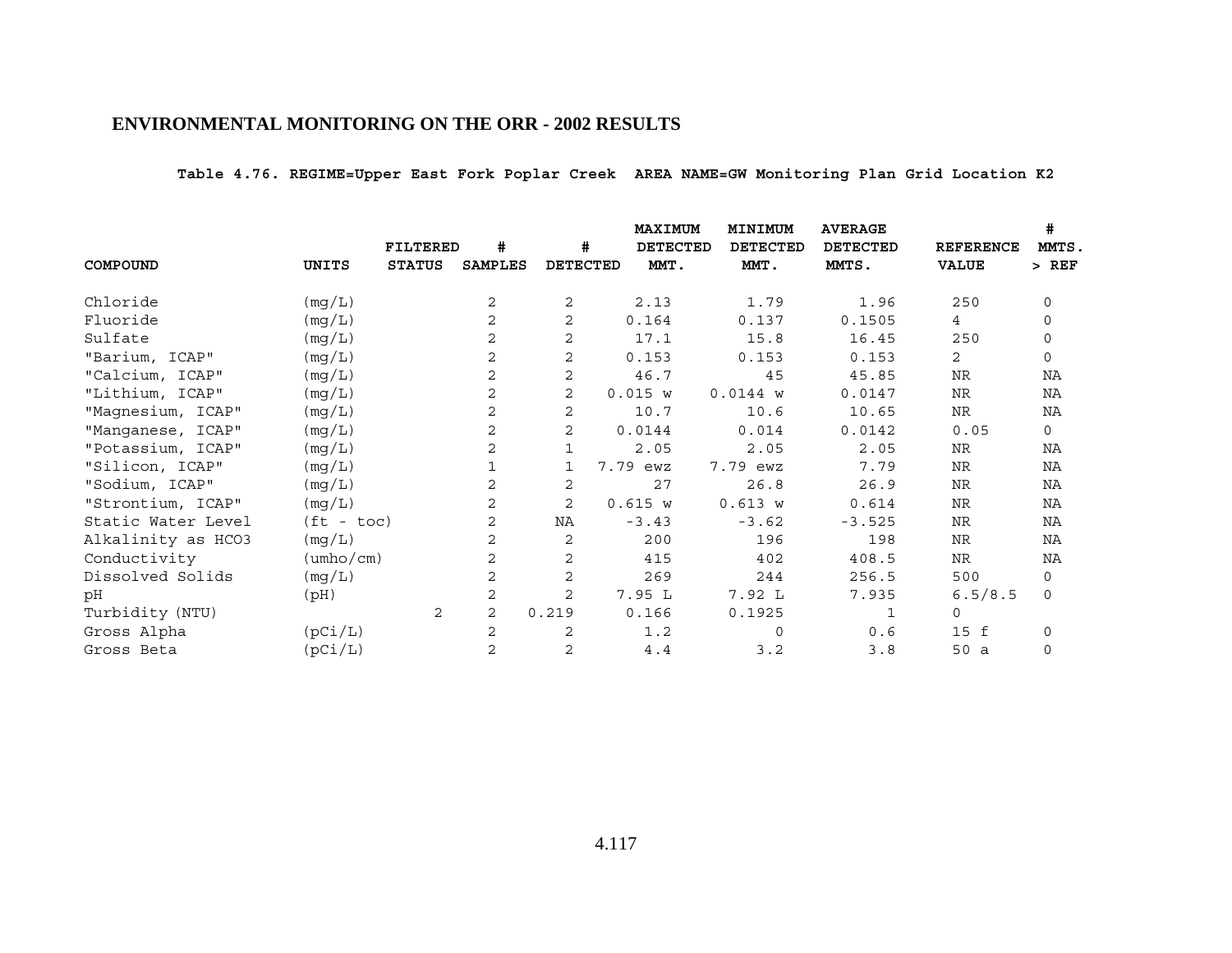# **Table 4.77. REGIME=Upper East Fork Poplar Creek AREA NAME=Grid J Primary**

|                                 |                           |                 |                |                 | MAXIMUM         | MINIMUM         | <b>AVERAGE</b>  |                  | #              |
|---------------------------------|---------------------------|-----------------|----------------|-----------------|-----------------|-----------------|-----------------|------------------|----------------|
|                                 |                           | <b>FILTERED</b> | #              | #               | <b>DETECTED</b> | <b>DETECTED</b> | <b>DETECTED</b> | <b>REFERENCE</b> | MMTS,          |
| COMPOUND                        | UNITS                     | <b>STATUS</b>   | <b>SAMPLES</b> | <b>DETECTED</b> | MMT.            | MMT.            | MMTS.           | <b>VALUE</b>     | $>$ REF        |
| Chloride                        | (mg/L)                    |                 | 2              | 2               | 72.9            | 70.4            | 71.65           | 250              | $\mathbf 0$    |
| Fluoride                        | (mq/L)                    |                 | 2              | $\mathbf{2}$    | 0.245           | 0.216           | 0.2305          | 4                | 0              |
| Sulfate                         | (mg/L)                    |                 | $\mathbf{2}$   | 2               | 2.73            | 1.58            | 2.155           | 250              | 0              |
| "Barium, ICAP"                  | (mq/L)                    |                 | $\overline{c}$ | $\overline{c}$  | 0.0823          | 0.0569          | 0.0696          | 2                | 0              |
| "Calcium, ICAP"                 | (mg/L)                    |                 | 2              | $\mathbf{2}$    | 120             | 111             | 115.5           | <b>NR</b>        | NA             |
| "Iron, ICAP"                    | (mg/L)                    |                 | $\mathbf{2}$   | 2               | 22.7            | 13.1            | 17.9            | 0.3              | $\overline{2}$ |
| "Lead, PMS"                     | (mq/L)                    |                 | $\mathbf{2}$   | 1               | 0.000638        | 0.000638        | 0.000638        | $0.015$ c        | $\mathbf 0$    |
| "Magnesium, ICAP"               | (mg/L)                    |                 | 2              | 2               | 15              | 14.8            | 14.9            | <b>NR</b>        | NA             |
| "Manganese, ICAP"               | (mq/L)                    |                 | $\overline{c}$ | $\mathbf 2$     | 0.893           | 0.842           | 0.8675          | 0.05             | $\mathbf{2}$   |
| "Sodium, ICAP"                  | (mg/L)                    |                 | 2              | 2               | 16.3            | 14.9            | 15.6            | <b>NR</b>        | NA             |
| "Strontium, ICAP"               | (mg/L)                    |                 | $\mathbf{2}$   | 2               | 0.259 w         | 0.24 w          | 0.2495          | <b>NR</b>        | NA             |
| Static Water Level              | $(ft - toc)$              |                 | 3              | ΝA              | $-9.69$         | $-9.93$         | $-9.77$         | $\rm{NR}$        | ΝA             |
| Alkalinity as HCO3              | (mg/L)                    |                 | $\mathbf{2}$   | 2               | 306             | 280             | 293             | <b>NR</b>        | <b>NA</b>      |
| Conductivity                    | $(\text{umbo}/\text{cm})$ |                 | 2              | 2               | 777             | 545             | 661             | $\rm NR$         | NA             |
| Dissolved Solids                | (mg/L)                    |                 | 2              | 2               | 430             | 413             | 421.5           | 500              | $\mathsf{O}$   |
| pH                              | (pH)                      |                 | 2              | $\mathbf{2}$    | 6.83L           | 6.78L           | 6.805           | 6.5/8.5          | $\mathsf{O}$   |
| Total Suspended Solids          | (mg/L)                    |                 | 2              | $\mathbf{2}$    | 33              | 17              | 25              | NR               | ΝA             |
| Turbidity (NTU)                 |                           | 2               | $\overline{c}$ | 137             | 110             | 123.5           | $\mathbf{1}$    | $\overline{c}$   |                |
| Gross Alpha                     | (pCi/L)                   |                 | $\mathbf{2}$   | 2               | 0.42            | $\mathbf 0$     | 0.21            | 15 f             | 0              |
| Gross Beta                      | (pCi/L)                   |                 | 2              | 2               | 1.8             | $-0.39$         | 0.705           | 50 a             | 0              |
| "1,1-Dichloroethene"            | (ug/L)                    |                 | $\mathbf{2}$   | $\overline{c}$  | 4 J             | 3J              | 3.5             | 7                | $\mathbf 0$    |
| "1,2-Dichloroethene             |                           |                 |                |                 |                 |                 |                 |                  |                |
| $(Total)$ "                     | (ug/L)                    |                 | 2              | $\sqrt{2}$      | 130             | 79              | 104.5           | NR b             | ΝA             |
| "cis-1,2-Dichloroethene" (ug/L) |                           |                 | 2              | 2               | 130             | 79              | 104.5           | 70               | 2              |
| Tetrachloroethene               | (ug/L)                    |                 | 2              | $\overline{c}$  | 43              | 32              | 37.5            | 5                | $\overline{c}$ |
| Trichloroethene                 | (ug/L)                    |                 | 2              | 2               | 10              | 8               | 9               | 5                | $\mathbf 2$    |
| Vinyl chloride                  | (ug/L)                    |                 | 2              | $\overline{c}$  | 10              | 5               | 7.5             | $\overline{2}$   | $\overline{c}$ |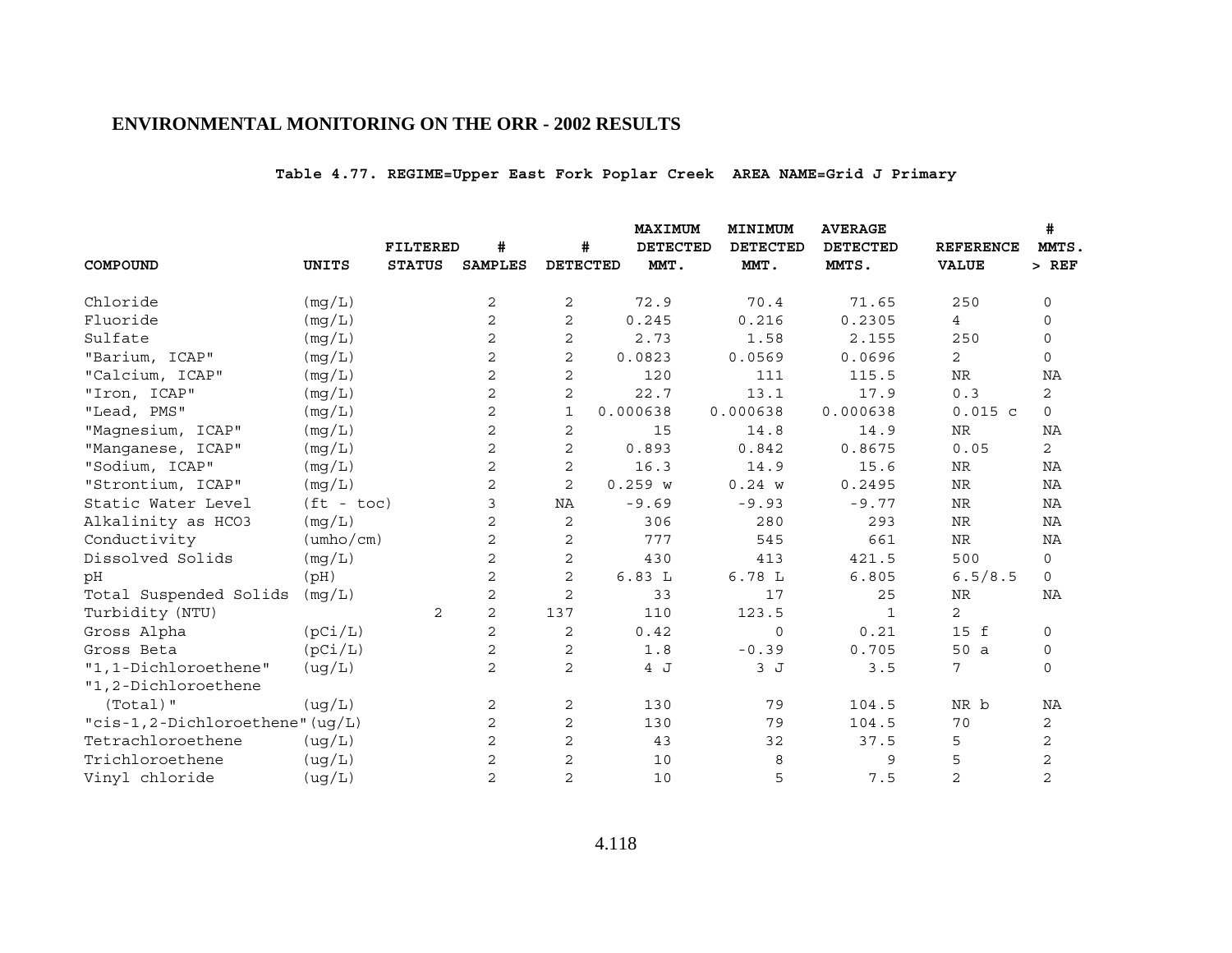# **Table 4.78. REGIME=Upper East Fork Poplar Creek AREA NAME=New Hope Pond**

|                   |              |               |                |                 | MAXIMUM         | MINIMUM         | <b>AVERAGE</b>  |                  | #              |
|-------------------|--------------|---------------|----------------|-----------------|-----------------|-----------------|-----------------|------------------|----------------|
|                   |              | FILTERED      | #              | #               | <b>DETECTED</b> | <b>DETECTED</b> | <b>DETECTED</b> | <b>REFERENCE</b> | MMTS,          |
| COMPOUND          | <b>UNITS</b> | <b>STATUS</b> | <b>SAMPLES</b> | <b>DETECTED</b> | MMT.            | MMT.            | MMTS.           | <b>VALUE</b>     | $>$ REF        |
| Bicarbonate       | (mg/L)       |               | 12             | 12              | 360             | 125             | 242.6667        | NR               | ΝA             |
| Chloride          | (mq/L)       |               | 20             | 20              | 143             | 7.5             | 36.115          | 250              | $\mathbf 0$    |
| Fluoride          | (mq/L)       |               | 20             | 9               | 0.49            | 0.1             | 0.203556        | $\overline{4}$   | 0              |
| Nitrate Nitrogen  | (mq/L)       |               | 8              | 5               | 0.968           | 0.0283          | 0.66906         | 10               | 0              |
| Nitrate/Nitrite   | (mq/L)       |               | 12             | 10              | 1.8             | 0.02            | 1.0228          | $\rm NR$         | NA             |
| Sulfate           | (mg/L)       |               | 20             | 20              | 101             | 1.5             | 24.7695         | 250              | $\mathsf{O}$   |
| "Aluminum, ICAP"  | (mq/L)       |               | 20             | 4               | 0.45            | 0.12            | 0.26925         | 0.2              | 2              |
| "Barium, ICAP"    | (mg/L)       |               | 20             | 20              | 0.661           | 0.0304          | 0.234405        | $\mathbf{2}$     | 0              |
| "Boron, ICAP"     | (mg/L)       |               | 20             | 13              | 0.131           | 0.0197          | 0.0592          | NR               | NA             |
| "Calcium, ICAP"   | (mg/L)       |               | 20             | 20              | 146             | 35.5            | 77.395          | $\rm{NR}$        | ΝA             |
| "Chromium, PMS"   | (mg/L)       |               | 8              | 4               | 0.00458         | 0.00283         | 0.003865        | <b>NR</b>        | NA             |
| "Chromium, ICAP"  | (mg/L)       |               | 20             | 2               | 0.405           | 0.186           | 0.2955          | 0.1              | $\overline{2}$ |
| "Cobalt, ICAP"    | (mg/L)       |               | 20             | $\overline{2}$  | 0.0043          | 0.0039          | 0.0041          | NR.              | NA             |
| "Copper, ICAP"    | (mq/L)       |               | 20             | $\mathbf{1}$    | 0.0077          | 0.0077          | 0.0077          | 1.3              | 0              |
| "Iron, ICAP"      | (mg/L)       |               | 20             | 17              | 8.89            | 0.0393          | 1.913           | 0.3              | 12             |
| "Lead, PMS"       | (mq/L)       |               | 8              | 1               | 0.000753        | 0.000753        | 0.000753        | 0.015c           | $\mathbf{0}$   |
| "Lead, ICAP"      | (mg/L)       |               | 13             | 1               | 0.0049          | 0.0049          | 0.0049          | $0.015$ c        | $\mathbf 0$    |
| "Lithium, ICAP"   | (mq/L)       |               | 20             | 3               | 0.016 w         | 0.0108          | 0.014067        | NR               | ΝA             |
| "Magnesium, ICAP" | (mg/L)       |               | 20             | 20              | 27.6            | 10.6            | 19.515          | NR               | ΝA             |
| "Manganese, ICAP" | (mg/L)       |               | 20             | 13              | 2.43            | 0.012           | 0.460362        | 0.05             | 9              |
| "Nickel, PMS"     | (mg/L)       |               | 8              | 1               | 0.0239          | 0.0239          | 0.0239          | NR               | ΝA             |
| "Nickel, ICAP"    | (mq/L)       |               | 20             | 2               | 0.338           | 0.153           | 0.2455          | 0.1 d            | $\overline{2}$ |
| "Potassium, ICAP" | (mg/L)       |               | 20             | 19              | 8.13            | 1.39            | 3.205789        | NR               | NA             |
| "Silicon, ICAP"   | (mg/L)       |               | 1              | $\mathbf{1}$    | 7.07 ewz        | 7.07 ewz        | 7.07            | <b>NR</b>        | <b>NA</b>      |
| "Sodium, ICAP"    | (mg/L)       |               | 20             | 20              | 74.4            | 4.92            | 15.986          | NR               | NA             |
| "Strontium, ICAP" | (mq/L)       |               | 20             | 20              | 0.552           | 0.0425          | 0.30262         | $\rm NR$         | NA             |
| "Uranium, PMS"    | (mq/L)       |               | 8              | 2               | 0.00138         | 0.0013          | 0.00134         | 0.03             | $\mathsf{O}$   |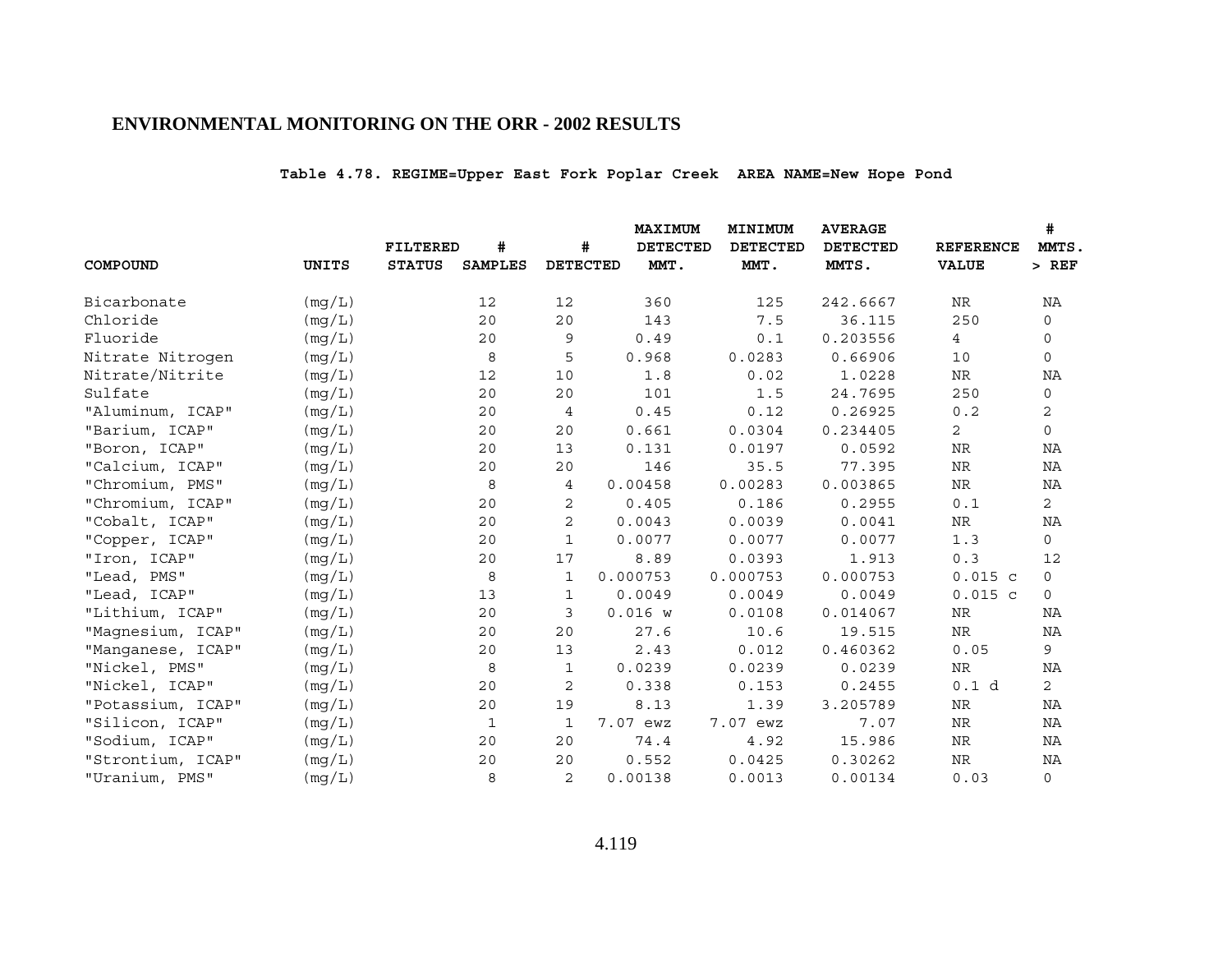### **Table 4.78 (continued)**

|                                          |                           |                 |                |                 | MAXIMUM    | MINIMUM         | <b>AVERAGE</b>  |                  | #            |
|------------------------------------------|---------------------------|-----------------|----------------|-----------------|------------|-----------------|-----------------|------------------|--------------|
|                                          |                           | <b>FILTERED</b> | #              | #               | DETECTED   | <b>DETECTED</b> | <b>DETECTED</b> | <b>REFERENCE</b> | MMTS,        |
| COMPOUND                                 | <b>UNITS</b>              | <b>STATUS</b>   | <b>SAMPLES</b> | <b>DETECTED</b> | MMT.       | MMT.            | MMTS.           | <b>VALUE</b>     | $>$ REF      |
| "Zinc, ICAP"                             | (mg/L)                    |                 | 20             | 3               | $0.0602$ J | 0.0121          | 0.029233        | 5                | $\mathsf{O}$ |
| Static Water Level                       | $(ft - toc)$              |                 | 21             | ΝA              | 16.04      | $-20.63$        | 0.122857        | <b>NR</b>        | NA           |
| Alkalinity as HCO3                       | (mq/L)                    |                 | 8              | 8               | 288        | 159             | 221.75          | <b>NR</b>        | ΝA           |
| Conductivity                             | $(\text{umbo}/\text{cm})$ |                 | 8              | 8               | 764        | 395             | 557.375         | NR               | ΝA           |
| Dissolved Solids                         | (mq/L)                    |                 | 20             | 20              | 568        | 206             | 347.2           | 500              | $\mathbf{1}$ |
| рH                                       | (pH)                      |                 | 8              | 8               | 7.8 L      | 7.16 L          | 7.57375         | 6.5/8.5          | $\Omega$     |
| Total Suspended Solids                   | (mg/L)                    |                 | 20             | 7               | 16.1       | 8               | 10.47143        | NR               | NA           |
| Turbidity (NTU)                          |                           | 8               | 8              | 119             | 1.54       | 28.1225         | $\mathbf{1}$    | 8                |              |
| Uranium-233/234                          | (pCi/L)                   |                 | 8              | 7               | 392.7      | 0.48            | 100.1143        | NR               | ΝA           |
| Uranium-235                              | (pCi/L)                   |                 | 8              | 3               | 14.9       | 0.66            | 8.85            | 24               | 0            |
| Uranium-236                              | (pCi/L)                   |                 | 8              | $\overline{c}$  | 11.42      | 9.1             | 10.26           | NR               | ΝA           |
| Uranium-238                              | (pCi/L)                   |                 | 8              | 6               | 251        | 1.66            | 87.07           | 24               | 2            |
| Gross Alpha                              | (pCi/L)                   |                 | 20             | 17              | 1270.56    | $-0.25$         | 122.4135        | 15 f             | 2            |
| Gross Beta                               | (pCi/L)                   |                 | 20             | 20              | 275.92     | $-3.1$          | 22.568          | 50 a             | $\sqrt{2}$   |
| "1,1-Dichloroethene"                     | ( uq/L)                   |                 | 20             | 2               | 3J         | 3J              | 3               | 7                | $\mathbf 0$  |
| "1,2-Dichloroethene                      |                           |                 |                |                 |            |                 |                 |                  |              |
| $(Total)$ "                              | (ug/L)                    |                 | 14             | 8               | 140        | 2J              | 49.5            | NR b             | NA           |
| Carbon disulfide                         | (ug/L)                    |                 | 20             | 2               | 63 Q       | 9 J             | 36              | <b>NR</b>        | ΝA           |
| Carbon tetrachloride                     | ( uq/L)                   |                 | 20             | 12              | 2600 J     | 6               | 657.0833        | 5                | 12           |
| Chloroform                               | ( uq/L)                   |                 | 20             | 13              | 620 D      | 2J              | 134.5385        | 100 i            | 3            |
| " $cis-1$ , 2-Dichloroethene" ( $uq/L$ ) |                           |                 | 20             | 11              | 140        | 2J              | 45.09091        | 70               | 2            |
| Methane                                  | (ug/L)                    |                 | 8              | 6               | 120        | 10              | 39.5            | <b>NR</b>        | NA           |
| Methylene chloride                       | (ug/L)                    |                 | 20             | $\mathfrak{Z}$  | 120        | 11              | 58              | 5                | 3            |
| Tetrachloroethene                        | (ug/L)                    |                 | 20             | 15              | 600 J      | 2J              | 172.0667        | 5                | 10           |
| Trichloroethene                          | ( uq/L)                   |                 | 20             | 9               | 200        | 2J              | 84.33333        | 5                | 8            |
| Vinyl chloride                           | (ug/L)                    |                 | 20             | 2               | 2J         | 2J              | 2               | $\overline{2}$   | $\mathbf 0$  |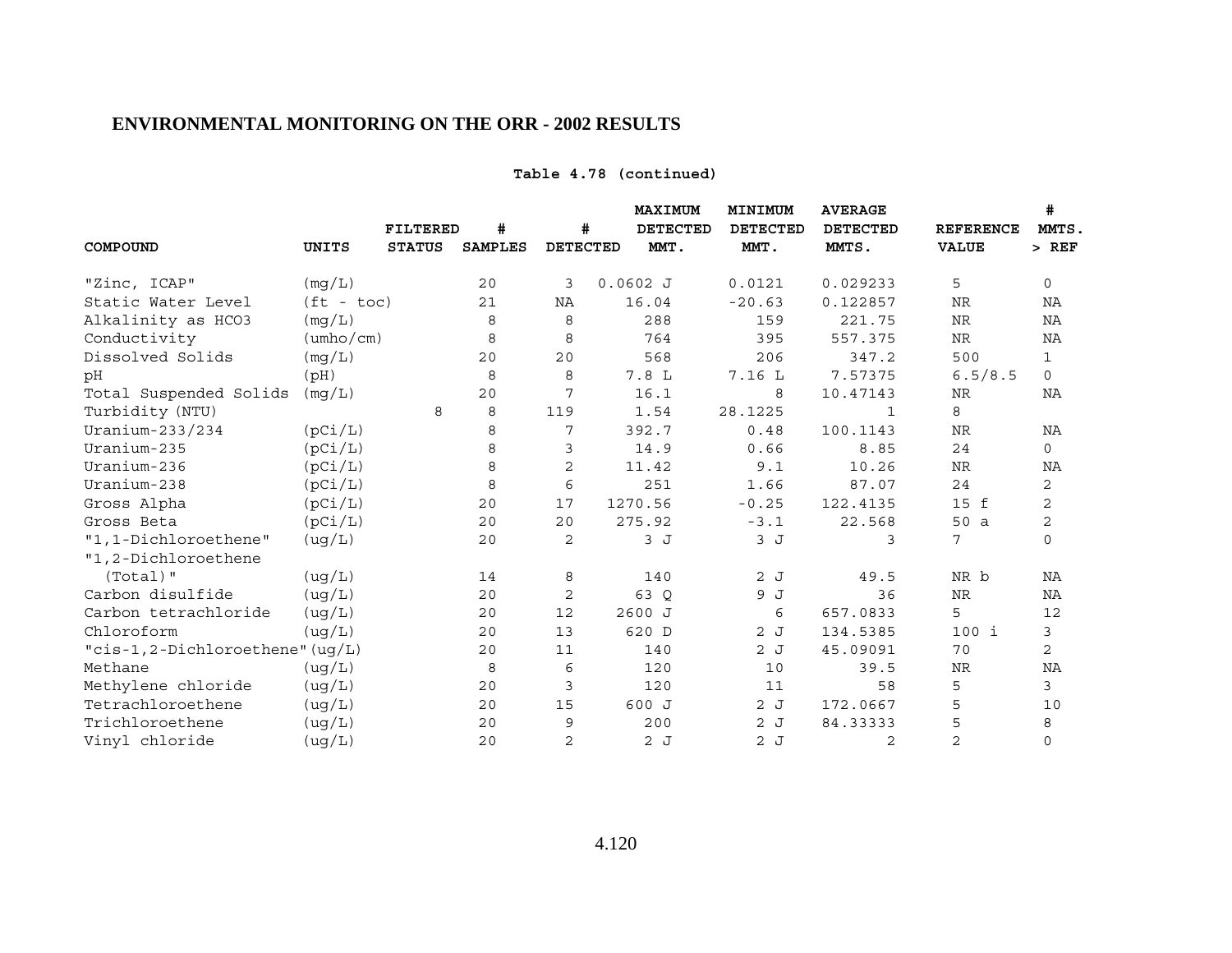# **Table 4.79. REGIME=Upper East Fork Poplar Creek AREA NAME=Rust Garage Area**

|                        |                           |                 |                |                 | MAXIMUM         | MINIMUM         | <b>AVERAGE</b>  |                  | #              |
|------------------------|---------------------------|-----------------|----------------|-----------------|-----------------|-----------------|-----------------|------------------|----------------|
|                        |                           | <b>FILTERED</b> | #              | #               | <b>DETECTED</b> | <b>DETECTED</b> | <b>DETECTED</b> | <b>REFERENCE</b> | MMTS,          |
| COMPOUND               | UNITS                     | <b>STATUS</b>   | <b>SAMPLES</b> | <b>DETECTED</b> | MMT.            | MMT.            | MMTS.           | <b>VALUE</b>     | $>$ REF        |
| Chloride               | (mg/L)                    |                 | 2              | 2               | 52.2            | 51.4            | 51.8            | 250              | $\mathbf 0$    |
| Nitrate Nitrogen       | (mq/L)                    |                 | 2              | $\mathbf{2}$    | 1520            | 1510            | 1515            | 10               | 2              |
| Sulfate                | (mg/L)                    |                 | 2              | 2               | 5.74            | 3.15            | 4.445           | 250              | 0              |
| "Barium, ICAP"         | (mq/L)                    |                 | $\mathbf{2}$   | $\mathbf 2$     | 10              | 9.56            | 9.78            | 2                | $\overline{c}$ |
| "Cadmium, PMS"         | (mg/L)                    |                 | 2              | 2               | 0.00191         | 0.000757        | 0.001334        | 0.005            | $\mathsf{O}$   |
| "Calcium, ICAP"        | (mg/L)                    |                 | 2              | 2               | 2170            | 1980            | 2075            | <b>NR</b>        | NA             |
| "Lead, PMS"            | (mq/L)                    |                 | $\mathbf{2}$   | $\overline{2}$  | 0.000548        | 0.000509        | 0.000529        | $0.015$ c        | $\circ$        |
| "Lithium, ICAP"        | (mg/L)                    |                 | 2              | $\mathbf{2}$    | 0.177 w         | 0.15 w          | 0.1635          | <b>NR</b>        | NA             |
| "Magnesium, ICAP"      | (mq/L)                    |                 | $\mathbf{2}$   | $\mathbf{2}$    | 194             | 189             | 191.5           | $\rm NR$         | ΝA             |
| "Manganese, ICAP"      | (mg/L)                    |                 | 2              | 2               | 5.95            | 4.13            | 5.04            | 0.05             | $\overline{2}$ |
| "Nickel, PMS"          | (mg/L)                    |                 | $\mathbf{2}$   | $\mathbf{2}$    | 0.297           | 0.293           | 0.295           | <b>NR</b>        | NA             |
| "Sodium, ICAP"         | (mg/L)                    |                 | 2              | 2               | 91.3            | 87              | 89.15           | $\rm{NR}$        | ΝA             |
| "Strontium, ICAP"      | (mg/L)                    |                 | $\mathbf{2}$   | 2               | 5.37 W          | 4.98 w          | 5.175           | <b>NR</b>        | <b>NA</b>      |
| "Uranium, PMS"         | (mq/L)                    |                 | $\mathbf{2}$   | $\overline{c}$  | 0.00191         | 0.00156         | 0.001735        | 0.03             | $\mathsf{O}$   |
| Static Water Level     | $(ft - toc)$              |                 | 2              | NA              | $-2.44$         | $-3.14$         | $-2.79$         | <b>NR</b>        | NA             |
| Alkalinity as HCO3     | (mg/L)                    |                 | 2              | 2               | 314             | 298             | 306             | NR               | NA             |
| Conductivity           | $(\text{umbo}/\text{cm})$ |                 | 2              | 2               | 11170           | 10810           | 10990           | ${\hbox{NR}}$    | ΝA             |
| Dissolved Solids       | (mg/L)                    |                 | $\mathbf{2}$   | 2               | 9270            | 9050            | 9160            | 500              | 2              |
| pH                     | (pH)                      |                 | 2              | 2               | 5.7L            | 5.69L           | 5.695           | 6.5/8.5          | $\mathbf{2}$   |
| Total Suspended Solids | (mq/L)                    |                 | 2              | $\mathbf{1}$    | 2               | 2               | 2               | NR               | ΝA             |
| Turbidity (NTU)        |                           | 2               | $\mathbf{2}$   | 0.855           | 0.723           | 0.789           | $\mathbf{1}$    | $\mathbf 0$      |                |
| Gross Alpha            | (pCi/L)                   |                 | 2              | 2               | 11              | 8.2             | 9.6             | 15 f             | 0              |
| Gross Beta             | (pCi/L)                   |                 | $\mathbf{2}$   | 2               | 3700            | 3000            | 3350            | 50 a             | 2              |
| "1,1-Dichloroethene"   | (ug/L)                    |                 | 2              | 1               | 3J              | 3J              | 3               | 7                | $\mathbf 0$    |
| "1,2-Dichloroethene    |                           |                 |                |                 |                 |                 |                 |                  |                |
| $(Total)$ "            | ( uq/L)                   |                 | 2              | 2               | 10              | 10              | 10              | NR b             | <b>NA</b>      |
| "1,2-Dimethylbenzene"  | ( uq/L)                   |                 | 2              | $\overline{2}$  | 68 z            | 66 z            | 67              | <b>NR</b>        | NA             |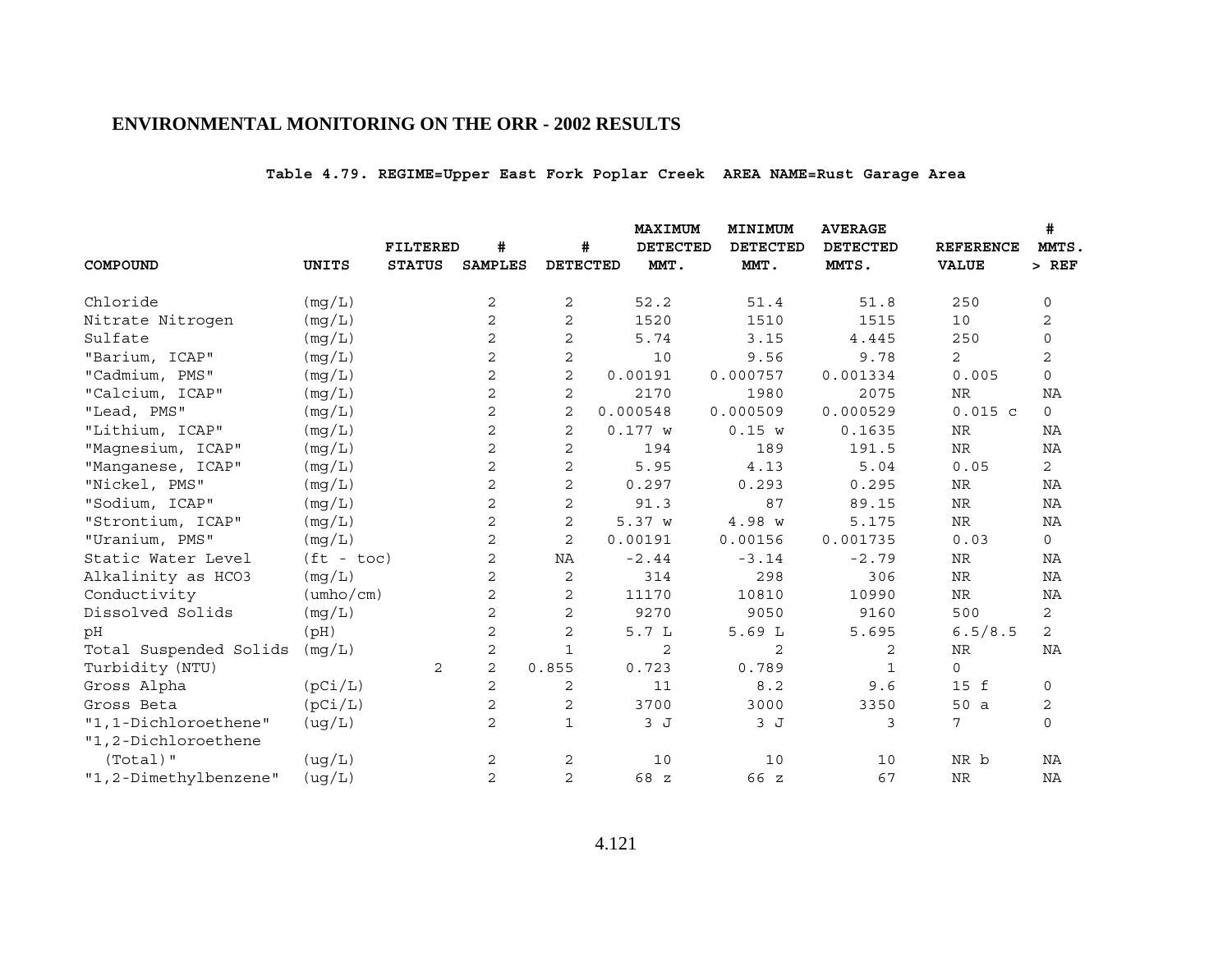# **Table 4.79 (continued)**

|                                          |         |               |                |                 | MAXIMUM         | MINIMUM         | <b>AVERAGE</b>  |                  | #        |
|------------------------------------------|---------|---------------|----------------|-----------------|-----------------|-----------------|-----------------|------------------|----------|
|                                          |         | FILTERED      | #              | #               | <b>DETECTED</b> | <b>DETECTED</b> | <b>DETECTED</b> | <b>REFERENCE</b> | MMTS.    |
| COMPOUND                                 | UNITS   | <b>STATUS</b> | <b>SAMPLES</b> | <b>DETECTED</b> | MMT.            | MMT.            | MMTS.           | <b>VALUE</b>     | $>$ REF  |
| $"1,3-$ and                              |         |               |                |                 |                 |                 |                 |                  |          |
| 1,4-Dimethylbenzene"                     | ( uq/L) |               | $\overline{2}$ | 2               | 44z             | 29z             | 36.5            | <b>NR</b>        | NA       |
| Benzene                                  | ( uq/L) |               | 2              | 2               | 850 D           | 840 D           | 845             | 5                | 2        |
| Bromoform $( uq/L)$                      |         | 2             | 2              | 4 J             | 3 J             | 3.5             | 100 i           | $\mathbf 0$      |          |
| Chloroform                               | ( uq/L) |               | 2              | 2               | 20              | 17              | 18.5            | $100$ i          | 0        |
| " $cis-1$ , 2-Dichloroethene" ( $uq/L$ ) |         |               | 2              | 2               | 10              | 10              | 10              | 70               | 0        |
| Ethylbenzene                             | ( uq/L) |               | 2              | 2               | 20              | 8               | 14              | 700              | $\Omega$ |
| Methylene chloride                       | (ug/L)  |               | 2              | 2               | 36              | 27              | 31.5            | 5                | 2        |
| Naphthalene                              | (ug/L)  |               | $\overline{2}$ | 2               | 12z             | 11 z            | 11.5            | <b>NR</b>        | NA       |
| Tetrachloroethene                        | (ug/L)  |               | 2              | 2               | 180             | 170             | 175             | 5                | 2        |
| Toluene                                  | (ug/L)  |               | 2              | 2               | 4 J             | 2J              | 3               | 1000             | 0        |
| Trichloroethene                          | (ug/L)  |               | 2              | 2               | 8               | 6               | 7               | 5                | 2        |
| Xylenes                                  | (ug/L)  |               | $\overline{2}$ | 2               | 110             | 95              | 102.5           | 10000            |          |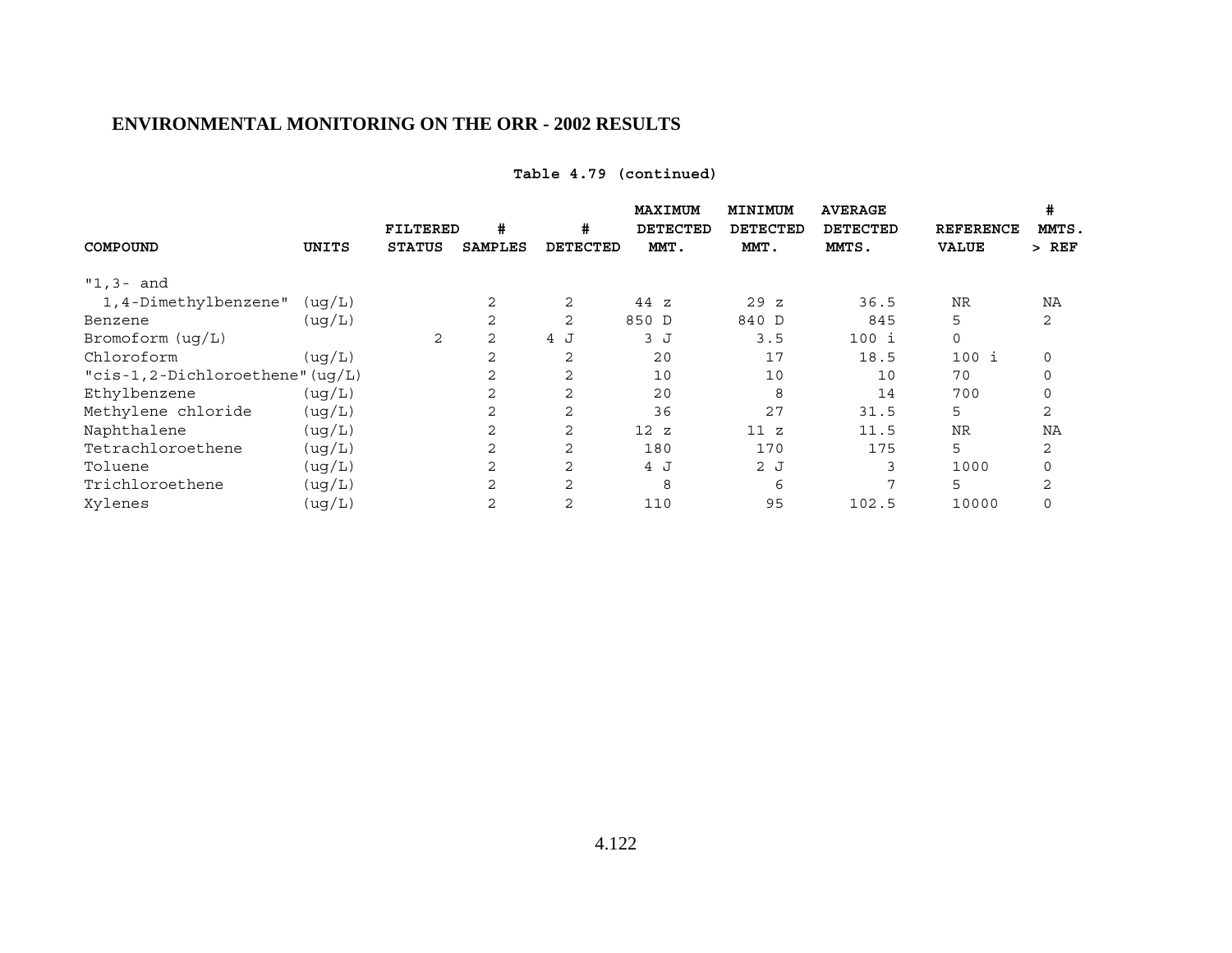# **Table 4.80. REGIME=Upper East Fork Poplar Creek AREA NAME=S-2 Site**

|                   |              |                 |                |                 | MAXIMUM         | MINIMUM         | <b>AVERAGE</b>  |                  | #              |
|-------------------|--------------|-----------------|----------------|-----------------|-----------------|-----------------|-----------------|------------------|----------------|
|                   |              | <b>FILTERED</b> | #              | #               | <b>DETECTED</b> | <b>DETECTED</b> | <b>DETECTED</b> | <b>REFERENCE</b> | MMTS.          |
| COMPOUND          | <b>UNITS</b> | <b>STATUS</b>   | <b>SAMPLES</b> | <b>DETECTED</b> | MMT.            | MMT.            | MMTS.           | <b>VALUE</b>     | $>$ REF        |
| Bicarbonate       | (mg/L)       |                 | 2              | 2               | 71              | 62.9            | 66.95           | NR               | ΝA             |
| Chloride          | (mq/L)       |                 | 8              | 8               | 127             | 5.58            | 36.935          | 250              | $\mathsf{O}$   |
| Fluoride          | (mg/L)       |                 | 8              | 4               | 4.7             | 0.89            | 1.95            | 4                | $\mathbf{1}$   |
| Nitrate Nitrogen  | (mg/L)       |                 | 6              | 2               | 62.4            | 41.2            | 51.8            | 10               | 2              |
| Nitrate/Nitrite   | (mg/L)       |                 | 2              | $\overline{2}$  | 3100 Q          | 852             | 1976            | NR               | NA             |
| Sulfate           | (mg/L)       |                 | 8              | 8               | 76.5            | 9.02            | 27.1525         | 250              | 0              |
| "Aluminum, ICAP"  | (mg/L)       |                 | 8              | 4               | 4.2             | 0.345           | 2.35025         | 0.2              | 4              |
| "Antimony, ICAP"  | (mg/L)       |                 | 2              | $\mathbf{1}$    | 0.0021          | 0.0021          | 0.0021          | 0.006            | 0              |
| "Arsenic, ICAP"   | (mg/L)       |                 | 2              | 1               | 0.0062          | 0.0062          | 0.0062          | 0.05             | 0              |
| "Barium, ICAP"    | (mq/L)       |                 | 8              | 8               | 0.325           | 0.0377          | 0.135625        | 2                | 0              |
| "Beryllium, ICAP" | (mg/L)       |                 | 8              | $\overline{2}$  | 0.0122          | 0.011           | 0.0116          | 0.004            | $\overline{2}$ |
| "Boron, ICAP"     | (mg/L)       |                 | 8              | $\overline{2}$  | 0.331           | 0.3             | 0.3155          | NR               | NA             |
| "Cadmium, PMS"    | (mg/L)       |                 | 6              | 5               | 0.116           | 0.00063         | 0.038649        | 0.005            | $\mathbf{2}$   |
| "Cadmium, ICAP"   | (mg/L)       |                 | 2              | $\overline{2}$  | 4.8             | 4.35            | 4.575           | 0.005            | $\overline{2}$ |
| "Calcium, ICAP"   | (mg/L)       |                 | 8              | 8               | 585             | 73.5            | 214.8625        | <b>NR</b>        | NA             |
| "Chromium, PMS"   | (mg/L)       |                 | 6              | $\mathbf{1}$    | 0.00282         | 0.00282         | 0.00282         | NR               | ΝA             |
| "Cobalt, ICAP"    | (mg/L)       |                 | 8              | 2               | 0.309           | 0.26            | 0.2845          | NR               | ΝA             |
| "Copper, ICAP"    | (mg/L)       |                 | 8              | 4               | 77.4            | 0.155           | 36.6225         | 1.3              | 2              |
| "Iron, ICAP"      | (mq/L)       |                 | 8              | 6               | 0.571           | 0.221           | 0.4665          | 0.3              | 5              |
| "Lead, PMS"       | (mg/L)       |                 | 6              | 4               | 0.00482         | 0.000782        | 0.002203        | $0.015$ c        | $\mathsf{O}$   |
| "Lead, ICAP"      | (mg/L)       |                 | 2              | 2               | 0.13            | 0.031           | 0.0805          | $0.015$ c        | 2              |
| "Lithium, ICAP"   | (mq/L)       |                 | 8              | 2               | 0.085           | 0.0745          | 0.07975         | NR               | ΝA             |
| "Magnesium, ICAP" | (mg/L)       |                 | 8              | 8               | 133             | 7.22            | 36.6925         | NR               | ΝA             |
| "Manganese, ICAP" | (mg/L)       |                 | 8              | 8               | 54              | 0.471           | 14.7235         | 0.05             | 8              |
| "Nickel, PMS"     | (mg/L)       |                 | 6              | 2               | 0.0312          | 0.015           | 0.0231          | NR               | ΝA             |
| "Nickel, ICAP"    | (mq/L)       |                 | 8              | 2               | 2.46            | 2.1             | 2.28            | 0.1 d            | $\overline{2}$ |
| "Potassium, ICAP" | (mq/L)       |                 | 8              | 8               | 14              | 2.62            | 5.0275          | <b>NR</b>        | NA             |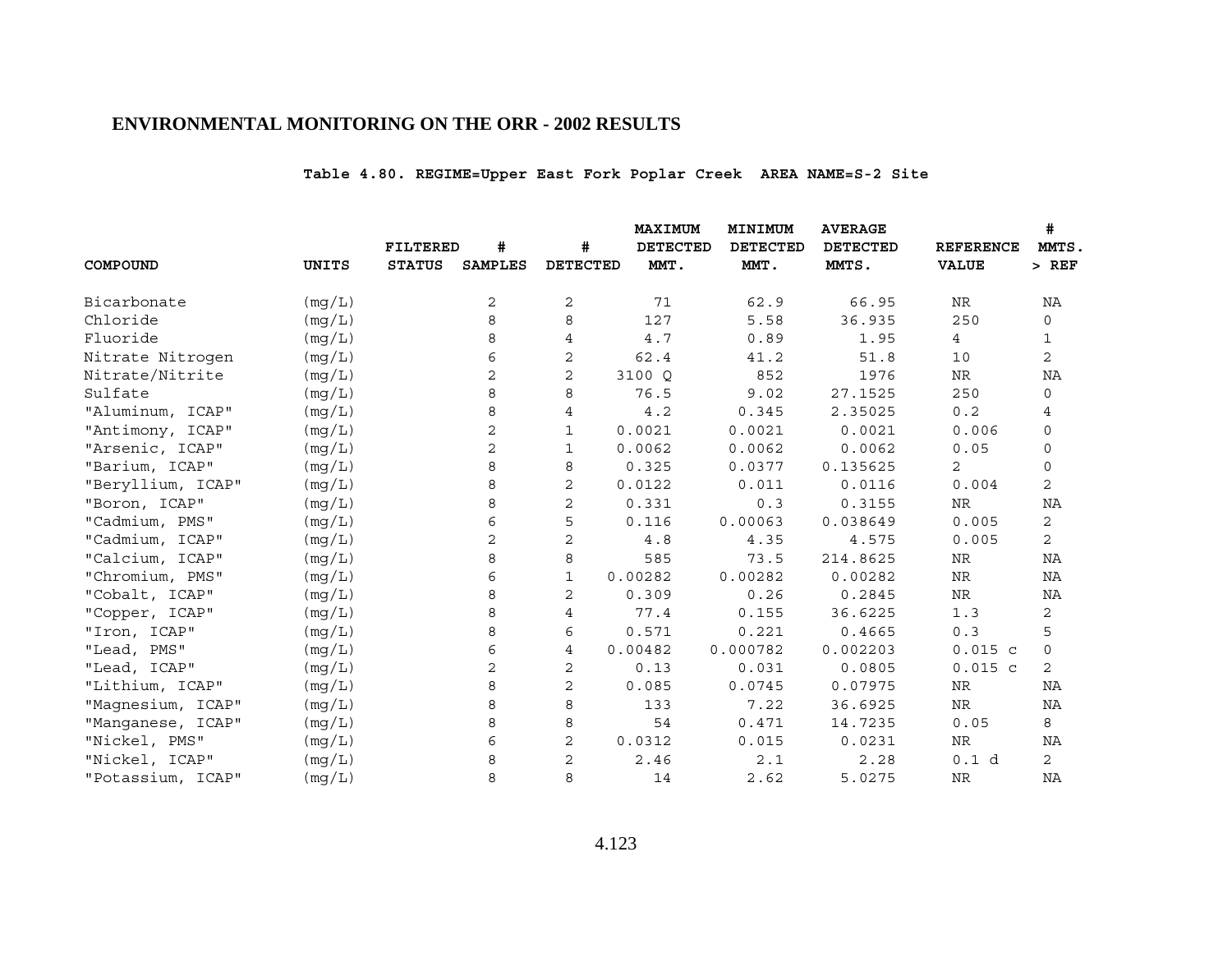### **Table 4.80 (continued)**

|                                 |                           |               |                | <b>MAXIMUM</b>  |                 | MINIMUM         | <b>AVERAGE</b>  |                  | #              |
|---------------------------------|---------------------------|---------------|----------------|-----------------|-----------------|-----------------|-----------------|------------------|----------------|
|                                 |                           | FILTERED      | #              | #               | <b>DETECTED</b> | <b>DETECTED</b> | <b>DETECTED</b> | <b>REFERENCE</b> | MMTS.          |
| COMPOUND                        | <b>UNITS</b>              | <b>STATUS</b> | <b>SAMPLES</b> | <b>DETECTED</b> | MMT.            | MMT.            | MMTS.           | <b>VALUE</b>     | $>$ REF        |
| "Silver, ICAP"                  | (mg/L)                    |               | 8              | 1               | 0.0091          | 0.0091          | 0.0091          | $0.1$            | 0              |
| "Sodium, ICAP"                  | (mq/L)                    |               | 8              | 8               | 150             | 3.95            | 42.27375        | <b>NR</b>        | NA             |
| "Strontium, ICAP"               | (mg/L)                    |               | 8              | 8               | 1.1             | 0.102 w         | 0.37425         | NR               | NA             |
| "Thallium, PMS"                 | (mq/L)                    |               | 6              | $\mathbf{2}$    | 0.00183         | 0.00149         | 0.00166         | 0.002            | $\mathsf{O}$   |
| "Thallium, ICAP"                | (mg/L)                    |               | 2              | $\mathbf{2}$    | 0.04            | 0.0172          | 0.0286          | <b>NR</b>        | NA             |
| "Uranium, PMS"                  | (mg/L)                    |               | 6              | $\overline{c}$  | 0.00395         | 0.00385         | 0.0039          | 0.03             | 0              |
| "Zinc, ICAP"                    | (mq/L)                    |               | 8              | 3               | 7               | 0.0576          | 4.4492          | 5                | $\overline{2}$ |
| Static Water Level              | $(ft - toc)$              |               | 8              | NA              | 4.42            | $-16.1$         | $-5.31875$      | <b>NR</b>        | NA             |
| Alkalinity as HCO3              | (mg/L)                    |               | 6              | 6               | 290             | 164             | 223.8333        | <b>NR</b>        | NA             |
| Conductivity                    | $(\text{umbo}/\text{cm})$ |               | 6              | 6               | 857             | 430             | 598.8333        | NR               | ΝA             |
| Dissolved Solids                | (mg/L)                    |               | 8              | 8               | 4990            | 241             | 1389.25         | 500              | 3              |
| рH                              | (pH)                      |               | 6              | 6               | 7.06L           | 6.53L           | 6.813333        | 6.5/8.5          | $\mathbf 0$    |
| Total Suspended Solids          | (mg/L)                    |               | 8              | $\overline{2}$  | 5               | 2               | $3.5$           | NR               | ΝA             |
| Turbidity (NTU)                 |                           | 6             | 6              | 10.8            | 2.29            | 5.11            | $\mathbf{1}$    | 6                |                |
| Uranium-233/234                 | (pCi/L)                   |               | 1              | 1               | 7.15            | 7.15            | 7.15            | NR               | NA             |
| Uranium-238                     | (pCi/L)                   |               | 1              | 1               | 1.36            | 1.36            | 1.36            | 24               | 0              |
| Gross Alpha                     | (pCi/L)                   |               | 8              | 8               | 45.1            | $-1.3$          | 12.535          | 15 f             | 2              |
| Gross Beta                      | (pCi/L)                   |               | 8              | 8               | 25.44           | $-1.3$          | 7.31125         | 50 a             | $\mathbf 0$    |
| "1,1-Dichloroethene"            | (ug/L)                    |               | 8              | $\mathbf{1}$    | 2J              | 2J              | 2               | 7                | $\mathbf 0$    |
| "1,2-Dichloroethene             |                           |               |                |                 |                 |                 |                 |                  |                |
| $(Total)$ "                     | (ug/L)                    |               | 6              | 1               | 11              | 11              | 11              | NR b             | NA             |
| Carbon tetrachloride            | (ug/L)                    |               | 8              | 3               | 35              | 6               | 20              | 5                | 3              |
| Chloroform                      | ( uq/L)                   |               | 8              | $\overline{4}$  | 46              | 7               | 24              | $100$ i          | 0              |
| "cis-1,2-Dichloroethene" (uq/L) |                           |               | 8              | 4               | 260             | 2J              | 105.75          | 70               | $\overline{c}$ |
| Ethylene                        | (ug/L)                    |               | 2              | $\mathbf{1}$    | 0.8J            | 0.8J            | 0.8             | <b>NR</b>        | NA             |
| Methane                         | (ug/L)                    |               | 2              | 2               | 5               | 4               | 4.5             | NR               | ΝA             |
| Tetrachloroethene               | (ug/L)                    |               | 8              | 4               | 680             | 81              | 392.75          | 5                | 4              |
| Toluene                         | ( uq/L)                   |               | 8              | $\mathbf{1}$    | 1J              | 1J              | 1               | 1000             | $\mathsf{O}$   |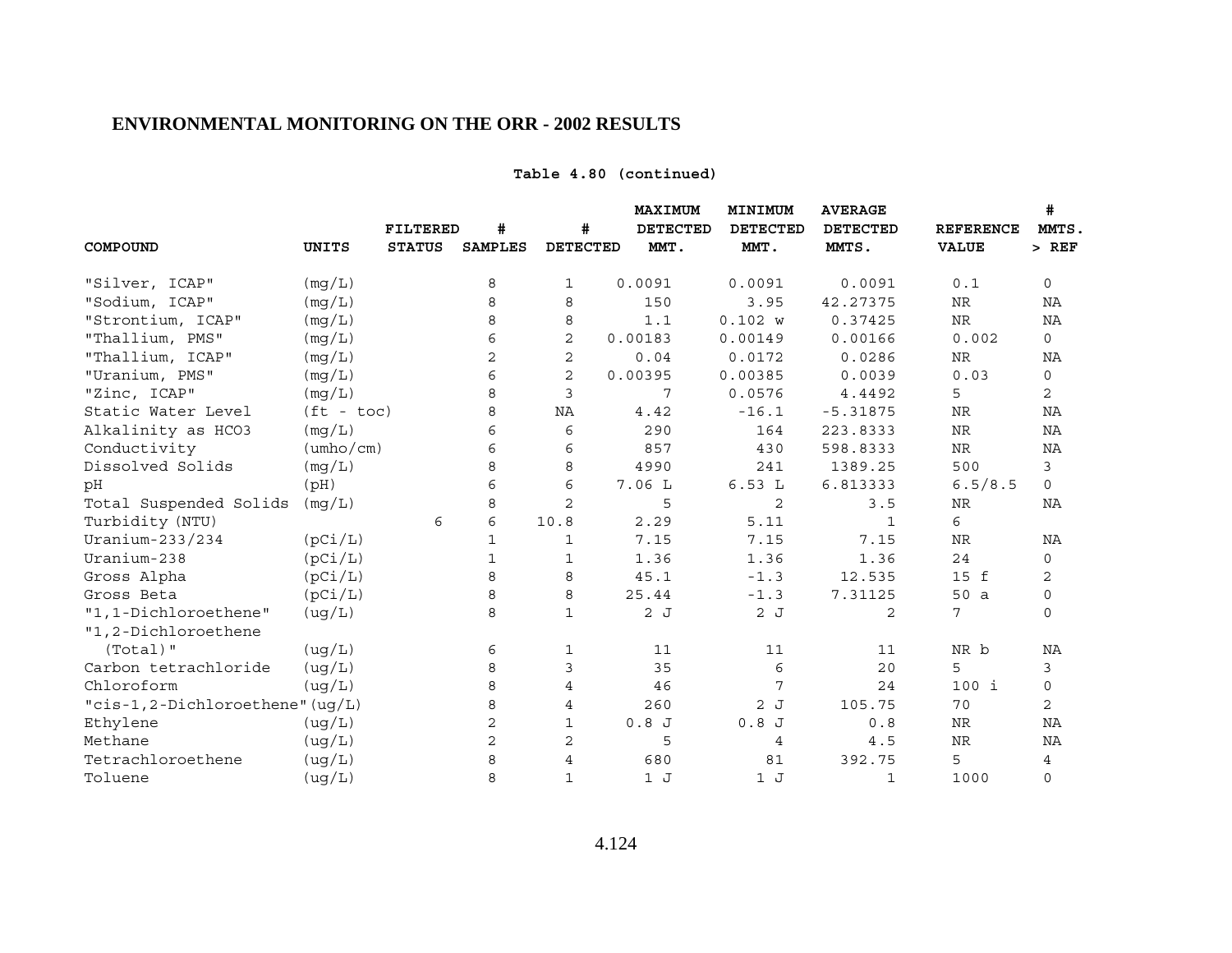|                 |        | FILTERED      |         | #        | <b>MAXIMUM</b><br>DETECTED | MINIMUM<br>DETECTED | <b>AVERAGE</b><br>DETECTED | <b>REFERENCE</b> | #<br>MMTS. |  |
|-----------------|--------|---------------|---------|----------|----------------------------|---------------------|----------------------------|------------------|------------|--|
| COMPOUND        | UNITS  | <b>STATUS</b> | SAMPLES | DETECTED | MMT.                       | MMT.                | MMTS.                      | <b>VALUE</b>     | $>$ REF    |  |
| Trichloroethene | (uq/L) |               |         | b        | 610                        | 2 J                 | 230.3333                   | 5                |            |  |
| Vinyl chloride  | (uq/L) |               |         |          | 63                         | 39                  | 51                         |                  |            |  |

**Table 4.80 (continued)**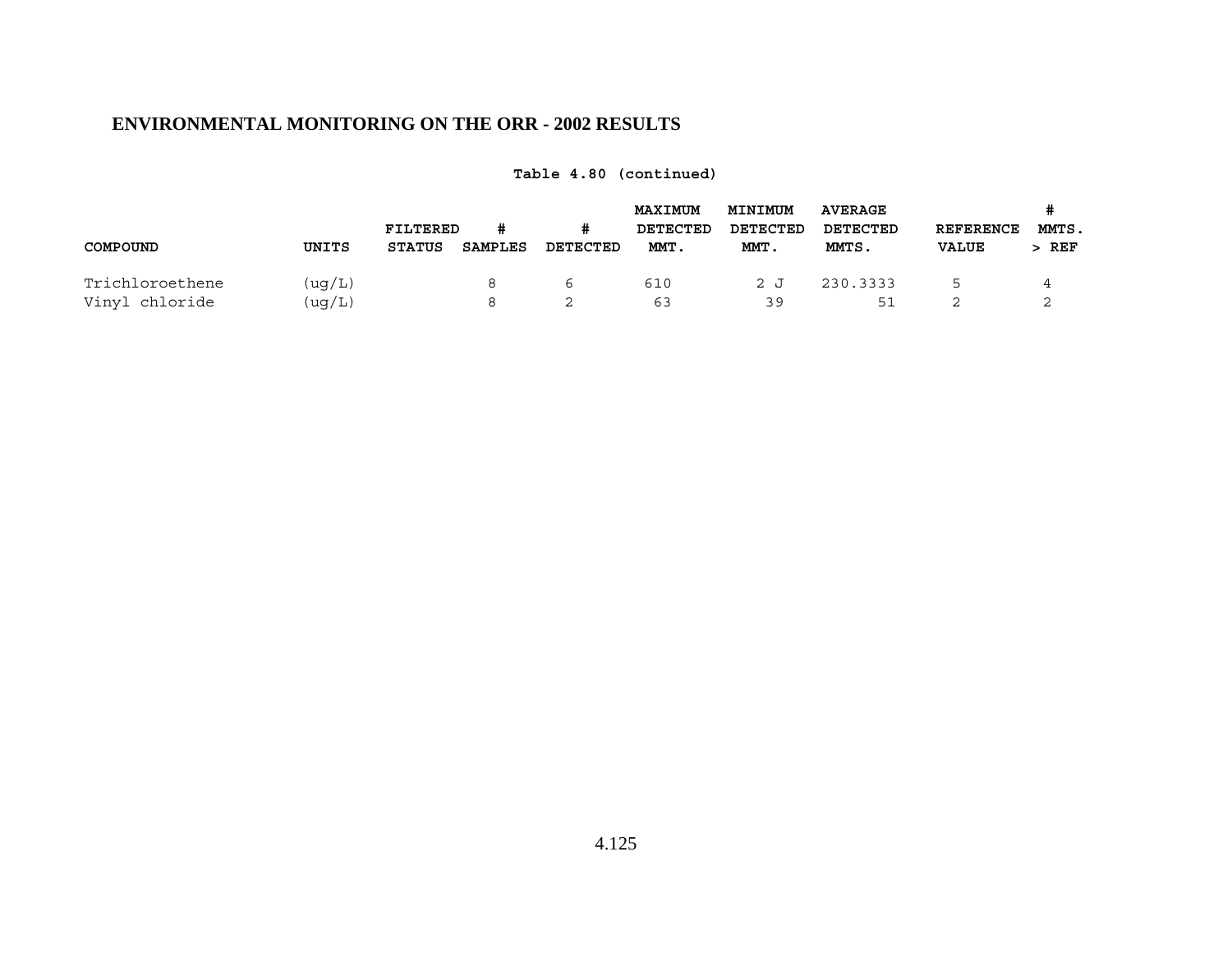# **Table 4.81. REGIME=Upper East Fork Poplar Creek AREA NAME=S-3 Site**

|                        |              |                 |                |                 | MAXIMUM         | MINIMUM         | <b>AVERAGE</b>  |                  | #              |
|------------------------|--------------|-----------------|----------------|-----------------|-----------------|-----------------|-----------------|------------------|----------------|
|                        |              | <b>FILTERED</b> | #              | #               | <b>DETECTED</b> | <b>DETECTED</b> | <b>DETECTED</b> | <b>REFERENCE</b> | MMTS,          |
| COMPOUND               | UNITS        | <b>STATUS</b>   | <b>SAMPLES</b> | <b>DETECTED</b> | MMT.            | MMT.            | MMTS.           | <b>VALUE</b>     | $>$ REF        |
| Bicarbonate            | (mg/L)       |                 | 2              | $\mathbf{2}$    | 689             | 280             | 484.5           | ${\hbox{NR}}$    | NA             |
| Chloride               | (mq/L)       |                 | 2              | 2               | 193             | 77.9            | 135.45          | 250              | 0              |
| Nitrate/Nitrite        | (mq/L)       |                 | $\overline{c}$ | 2               | 9360            | 9280            | 9320            | ${\hbox{NR}}$    | ΝA             |
| "Barium, ICAP"         | (mg/L)       |                 | $\overline{c}$ | $\overline{c}$  | 86.9            | 86.8            | 86.85           | 2                | $\mathbf{2}$   |
| "Calcium, ICAP"        | (mq/L)       |                 | $\mathbf 2$    | $\overline{c}$  | 11800           | 11600           | 11700           | $\rm NR$         | NA             |
| "Cobalt, ICAP"         | (mg/L)       |                 | $\overline{c}$ | $\overline{c}$  | 0.156           | 0.13            | 0.143           | $\rm{NR}$        | NA             |
| "Lithium, ICAP"        | (mq/L)       |                 | $\overline{c}$ | $\mathbf{1}$    | 0.553           | 0.553           | 0.553           | $\rm NR$         | NA             |
| "Magnesium, ICAP"      | (mg/L)       |                 | $\overline{c}$ | 2               | 1160            | 999             | 1079.5          | ${\hbox{NR}}$    | NA             |
| "Manganese, ICAP"      | (mg/L)       |                 | 2              | 2               | 150             | 107             | 128.5           | 0.05             | $\mathbf{2}$   |
| "Nickel, ICAP"         | (mg/L)       |                 | 2              | $\mathbf{2}$    | 0.176           | 0.172           | 0.174           | 0.1 d            | $\overline{2}$ |
| "Potassium, ICAP"      | (mg/L)       |                 | 2              | $\mathbf{2}$    | 30.5            | 23.9            | 27.2            | NR               | NA             |
| "Sodium, ICAP"         | (mg/L)       |                 | $\overline{c}$ | $\mathbf{2}$    | 554             | 479             | 516.5           | NR               | NA             |
| "Strontium, ICAP"      | (mg/L)       |                 | 2              | $\mathbf{2}$    | 31              | 30.8            | 30.9            | <b>NR</b>        | <b>NA</b>      |
| Static Water Level     | $(ft - toc)$ |                 | 2              | NA              | 8.05            | 7.91            | 7.98            | $\rm NR$         | NA             |
| Dissolved Solids       | (mg/L)       |                 | 2              | $\mathbf{2}$    | 69200           | 57700           | 63450           | 500              | $\overline{2}$ |
| Total Suspended Solids | (mq/L)       |                 | 2              | $\mathbf{2}$    | 34.9            | 18.3            | 26.6            | NR               | NA             |
| Uranium-233/234        | (pCi/L)      |                 | 2              | $\mathbf{2}$    | 15              | 12.91           | 13.955          | <b>NR</b>        | NA             |
| Uranium-235            | (pCi/L)      |                 | $\overline{c}$ | $\mathbf{1}$    | 0.38            | 0.38            | 0.38            | 24               | 0              |
| Uranium-238            | (pCi/L)      |                 | 2              | 2               | 6.04            | 5.23            | 5.635           | 24               | $\mathbf 0$    |
| Technetium-99          | (pCi/L)      |                 | $\overline{c}$ | $\overline{2}$  | 29525.35        | 26872.71        | 28199.03        | 4000             | $\mathbf{2}$   |
| Gross Alpha            | (pCi/L)      |                 | 2              | $\mathbf{1}$    | 146.63          | 146.63          | 146.63          | 15 f             | $\mathbf{1}$   |
| Gross Beta             | (pCi/L)      |                 | $\overline{c}$ | $\overline{2}$  | 11532.61        | 7954.49         | 9743.55         | 50 a             | $\overline{2}$ |
| Acetone                | (ug/L)       |                 | 2              | 1               | 18              | 18              | 18              | <b>NR</b>        | NA             |
| Bromoform (ug/L)       |              | 2               | $\overline{a}$ | 5 J             | 4 J             | 4.5             | $100$ i         | $\Omega$         |                |
| Bromomethane           | (ug/L)       |                 | 2              | 1               | 14              | 14              | 14              | NR               | NA             |
| Chloroform             | ( uq/L)      |                 | 2              | $\overline{2}$  | 32              | 29              | 30.5            | 100 i            | 0              |
| Methylene chloride     | (ug/L)       |                 | $\overline{2}$ | $\mathbf{1}$    | 69              | 69              | 69              | 5                | $\mathbf{1}$   |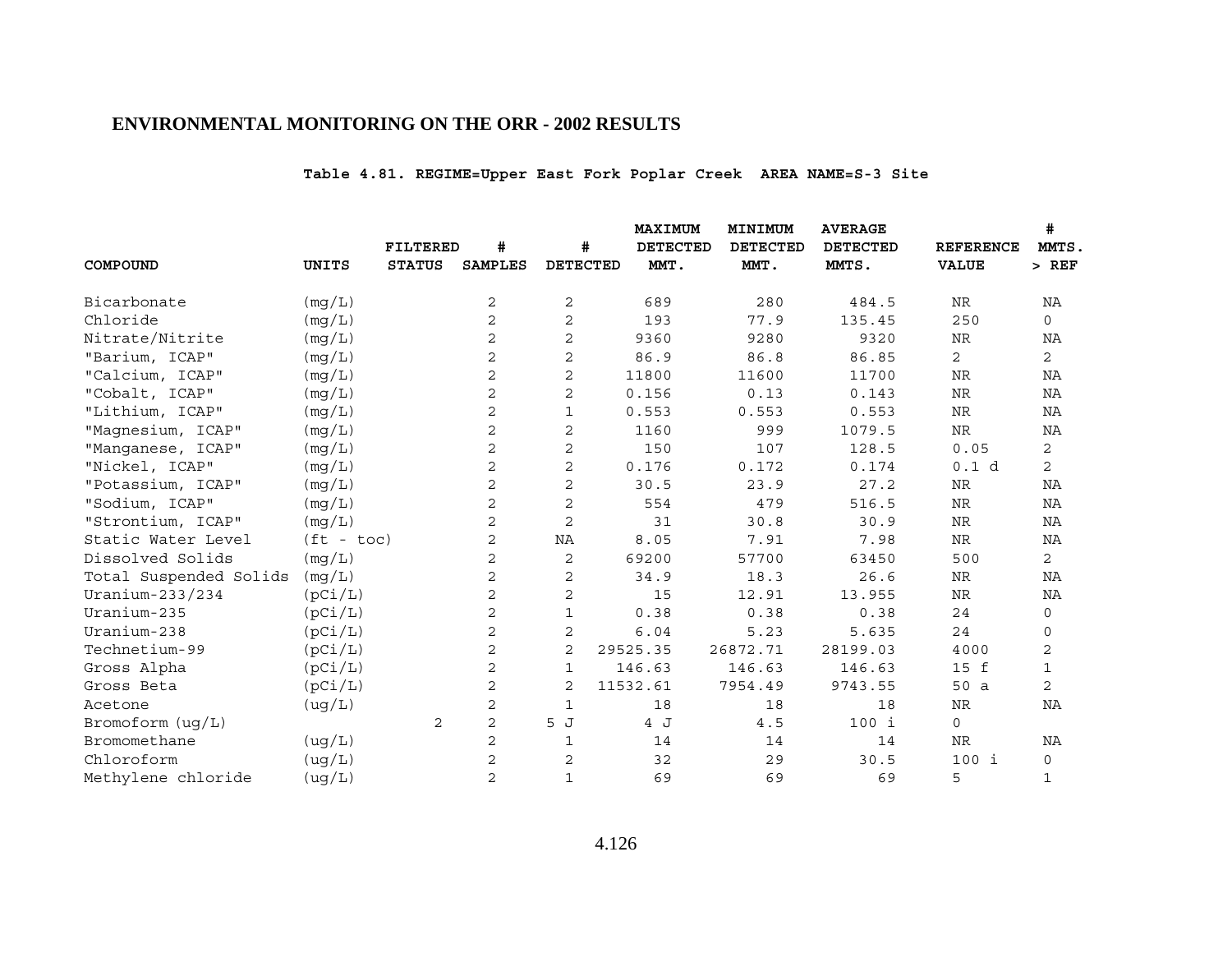|                   |        |               | <b>MAXIMUM</b><br>FILTERED<br>DETECTED<br># |          |      | MINIMUM<br>DETECTED | <b>AVERAGE</b><br>DETECTED | <b>REFERENCE</b> | #<br>MMTS. |
|-------------------|--------|---------------|---------------------------------------------|----------|------|---------------------|----------------------------|------------------|------------|
| COMPOUND          | UNITS  | <b>STATUS</b> | SAMPLES                                     | DETECTED | MMT. | MMT.                | MMTS.                      | <b>VALUE</b>     | REF        |
| Tetrachloroethene | (uq/L) |               | 2                                           | 2        | 2 J  | 1 .T                | 1.5                        | 5                |            |
| Trichloroethene   | (uq/L) |               |                                             | ∼        | ٦. ٦ |                     |                            | ᄂ                |            |

**Table 4.81 (continued)**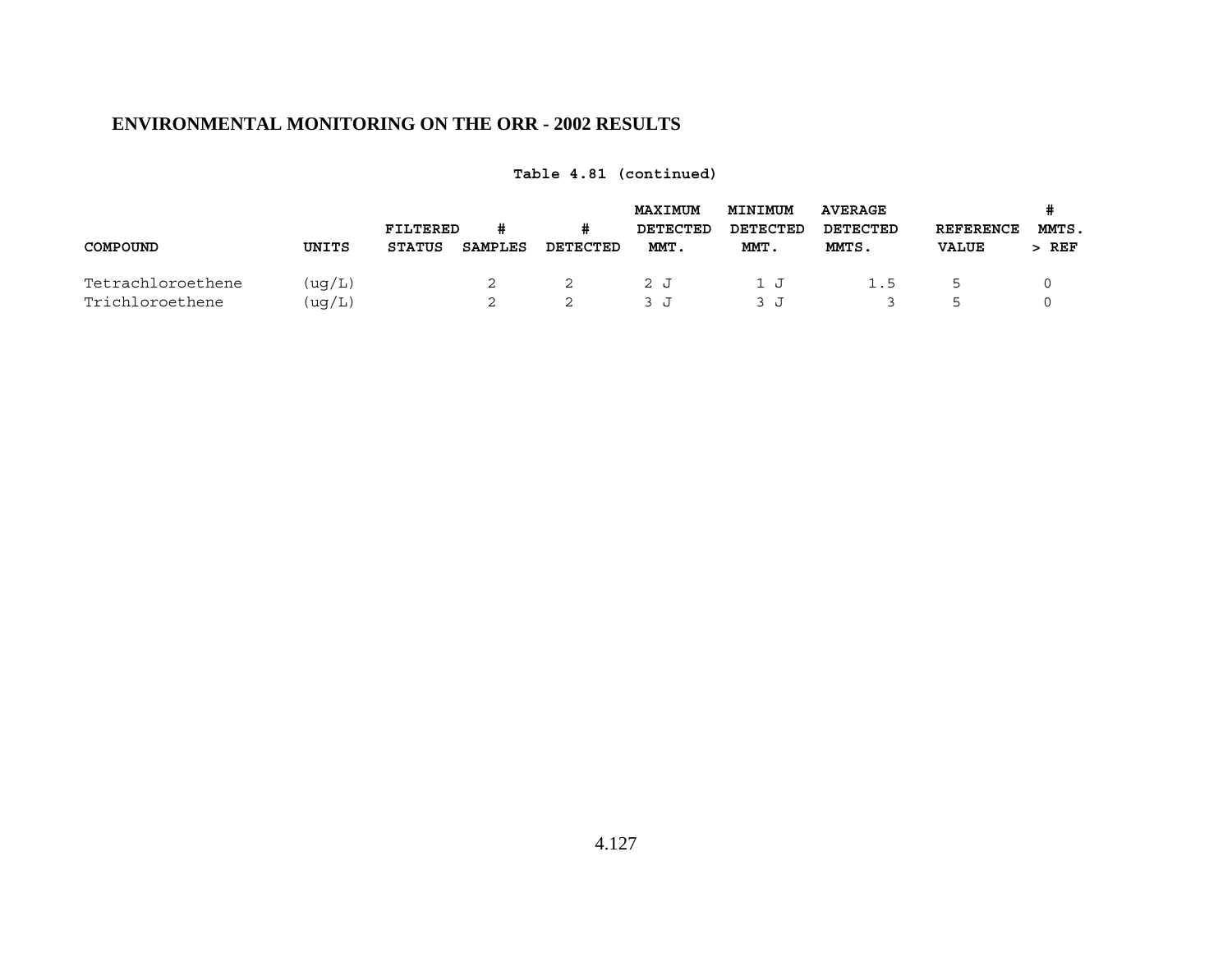**Table 4.82. REGIME=Upper East Fork Poplar Creek AREA NAME=Tank 2331-U, near Building 9201-1** 

|                   |         |               |                |                 | MAXIMUM         | MINIMUM         | <b>AVERAGE</b>  |                  | #           |
|-------------------|---------|---------------|----------------|-----------------|-----------------|-----------------|-----------------|------------------|-------------|
|                   |         | FILTERED      | #              | #               | <b>DETECTED</b> | <b>DETECTED</b> | <b>DETECTED</b> | <b>REFERENCE</b> | MMTS.       |
| COMPOUND          | UNITS   | <b>STATUS</b> | <b>SAMPLES</b> | <b>DETECTED</b> | MMT.            | MMT.            | MMTS.           | <b>VALUE</b>     | $>$ REF     |
| Bicarbonate       | (mg/L)  |               | 2              | 2               | 236             | 181             | 208.5           | <b>NR</b>        | ΝA          |
| Chloride          | (mq/L)  |               | 2              | $\mathbf{2}$    | 4.5             | 3.7             | 4.1             | 250              | 0           |
| Fluoride          | (mg/L)  |               | 2              | 2               | 0.8             | 0.54            | 0.67            | 4                | $\mathbf 0$ |
| Sulfate           | (mg/L)  |               | 2              | 2               | 243             | 61.5            | 152.25          | 250              | $\Omega$    |
| "Barium, ICAP"    | (mg/L)  |               | 2              | 2               | 0.121           | 0.0854          | 0.1032          | $\overline{2}$   | $\mathbf 0$ |
| "Boron, ICAP"     | (mg/L)  |               | 2              | 2               | 0.0875          | 0.0813          | 0.0844          | <b>NR</b>        | NA          |
| "Calcium, ICAP"   | (mq/L)  |               | 2              | 2               | 104             | 81.1            | 92.55           | <b>NR</b>        | NA          |
| "Magnesium, ICAP" | (mg/L)  |               | 2              | $\mathbf{2}$    | 34.1            | 22.7            | 28.4            | <b>NR</b>        | NA          |
| "Manganese, ICAP" | (mg/L)  |               | 2              | 2               | 0.292           | 0.213           | 0.2525          | 0.05             | 2           |
| "Potassium, ICAP" | (mg/L)  |               | 2              | 2               | 8.9             | 8.07            | 8.485           | <b>NR</b>        | NA          |
| "Sodium, ICAP"    | (mg/L)  |               | 2              | 2               | 5.41            | 4.82            | 5.115           | <b>NR</b>        | NA          |
| "Strontium, ICAP" | (mg/L)  |               | 2              | 2               | 0.629           | 0.454           | 0.5415          | <b>NR</b>        | NA          |
| Dissolved Solids  | (mg/L)  |               | 2              | 2               | 551             | 363             | 457             | 500              |             |
| Gross Beta        | (pCi/L) |               | 2              | 2               | 9.13            | 7.29            | 8.21            | 50 a             | $\Omega$    |
| Benzene           | (ug/L)  |               | 2              | 1               | 25              | 25              | 25              | 5                |             |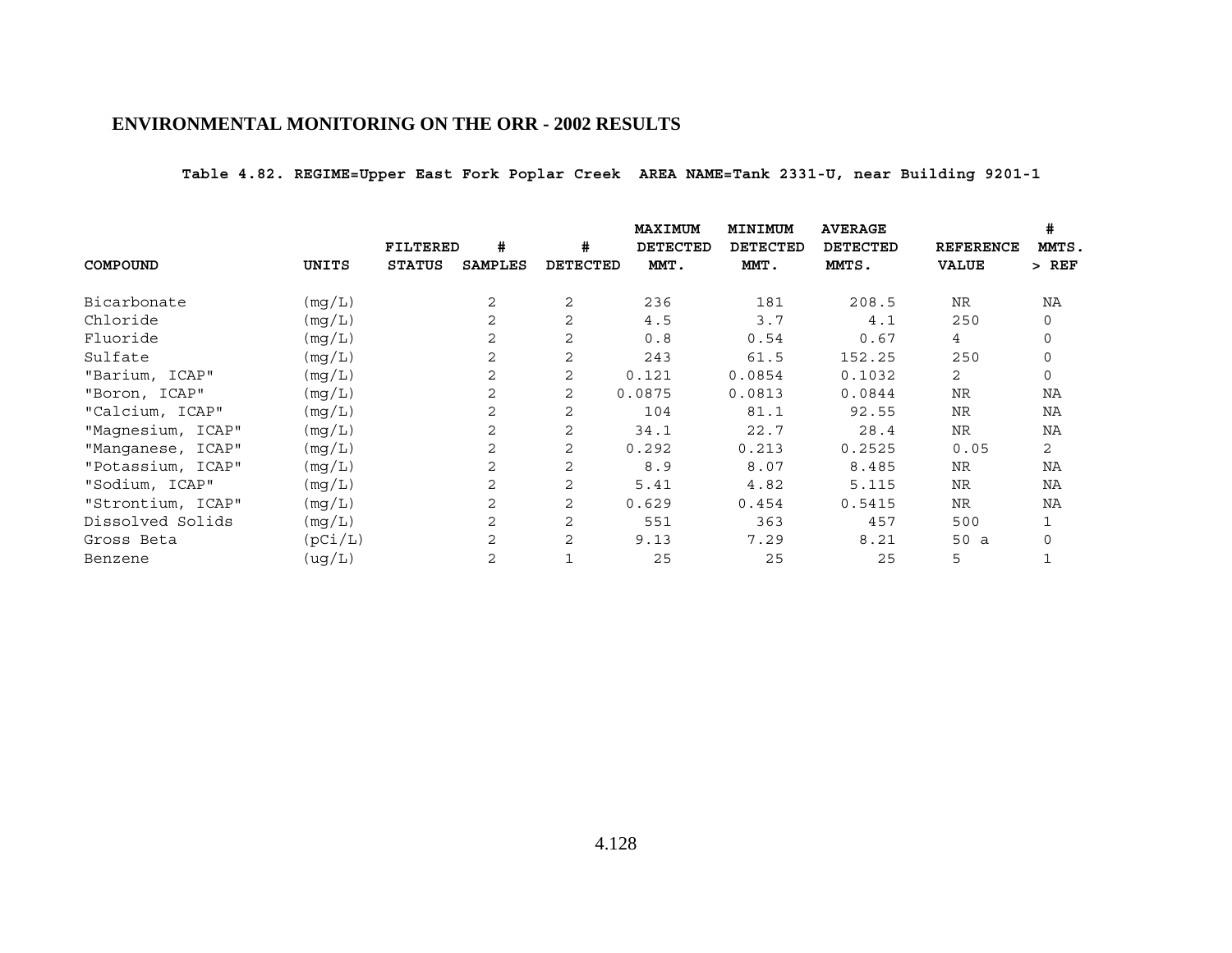# **Table 4.83. REGIME=Upper East Fork Poplar Creek AREA NAME=Underground Tank T0134-U**

|                        |                           |                 |                |                 | <b>MAXIMUM</b>  | MINIMUM         | <b>AVERAGE</b>  |                  | #              |
|------------------------|---------------------------|-----------------|----------------|-----------------|-----------------|-----------------|-----------------|------------------|----------------|
|                        |                           | <b>FILTERED</b> | #              | #               | <b>DETECTED</b> | <b>DETECTED</b> | <b>DETECTED</b> | <b>REFERENCE</b> | MMTS.          |
| COMPOUND               | <b>UNITS</b>              | <b>STATUS</b>   | <b>SAMPLES</b> | <b>DETECTED</b> | MMT.            | MMT.            | MMTS.           | <b>VALUE</b>     | $>$ REF        |
| Chloride               | (mg/L)                    |                 | 2              | $\sqrt{2}$      | 2.41            | 0.937           | 1.6735          | 250              | 0              |
| Fluoride               | (mq/L)                    |                 | $\overline{2}$ | $\mathbf{2}$    | 0.946           | 0.682           | 0.814           | $\overline{4}$   | 0              |
| Nitrate Nitrogen       | (mg/L)                    |                 | 2              | 1               | 0.577           | 0.577           | 0.577           | 10               | 0              |
| Sulfate                | (mq/L)                    |                 | 2              | $\mathbf{2}$    | 32.7            | 4.22            | 18.46           | 250              | $\mathbf 0$    |
| "Barium, ICAP"         | (mg/L)                    |                 | 2              | $\mathbf{2}$    | 0.0713          | 0.0594          | 0.06535         | 2                | $\mathbf 0$    |
| "Calcium, ICAP"        | (mg/L)                    |                 | 2              | $\mathbf{2}$    | 50.8 k          | 46.5            | 48.65           | ${\hbox{NR}}$    | ΝA             |
| "Iron, ICAP"           | (mg/L)                    |                 | 2              | $\mathbf{1}$    | 0.752           | 0.752           | 0.752           | 0.3              | $\mathbf{1}$   |
| "Lead, PMS"            | (mg/L)                    |                 | 2              | $\mathbf{1}$    | 0.000533        | 0.000533        | 0.000533        | $0.015$ c        | $\mathbf 0$    |
| "Lithium, ICAP"        | (mg/L)                    |                 | $\overline{2}$ | 2               | 0.121 w         | 0.052 w         | 0.0865          | NR               | NA             |
| "Magnesium, ICAP"      | (mg/L)                    |                 | 2              | 2               | 8.86 k          | 6.55            | 7.705           | <b>NR</b>        | NA             |
| "Manganese, ICAP"      | (mg/L)                    |                 | $\overline{2}$ | $\mathbf{2}$    | 2.86            | 0.0463          | 1.45315         | 0.05             | $\mathbf{1}$   |
| "Potassium, ICAP"      | (mg/L)                    |                 | 2              | 1               | 2.33            | 2.33            | 2.33            | NR               | ΝA             |
| "Silicon, ICAP"        | (mg/L)                    |                 | $\mathbf 1$    | 1               | 3.92 ewz        | 3.92 ewz        | 3.92            | <b>NR</b>        | ΝA             |
| "Sodium, ICAP"         | (mg/L)                    |                 | 2              | 2               | 3.34            | 1.64            | 2.49            | ${\hbox{NR}}$    | NA             |
| "Strontium, ICAP"      | (mg/L)                    |                 | 2              | 2               | 0.13 w          | 0.119 w         | 0.1245          | $\rm NR$         | NA             |
| "Uranium, PMS"         | (mq/L)                    |                 | $\overline{2}$ | 2               | 0.0439          | 0.0336          | 0.03875         | 0.03             | $\overline{2}$ |
| Static Water Level     | $(ft - toc)$              |                 | 2              | ΝA              | $-8.36$         | $-8.53$         | $-8.445$        | NR               | ΝA             |
| Alkalinity as HCO3     | (mg/L)                    |                 | $\mathbf{2}$   | 2               | 142             | 135             | 138.5           | <b>NR</b>        | NA             |
| Conductivity           | $(\text{umbo}/\text{cm})$ |                 | 2              | 2               | 337             | 287             | 312             | <b>NR</b>        | NA             |
| Dissolved Solids       | (mg/L)                    |                 | 2              | 2               | 191             | 159             | 175             | 500              | $\mathbf 0$    |
| pH                     | (pH)                      |                 | 2              | 2               | 7.77L           | 7.65L           | 7.71            | 6.5/8.5          | $\mathbf 0$    |
| Total Suspended Solids | (mg/L)                    |                 | 2              | 1               | 4               | $\overline{4}$  | 4               | NR               | NA             |
| Turbidity (NTU)        |                           | 2               | $\mathbf{2}$   | 3.58            | 0.434           | 2.007           | $\mathbf{1}$    | $\mathbf{1}$     |                |
| Uranium-234            | (pCi/L)                   |                 | $\mathbf{2}$   | 2               | 21              | 13              | 17              | 20               | 1              |
| Uranium-235            | (pCi/L)                   |                 | 2              | 2               | 0.84            | 0.45            | 0.645           | 24               | $\mathsf{O}$   |
| Uranium-238            | (pCi/L)                   |                 | 2              | $\overline{c}$  | 16              | 10              | 13              | 24               | $\Omega$       |
| Gross Alpha            | (pCi/L)                   |                 | 2              | $\overline{2}$  | 35              | 22              | 28.5            | 15 f             | 2              |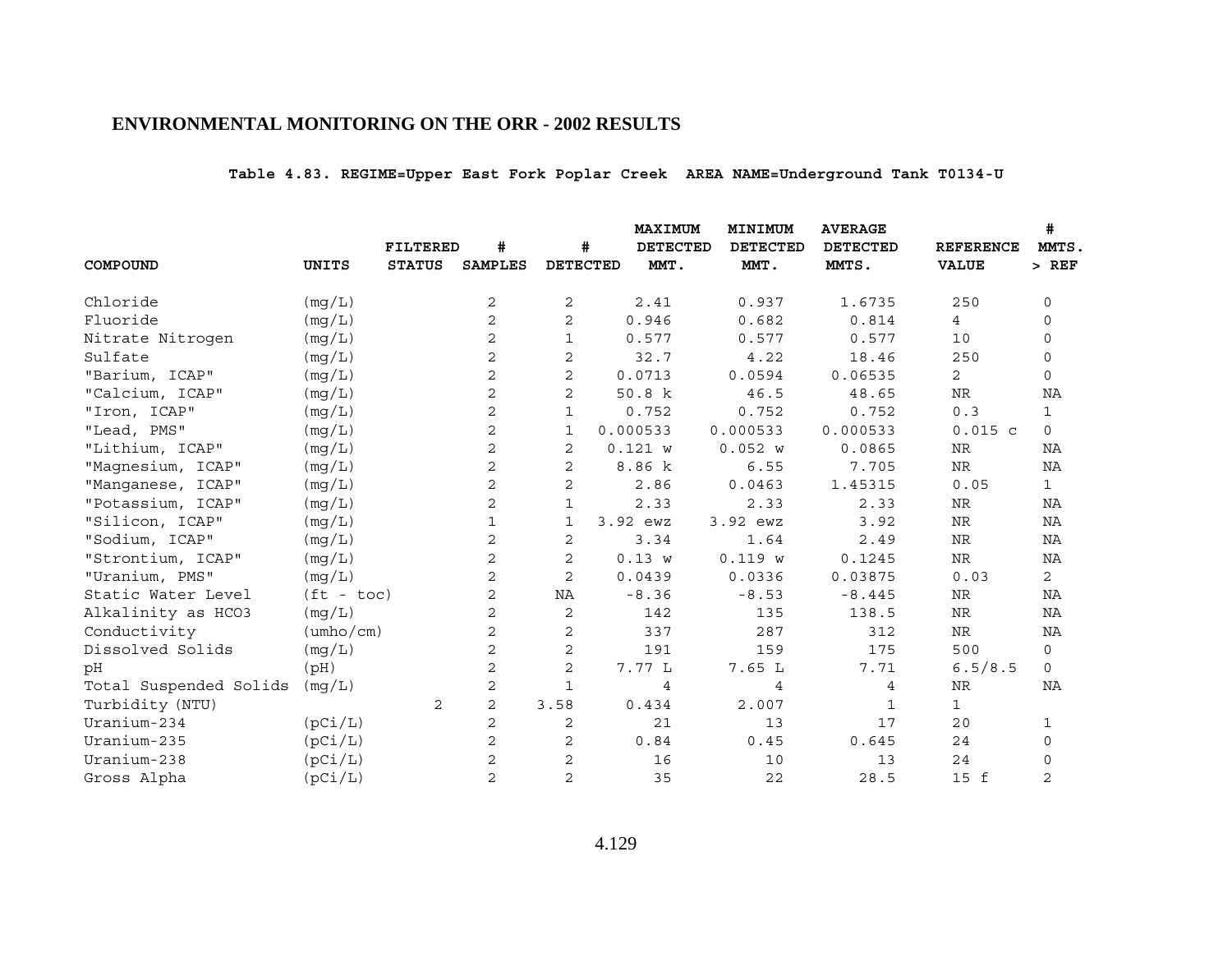|            |         | FILTERED      |         | #        | <b>MAXIMUM</b><br>DETECTED | MINIMUM<br>DETECTED | <b>AVERAGE</b><br>DETECTED | <b>REFERENCE</b> | MMTS. |
|------------|---------|---------------|---------|----------|----------------------------|---------------------|----------------------------|------------------|-------|
| COMPOUND   | UNITS   | <b>STATUS</b> | SAMPLES | DETECTED | MMT.                       | MMT.                | MMTS.                      | <b>VALUE</b>     | > REF |
| Gross Beta | (pCi/L) |               | 2       |          | 16                         | 7.5                 | 11.75                      | 50a              |       |
| Acetone    | (uq/L)  |               | 2       |          | 59                         | 59                  | 59                         | NR               | ΝA    |

**Table 4.83 (continued)**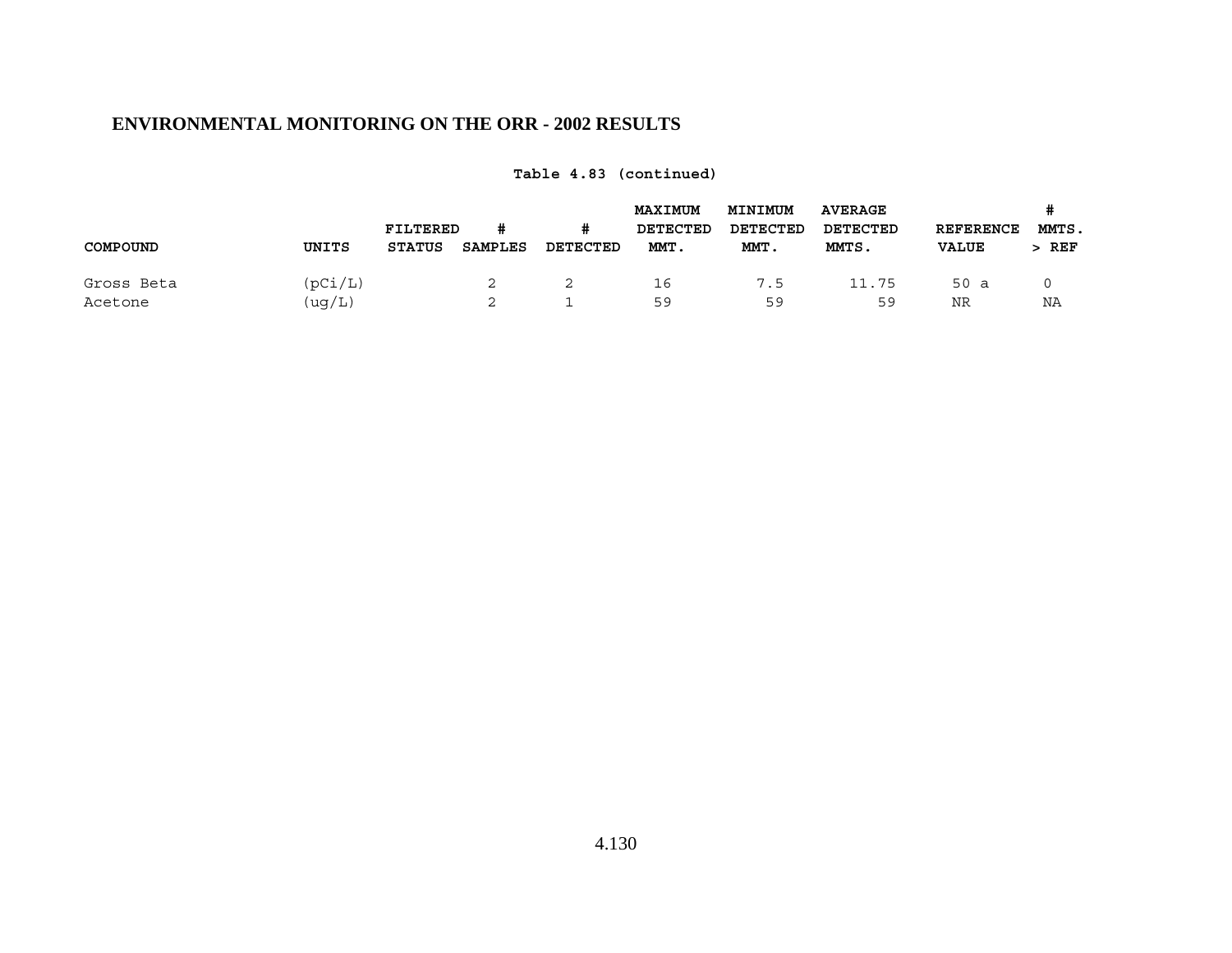# **Table 4.84. REGIME=Upper East Fork Poplar Creek AREA NAME=Union Valley - Exit Pathway**

|                    |              |                 |                |                 | <b>MAXIMUM</b>  | MINIMUM         | <b>AVERAGE</b>  |                  | #              |
|--------------------|--------------|-----------------|----------------|-----------------|-----------------|-----------------|-----------------|------------------|----------------|
|                    |              | <b>FILTERED</b> | #              | #               | <b>DETECTED</b> | <b>DETECTED</b> | <b>DETECTED</b> | <b>REFERENCE</b> | MMTS,          |
| COMPOUND           | UNITS        | <b>STATUS</b>   | <b>SAMPLES</b> | <b>DETECTED</b> | MMT.            | MMT.            | MMTS.           | <b>VALUE</b>     | $>$ REF        |
| Bicarbonate        | (mg/L)       |                 | 18             | 14              | 479 O           | 105             | 282.3571        | NR               | NA             |
| Carbonate $(mq/L)$ |              | 18              | 8              | 192             | 10              | 98.75           | <b>NR</b>       | NA               |                |
| Chloride           | (mg/L)       |                 | 18             | 18              | 112             | $\mathbf{1}$    | 20.87778        | 250              | 0              |
| Fluoride           | (mq/L)       |                 | 18             | 6               | 2.7             | 0.1             | 1.436667        | 4                | 0              |
| Nitrate/Nitrite    | (mg/L)       |                 | 18             | 13              | $\mathbf{1}$    | 0.024           | 0.333846        | <b>NR</b>        | NA             |
| Sulfate            | (mg/L)       |                 | 18             | 18              | 10.8            | $\mathbf{1}$    | 4.516667        | 250              | 0              |
| "Aluminum, ICAP"   | (mq/L)       |                 | 12             | 9               | 0.7             | 0.017J          | 0.2348          | 0.2              | 4              |
| "Barium, ICAP"     | (mg/L)       |                 | 12             | 12              | 0.057           | 0.013           | 0.030725        | $\overline{2}$   | $\mathsf{O}$   |
| "Boron, ICAP"      | (mg/L)       |                 | 12             | 9               | 1.33            | 0.02            | 0.574422        | NR               | NA             |
| "Cadmium, ICAP"    | (mg/L)       |                 | 12             | 3               | 0.0065          | $0.00052$ J     | 0.004407        | 0.005            | $\overline{2}$ |
| "Calcium, ICAP"    | (mg/L)       |                 | 12             | 12              | 73.1            | 1.1             | 34.87667        | <b>NR</b>        | ΝA             |
| "Chromium, ICAP"   | (mq/L)       |                 | 12             | 5               | $0.101$ O       | $0.00024$ J     | 0.035196        | $0.1\,$          | $\mathbf{1}$   |
| "Copper, ICAP"     | (mg/L)       |                 | 12             | 1               | 0.0022J         | $0.0022$ J      | 0.0022          | 1.3              | 0              |
| "Iron, ICAP"       | (mg/L)       |                 | 12             | 12              | 1.23            | 0.0263          | 0.485275        | 0.3              | 8              |
| "Lead, ICAP"       | (mg/L)       |                 | 12             | 2               | 0.0051          | 0.00077J        | 0.002935        | $0.015$ c        | $\mathsf{O}$   |
| "Lithium, ICAP"    | (mg/L)       |                 | 12             | 9               | 0.201           | $0.0017$ J      | 0.094511        | NR               | NA             |
| "Magnesium, ICAP"  | (mg/L)       |                 | 12             | 12              | 3.84            | 0.574           | 1.450167        | NR               | NA             |
| "Manganese, ICAP"  | (mq/L)       |                 | 12             | 8               | 0.0131          | $0.0024$ J      | 0.007225        | 0.05             | 0              |
| "Molybdenum, ICAP" | (mg/L)       |                 | 12             | 1               | 0.001 J         | $0.001$ J       | 0.001           | NR               | NA             |
| "Nickel, ICAP"     | (mg/L)       |                 | 12             | 3               | 0.0359Q         | $0.0018$ J      | 0.022567        | 0.1 d            | $\mathsf{O}$   |
| "Potassium, ICAP"  | (mq/L)       |                 | 12             | 12              | 13.2            | 2.2             | 6.225833        | NR               | NA             |
| "Sodium, ICAP"     | (mg/L)       |                 | 12             | 12              | 222             | 1.14            | 71.085          | <b>NR</b>        | <b>NA</b>      |
| "Strontium, ICAP"  | (mg/L)       |                 | 12             | 12              | 0.411           | 0.052           | 0.2379          | NR               | ΝA             |
| "Vanadium, ICAP"   | (mg/L)       |                 | 12             | 2               | $0.0011$ J      | $0.00035$ J     | 0.000725        | <b>NR</b>        | NA             |
| "Zinc, ICAP"       | (mg/L)       |                 | 12             | 3               | $0.0098$ J      | $0.0023$ J      | 0.005667        | 5                | $\mathsf{O}$   |
| Static Water Level | $(ft - toc)$ |                 | 18             | ΝA              | 36.82           | 3.25            | 25.76944        | NR               | NA             |
| Dissolved Solids   | (mg/L)       |                 | 18             | 18              | 641             | 105             | 328.3333        | 500              | 6              |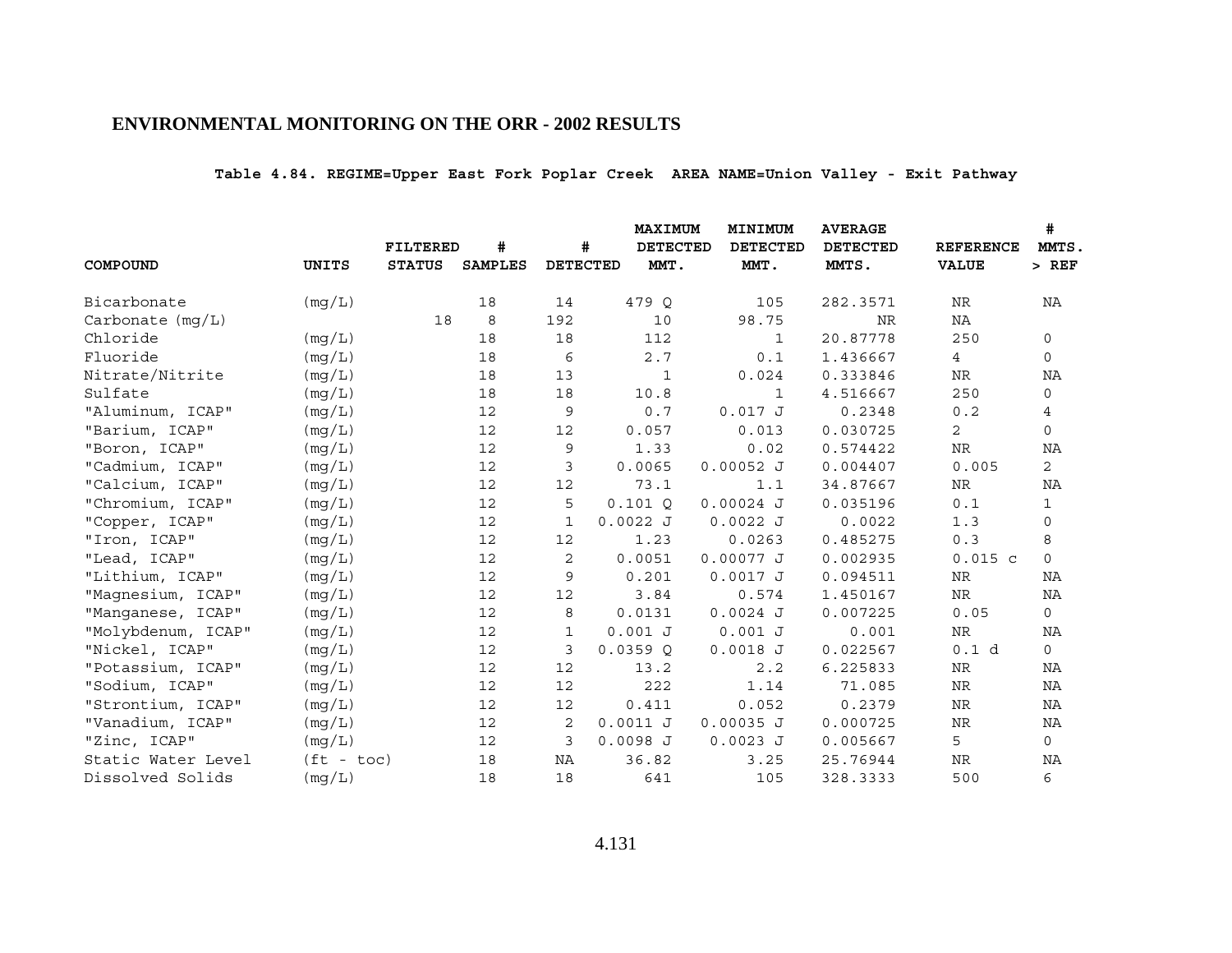| Table 4.84 (continued) |  |  |  |
|------------------------|--|--|--|
|------------------------|--|--|--|

|                                     |         |                 |                |                 | MAXIMUM         | MINIMUM         | <b>AVERAGE</b>  |                  |         |
|-------------------------------------|---------|-----------------|----------------|-----------------|-----------------|-----------------|-----------------|------------------|---------|
|                                     |         | <b>FILTERED</b> | #              | #               | <b>DETECTED</b> | <b>DETECTED</b> | <b>DETECTED</b> | <b>REFERENCE</b> | MMTS.   |
| COMPOUND                            | UNITS   | <b>STATUS</b>   | <b>SAMPLES</b> | <b>DETECTED</b> | MMT.            | MMT.            | MMTS.           | <b>VALUE</b>     | $>$ REF |
| Total Suspended Solids              | (mq/L)  |                 | 18             | 5               | 30.8            | 5               | 18.26           | <b>NR</b>        | ΝA      |
| Gross Alpha                         | (pCi/L) |                 | 18             | 5               | 46.34 0         | 1.89            | 10.92           | 15 f             |         |
| Gross Beta                          | (pCi/L) |                 | 18             | 15              | 2560.37 0       | 1.9             | 176.6453        | 50a              |         |
| Benzene                             | ( uq/L) |                 | 18             |                 | 5 R             | 3J              | 4               | 5                |         |
| Carbon tetrachloride                | ( uq/L) |                 | 18             | 4               | 5               | 2J              |                 | 5                |         |
| Chlorobenzene                       | (uq/L)  |                 | 18             |                 | 1J              | 1J              |                 | 100              |         |
| Chloroform                          | ( uq/L) |                 | 18             | 4               | 8               | 6 R             | 7.25            | 100 i            |         |
| " $cis-1, 2-Dichloroethene" (uq/L)$ |         |                 | 18             |                 | 13              | $0.3$ J         | 7.766667        | 70               |         |
| Tetrachloroethene                   | ( uq/L) |                 | 18             | 8               | 3 J             |                 | 2.125           | 5                |         |
| Toluene                             | ( uq/L) |                 | 18             | 2               | 0.6             | 0.4J            | 0.5             | 1000             |         |
| Trichloroethene                     | (ug/L)  |                 | 18             | 4               | 2J              | 1J              | 1.75            | 5                |         |
| Vinyl chloride                      | (uq/L)  |                 | 18             |                 |                 |                 | 4               |                  |         |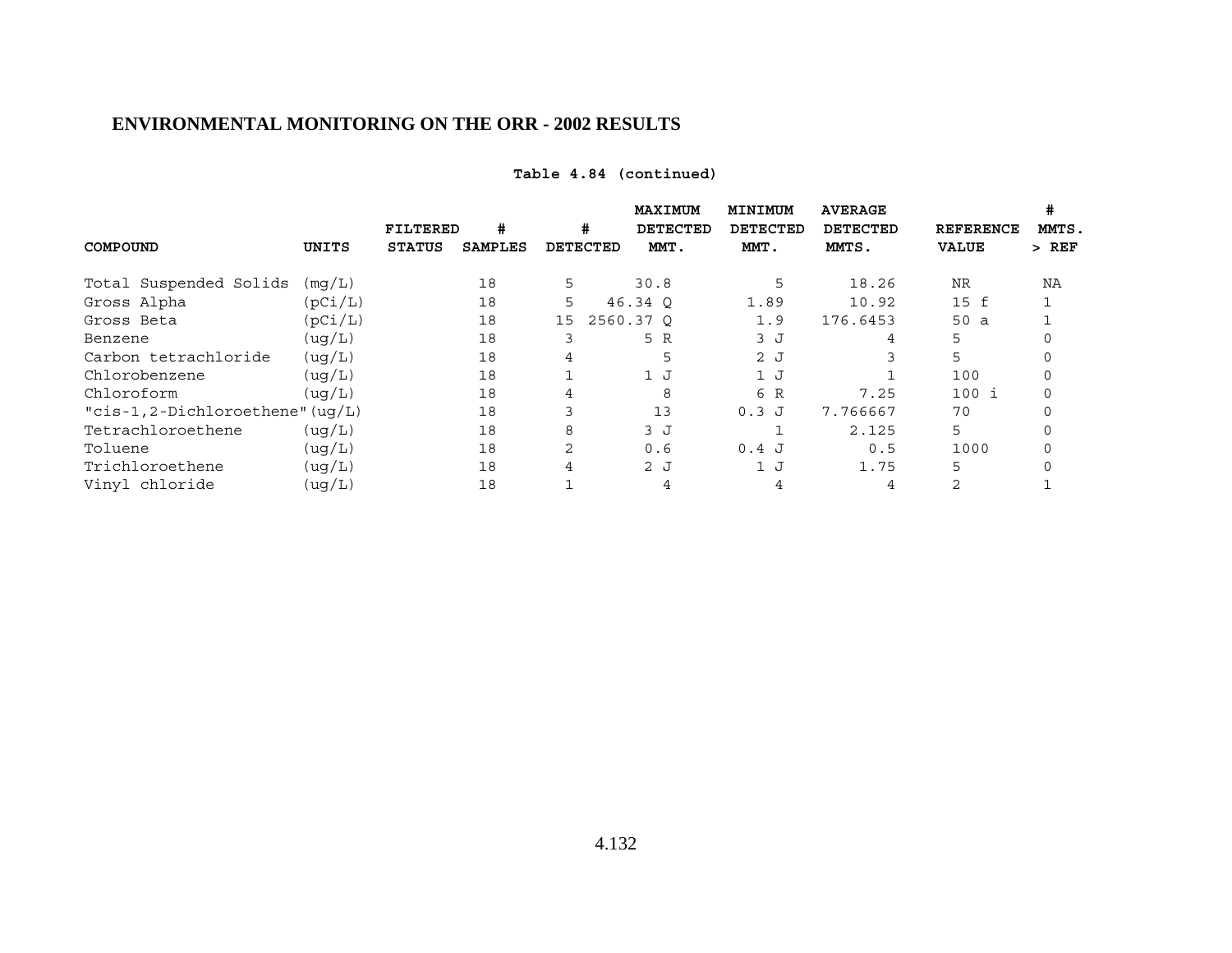# **Table 4.85. REGIME=Upper East Fork Poplar Creek AREA NAME=Uranium Oxide Vault**

|                    |              |                 |                |                 | <b>MAXIMUM</b>  | MINIMUM         | <b>AVERAGE</b>  |                  | #              |
|--------------------|--------------|-----------------|----------------|-----------------|-----------------|-----------------|-----------------|------------------|----------------|
|                    |              | <b>FILTERED</b> | #              | #               | <b>DETECTED</b> | <b>DETECTED</b> | <b>DETECTED</b> | <b>REFERENCE</b> | MMTS,          |
| COMPOUND           | <b>UNITS</b> | <b>STATUS</b>   | <b>SAMPLES</b> | <b>DETECTED</b> | MMT.            | MMT.            | MMTS.           | <b>VALUE</b>     | $>$ REF        |
| Chloride           | (mg/L)       |                 | 2              | 2               | 3.76            | 3.13            | 3.445           | 250              | $\mathbf 0$    |
| Fluoride           | (mq/L)       |                 | $\overline{2}$ | $\mathbf{1}$    | 0.12            | 0.12            | 0.12            | $4\overline{ }$  | 0              |
| Nitrate Nitrogen   | (mq/L)       |                 | 2              | 1               | 0.426           | 0.426           | 0.426           | 10               | 0              |
| Sulfate            | (mg/L)       |                 | 2              | $\mathbf{2}$    | 37.7            | 21.1            | 29.4            | 250              | $\mathbf 0$    |
| "Barium, ICAP"     | (mq/L)       |                 | 2              | 2               | 0.0904          | 0.0574          | 0.0739          | 2                | $\mathbf 0$    |
| "Calcium, ICAP"    | (mg/L)       |                 | 2              | $\mathbf{2}$    | 107             | 71.5            | 89.25           | NR               | NA             |
| "Chromium, PMS"    | (mq/L)       |                 | $\overline{2}$ | $\overline{c}$  | 0.00411         | 0.00271         | 0.00341         | $\rm NR$         | NA             |
| "Iron, ICAP"       | (mq/L)       |                 | $\mathbf{2}$   | 1               | 0.053           | 0.053           | 0.053           | 0.3              | 0              |
| "Lead, PMS"        | (mg/L)       |                 | 2              | 1               | 0.000537        | 0.000537        | 0.000537        | $0.015$ c        | $\mathbf 0$    |
| "Magnesium, ICAP"  | (mg/L)       |                 | 2              | 2               | 12              | 8.97            | 10.485          | ${\hbox{NR}}$    | NA             |
| "Manganese, ICAP"  | (mg/L)       |                 | $\mathbf{2}$   | $\mathbf{2}$    | 0.0117          | 0.00969         | 0.010695        | 0.05             | $\mathsf{O}$   |
| "Nickel, PMS"      | (mg/L)       |                 | 2              | 1               | 0.0707          | 0.0707          | 0.0707          | NR               | ΝA             |
| "Nickel, ICAP"     | (mg/L)       |                 | $\mathbf{2}$   | 1               | 0.0555 z        | 0.0555 z        | 0.0555          | 0.1 d            | $\mathsf{O}$   |
| "Potassium, ICAP"  | (mg/L)       |                 | $\overline{2}$ | 2               | 4.8             | 4.01            | 4.405           | NR               | NA             |
| "Silicon, ICAP"    | (mg/L)       |                 | $\mathbf{1}$   | $\mathbf{1}$    | 2.89 ewz        | 2.89 ewz        | 2.89            | <b>NR</b>        | NA             |
| "Sodium, ICAP"     | (mq/L)       |                 | 2              | 2               | 15.4            | 11.2            | 13.3            | NR               | ΝA             |
| "Strontium, ICAP"  | (mg/L)       |                 | 2              | 2               | 0.215 w         | 0.157 w         | 0.186           | <b>NR</b>        | NA             |
| "Uranium, PMS"     | (mq/L)       |                 | 2              | $\overline{c}$  | 0.594           | 0.359           | 0.4765          | 0.03             | $\mathbf{2}$   |
| Static Water Level | $(ft - toc)$ |                 | 2              | ΝA              | $-9.37$         | $-9.48$         | $-9.425$        | NR               | NA             |
| Alkalinity as HCO3 | (mg/L)       |                 | 2              | 2               | 298             | 218             | 258             | $\rm{NR}$        | NA             |
| Conductivity       | (umbo/cm)    |                 | $\overline{2}$ | 2               | 630             | 450             | 540             | <b>NR</b>        | NA             |
| Dissolved Solids   | (mg/L)       |                 | $\mathbf{2}$   | $\mathbf{2}$    | 369             | 277             | 323             | 500              | 0              |
| рH                 | (pH)         |                 | 2              | $\overline{2}$  | 7.27L           | 7.16 L          | 7.215           | 6.5/8.5          | $\mathsf{O}$   |
| Turbidity (NTU)    |              | 2               | 2              | 1.62            | 0.794           | 1.207           | 1               | $\mathbf{1}$     |                |
| Uranium-234        | (pCi/L)      |                 | 2              | 2               | 27              | 18              | 22.5            | 20               | 1              |
| Uranium-235        | (pCi/L)      |                 | 2              | 2               | 2.8             | 1.4             | 2.1             | 24               | 0              |
| Uranium-238        | (pCi/L)      |                 | $\overline{c}$ | $\overline{2}$  | 190             | 120             | 155             | 24               | $\overline{a}$ |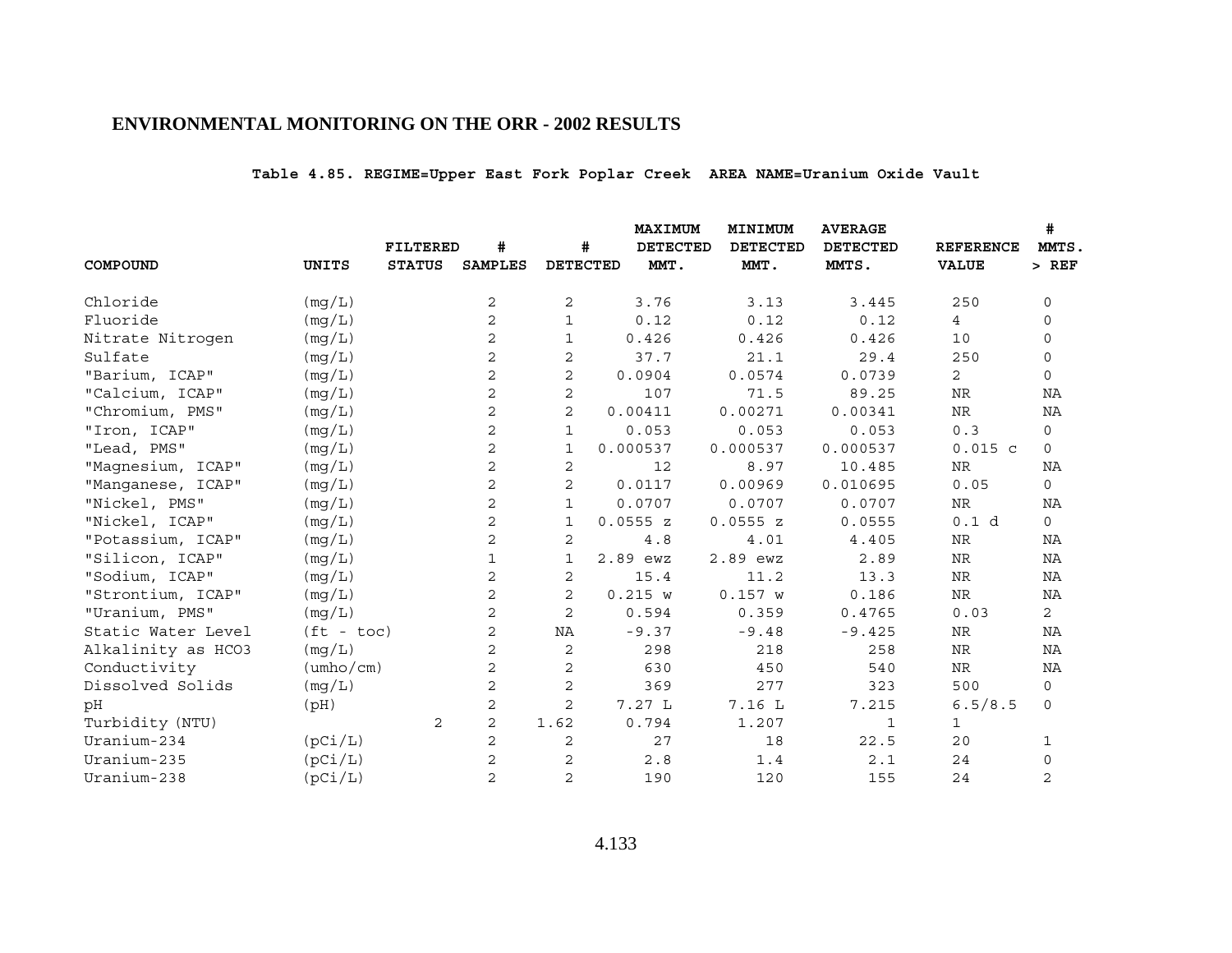|             |         | FILTERED      |                | #        | <b>MAXIMUM</b><br>DETECTED | <b>MINIMUM</b><br>DETECTED | <b>AVERAGE</b><br>DETECTED | <b>REFERENCE</b> | MMTS. |
|-------------|---------|---------------|----------------|----------|----------------------------|----------------------------|----------------------------|------------------|-------|
| COMPOUND    | UNITS   | <b>STATUS</b> | <b>SAMPLES</b> | DETECTED | MMT.                       | MMT.                       | MMTS.                      | <b>VALUE</b>     | REF   |
| Gross Alpha | (pCi/L) |               | 2              |          | 170                        | 120                        | 145                        | 15 f             |       |
| Gross Beta  | (pCi/L) |               | ৴              |          | 91                         | 77                         | 84                         | 50<br>- a        |       |

**Table 4.85 (continued)**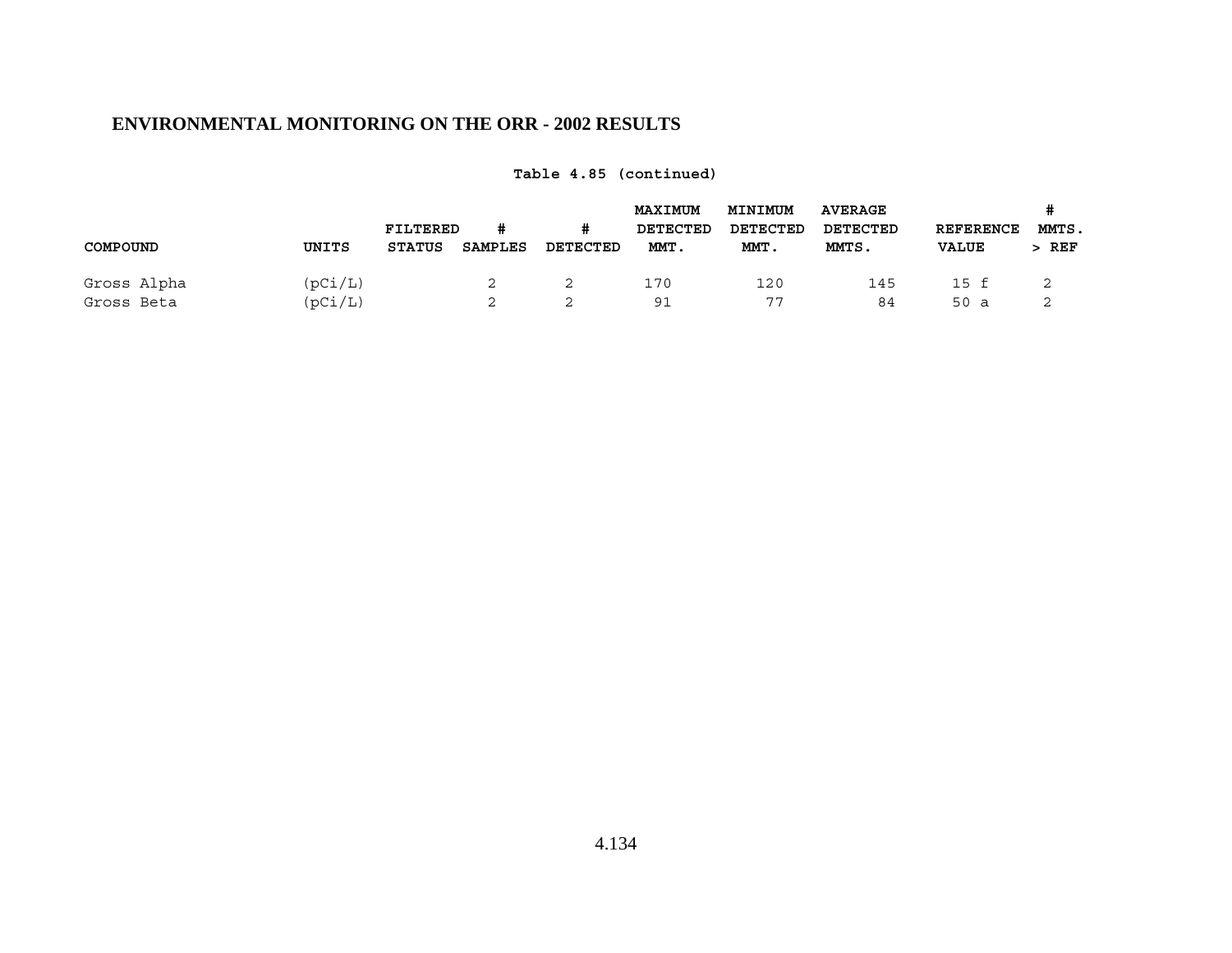# **Table 4.86. REGIME=Pine Ridge AREA NAME=Surface water sampling station location**

|                        |                           |                 |                |                 | <b>MAXIMUM</b>  | MINIMUM         | <b>AVERAGE</b>  |                  | #            |
|------------------------|---------------------------|-----------------|----------------|-----------------|-----------------|-----------------|-----------------|------------------|--------------|
|                        |                           | <b>FILTERED</b> | #              | #               | <b>DETECTED</b> | <b>DETECTED</b> | <b>DETECTED</b> | <b>REFERENCE</b> | MMTS.        |
| COMPOUND               | UNITS                     | <b>STATUS</b>   | <b>SAMPLES</b> | <b>DETECTED</b> | MMT.            | MMT.            | MMTS.           | <b>VALUE</b>     | $>$ REF      |
| Chloride               | (mg/L)                    |                 | 10             | 10              | 1.31            | 0.82            | 1.082           | 250              | $\mathbf 0$  |
| Nitrate Nitrogen       | (mg/L)                    |                 | 10             | 4               | 0.15            | 0.0549          | 0.083075        | 10               | 0            |
| Sulfate                | (mg/L)                    |                 | 10             | 10              | 17.3            | 5.52            | 11.59           | 250              | 0            |
| "Aluminum, ICAP"       | (mg/L)                    |                 | 10             | 9               | 1.74            | 0.412           | 1.018222        | 0.2              | $\mathsf 9$  |
| "Barium, ICAP"         | (mg/L)                    |                 | 10             | 10              | 0.0742          | 0.0293          | 0.05032         | 2                | $\mathbf 0$  |
| "Calcium, ICAP"        | (mg/L)                    |                 | 10             | 10              | 62.6            | 5.52            | 20.276          | NR               | NA           |
| "Chromium, PMS"        | (mg/L)                    |                 | 10             | 6               | 0.00338         | 0.00253         | 0.002833        | $\rm NR$         | ΝA           |
| "Iron, ICAP"           | (mg/L)                    |                 | 10             | 10              | 1.03            | 0.152           | 0.6787          | 0.3              | 8            |
| "Lead, PMS"            | (mg/L)                    |                 | 10             | 6               | 0.00156         | 0.00064         | 0.001002        | $0.015$ c        | $\mathsf{O}$ |
| "Magnesium, ICAP"      | (mg/L)                    |                 | 10             | 10              | 6.95            | 2.95            | 4.177           | ${\hbox{NR}}$    | NA           |
| "Manganese, ICAP"      | (mg/L)                    |                 | 10             | 10              | 0.127           | 0.0112          | 0.05766         | 0.05             | 4            |
| "Potassium, ICAP"      | (mg/L)                    |                 | 10             | 9               | 3.51            | 2.07            | 2.76            | <b>NR</b>        | NA           |
| "Sodium, ICAP"         | (mg/L)                    |                 | 10             | 10              | 3.85            | 0.678           | 1.9187          | <b>NR</b>        | NA           |
| "Strontium, ICAP"      | (mg/L)                    |                 | 10             | 10              | 0.0949 w        | 0.023 w         | 0.05124         | NR               | ΝA           |
| Alkalinity as HCO3     | (mg/L)                    |                 | 10             | 10              | 160             | 23.2            | 62.28           | NR               | NA           |
| Conductivity           | $(\text{umbo}/\text{cm})$ |                 | 10             | 10              | 332             | 71.9            | 152.85          | NR               | NA           |
| Dissolved Solids       | (mg/L)                    |                 | 10             | 10              | 213             | 62              | 105.2           | 500              | 0            |
| pН                     | (pH)                      |                 | 10             | 10              | 7.62 L          | 7 L             | 7.35            | 6.5/8.5          | $\mathbf 0$  |
| Total Suspended Solids | (mg/L)                    |                 | 10             | 9               | 122             | 2.8             | 25.73333        | NR               | ΝA           |
| Turbidity (NTU)        |                           | 10              | 10             | 17.6            | 1.89            | 8.958           | 1               | 10               |              |
| Gross Alpha            | (pCi/L)                   |                 | 10             | 10              | 6.8             | $-1$            | 2.104           | 15 f             | 0            |
| Gross Beta             | (pCi/L)                   |                 | 10             | 10              | 11              | 1.9             | 6.18            | 50 a             | $\mathbf 0$  |